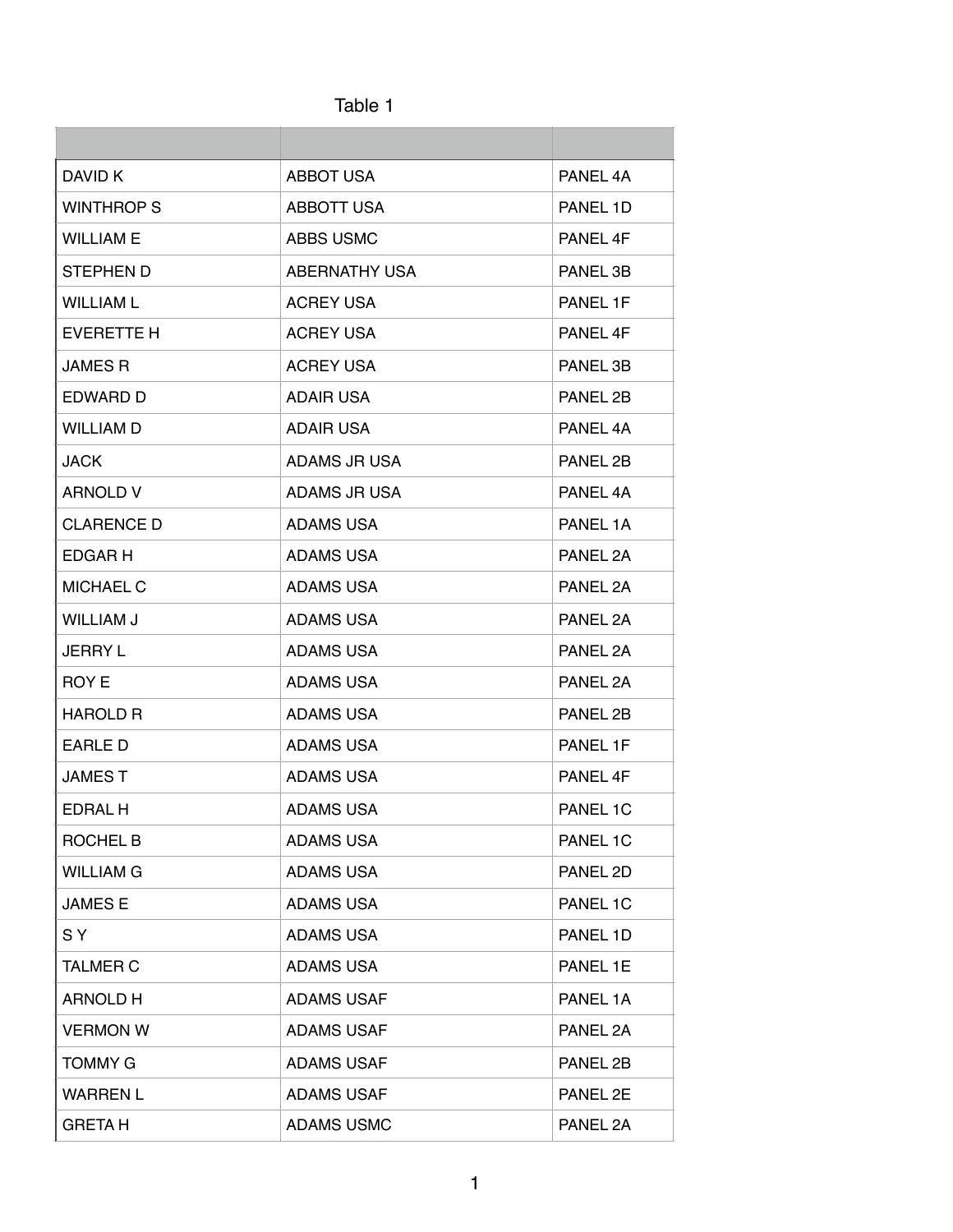| RONALD M           | ADAMS USMC            | PANEL 4B            |
|--------------------|-----------------------|---------------------|
| <b>JOHN W</b>      | <b>ADAMS USN</b>      | PANEL 4F            |
| <b>LAFAYETTE A</b> | <b>ADAMS USN</b>      | PANEL 4F            |
| <b>WILLIAM C</b>   | <b>ADAMS USN</b>      | PANEL 4F            |
| HARVEY J           | <b>ADAMS USN</b>      | PANEL 2E            |
| J O                | <b>ADDINGTON USA</b>  | PANEL 4F            |
| <b>VIRGIL</b>      | ADDIS JR USA          | PANEL 1F            |
| <b>JIMMIE N</b>    | ADDIS JR USN          | PANEL 1A            |
| <b>WILFORD</b>     | <b>ADDIS USA</b>      | PANEL 2B            |
| <b>HERBERT</b>     | <b>ADDIS USA</b>      | PANEL 4E            |
| <b>JAMES A</b>     | ADDIS USA             | PANFI <sub>4F</sub> |
| <b>CLIFFORD E</b>  | <b>ADDIS USMC</b>     | PANEL 2A            |
| <b>TONY B</b>      | <b>ADDIS USMC</b>     | PANEL 2A            |
| <b>WILLIAM E</b>   | <b>ADDISON USA</b>    | PANEL 4A            |
| <b>ELDON E</b>     | <b>ADERHOLDT USA</b>  | PANEL 4F            |
| DIXEY L            | <b>ADKINS USAF</b>    | PANEL 4A            |
| JOHN D             | <b>AGUIRRE USAF</b>   | PANEL 2B            |
| <b>ALVIN E</b>     | ALEXANDER USA         | PANEL 2B            |
| <b>KENNETH L</b>   | ALEXANDER USA         | PANEL 2E            |
| GUSS               | ALEXANDER USA         | PANEL 1D            |
| <b>JACK D</b>      | ALEXANDER USAF        | PANEL 3B            |
| ANN M              | ALEXANDER USAF        | PANEL 4A            |
| <b>WILLIAM R</b>   | ALEXANDER USAF        | PANEL 4A            |
| THOMAS J           | <b>ALEXANDER USMC</b> | PANEL 2A            |
| <b>CHARLES E</b>   | ALEXANDER USN         | PANEL 4F            |
| <b>VIRGINIA P</b>  | ALEXANDER USN         | PANEL 2D            |
| <b>JAMES C</b>     | ALLAN USA             | PANEL 1C            |
| DONALD H           | ALLEN USA             | PANEL 1C            |
| <b>JOHN F</b>      | ALLEN JR USA          | PANEL 4B            |
| <b>HENRY G</b>     | ALLEN JR USN          | PANEL 1D            |
| DAVID N            | <b>ALLEN USA</b>      | PANEL 1A            |
| <b>JLEE</b>        | <b>ALLEN USA</b>      | PANEL 2A            |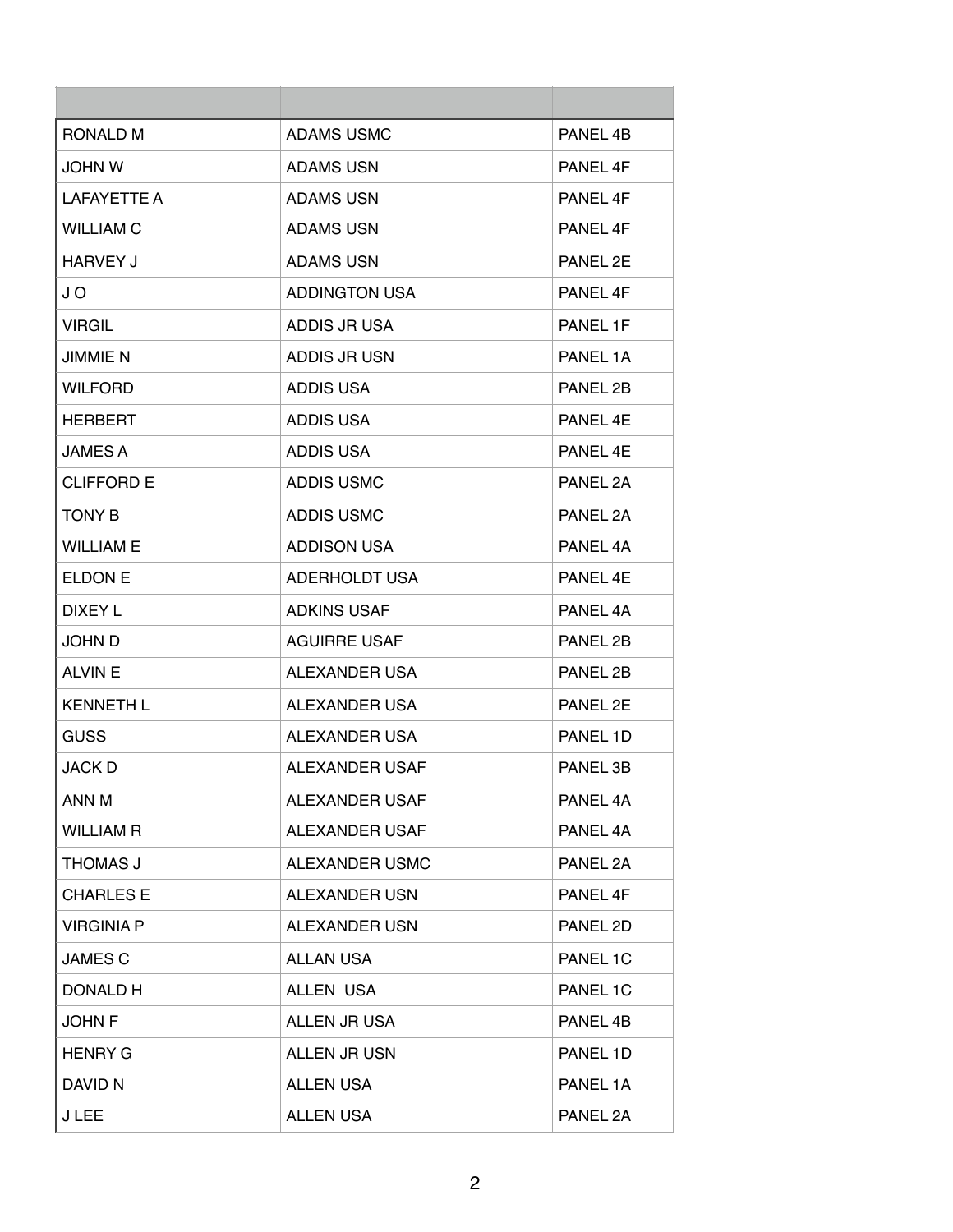| ROBERT L             | <b>ALLEN USA</b> | PANEL 2A |
|----------------------|------------------|----------|
| <b>ALBERT M</b>      | <b>ALLEN USA</b> | PANEL 2A |
| <b>PAUL S</b>        | <b>ALLEN USA</b> | PANEL 2A |
| JOSEPH W             | <b>ALLEN USA</b> | PANEL 2B |
| <b>JILES E</b>       | ALL EN USA       | PANEL 2B |
| <b>FRANK L</b>       | <b>ALLEN USA</b> | PANEL 2B |
| <b>VIVIAN K</b>      | <b>ALLEN USA</b> | PANEL 2B |
| <b>ARVEL W</b>       | <b>ALLEN USA</b> | PANEL 4E |
| <b>BILLY D</b>       | <b>ALLEN USA</b> | PANEL 4E |
| <b>GARNETT M</b>     | <b>ALLEN USA</b> | PANEL 1F |
| <b>HERMAN T</b>      | <b>ALLEN USA</b> | PANEL 1F |
| <b>EUGENE S</b>      | <b>ALLEN USA</b> | PANEL 1F |
| <b>CARL P</b>        | <b>ALLEN USA</b> | PANEL 3B |
| <b>CARTER E</b>      | <b>ALLEN USA</b> | PANEL 4A |
| <b>BURT H</b>        | <b>ALLEN USA</b> | PANEL 4A |
| <b>FRED T</b>        | <b>ALLEN USA</b> | PANEL 4A |
| PAUL D               | <b>ALLEN USA</b> | PANEL 4B |
| <b>JAMES D</b>       | <b>ALLEN USA</b> | PANEL 1C |
| <b>HUBERT H</b>      | <b>ALLEN USA</b> | PANEL 1C |
| <b>LESTER J</b>      | <b>ALLEN USA</b> | PANEL 1C |
| ROBIN J              | <b>ALLEN USA</b> | PANEL 1D |
| <b>JAMES A</b>       | <b>ALLEN USA</b> | PANEL 1D |
| <b>JAMES DOUGLAS</b> | <b>ALLEN USA</b> | PANEL 1D |
| <b>BUEMAN G</b>      | <b>ALLEN USA</b> | PANEL 1D |
| ARVEL C              | <b>ALLEN USA</b> | PANEL 2D |
| <b>EUGENE C</b>      | <b>ALLEN USA</b> | PANEL 2D |
| <b>CHARLIE J</b>     | <b>ALLEN USA</b> | PANEL 3C |
| <b>RUFUSL</b>        | <b>ALLEN USA</b> | PANEL 3C |
| <b>WILLIAM E</b>     | <b>ALLEN USA</b> | PANEL 4C |
| <b>WILBURN L</b>     | <b>ALLEN USA</b> | PANEL 4C |
| <b>JACK M</b>        | <b>ALLEN USA</b> | PANEL 4D |
| <b>CLIFFORD J</b>    | <b>ALLEN USA</b> | PANEL 4D |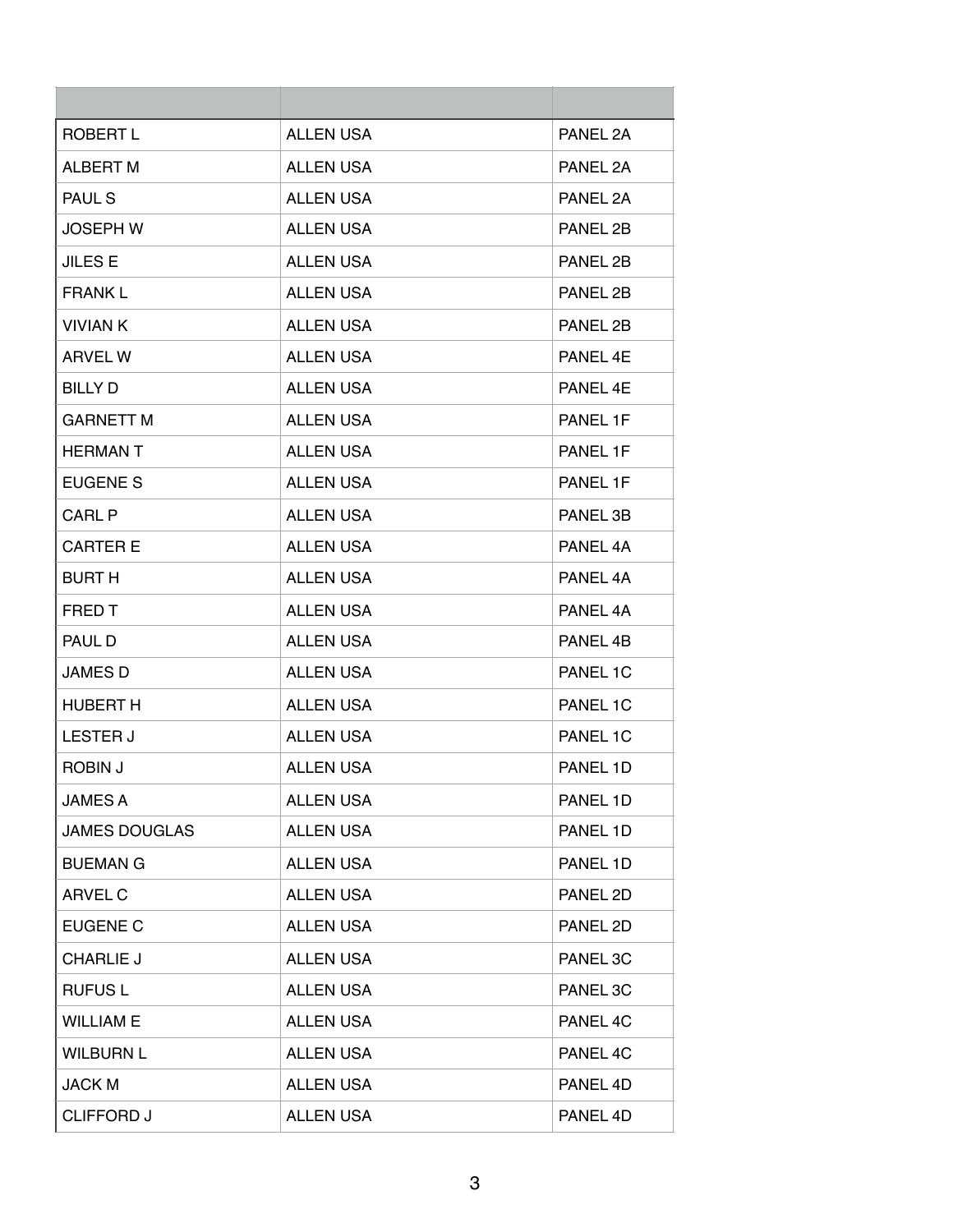| <b>RAYMOND</b>    | <b>ALLEN USA</b>    | PANEL 1E |
|-------------------|---------------------|----------|
| GARY F            | <b>ALLEN USAF</b>   | PANEL 1A |
| ANDREW G          | <b>ALLEN USAF</b>   | PANEL 2A |
| <b>JEFFREY L</b>  | <b>ALLEN USAF</b>   | PANEL 2B |
| <b>STANLEY A</b>  | <b>ALLEN USMC</b>   | PANEL 1D |
| ROBERT E          | <b>ALLEN USN</b>    | PANEL 2E |
| <b>CHARLES R</b>  | <b>ALLEN USN</b>    | PANEL 4E |
| EDWARD C          | <b>ALLEN USN</b>    | PANEL 4F |
| <b>JIMMY D</b>    | <b>ALLEN USN</b>    | PANEL 3B |
| <b>LOUIS D</b>    | <b>ALLEN USN</b>    | PANEL 3B |
| <b>GRADY</b>      | <b>ALLEN USN</b>    | PANEL 1D |
| <b>HAROLD C</b>   | <b>ALLEN USN</b>    | PANEL 1D |
| OLIVER G          | <b>ALLEN USN</b>    | PANEL 2D |
| HAL F             | <b>ALLEN USN</b>    | PANEL 2D |
| REED H            | <b>ALLEY USA</b>    | PANEL 1C |
| <b>JAMESF</b>     | ALLGARY USA         | PANEL 4E |
| <b>EDWARD E</b>   | <b>ALLISON USN</b>  | PANEL 1F |
| <b>BENJAMIN F</b> | ALMAND III USA      | PANEL 2B |
| <b>JOHN E</b>     | AMOS USA            | PANEL 1D |
| <b>CLARENCE</b>   | ANDERSON JR USA     | PANEL 1A |
| <b>EZEKIEL M</b>  | ANDERSON JR USA     | PANEL 2B |
| <b>GEORGE M</b>   | ANDERSON JR USA     | PANEL 4B |
| JOE C             | ANDERSON USA        | PANEL 2B |
| <b>HOWARD L</b>   | <b>ANDERSON USA</b> | PANEL 4F |
| <b>GEORGE</b>     | <b>ANDERSON USA</b> | PANEL 4A |
| <b>HILYARD L</b>  | ANDERSON USA        | PANEL 4B |
| <b>CLIFFORD W</b> | <b>ANDERSON USA</b> | PANEL 4B |
| <b>CLIFFORD D</b> | ANDERSON USA        | PANEL 1C |
| <b>FRANK H</b>    | <b>ANDERSON USA</b> | PANEL 1D |
| FRED H            | <b>ANDERSON USA</b> | PANEL 4C |
| <b>CHARLES H</b>  | ANDERSON USAF       | PANEL2A  |
| <b>JOHN B</b>     | ANDERSON USAF       | PANEL 3A |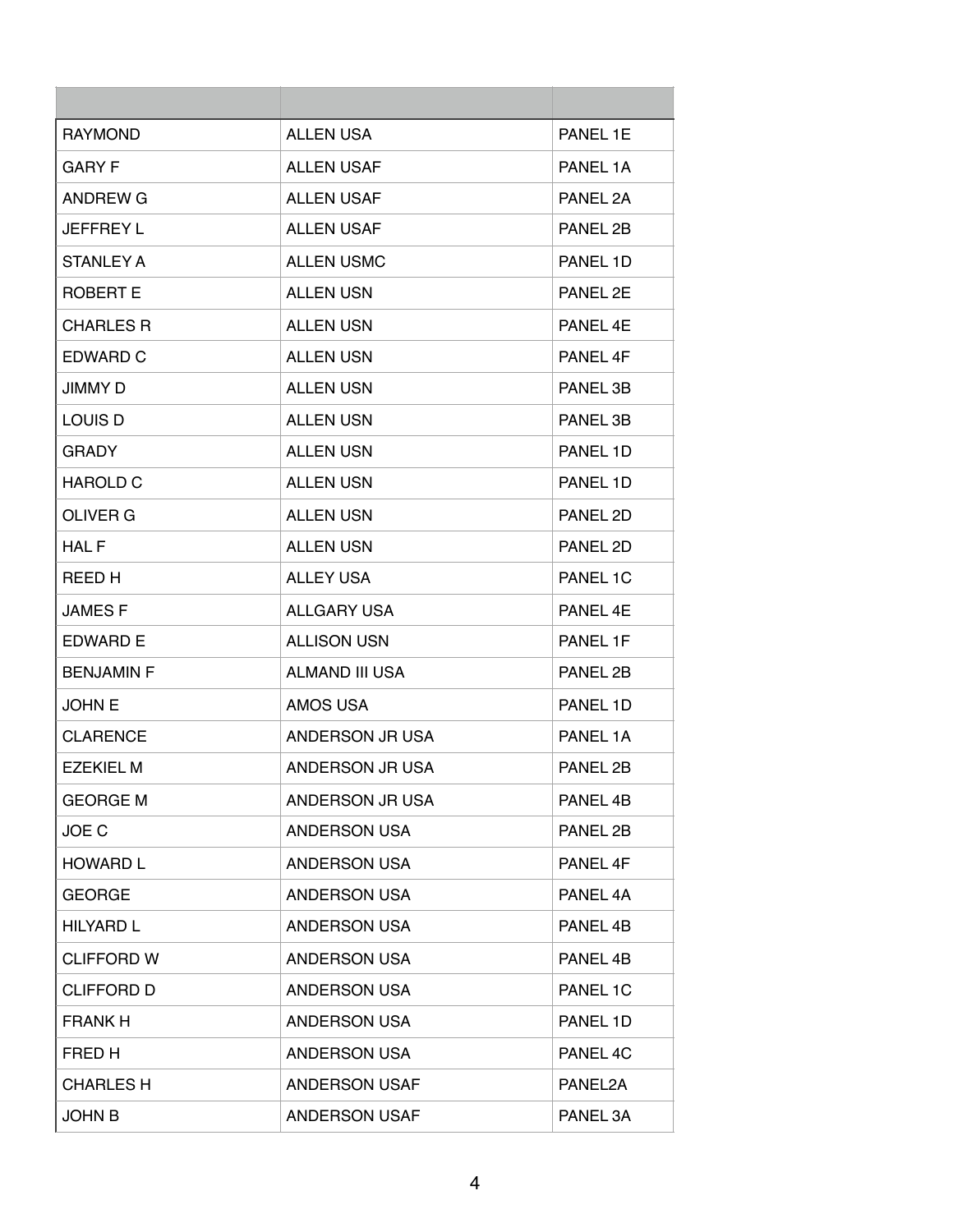| <b>JAMESE</b>    | <b>ANDERSON USAF</b> | PANEL 3D |
|------------------|----------------------|----------|
| <b>CHARLES J</b> | ANDERSON USMC        | PANEL 2A |
| <b>JAMES R</b>   | <b>ANDERSON USN</b>  | PANEL 2F |
| <b>JOHN T</b>    | ANDREWS USA          | PANEL 1C |
| <b>JAMES E</b>   | <b>ANDREWS USN</b>   | PANEL 1A |
| <b>CHARLES E</b> | ANSLEY USA           | PANEL 3B |
| <b>ALFORD L</b>  | ANSLEY USA           | PANEL 3B |
| <b>HAROLD O</b>  | ANSLEY USA           | PANEL 4A |
| <b>CARL M</b>    | ANSLEY USA           | PANEL 1D |
| <b>JAMEST</b>    | ANSLEY USA           | PANEL 4D |
| <b>CHARLES H</b> | <b>ANSLEY USAF</b>   | PANEL 3C |
| HAROLD J         | ANSLEY USCG          | PANEL 2A |
| <b>HAROLD O</b>  | <b>ANSLEY USN</b>    | PANEL 4B |
| <b>HERSHELL</b>  | <b>ANSLEY USN</b>    | PANEL 1D |
| <b>WILLIAM T</b> | <b>ARIAIL USA</b>    | PANEL 4D |
| DAVID C          | <b>ARMOUR USA</b>    | PANEL 2B |
| <b>DENNIS W</b>  | <b>ARMOUR USA</b>    | PANEL 4B |
| <b>CLARENCE</b>  | <b>ARMOUR USA</b>    | PANEL 1D |
| R KEITH          | ARMOUR USA           | PANEL 4C |
| WILLIAM M        | <b>ARMOUR USA</b>    | PANEL 4D |
| <b>BENNIE</b>    | <b>ARMOUR USN</b>    | PANEL 2F |
| <b>DONALD R</b>  | ARMSTRONG USA        | PANEL 4E |
| <b>JOHN B</b>    | ARMSTRONG USN        | PANEL 3D |
| <b>JOHN L</b>    | ARNOLD JR USMC       | PANEL 2B |
| <b>GEORGE C</b>  | <b>ARNOLD USA</b>    | PANEL 1A |
| <b>JIMMY R</b>   | <b>ARNOLD USA</b>    | PANEL 3C |
| <b>JOHN L</b>    | <b>ARNOLD USMC</b>   | PANEL 2B |
| DANIEL P         | ARNOLD USN           | PANEL 1A |
| THOMAS A         | ARRENDALE JR USAF    | PANEL 4A |
| <b>FRANK W</b>   | ARRENDALE USA        | PANEL 2B |
| <b>JOHN R</b>    | ARRENDALE USA        | PANEL 2B |
| <b>ROSCOE</b>    | ARRENDALE USA        | PANEL 2B |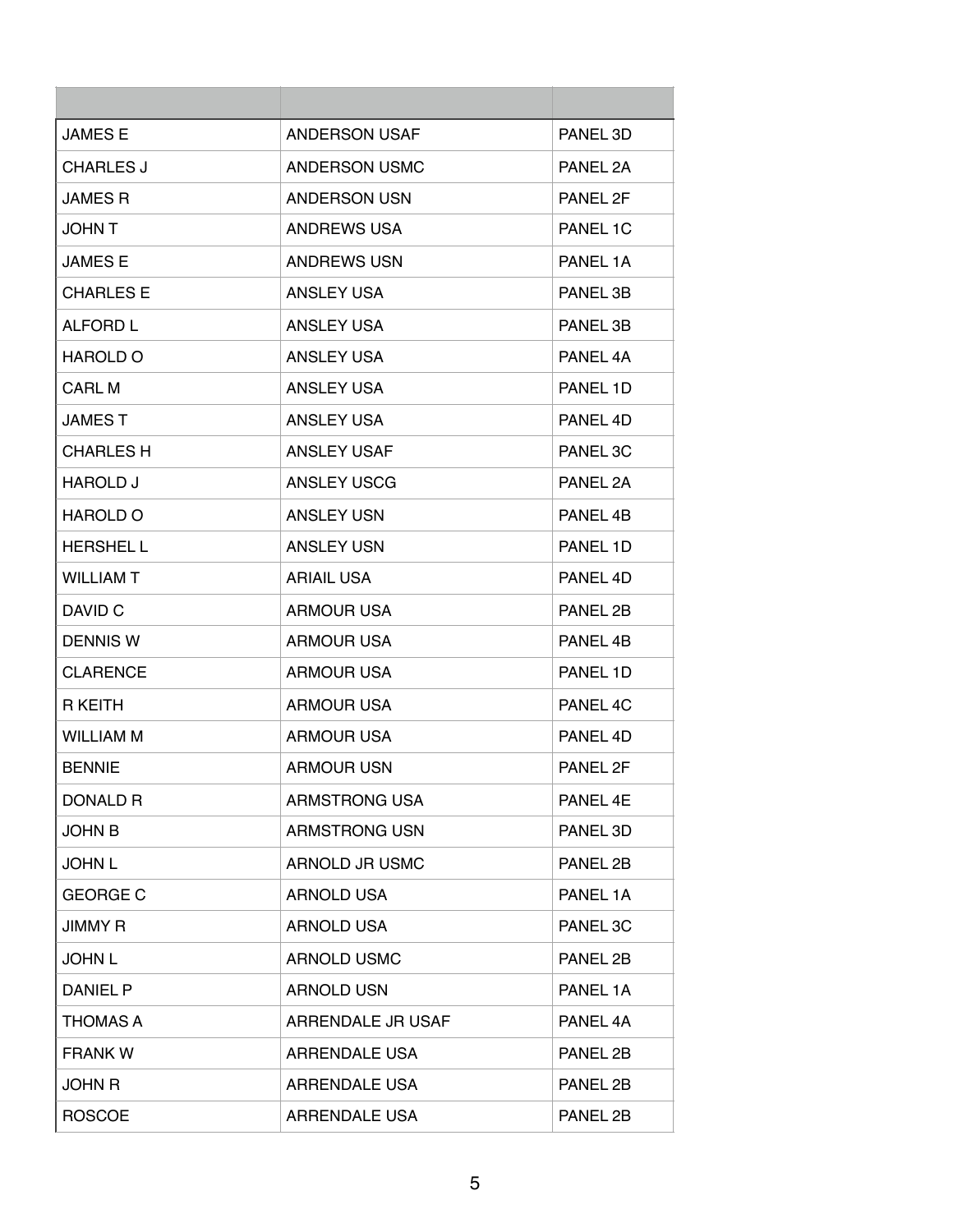| JERRY L               | ARRENDALE USA         | PANEL 2B            |
|-----------------------|-----------------------|---------------------|
| <b>PHILIP F</b>       | ARRENDALE USA         | PANEL 2B            |
| <b>WILLIAM L</b>      | ARRENDALE USA         | PANEL 2B            |
| <b>HOLLIS L</b>       | <b>ARRENDALE USA</b>  | PANEL 1D            |
| <b>JERRY E</b>        | <b>ARRENDALE USAF</b> | PANEL 2B            |
| BILLY.                | ARRENDALE USN         | PANEL 1D            |
| <b>HERDUS C</b>       | ARRINGTON JR USA      | PANEL 1B            |
| <b>LEON W</b>         | ARROWOOD USA          | PANEL 2B            |
| <b>WORTH W</b>        | ARROWOOD USA          | PANEL 2B            |
| <b>JAMES A</b>        | ARROWOOD USA          | PANEL 4F            |
| FRANK L               | <b>ASBURY JR USN</b>  | PANEL 1E            |
| <b>JAMES W</b>        | ASBURY USA            | PANEL 1F            |
| <b>DOUGLAS M</b>      | ASH USA               | PANEL 1A            |
| <b>CHARLES L</b>      | ASH USA               | PANEL 3B            |
| EUGENE L              | ASH USA               | PANEL 1C            |
| <b>CHARLES G</b>      | ASHENBRANNER USAF     | PANEL 2A            |
| HOPE O                | <b>ASHLEY USA</b>     | PANEL 3B            |
| <b>BENNIE</b>         | <b>ASKEW USN</b>      | PANEL 1E            |
| <b>BYRON L</b>        | <b>ATKINS USA</b>     | PANEL 4D            |
| <b>RALPH S</b>        | <b>ATKINS USA</b>     | PANEL 2F            |
| <b>RALPH S</b>        | ATKINS USA<br>1945    | PANEL 2B            |
| <b>CAGER N</b>        | <b>AUSBORN USA</b>    | PANEL 1F            |
| <b>SYLVANUS "VAN"</b> | <b>AUSBORN USMC</b>   | PANEL 1E            |
| <b>GROVER L</b>       | <b>AUSBURN USA</b>    | PANEL 2B            |
| HOYT E                | <b>AUSBURN USA</b>    | PANEL 2F            |
| <b>OWEN</b>           | <b>AUSBURN USA</b>    | PANEL 3B            |
| <b>ROBERT N</b>       | <b>AUSBURN USA</b>    | PANEL 4A            |
| <b>ERNEST S</b>       | <b>AUSBURN USA</b>    | PANEL 4C            |
| <b>DORSEY</b>         | <b>AUSBURN USA</b>    | PANEL 4C            |
| JAMES H               | <b>AUTRY USA</b>      | PANE <sub>1</sub> C |
| <b>LEROY</b>          | <b>AUTRY USA</b>      | PANEL 1F            |
| PLUMER D              | AYERS JR USA          | PANEL 4A            |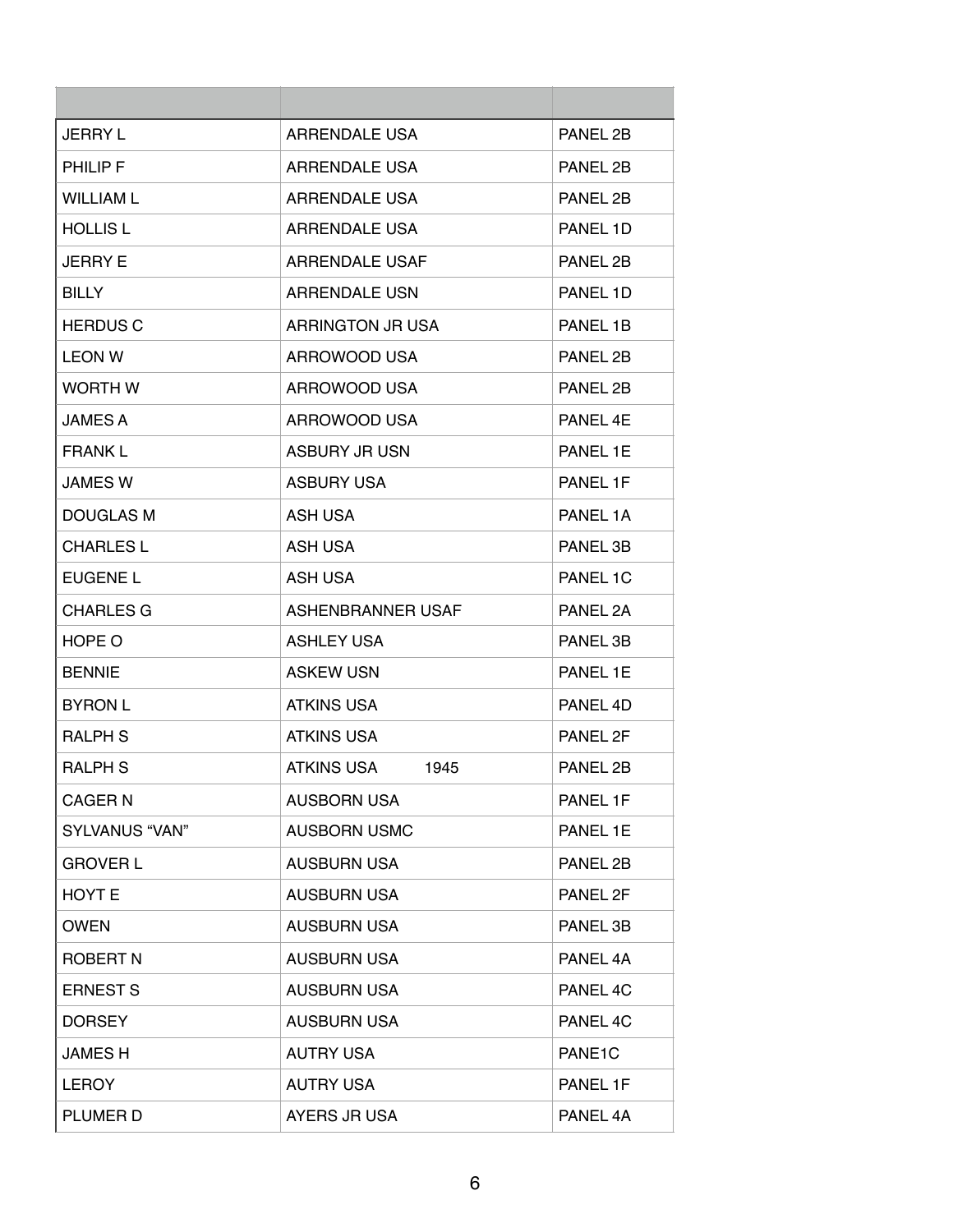| PLUMER D         | AYERS JR USN        | PANEL 4B |
|------------------|---------------------|----------|
| <b>PLUMER D</b>  | AYERS SR USA        | PANEL 4A |
| <b>HANSEL L</b>  | <b>AYERS USA</b>    | PANEL 2B |
| TEDDY G          | <b>AYERS USA</b>    | PANEL 1F |
| <b>VESTER V</b>  | <b>AYERS USA</b>    | PANEL 2F |
| SIM <sub>B</sub> | <b>AYERS USA</b>    | PANEL 2F |
| <b>WILL</b>      | <b>AYERS USA</b>    | PANEL 1D |
| DAN M            | <b>AYERS USAF</b>   | PANEL 1E |
| <b>JAMES D</b>   | <b>AYERS USMC</b>   | PANEL 1A |
| <b>JOHN T</b>    | <b>AYERS USN</b>    | PANEL 1A |
| <b>MARY E</b>    | <b>AYERS USN</b>    | PANEL 2B |
| <b>JOHN W</b>    | <b>AYERS USN</b>    | PANEL 1E |
| <b>CONRAD F</b>  | <b>AYRES USN</b>    | PANEL 1E |
| <b>ALLEN E</b>   | <b>BAILEY USA</b>   | PANEL 2B |
| <b>JAMES A</b>   | <b>BAILEY USN</b>   | PANEL 3B |
| <b>MACK W</b>    | <b>BAIRD USA</b>    | PANEL 4D |
| JULIAN W         | <b>BAIRD USN</b>    | PANEL 1D |
| <b>SHELLY W</b>  | <b>BAKER USA</b>    | PANEL 2B |
| <b>WAYNE N</b>   | <b>BAKER USA</b>    | PANEL 3D |
| <b>JOHN W</b>    | <b>BAKER USA</b>    | PANEL 1F |
| <b>JOHN C</b>    | <b>BAKER USA</b>    | PANEL 2F |
| <b>LINDSAY</b>   | <b>BAKER USN</b>    | PANEL 4A |
| <b>JERRY M</b>   | <b>BALLARD USAF</b> | PANEL 4A |
| RHONDA J         | <b>BALLARD USN</b>  | PANEL 3A |
| ELLIS R          | <b>BALLEW USA</b>   | PANEL 3B |
| <b>CLAUDE R</b>  | <b>BALLEW USA</b>   | PANEL 4E |
| <b>ROBERT E</b>  | <b>BALLEW USA</b>   | PANEL 2F |
| EZRA E           | <b>BALLEW USA</b>   | PANEL 4B |
| <b>GUY L</b>     | <b>BALLEW USA</b>   | PANEL 1E |
| <b>WALTER R</b>  | <b>BALLEW USN</b>   | PANEL 4A |
| JOE L            | <b>BANKS JR USN</b> | PANEL 4B |
| <b>MARIAN J</b>  | <b>BANKS USA</b>    | PANEL 1A |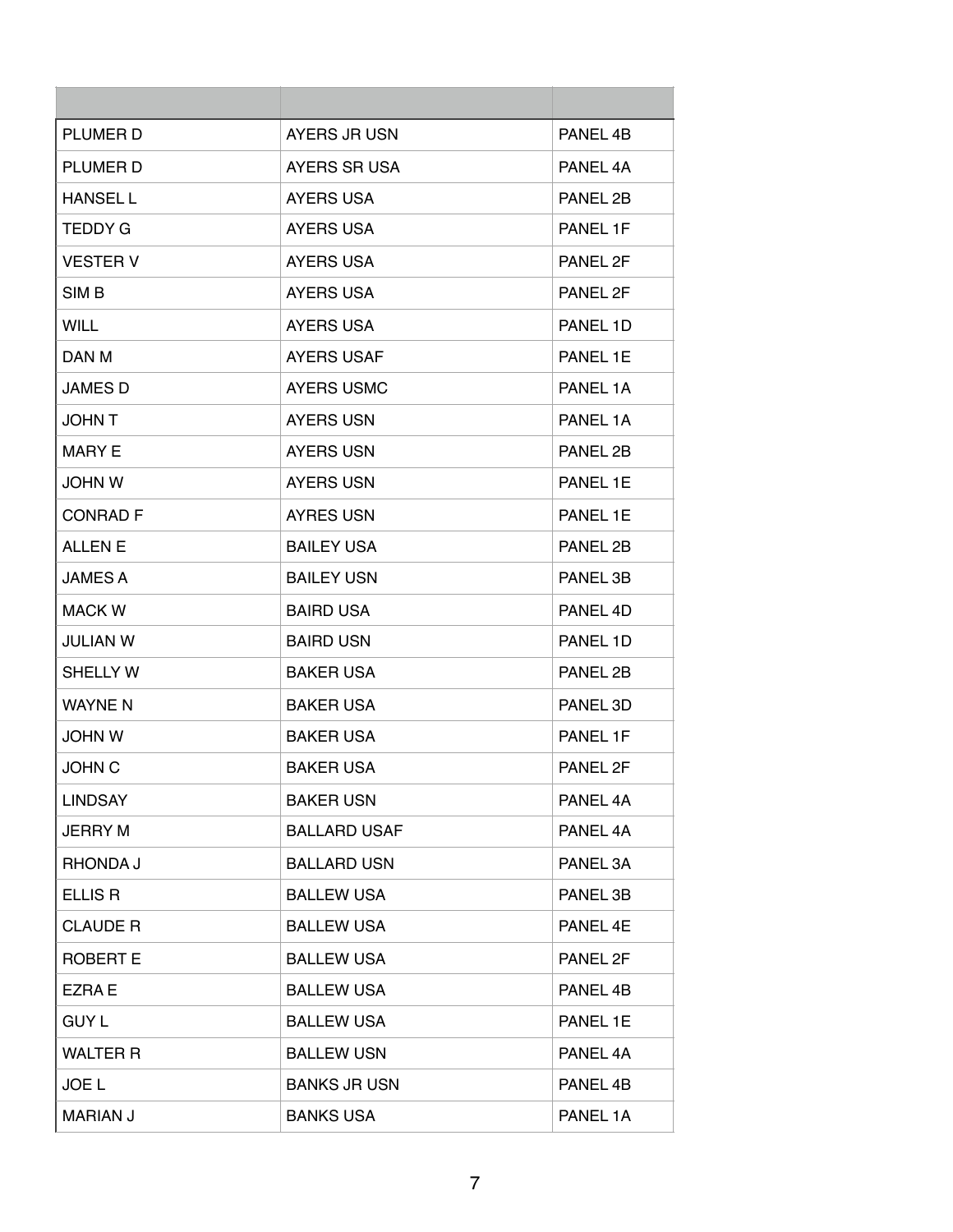| OTIS L            | <b>BANKS USA</b>    | PANEL 2F |
|-------------------|---------------------|----------|
| <b>HOMER T</b>    | <b>BANKS USA</b>    | PANEL 4F |
| COY.              | <b>BANKS USA</b>    | PANEL 1D |
| <b>CHARLES L</b>  | <b>BANKS USA</b>    | PANEL 3C |
| <b>JOSEPH C</b>   | <b>BANKS USA</b>    | PANEL 4D |
| CHRISTOPHER T     | <b>BANKS USAF</b>   | PANEL 2F |
| <b>MARIAN J</b>   | <b>BANKS USN</b>    | PANEL 4A |
| EDWIN L           | <b>BANNAN USA</b>   | PANEL 4F |
| <b>RICHARD L</b>  | <b>BANTHER USA</b>  | PANEL 4D |
| <b>JOHN A</b>     | <b>BARAGONA USN</b> | PANEL 2F |
| THOMAS J          | <b>BARBREE USA</b>  | PANEL 2B |
| <b>FRANK L</b>    | <b>BARDEN USA</b>   | PANEL 1B |
| <b>BILLY J</b>    | <b>BARDEN USA</b>   | PANEL 3B |
| DANIEL E          | <b>BARDEN USAF</b>  | PANEL 4C |
| <b>JAMES R</b>    | <b>BARDEN USN</b>   | PANEL 1D |
| <b>RUSSELL T</b>  | <b>BARKER USN</b>   | PANEL 1E |
| <b>CLAUDE V</b>   | <b>BARNES USA</b>   | PANEL 2A |
| DONNA L           | <b>BARNETT USA</b>  | PANEL 1A |
| <b>WILLIAM D</b>  | <b>BARNETT USA</b>  | PANEL 1D |
| H <i>NHOL</i>     | <b>BARNETTE USA</b> | PANEL 1B |
| <b>BILLY J</b>    | <b>BARRETT USA</b>  | PANEL 2A |
| DAVID J           | <b>BARRETT USA</b>  | PANEL 2B |
| DONALD V          | <b>BARRETT USA</b>  | PANEL 4A |
| <b>BOYDE</b>      | <b>BARRETT USA</b>  | PANEL 4B |
| <b>TERRY R</b>    | <b>BARRETT USA</b>  | PANEL 4B |
| <b>HANSEL H</b>   | <b>BARRETT USA</b>  | PANEL 4B |
| <b>JERRY M</b>    | <b>BARRETT USA</b>  | PANEL 4B |
| <b>CLIFFORD E</b> | <b>BARRETT USA</b>  | PANEL 1C |
| CHET D            | <b>BARRETT USA</b>  | PANEL 1C |
| <b>JOHN F</b>     | <b>BARRETT USA</b>  | PANEL 2C |
| DONNIE G          | <b>BARRETT USA</b>  | PANEL 2D |
| <b>SCOTT J</b>    | <b>BARRETT USMC</b> | PANEL 1A |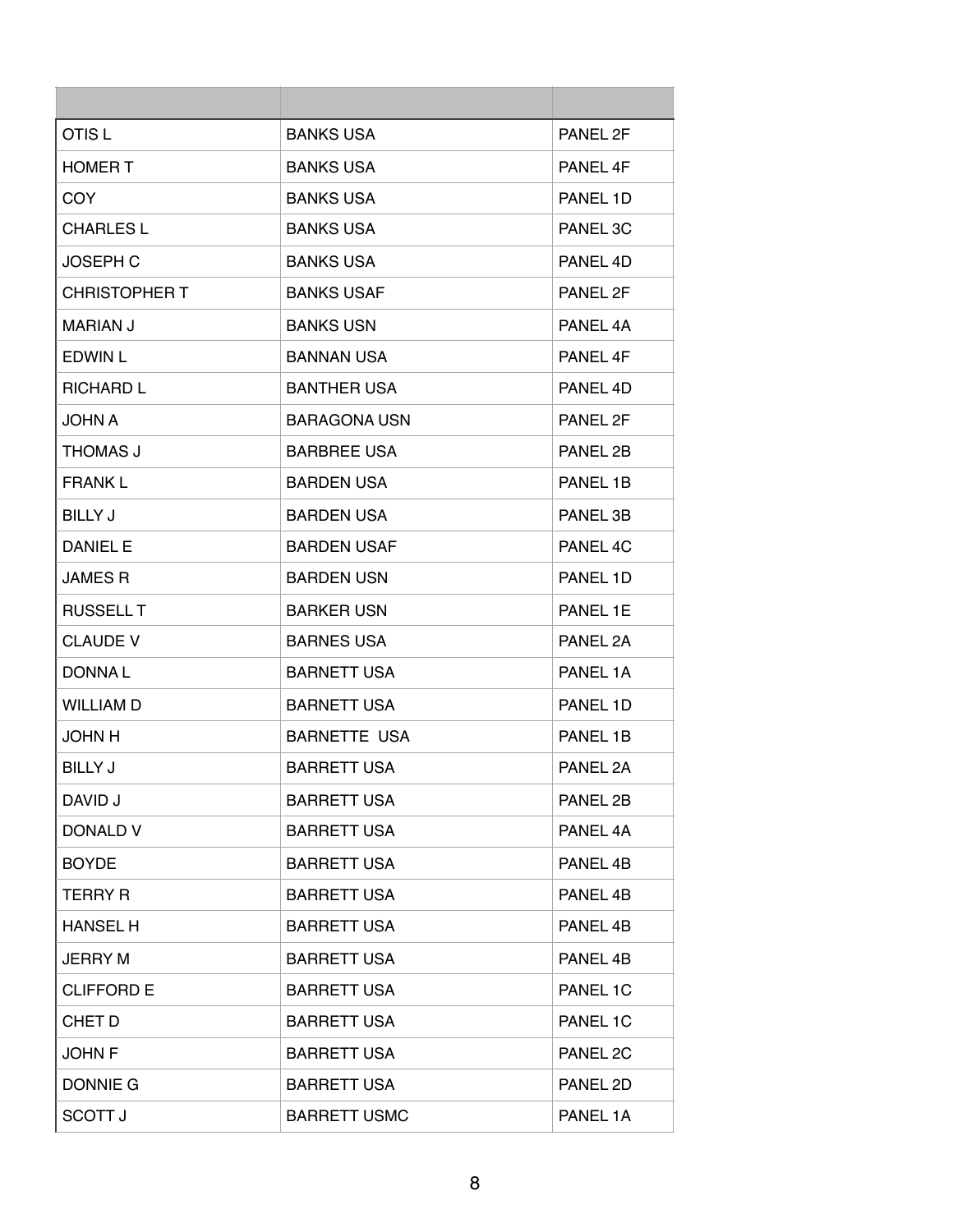| <b>VIOLET G</b>  | <b>BARRETT USN</b>    | PANEL 3D |
|------------------|-----------------------|----------|
| <b>JOHN K</b>    | <b>BARRON JR USA</b>  | PANEL 1C |
| <b>BRYAN</b>     | BARRON USA            | PANEL 2A |
| EDD J            | <b>BARRON USA</b>     | PANEL 2B |
| <b>MARVIN H</b>  | <b>BARRON USA</b>     | PANEL 3B |
| <b>JAMESK</b>    | <b>BARRON USA</b>     | PANEL 2A |
| DAVID I          | <b>BARRON USA</b>     | PANEL 1F |
| <b>MARVIN R</b>  | <b>BARRON USA</b>     | PANEL 1F |
| <b>JERRY L</b>   | <b>BARRON USA</b>     | PANEL 4F |
| <b>MARLOR S</b>  | <b>BARRON USA</b>     | PANEL 4A |
| SION P           | <b>BARRON USA</b>     | PANEL 4B |
| <b>FLOYD H</b>   | BARRON USA            | PANEL 1D |
| <b>BENNIE J</b>  | <b>BARRON USA</b>     | PANEL 1C |
| <b>CLAUDE E</b>  | <b>BARRON USA</b>     | PANEL 1D |
| JAMES R          | <b>BARRON USMC</b>    | PANEL 2B |
| <b>CHESTER W</b> | <b>BARRON USN</b>     | PANEL 2B |
| <b>MARVIN H</b>  | <b>BARRON USN</b>     | PANEL 4B |
| EARL J           | <b>BARRON USN</b>     | PANEL 1D |
| <b>FRANK M</b>   | <b>BARRON USN</b>     | PANEL 2D |
| <b>DANIEL M</b>  | <b>BARTLETT USN</b>   | PANEL 1C |
| DAVID E          | <b>BASKIN USAF</b>    | PANEL 4E |
| <b>JAMES R</b>   | <b>BASSINGER USN</b>  | PANEL 4A |
| DAVID S          | <b>BATEMAN USAF</b>   | PANEL 4A |
| <b>THOMAS L</b>  | <b>BATES USA</b>      | PANEL 1A |
| <b>MALCOLM E</b> | <b>BATSON JR USAF</b> | PANEL 4A |
| PHILLIP E        | <b>BATSON SR USA</b>  | PANEL 1D |
| <b>CHARLES R</b> | <b>BATSON USA</b>     | PANEL 2B |
| <b>WILLIAM H</b> | <b>BATSON USA</b>     | PANEL 1F |
| <b>JOHN P</b>    | <b>BATSON USA</b>     | PANEL 1D |
| <b>WILLIAM C</b> | <b>BATSON USA</b>     | PANEL 4D |
| <b>WALTER A</b>  | <b>BATSON USA</b>     | PANEL 4D |
| J C              | <b>BATSON USN</b>     | PANEL 1A |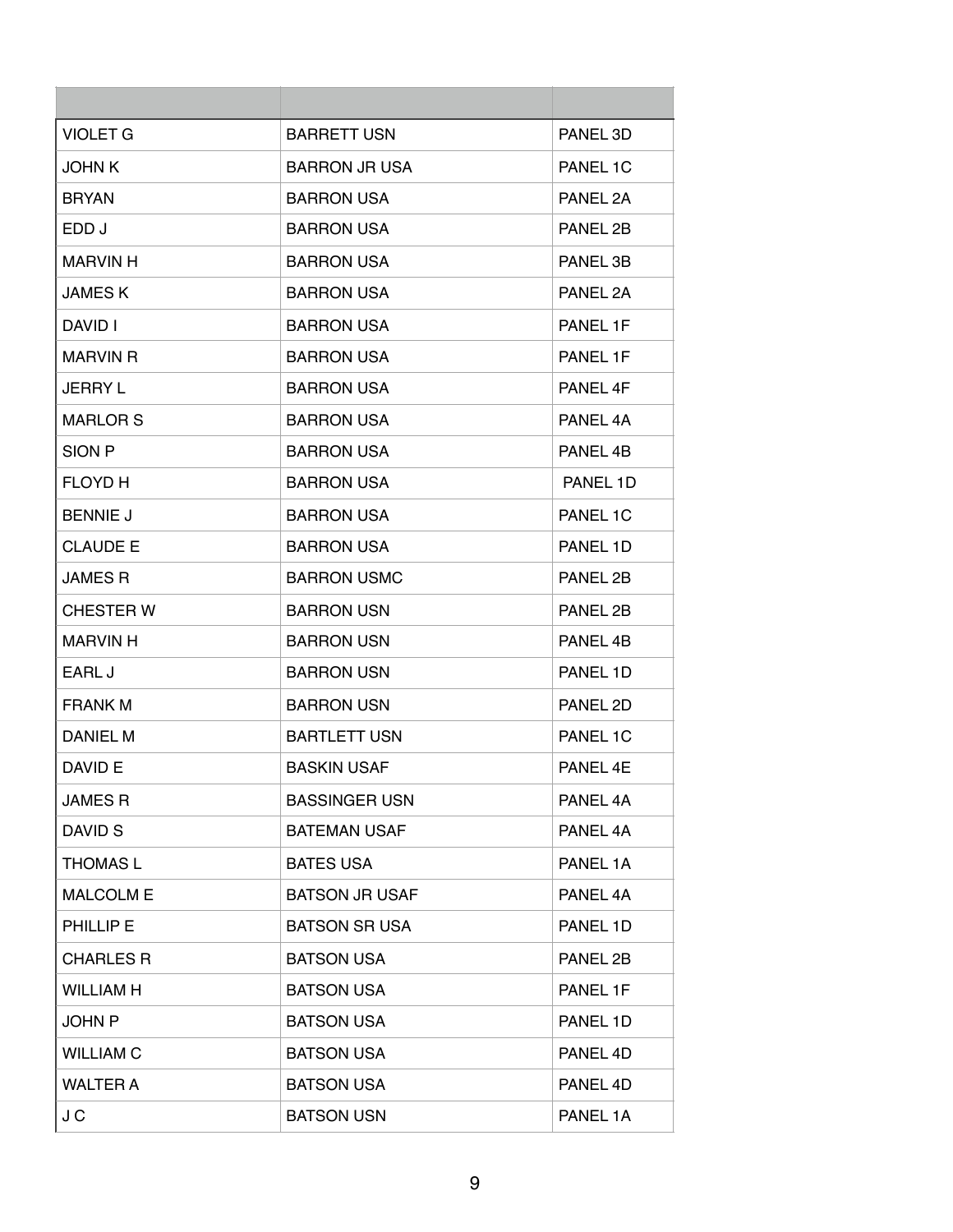| <b>LANE T</b>           | <b>BATSON USN</b>    | PANEL 1A |
|-------------------------|----------------------|----------|
| <b>OLENE H</b>          | <b>BATT USA</b>      | PANEL 4D |
| <b>JOHN ERWIN C</b>     | <b>BAUGH USA</b>     | PANEL 1C |
| <b>CLYDE T</b>          | <b>BAUGH USA</b>     | PANEL 1D |
| <b>LEONARD JOSEPH D</b> | <b>BAUGH USA</b>     | PANEL 1D |
| KARL R                  | <b>BAUNACH USA</b>   | PANEL 4F |
| DILMUS <sub>S</sub>     | <b>BAXTER USA</b>    | PANEL 2B |
| <b>ROBERT F</b>         | <b>BAXTER USAF</b>   | PANEL 1D |
| <b>JOHN E</b>           | <b>BAXTER USMC</b>   | PANEL 3A |
| <b>MICHAEL B</b>        | <b>BAYSINGER USA</b> | PANEL 1B |
| <b>CHESTER W</b>        | <b>BEACHAM USN</b>   | PANEL 4F |
| <b>EGBERT</b>           | <b>BEALL JR USA</b>  | PANEL 4F |
| <b>WILLIAM R</b>        | <b>BEAM USAF</b>     | PANEL 1A |
| ROY O                   | <b>BEAMON USA</b>    | PANEL 4D |
| <b>WILLIAM E</b>        | <b>BEARDEN USA</b>   | PANEL 1B |
| <b>THOMAS L</b>         | <b>BEARDEN USA</b>   | PANEL 1F |
| FRANK N                 | <b>BEARDEN USA</b>   | PANEL 3B |
| DAVID T                 | <b>BEARDEN USAF</b>  | PANEL 1F |
| ALEXANDER S             | <b>BEARDEN USMC</b>  | PANEL 1A |
| <b>HOWARD A</b>         | <b>BEAVER USA</b>    | PANEL 1F |
| DUANE D                 | <b>BECK USA</b>      | PANEL 1A |
| J W                     | <b>BECK USA</b>      | PANEL 4F |
| <b>ELTON W</b>          | <b>BECK USA</b>      | PANEL 1D |
| <b>HARVEY K</b>         | <b>BECK USMC</b>     | PANEL 1C |
| <b>WILLIAM C</b>        | <b>BEEHLER USMC</b>  | PANEL 3C |
| <b>CHARLES E</b>        | <b>BELL JR USA</b>   | PANEL 2B |
| <b>CHARLES E</b>        | <b>BELL USA</b>      | PANEL 2B |
| <b>KENNETH S</b>        | <b>BELL USA</b>      | PANEL 3D |
| <b>KATHARINE J</b>      | <b>BELL USA</b>      | PANEL 4B |
| AMOS R                  | <b>BELL USA</b>      | PANEL 4B |
| ROBERT L                | <b>BELL USA</b>      | PANEL 4D |
| <b>JAMESH</b>           | <b>BELL USAF</b>     | PANEL 4A |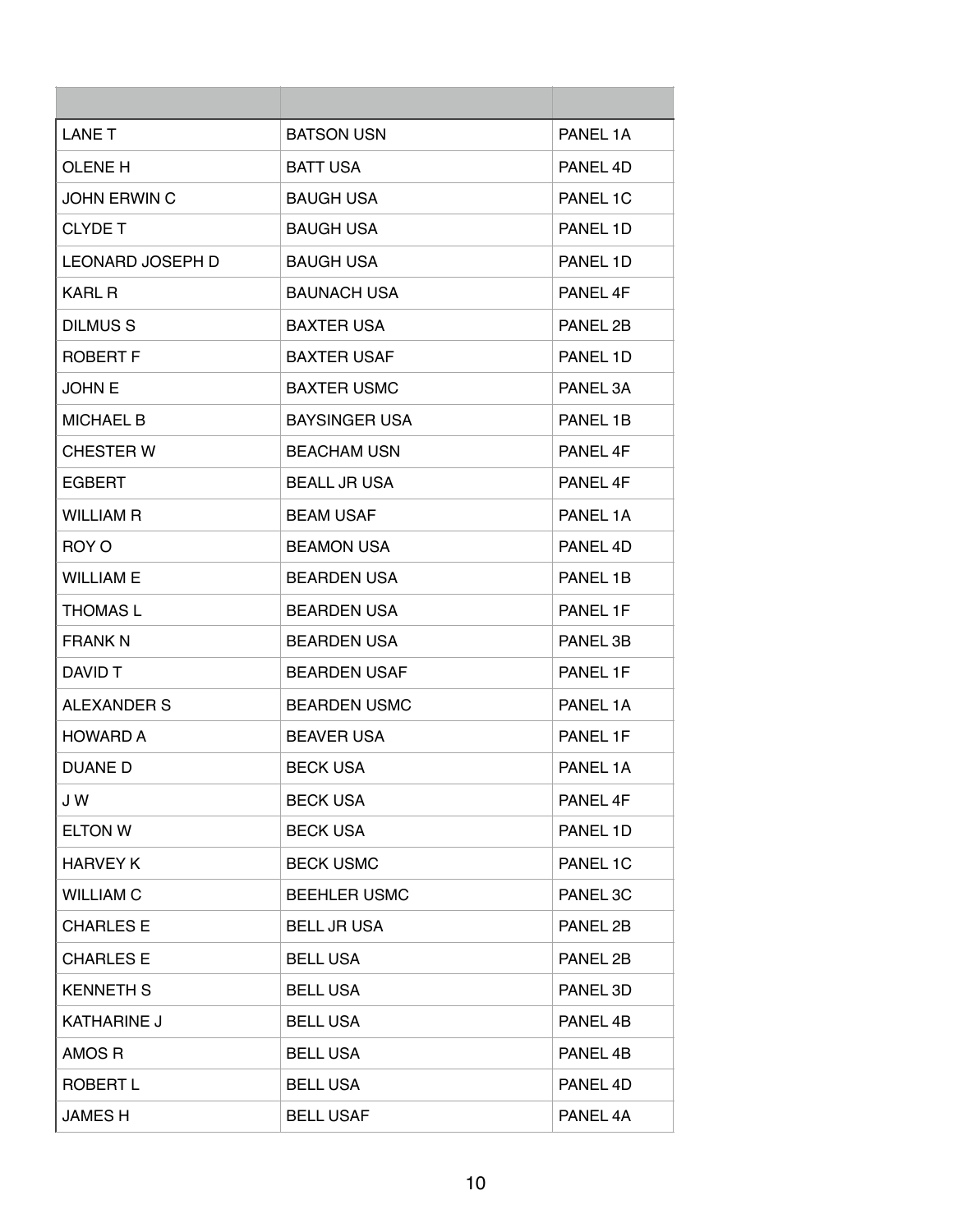| ROY E             | <b>BELL USMC</b>      | PANEL 3C |
|-------------------|-----------------------|----------|
| ROBERT H          | <b>BELL USN</b>       | PANEL 4B |
| ROBERT E          | <b>BELLAMY USA</b>    | PANEL 2E |
| <b>JOSEPH H</b>   | <b>BELLEW USA</b>     | PANEL 3C |
| <b>AARON</b>      | <b>BELTON USA</b>     | PANEL 1F |
| <b>EVERETT M</b>  | <b>BENEFIELD USA</b>  | PANEL 4B |
| JOBE D            | <b>BENFIEL USA</b>    | PANEL 1B |
| <b>STEVENT</b>    | <b>BENFIEL USAF</b>   | PANEL 4A |
| <b>MARLIN R</b>   | <b>BENFIELD USA</b>   | PANEL 1A |
| <b>BRADY C</b>    | <b>BENFIELD USA</b>   | PANEL 1B |
| <b>RAY C</b>      | <b>BENFIELD USA</b>   | PANEL 2A |
| <b>IRA E</b>      | <b>BENFIELD USA</b>   | PANEL 3B |
| <b>MARTIN L</b>   | <b>BENFIELD USA</b>   | PANEL 1C |
| <b>MYRON J</b>    | <b>BENFIELD USA</b>   | PANEL 2E |
| <b>J GRADEN</b>   | <b>BENFIELD USA</b>   | PANEL 1F |
| <b>GRADY</b>      | <b>BENFIELD USA</b>   | PANEL 1F |
| <b>LAWRENCE A</b> | <b>BENFIELD USA</b>   | PANEL 1C |
| <b>HERMAN P</b>   | <b>BENFIELD USA</b>   | PANEL 1D |
| <b>JAMES L</b>    | <b>BENFIELD USA</b>   | PANEL 1E |
| CORBIN J          | <b>BENFIELD USA</b>   | PANEL 1E |
| ROY G             | <b>BENFIELD USA</b>   | PANEL 1E |
| <b>JAMES W</b>    | <b>BENFIELD USN</b>   | PANEL 3A |
| PATSY M           | <b>BENNETT USA</b>    | PANEL 1B |
| LATHAN W          | <b>BENNETT USA</b>    | PANEL 3E |
| <b>CHARLES S</b>  | <b>BENNETT USA</b>    | PANEL 4E |
| <b>WILLIAM C</b>  | <b>BENNETT USA</b>    | PANEL 3C |
| <b>HORACE F</b>   | <b>BENNETT USAF</b>   | PANEL 1A |
| <b>GLENN H</b>    | <b>BENNETT USN</b>    | PANEL 1A |
| <b>THOMAS C</b>   | <b>BENNETT USN</b>    | PANEL 1D |
| CLAY D            | <b>BENNETT USN</b>    | PANEL 1D |
| <b>MABIN R</b>    | <b>BENTLEY JR USA</b> | PANEL 3E |
| <b>NEWELL G</b>   | <b>BENTLEY USA</b>    | PANEL 3E |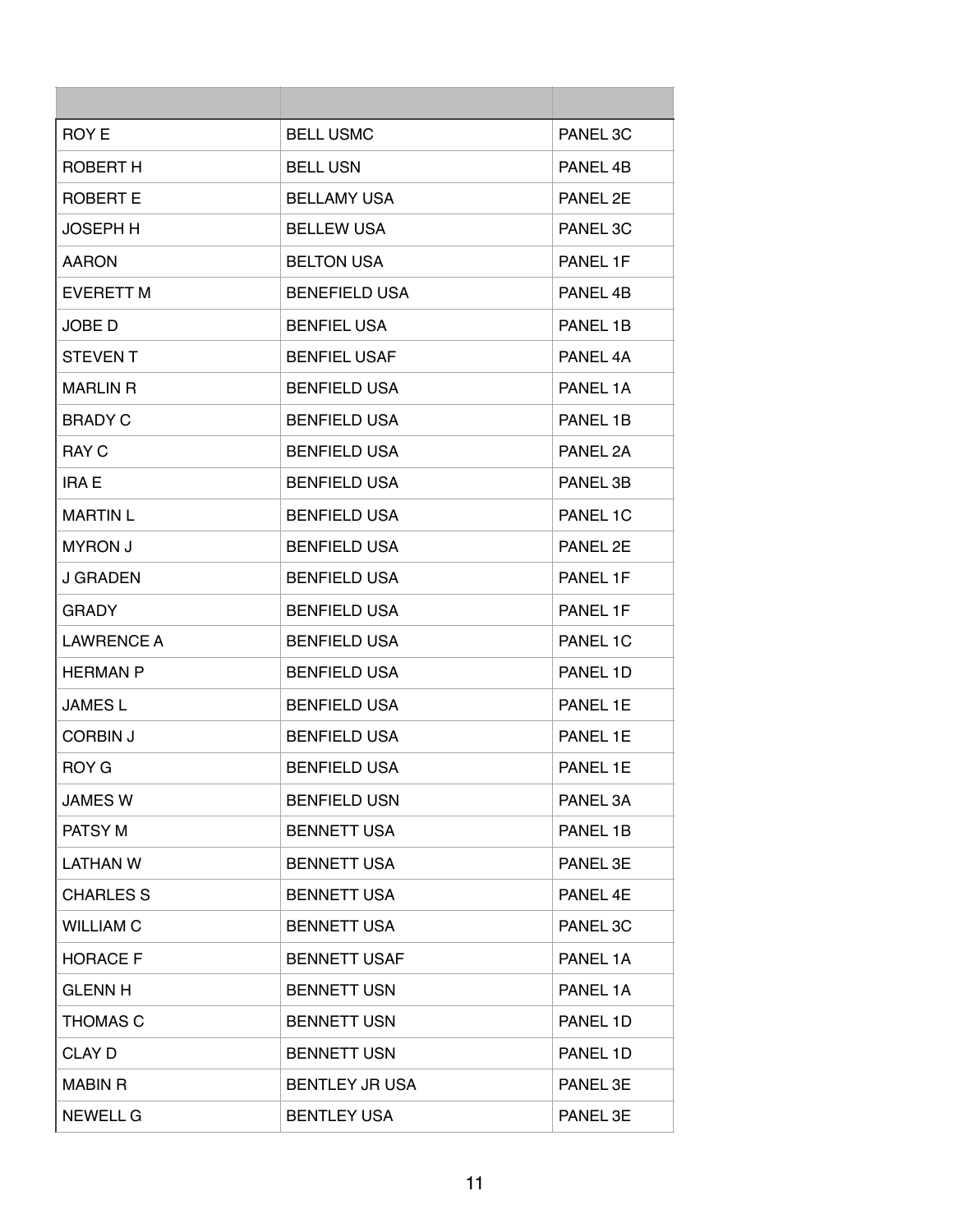| <b>HENRY G</b>   | <b>BENTLEY USN</b>    | PANEL 3F |
|------------------|-----------------------|----------|
| <b>THOMAS S</b>  | <b>BENTON USA</b>     | PANEL 3E |
| ROBERT C         | <b>BENTON USA</b>     | PANEL 3E |
| <b>HOMER R</b>   | <b>BENTON USA</b>     | PANEL 3E |
| <b>WILLIAM T</b> | <b>BENTON USA</b>     | PANEL 2F |
| ROBERT S         | <b>BENTON USA</b>     | PANEL 4B |
| <b>SELBY G</b>   | <b>BENTON USA</b>     | PANEL 1C |
| <b>ELBERT L</b>  | <b>BERRONG JR USN</b> | PANEL 2F |
| <b>JOSEPH L</b>  | <b>BERRONG USA</b>    | PANEL 2D |
| <b>CLIFTON A</b> | <b>BERRONG USN</b>    | PANEL 2F |
| <b>WILLIAM C</b> | <b>BERRY JR USA</b>   | PANEL 3B |
| R ROGER          | <b>BERRY USA</b>      | PANEL 4E |
| <b>MICHAEL</b>   | <b>BERRY USA</b>      | PANEL 2F |
| <b>WILLIAM M</b> | <b>BERRY USA</b>      | PANEL 4A |
| <b>CLAUDE W</b>  | <b>BERRY USN</b>      | PANEL 1E |
| <b>JAMES R</b>   | <b>BERRY USN</b>      | PANEL 4C |
| <b>ITALO F</b>   | <b>BERTA USA</b>      | PANEL 2D |
| JOE G            | <b>BETHEA USMC</b>    | PANEL 4F |
| <b>JAMES D</b>   | <b>BETHEL USA</b>     | PANEL 2A |
| <b>CROOM A</b>   | <b>BILBREY JR USA</b> | PANEL 3B |
| <b>FLOYD C</b>   | <b>BINGHAM USA</b>    | PANEL 4A |
| <b>JOHN M</b>    | <b>BISHOP SR USA</b>  | PANEL 2C |
| SANDRA R         | <b>BJORK USAF</b>     | PANEL 2B |
| <b>LLOYD W</b>   | <b>BLACK JR USA</b>   | PANEL 3E |
| <b>CHARLES D</b> | <b>BLACK SR USAF</b>  | PANEL 1D |
| <b>RUSSELL H</b> | <b>BLACK USA</b>      | PANEL 2A |
| <b>JESSE P</b>   | <b>BLACK USA</b>      | PANEL 2A |
| <b>THOMAS R</b>  | <b>BLACK USA</b>      | PANEL 3E |
| TONY A           | <b>BLACK USA</b>      | PANEL 3E |
| SAMUEL D         | <b>BLACK USA</b>      | PANEL 3E |
| <b>TRUETT C</b>  | <b>BLACK USA</b>      | PANEL 4F |
| <b>NEALL</b>     | <b>BLACK USA</b>      | PANEL 1D |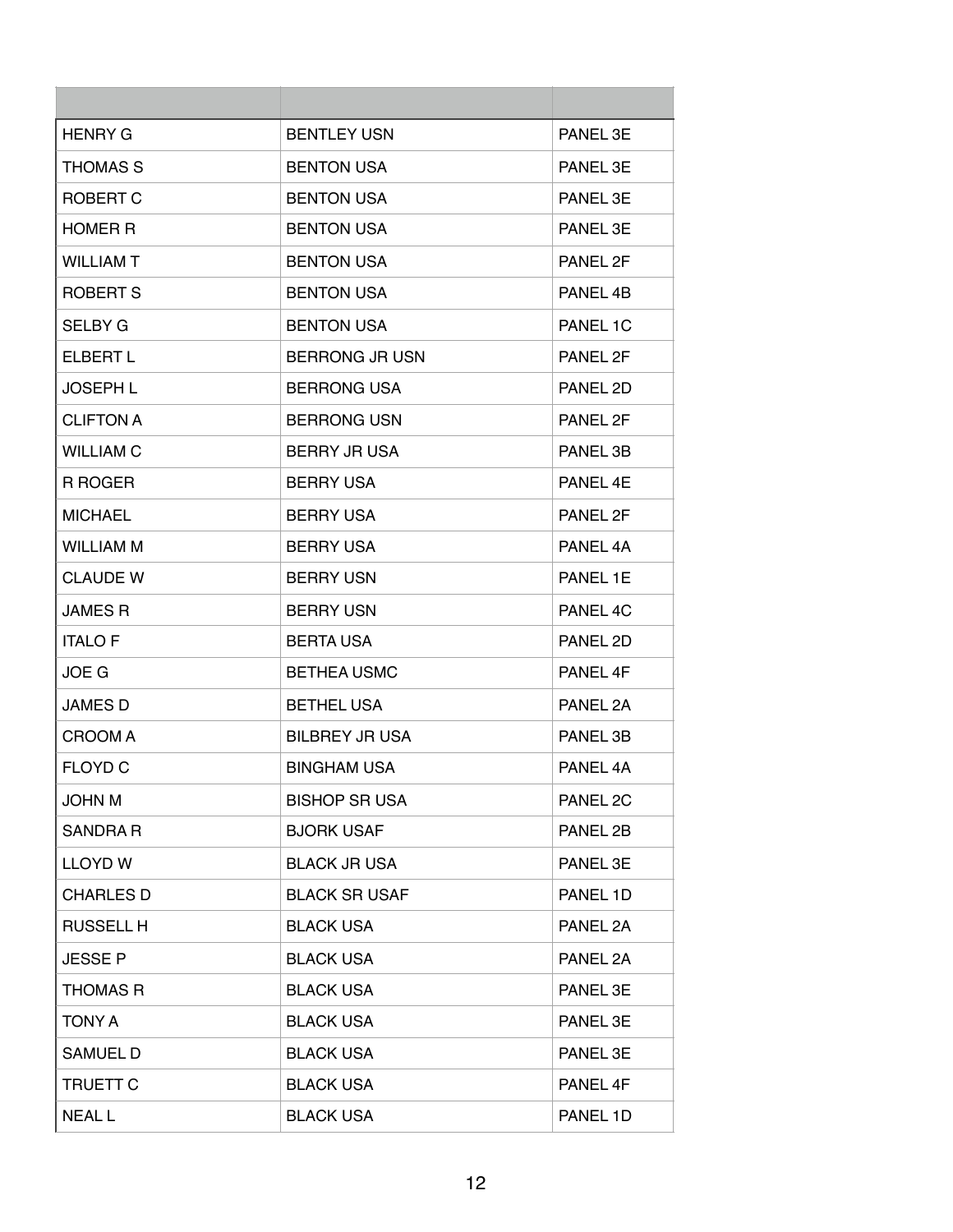| <b>JAMES A</b>   | <b>BLACK USA</b>         | PANEL 2C |
|------------------|--------------------------|----------|
| <b>JOHN L</b>    | <b>BLACK USA</b>         | PANEL 2D |
| EDWIN J          | BLACK USA                | PANEL 2D |
| <b>WILLIAM J</b> | <b>BLACK USAF</b>        | PANEL 4A |
| <b>GARVICE</b>   | <b>BLACK USMC</b>        | PANEL 4F |
| <b>WINFRED R</b> | <b>BLACK USMC</b>        | PANEL 2D |
| <b>LARRY D</b>   | <b>BLACK USMC</b>        | PANEL 2D |
| <b>JAMES P</b>   | <b>BLACK USN</b>         | PANEL 3A |
| ROBERT J         | <b>BLACK USN</b>         | PANEL 3A |
| <b>JOHN H</b>    | <b>BLACK USN</b>         | PANEL 4B |
| EDWARD P         | <b>BLACKBURN JR USMC</b> | PANEL 3E |
| <b>LEWIS E</b>   | <b>BLACKBURN SR USA</b>  | PANEL 2C |
| SANFORD K        | <b>BLACKBURN USA</b>     | PANEL 1B |
| <b>KENNETH J</b> | <b>BLACKBURN USA</b>     | PANEL 1D |
| <b>TIMOTHY F</b> | <b>BLACKBURN USA</b>     | PANEL 3C |
| <b>WILLIAM H</b> | <b>BLACKBURN USAF</b>    | PANEL 4F |
| <b>JOHN H</b>    | <b>BLACKWELL USA</b>     | PANEL 2F |
| ROBERT D         | <b>BLAIN USA</b>         | PANEL 4B |
| <b>JUDY A</b>    | <b>BLAIN USA</b>         | PANEL 4B |
| <b>ERNEST E</b>  | <b>BLAIR USA</b>         | PANEL 2F |
| <b>JAMES A</b>   | <b>BLAIR USA</b>         | PANEL 1D |
| <b>DALE</b>      | <b>BLAIR USA</b>         | PANEL 4C |
| <b>JOHN T</b>    | <b>BLAIR USAF</b>        | PANEL 1A |
| <b>SAM</b>       | <b>BLAKELY USA</b>       | PANEL 1F |
| <b>GEORGE R</b>  | <b>BLAKLEY USA</b>       | PANEL 3D |
| <b>BERNIE R</b>  | <b>BLAKNEY USA</b>       | PANEL 4F |
| PAUL C           | <b>BLALOCK USA</b>       | PANEL 2A |
| <b>HAROLD T</b>  | <b>BLALOCK USA</b>       | PANEL 1D |
| <b>WILLIAM H</b> | <b>BLALOCK USMC</b>      | PANEL 1E |
| <b>JAMESL</b>    | <b>BLALOCK USN</b>       | PANEL 3E |
| <b>KELTON B</b>  | <b>BLALOCK USN</b>       | PANEL 3E |
| ALFRED J         | <b>BLALOCK USN</b>       | PANEL 4C |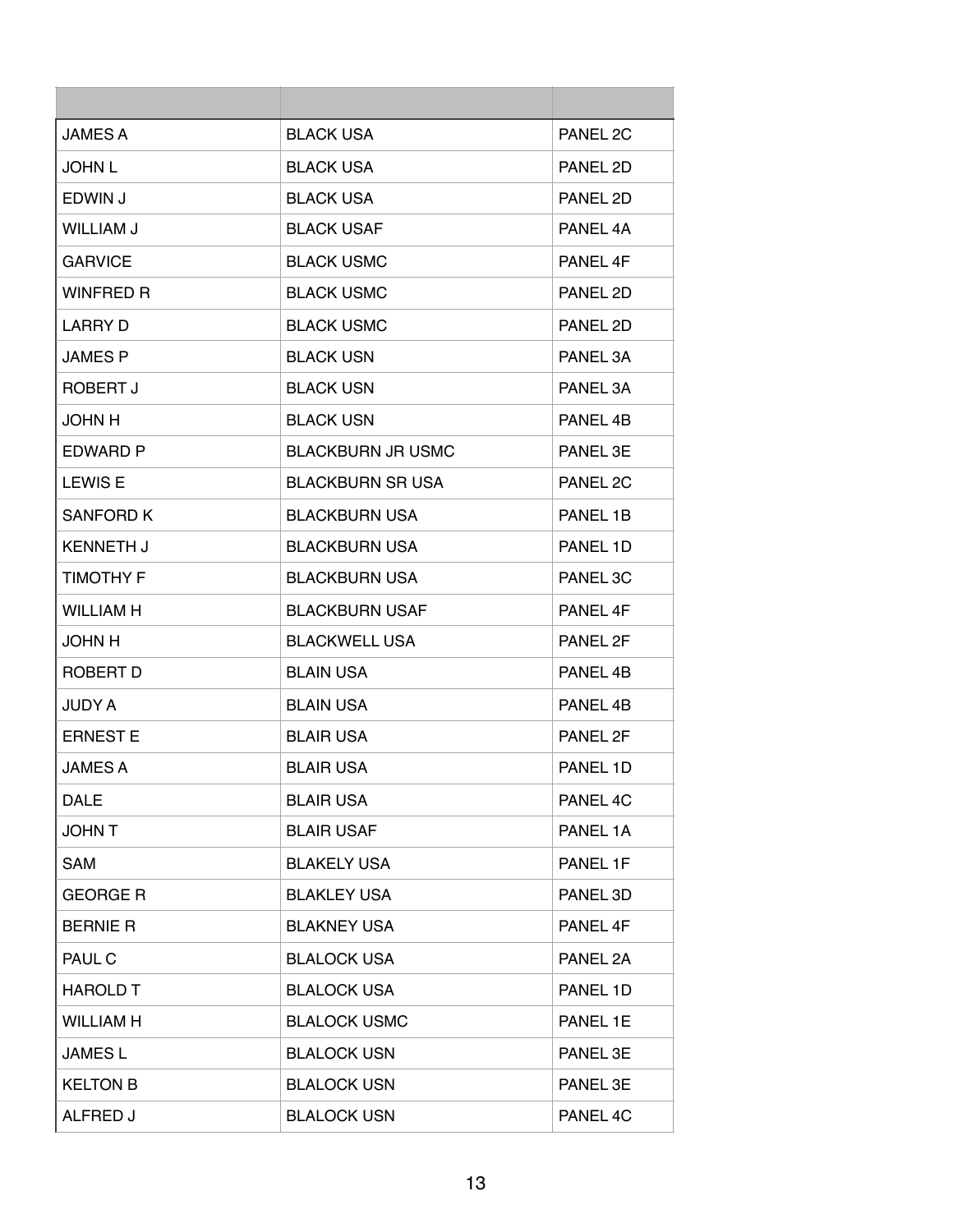| SIDNEY L              | <b>BLANKENSHIP JR USN</b> | PANFI <sub>4F</sub> |
|-----------------------|---------------------------|---------------------|
| <b>RAYMOND J</b>      | BLOG USA                  | PANEL 4F            |
| <b>JAMES C</b>        | <b>BLOODWORTH USCG</b>    | PANEL 2A            |
| <b>JAMES C</b>        | <b>BLOODWORTH USMM</b>    | PANEL 2D            |
| <b>JOHN A</b>         | <b>BOATWRIGHT JR USA</b>  | PANEL 1A            |
| ANDREW J              | <b>BOATWRIGHT USAF</b>    | PANEL 1A            |
| <b>VICTOR M</b>       | <b>BOGARD USA</b>         | PANEL 4E            |
| <b>CHARLES E</b>      | <b>BOGARD USAF</b>        | PANEL 1A            |
| <b>HOYT W</b>         | <b>BOGGS USA</b>          | PANEL 3E            |
| <b>IVAN</b>           | BOGGS USA                 | PANEL 3B            |
| JOHN                  | <b>BOHANNON JR USA</b>    | PANEL 4A            |
| <b>ROBERT</b>         | <b>BOHANNON USA</b>       | PANEL 1F            |
| <b>MILTON D</b>       | <b>BOHANNON USA</b>       | PANEL 2F            |
| <b>HOWARD</b>         | <b>BOHANNON USA</b>       | PANEL 1E            |
| <b>RICHARD J</b>      | <b>BOHANNON USN</b>       | PANEL 1A            |
| <b>JACKY F</b>        | <b>BOHANNON USN</b>       | PANEL 3B            |
| <b>HARRY L</b>        | <b>BOHANNON USN</b>       | PANEL 1D            |
| <b>BILL</b>           | <b>BOHANNON USN</b>       | PANEL 1D            |
| MILLARD F             | <b>BOHLER JR USN</b>      | PANEL 1A            |
| <b>HARRISON Y</b>     | <b>BOLING USA</b>         | PANEL 1F            |
| CLYDE J               | <b>BOLING USA</b>         | PANEL 2F            |
| <b>LOUIS</b>          | <b>BONADIES USN</b>       | PANEL 4E            |
| <b>JACK P</b>         | <b>BOND USN</b>           | PANEL 2D            |
| <b>JAMES M</b>        | <b>BONNER USA</b>         | PANEL 2F            |
| <b>WILLIAM H</b>      | <b>BOOTH JR USMC</b>      | PANEL 1E            |
| <b>CHARLES E</b>      | <b>BOOTH USA</b>          | PANEL 1B            |
| <b>CHARLIE "MACK"</b> | <b>BOOTH USA</b>          | PANEL 4C            |
| <b>JOHN W</b>         | <b>BOOZER USAF</b>        | PANEL 1A            |
| DONALD R              | <b>BOREN USAF</b>         | PANEL 3E            |
| <b>PAUL R</b>         | <b>BORING USAF</b>        | PANEL 4F            |
| <b>WILLIAM P</b>      | <b>BORN USAF</b>          | PANEL 3A            |
| THOMAS J              | <b>BORNE JR USA</b>       | PANEL 3E            |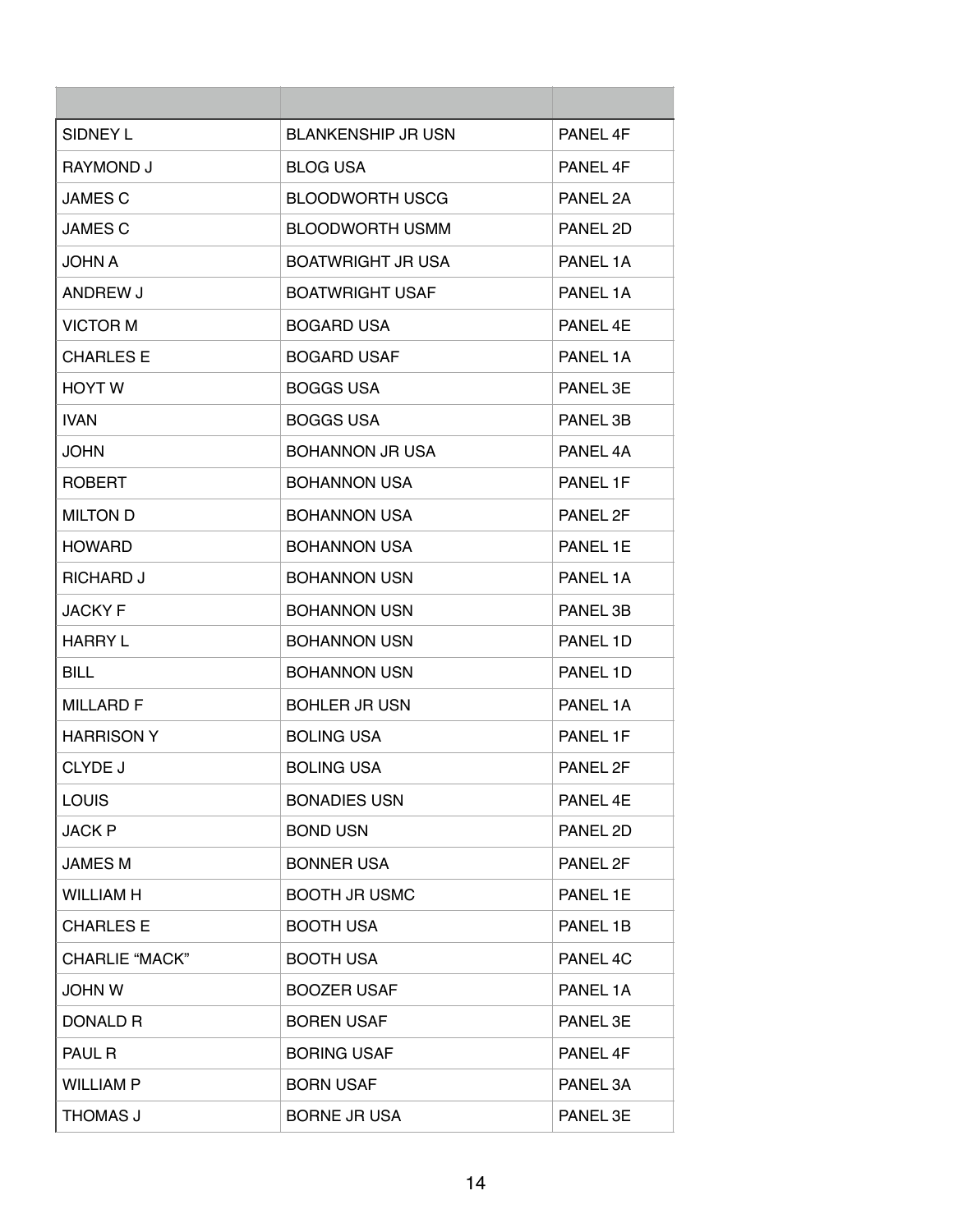| DAVID A           | <b>BORROW USA</b>       | PANEL 1B |
|-------------------|-------------------------|----------|
| <b>THOMAS W</b>   | <b>BOSWELL USA</b>      | PANEL 3D |
| <b>LESLIE L</b>   | <b>BOW USA</b>          | PANEL 2B |
| <b>DILLARD L</b>  | <b>BOWDEN USN</b>       | PANEL 3E |
| LUTHER G          | <b>BOWEN JR USN</b>     | PANEL 2C |
| <b>CLARENCE H</b> | <b>BOWEN USA</b>        | PANEL 1A |
| ROY J             | BOWEN USA               | PANEL 1B |
| <b>JAMES P</b>    | <b>BOWEN USA</b>        | PANEL 4A |
| RAY H             | <b>BOWEN USA</b>        | PANEL 1E |
| <b>GEORGE R</b>   | <b>BOWEN USCG</b>       | PANEL 1A |
| WILLIAM E         | <b>BOWEN USN</b>        | PANEL 4A |
| THOMAS J          | <b>BOWMAN USA</b>       | PANEL 2D |
| DEWEY C           | <b>BOWMAN USA</b>       | PANEL 4D |
| <b>RICHARD W</b>  | BOYD JR USA             | PANEL 1B |
| <b>GRAHAM S</b>   | <b>BOYD USA</b>         | PANEL 4F |
| MAX L             | <b>BRABSON USA</b>      | PANEL 2F |
| <b>JAMES A</b>    | <b>BRABSON USA</b>      | PANEL 2F |
| <b>SAMUEL H</b>   | <b>BRABSON USA</b>      | PANEL 2F |
| <b>ARTHUR C</b>   | <b>BRADLEY USA</b>      | PANEL 1E |
| <b>STEPHEN T</b>  | <b>BRADSHAW USA</b>     | PANEL 2B |
| <b>GARVIN F</b>   | <b>BRADY UASF</b>       | PANEL 1A |
| <b>CARSON D</b>   | <b>BRADY USA</b>        | PANEL 1A |
| <b>KENNETH</b>    | <b>BRADY USA</b>        | PANEL 3E |
| TOM H             | <b>BRADY USN</b>        | PANEL 1A |
| JOE P             | <b>BRADY USN</b>        | PANEL 3E |
| <b>WATT</b>       | <b>BRADY USN</b>        | PANEL 3E |
| <b>WILLIAM C</b>  | <b>BRAMBLETT USA</b>    | PANEL 4A |
| ROLLAND O         | <b>BRAMBLETT USA</b>    | PANEL 3D |
| <b>JOHN E</b>     | <b>BRAMBLETT USN</b>    | PANEL 4C |
| <b>JAMEST</b>     | <b>BRAMLETT JR USA</b>  | PANEL 2B |
| <b>MICHAEL O</b>  | <b>BRAMLETT JR USAF</b> | PANEL 1C |
| <b>MICHAEL O</b>  | <b>BRAMLETT SR USMC</b> | PANEL 2B |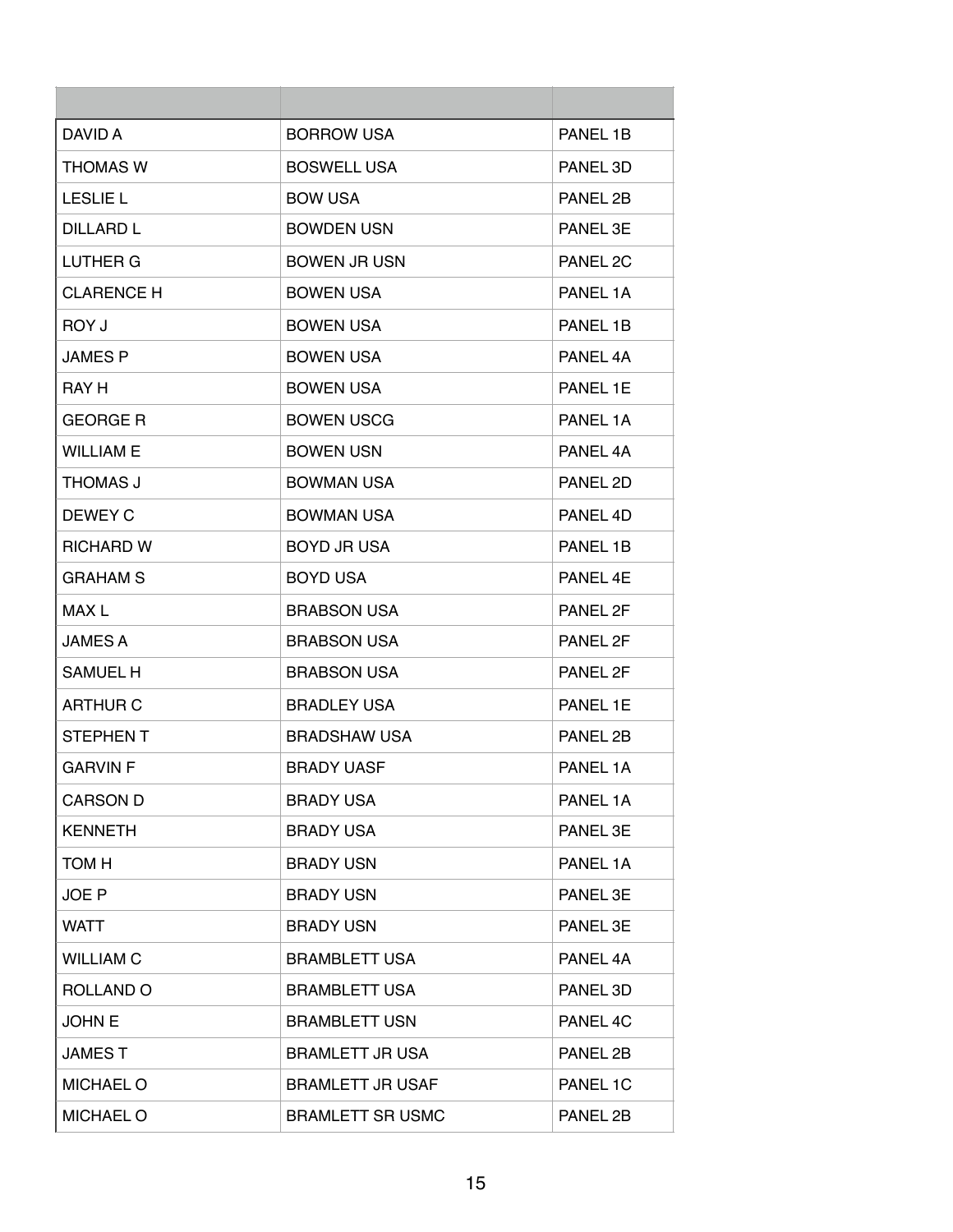| DAVID H              | <b>BRAMLETT USA</b>    | PANEL 3D |
|----------------------|------------------------|----------|
| <b>JAMEST</b>        | <b>BRAMLETT USA</b>    | PANEL 3E |
| <b>GENET</b>         | <b>BRAMLETT USA</b>    | PANEL 1D |
| <b>THOMAS N</b>      | <b>BRAMLETT USA</b>    | PANEL 4C |
| <b>JAMES TOLBERT</b> | <b>BRAMLETT USAF</b>   | PANFI 4D |
| <b>CLIFF R</b>       | <b>BRANNON JR USA</b>  | PANEL 2D |
| <b>CLIFF R</b>       | <b>BRANNON SR USAF</b> | PANEL 2C |
| EDGAR J              | <b>BRAWNER USA</b>     | PANEL 1F |
| <b>JAMES B</b>       | <b>BREWER JR USA</b>   | PANEL 1B |
| DANIEL W             | <b>BREWER USA</b>      | PANEL 4A |
| EVERETT L            | <b>BREWER USA</b>      | PANEL 3C |
| <b>DOUGLAS B</b>     | <b>BREWER USA</b>      | PANEL 4C |
| <b>ERNEST</b>        | <b>BREWER USAF</b>     | PANEL 3C |
| <b>WILLIAM J</b>     | <b>BREWER USAF</b>     | PANEL 3C |
| PAUL H               | <b>BREWER USAF</b>     | PANEL 3C |
| <b>JAMES E</b>       | <b>BREWER USN</b>      | PANEL 1A |
| <b>CHARLEY H</b>     | <b>BREWSTER USA</b>    | PANEL 4A |
| <b>JOHN H</b>        | <b>BRIDGES JR USN</b>  | PANEL 4D |
| DAVID R              | <b>BRIDGES USMC</b>    | PANEL 1A |
| <b>JOHN W</b>        | <b>BRINSON JR USN</b>  | PANEL 4D |
| <b>CHARLES R</b>     | <b>BRITTON USA</b>     | PANEL 1B |
| <b>STEVEN C</b>      | <b>BRITTON USAF</b>    | PANEL 1A |
| <b>JAMES A</b>       | <b>BROCK USA</b>       | PANEL 3B |
| FRED A               | <b>BROCK USA</b>       | PANEL 3E |
| <b>FELMAD</b>        | <b>BROCK USA</b>       | PANEL 3E |
| <b>LEWIS M</b>       | <b>BROCK USA</b>       | PANEL 1D |
| DEWEY H              | <b>BROCK USA</b>       | PANEL 4D |
| ALEX <sub>R</sub>    | <b>BROCK USAF</b>      | PANEL 1A |
| <b>ALTON C</b>       | <b>BROCK USAF</b>      | PANEL 2A |
| <b>CLARENCE P</b>    | <b>BROCK USMC</b>      | PANEL 2F |
| <b>HAROLD E</b>      | <b>BROCK USN</b>       | PANEL 4F |
| ROBERT C             | <b>BROOKS JR USA</b>   | PANEL 4D |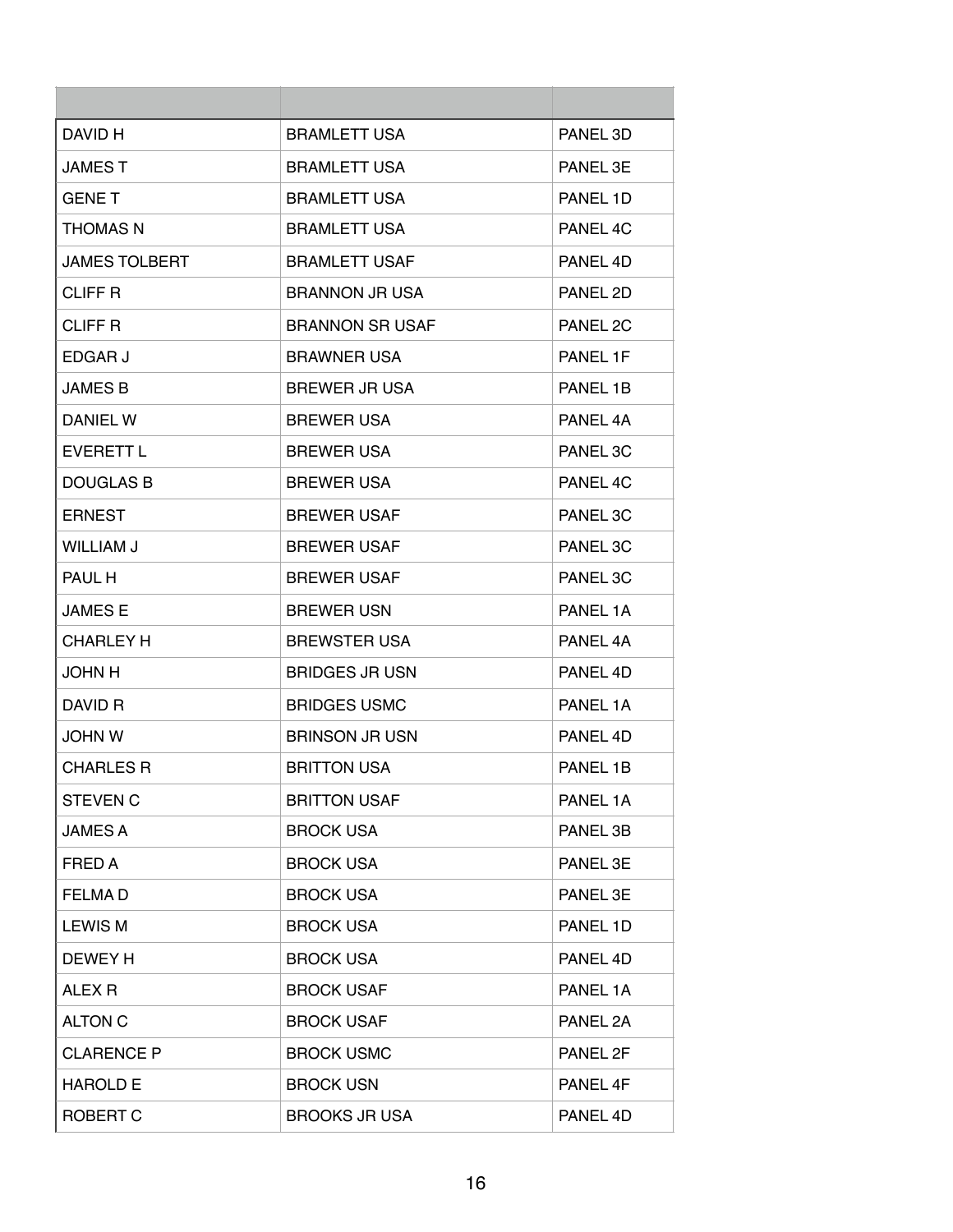| <b>BENS</b>             | <b>BROOKS JR USN</b>     | PANEL 1A            |
|-------------------------|--------------------------|---------------------|
| DANNY S                 | <b>BROOKS USA</b>        | PANEL 1B            |
| ROBERT E                | <b>BROOKS USA</b>        | PANEL 3E            |
| JOHN R                  | <b>BROOKS USA</b>        | PANEL 3E            |
| GRADY E                 | <b>BROOKS USA</b>        | PANEL 2D            |
| <b>STANLEY P</b>        | <b>BROOKS USN</b>        | PANEL 3A            |
| <b>OLICE P</b>          | <b>BROOKS USN</b>        | PANEL 2F            |
| <b>JOEN</b>             | <b>BROOKSHIRE JR USA</b> | PANEL 4A            |
| <b>LEON J</b>           | <b>BROOKSHIRE USA</b>    | PANEL 1F            |
| ROBERT E                | <b>BROOKSHIRE USA</b>    | PANEL 2B            |
| <b>CLAUDE D</b>         | <b>BROOKSHIRE USA</b>    | PANFI <sub>4A</sub> |
| DAVID C                 | <b>BROOKSHIRE USA</b>    | PANEL 4A            |
| PAUL H                  | <b>BROOKSHIRE USA</b>    | PANEL 4B            |
| <b>WILLIAM</b>          | <b>BROOM USA</b>         | PANEL 1F            |
| <b>JACK C</b>           | <b>BROOME USA</b>        | PANEL 1B            |
| <b>WILSON</b>           | <b>BROOME USA</b>        | PANEL 4E            |
| <b>MARVINT</b>          | <b>BROOME USA</b>        | PANEL 3B            |
| <b>CLARENCE L</b>       | <b>BROOME USA</b>        | PANEL 3C            |
| JIMMY L                 | <b>BROOME USA</b>        | PANEL 4C            |
| ROY E                   | <b>BROOME USN</b>        | PANEL 1D            |
| WILLIAM M               | <b>BROWN JR USA</b>      | PANEL 1C            |
| <b>JAMES BENJAMIN M</b> | <b>BROWN JR USN</b>      | PANEL 4D            |
| <b>JERRY L</b>          | <b>BROWN USA</b>         | PANEL 1B            |
| <b>CHESTER A</b>        | <b>BROWN USA</b>         | PANEL 2B            |
| <b>EMORY C</b>          | <b>BROWN USA</b>         | PANEL 2B            |
| TED H                   | <b>BROWN USA</b>         | PANEL 2E            |
| <b>WILLIAM R</b>        | <b>BROWN USA</b>         | PANEL 3E            |
| <b>VIRGIL</b>           | <b>BROWN USA</b>         | PANEL 3E            |
| <b>U YIOT</b>           | <b>BROWN USA</b>         | PANEL 3E            |
| <b>OSBORN H</b>         | <b>BROWN USA</b>         | PANEL 4E            |
| <b>ROY</b>              | <b>BROWN USA</b>         | PANEL 1F            |
| <b>JULIETT</b>          | <b>BROWN USA</b>         | PANEL 1F            |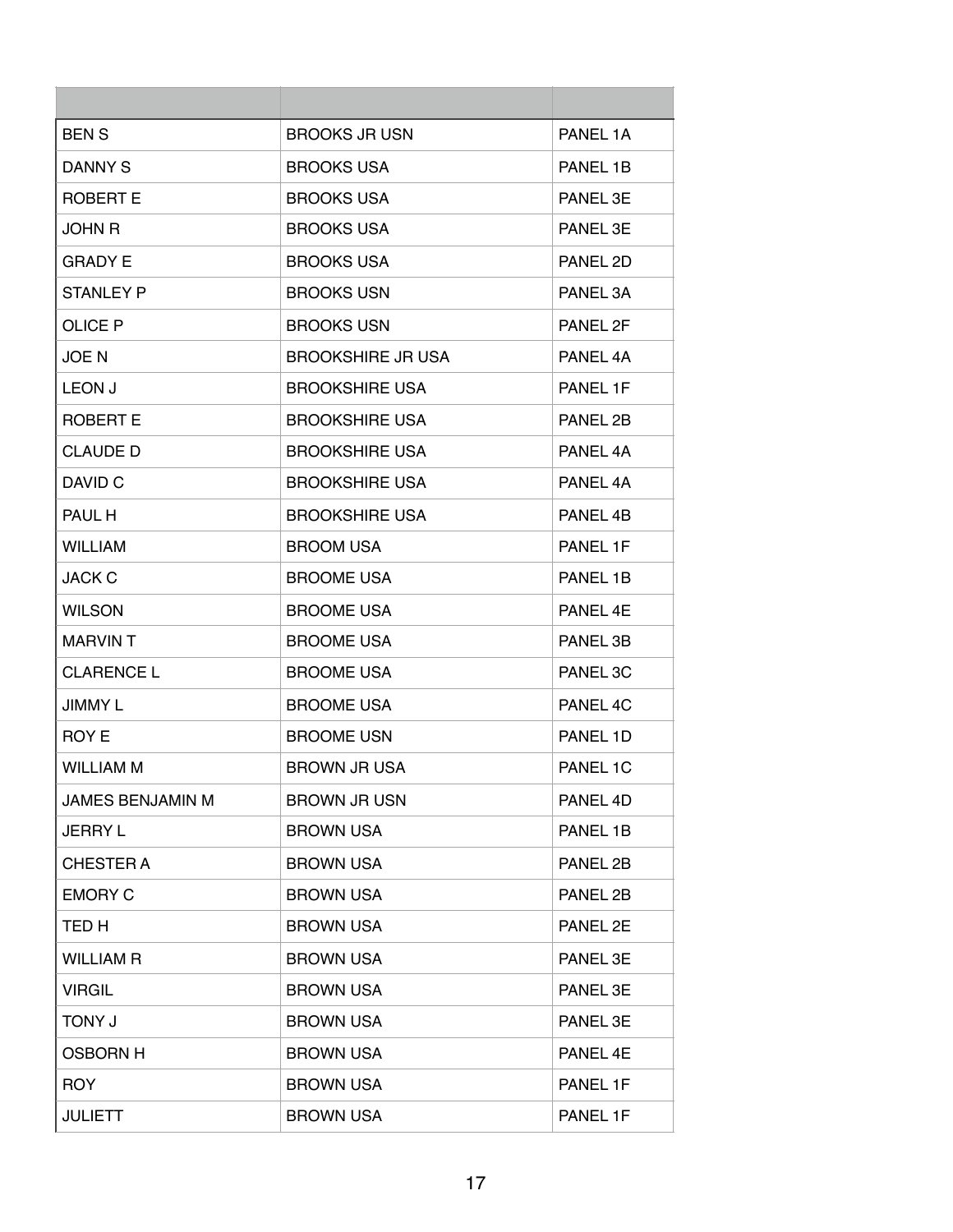| <b>TIM</b>        | <b>BROWN USA</b>    | PANEL 2F |
|-------------------|---------------------|----------|
| <b>MAURICE</b>    | <b>BROWN USA</b>    | PANEL 4F |
| RONDO P           | <b>BROWN USA</b>    | PANEL 4A |
| <b>JAMES C</b>    | <b>BROWN USA</b>    | PANEL 4B |
| ALEXANDER E       | <b>BROWN USA</b>    | PANEL 4B |
| <b>BENJAMIN P</b> | <b>BROWN USA</b>    | PANEL 4B |
| <b>GUY</b>        | <b>BROWN USA</b>    | PANEL 1C |
| <b>JAMES A</b>    | <b>BROWN USA</b>    | PANEL 1C |
| <b>JOSEPH E</b>   | <b>BROWN USA</b>    | PANEL 1C |
| JOE E             | <b>BROWN USA</b>    | PANEL 1C |
| <b>JOHN L</b>     | <b>BROWN USA</b>    | PANEL 1D |
| <b>HERMAN I</b>   | <b>BROWN USA</b>    | PANEL 1D |
| <b>MARION H</b>   | <b>BROWN USA</b>    | PANEL 1D |
| CARL              | <b>BROWN USA</b>    | PANEL 4C |
| <b>ALBERT C</b>   | <b>BROWN USA</b>    | PANEL 4C |
| <b>ALPHONSO</b>   | <b>BROWN USA</b>    | PANEL 4D |
| <b>ELMO H</b>     | <b>BROWN USA</b>    | PANEL 4D |
| <b>RALPH</b>      | <b>BROWN USA</b>    | PANEL 4D |
| <b>GEORGE B</b>   | <b>BROWN USA</b>    | PANEL 1E |
| <b>FRANK M</b>    | <b>BROWN USAF</b>   | PANEL 4C |
| HUGH O            | <b>BROWN USAF</b>   | PANEL 1E |
| <b>HERMAN J</b>   | <b>BROWN USMC</b>   | PANEL 2D |
| <b>MARVIN L</b>   | <b>BROWN USN</b>    | PANEL 3E |
| <b>JOSEPH M</b>   | <b>BROWN USN</b>    | PANEL 4E |
| <b>JAMES M</b>    | <b>BROWN USN</b>    | PANEL 4F |
| <b>ROBERT M</b>   | <b>BROWN USN</b>    | PANEL 4F |
| ROBERT D          | <b>BROWN USN</b>    | PANEL 2D |
| <b>ROBERT L</b>   | <b>BROWN USN</b>    | PANEL 4C |
| <b>BRADLEY J</b>  | <b>BROWN USN</b>    | PANEL 4C |
| <b>BRUCE</b>      | <b>BROWN USN</b>    | PANEL 3E |
| J W               | <b>BROWNE USA</b>   | PANEL 1C |
| <b>JAMES B</b>    | <b>BROWNING USA</b> | PANEL 1D |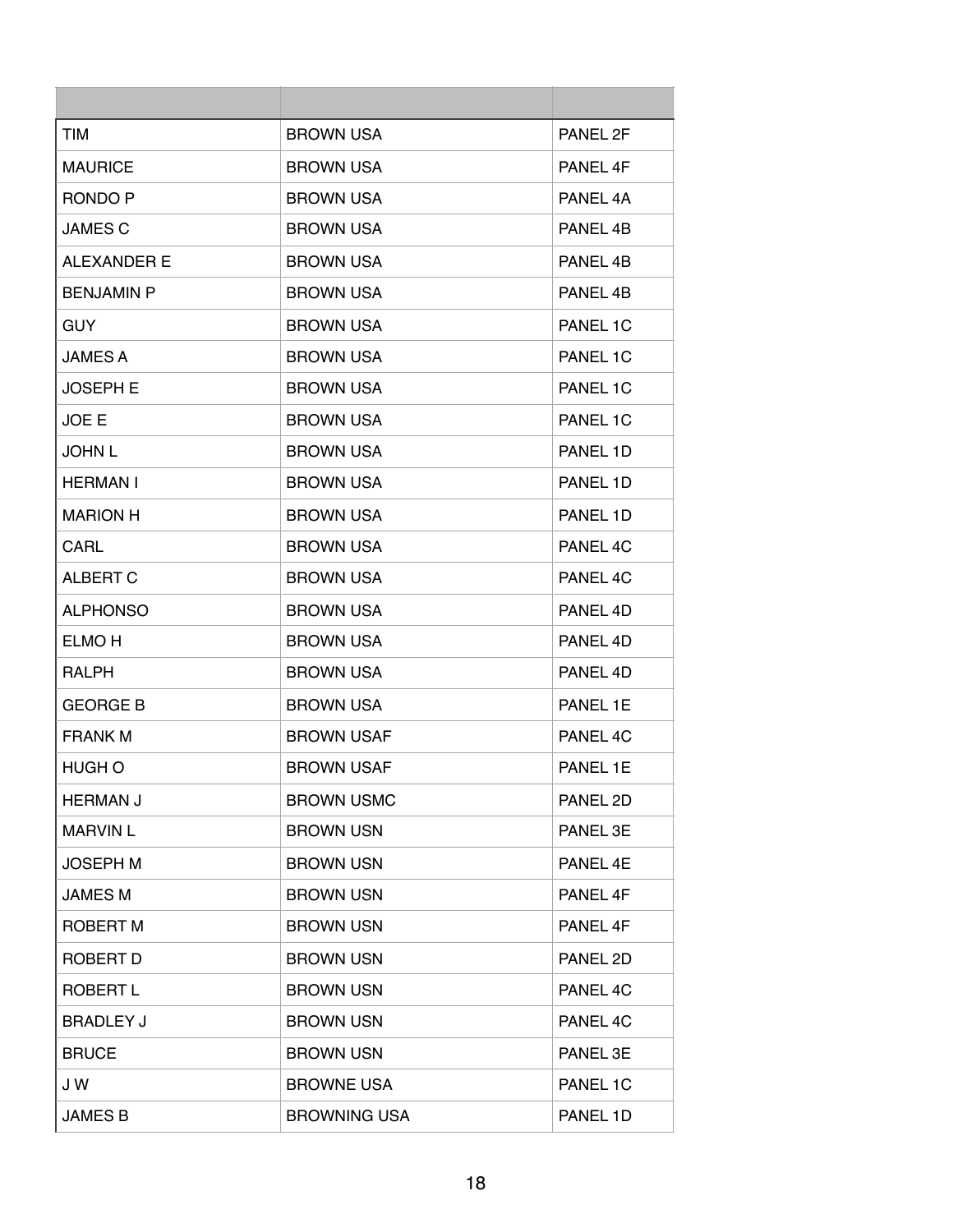| <b>CECIL</b>     | <b>BROWNING USA</b> | PANEL 1D |
|------------------|---------------------|----------|
| <b>JAMES L</b>   | <b>BRUCE JR USA</b> | PANEL 3D |
| CHARLES L        | <b>BRUCE USAF</b>   | PANEL 2D |
| <b>MICHAEL T</b> | <b>BRUCE USMC</b>   | PANEL 4B |
| THOMAS M         | <b>BRUCE USMC</b>   | PANEL 1D |
| <b>THOMAS R</b>  | <b>BRUCE USN</b>    | PANEL 1D |
| <b>WILBURN E</b> | <b>BRUNER USN</b>   | PANEL 1D |
| DANNY L          | <b>BRUNSON USA</b>  | PANEL 1C |
| TIMOTHY O        | <b>BRYANT USA</b>   | PANEL 4A |
| <b>DENNAME</b>   | <b>BRYANT USN</b>   | PANEL 1F |
| <b>FREDDIE E</b> | <b>BRYANT USN</b>   | PANEL 1D |
| <b>HORACE H</b>  | <b>BRYSON USA</b>   | PANEL 1B |
| <b>FURMAN R</b>  | <b>BRYSON USA</b>   | PANEL 3F |
| <b>JEFFREY C</b> | <b>BRYSON USA</b>   | PANEL 3E |
| <b>HERSHELW</b>  | <b>BRYSON USN</b>   | PANEL 3E |
| <b>WILLIAM R</b> | <b>BUCHANAN USA</b> | PANEL 3E |
| <b>WILLIE</b>    | <b>BUCKHANA USA</b> | PANEL 1D |
| <b>OWEN L</b>    | <b>BUFORD USAF</b>  | PANEL 1D |
| <b>TRAVIS E</b>  | <b>BUFORD USN</b>   | PANEL 3E |
| <b>BAYNE R</b>   | <b>BUNCE JR USN</b> | PANEL 3E |
| <b>LIONEL D</b>  | BUNN JR USAF        | PANEL 3B |
| <b>ROBERT H</b>  | <b>BURCH JR USN</b> | PANEL 1A |
| <b>WILLIAM D</b> | <b>BURCH JR USN</b> | PANEL 4F |
| <b>DALE</b>      | <b>BURCH USA</b>    | PANEL 1E |
| <b>EUGENE</b>    | <b>BURCH USAF</b>   | PANEL 2B |
| ROBERT O         | <b>BURCH USN</b>    | PANEL 1D |
| <b>TERRY D</b>   | <b>BURDETT USA</b>  | PANEL 1E |
| <b>NATHAN</b>    | <b>BURGEN USA</b>   | PANEL 4F |
| <b>MARSHALL</b>  | <b>BURGESS USA</b>  | PANEL 2D |
| <b>HUGH C</b>    | <b>BURKE USA</b>    | PANEL 3F |
| <b>GEORGE R</b>  | <b>BURKE USA</b>    | PANEL 2D |
| <b>JOHN C</b>    | <b>BURKE USA</b>    | PANEL 1E |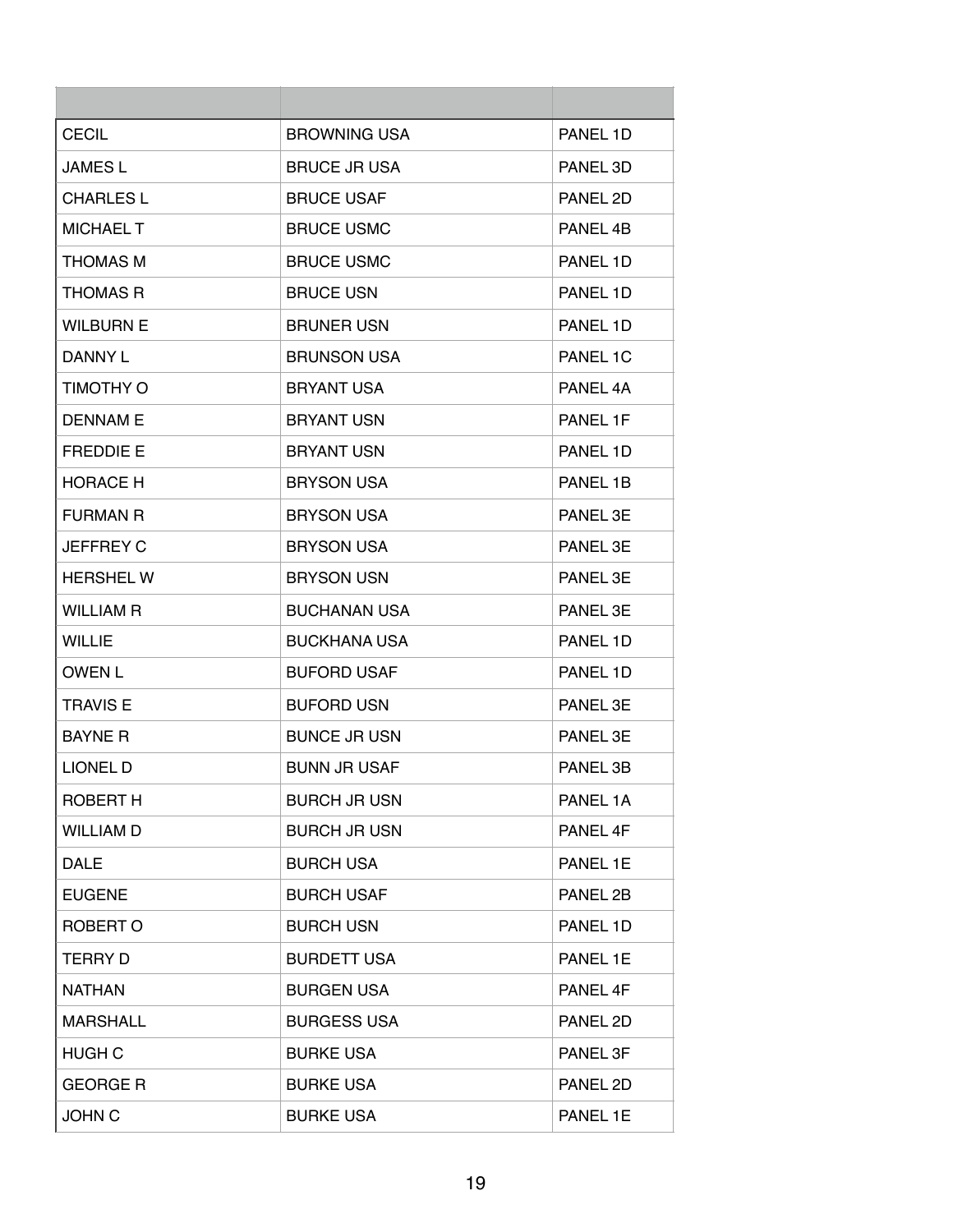| <b>DANIEL L</b>    | <b>BURKE USAF</b>     | PANEL 1E |
|--------------------|-----------------------|----------|
| <b>U NHOL</b>      | <b>BURKE USN</b>      | PANEL 2C |
| LOY F              | <b>BURKE USN</b>      | PANEL 3C |
| <b>JOHN K</b>      | <b>BURNS USA</b>      | PANEL 4F |
| <b>LEROY</b>       | <b>BURNS USA</b>      | PANEL 2D |
| <b>WILLIAM O</b>   | <b>BURNS USA</b>      | PANEL 4D |
| <b>JOHN A</b>      | <b>BURNS USMC</b>     | PANEL 1D |
| <b>CLARENCE H</b>  | <b>BURRAGE USA</b>    | PANEL 1F |
| <b>CLEVELAND V</b> | <b>BURRELL JR USA</b> | PANEL 4B |
| <b>WALLACE W</b>   | <b>BURRELL USA</b>    | PANEL 3A |
| <b>HENRY H</b>     | <b>BURRELL USA</b>    | PANFI 4D |
| <b>LEONARD R</b>   | <b>BURRELL USA</b>    | PANEL 4E |
| <b>HUGH L</b>      | <b>BURRELL USA</b>    | PANEL 2F |
| <b>CHARLIE</b>     | <b>BURRELL USA</b>    | PANEL 3F |
| <b>JAMES H</b>     | <b>BURRELL USA</b>    | PANEL 4F |
| <b>FRANK L</b>     | <b>BURRELL USA</b>    | PANEL 3B |
| <b>HENRY B</b>     | <b>BURRELL USA</b>    | PANEL 4A |
| OBRA J             | <b>BURRELL USA</b>    | PANEL 4B |
| ROBERT M           | <b>BURRELL USA</b>    | PANEL 1C |
| <b>GARNETT L</b>   | <b>BURRELL USA</b>    | PANEL 1D |
| DEWEY L            | <b>BURRELL USA</b>    | PANEL 2C |
| <b>RALPH R</b>     | <b>BURRELL USA</b>    | PANEL 2D |
| <b>ELGIN R</b>     | <b>BURRELL USA</b>    | PANEL 4C |
| <b>EDWIN C</b>     | <b>BURRELL USAF</b>   | PANEL 4C |
| <b>MICHAEL C</b>   | <b>BURRELL USMC</b>   | PANEL 1E |
| <b>DOUGLAS J</b>   | <b>BURRELL USN</b>    | PANEL 1A |
| DONALD T           | <b>BURRELL USN</b>    | PANEL 1E |
| <b>JOHN A</b>      | <b>BURRY USA</b>      | PANEL 1D |
| JOE W              | <b>BURTON JR USA</b>  | PANEL 4C |
| <b>WILLIAM R</b>   | <b>BURTON JR USAF</b> | PANEL 1A |
| <b>CLYDE B</b>     | <b>BURTON USA</b>     | PANEL 2A |
| <b>WILLIAM C</b>   | <b>BURTON USA</b>     | PANEL 2A |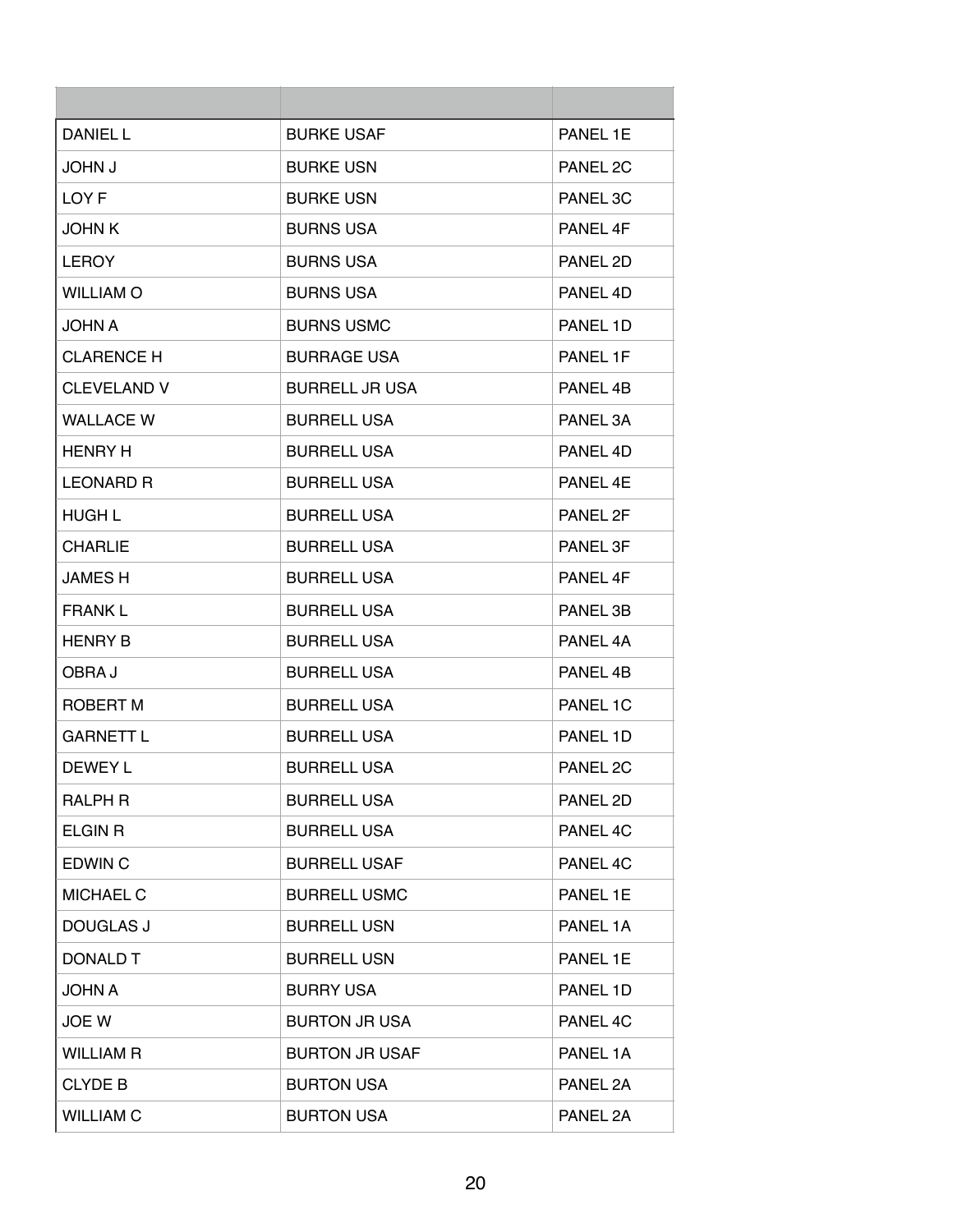| <b>BILLY T</b>    | <b>BURTON USA</b>      | PANEL 2B |
|-------------------|------------------------|----------|
| <b>SAM</b>        | <b>BURTON USA</b>      | PANEL 2E |
| DAVID S           | <b>BURTON USA</b>      | PANEL 1C |
| <b>JODIE L</b>    | <b>BURTON USA</b>      | PANEL 1D |
| <b>JOE W</b>      | <b>BURTON USA</b>      | PANEL 2D |
| <b>DOLLY B</b>    | <b>BURTON USA</b>      | PANEL 1C |
| <b>WILLIAM B</b>  | <b>BUTLER USA</b>      | PANEL 4C |
| <b>STEVE M</b>    | <b>BUTLER USMC</b>     | PANEL 1E |
| <b>JOHN J</b>     | <b>BUTLER USN</b>      | PANEL 2C |
| <b>CORBET E</b>   | <b>BUTTS USA</b>       | PANEL 1E |
| G W               | <b>BUTTS USA</b>       | PANEL 1E |
| J C               | <b>BUTTS USA</b>       | PANEL 1E |
| <b>HAROLD L</b>   | <b>BUTTS USN</b>       | PANEL 4B |
| <b>JOHN P</b>     | <b>BYERS USA</b>       | PANEL 2B |
| <b>FRANCIS C</b>  | <b>BYERS USA</b>       | PANEL 1E |
| <b>EARL F</b>     | <b>BYERS USN</b>       | PANEL 1E |
| <b>CECIL E</b>    | <b>BYRAM USN</b>       | PANEL 1A |
| <b>WEAVER O</b>   | <b>BYRD USA</b>        | PANEL 4C |
| <b>GEROME S</b>   | <b>CABE USA</b>        | PANEL 4E |
| <b>RICHARD L</b>  | <b>CABE USAF</b>       | PANFL 4F |
| <b>WALTER</b>     | <b>CADE USA</b>        | PANEL 4C |
| DON <sub>P</sub>  | <b>CADORA USAF</b>     | PANEL 3B |
| <b>THOMAS E</b>   | <b>CAGLE SR USA</b>    | PANEL 2A |
| <b>HENRY G</b>    | <b>CAGLE USA</b>       | PANEL 4D |
| <b>MATTHEW A</b>  | <b>CAHILL USA</b>      | PANEL 3D |
| <b>LEON M</b>     | <b>CALLAS USA</b>      | PANEL 1B |
| <b>LAWRENCE A</b> | <b>CALLAS USN</b>      | PANEL 2B |
| <b>GREGORIO M</b> | <b>CAMACHO USA</b>     | PANEL 3A |
| <b>HENRY C</b>    | <b>CAMERON III USN</b> | PANEL 1A |
| <b>CLARENCE H</b> | <b>CAMP USN</b>        | PANEL 4F |
| <b>HAROLD E</b>   | <b>CAMPBELL JR USA</b> | PANEL 4F |
| <b>GARNETT C</b>  | <b>CAMPBELL JR USN</b> | PANEL 3D |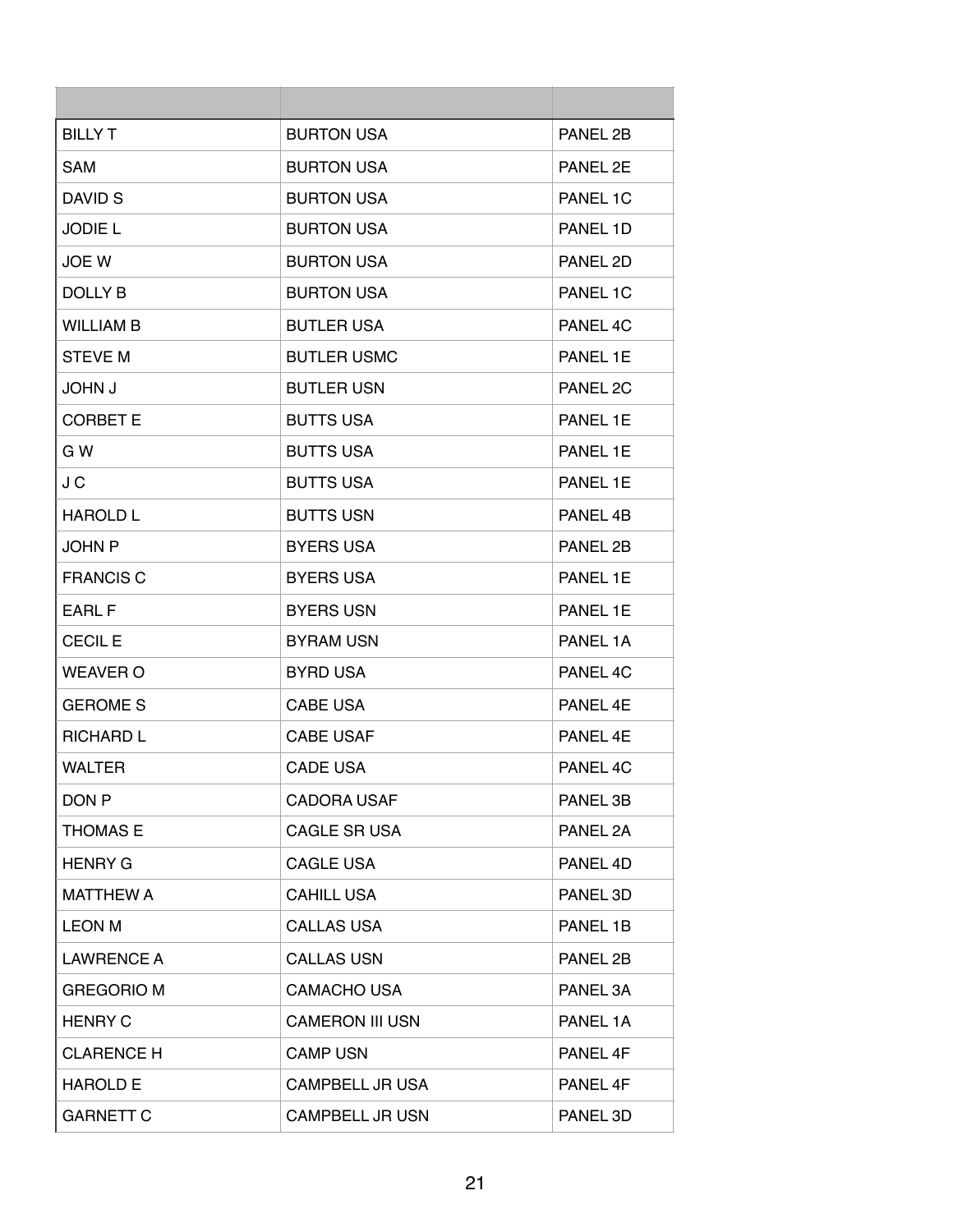| <b>WALTER H</b>   | <b>CAMPBELL USA</b>   | PANEL 1B |
|-------------------|-----------------------|----------|
| DONALD R          | <b>CAMPBELL USA</b>   | PANEL 1B |
| MICHAEL W         | <b>CAMPBELL USA</b>   | PANEL 1C |
| DAVID T           | <b>CANNON USA</b>     | PANEL 1D |
| JACK G            | <b>CANNON USN</b>     | PANEL 2D |
| RODNEY L          | <b>CANTERBURY USN</b> | PANEL 1D |
| <b>WILLIAM T</b>  | <b>CANTRELL USA</b>   | PANEL 2B |
| <b>JERRY R</b>    | <b>CANTRELL USA</b>   | PANEL 3A |
| <b>JACK H</b>     | <b>CANTRELL USA</b>   | PANEL 3F |
| FLOYD.            | <b>CANTRELL USA</b>   | PANEL 4A |
| <b>KENNETH D</b>  | <b>CANTRELL USA</b>   | PANEL 4B |
| <b>LESTER C</b>   | <b>CANTRELL USA</b>   | PANEL 1C |
| <b>G FRANK</b>    | <b>CANTRELL USA</b>   | PANEL 2D |
| BOB.              | <b>CANTRELL USA</b>   | PANEL 4D |
| <b>MALCOLM L</b>  | <b>CANTRELL USN</b>   | PANEL 1A |
| SAMUEL J          | <b>CANTRELL USN</b>   | PANEL 1A |
| JAMES L           | <b>CANTRELL USN</b>   | PANEL 4C |
| FLOYD J           | <b>CANUP USA</b>      | PANEL 2A |
| <b>FLOYD K</b>    | <b>CANUP USA</b>      | PANEL 2A |
| <b>FLOYD JACK</b> | <b>CANUP USA</b>      | PANEL 2B |
| TOM B             | CANUP USA             | PANEL 2B |
| <b>WILLIAM E</b>  | <b>CANUP USA</b>      | PANEL 2F |
| <b>JOHN F</b>     | <b>CAREY JR USA</b>   | PANEL 2A |
| HOWARD W          | <b>CAREY USA</b>      | PANEL 1D |
| <b>G ROBERT</b>   | <b>CAREY USN</b>      | PANEL 1A |
| <b>JAMESF</b>     | <b>CARLAN USA</b>     | PANEL 2A |
| <b>CLARENCE A</b> | <b>CARLAN USA</b>     | PANEL 2B |
| DORINDA G         | <b>CARLSON USN</b>    | PANEL 2B |
| EARL J            | <b>CARLYLE USA</b>    | PANEL 2B |
| <b>HARRY M</b>    | <b>CARMICHAEL USA</b> | PANEL 4F |
| <b>JAMES L</b>    | <b>CARMON USN</b>     | PANEL 1A |
| <b>LOUIE G</b>    | <b>CARMON USN</b>     | PANEL 2B |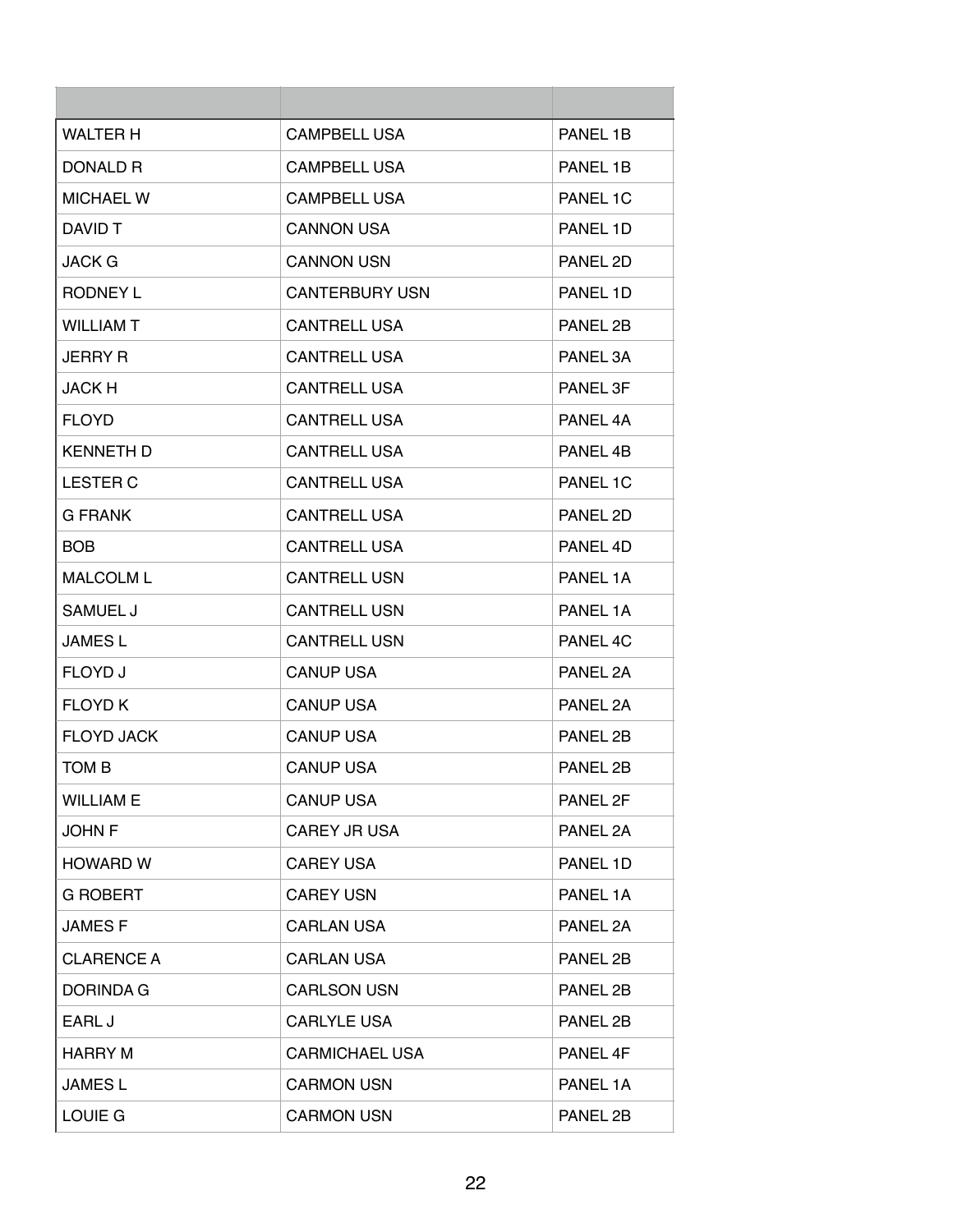| LUCIEN S          | <b>CARON USA</b>        | PANFI 4F |
|-------------------|-------------------------|----------|
| <b>WILLIAM S</b>  | <b>CARPENTER JR USA</b> | PANEL 2B |
| <b>PAUL</b>       | <b>CARPENTER JR USN</b> | PANEL 4C |
| <b>THURMAN L</b>  | <b>CARPENTER USA</b>    | PANEL 1B |
| <b>JOHN P</b>     | <b>CARPENTER USA</b>    | PANEL 1F |
| GRADY L           | <b>CARPENTER USA</b>    | PANEL 4A |
| JOHN L            | <b>CARPENTER USA</b>    | PANEL 2C |
| <b>MATHEW W</b>   | <b>CARPENTER USA</b>    | PANEL 4C |
| ROBERT C          | <b>CARPENTER USA</b>    | PANEL 4D |
| GROVER            | <b>CARPENTER USA</b>    | PANEL 1E |
| ELBERT R          | <b>CARPENTER USAF</b>   | PANFI 4A |
| WILLIAM D         | <b>CARPENTER USAF</b>   | PANEL 1C |
| <b>JOHN C</b>     | <b>CARPENTER USN</b>    | PANEL 2B |
| <b>RONALD L</b>   | <b>CARROLL USA</b>      | PANEL 1B |
| <b>NORMAN F</b>   | <b>CARROLL USA</b>      | PANEL 2F |
| DONALD G          | <b>CARROLL USA</b>      | PANEL 3B |
| <b>HENRY G</b>    | <b>CARROLL USA</b>      | PANEL 4B |
| <b>LAWRENCE</b>   | <b>CARROLL USA</b>      | PANEL 1E |
| <b>RONALD L</b>   | <b>CARROLL USAF</b>     | PANEL 4C |
| ALFRED D          | <b>CARROLL USMC</b>     | PANEL 1A |
| HOWARD L          | <b>CARROLL USN</b>      | PANEL 2E |
| <b>JOHN B</b>     | <b>CARSON USA</b>       | PANEL 1F |
| <b>COLUMBUS J</b> | <b>CARSON USA</b>       | PANEL 2F |
| ELFERD C          | <b>CARSON USAF</b>      | PANEL 3A |
| ELFORD C          | <b>CARSON USN</b>       | PANEL 4D |
| <b>CHARLES H</b>  | <b>CARSWELL USA</b>     | PANEL 1B |
| <b>THOMAS L</b>   | <b>CARTER JR USAF</b>   | PANEL 1A |
| <b>JERRY</b>      | <b>CARTER USA</b>       | PANEL 3E |
| JIM               | <b>CARTER USA</b>       | PANEL 3E |
| <b>EDDIE</b>      | <b>CARTER USA</b>       | PANEL 4E |
| <b>BARRY T</b>    | <b>CARTER USA</b>       | PANEL 1D |
| <b>JAMESK</b>     | <b>CARTER USAF</b>      | PANEL 2F |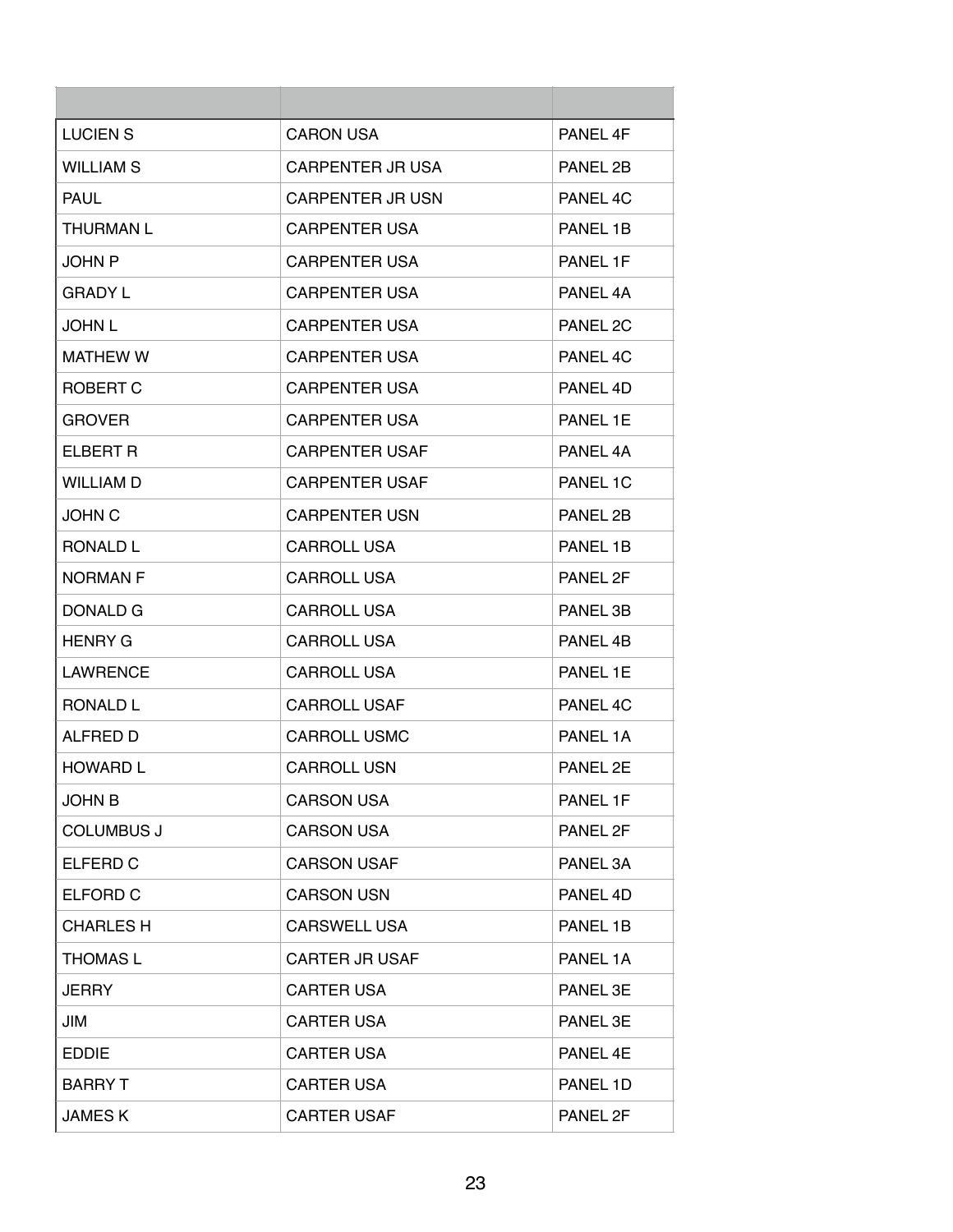| <b>STEWART F</b>  | <b>CARVER USA</b>    | PANEL 3E |
|-------------------|----------------------|----------|
| <b>JAMES H</b>    | <b>CARVER USAF</b>   | PANEL 3E |
| <b>JAMES W</b>    | <b>CARVER USMC</b>   | PANEL 3A |
| <b>HOWARD W</b>   | <b>CARY USA</b>      | PANEL 1B |
| <b>ALFRED</b>     | <b>CASCIANO USA</b>  | PANFI 4F |
| <b>JOSEPH D</b>   | CASEY USA            | PANEL 4C |
| <b>DENNISL</b>    | <b>CASH USA</b>      | PANEL 3B |
| <b>JULIAN D</b>   | <b>CASH USA</b>      | PANEL 4A |
| <b>TOMMY D</b>    | <b>CASH USA</b>      | PANEL 4A |
| <b>MARSHALL E</b> | <b>CASH USCG</b>     | PANEL 1F |
| LYNWOOD G         | <b>CASH USN</b>      | PANEL 1F |
| <b>GEORGE E</b>   | <b>CASH USN</b>      | PANEL 4E |
| <b>CONLEY L</b>   | <b>CATHEY JR USN</b> | PANEL 1F |
| <b>JAMES M</b>    | <b>CATHEY SR USN</b> | PANEL 2C |
| <b>NORMAN D</b>   | <b>CATHEY USA</b>    | PANEL 3E |
| ROBERT H          | <b>CATHEY USA</b>    | PANEL 1F |
| <b>MARVIN</b>     | <b>CATHEY USA</b>    | PANEL 4F |
| <b>ODELL B</b>    | <b>CATHEY USA</b>    | PANEL 2C |
| LOY E             | <b>CATHEY USA</b>    | PANEL 4D |
| <b>CLAUDE J</b>   | <b>CATHEY USAF</b>   | PANEL 1E |
| <b>WILLIAM N</b>  | <b>CATHEY USN</b>    | PANEL 1F |
| <b>BRUCE B</b>    | <b>CAUDELL USA</b>   | PANEL 2E |
| <b>ARTHUR W</b>   | <b>CAUDELL USA</b>   | PANEL 3E |
| <b>CARL N</b>     | <b>CAUDELL USA</b>   | PANEL 3E |
| RANDALL D         | <b>CAUDELL USA</b>   | PANEL 4E |
| <b>TALMADGE</b>   | <b>CAUDELL USA</b>   | PANEL 4A |
| DEWEY W           | <b>CAUDELL USA</b>   | PANEL 2D |
| <b>BOBBY J</b>    | <b>CAUDELL USA</b>   | PANEL 3C |
| <b>JERRY H</b>    | <b>CAUDELL USN</b>   | PANEL 2B |
| <b>JOHN T</b>     | <b>CAUDELL USN</b>   | PANEL 3D |
| <b>JOHN H</b>     | <b>CAUDELL USN</b>   | PANEL 4F |
| <b>JAMES A</b>    | <b>CAUDELL USN</b>   | PANEL 4F |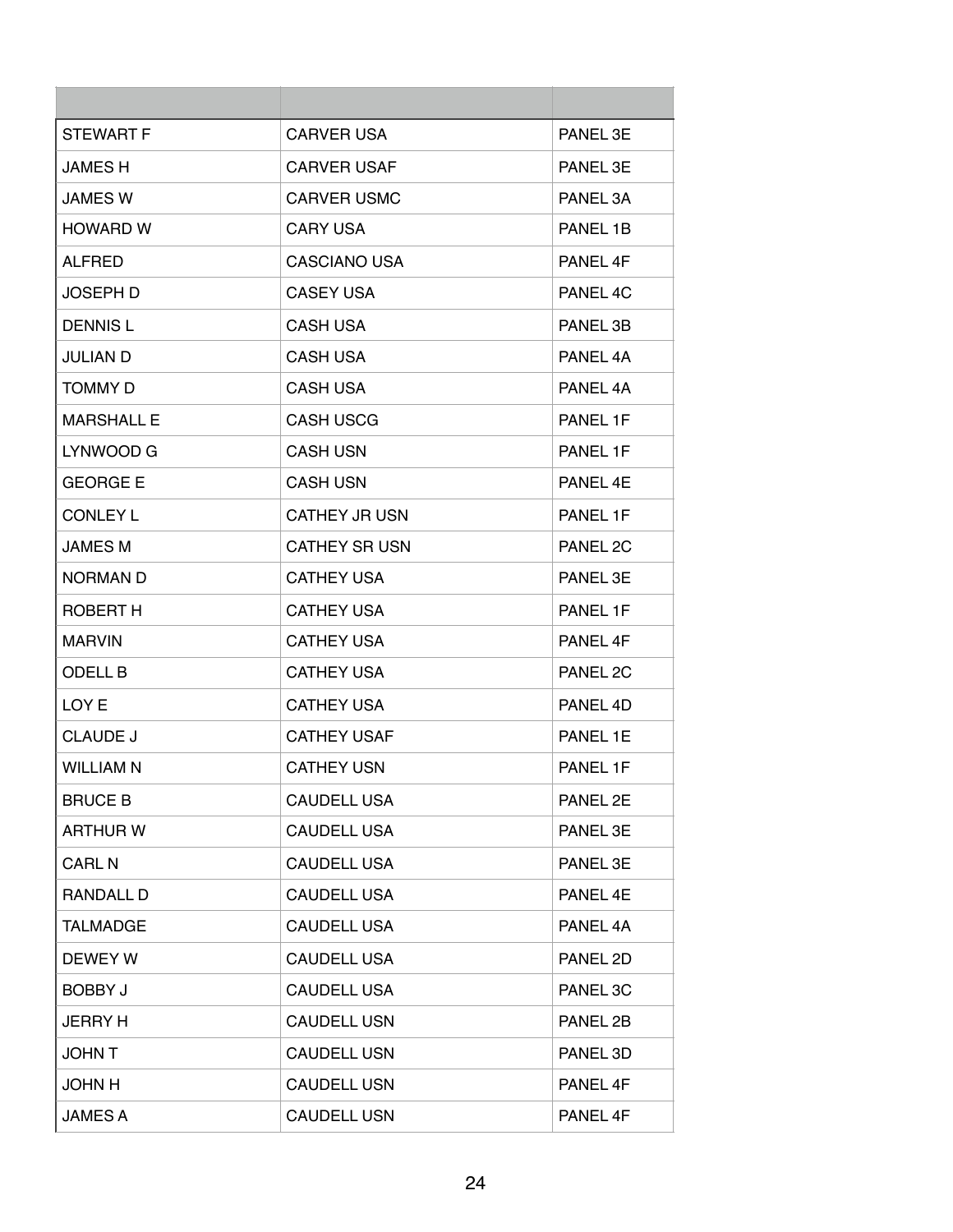| <b>JOHN O</b>     | <b>CAUDELL USN</b>     | PANEL 4F |
|-------------------|------------------------|----------|
| <b>JOHN K</b>     | <b>CAUDELL USN</b>     | PANEL 1D |
| <b>HAROLD L</b>   | <b>CAUDELL USN</b>     | PANEL 4D |
| W C               | <b>CAWTHON USA</b>     | PANEL 1C |
| <b>RICHARD L</b>  | <b>CHAFFIN USAF</b>    | PANFI 1A |
| ROBERT W          | <b>CHAFFIN USAF</b>    | PANEL 4E |
| <b>AUSTIS K</b>   | <b>CHAMBERS SR USN</b> | PANEL 4D |
| <b>JAMES F</b>    | <b>CHAMBERS USA</b>    | PANEL 1B |
| <b>BOBBY</b>      | <b>CHAMBERS USA</b>    | PANEL 1B |
| <b>ERNEST W</b>   | <b>CHAMBERS USA</b>    | PANEL 2B |
| <b>WILLIAM P</b>  | <b>CHAMBERS USA</b>    | PANFI 4F |
| <b>HENRY G</b>    | <b>CHAMBERS USA</b>    | PANEL 4A |
| DONALD F          | <b>CHAMBERS USA</b>    | PANEL 4B |
| <b>THOMAS H</b>   | <b>CHAMBERS USA</b>    | PANEL 4B |
| LEE R             | <b>CHAMBERS USA</b>    | PANEL 1D |
| <b>INMAN L</b>    | <b>CHAMBERS USA</b>    | PANEL 2C |
| <b>JOHN H</b>     | <b>CHAMBERS USA</b>    | PANEL 2C |
| LARRY W           | <b>CHAMBERS USA</b>    | PANEL 4D |
| <b>WILLLIAM T</b> | <b>CHAMBERS USAF</b>   | PANFL 4F |
| <b>CHARLES A</b>  | <b>CHAMBERS USMC</b>   | PANEL 2D |
| LOYD W            | <b>CHAMBERS USN</b>    | PANEL 2C |
| <b>CHARLIE</b>    | <b>CHAMBERS USN</b>    | PANEL 2C |
| <b>BOBBY D</b>    | <b>CHAMBERS USN</b>    | PANEL 2D |
| <b>MORGAN L</b>   | <b>CHANDLER JR USA</b> | PANEL 2C |
| <b>CHARLES W</b>  | <b>CHANDLER USA</b>    | PANEL 1B |
| S ODELL           | <b>CHANDLER USA</b>    | PANEL 4D |
| <b>WILLIAM P</b>  | <b>CHANDLER USAF</b>   | PANEL 1A |
| PAUL J            | <b>CHAPMAN USA</b>     | PANEL 1B |
| JAMES R           | <b>CHAPMAN USA</b>     | PANEL 3E |
| MAX B             | <b>CHAPMAN USA</b>     | PANEL 3E |
| PAUL J            | <b>CHAPMAN USA</b>     | PANEL 4F |
| <b>CHARLIE O</b>  | <b>CHAPMAN USA</b>     | PANEL 1E |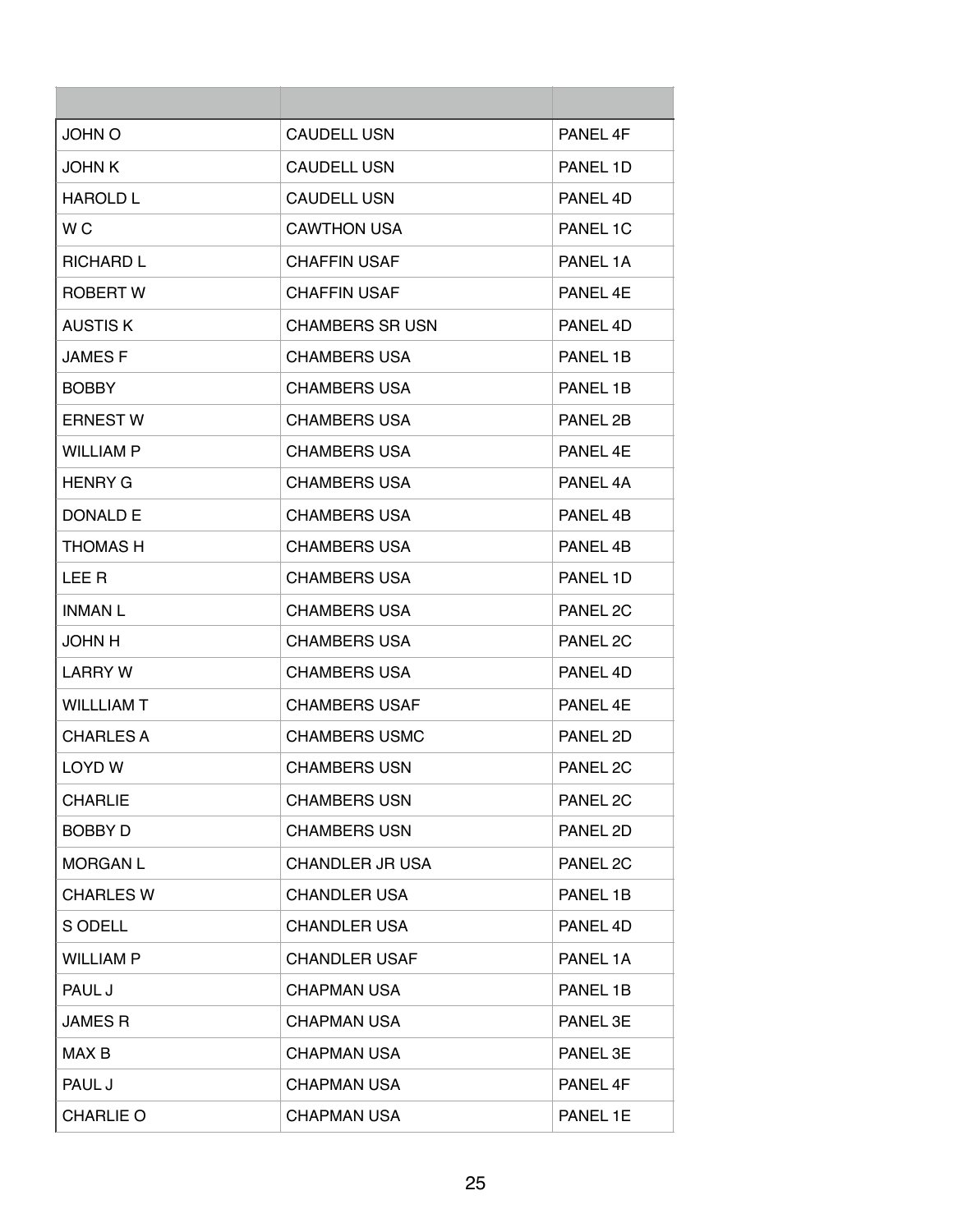| <b>GARNETT J</b> | <b>CHAPMAN USMC</b>   | PANEL 3A |
|------------------|-----------------------|----------|
| <b>WALTER T</b>  | <b>CHAPMAN USN</b>    | PANEL 3A |
| OSCAR M          | <b>CHAPMAN USN</b>    | PANEL 1C |
| <b>WILLIAM H</b> | <b>CHAPMAN USN</b>    | PANEL 2D |
| <b>JAMES G</b>   | CHAPPELL JR USA       | PANEL 1F |
| <b>ROBERT</b>    | <b>CHARLES JR USA</b> | PANEL 1E |
| <b>JIMMY J</b>   | <b>CHASTAIN USA</b>   | PANEL 1E |
| <b>VANCE M</b>   | <b>CHASTAIN USA</b>   | PANEL 1E |
| <b>TERRY D</b>   | <b>CHASTAIN USCG</b>  | PANEL 2A |
| <b>LEON M</b>    | <b>CHASTAIN USMC</b>  | PANEL 1A |
| <b>JERRY T</b>   | <b>CHASTAIN USMC</b>  | PANEL 2B |
| <b>KENNETH G</b> | <b>CHASTAIN USMC</b>  | PANEL 1E |
| EURAL.           | <b>CHAVERS USA</b>    | PANEL 1E |
| <b>HOWARD B</b>  | <b>CHEEK USA</b>      | PANEL 2D |
| ROBERT H         | <b>CHESHIRE USMC</b>  | PANEL 2C |
| <b>HAL W</b>     | <b>CHESTNUTT USA</b>  | PANEL 2B |
| <b>JOHN H</b>    | <b>CHILDERS USMC</b>  | PANEL 2C |
| NOAH             | CHITWOOD JR USA       | PANEL 1B |
| <b>OSCAR B</b>   | <b>CHITWOOD USA</b>   | PANEL 1B |
| <b>MAJOR B</b>   | <b>CHITWOOD USA</b>   | PANEL 1B |
| D C              | CHITWOOD USA          | PANEL 1B |
| <b>HUBERT H</b>  | CHITWOOD USA          | PANEL 2B |
| <b>WILLIAM F</b> | CHITWOOD USA          | PANEL 3F |
| <b>DANNY F</b>   | CHITWOOD USA          | PANEL 4B |
| <b>ISAACF</b>    | CHITWOOD USA          | PANEL 1C |
| <b>GEORGE D</b>  | CHITWOOD USA          | PANEL 4C |
| <b>BILLY J</b>   | <b>CHITWOOD USA</b>   | PANEL 1E |
| LEE R            | CHITWOOD USAF         | PANEL 2C |
| <b>BENNIE L</b>  | <b>CHITWOOD USAF</b>  | PANEL 2D |
| <b>STEVE C</b>   | <b>CHITWOOD USCG</b>  | PANEL 2A |
| <b>MARTHA H</b>  | <b>CHITWOOD USCG</b>  | PANEL 2A |
| DANNY D          | CHITWOOD USMC         | PANEL 4C |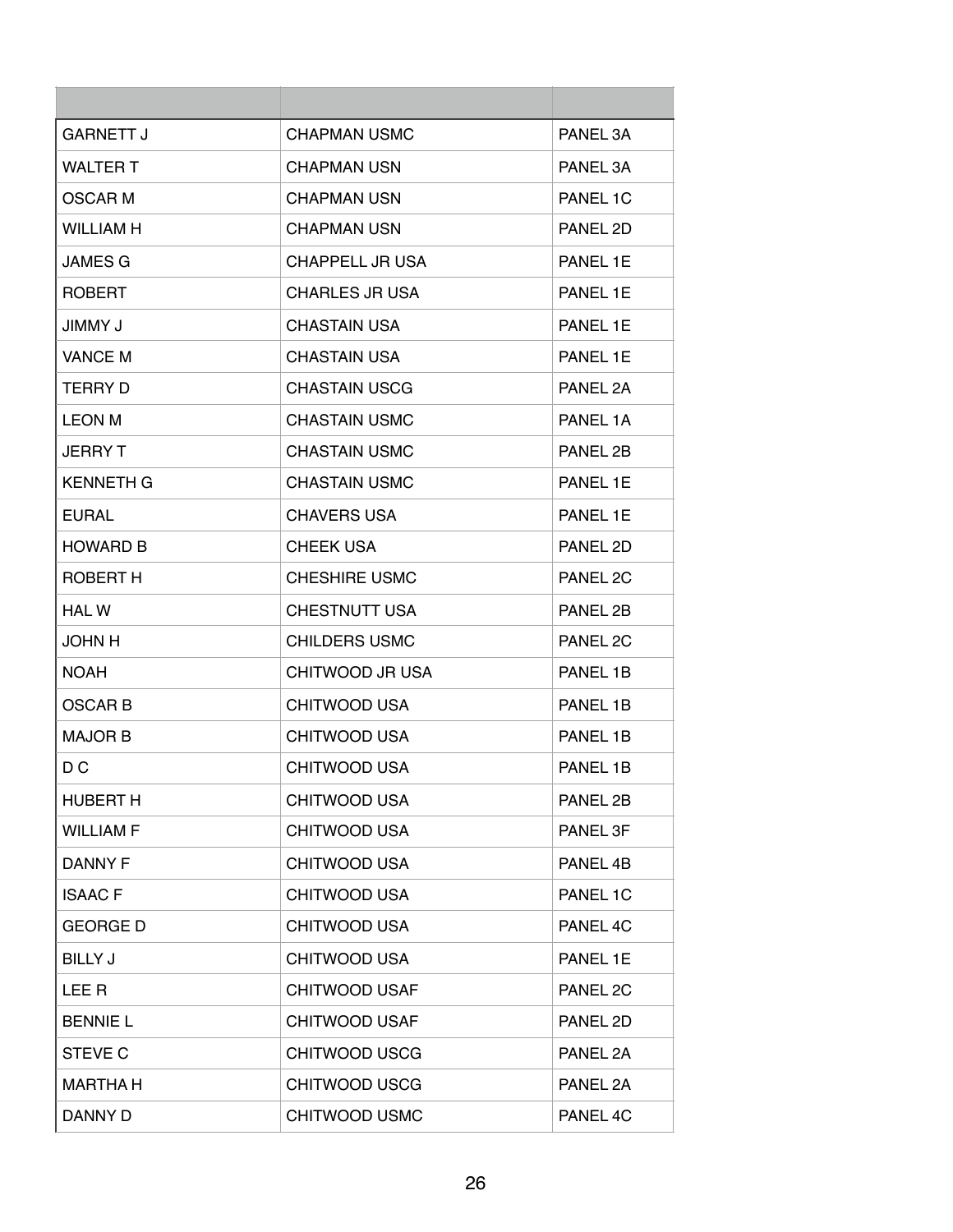| GRADY L          | CHITWOOD USMC              | PANEL 1E |
|------------------|----------------------------|----------|
| <b>PAUL L</b>    | CHOSEWOOD USA              | PANEL 2B |
| <b>JESSIE V</b>  | <b>CHRISTAIN USA</b>       | PANEL 1E |
| <b>LUCHARLES</b> | <b>CHRISTIAN USA</b>       | PANEL 4F |
| IRA M            | <b>CHRISTIAN USN</b>       | PANEL 1F |
| <b>HOWARD M</b>  | <b>CHRISTIAN USN</b>       | PANEL 1E |
| <b>LARRY S</b>   | <b>CHRISTOPHERSON USAF</b> | PANEL 2C |
| <b>JOSHUA</b>    | <b>CHRISTY USA</b>         | PANEL 1E |
| <b>LEONARD</b>   | <b>CHURCH USA</b>          | PANEL 3D |
| <b>LESTER W</b>  | <b>CHURCH USA</b>          | PANEL 4C |
| <b>ANTHONY D</b> | <b>CHURCH USA</b>          | PANEL 1F |
| MARLER G         | <b>CHURCH USA</b>          | PANEL 3F |
| <b>GLENE</b>     | <b>CHURCH USA</b>          | PANEL 3B |
| JERRY D          | <b>CHURCH USA</b>          | PANEL 4B |
| <b>HERBERT B</b> | <b>CHURCH USA</b>          | PANEL 4B |
| <b>REEVES E</b>  | <b>CHURCH USA</b>          | PANEL 1C |
| DOUGLAS R        | <b>CHURCH USA</b>          | PANEL 1D |
| AUBREY H         | <b>CHURCH USA</b>          | PANEL 1D |
| <b>GEORGE E</b>  | <b>CHURCH USA</b>          | PANEL 1D |
| EDWARD P         | <b>CHURCH USA</b>          | PANEL 2D |
| DAVID J          | CHURCH USA                 | PANEL 2D |
| <b>CHARLIE</b>   | <b>CHURCH USA</b>          | PANEL 4C |
| EDWARD T         | <b>CHURCH USAF</b>         | PANEL 1A |
| <b>HAROLD N</b>  | <b>CHURCH USAF</b>         | PANEL 2D |
| ALFRED M         | <b>CHURCH USAF</b>         | PANEL 1E |
| BRYAN D          | <b>CHURCH USN</b>          | PANEL 2F |
| <b>WILLIAM G</b> | CHURCHWELL JR USA          | PANEL 1D |
| <b>WILLIAM G</b> | <b>CHURCHWELL SR UAS</b>   | PANEL 3B |
| <b>ERNEST C</b>  | <b>CHURCHWELL USA</b>      | PANEL 4A |
| <b>EVERAGE T</b> | <b>CLARDY USA</b>          | PANEL 1D |
| <b>LAYMON T</b>  | <b>CLARK USA</b>           | PANEL 1F |
| WILLIS J         | <b>CLARK USA</b>           | PANEL 3B |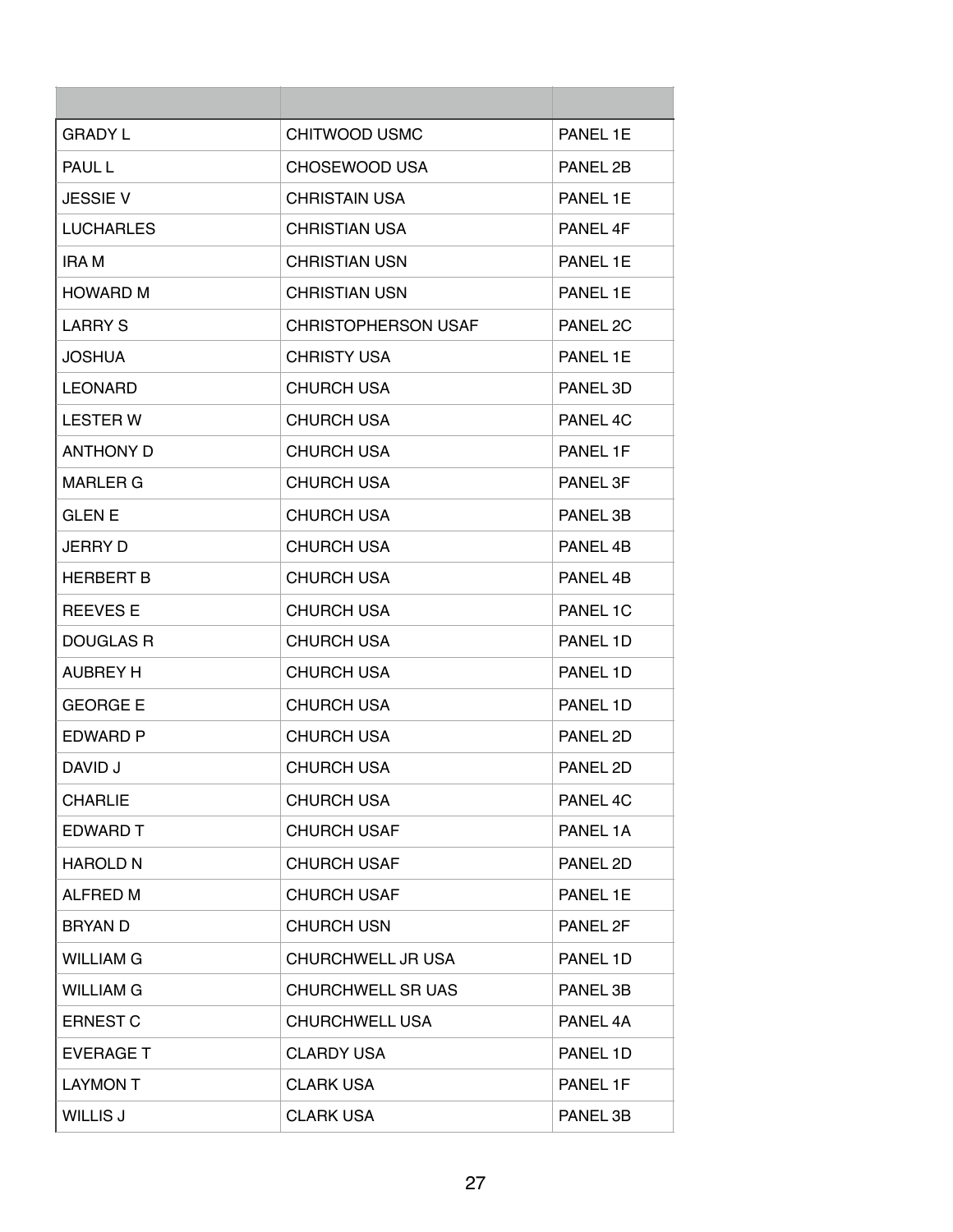| LAMAR H          | <b>CLARK USA</b>     | PANEL 3B |
|------------------|----------------------|----------|
| LOUIS J          | <b>CLARK USA</b>     | PANEL 4B |
| <b>HENRY H</b>   | <b>CLARK USA</b>     | PANEL 1C |
| <b>JERRY E</b>   | <b>CLARK USA</b>     | PANEL 3D |
| <b>RAY</b>       | <b>CLARK USA</b>     | PANFI 1F |
| WILLIAM J        | <b>CLARK USAF</b>    | PANEL 3A |
| <b>BRIAN J</b>   | <b>CLARK USAF</b>    | PANEL 1E |
| <b>GUY</b>       | <b>CLARK USN</b>     | PANEL 2D |
| <b>JOHN A</b>    | <b>CLARK USN</b>     | PANEL 4D |
| <b>JACK</b>      | <b>CLAY USA</b>      | PANEL 1E |
| JOSEPH R         | <b>CLAYTON USN</b>   | PANEL 2C |
| <b>DENNIS B</b>  | <b>CLEMENT USA</b>   | PANEL 4A |
| CHARLES D        | <b>CLEMENT USA</b>   | PANEL 1E |
| <b>CLARK</b>     | <b>CLEMENT USN</b>   | PANEL 4F |
| <b>CHARLES G</b> | <b>CLEMENTS USA</b>  | PANEL 1E |
| <b>KENNETH M</b> | <b>CLEVELAND USA</b> | PANEL 1B |
| ALBERT           | <b>CLEVELAND USA</b> | PANEL 1F |
| <b>REPPARD</b>   | <b>CLEVELAND USA</b> | PANEL 1F |
| BILL C           | CLEVELAND USA        | PANEL 1E |
| <b>JAMES D</b>   | <b>CLEVELAND USA</b> | PANEL 1E |
| DONALD W         | <b>CLEVELAND USN</b> | PANEL 3A |
| <b>KENNETH L</b> | <b>CLEVELAND USN</b> | PANEL 3B |
| <b>JOHN R</b>    | <b>CLEVENGER USN</b> | PANEL 1E |
| <b>JAMES H</b>   | <b>COALLEY USA</b>   | PANEL 1E |
| <b>ARTHUR W</b>  | COBB USA             | PANEL 1F |
| POWELL D         | <b>COCHRAN USA</b>   | PANEL 1E |
| <b>MEDFORD L</b> | <b>COCHRAN USA</b>   | PANEL 1E |
| <b>MICHAEL E</b> | <b>COCHRAN USAF</b>  | PANEL 1E |
| DEWEY W          | <b>COCHRAN USMC</b>  | PANEL 2F |
| ROY B            | <b>COCHRAN USN</b>   | PANEL 3F |
| LEWIS C          | CODY JR USA          | PANEL 2D |
| <b>JERRY B</b>   | <b>CODY USA</b>      | PANEL 2D |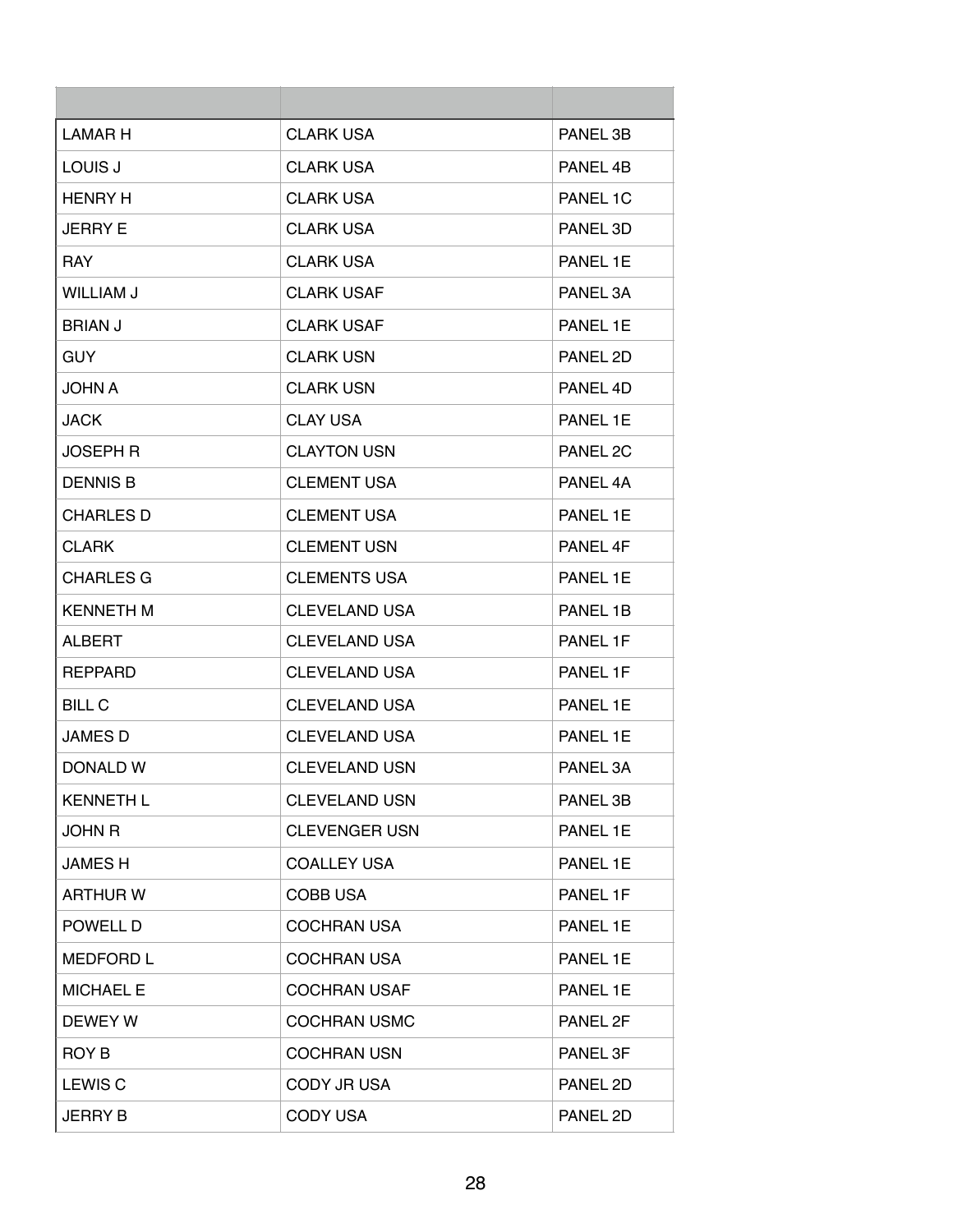| <b>CLAUDE W</b>   | CODY USN               | PANEL 1A |
|-------------------|------------------------|----------|
| ROBERT E          | <b>COFFEE USA</b>      | PANEL 2C |
| DAVID R           | <b>COFFEE USA</b>      | PANEL 3C |
| <b>ROLAND E</b>   | <b>COFFEE USA</b>      | PANEL 1E |
| <b>JOHNNY J</b>   | <b>COFFEE USA</b>      | PANFI 1F |
| RONALD K          | <b>COFFEY USA</b>      | PANEL 2D |
| LOYD.             | <b>COKER USA</b>       | PANEL 2B |
| <b>JAMES H</b>    | <b>COKER USA</b>       | PANEL 1E |
| <b>BOBBY A</b>    | <b>COKER USAF</b>      | PANEL 2B |
| ROBERT F          | <b>COKER USAF</b>      | PANEL 3A |
| <b>CLARENCE C</b> | <b>COKER USAF</b>      | PANEL 1E |
| JERRY             | <b>COKER USN</b>       | PANEL 2B |
| LEON              | <b>COKER USN</b>       | PANEL 1E |
| <b>DAVID</b>      | <b>COLBERT JR USAF</b> | PANEL 1E |
| <b>PATRICK L</b>  | <b>COLEMAN JR USA</b>  | PANEL 2B |
| <b>CLAUDE L</b>   | <b>COLEMAN JR USN</b>  | PANEL 1E |
| HUGH D            | <b>COLEMAN USA</b>     | PANEL 4B |
| LON               | <b>COLEMAN USA</b>     | PANEL 1E |
| <b>CYNTHIAD</b>   | <b>COLEMAN USAF</b>    | PANEL 1E |
| <b>KENNETH L</b>  | <b>COLEY USA</b>       | PANEL 3E |
| <b>CORBIN P</b>   | <b>COLEY USN</b>       | PANEL 1A |
| <b>PATRICK J</b>  | <b>COLLARD USA</b>     | PANEL 1E |
| <b>HORACE C</b>   | <b>COLLEY USA</b>      | PANEL 2D |
| <b>ROBERT F</b>   | <b>COLLIER USMC</b>    | PANEL 2C |
| ROBERT R          | <b>COLLIER USMC</b>    | PANEL 1E |
| J C               | <b>COLLINS USA</b>     | PANEL 1B |
| <b>LESTER T</b>   | <b>COLLINS USA</b>     | PANEL 3E |
| ED                | <b>COLLINS USA</b>     | PANEL 1F |
| <b>JAMES M</b>    | <b>COLLINS USA</b>     | PANEL 1F |
| CASEY L           | <b>COLLINS USN</b>     | PANEL 1C |
| <b>HOMER M</b>    | <b>COLSTON USA</b>     | PANEL 1B |
| <b>FLOYD B</b>    | <b>COLSTON USA</b>     | PANEL 1B |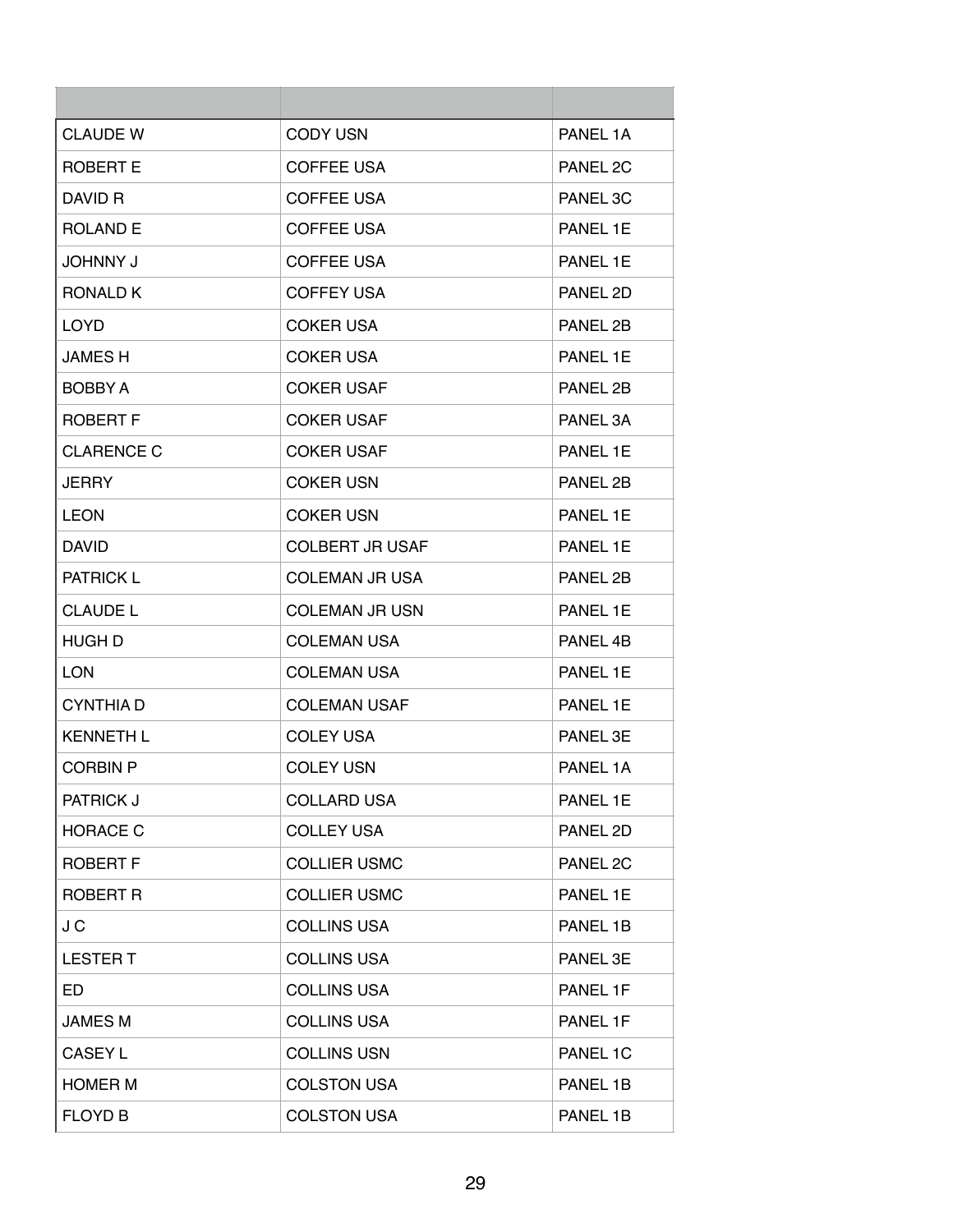| <b>JAMES C</b>   | <b>COLSTON USA</b>    | PANEL 2A             |
|------------------|-----------------------|----------------------|
| <b>WELDON E</b>  | <b>COLSTON USA</b>    | PANEL 2A             |
| HOYT G           | <b>COLSTON USA</b>    | PANEL 1C             |
| <b>JAMES M</b>   | <b>COLSTON USA</b>    | PANEL 3D             |
| <b>TIMOTHY W</b> | <b>COLSTON USMC</b>   | PANEL 1C             |
| <b>MICHAEL C</b> | <b>COLSTON USN</b>    | PANEL 1A             |
| <b>JAMES H</b>   | <b>COMPTON USA</b>    | PANEL 1B             |
| <b>HAROLD</b>    | <b>COMPTON USA</b>    | PANEL 3A             |
| L WAYNE          | <b>CONE USA</b>       | PANEL 1D             |
| MEEK M           | <b>CONE USA</b>       | PANEL 4D             |
| <b>CURTIS W</b>  | <b>CONLEY USA</b>     | PANFL <sub>4</sub> F |
| <b>WILLIAM B</b> | <b>CONNELLY USN</b>   | PANEL 4D             |
| ROGER W          | <b>CONNER JR USMC</b> | PANEL 1E             |
| <b>ROSCOE</b>    | COOK USA              | PANEL 2A             |
| <b>GERALD L</b>  | COOK USA              | PANEL 3A             |
| BERT             | <b>COOK USA</b>       | PANEL 2E             |
| <b>MICHAEL S</b> | COOK USA              | PANEL 1F             |
| <b>HOMER</b>     | COOK USA              | PANEL 3B             |
| <b>LEWIS F</b>   | COOK USA              | PANEL 1E             |
| <b>LAYMON B</b>  | COOK USA              | PANEL 1E             |
| RALPH H          | <b>COOK USAF</b>      | PANEL 1E             |
| <b>LLOYD K</b>   | <b>COOK USCG</b>      | PANEL 2A             |
| <b>GRADY W</b>   | <b>COOK USN</b>       | PANEL 1E             |
| <b>EDWIN N</b>   | <b>COOK USN</b>       | PANEL 1F             |
| EWELL H          | <b>COOPER USAF</b>    | PANEL 1D             |
| <b>WILLIE M</b>  | COPELAN JR USA        | PANEL 2E             |
| <b>HOWARD L</b>  | COPELAND JR USAF      | PANEL 2D             |
| JOE F            | <b>COPELAND USA</b>   | PANEL 1E             |
| PAUL Q           | <b>COPELAND USMC</b>  | PANEL 4F             |
| JOHN B           | <b>CORBETT USN</b>    | PANEL 1E             |
| <b>GARY R</b>    | <b>CORLEY USN</b>     | PANEL 4A             |
| SILAS A          | CORN JR USMC          | PANEL 4C             |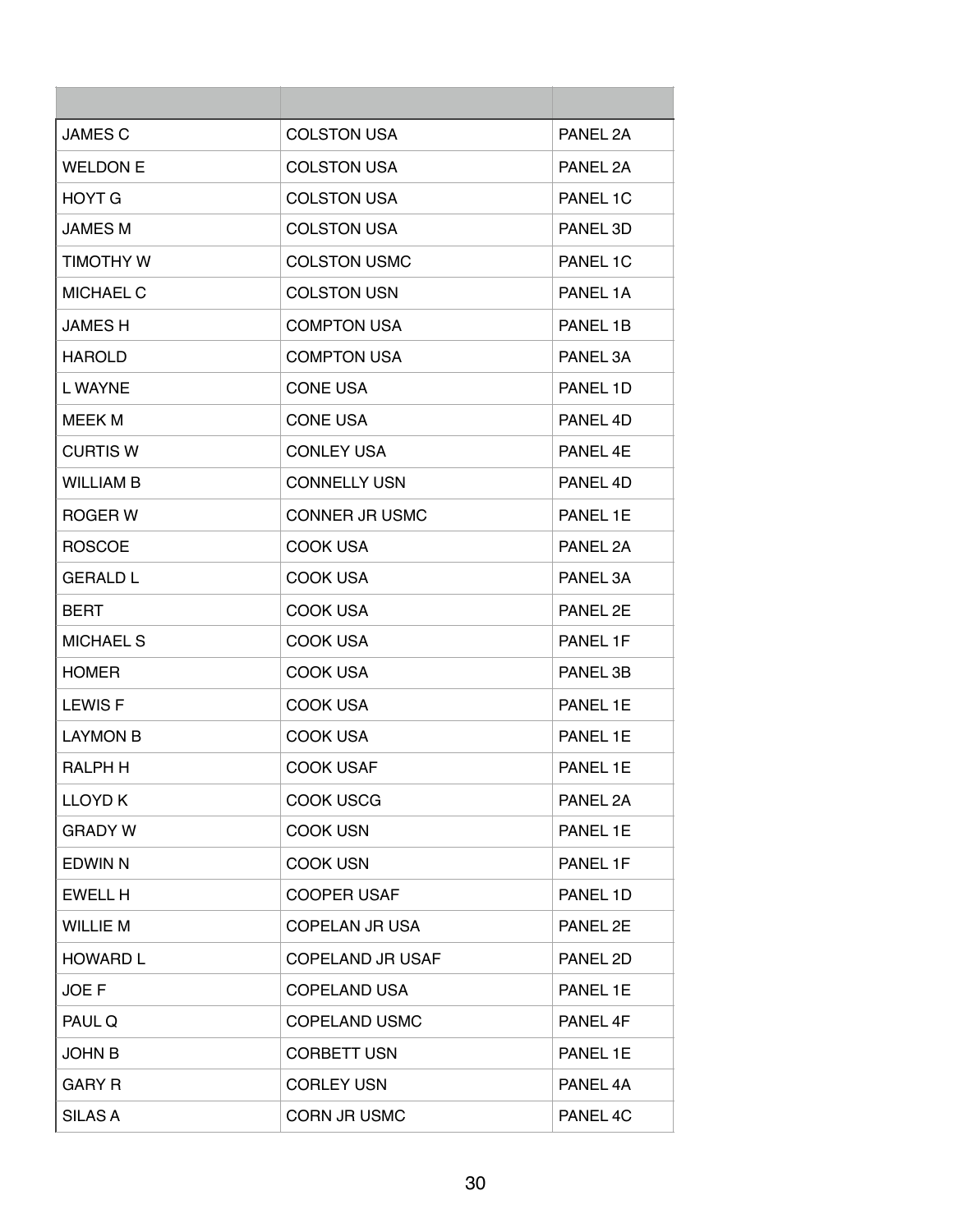| <b>SILAS A</b>    | <b>CORN SR USA</b>    | PANEL 4C |
|-------------------|-----------------------|----------|
| THOMAS J          | <b>CORN USA</b>       | PANEL 1E |
| <b>JAMES P</b>    | <b>CORNELIUS USA</b>  | PANEL 1F |
| <b>JOHN N</b>     | <b>CORNELL USN</b>    | PANEL 2C |
| EDWARD V          | COSTA USA             | PANEL 4F |
| <b>RALPH E</b>    | <b>COUNTRYMAN USA</b> | PANEL 1E |
| <b>HARLAND L</b>  | <b>COUNTS USA</b>     | PANEL 1E |
| JOE G             | <b>COWART JR USN</b>  | PANEL 1A |
| <b>CLIFFORD R</b> | <b>COWART USA</b>     | PANEL 1E |
| <b>RICHARD</b>    | <b>COWART USA</b>     | PANEL 3E |
| <b>CURTIS W</b>   | <b>COWART USAF</b>    | PANEL 3E |
| JOHN A C          | <b>CRAGG USA</b>      | PANEL 2C |
| <b>REMBERT H</b>  | <b>CRAGG USCG</b>     | PANEL 1A |
| <b>WILLIAM K</b>  | <b>CRAIG USA</b>      | PANEL 1C |
| <b>WILLIAM K</b>  | <b>CRAIG USA</b>      | PANEL 4C |
| <b>STEPHAN B</b>  | <b>CRAIN USA</b>      | PANEL 3D |
| REED L            | <b>CRANDALL USN</b>   | PANEL 2C |
| <b>FRANK</b>      | <b>CRANE USA</b>      | PANEL 1F |
| <b>THOMAS E</b>   | <b>CRANE USA</b>      | PANEL 2F |
| ROBERT L          | <b>CRANE USA</b>      | PANEL 4C |
| <b>TRACY L</b>    | <b>CRAVEN USA</b>     | PANEL 2E |
| <b>HENRY L</b>    | <b>CRAVEN USA</b>     | PANEL 3E |
| TIM T             | <b>CRAVEN USA</b>     | PANEL 1E |
| <b>WARREN G</b>   | <b>CRAVER USA</b>     | PANEL 1E |
| ROY M             | <b>CRAVER USA</b>     | PANEL 3E |
| <b>ABBOTT L</b>   | <b>CRAWFORD USA</b>   | PANEL 3E |
| <b>FARRELL M</b>  | <b>CRAWFORD USA</b>   | PANEL 4F |
| <b>GEORGE D</b>   | <b>CRAWFORD USA</b>   | PANEL 4F |
| <b>LINTON K</b>   | <b>CRAWFORD USA</b>   | PANEL 3B |
| <b>MICHAEL D</b>  | <b>CRAWFORD USA</b>   | PANEL 4B |
| <b>BENJAMIN W</b> | <b>CRAWFORD USA</b>   | PANEL 2D |
| <b>MICHAEL</b>    | <b>CRAWFORD USMC</b>  | PANEL 1D |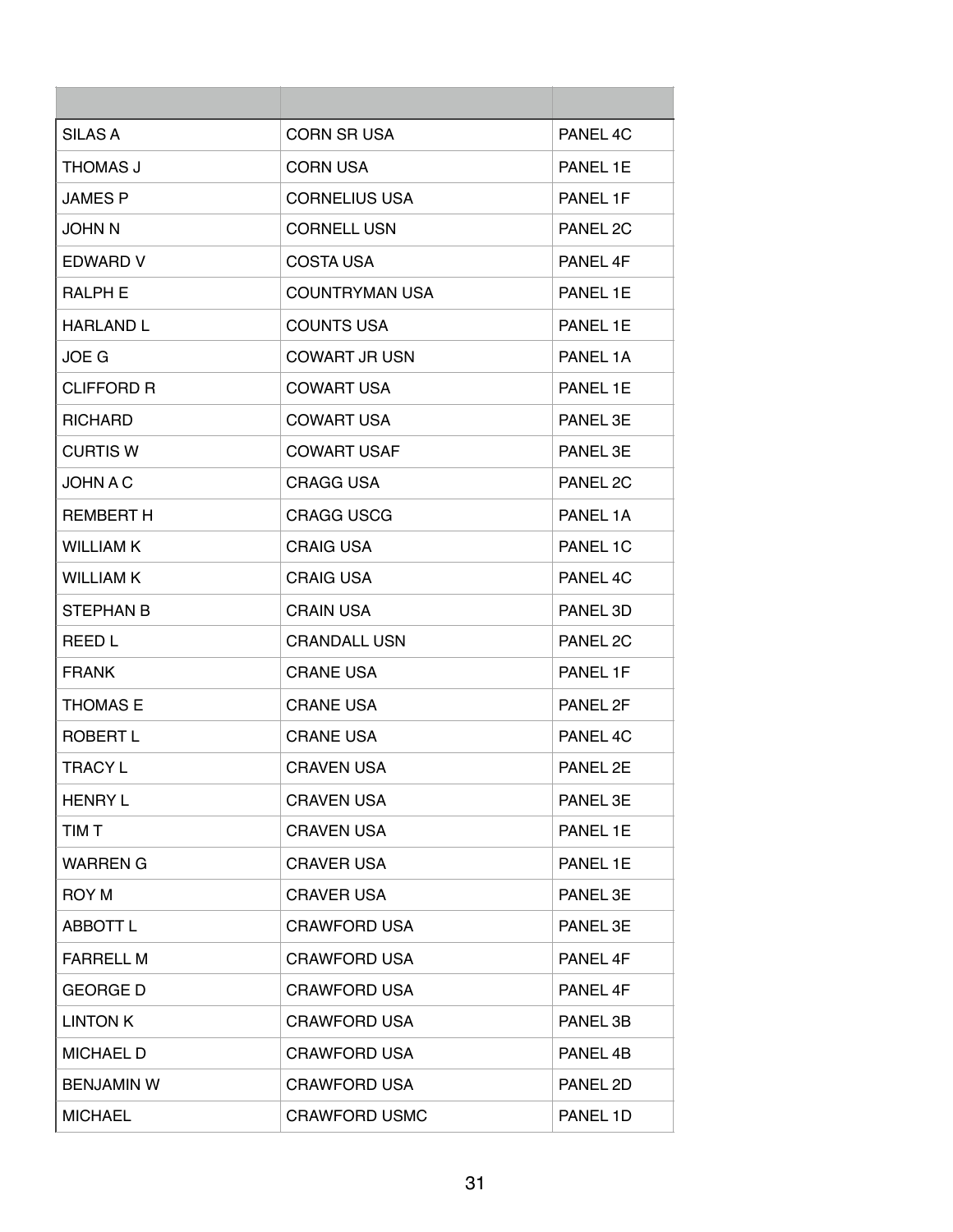| <b>THOMAS E</b>   | <b>CRAWFORD USN</b>   | PANEL 3E |
|-------------------|-----------------------|----------|
| ELSIE C           | <b>CRENSHAW USA</b>   | PANEL 2C |
| <b>FOREST V</b>   | <b>CRENSHAW USA</b>   | PANEL 2C |
| <b>WILLIAM N</b>  | <b>CRISLER USA</b>    | PANEL 1B |
| PEARLE C          | <b>CRISLER USN</b>    | PANEL 1A |
| <b>WILLIAM T</b>  | <b>CROCKER JR USN</b> | PANEL 2F |
| <b>SWAYNE V</b>   | <b>CROCKER USA</b>    | PANEL 3D |
| <b>CURTIS V</b>   | <b>CROCKER USA</b>    | PANEL 2E |
| <b>ALLEN A</b>    | <b>CROCKER USA</b>    | PANEL 3E |
| <b>JAMES O</b>    | <b>CROCKER USA</b>    | PANEL 3F |
| ROBERT M          | <b>CROCKER USA</b>    | PANEL 3F |
| CASTLOW "DOC"     | <b>CROCKER USA</b>    | PANEL 2D |
| M J               | <b>CROCKER USN</b>    | PANEL 1A |
| <b>FLOYD J</b>    | <b>CROCKER USN</b>    | PANEL 3E |
| GRADY F           | <b>CROCKER USN</b>    | PANEL 3E |
| OSCAR D           | CROSBY JR USA         | PANEL 2C |
| <b>JACK R</b>     | <b>CROSBY USMC</b>    | PANEL 1A |
| <b>SAMUEL P</b>   | <b>CROSS USA</b>      | PANEL 1F |
| <b>HENRY H</b>    | <b>CROSS USA</b>      | PANEL 3F |
| <b>CHARLES F</b>  | <b>CROSS USMC</b>     | PANEL 1F |
| <b>JAMES R</b>    | <b>CROW SR USA</b>    | PANEL 1D |
| OTIS J            | <b>CROW USA</b>       | PANEL 3E |
| <b>GROVER C</b>   | <b>CROW USA</b>       | PANEL 4E |
| <b>JACK C</b>     | <b>CROW USA</b>       | PANEL 2F |
| <b>CLIFFORD W</b> | <b>CROW USA</b>       | PANEL 2F |
| <b>CALVIN C</b>   | <b>CROW USA</b>       | PANEL 2F |
| <b>HAROLD M</b>   | <b>CROW USA</b>       | PANEL 1D |
| <b>JOHN D</b>     | <b>CROW USA</b>       | PANEL 1D |
| <b>SHELIA A</b>   | <b>CROW USMC</b>      | PANEL 3E |
| <b>BOBBY L</b>    | <b>CROWE USA</b>      | PANEL 2E |
| RONNIE G          | <b>CROWE USA</b>      | PANEL 4F |
| <b>ROY E</b>      | <b>CROWE USA</b>      | PANEL 3B |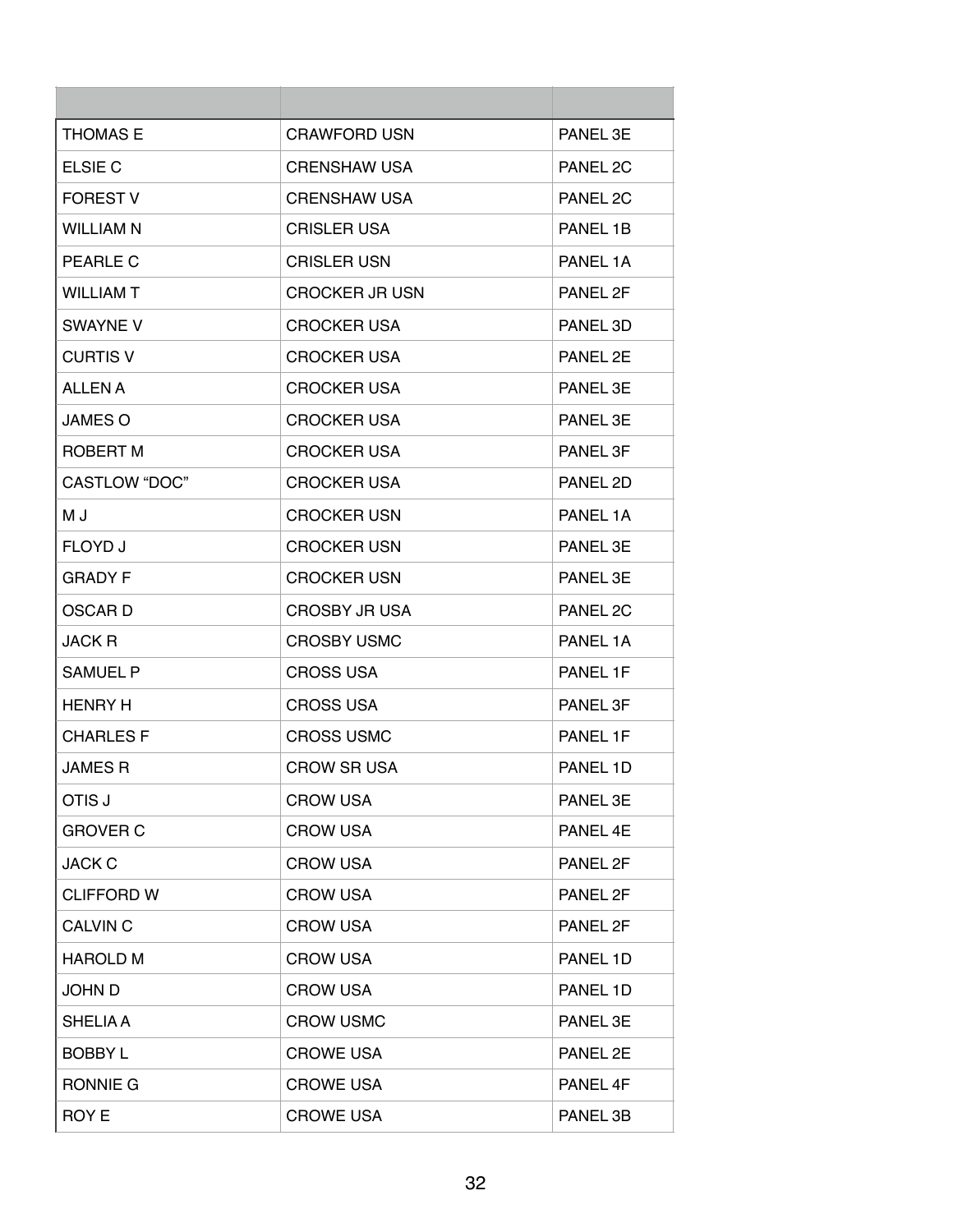| NELSON D         | <b>CROWE USA</b>         | PANEL 4B |
|------------------|--------------------------|----------|
| DANNY N          | <b>CROWE USN</b>         | PANEL 3E |
| <b>MELISSA A</b> | <b>CROWE USN</b>         | PANEL 4D |
| <b>WILLIAM M</b> | <b>CRUCE USN</b>         | PANEL 3E |
| CHARLES G        | <b>CRUMLEY USA</b>       | PANFI 1B |
| <b>GARNET H</b>  | <b>CRUMLEY USA</b>       | PANEL 4F |
| <b>GENERAL M</b> | <b>CRUMLEY USMC</b>      | PANEL 4F |
| <b>JIMMIE K</b>  | <b>CRUMLEY USMC</b>      | PANEL 2D |
| <b>JAMEST</b>    | <b>CRUMLEY USN</b>       | PANEL 3D |
| <b>RALPH O</b>   | <b>CRUMP USA</b>         | PANEL 2F |
| ROY L            | <b>CRUMP USA</b>         | PANEL 3F |
| <b>CHARLES D</b> | <b>CRUMP USA</b>         | PANEL 1D |
| <b>RICHARD</b>   | <b>CRUMP USA</b>         | PANEL 2C |
| MARVIN H         | <b>CRUMP USN</b>         | PANEL 3F |
| <b>JOHN H</b>    | <b>CRUNKLETON JR USN</b> | PANEL 1A |
| <b>JAMES M</b>   | <b>CRUNKLETON USA</b>    | PANEL 1B |
| <b>KENNETH J</b> | <b>CRUNKLETON USA</b>    | PANEL 1B |
| <b>JOHN E</b>    | <b>CRUNKLETON USA</b>    | PANEL 3B |
| <b>FRANCISCO</b> | <b>CRUZ USA</b>          | PANEL 2F |
| <b>HAROLD R</b>  | <b>CRUZ USMC</b>         | PANEL 2C |
| ARTHUR J         | CUNNINGHAM JR USA        | PANEL 1B |
| <b>GEORGE P</b>  | <b>CUNNINGHAM JR USA</b> | PANEL 3B |
| <b>HAROLD E</b>  | <b>CUNNINGHAM JR USN</b> | PANEL 3B |
| <b>JAMES D</b>   | <b>CUNNINGHAM USA</b>    | PANEL 3E |
| <b>JAMES</b>     | <b>CUNNINGHAM USA</b>    | PANEL 1F |
| <b>JERRY H</b>   | <b>CUNNINGHAM USA</b>    | PANEL 4A |
| THOMAS H         | <b>CUNNINGHAM USA</b>    | PANEL 1D |
| <b>WILLIAM G</b> | <b>CUNNINGHAM USMC</b>   | PANEL 3E |
| <b>HARRY L</b>   | <b>CUNNINGHAM USN</b>    | PANEL 2F |
| <b>RUDOLPH E</b> | <b>CURLEY USA</b>        | PANEL 3F |
| EDWIN A          | <b>CURRIE USN</b>        | PANEL 2D |
| ROBERT B         | <b>CURTIS JR USA</b>     | PANEL 4C |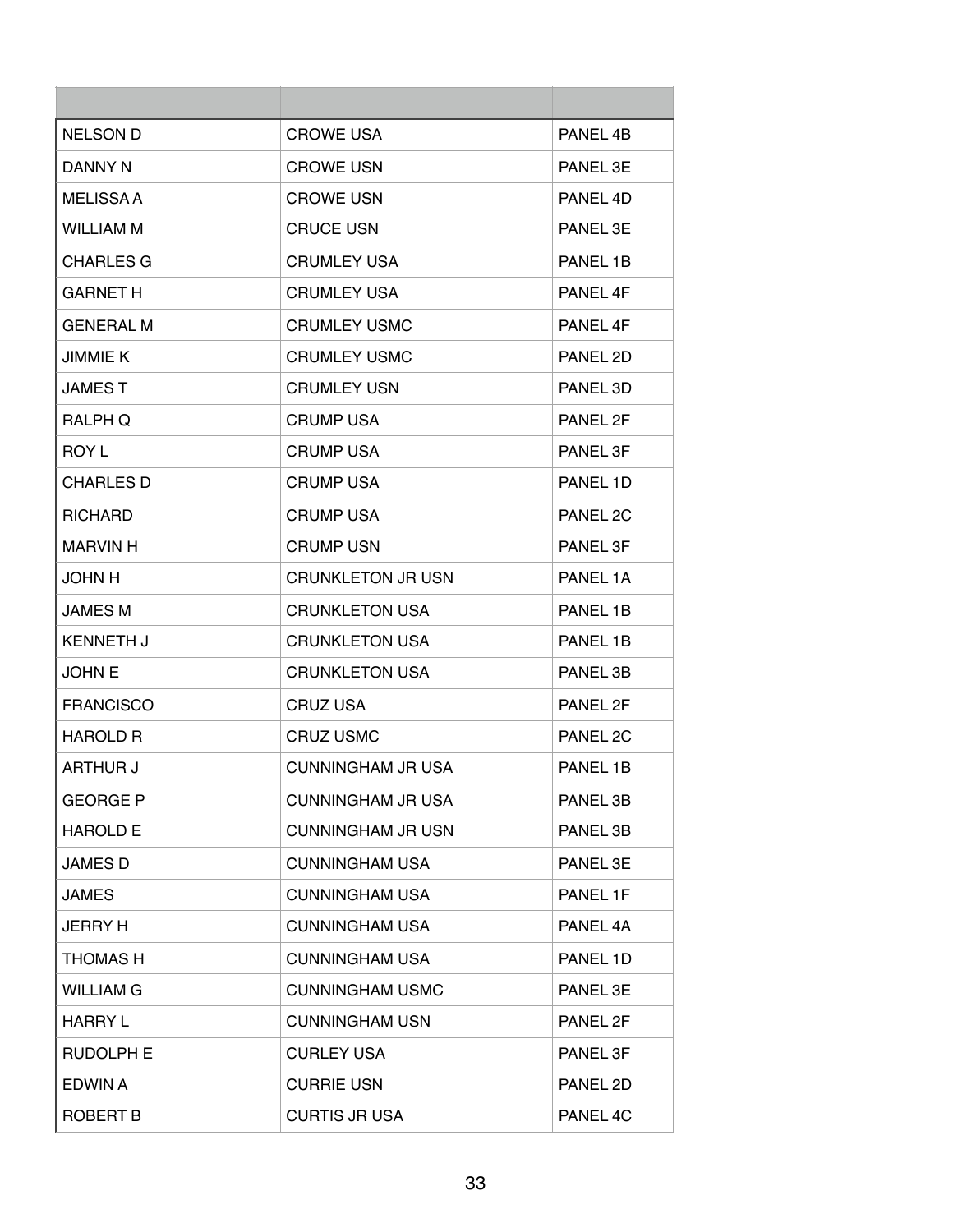| <b>KENNETH L</b>  | <b>CURTIS USA</b>     | PANFI <sub>4</sub> C |
|-------------------|-----------------------|----------------------|
| <b>JOSEPH</b>     | D'AGOSTINO JR USA     | PANEL 4B             |
| PHILIP H          | D'ENTREMONT USA       | PANEL 1E             |
| <b>WILLIAM M</b>  | DAILEY USA            | PANEL 2C             |
| <b>LAWRENCE W</b> | DAILEY USMC           | PANEL 4A             |
| <b>BRIAN K</b>    | DAILEY USMC           | PANEL 4A             |
| SAM R             | DALE USA              | PANEL 4C             |
| <b>MICHAEL A</b>  | DALE USMC             | PANEL 3F             |
| <b>JAMES E</b>    | <b>DALLAS USA</b>     | PANEL 4F             |
| <b>JACK F</b>     | DALRYMPLE JR USN      | PANEL 4E             |
| <b>JACK F</b>     | DALRYMPLE USN         | PANFL 4F             |
| <b>HARVEY R</b>   | DALTON USA            | PANEL 4B             |
| E M               | DALTON USA            | PANEL 4C             |
| <b>TELFORD B</b>  | <b>DALTON USA</b>     | PANEL 4C             |
| YOUNG J           | <b>DALTON USA</b>     | PANEL 4D             |
| <b>WILLIAM W</b>  | <b>DANIEL III USN</b> | PANEL 4D             |
| J D               | DANIEL USA            | PANEL 1B             |
| <b>REEVES W</b>   | <b>DANIEL USA</b>     | PANEL 1B             |
| <b>MARION L</b>   | <b>DANIEL USA</b>     | PANEL 4B             |
| <b>LONNIE L</b>   | <b>DANIEL USA</b>     | PANEL 4B             |
| <b>RALPH B</b>    | <b>DANIEL USA</b>     | PANEL 4B             |
| ALLIE C           | <b>DANIEL USA</b>     | PANEL 1D             |
| <b>WILLIAM O</b>  | <b>DANIEL USA</b>     | PANEL 2C             |
| <b>CHARLES C</b>  | <b>DANIEL USA</b>     | PANEL 2D             |
| J D               | DANIEL USAF           | PANEL 2C             |
| LONNIE DELANO     | DANIEL USAF           | PANEL 2D             |
| <b>WADE E</b>     | DANIEL USN            | PANEL 1A             |
| <b>BILLIE</b>     | <b>DANIEL USN</b>     | PANEL 3C             |
| <b>FRANK N</b>    | DANIELS USA           | PANEL 1D             |
| TOY N             | DARNELL USA           | PANEL 3A             |
| <b>HUBERT A</b>   | DARNELL USA           | PANEL 1C             |
| <b>NACE F</b>     | DARNELL USA           | PANEL 1E             |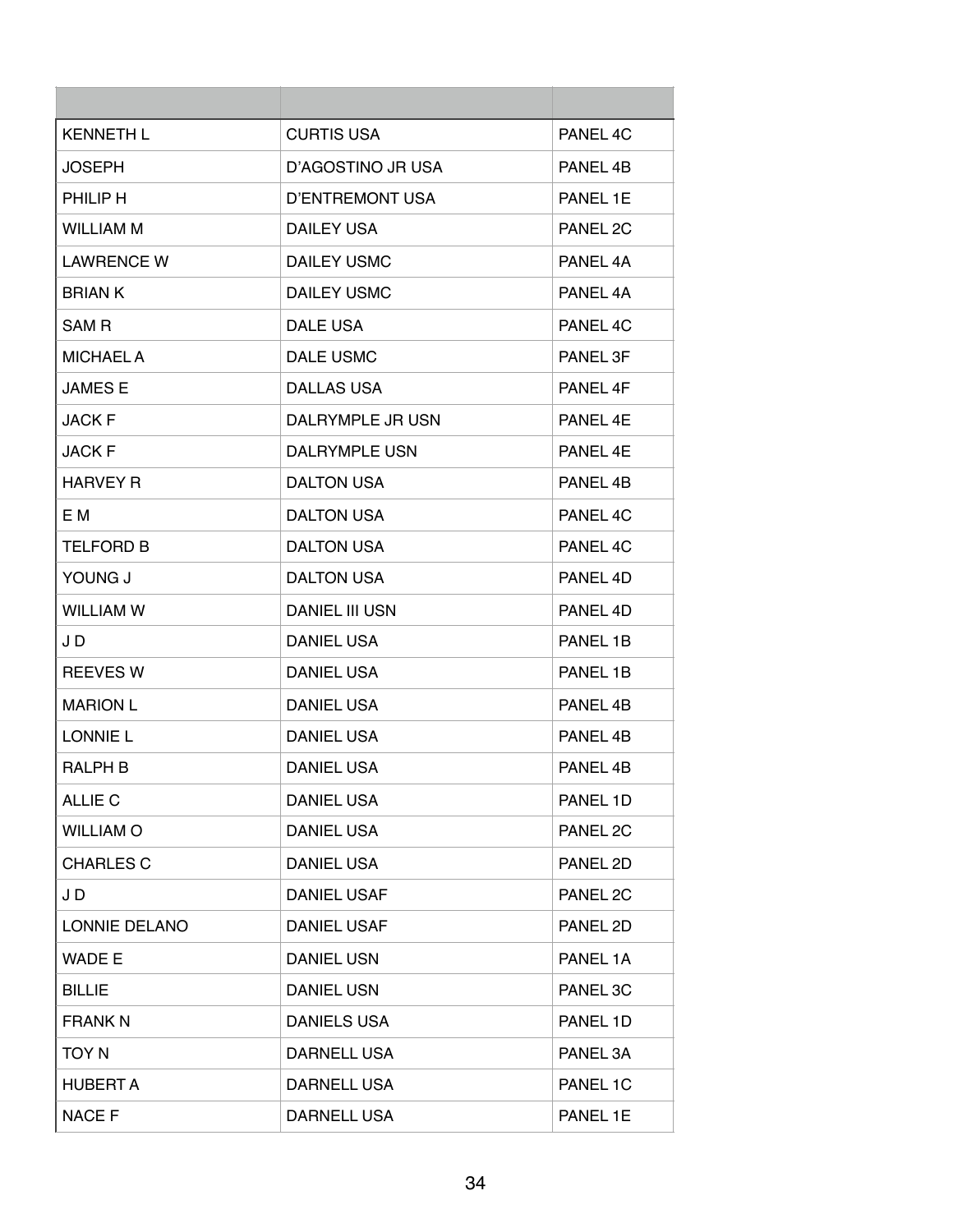| OLLIE             | DAVID USA            | PANEL 1F |
|-------------------|----------------------|----------|
| <b>MERLIN O</b>   | DAVID USA            | PANEL 2C |
| ANDERSON C        | <b>DAVIDSON USA</b>  | PANEL 2B |
| LEWIS D           | <b>DAVIDSON USA</b>  | PANEL 1F |
| PORTER O          | <b>DAVIDSON USA</b>  | PANEL 1F |
| <b>HUEWELL</b>    | <b>DAVIDSON USA</b>  | PANEL 4A |
| <b>JERRY L</b>    | <b>DAVIDSON USA</b>  | PANEL 4A |
| <b>WILLIAM P</b>  | <b>DAVIDSON USA</b>  | PANEL 1D |
| DOUGLAS C         | <b>DAVIDSON USAF</b> | PANEL 3F |
| <b>THOMAS W</b>   | <b>DAVIDSON USAF</b> | PANEL 3A |
| <b>THOMAS G</b>   | <b>DAVIDSON USAF</b> | PANEL 3A |
| <b>BIGGERS G</b>  | <b>DAVIDSON USN</b>  | PANEL 4E |
| <b>JOHN A</b>     | DAVIS JR USA         | PANEL 1C |
| <b>NORMAN</b>     | DAVIS JR USA         | PANEL 3D |
| <b>REDERICK A</b> | DAVIS JR USA         | PANEL 3E |
| ARNOLD L          | DAVIS JR USA         | PANEL 4F |
| <b>JOHN B</b>     | DAVIS JR USAF        | PANEL 4E |
| <b>JOHN W</b>     | DAVIS USA            | PANEL 1B |
| <b>NAPOLEON V</b> | DAVIS USA            | PANEL 2E |
| <b>BELVE W</b>    | DAVIS USA            | PANEL 2E |
| <b>ELISHAK</b>    | DAVIS USA            | PANEL 1F |
| <b>DOUGLAS L</b>  | <b>DAVIS USA</b>     | PANEL 1F |
| <b>JAMES P</b>    | DAVIS USA            | PANEL 1F |
| <b>JESSE</b>      | DAVIS USA            | PANEL 1F |
| <b>TOMMY</b>      | <b>DAVIS USA</b>     | PANEL 2F |
| <b>JERRY A</b>    | DAVIS USA            | PANEL 3F |
| <b>BOBBY K</b>    | DAVIS USA            | PANEL 3F |
| <b>GLENN C</b>    | <b>DAVIS USA</b>     | PANEL 4F |
| <b>HOWARD F</b>   | DAVIS USA            | PANEL 4A |
| <b>HERSCHEL</b>   | DAVIS USA            | PANEL 4A |
| <b>CHARLES L</b>  | DAVIS USA            | PANEL 4B |
| <b>AVERY W</b>    | DAVIS USA            | PANEL 4B |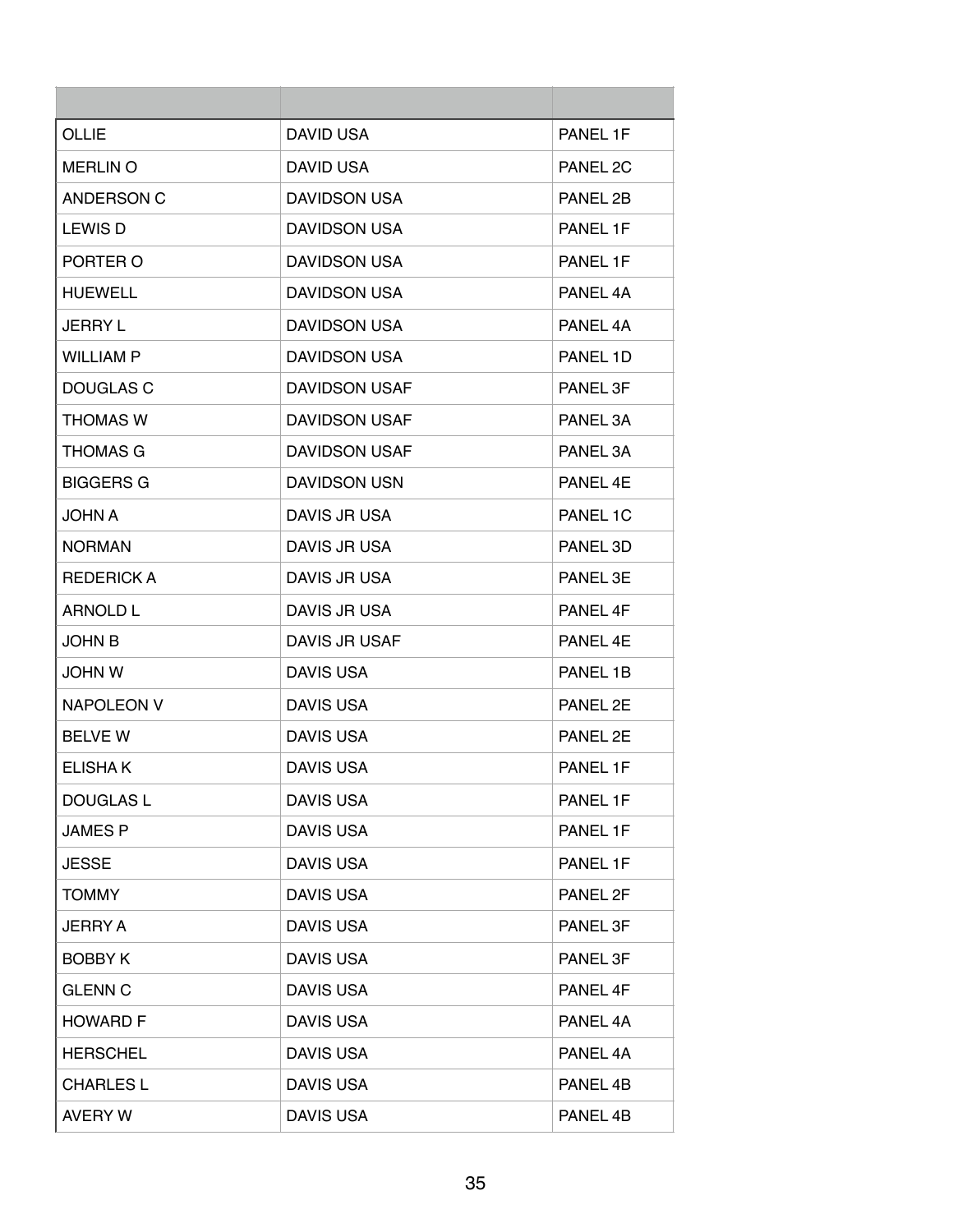| <b>JASON M</b>     | DAVIS USA           | PANEL 1C            |
|--------------------|---------------------|---------------------|
| <b>JACKSON H</b>   | DAVIS USA           | PANEL 1C            |
| <b>CHARLES T</b>   | DAVIS USA           | PANEL 2C            |
| <b>GORDON L</b>    | DAVIS USA           | PANEL 2C            |
| <b>DEWEY F</b>     | <b>DAVIS USA</b>    | PANEL 2D            |
| <b>JOHN F</b>      | DAVIS USA           | PANEL 2D            |
| <b>BOBBY A</b>     | DAVIS USA           | PANEL 2D            |
| <b>SWIFF S</b>     | DAVIS USA           | PANEL 4C            |
| <b>JOHN B</b>      | DAVIS USA           | PANEL 4D            |
| ROSS L             | <b>DAVIS USAF</b>   | PANEL 2B            |
| <b>U NHOL</b>      | <b>DAVIS USAF</b>   | PANEL 2F            |
| <b>HOWARD F</b>    | <b>DAVIS USAF</b>   | PANEL 4A            |
| LAMB D             | DAVIS USAF          | PANEL 2C            |
| <b>RANDALL L</b>   | <b>DAVIS USAF</b>   | PANEL 2C            |
| <b>JEFFERSON J</b> | <b>DAVIS USAF</b>   | PANEL 4C            |
| STEPHEN J          | DAVIS USMC          | PANEL 1A            |
| <b>RICHARD M</b>   | <b>DAVIS USMC</b>   | PANEL 2C            |
| <b>WALTER G</b>    | <b>DAVIS USN</b>    | PANEL 1D            |
| <b>JORDAN M</b>    | DAVIS USN           | PANEL 4E            |
| <b>EDWIN</b>       | <b>DAVIS USN</b>    | PANEL 2F            |
| MAX M              | <b>DAVIS USN</b>    | PANEL <sub>2C</sub> |
| <b>WALTER</b>      | DAVISON USA         | PANEL 2E            |
| <b>BUDDY</b>       | <b>DAWKINS USA</b>  | PANEL 4A            |
| <b>WOODROW W</b>   | <b>DAWKINS USA</b>  | PANEL 2F            |
| ROBERT T           | <b>DAWKINS USN</b>  | PANEL 3D            |
| ROGER S            | <b>DAYTON USA</b>   | PANEL 4F            |
| <b>GEORGE V</b>    | DEADWYLER JR USAF   | PANEL 2D            |
| <b>HOMER J</b>     | <b>DEAL USA</b>     | PANEL 4C            |
| SANFORD R          | <b>DEAN III USA</b> | PANEL 2F            |
| <b>WILLIAM H</b>   | DEAN JR USA         | PANEL 3F            |
| <b>GEORGE C</b>    | <b>DEAN USA</b>     | PANEL 2E            |
| <b>THOMAS L</b>    | <b>DEAN USA</b>     | PANEL 1F            |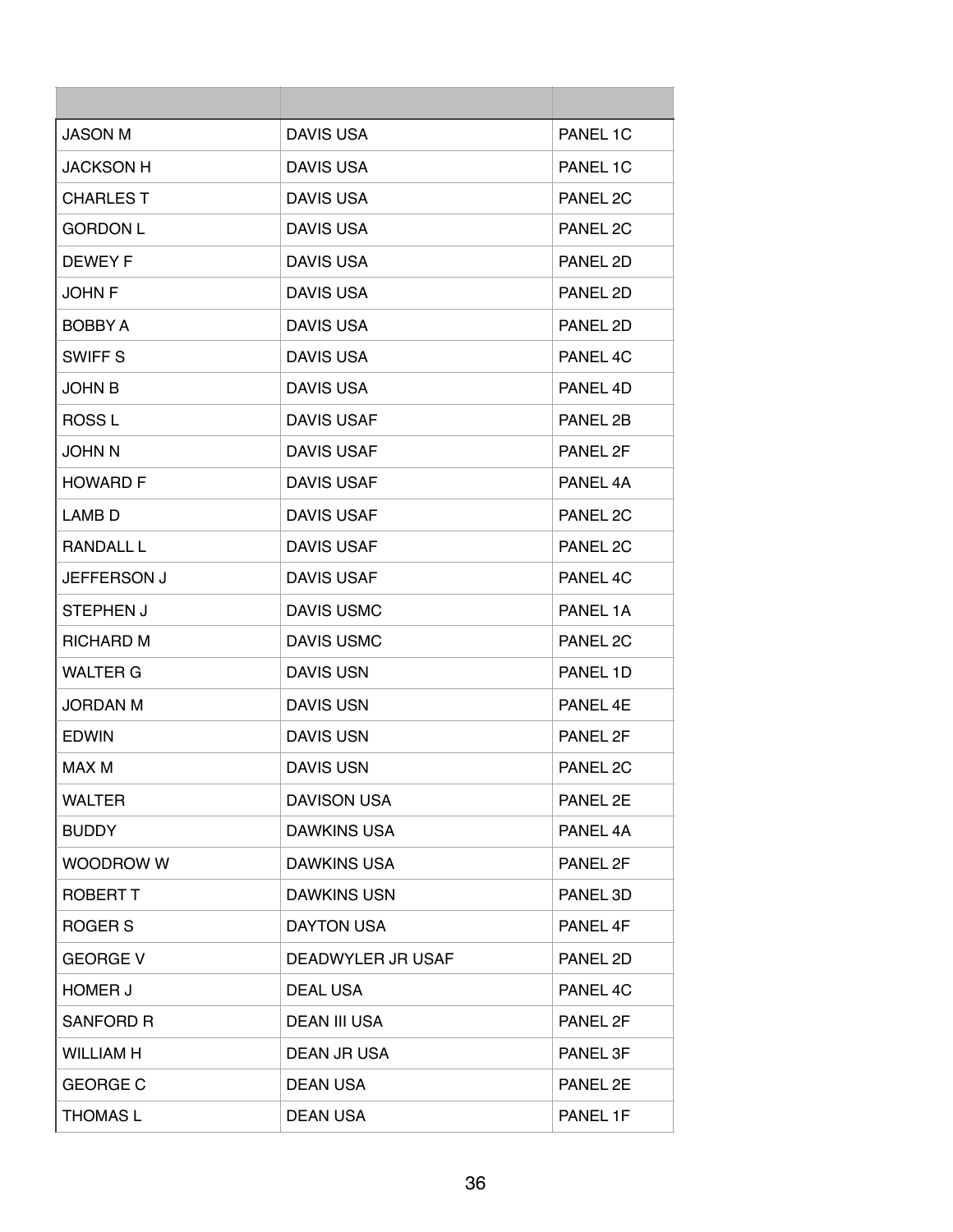| <b>WILLIAM H</b>  | <b>DEAN USA</b>      | PANEL 1F |
|-------------------|----------------------|----------|
| <b>LOUIE E</b>    | <b>DEAN USA</b>      | PANEL 1D |
| JOHN L            | DEAN USA             | PANEL 1E |
| TODD L            | <b>DEAN USAF</b>     | PANEL 4A |
| LAMAR W           | <b>DEAN USN</b>      | PANEL 3C |
| <b>JOSEPH W</b>   | <b>DEANES USMC</b>   | PANEL 4A |
| <b>WILLIAM H</b>  | <b>DEATON USA</b>    | PANEL 3F |
| <b>ROBERT</b>     | <b>DEATON USA</b>    | PANEL 2D |
| DONALD R          | <b>DEEN USN</b>      | PANEL 2D |
| <b>JOHN T</b>     | DEEP USA             | PANEL 4C |
| <b>SAMUEL</b>     | <b>DEFINO USN</b>    | PANEL 3A |
| WILLIAM G         | <b>DEKLE USA</b>     | PANEL 1F |
| TED I             | <b>DELEACH</b>       | PANEL 2A |
| <b>GRIER F</b>    | <b>DELLINGER USA</b> | PANEL 1F |
| <b>JOSEPH</b>     | DELORENZO USA        | PANEL 4E |
| <b>JOHN L</b>     | <b>DEMORE USA</b>    | PANEL 2A |
| <b>CHARLEY R</b>  | <b>DEMORE USA</b>    | PANEL 2A |
| <b>CHARLES E</b>  | DEMORE USMC          | PANEL 4F |
| RONALD G          | <b>DEMORE USN</b>    | PANEL 2F |
| <b>JOHN M</b>     | <b>DENNIS USN</b>    | PANEL 4C |
| DON M             | <b>DENNY USA</b>     | PANEL 2A |
| ALBERT J          | <b>DENNY USAF</b>    | PANEL 1A |
| <b>LELAND R</b>   | <b>DENNY USN</b>     | PANEL 3D |
| <b>WILLIAM O</b>  | <b>DENSMORE</b>      | PANEL 2A |
| <b>SAMUEL G</b>   | DENSMORE JR USN      | PANEL 2B |
| <b>KRISTINA A</b> | <b>DENSMORE USA</b>  | PANEL 1E |
| <b>RICHARD W</b>  | <b>DENSMORE USAF</b> | PANEL 3B |
| DANIEL L          | DENSMORE USAF        | PANEL 4E |
| LARRY L           | <b>DEVERGER USA</b>  | PANEL 2B |
| ALMORE J          | <b>DEWITT USA</b>    | PANEL 3B |
| ALAN J            | <b>DEWITT USAF</b>   | PANEL 3B |
| RAYMOND D         | <b>DEWITT USMM</b>   | PANEL 2D |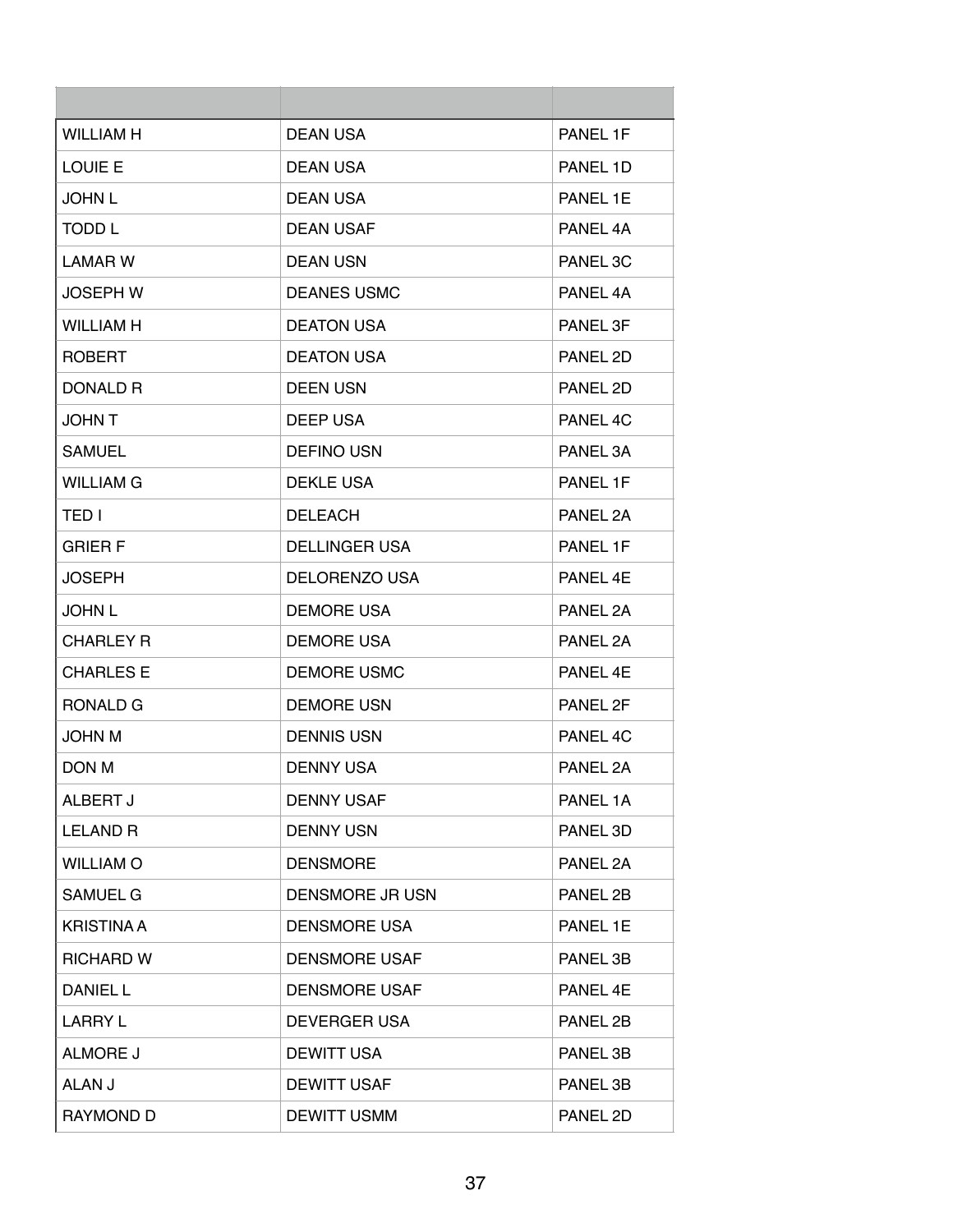| SHERRY L         | <b>DEYTON USA</b>       | PANEL 2B |
|------------------|-------------------------|----------|
| LARRY D          | <b>DEYTON USA</b>       | PANEL 2E |
| <b>JESSE S</b>   | <b>DICKSON USA</b>      | PANEL 3B |
| <b>GENERAL P</b> | DILL JR USN             | PANEL 3D |
| <b>FRANK D</b>   | DILL USA                | PANEL 3D |
| <b>JOHN L</b>    | DILL USA                | PANEL 3E |
| JERRY A          | DILL USA                | PANEL 2F |
| <b>STEPHEN C</b> | DILL USA                | PANEL 2F |
| <b>JAMES H</b>   | DILL USA                | PANEL 4F |
| <b>JAMES P</b>   | DILL USA                | PANEL 4B |
| <b>KENNETH S</b> | <b>DILL USAF</b>        | PANEL 3E |
| ROBERT A         | <b>DILL USN</b>         | PANEL 2F |
| <b>JIMMY R</b>   | <b>DILLARD USA</b>      | PANEL 1F |
| <b>HOYT S</b>    | <b>DILLARD USMC</b>     | PANEL 3A |
| <b>WILLIAM C</b> | <b>DILLARD USMC</b>     | PANEL 4A |
| <b>HUGH C</b>    | <b>DILLARD USN</b>      | PANEL 2B |
| <b>EMMETT U</b>  | <b>DILLARD USN</b>      | PANEL 1C |
| ROBERT A         | <b>DILLARD USN</b>      | PANEL 4D |
| <b>WILLIAM L</b> | <b>DILLASHAW JR USN</b> | PANEL 4A |
| <b>FLOYD C</b>   | DILLASHAW USA           | PANEL 4A |
| ROBERT L         | DILLASHAW USA           | PANEL 3D |
| LOUIE O          | <b>DILLS USA</b>        | PANEL 2D |
| CLIFFORD O       | <b>DILLS USA</b>        | PANEL 3C |
| <b>LEWISK</b>    | <b>DILLS USN</b>        | PANEL 2E |
| <b>JOHN A</b>    | <b>DIPINO JR USA</b>    | PANEL 1B |
| <b>JULIAN R</b>  | <b>DIXON USA</b>        | PANEL 1C |
| <b>MICHAEL A</b> | <b>DIXON USA</b>        | PANEL 3B |
| J C              | <b>DIXON USA</b>        | PANEL 3A |
| <b>LASCO</b>     | <b>DIXON USA</b>        | PANEL 2D |
| <b>SHERMAN A</b> | <b>DIXON USA</b>        | PANEL 2D |
| <b>HUBERT C</b>  | <b>DIXON USA</b>        | PANEL 4C |
| <b>ANTHONY E</b> | <b>DIXON USA</b>        | PANEL 4D |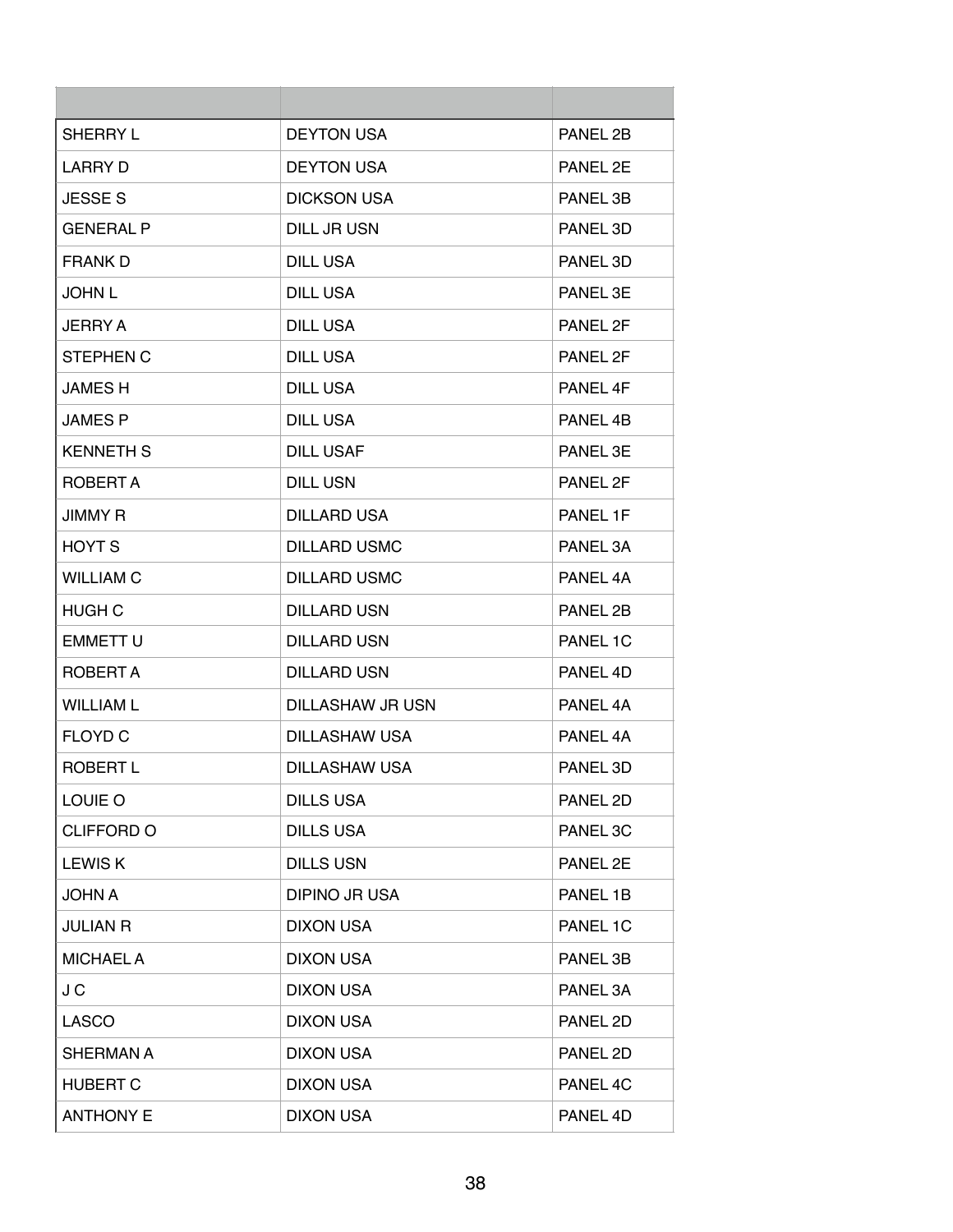| <b>FRANK N</b>   | <b>DIXON USAF</b>   | PANEL 4A |
|------------------|---------------------|----------|
| <b>WILLIAM C</b> | DIXON USCG          | PANEL 2A |
| DAN A            | <b>DIXON USN</b>    | PANEL 3D |
| ROY U            | DOAN USA            | PANEL 1D |
| WILBURN H        | DOBBS USA           | PANEL 4A |
| RONDAL W         | DOCKERY USA         | PANEL 1B |
| RONNIE E         | <b>DOCKERY USAF</b> | PANEL 2F |
| <b>WILBURN</b>   | <b>DOCKERY USN</b>  | PANEL 1D |
| <b>CHARLES L</b> | <b>DOCKINS USA</b>  | PANEL 2B |
| <b>KEITH B</b>   | <b>DOCKINS USA</b>  | PANEL 4F |
| <b>WALTER F</b>  | <b>DOCKINS USN</b>  | PANEL 2C |
| НL               | DODD JR USA         | PANEL 3B |
| <b>JAMES L</b>   | DODD USA            | PANEL 1B |
| <b>CLINTON E</b> | DODD USA            | PANEL 3D |
| <b>BEN M</b>     | DODD USA            | PANEL 2E |
| SILAS B          | DODD USA            | PANEL 3F |
| <b>JAMES R</b>   | DODD USA            | PANEL 4B |
| <b>CARL M</b>    | DODD USA            | PANEL 1D |
| <b>MORRIS J</b>  | <b>DODD USAF</b>    | PANEL 3A |
| <b>BOYD V</b>    | DODD USMC           | PANEL 3F |
| <b>JACK E</b>    | DODD USMC           | PANEL 1C |
| <b>JOHN G</b>    | <b>DODD USN</b>     | PANEL 4C |
| <b>BABY J</b>    | <b>DODGINS USA</b>  | PANEL 2C |
| <b>FRANKY</b>    | <b>DOOLEY USA</b>   | PANEL 1F |
| <b>WILLIAM L</b> | DOOLEY USA          | PANEL 1D |
| <b>BOYD J</b>    | DOOLEY USA          | PANEL 2D |
| CAM <sub>D</sub> | DORSEY JR USA       | PANEL 4D |
| <b>OLIVER</b>    | DORSEY USA          | PANEL 1B |
| <b>GROVER T</b>  | DORSEY USA          | PANEL 1F |
| JABLE J          | DORSEY USA          | PANEL 1F |
| <b>DELMAR M</b>  | DORSEY USAF         | PANEL 3A |
| <b>BURR</b>      | DORSEY USMC         | PANEL 3A |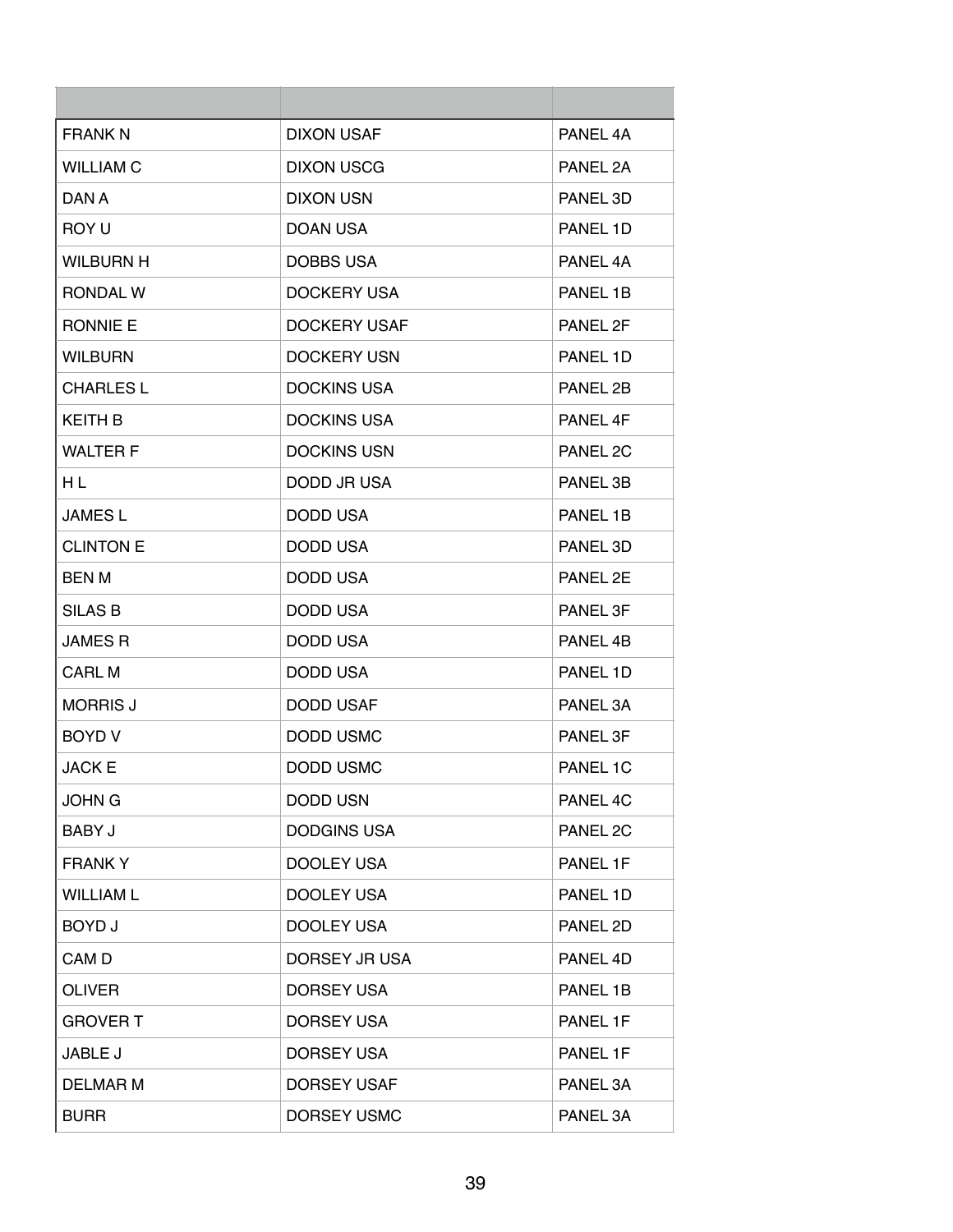| <b>RONNIE E</b>   | <b>DOTSON USA</b>     | PANEL 1B |
|-------------------|-----------------------|----------|
| <b>FRANK</b>      | <b>DOTSON USA</b>     | PANEL 4E |
| <b>MICHAEL S</b>  | <b>DOTSON USN</b>     | PANEL 2C |
| <b>HARRY</b>      | DOVER                 | PANEL 1C |
| <b>BENJAMIN H</b> | DOVER USA             | PANEL 3A |
| <b>EARNEST</b>    | DOVER USA             | PANEL 2E |
| <b>JOHN L</b>     | DOVER USA             | PANEL 3E |
| <b>THOMAS B</b>   | DOVER USA             | PANEL 1F |
| <b>JIMMIE</b>     | DOVER USA             | PANEL 3B |
| <b>CLARENCE</b>   | DOVER USA             | PANEL 3B |
| <b>EARNEST</b>    | DOVER USA             | PANEL 3B |
| <b>JAMES R</b>    | DOVER USA             | PANEL 4A |
| <b>SAMUEL</b>     | DOVER USA             | PANEL 4A |
| <b>BILL</b>       | DOVER USA             | PANEL 1C |
| <b>JAMES I</b>    | DOVER USA             | PANEL 2C |
| <b>JOHN M</b>     | DOVER USA             | PANEL 2D |
| ARTHUR M          | <b>DOVER USA</b>      | PANEL 1E |
| <b>RICHARD J</b>  | DOVER USMC            | PANEL 1C |
| DWAYNE D          | DOWDY USN             | PANEL 3E |
| <b>JAMES R</b>    | <b>DOWNER USA</b>     | PANEL 2E |
| DOUGLAS W         | <b>DOWNER USAF</b>    | PANEL 3E |
| <b>CARTER T</b>   | <b>DUCKETT JR USA</b> | PANEL 2E |
| <b>CARTER N</b>   | <b>DUCKETT USA</b>    | PANEL 3E |
| <b>WILTON</b>     | <b>DUCKETT USN</b>    | PANEL 2C |
| PHILLIP R         | <b>DUFF USA</b>       | PANEL 3A |
| <b>STEVEN E</b>   | <b>DUKE USA</b>       | PANEL 3F |
| <b>JAMES A</b>    | <b>DUKES USA</b>      | PANEL 2D |
| COMER D           | DUNCAN JR USN         | PANEL 3E |
| <b>HENRY C</b>    | <b>DUNCAN USA</b>     | PANEL 1B |
| <b>MAURICE C</b>  | <b>DUNCAN USA</b>     | PANEL 1B |
| EDWARD B          | <b>DUNCAN USA</b>     | PANEL 3E |
| <b>RUFUSF</b>     | <b>DUNCAN USA</b>     | PANEL 2D |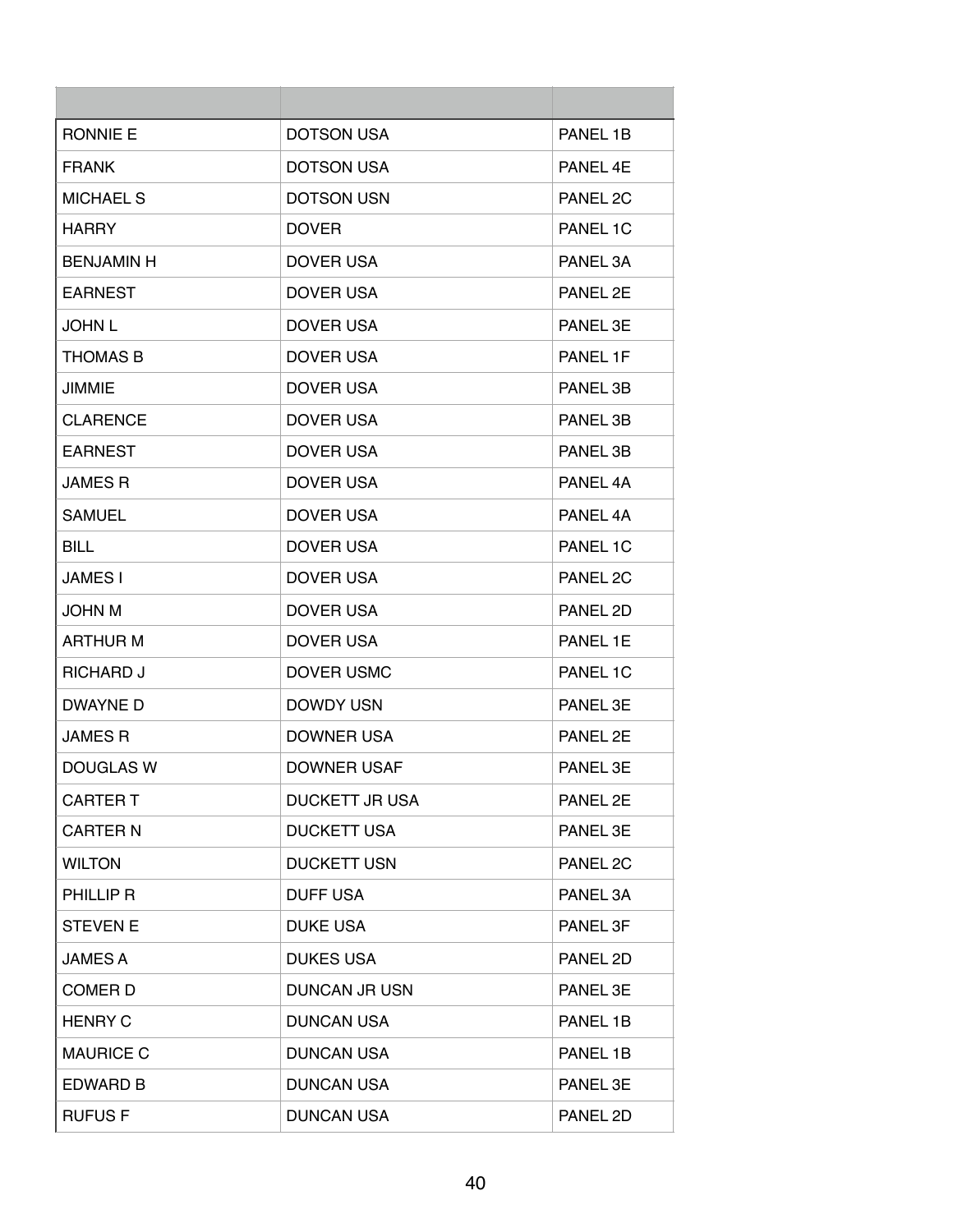| <b>ROBERT E</b>  | <b>DUNCAN USAF</b>   | PANEL 1C |
|------------------|----------------------|----------|
| <b>WILLIAM W</b> | <b>DUNCAN USMC</b>   | PANEL 3A |
| RAY E            | <b>DUNCAN USN</b>    | PANEL 2C |
| <b>GERALD R</b>  | <b>DUNHAM USAF</b>   | PANEL 1E |
| <b>JAMES S</b>   | <b>DUNN USA</b>      | PANEL 3F |
| <b>THOMAS G</b>  | <b>DUNN USMC</b>     | PANEL 4A |
| <b>WILLIAM W</b> | <b>DUNSON USA</b>    | PANEL 1E |
| <b>CURTIS M</b>  | <b>DUPREE SR USA</b> | PANEL 2C |
| ALFRED J         | <b>DURHAM USA</b>    | PANEL 1B |
| <b>CALVIN E</b>  | <b>DURHAM USA</b>    | PANEL 4E |
| <b>MAXWELL L</b> | <b>DURHAM USN</b>    | PANEL 3E |
| <b>RAY</b>       | <b>DURHAM USN</b>    | PANEL 3E |
| <b>WILLIAM C</b> | <b>DURHAM USN</b>    | PANEL 2D |
| J D              | <b>DURHAM USN</b>    | PANEL 1E |
| <b>GEORGE B</b>  | DYER JR USA          | PANEL 2A |
| <b>FRANK R</b>   | <b>DYER USA</b>      | PANEL 2A |
| HAYWARD          | DYER USA             | PANEL 2A |
| <b>JEWELL G</b>  | <b>DYER USA</b>      | PANEL 2F |
| <b>ODELL B</b>   | <b>DYER USA</b>      | PANEL 3F |
| <b>RAY C</b>     | <b>DYER USA</b>      | PANEL 3B |
| <b>JACK J</b>    | <b>DYER USA</b>      | PANEL 1D |
| <b>SELMAN R</b>  | <b>DYER USA</b>      | PANEL 4C |
| <b>HOLLIS</b>    | <b>DYER USAF</b>     | PANEL 1A |
| <b>CHARLES D</b> | <b>DYER USAF</b>     | PANEL 1E |
| <b>OLIVER N</b>  | <b>DYER USAF</b>     | PANEL 3F |
| <b>HERMAN D</b>  | <b>DYER USAF</b>     | PANEL 4F |
| <b>JAMES M</b>   | <b>DYER USN</b>      | PANEL 3E |
| <b>JOSEPH C</b>  | <b>DYER USN</b>      | PANEL 4C |
| <b>WATSON B</b>  | <b>DYER USN</b>      | PANEL 4D |
| <b>WILTON R</b>  | <b>EARLE USA</b>     | PANEL 2C |
| <b>CAREY C</b>   | <b>EARNEST USA</b>   | PANEL 1D |
| ADAM J           | <b>EASH USA</b>      | PANEL 1B |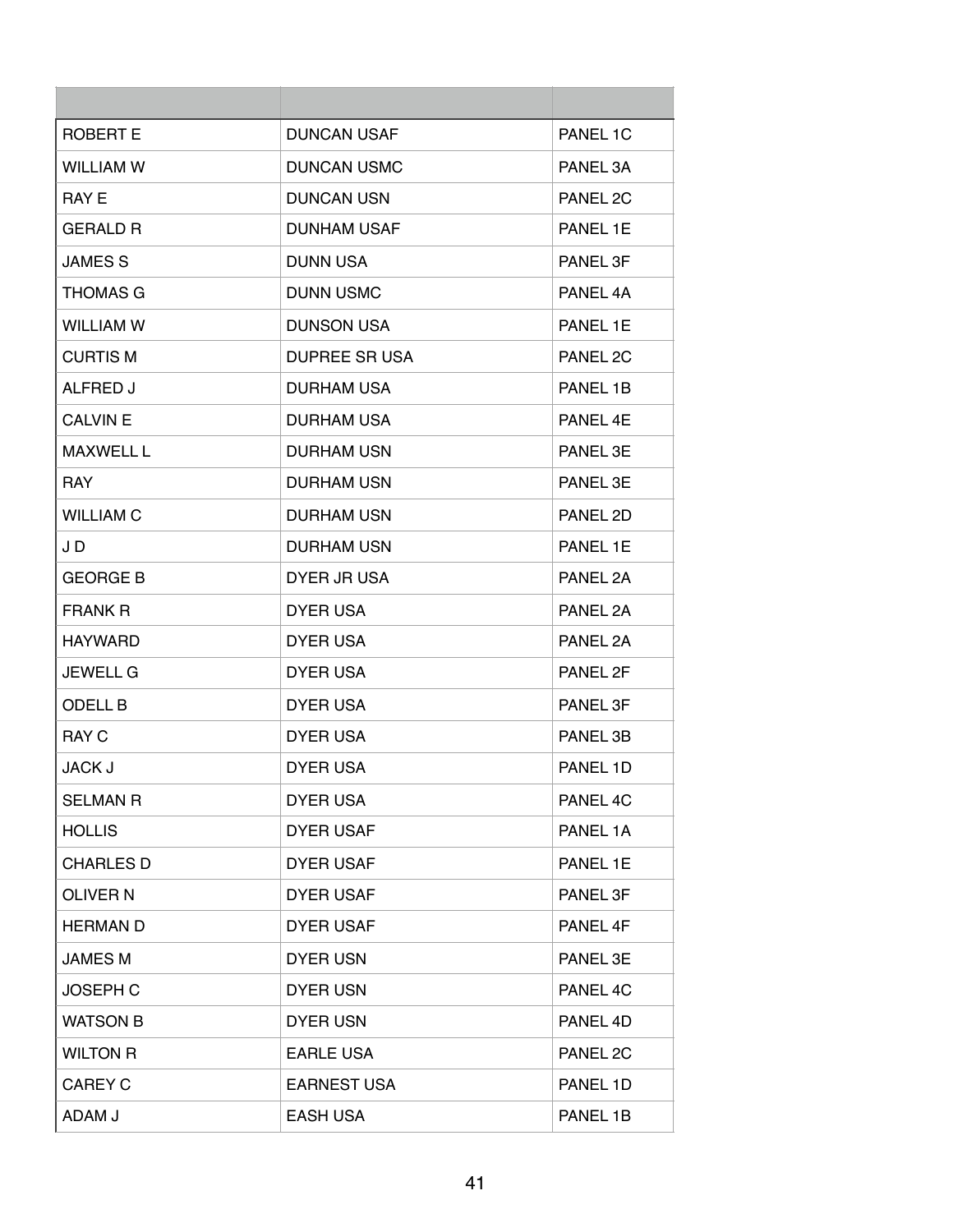| DAVID C            | <b>EASH USA</b>      | PANEL 3C |
|--------------------|----------------------|----------|
| <b>WILLIAM A</b>   | <b>EATON USAF</b>    | PANEL 2C |
| CRAIG J            | <b>EDDY USAF</b>     | PANEL 3D |
| WADE H             | <b>EDWARDS USA</b>   | PANEL 1F |
| T "BUCKY"          | <b>EDWARDS USAF</b>  | PANEL 3A |
| JODY T             | EISELE USMC          | PANEL 2A |
| <b>ROY</b>         | <b>ELDER USA</b>     | PANEL 1F |
| <b>TROY B</b>      | ELDER USN            | PANEL 2B |
| <b>LEONARD E</b>   | <b>ELLARD USA</b>    | PANEL 1F |
| <b>POPE</b>        | <b>ELLARD USMC</b>   | PANEL 1F |
| LEE E              | <b>ELLENBURG USA</b> | PANEL 4E |
| <b>ROY L</b>       | <b>ELLENBURG USA</b> | PANEL 1D |
| WILLIAM A          | <b>ELLENBURN USN</b> | PANEL 4F |
| DAVID D            | ELLER III USMC       | PANEL 2A |
| DAVID D            | ELLER JR USA         | PANEL 4F |
| <b>WILLIAM R</b>   | ELLER USA            | PANEL 2E |
| <b>CURTIS R</b>    | ELLER USA            | PANEL 2E |
| DILLARD O          | ELLER USA            | PANEL 1F |
| CARLESS A          | ELLER USA            | PANEL 3F |
| W MAX              | ELLER USA            | PANEL 4F |
| <b>W STEVE</b>     | <b>ELLER USA</b>     | PANEL 4F |
| L G                | <b>ELLER USA</b>     | PANEL 4F |
| <b>JOEL H</b>      | <b>ELLER USA</b>     | PANEL 3B |
| <b>CLAUDE</b>      | ELLER USA            | PANEL 2C |
| <b>CLARENCE D</b>  | ELLER USA            | PANEL 2E |
| <b>RANDREW</b>     | <b>ELLER USA</b>     | PANEL 3C |
| <b>ROOSEVELT M</b> | <b>ELLER USA</b>     | PANEL 4C |
| J C                | ELLER USA            | PANEL 4C |
| <b>DONALD R</b>    | <b>ELLER USAF</b>    | PANEL 1A |
| RANDOLPH L         | <b>ELLER USAF</b>    | PANEL 3A |
| <b>S KOREY</b>     | <b>ELLER USAF</b>    | PANEL 4F |
| <b>HERMAN J</b>    | <b>ELLER USN</b>     | PANEL 3B |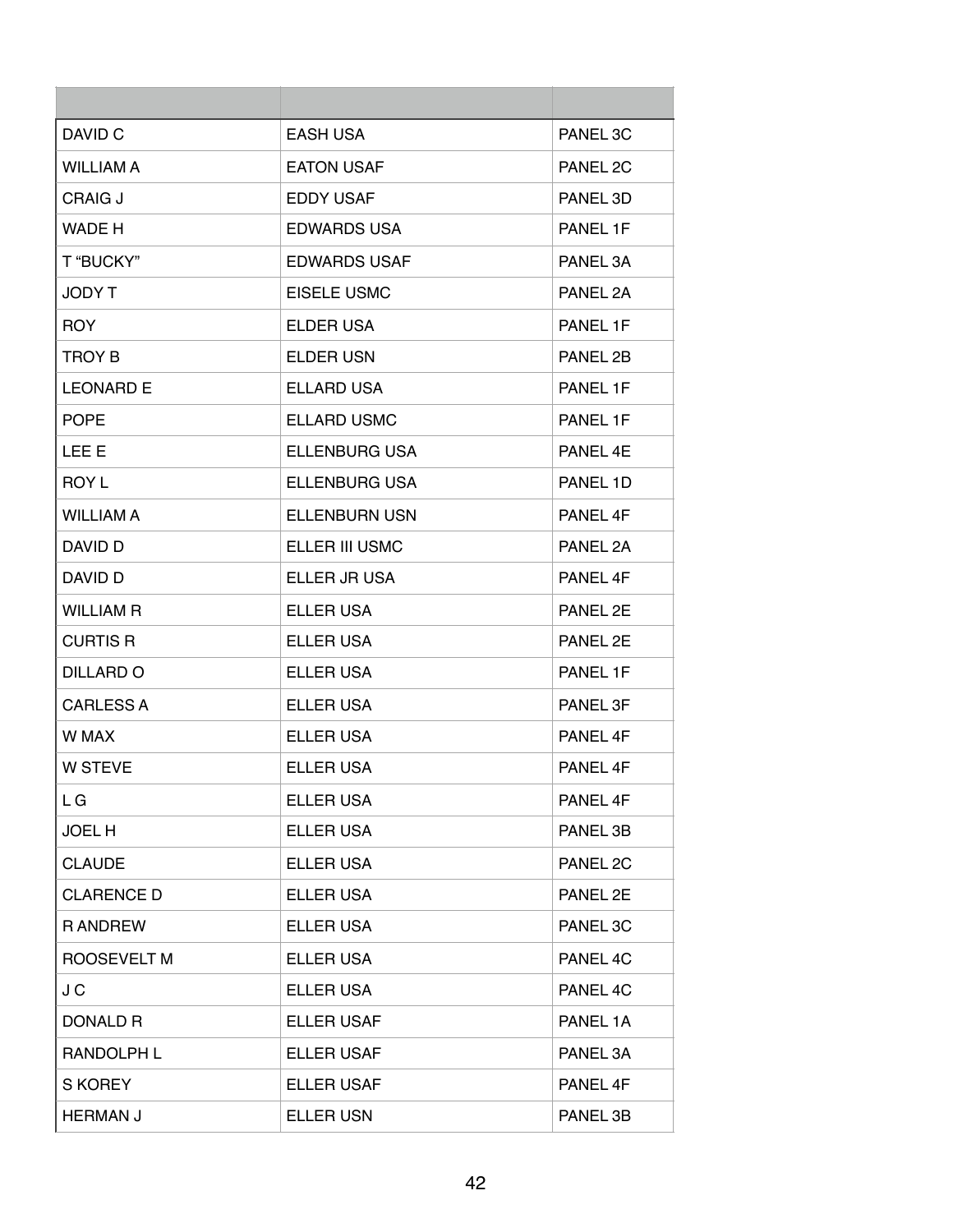| <b>RICHARD R</b>   | <b>ELLER USN</b>         | PANEL 4A |
|--------------------|--------------------------|----------|
| <b>ARTHURD</b>     | <b>ELLINGTON JR USAF</b> | PANEL 3C |
| RONALD W           | <b>ELLINGTON USAF</b>    | PANEL 3D |
| <b>THOMAS C</b>    | <b>ELLIOTT USMC</b>      | PANEL 2A |
| ROTHELL G          | <b>ELLISON USA</b>       | PANEL 2D |
| <b>CHARLES J</b>   | <b>ELLISON USA</b>       | PANEL 2D |
| EUGENE G           | ELROD JR USMC            | PANEL 2A |
| ROBERT A           | <b>ELROD USA</b>         | PANEL 1B |
| J S                | <b>ELROD USA</b>         | PANEL 1B |
| <b>HARRISON B</b>  | <b>ELROD USA</b>         | PANEL 1B |
| <b>WILLIAM H</b>   | <b>ELROD USA</b>         | PANEL 3B |
| <b>WILLIAM A L</b> | <b>ELROD USA</b>         | PANEL 3D |
| <b>WAYMAN C</b>    | <b>ELROD USA</b>         | PANEL 3D |
| <b>GEORGE W</b>    | <b>ELROD USA</b>         | PANEL 4F |
| <b>CLAUDIE H</b>   | <b>ELROD USA</b>         | PANEL 3B |
| <b>ERNEST M</b>    | ELROD USA                | PANEL 4A |
| <b>GEORGE W</b>    | <b>ELROD USA</b>         | PANEL 4A |
| DEWEY H            | <b>ELROD USA</b>         | PANEL 4B |
| THOMAS J           | <b>ELROD USA</b>         | PANEL 1C |
| <b>HENRY G</b>     | <b>ELROD USA</b>         | PANEL 1C |
| <b>FLOYD T</b>     | <b>ELROD USA</b>         | PANEL 4D |
| <b>ERNEST M</b>    | ELROD USAF               | PANEL 4A |
| <b>LAWRENCE H</b>  | ELROD USAF               | PANEL 1C |
| <b>CARLTON L</b>   | <b>ELROD USMC</b>        | PANEL 2A |
| <b>THOMAS W</b>    | <b>ELROD USMC</b>        | PANEL 2A |
| <b>REYNOLDS E</b>  | <b>ELROD USN</b>         | PANEL 1A |
| <b>CHARLES B</b>   | <b>ELROD USN</b>         | PANEL 3B |
| <b>CHARLES C</b>   | <b>ELROD USN</b>         | PANEL 4C |
| RICHARD J          | ELSARELLI JR USA         | PANEL 3D |
| <b>HAROLD D</b>    | ELSEA USA                | PANEL 1E |
| ROBERT M           | <b>ENGESSER USN</b>      | PANEL 2B |
| <b>EARNEST W</b>   | <b>ENGLAND USN</b>       | PANEL 1A |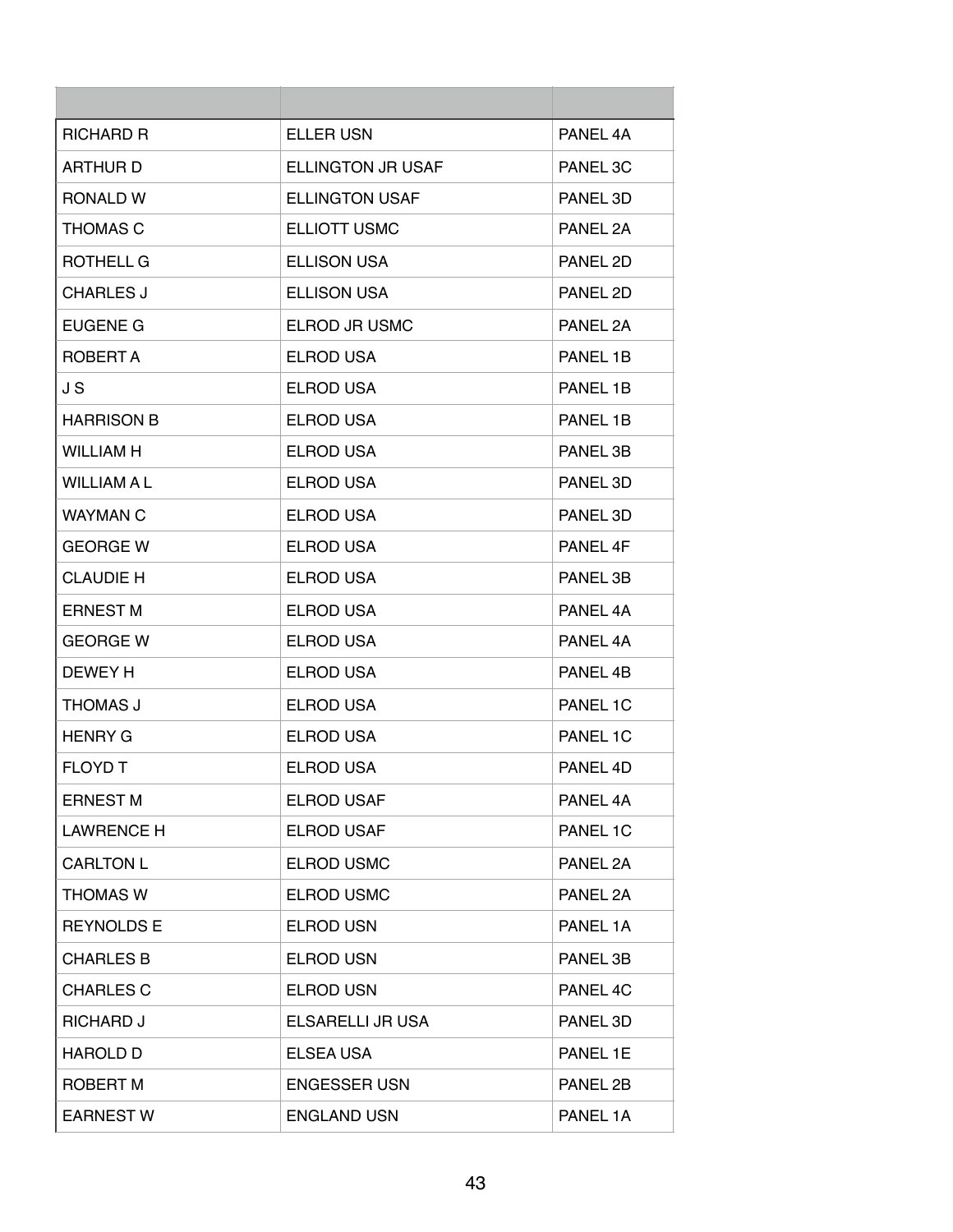| <b>IRENUS</b>      | <b>ENGLISH</b>      | PANEL 1C            |
|--------------------|---------------------|---------------------|
| <b>HAROLD D</b>    | <b>ENGLISH USA</b>  | PANEL 3B            |
| <b>CHARLES E</b>   | <b>ENGLISH USA</b>  | PANEL 4A            |
| <b>JAMES B</b>     | <b>ENGLISH USA</b>  | PANEL 4B            |
| <b>CHARLELS M</b>  | <b>ENGLISH USA</b>  | PANEL 2C            |
| <b>JOHN B</b>      | <b>ENGLISH USA</b>  | PANEL 2D            |
| OTTIS G            | <b>ENGLISH USA</b>  | PANEL 3C            |
| <b>WILEY</b>       | <b>ENGLISH USA</b>  | PANEL 4C            |
| <b>VERNER H</b>    | <b>ENGLISH USA</b>  | PANEL 1E            |
| <b>MALINDA A</b>   | <b>ENGLISH USAF</b> | PANEL 3B            |
| <b>JAMES D</b>     | <b>ENGLISH USAF</b> | PANFI <sub>4A</sub> |
| <b>LUTHER E</b>    | <b>ENGLISH USN</b>  | PANEL 3C            |
| <b>JAMES V</b>     | <b>ENLOE USMC</b>   | PANEL 2A            |
| <b>HAROLD C</b>    | <b>ENSLEY USA</b>   | PANEL 2D            |
| <b>JAMES E</b>     | <b>ERVIN USA</b>    | PANEL 1B            |
| <b>JURIL</b>       | <b>ERVIN USA</b>    | PANEL 1F            |
| <b>RAY B</b>       | <b>ERWIN USA</b>    | PANEL 1B            |
| <b>JAMES C</b>     | <b>ERWIN USA</b>    | PANEL 1B            |
| <b>CATHERINE W</b> | <b>ERWIN USA</b>    | PANEL 2B            |
| <b>JAMES L</b>     | <b>ERWIN USA</b>    | PANEL 3C            |
| <b>LEON A</b>      | <b>ESTEP USA</b>    | PANEL 4F            |
| <b>CHARLES B</b>   | <b>EVANS USA</b>    | PANEL 2B            |
| <b>PATRICK K</b>   | <b>EVANS USA</b>    | PANEL 2B            |
| DEWEY J            | <b>EVANS USA</b>    | PANEL 3A            |
| <b>LARRY G</b>     | <b>EVANS USA</b>    | PANEL 2E            |
| <b>CLAUDE M</b>    | <b>EVANS USA</b>    | PANEL 1D            |
| ROBERT H           | <b>EVANS USA</b>    | PANEL 1D            |
| <b>CHARLES E</b>   | <b>EVANS USA</b>    | PANEL 2D            |
| <b>MACK</b>        | <b>EVANS USA</b>    | PANEL 3C            |
| THEODORE H         | <b>EVANS USAF</b>   | PANEL 2D            |
| <b>BILLIE R</b>    | <b>EVANS USN</b>    | PANEL 2C            |
| <b>JAMESK</b>      | <b>EVANS USN</b>    | PANEL 3C            |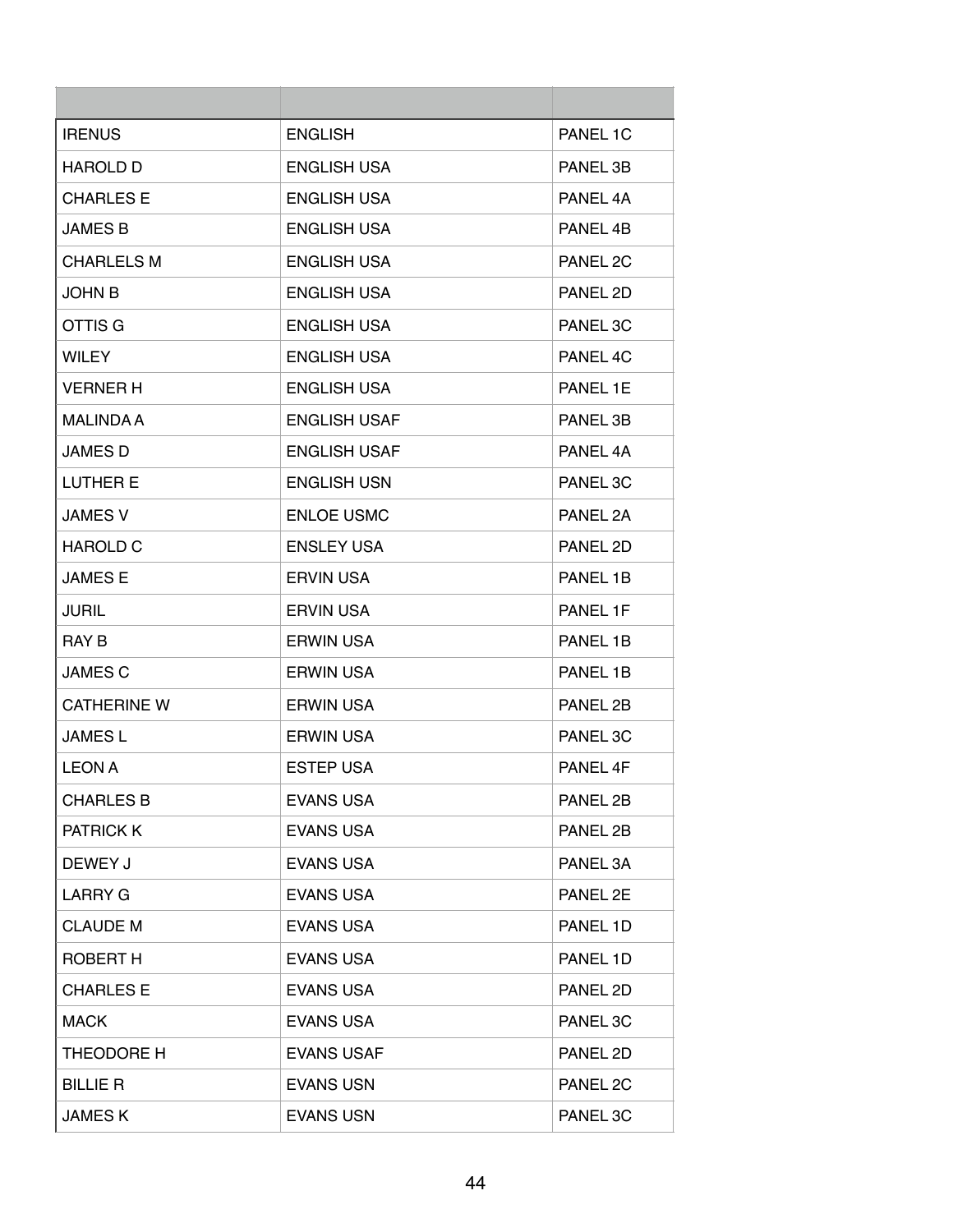| <b>JOHN M</b>        | <b>EVANS USN</b>       | PANEL 4C            |
|----------------------|------------------------|---------------------|
| CARROLL              | <b>EVERTON USA</b>     | PANEL 1F            |
| <b>CHARLES ALLEN</b> | <b>EVITTS USN</b>      | PANEL 2C            |
| <b>JAMES H</b>       | <b>FADELEY USN</b>     | PANEL 4F            |
| <b>RICKY V</b>       | <b>FAICLOUGH USN</b>   | PANEL 3B            |
| <b>THOMAS N</b>      | <b>FAIN JR USA</b>     | PANEL 4B            |
| <b>CECIL E</b>       | <b>FAIR USA</b>        | PANEL 4D            |
| <b>JOHN R</b>        | <b>FAIR USAF</b>       | PANEL 1A            |
| <b>WALTER M</b>      | <b>FAIR USN</b>        | PANEL 4A            |
| JOHN                 | <b>FALOCCO USMC</b>    | PANEL 1F            |
| <b>RANDY L</b>       | <b>FARMER USA</b>      | PANEL 4D            |
| <b>CLARENCE R</b>    | <b>FAULKNER JR USA</b> | PANEL 4F            |
| <b>MARVIN W</b>      | <b>FAULKNER USA</b>    | PANEL 2B            |
| <b>JACK H</b>        | <b>FAULKNER USA</b>    | PANEL 3B            |
| <b>LEON H</b>        | <b>FAULKNER USAF</b>   | PANEL 4C            |
| <b>VERNON W</b>      | <b>FAULKNER USN</b>    | PANEL 3D            |
| <b>GRADY C</b>       | <b>FAULKNER USN</b>    | PANEL 3B            |
| <b>JOHN E</b>        | <b>FAVER USAF</b>      | PANEL 4F            |
| <b>JACK J</b>        | FENNELL USA            | PANEL 4B            |
| <b>WENDELL H</b>     | <b>FENNELL USA</b>     | PANEL 2D            |
| <b>WILLIAM A</b>     | <b>FERGUSON JR USN</b> | PANEL <sub>2C</sub> |
| <b>ISAACK</b>        | <b>FERGUSON USA</b>    | PANEL 1B            |
| <b>ALVA</b>          | <b>FERGUSON USA</b>    | PANEL 2B            |
| <b>JOE</b>           | <b>FERGUSON USA</b>    | PANEL 2E            |
| <b>ROBERT R</b>      | <b>FERGUSON USA</b>    | PANEL 4E            |
| <b>JAMEST</b>        | <b>FERGUSON USA</b>    | PANEL 4E            |
| <b>MATTHEW</b>       | <b>FERGUSON USA</b>    | PANEL 3F            |
| <b>ROBERT F</b>      | <b>FERGUSON USA</b>    | PANEL 4B            |
| <b>BERNARD E</b>     | <b>FERGUSON USA</b>    | PANEL 4B            |
| <b>CECIL E</b>       | <b>FERGUSON USA</b>    | PANEL 1C            |
| <b>WAYNE B</b>       | <b>FERGUSON USA</b>    | PANEL 2E            |
| W AMOS               | <b>FERGUSON USA</b>    | PANEL 2C            |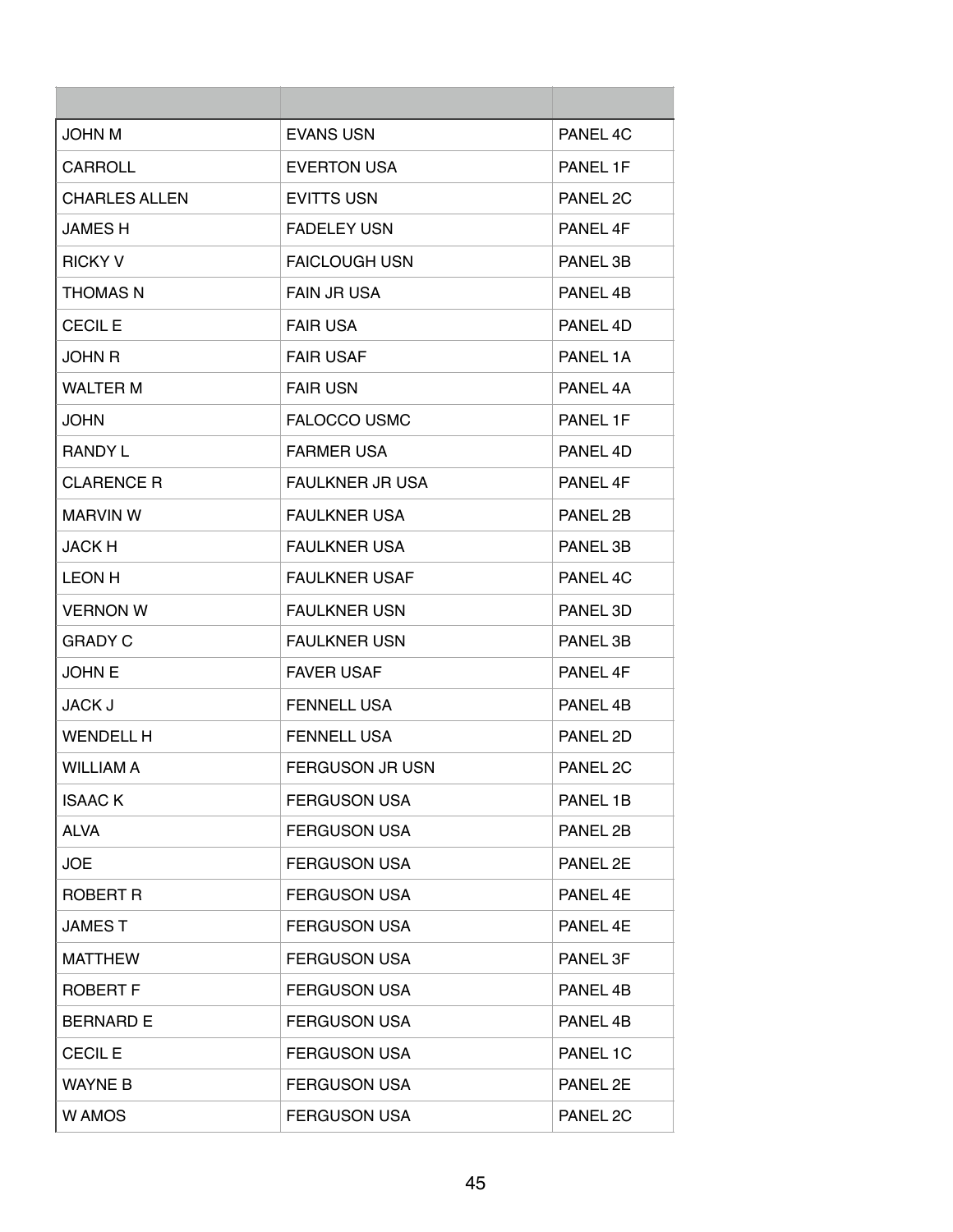| WII I IAM A       | <b>FERGUSON USA</b>    | PANEL 4D            |
|-------------------|------------------------|---------------------|
| <b>HOWARD</b>     | <b>FERGUSON USA</b>    | PANEL 4D            |
| <b>DENNIS C</b>   | <b>FERGUSON USAF</b>   | PANEL 3C            |
| THOMAS J          | <b>FERGUSON USN</b>    | PANEL 2B            |
| <b>VERNON L</b>   | <b>FERGUSON USN</b>    | PANEL 3D            |
| <b>JACE C</b>     | FERGUSON USN           | PANEL 3A            |
| <b>TROY F</b>     | <b>FERGUSON USN</b>    | PANEL 3B            |
| <b>JOHN H</b>     | <b>FERGUSON USN</b>    | PANEL 1C            |
| BOBBY H           | <b>FERGUSON USN</b>    | PANEL 2E            |
| ALL EN P          | <b>FERGUSON USN</b>    | PANEL 4F            |
| <b>WILLIAM P</b>  | <b>FERGUSON USN</b>    | PANEL <sub>2C</sub> |
| LOGAN J           | <b>FERGUSON USN</b>    | PANEL 1E            |
| <b>VERNON L</b>   | <b>FERGUSTON USN</b>   | PANEL 4C            |
| RICHARD D         | <b>FERREIRA JR USN</b> | PANEL 2B            |
| <b>NORALENA</b>   | <b>FERREIRA USN</b>    | PANEL 4A            |
| <b>HOWARD L</b>   | <b>FIELD USA</b>       | PANEL 1F            |
| <b>AUBREY W</b>   | <b>FIELDS USA</b>      | PANEL 4D            |
| ROBERT G          | <b>FIELDS USA</b>      | PANEL 2E            |
| <b>KENNETH C</b>  | FIELDS USNR            | PANEL 2C            |
| <b>GEORGE T</b>   | <b>FINCANNON USAF</b>  | PANEL 2B            |
| <b>JAMES R</b>    | <b>FINCHER USA</b>     | PANEL 4D            |
| <b>RANDOLPH S</b> | <b>FINCHER USN</b>     | PANEL 1A            |
| <b>HERBERT</b>    | <b>FINLEY USA</b>      | PANEL 3F            |
| <b>DENNIS E</b>   | <b>FISH JR USA</b>     | PANEL 4B            |
| DAMON B           | <b>FISHBACK USMC</b>   | PANEL 2A            |
| <b>THOMAS W</b>   | <b>FISHER USA</b>      | PANEL 2E            |
| <b>ERFORD H</b>   | <b>FITZGERALD USA</b>  | PANEL 1B            |
| ROBERT W          | FITZGERALD USA         | PANEL 4B            |
| <b>GERALD N</b>   | FITZGERALD USA         | PANEL 1C            |
| <b>MICHAEL R</b>  | <b>FITZGERALD USN</b>  | PANEL 3D            |
| <b>LEROY</b>      | <b>FLANAGAN USA</b>    | PANEL 1B            |
| JIMMIE L          | <b>FLANAGAN USA</b>    | PANEL 2E            |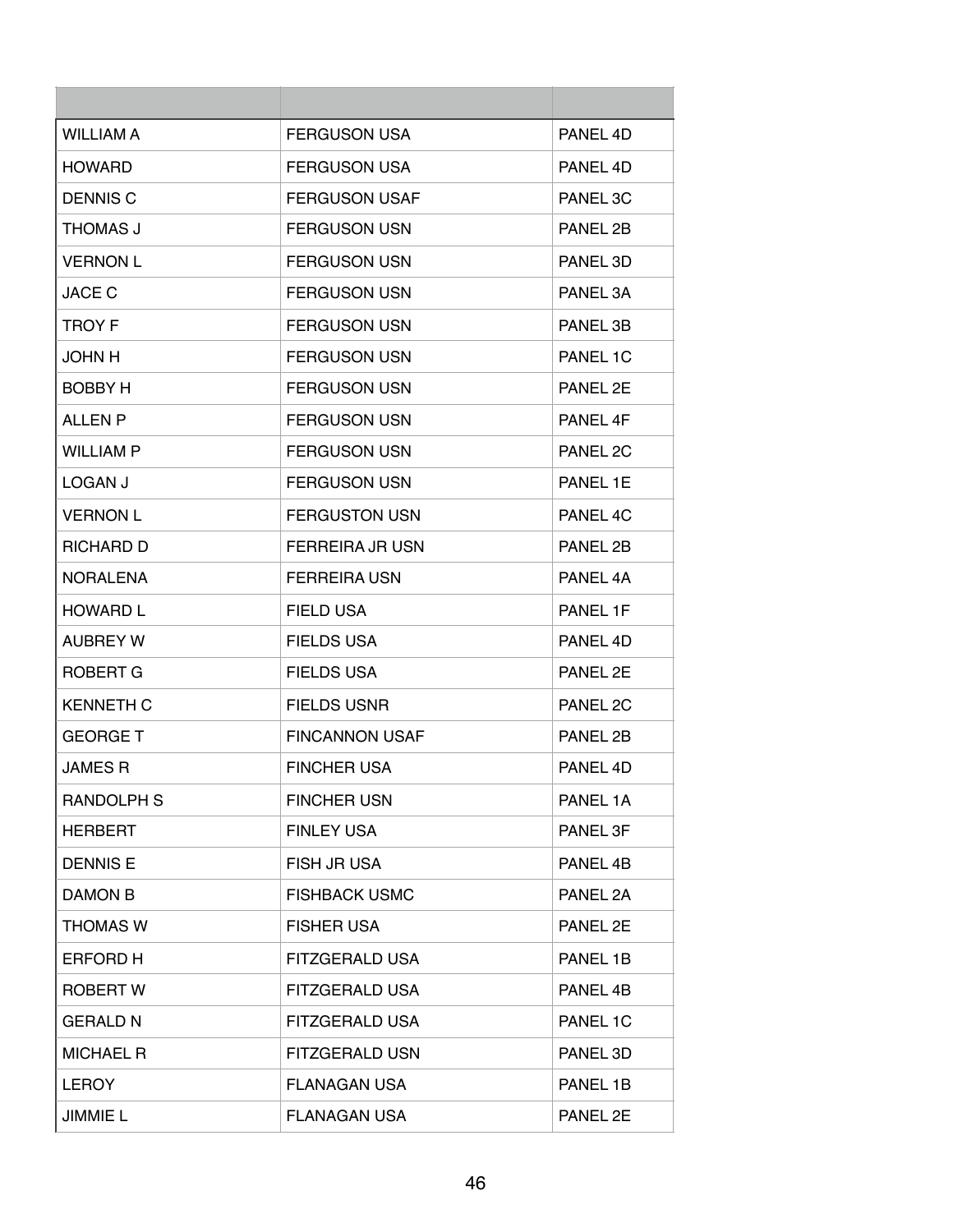| <b>THOMAS</b>    | <b>FLANIGAN USA</b>   | PANEL 1F |
|------------------|-----------------------|----------|
| <b>RICHARD M</b> | <b>FLEMING USMC</b>   | PANEL 2A |
| <b>WILLIAM</b>   | <b>FLOURNOY USA</b>   | PANEL 1B |
| ALBERT L         | <b>FOLEY USAF</b>     | PANEL 1A |
| DAVID D          | <b>FOLLETT USA</b>    | PANEL 4A |
| <b>NOEL L</b>    | <b>FONCLARA USA</b>   | PANEL 3D |
| <b>JOSEPH D</b>  | <b>FONTENOT USA</b>   | PANEL 3F |
| <b>WILLIAM C</b> | <b>FORD USA</b>       | PANEL 3F |
| DONALD L         | <b>FORD USMC</b>      | PANEL 1D |
| NORMAN A         | <b>FORDE USA</b>      | PANFI 4F |
| DONALD W         | <b>FORDHAM USAF</b>   | PANEL 1D |
| <b>ROSSIE</b>    | <b>FORESTER USA</b>   | PANEL 1B |
| <b>EARL</b>      | <b>FORESTER USA</b>   | PANEL 2E |
| LEO              | <b>FORESTER USA</b>   | PANEL 3F |
| <b>TOM W</b>     | <b>FORESTER USA</b>   | PANEL 1C |
| PAUL D           | <b>FORESTER USMC</b>  | PANEL 2A |
| <b>LEWIS R</b>   | <b>FORRESTER USA</b>  | PANEL 3B |
| FRED P           | <b>FORRESTER USA</b>  | PANEL 1F |
| DAVID R          | <b>FORRESTER USA</b>  | PANEL 4B |
| <b>DOC</b>       | <b>FORRESTER USA</b>  | PANEL 1C |
| DONALD C         | <b>FORRESTER USN</b>  | PANEL 2C |
| <b>WILLIAM A</b> | FORSYTH USA           | PANEL 1C |
| <b>ERNEST</b>    | <b>FORTSON JR USA</b> | PANEL 4A |
| <b>ERNEST</b>    | <b>FORTSON USA</b>    | PANEL 4A |
| <b>OSCAR</b>     | <b>FORTSON USA</b>    | PANEL 3C |
| ROBERT A         | <b>FOSBROOK USAF</b>  | PANEL 2C |
| <b>MARK</b>      | <b>FOSTER USA</b>     | PANEL 3B |
| <b>JOHN C</b>    | <b>FOSTER USA</b>     | PANEL 2F |
| ROSCOE S         | <b>FOSTER USA</b>     | PANEL 2F |
| <b>ROY N</b>     | <b>FOSTER USA</b>     | PANEL 2F |
| <b>EUGENE M</b>  | <b>FOSTER USA</b>     | PANEL 3F |
| <b>HAROLD A</b>  | <b>FOSTER USA</b>     | PANEL 1D |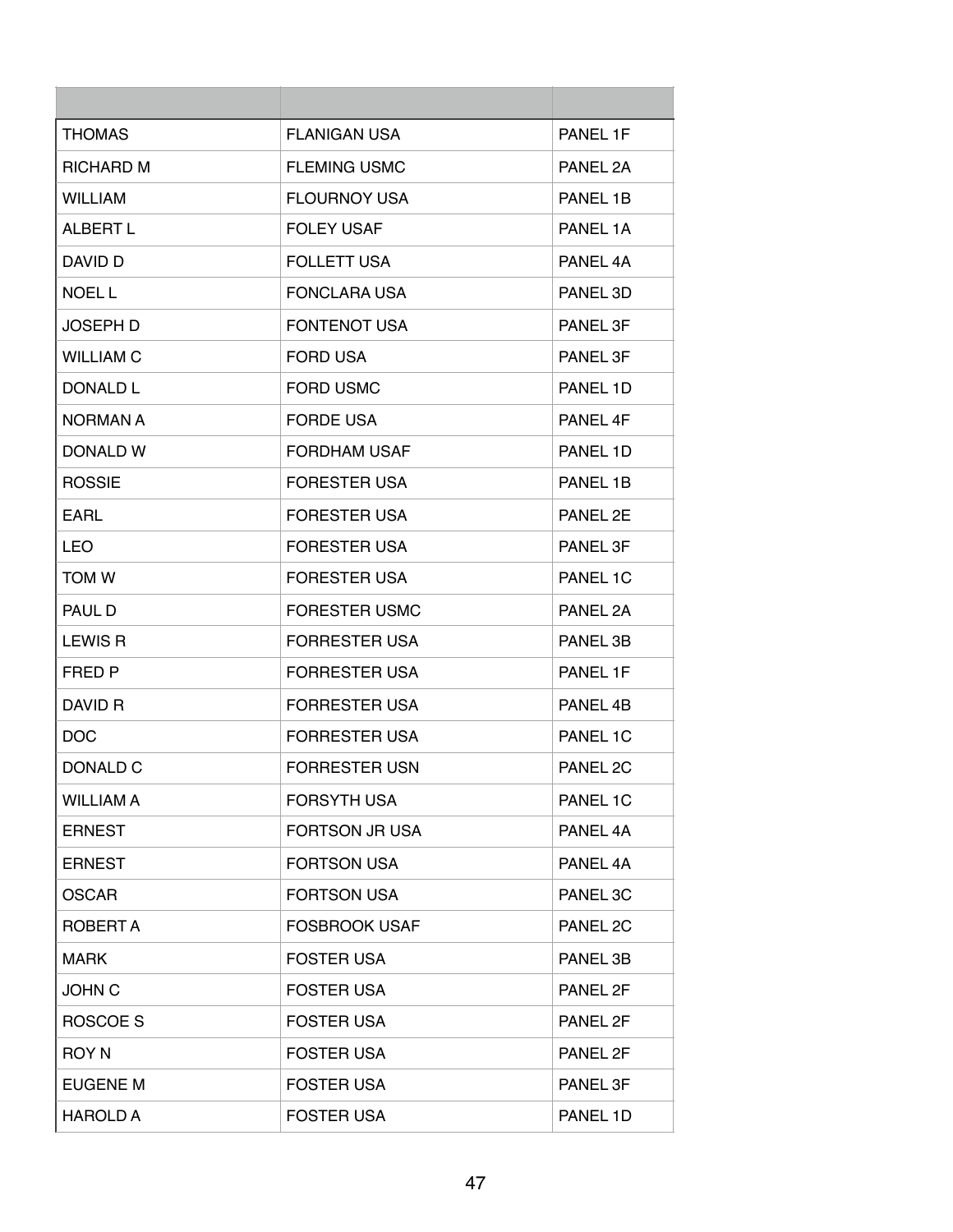| <b>BILLY C</b>   | <b>FOSTER USA</b>       | PANEL 2C            |
|------------------|-------------------------|---------------------|
| JACK             | <b>FOSTER USA</b>       | PANEL 4C            |
| <b>WESLEY H</b>  | <b>FOSTER USCG</b>      | PANEL 2C            |
| <b>KENNETH</b>   | <b>FOSTER USN</b>       | PANEL 1C            |
| <b>CLAUDE E</b>  | <b>FOSTER USN</b>       | PANFI 4D            |
| MILDRED S        | <b>FOUCHER USA</b>      | PANEL 4A            |
| <b>ROLAND R</b>  | <b>FOUCHER USA</b>      | PANEL 4A            |
| <b>MICHAEL C</b> | <b>FOUST USAF</b>       | PANEL 4D            |
| <b>JODY C</b>    | <b>FOWLER USA</b>       | PANEL 1B            |
| OLIVER E         | <b>FOWLER USA</b>       | PANEL 1F            |
| <b>SPENCERD</b>  | <b>FOWLER USA</b>       | PANEL <sub>2C</sub> |
| <b>JARED D</b>   | <b>FOWLER USAF</b>      | PANEL 4F            |
| <b>MENDEL L</b>  | <b>FOWLER USMC</b>      | PANEL 4F            |
| DOUGLAS R        | <b>FRADY USA</b>        | PANEL 4F            |
| EUGENE L         | <b>FRADY USA</b>        | PANEL 3B            |
| <b>JAMEST</b>    | FRADY USA               | PANEL 4A            |
| ORELL H          | <b>FRADY USA</b>        | PANEL 2E            |
| DANNY L          | <b>FRADY USN</b>        | PANEL 4D            |
| ALPHONSE A       | <b>FRANCANI USAF</b>    | PANEL 1A            |
| <b>WARREN G</b>  | <b>FRANCIS USA</b>      | PANEL 1D            |
| <b>STEVE A</b>   | <b>FRANKLIN JR USA</b>  | PANEL 3D            |
| <b>JAMES</b>     | <b>FRANKLIN JR USA</b>  | PANEL 4E            |
| <b>WALTER B</b>  | <b>FRANKLIN JR USA</b>  | PANEL 4B            |
| <b>MILLER H</b>  | <b>FRANKLIN JR USA</b>  | PANEL 4B            |
| <b>WILFORD P</b> | <b>FRANKLIN JR USCG</b> | PANEL 1A            |
| HOYT E           | <b>FRANKLIN USA</b>     | PANEL 3A            |
| <b>EUGENE R</b>  | <b>FRANKLIN USA</b>     | PANEL 1B            |
| <b>ALBERT E</b>  | <b>FRANKLIN USA</b>     | PANEL 1B            |
| <b>KEITH R</b>   | <b>FRANKLIN USA</b>     | PANEL 1B            |
| <b>JOHN L</b>    | <b>FRANKLIN USA</b>     | PANEL 2A            |
| <b>BRADY L</b>   | <b>FRANKLIN USA</b>     | PANEL 2B            |
| <b>JOHNNY D</b>  | <b>FRANKLIN USA</b>     | PANEL 2E            |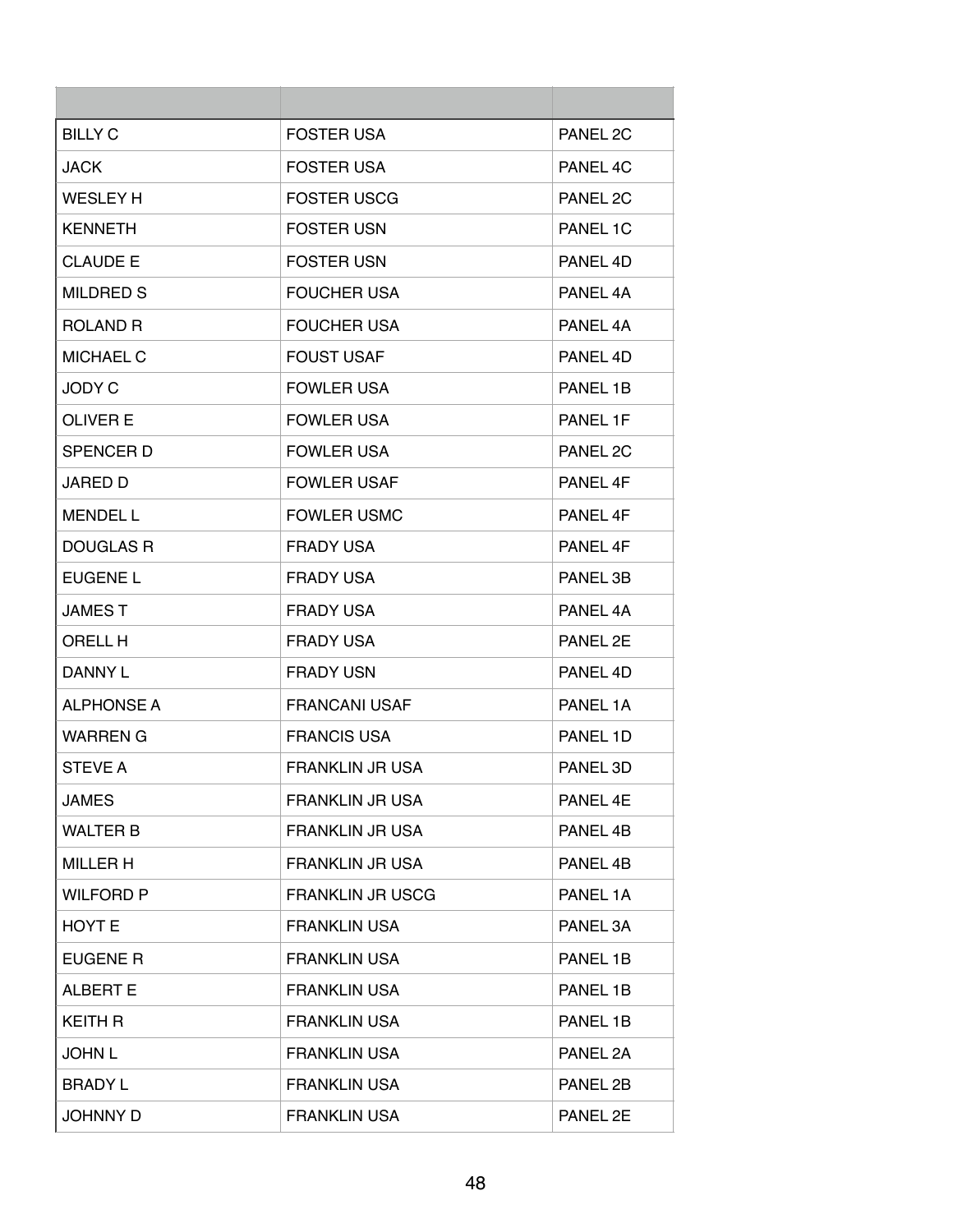| <b>WALTER B</b>      | <b>FRANKLIN USA</b>   | PANEL 1F |
|----------------------|-----------------------|----------|
| <b>CLAUD E</b>       | <b>FRANKLIN USA</b>   | PANEL 4F |
| <b>WILLIAM E</b>     | <b>FRANKLIN USA</b>   | PANEL 4F |
| <b>JOHN C</b>        | <b>FRANKLIN USA</b>   | PANEL 4B |
| FLETCHER T           | <b>FRANKLIN USA</b>   | PANEL 2D |
| EARL L               | <b>FRANKLIN USA</b>   | PANEL 3C |
| <b>GLADSTON T</b>    | <b>FRANKLIN USA</b>   | PANEL 4D |
| RAY G                | <b>FRANKLIN USA</b>   | PANEL 1E |
| <b>WILSON Y</b>      | <b>FRANKLIN USA</b>   | PANEL 1E |
| <b>WILLIAM T</b>     | <b>FRANKLIN USAF</b>  | PANEL 1A |
| <b>KENNETH</b>       | <b>FRANKLIN USAF</b>  | PANEL 1A |
| <b>LEWIS J</b>       | <b>FRANKLIN USAF</b>  | PANEL 1A |
| <b>CHARLES F</b>     | <b>FRANKLIN USAF</b>  | PANEL 2F |
| LARRY D              | <b>FRANKLIN USMC</b>  | PANEL 1F |
| <b>JOHN E</b>        | <b>FRANKUM JR USA</b> | PANEL 3D |
| STEPHEN D            | <b>FRANKUM USA</b>    | PANEL 3E |
| ANGELIA J            | <b>FRANKUM USA</b>    | PANEL 1F |
| <b>DARRELL E</b>     | <b>FRANKUM USA</b>    | PANEL 1F |
| JOHN D               | <b>FRANKUM USN</b>    | PANEL 2E |
| <b>GLENN A</b>       | <b>FRAZIER USN</b>    | PANEL 1A |
| <b>WOODROW</b>       | FREE JR USA           | PANEL 1C |
| <b>GARLAND E</b>     | <b>FREE USA</b>       | PANEL 2B |
| ROBERT J             | FREE USA              | PANEL 2E |
| <b>CHRISTOPHER S</b> | <b>FREE USA</b>       | PANEL 2E |
| <b>JOHN B</b>        | <b>FREE USA</b>       | PANEL 3E |
| FRED M               | <b>FREE USA</b>       | PANEL 3E |
| <b>GRADY E</b>       | <b>FREE USA</b>       | PANEL 3E |
| C T                  | <b>FREE USA</b>       | PANEL 3E |
| <b>FOREST C</b>      | <b>FREE USA</b>       | PANEL 1F |
| <b>JOHN C</b>        | <b>FREE USA</b>       | PANEL 4B |
| <b>LLOYDE</b>        | <b>FREE USA</b>       | PANEL 4B |
| <b>HOMER L</b>       | <b>FREE USA</b>       | PANEL 4B |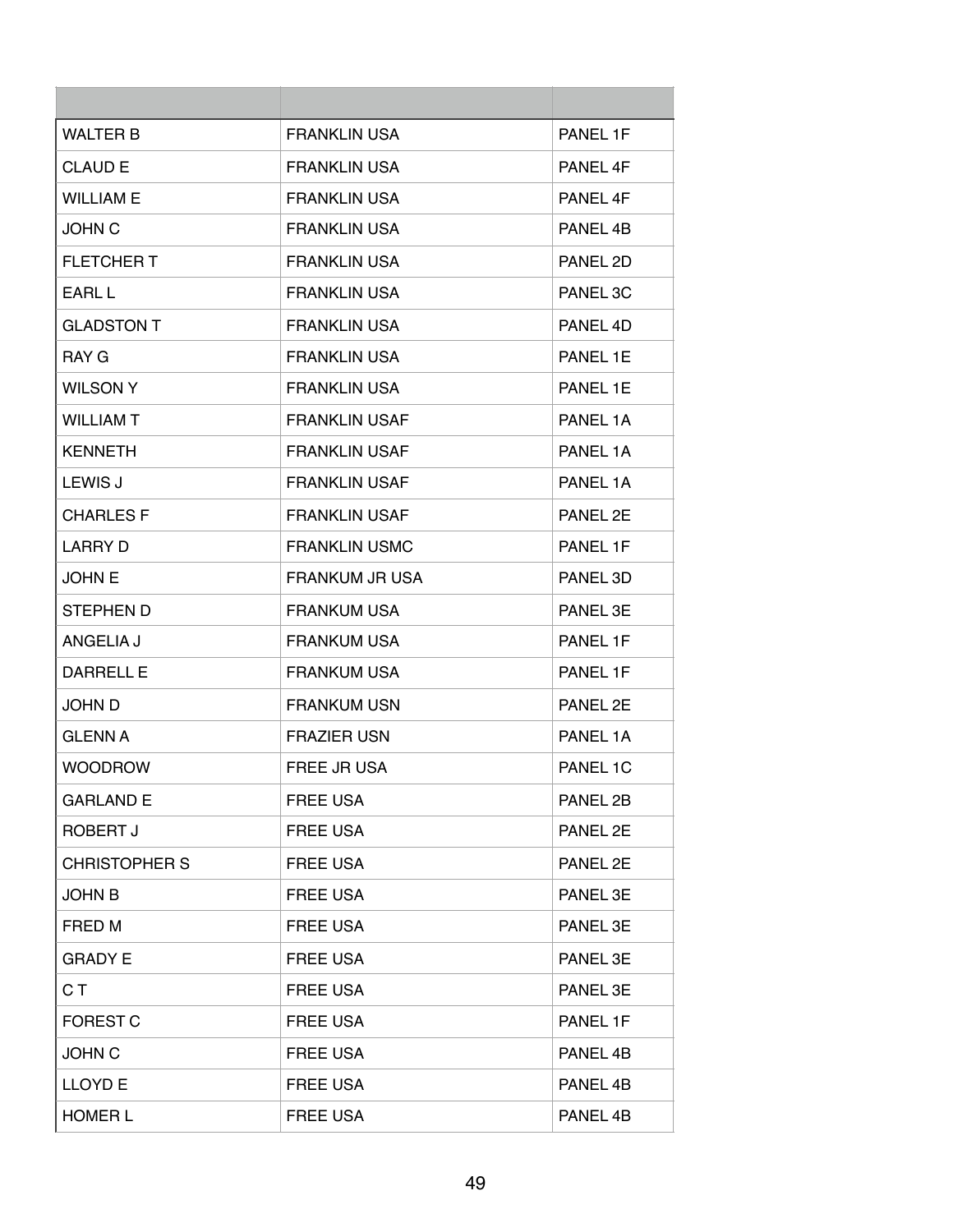| <b>RANDY E</b>    | <b>FREE USA</b>      | PANEL 4B |
|-------------------|----------------------|----------|
| <b>KYLE M</b>     | <b>FREE USA</b>      | PANEL 1D |
| <b>MICHAEL K</b>  | <b>FREE USA</b>      | PANEL 1C |
| <b>VIVIAN B</b>   | <b>FREE USA</b>      | PANEL 1C |
| J B               | <b>FREE USA</b>      | PANEL 2D |
| <b>ELBERT H</b>   | <b>FREE USA</b>      | PANEL 2D |
| <b>MARTIN E</b>   | <b>FREE USA</b>      | PANEL 1E |
| <b>NILES R</b>    | <b>FREE USAF</b>     | PANEL 3E |
| <b>CHARLES D</b>  | <b>FREE USMC</b>     | PANEL 2A |
| <b>WOODROW</b>    | <b>FREE USMC</b>     | PANEL 4A |
| DEWIE L           | <b>FREE USN</b>      | PANEL 3D |
| <b>MILTON B</b>   | <b>FREE USN</b>      | PANEL 3E |
| <b>ISAAC</b>      | <b>FREEDMAN USA</b>  | PANEL 4C |
| ROBERT K          | <b>FREEMAN USA</b>   | PANEL 2B |
| <b>ROBERT E</b>   | <b>FREEMAN USA</b>   | PANEL 3D |
| <b>JERALD B</b>   | <b>FREEMAN USA</b>   | PANEL 3D |
| <b>CRAWFORD M</b> | <b>FREEMAN USA</b>   | PANEL 4B |
| <b>HOLBERT E</b>  | <b>FREEMAN USA</b>   | PANEL 4C |
| <b>HUBERT L</b>   | <b>FREEMAN USA</b>   | PANEL 1E |
| <b>THOMAS R</b>   | FRICKS, USA          | PANEL 3C |
| <b>NORMAN D</b>   | <b>FRIES USA</b>     | PANEL 4E |
| <b>JOHN E</b>     | <b>FRITCHEY USAF</b> | PANEL 4A |
| <b>GEORGE C</b>   | FRY USA              | PANEL 1B |
| <b>ARTHUR F</b>   | <b>FRY USA</b>       | PANEL 1B |
| <b>JAMES A</b>    | FRY USA              | PANEL 1B |
| FRED J            | FRY USA              | PANEL 4A |
| <b>MARLOR J</b>   | FRY USA              | PANEL 1F |
| <b>MICAGER N</b>  | FRY USA              | PANEL 4F |
| LOY M             | FRY USA              | PANEL 2C |
| <b>WALTER B</b>   | <b>FRY USA</b>       | PANEL 2D |
| <b>TYLER J</b>    | <b>FRY USMC</b>      | PANEL 4E |
| <b>BENTON J</b>   | FRY USN              | PANEL 1E |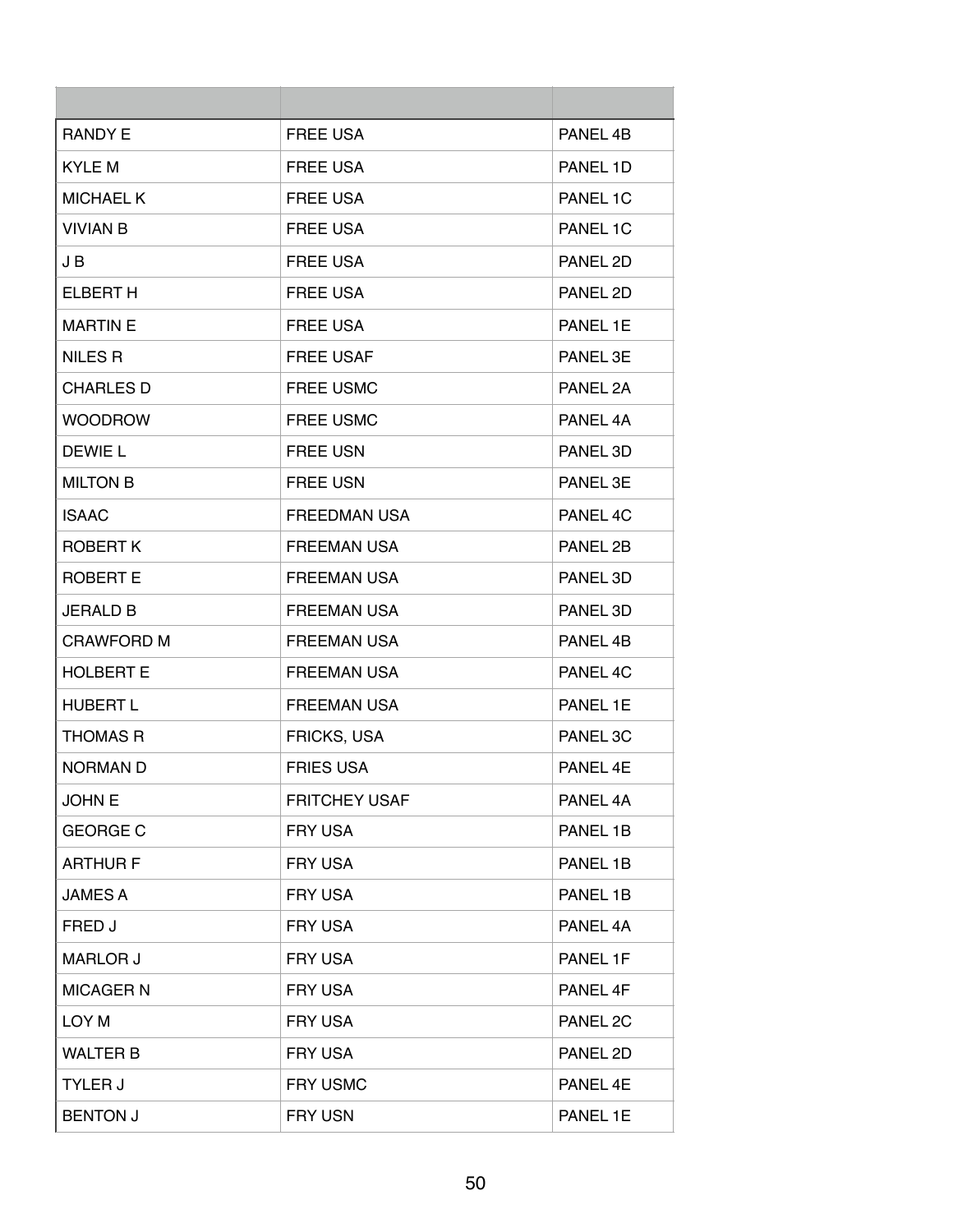| <b>GORDON W</b>      | <b>FRY USN</b>        | PANEL 4F |
|----------------------|-----------------------|----------|
| <b>MALCOM L</b>      | <b>FRYE USA</b>       | PANEL 3C |
| LEVO <sub>S</sub>    | <b>FRYE USA</b>       | PANEL 3C |
| PHILLIP O            | <b>FRYE USN</b>       | PANEL 3C |
| ANDREA J             | <b>FULLER USA</b>     | PANEL 2B |
| EDWIN S              | <b>FULLER USA</b>     | PANEL 3D |
| JAMES L              | <b>FULLER USA</b>     | PANEL 4E |
| <b>GODFREY M</b>     | <b>FUNK JR USN</b>    | PANEL 1C |
| <b>GEORGE A</b>      | <b>FUNK USN</b>       | PANEL 2B |
| <b>RALPH F</b>       | <b>FUNK USN</b>       | PANEL 3D |
| SCOTT T              | <b>FUNK USN</b>       | PANEL 3D |
| CLIFFORD G           | <b>FUSON USA</b>      | PANEL 2D |
| <b>CULLEY E</b>      | <b>GABRELS JR USA</b> | PANEL 4B |
| <b>MARVIN M</b>      | <b>GABRELS JR USA</b> | PANEL 3C |
| <b>GARNETT</b>       | <b>GABRELS JR USN</b> | PANEL 4A |
| <b>GEORGE W</b>      | <b>GABRELS USA</b>    | PANEL 3D |
| <b>FRANK E</b>       | <b>GABRELS USA</b>    | PANEL 2E |
| <b>CULLEY E</b>      | <b>GABRELS USA</b>    | PANEL 4B |
| <b>FRANK C</b>       | <b>GABRELS USA</b>    | PANEL 2D |
| <b>MARVIN M</b>      | <b>GABRELS USA</b>    | PANEL 2D |
| J D                  | <b>GABRELS USAF</b>   | PANEL 4A |
| <b>LARRY LEE</b>     | <b>GADDIS USA</b>     | PANEL 1E |
| <b>LARRY L</b>       | <b>GADDIS USMC</b>    | PANEL 4F |
| <b>CHRISTOPHER J</b> | <b>GAFFNEY USMC</b>   | PANEL 3A |
| <b>FLOYD E</b>       | <b>GAILEY USA</b>     | PANEL 3A |
| <b>JAMES B</b>       | <b>GAILEY USA</b>     | PANEL 4D |
| <b>EVERETT B</b>     | <b>GAILEY USN</b>     | PANEL 2B |
| <b>LEWIS A</b>       | <b>GAILEY USN</b>     | PANEL 3E |
| <b>EMORY M</b>       | <b>GAILEY USN</b>     | PANEL 4F |
| LOUIS A              | <b>GAILEY USN</b>     | PANEL 4F |
| <b>CHARLES A</b>     | <b>GAINES JR USA</b>  | PANEL 1B |
| <b>WILLIAM L</b>     | <b>GALLIMORE USA</b>  | PANEL 4F |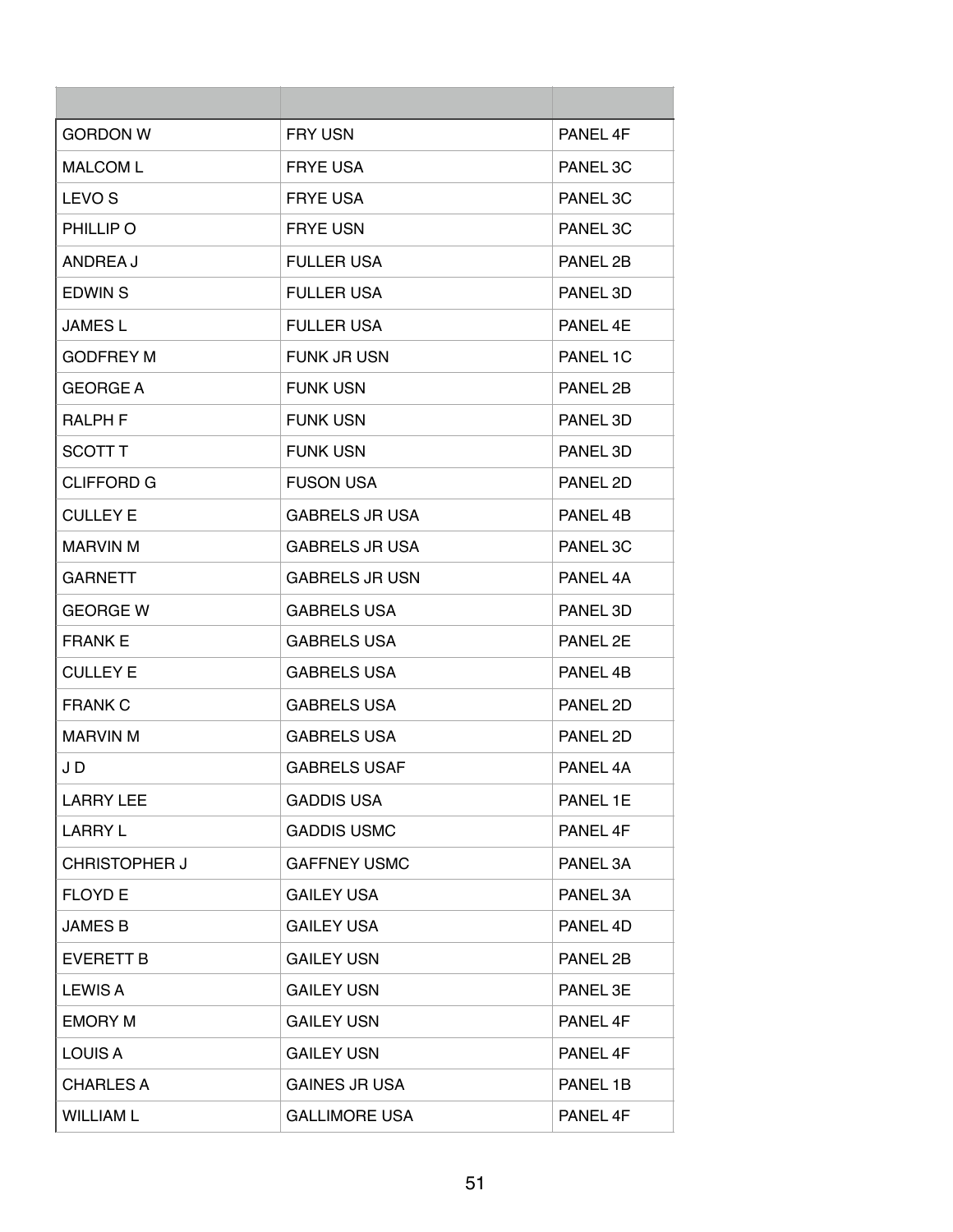| <b>MICHAEL D</b> | <b>GALLOWAY USA</b>    | PANEL 2B |
|------------------|------------------------|----------|
| PATRICK R        | <b>GALLOWAY USA</b>    | PANEL 4B |
| DONALD D         | <b>GALLOWAY USA</b>    | PANEL 1D |
| <b>JAMES W</b>   | <b>GALLOWAY USN</b>    | PANEL 1E |
| <b>REX M</b>     | <b>GALLUPS JR USMC</b> | PANEL 4F |
| <b>REX M</b>     | GALLUPS SR USMC        | PANEL 4E |
| JOE M            | <b>GAMBRELL USA</b>    | PANEL 1C |
| NORMA J          | <b>GARDINER USA</b>    | PANEL 2B |
| <b>GRADY L</b>   | <b>GARLAND USA</b>     | PANEL 1E |
| DWAYNE H         | <b>GARMON USA</b>      | PANEL 3F |
| CLIFFORD E       | <b>GARMON USA</b>      | PANEL 4A |
| <b>JOHNIE M</b>  | <b>GARMON USA</b>      | PANEL 4C |
| <b>BOBBY V</b>   | <b>GARMON USCG</b>     | PANEL 2A |
| <b>RUFUS A</b>   | <b>GARNER USA</b>      | PANEL 3E |
| <b>HUBERT D</b>  | <b>GARNER USA</b>      | PANEL 4F |
| <b>RAYMOND E</b> | <b>GARNER USA</b>      | PANEL 4B |
| <b>LAMAR</b>     | <b>GARNER USA</b>      | PANEL 3C |
| <b>MARVIN M</b>  | <b>GARNER USMC</b>     | PANEL 1C |
| WILLIAM M        | <b>GARNER USMC</b>     | PANFL 4F |
| <b>BILLY J</b>   | <b>GARNER USN</b>      | PANEL 2B |
| <b>JIMMY A</b>   | <b>GARNER USN</b>      | PANEL 3F |
| <b>JAMESF</b>    | <b>GARNER USN</b>      | PANEL 3F |
| <b>MAGNUS C</b>  | <b>GARRETT USA</b>     | PANEL 2B |
| ROBERT J         | <b>GARRETT USA</b>     | PANEL 3D |
| <b>GUY H</b>     | <b>GARRETT USA</b>     | PANEL 3E |
| <b>HERMANT</b>   | <b>GARRETT USA</b>     | PANEL 3E |
| <b>JUDGE</b>     | <b>GARRETT USA</b>     | PANEL 1F |
| ERIC W           | <b>GARRETT USA</b>     | PANEL 1D |
| DARRYL W         | <b>GARRETT USA</b>     | PANEL 1E |
| <b>JAMEST</b>    | <b>GARRETT USAF</b>    | PANEL 3E |
| <b>JERRY H</b>   | <b>GARRETT USAF</b>    | PANEL 1E |
| <b>JAMES P</b>   | <b>GARRETT USMC</b>    | PANEL 4E |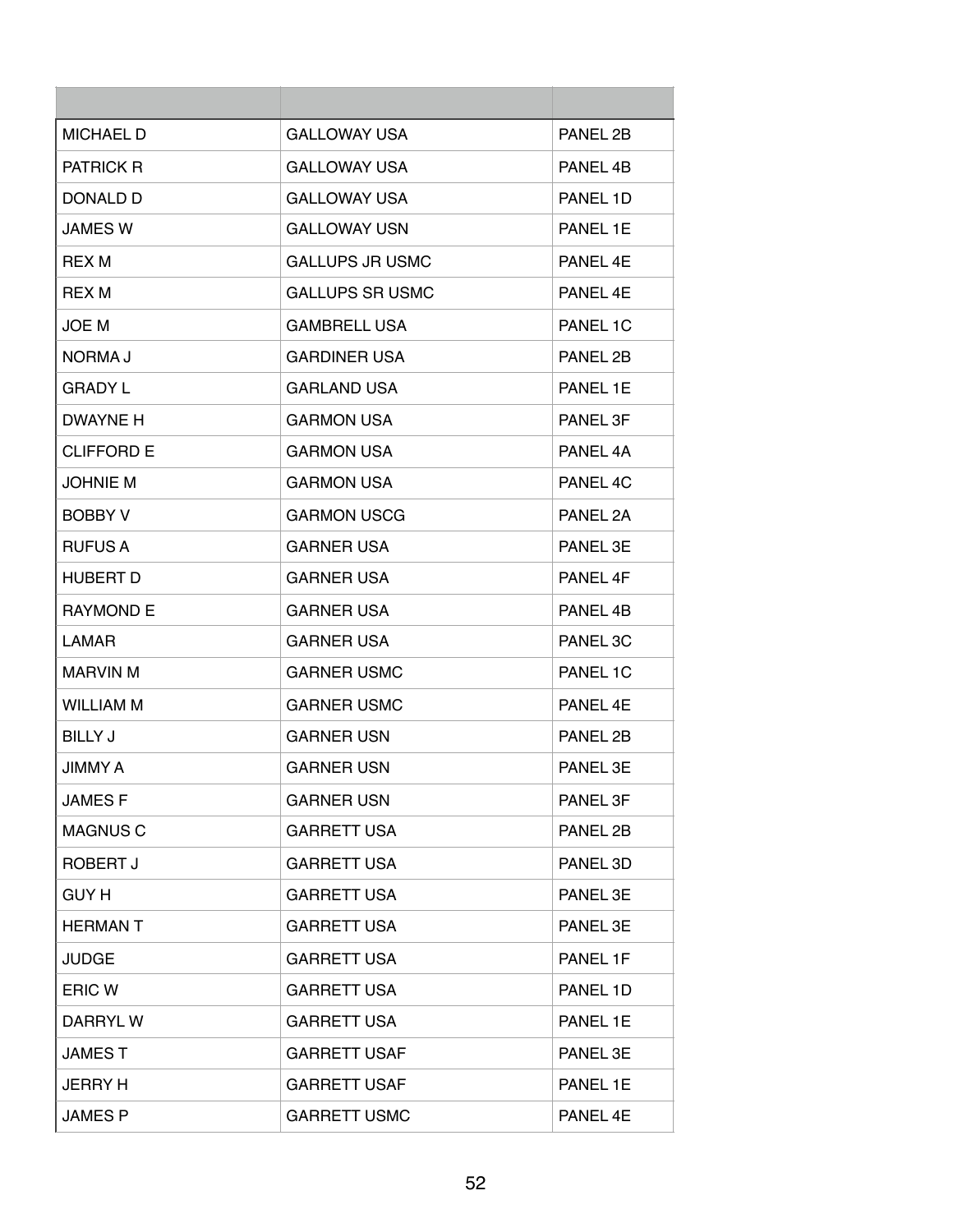| ROBERT B               | <b>GARRIN JR USN</b>   | PANEL 2B            |
|------------------------|------------------------|---------------------|
| <b>JAMES C</b>         | <b>GARRIN USA</b>      | PANEL 2D            |
| <b>CONNIE D</b>        | <b>GARRIN USMC</b>     | PANEL 3F            |
| JOHN M                 | GARRISON USA           | PANEL 3D            |
| DAVID M                | <b>GARRISON USA</b>    | PANEL 3E            |
| DAVID H                | <b>GARRISON USA</b>    | PANFI <sub>4F</sub> |
| ERFORD Q               | <b>GARRISON USA</b>    | PANEL 3A            |
| <b>MARTHA B</b>        | <b>GARRISON USA</b>    | PANEL 1D            |
| <b>WILLARD B</b>       | <b>GARRISON USA</b>    | PANEL 2C            |
| <b>JAMES H</b>         | <b>GARRISON USAF</b>   | PANEL 2C            |
| <b>WESLEY E</b>        | <b>GARRISON USMC</b>   | PANEL 2B            |
| <b>WILLIAM J</b>       | <b>GARRISON USN</b>    | PANEL 4A            |
| <b>FLOYD E</b>         | <b>GARRISON USN</b>    | PANEL 1D            |
| TOBY L                 | <b>GASE USA</b>        | PANEL 3D            |
| <b>JOSEPH M</b>        | <b>GASTLEY USA</b>     | PANEL 2F            |
| RAY A                  | <b>GASTLEY USA</b>     | PANEL 4A            |
| <b>THOMAS B</b>        | <b>GASTLEY USMC</b>    | PANEL 4D            |
| <b>THOMAS C</b>        | <b>GASTLEY USMC</b>    | PANEL 4D            |
| <b>JAMESH</b>          | <b>GASTLEY USN</b>     | PANFI <sub>4F</sub> |
| <b>GEORGE THOMAS E</b> | <b>GASTLEY USN</b>     | PANEL 4C            |
| DOUGLAS H              | <b>GEIGER USA</b>      | PANEL 1F            |
| <b>HAROLD L</b>        | <b>GERRELL JR USAF</b> | PANEL 3F            |
| <b>HAROLD L</b>        | <b>GERRELL USAF</b>    | PANEL 3F            |
| <b>RONNIE L</b>        | <b>GERRIN USA</b>      | PANEL 3B            |
| EARL W                 | <b>GERRIN USA</b>      | PANEL 3D            |
| <b>LEONARD J</b>       | <b>GERRIN USA</b>      | PANEL 3C            |
| <b>JOHN W</b>          | <b>GERRIN USAF</b>     | PANEL 4A            |
| <b>CHRISTOPHER B</b>   | <b>GERRIN USAF</b>     | PANEL 4A            |
| <b>HAROLD M</b>        | <b>GERRIN USN</b>      | PANEL 3F            |
| <b>JOHN B</b>          | <b>GESBOCKER USA</b>   | PANEL 1B            |
| HUGH H                 | <b>GIBBS SR USA</b>    | PANEL 2D            |
| <b>RONALD H</b>        | <b>GIBBS USAF</b>      | PANEL 1E            |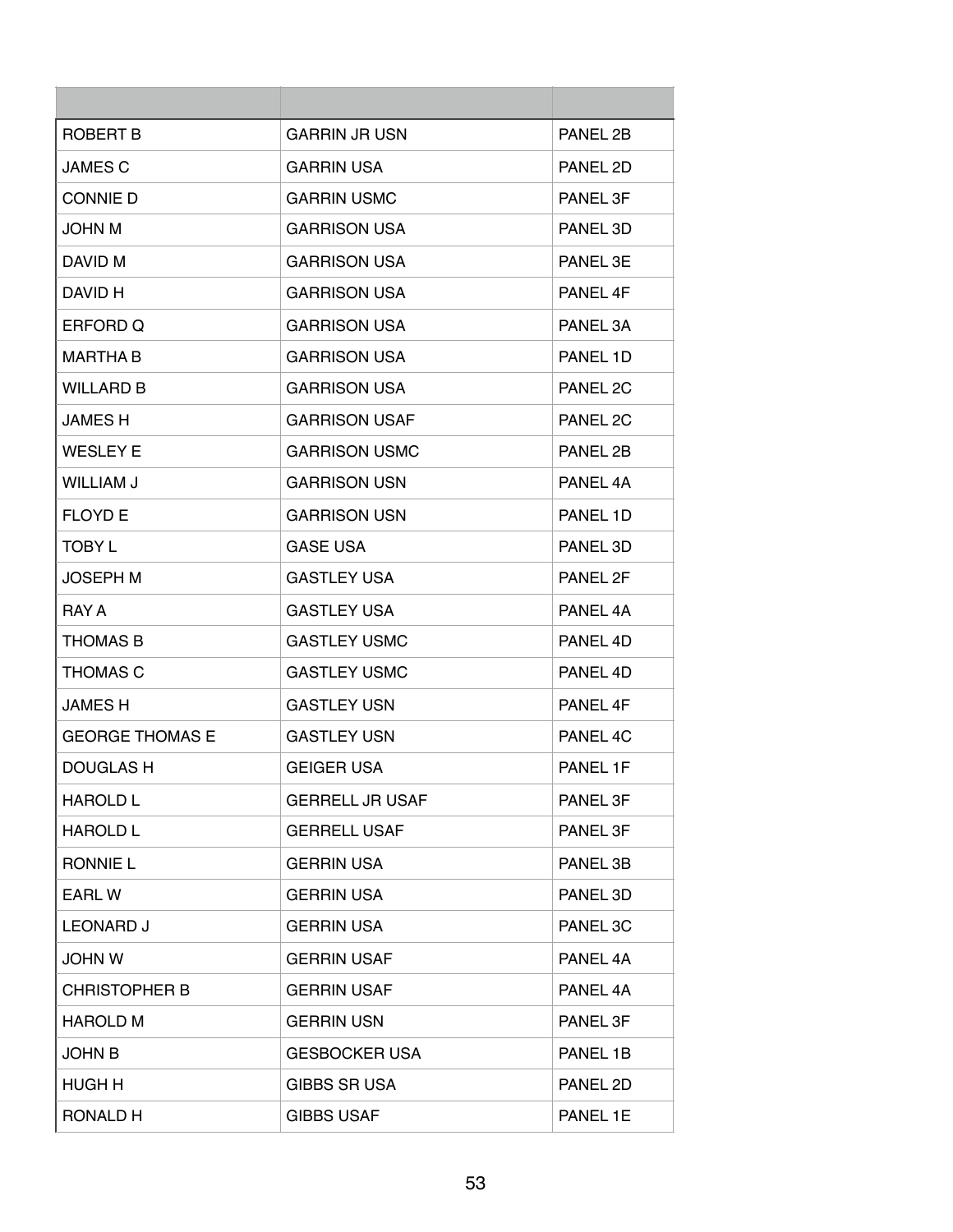| <b>GEORGE</b>       | <b>GIBBY USA</b>         | PANEL 3A |
|---------------------|--------------------------|----------|
| <b>JOHN C</b>       | GIBBY USA                | PANEL 1F |
| <b>FARRY L</b>      | <b>GIBBY USA</b>         | PANEL 4D |
| <b>ROBERT L</b>     | <b>GIBBY USN</b>         | PANEL 3C |
| <b>MELVIN C</b>     | <b>GIBBY USN</b>         | PANEL 4C |
| <b>JAMES H</b>      | <b>GIBSON USA</b>        | PANEL 1B |
| <b>PAUL</b>         | <b>GIBSON USA</b>        | PANEL 1F |
| J H                 | <b>GIBSON USA</b>        | PANEL 2B |
| <b>JACK D</b>       | <b>GIBSON USA</b>        | PANEL 1C |
| <b>GRADY T</b>      | <b>GIBSON USA</b>        | PANEL 1D |
| <b>JOSEPH H</b>     | <b>GIBSON USMC</b>       | PANEL 3C |
| EDWIN R             | <b>GIBSON USN</b>        | PANEL 2B |
| <b>SANFORD</b>      | <b>GIBSON USN</b>        | PANEL 2D |
| <b>RICHARD HUGH</b> | <b>GIFFIN USA</b>        | PANEL 4F |
| RICHARD H           | <b>GIFFIN USAF</b>       | PANEL 3A |
| EDUARDO J           | <b>GILBERT USA</b>       | PANEL 2C |
| <b>VALERIE D</b>    | <b>GILLEON USN</b>       | PANEL 1A |
| <b>WILTON E</b>     | <b>GILLESPIE USN</b>     | PANEL 4D |
| <b>JAMES R</b>      | <b>GILLETTE USA</b>      | PANEL 3D |
| <b>WILLIAM P</b>    | <b>GILLETTE USA</b>      | PANEL 4C |
| L G                 | <b>GILLIAM USA</b>       | PANEL 3B |
| <b>WILLIAM F</b>    | <b>GILLOW USA</b>        | PANEL 2E |
| <b>JULIAN A</b>     | <b>GISSENDANNER USMC</b> | PANEL 1F |
| <b>TERRY R</b>      | <b>GLADDEN USA</b>       | PANEL 3F |
| <b>JOSEPH N</b>     | <b>GLADISH USN</b>       | PANEL 4F |
| PHILLIP P           | <b>GLASSER USA</b>       | PANEL 4F |
| <b>VERNON R</b>     | <b>GLAZE USA</b>         | PANEL 2F |
| <b>JOHN B</b>       | <b>GLAZE USA</b>         | PANEL 3F |
| <b>CARLA A</b>      | <b>GLEATON USA</b>       | PANEL 3A |
| DAVID M             | <b>GLEATON USA</b>       | PANEL 1C |
| <b>RALPH S</b>      | <b>GLENN USA</b>         | PANEL 1B |
| <b>WILLIE R</b>     | <b>GLORE USA</b>         | PANEL 1B |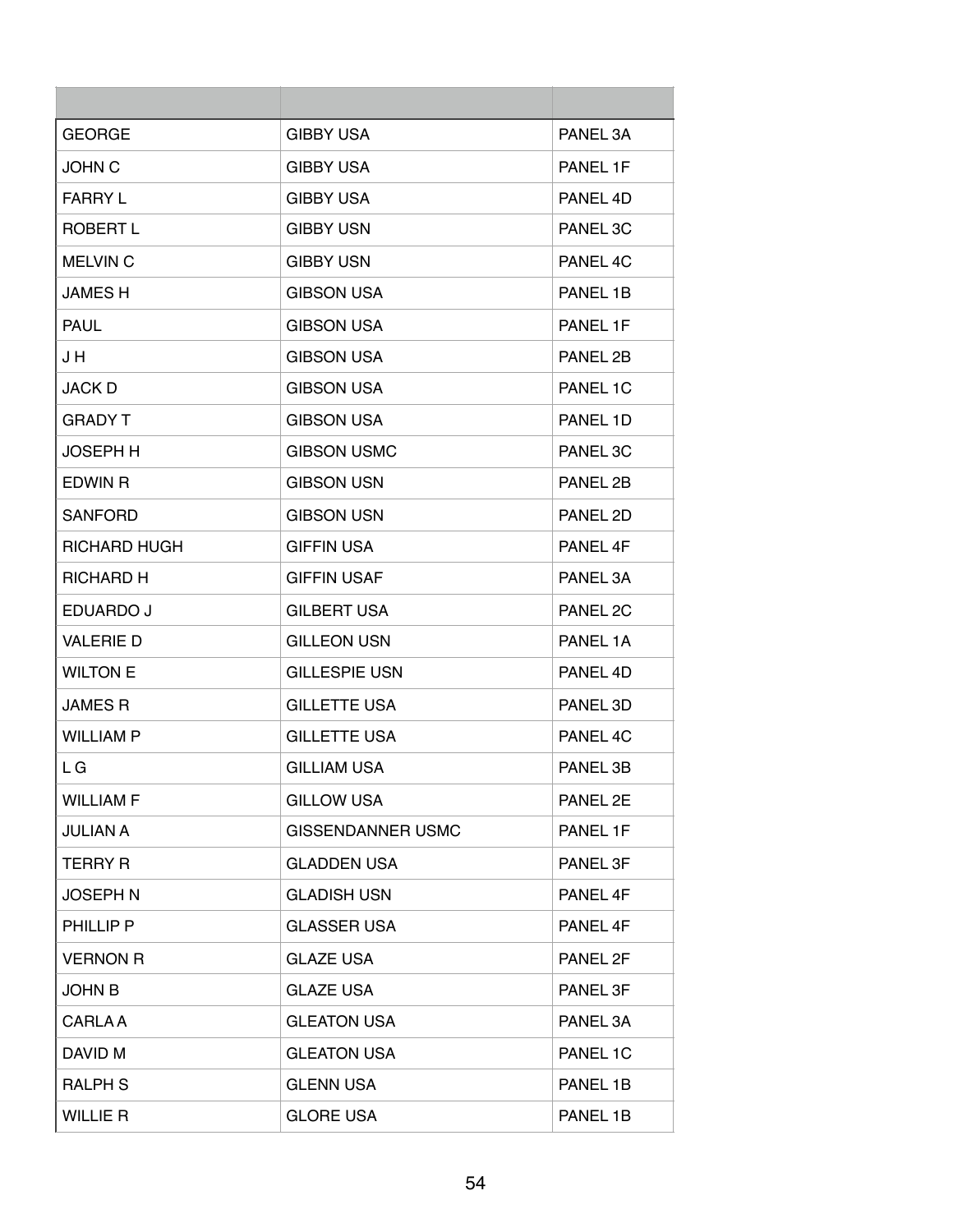| ROBERT S            | <b>GLORE USN</b>    | PANEL 1E |
|---------------------|---------------------|----------|
| HUGH W              | <b>GLOVER USA</b>   | PANEL 3C |
| <b>WASHINGTON I</b> | <b>GOBER JR USA</b> | PANEL 4C |
| WILLIAM H           | <b>GOBER USA</b>    | PANEL 2B |
| <b>WARREN G</b>     | <b>GOBER USA</b>    | PANEL 2F |
| <b>GREEN W</b>      | <b>GOBER USN</b>    | PANEL 3A |
| <b>MEYER</b>        | <b>GOLD USA</b>     | PANEL 1F |
| JIM D               | <b>GOLDEN USA</b>   | PANEL 3A |
| <b>WILLIAM P</b>    | <b>GOLDEN USAF</b>  | PANEL 2C |
| <b>RICKY W</b>      | <b>GOODMAN USA</b>  | PANEL 3B |
| COY E               | <b>GOODSON USA</b>  | PANEL 3D |
| <b>BERT T</b>       | <b>GOODSON USA</b>  | PANEL 2C |
| ROBERT A            | <b>GOODSON USA</b>  | PANEL 3C |
| <b>LEWIS F</b>      | <b>GOOLSBY USN</b>  | PANEL 4F |
| <b>ROBERT E</b>     | <b>GORDON USA</b>   | PANEL 4A |
| LLOYD J             | <b>GORDON USA</b>   | PANEL 4C |
| <b>RAYMOND D</b>    | <b>GOSNELL USA</b>  | PANEL 1B |
| JAMES E             | <b>GOSNELL USA</b>  | PANEL 3E |
| SANFORD R           | <b>GOSNELL USA</b>  | PANEL 3B |
| ORIS S              | <b>GOSNELL USA</b>  | PANEL 4A |
| DAVID W             | <b>GOSNELL USA</b>  | PANEL 4C |
| <b>JAMES E</b>      | <b>GOSNELL USA</b>  | PANEL 4D |
| <b>RONNIE A</b>     | <b>GOSNELL USN</b>  | PANEL 4C |
| <b>JAMES EDWARD</b> | <b>GOSNELL USN</b>  | PANEL 3E |
| ROBERT O            | <b>GOSNELL USN</b>  | PANEL 4D |
| <b>FRANK</b>        | <b>GOSS JR USA</b>  | PANEL 2C |
| <b>JERRY M</b>      | <b>GOSS USA</b>     | PANEL 3B |
| <b>CHARLES S</b>    | <b>GOSS USA</b>     | PANEL 1C |
| AMOS L              | <b>GOSS USA</b>     | PANEL 1D |
| <b>WILLIAM T</b>    | <b>GOSS USA</b>     | PANEL 4D |
| <b>JIMMY C</b>      | <b>GOSS USA</b>     | PANEL 4D |
| <b>MARVIN C</b>     | <b>GOSS USA</b>     | PANEL 4D |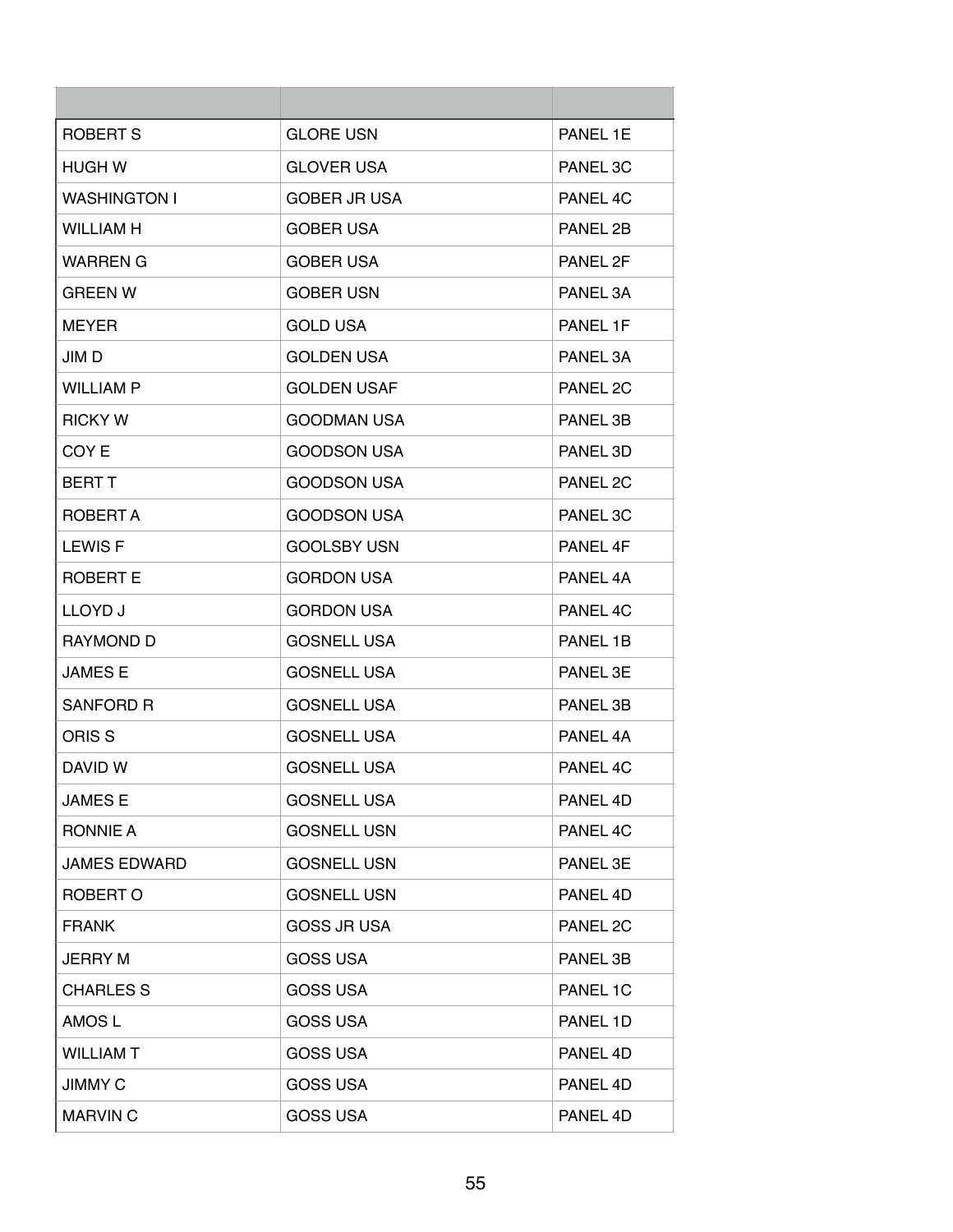| JOE C             | <b>GOSS USN</b>      | PANEL 1F |
|-------------------|----------------------|----------|
| <b>RICHARD L</b>  | <b>GOVE USA</b>      | PANEL 1B |
| <b>INEZ C</b>     | <b>GOWDER USA</b>    | PANEL 3C |
| DONALD R          | <b>GOWING USMC</b>   | PANEL 2E |
| NILES O           | <b>GRADEN USA</b>    | PANEL 4C |
| ROY.              | GRAGG USA            | PANEL 1B |
| <b>CLAUDE A</b>   | <b>GRAGG USA</b>     | PANEL 3B |
| <b>HOMER V</b>    | <b>GRAGG USA</b>     | PANEL 4A |
| ROBERT B          | <b>GRAGG USA</b>     | PANEL 2C |
| DOUGLAS C         | GRAGG USA            | PANEL 3C |
| <b>BURLIS H</b>   | GRAGG USA            | PANEL 2F |
| <b>MARVIN B</b>   | <b>GRAGG USAF</b>    | PANEL 4A |
| <b>BOBBY G</b>    | <b>GRAGG USMC</b>    | PANEL 4A |
| MARK B            | <b>GRAGG USN</b>     | PANEL 4C |
| DONALD R          | GRAHAM USA           | PANEL 4F |
| <b>JOSEPH T</b>   | <b>GRANT JR USA</b>  | PANEL 1E |
| <b>GLENN O</b>    | <b>GRANT JR USAF</b> | PANEL 2D |
| <b>WILLIAM V</b>  | <b>GRANT JR USN</b>  | PANEL 3A |
| <b>GEORGE T</b>   | <b>GRANT USA</b>     | PANEL 2A |
| <b>CECIL T</b>    | <b>GRANT USA</b>     | PANEL 3D |
| <b>JOSEPH L</b>   | <b>GRANT USA</b>     | PANEL 2F |
| <b>JACK H</b>     | <b>GRANT USA</b>     | PANEL 3F |
| <b>WILLIAM D</b>  | <b>GRANT USA</b>     | PANEL 3F |
| <b>HARRIETT R</b> | <b>GRANT USA</b>     | PANEL 3B |
| <b>ROY</b>        | <b>GRANT USA</b>     | PANEL 4A |
| RICHARD R         | <b>GRANT USA</b>     | PANEL 4B |
| <b>LEWIS W</b>    | <b>GRANT USAF</b>    | PANEL 2E |
| <b>JOHN V</b>     | <b>GRANT USN</b>     | PANEL 4F |
| <b>CALLOWAY W</b> | <b>GRANT USN</b>     | PANEL 2E |
| <b>WILLIE A</b>   | <b>GRANTHAM USAF</b> | PANEL 3F |
| <b>BENJAMIN H</b> | <b>GRAVES JR USA</b> | PANEL 2E |
| DAVID R           | <b>GRAVES USA</b>    | PANEL 3B |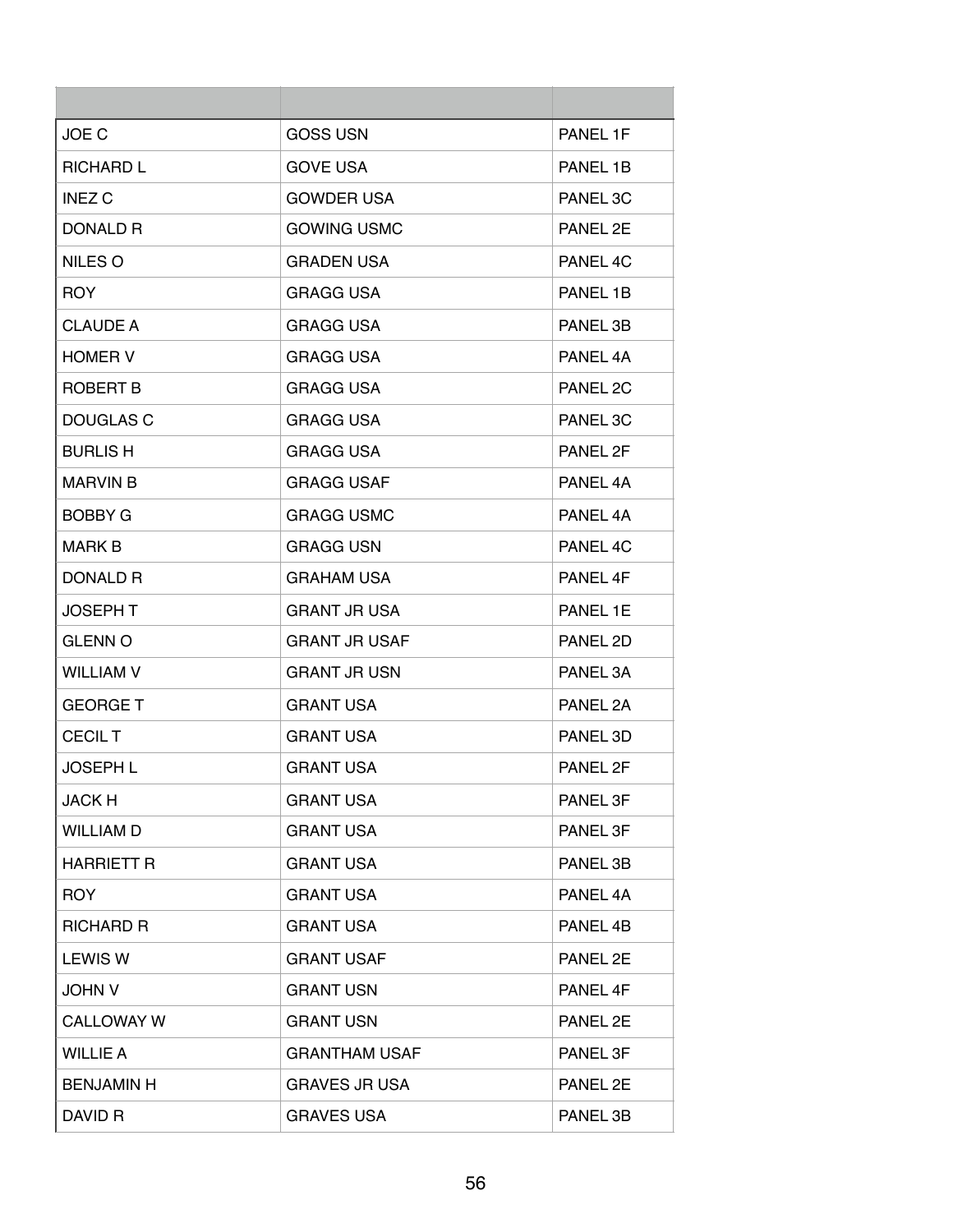| <b>WILLIAM L</b>     | <b>GRAVES USA</b>      | PANEL 4C |
|----------------------|------------------------|----------|
| <b>KIMSEY L</b>      | <b>GRAY USA</b>        | PANEL 3E |
| <b>LLOYD C</b>       | <b>GREEMON USA</b>     | PANEL 2C |
| <b>ELBERT</b>        | <b>GREEMON USN</b>     | PANEL 1A |
| <b>JOSEPH F</b>      | <b>GREEN</b>           | PANEL 2D |
| DEAN H               | <b>GREEN JR USMC</b>   | PANEL 3A |
| <b>JOHN B</b>        | <b>GREEN USA</b>       | PANEL 1B |
| DANNY L              | <b>GREEN USA</b>       | PANEL 2B |
| <b>CHARLIE E</b>     | <b>GREEN USA</b>       | PANEL 1F |
| <b>HENRY T</b>       | <b>GREEN USA</b>       | PANEL 4B |
| <b>CHARLES H</b>     | <b>GREEN USA</b>       | PANEL 2D |
| <b>FREDDIE L</b>     | <b>GREEN USAF</b>      | PANEL 3C |
| <b>KEVIN R</b>       | <b>GREEN USCG</b>      | PANEL 2C |
| RICHARD D            | <b>GREEN USN</b>       | PANEL 3D |
| <b>JEFFERSON D</b>   | <b>GREEN USN</b>       | PANEL 2C |
| <b>RAYMOND C</b>     | <b>GREENE USA</b>      | PANEL 2C |
| KENNETH B            | <b>GREENE USMC</b>     | PANEL 1C |
| <b>CHRISTOPHER P</b> | <b>GREENE USN</b>      | PANEL 4C |
| LARRY                | <b>GREESON USA</b>     | PANEL 2C |
| <b>HERMAN W</b>      | <b>GRIBBLE USN</b>     | PANEL 2C |
| LON D                | <b>GRIBBLE USN</b>     | PANEL 2D |
| <b>CLINE D</b>       | <b>GRIER USA</b>       | PANEL 4A |
| CANIE                | <b>GRIFFIN USA</b>     | PANEL 3D |
| <b>FRED</b>          | <b>GRIFFIN USA</b>     | PANEL 3E |
| HUB                  | <b>GRIFFIN USA</b>     | PANEL 1F |
| <b>TRAVIS</b>        | <b>GRIFFIN USA</b>     | PANEL 3B |
| <b>GREGORY J</b>     | <b>GRIFFIN USMC</b>    | PANEL 2B |
| <b>JOHNNY L</b>      | <b>GRIFFIN USN</b>     | PANEL 3E |
| <b>JUNIUS H</b>      | <b>GRIGGS USMC</b>     | PANEL 2B |
| <b>NELL C</b>        | <b>GRIMSLEY USA</b>    | PANEL 4F |
| <b>HAROLD E</b>      | <b>GRIPPIN JR USMC</b> | PANEL 2E |
| <b>REX N</b>         | <b>GROGAN USA</b>      | PANEL 1F |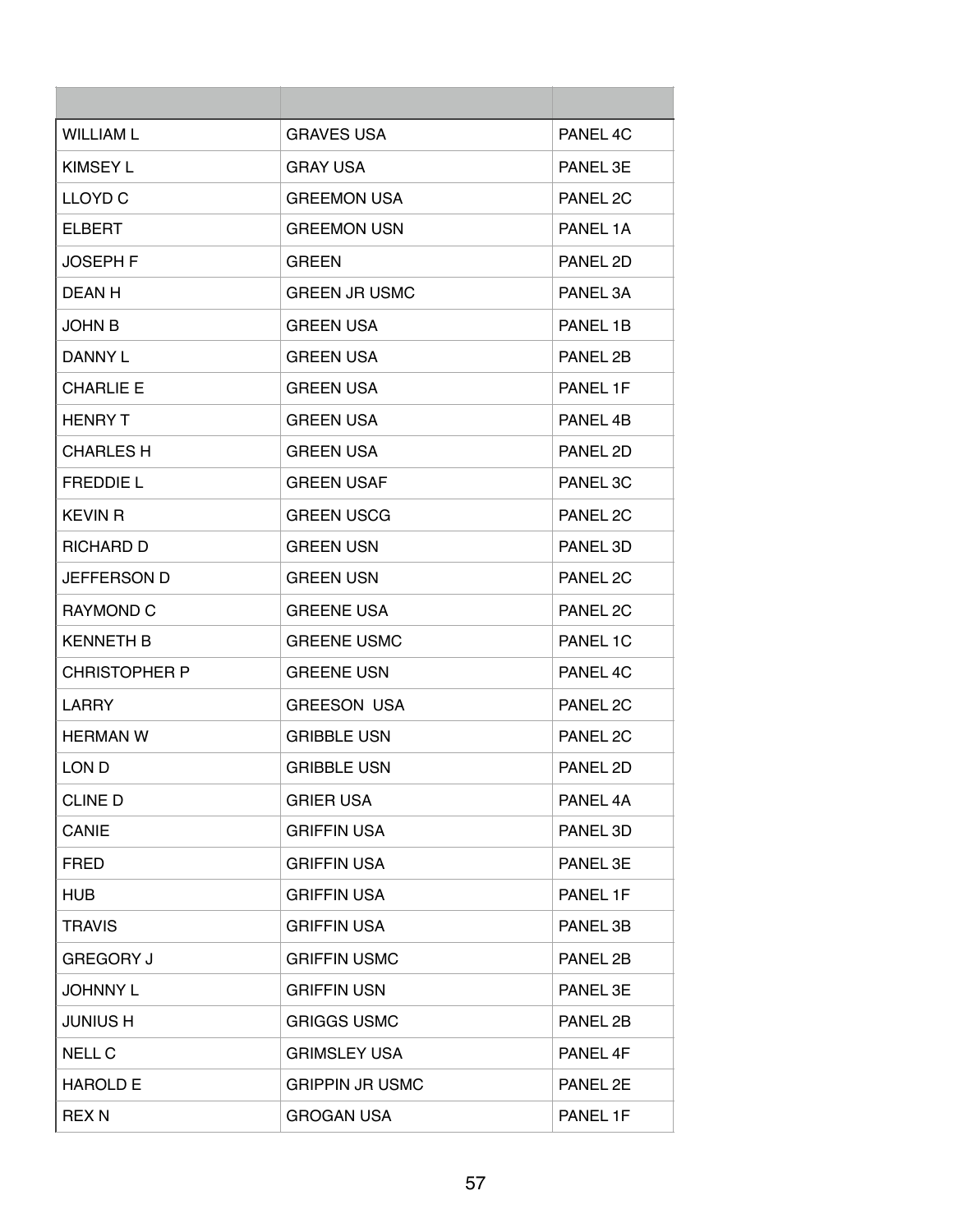| <b>FLOYD A</b>    | <b>GROVES USA</b>    | PANEL 2E |
|-------------------|----------------------|----------|
| ANDREW J          | <b>GUDGER USA</b>    | PANEL 3D |
| CLYDE J           | GULLEY USA           | PANEL 3A |
| JOE D             | <b>GULLEY USA</b>    | PANEL 3E |
| J B 'PETE'        | <b>GULLEY USA</b>    | PANEL 4F |
| <b>EVERETT</b>    | <b>GUNN USA</b>      | PANEL 1F |
| HARVEY            | <b>GUNN USA</b>      | PANEL 1F |
| <b>BLENZSKED</b>  | <b>GUNN USA</b>      | PANEL 3F |
| MARVIN R          | <b>GUNN USA</b>      | PANEL 2C |
| RANDALL M         | <b>GUNN USMC</b>     | PANEL 4E |
| <b>ALVING</b>     | <b>GUNN USN</b>      | PANEL 4C |
| DAN K             | <b>GUNNELS USA</b>   | PANEL 4C |
| JIM D             | <b>GUNNELS USN</b>   | PANEL 2C |
| <b>JACK N</b>     | <b>GUNTER USA</b>    | PANEL 2C |
| DAVID B           | <b>GUNTER USN</b>    | PANEL 4F |
| <b>SCOTT B</b>    | <b>GUTHRIE USMC</b>  | PANEL 1A |
| ROBERT B          | <b>HAGER USN</b>     | PANEL 2F |
| <b>TALMADGE G</b> | <b>HALCOMB USA</b>   | PANEL 4B |
| <b>CLAUDE C</b>   | <b>HALL JR USAF</b>  | PANEL 4F |
| <b>CURTIS R</b>   | <b>HALL USA</b>      | PANEL 2D |
| <b>JAMES G</b>    | <b>HALL USAF</b>     | PANEL 3E |
| <b>WILLIAM R</b>  | <b>HALL USAF</b>     | PANEL 4F |
| <b>GEORGE C</b>   | <b>HALL USN</b>      | PANEL 3E |
| <b>VERMON L</b>   | <b>HALLFORD USA</b>  | PANEL 4E |
| <b>HAROLD E</b>   | <b>HALLFORD USA</b>  | PANEL 4E |
| PATRICK H         | <b>HALLFORD USA</b>  | PANEL 4E |
| <b>WILLIAM J</b>  | <b>HALLFORD USA</b>  | PANEL 4E |
| <b>WILLIAM L</b>  | <b>HALLFORD USA</b>  | PANEL 4E |
| <b>HOWARD J</b>   | <b>HALLFORD USAF</b> | PANEL 2F |
| <b>KEITH E</b>    | <b>HALLFORD USN</b>  | PANEL 3A |
| RAYMOND C         | <b>HALLFORD USN</b>  | PANEL 4C |
| WILLIE D          | <b>HALLFORD USN</b>  | PANEL 2F |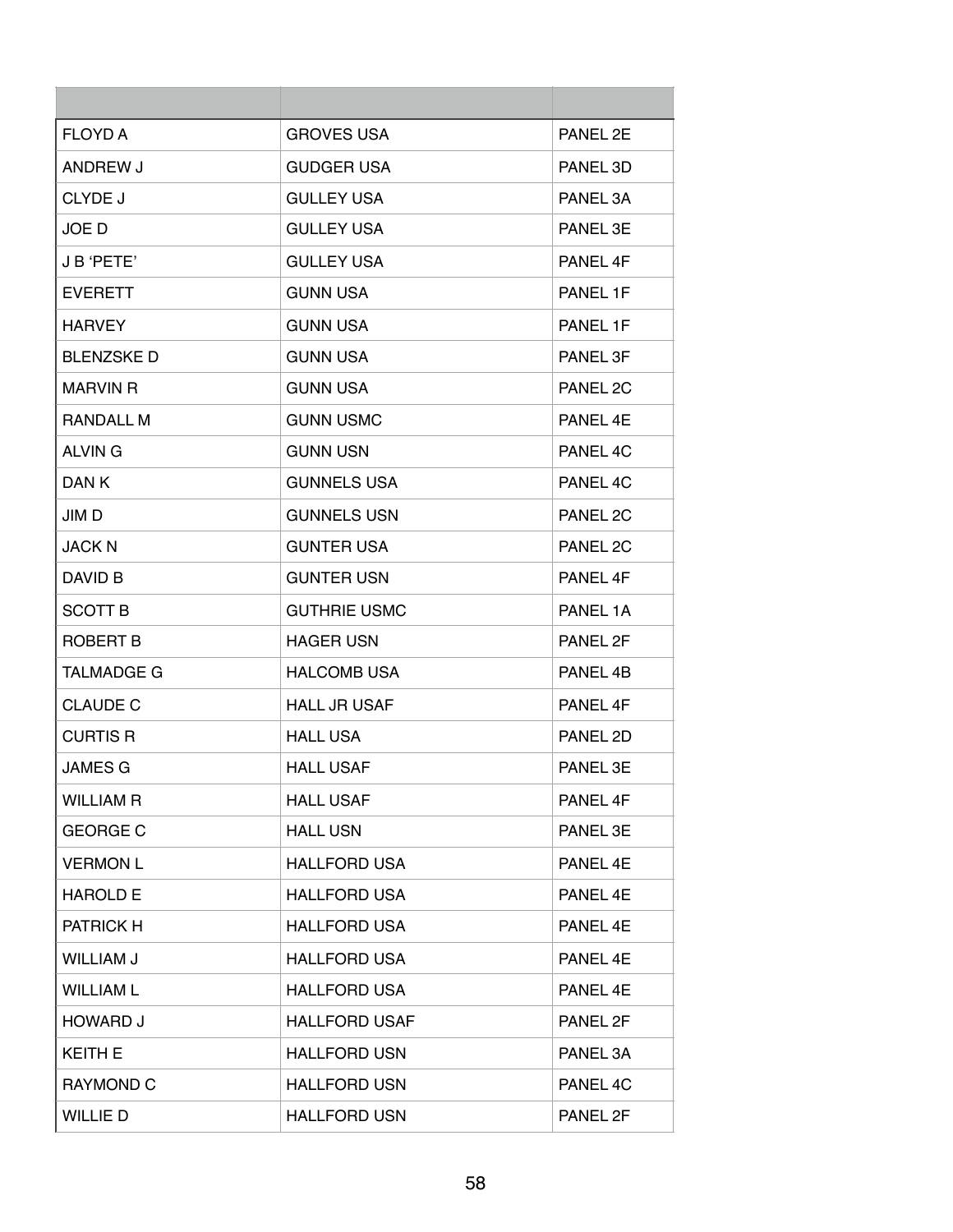| <b>BENAJAH H</b>      | <b>HAMBY USA</b>       | PANEL 2C |
|-----------------------|------------------------|----------|
| <b>FRANCIS E</b>      | <b>HAMEL USA</b>       | PANEL 1E |
| CLARENCE D            | <b>HAMES JR USA</b>    | PANEL 3A |
| <b>JAMES C</b>        | <b>HAMES JR USN</b>    | PANEL 3D |
| <b>CHESTER G</b>      | <b>HAMES USA</b>       | PANEL 3E |
| CHURCH W              | <b>HAMES USA</b>       | PANEL 3F |
| ROBERT P              | <b>HAMES USA</b>       | PANEL 3E |
| <b>CLAUDE A</b>       | <b>HAMES USA</b>       | PANEL 1D |
| <b>CLARENCE D</b>     | <b>HAMES USA</b>       | PANEL 2D |
| GRADY                 | <b>HAMES USA</b>       | PANEL 2D |
| <b>HUBERT M "BUD"</b> | <b>HAMES USN</b>       | PANEL 3F |
| ROY J                 | <b>HAMILTON USA</b>    | PANEL 2F |
| <b>MILFORD</b>        | <b>HAMILTON USA</b>    | PANEL 4A |
| SHERRY G              | <b>HAMILTON USAF</b>   | PANEL 1A |
| <b>RAY L</b>          | <b>HAMMOND USA</b>     | PANEL 2E |
| <b>CHARLIE T</b>      | <b>HAMMOND USA</b>     | PANEL 2E |
| ERWIN D               | <b>HAMMOND USA</b>     | PANEL 4A |
| <b>MICHAEL C</b>      | <b>HAMMOND USAF</b>    | PANEL 1E |
| <b>TRACY L</b>        | <b>HAMMONTREE USA</b>  | PANEL 3F |
| JAMES R               | <b>HAMPTON USA</b>     | PANEL 3F |
| <b>BRANNON S</b>      | <b>HANCOCK USA</b>     | PANEL 4D |
| <b>LAWRENCE E</b>     | <b>HANCOCK USMC</b>    | PANEL 3A |
| <b>JOHN L</b>         | <b>HANES USN</b>       | PANEL 2E |
| <b>JAMES V</b>        | <b>HANEY SR USA</b>    | PANEL 2C |
| <b>BRADY L</b>        | <b>HANEY USA</b>       | PANEL 1F |
| <b>CHRISTINE L</b>    | HANNAH USA             | PANEL 3B |
| RL                    | <b>HANSARD USA</b>     | PANEL 3C |
| ROBERT R              | <b>HANSEN JR USA</b>   | PANEL 1C |
| <b>JAMES D</b>        | <b>HARBERT USAF</b>    | PANEL 1A |
| <b>ROBERT E</b>       | <b>HARBIN USA</b>      | PANEL 4C |
| <b>GARNETT L</b>      | <b>HARDEMAN JR USA</b> | PANEL 1B |
| RALPH E               | <b>HARDEN USA</b>      | PANEL 2F |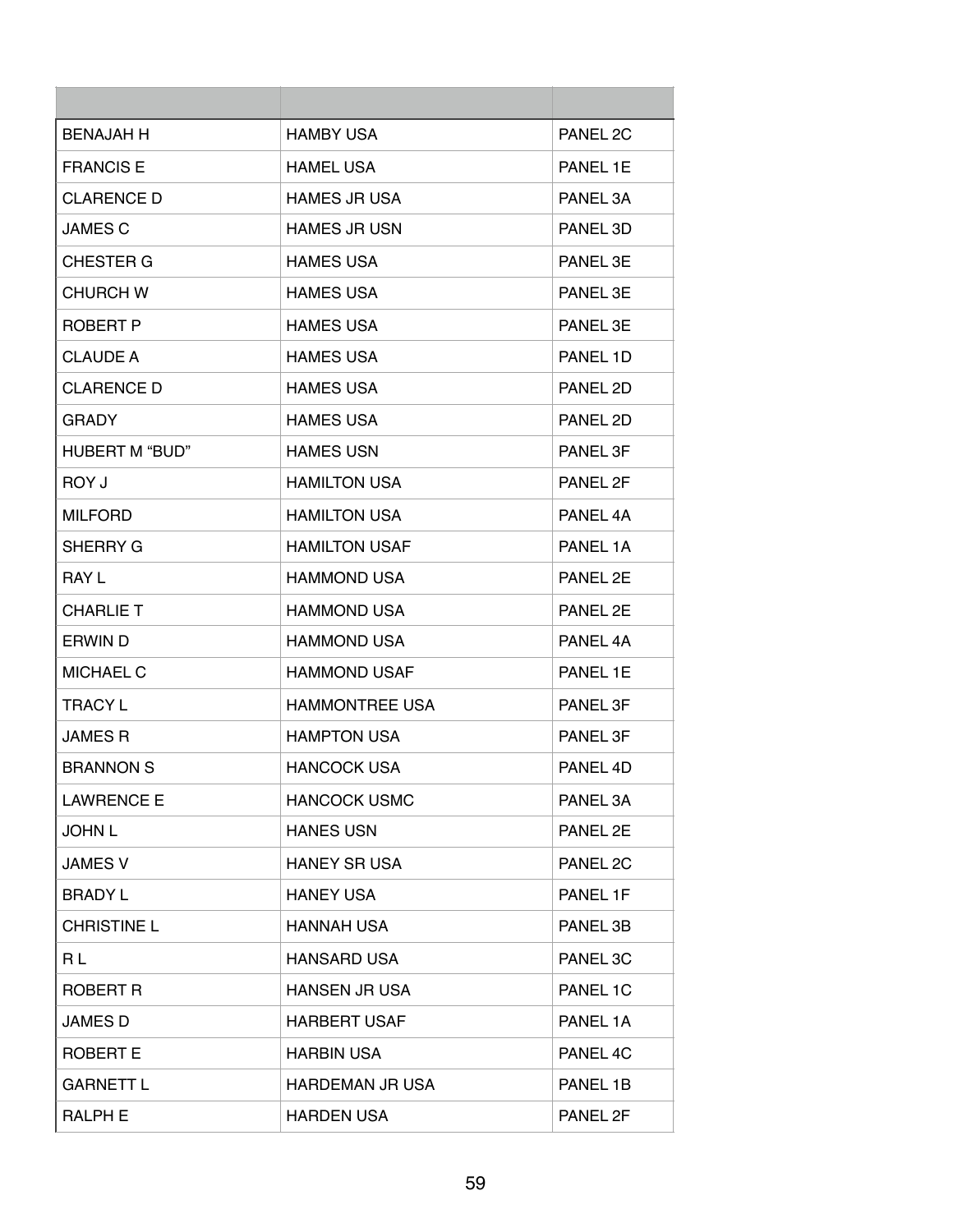| LOU G            | <b>HARDIN USN</b>    | PANEL 2E |
|------------------|----------------------|----------|
| <b>LEONARD R</b> | <b>HARDING USA</b>   | PANEL 3B |
| RONALD R         | <b>HARDING USA</b>   | PANEL 3B |
| <b>RALPH B</b>   | <b>HARDMAN USA</b>   | PANEL 4D |
| <b>CURTIS L</b>  | HARDY.               | PANEL 2E |
| <b>JAMES R</b>   | <b>HARDY JR USN</b>  | PANEL 3F |
| <b>FINIS E</b>   | <b>HARDY USA</b>     | PANEL 3E |
| <b>WILLIAM H</b> | <b>HARDY USA</b>     | PANEL 3F |
| <b>WILKEY H</b>  | <b>HARDY USA</b>     | PANEL 2C |
| <b>JOHN W</b>    | <b>HARDY USA</b>     | PANEL 1E |
| <b>WARREN M</b>  | <b>HARDY USAF</b>    | PANEL 1F |
| <b>JOHN M</b>    | <b>HARDY USN</b>     | PANEL 2A |
| <b>PIERCE F</b>  | <b>HARDY USN</b>     | PANEL 3F |
| <b>BILLA</b>     | <b>HARGETT USMC</b>  | PANEL 1A |
| <b>JASON R</b>   | <b>HARKINS USA</b>   | PANEL 3B |
| <b>MELBAC</b>    | <b>HARKINS USA</b>   | PANEL 4B |
| <b>JOHN C</b>    | <b>HARKINS USA</b>   | PANEL 4D |
| <b>WILLIAM A</b> | <b>HARKINS USMC</b>  | PANEL 2B |
| <b>ERNEST C</b>  | <b>HARPER JR USN</b> | PANEL 2E |
| <b>JOHN W</b>    | <b>HARPER USA</b>    | PANEL 1B |
| GARLAND          | HARPER USA           | PANEL 1F |
| <b>BURT H</b>    | <b>HARPER USA</b>    | PANEL 3F |
| <b>HENRY A</b>   | <b>HARRIS USA</b>    | PANEL 1B |
| <b>JOE L</b>     | <b>HARRIS USA</b>    | PANEL 2E |
| <b>CHARLES I</b> | <b>HARRIS USA</b>    | PANEL 3E |
| <b>JOHN W</b>    | <b>HARRIS USA</b>    | PANEL 3A |
| <b>WILLIE H</b>  | <b>HARRIS USA</b>    | PANEL 4B |
| <b>HENRY O</b>   | <b>HARRIS USA</b>    | PANEL 2E |
| ABRAHAM          | <b>HARRIS USAF</b>   | PANEL 2B |
| <b>FALEX</b>     | <b>HARRIS USMC</b>   | PANEL 4F |
| ABRAHAM          | <b>HARRIS USN</b>    | PANEL 3D |
| <b>WILLIAM H</b> | <b>HARRIS USN</b>    | PANEL 4E |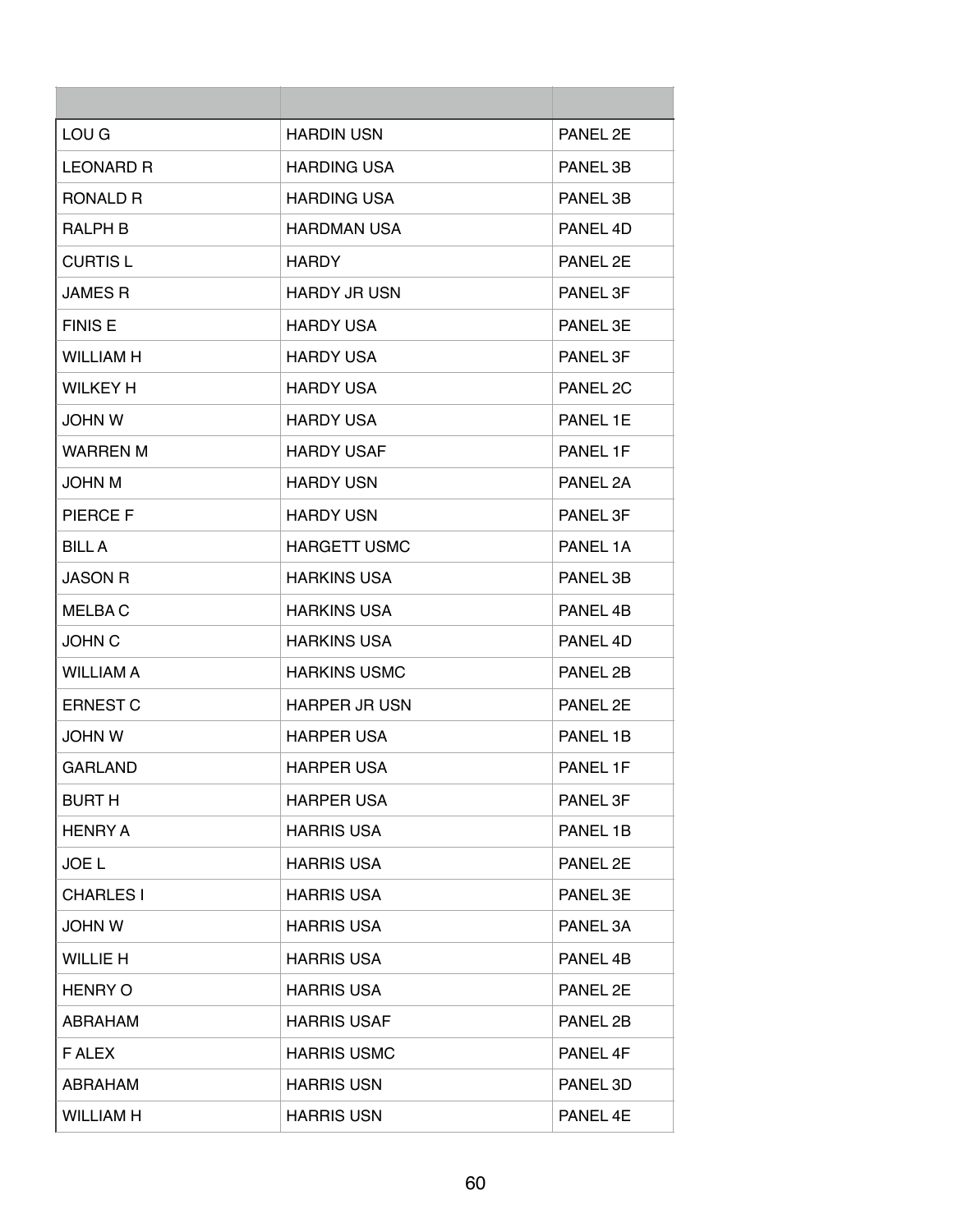| <b>BENJAMIN E</b> | <b>HARRIS USN</b>      | PANEL 4C            |
|-------------------|------------------------|---------------------|
| DONALD W          | <b>HARRIS USN</b>      | PANEL 4D            |
| LAURIE H          | <b>HARRISON JR USA</b> | PANEL 4D            |
| ERFORD A          | <b>HARRISON USA</b>    | PANEL 1B            |
| <b>CHARLES H</b>  | <b>HARRISON USA</b>    | PANEL 3A            |
| WILEY T           | <b>HARRISON USA</b>    | PANEL 1D            |
| <b>LLOYD E</b>    | <b>HARRISON USA</b>    | PANEL 4D            |
| <b>JAMES W</b>    | <b>HARRISON USA</b>    | PANEL 4D            |
| <b>KENNETH H</b>  | <b>HARRISON USAF</b>   | PANEL 3A            |
| <b>MICHAEL R</b>  | <b>HARRISON USCG</b>   | PANEL 2A            |
| EDWARD M          | <b>HARSHAW USA</b>     | PANEL <sub>2C</sub> |
| KATHY J           | <b>HART USA</b>        | PANEL 4C            |
| WILLIAM F         | HARVILLE JR USN        | PANEL 2F            |
| <b>CHARLIE</b>    | <b>HASLETT USA</b>     | PANEL 2F            |
| <b>MARTIN M</b>   | <b>HASLETT USN</b>     | PANEL 3B            |
| RICHARD H         | <b>HASLETT USN</b>     | PANEL 4C            |
| <b>WADE</b>       | <b>HASTY USN</b>       | PANEL 1A            |
| <b>WILLIAM A</b>  | <b>HATFIELD USA</b>    | PANEL 1D            |
| <b>CHARLES W</b>  | <b>HAWKINS USA</b>     | PANEL 4E            |
| <b>BILL F</b>     | <b>HAWKINS USAF</b>    | PANEL 4E            |
| <b>GWIN L</b>     | <b>HAWTHORNE USA</b>   | PANEL 2F            |
| <b>WILLIAM</b>    | <b>HAYMON USA</b>      | PANEL 1F            |
| <b>JOHN W</b>     | <b>HAYNES USA</b>      | PANEL 3E            |
| <b>TRAVIS P</b>   | <b>HAYNES USN</b>      | PANEL 1A            |
| <b>B CARO</b>     | <b>HAYNIE JR USA</b>   | PANEL 1E            |
| <b>HOMER H</b>    | <b>HEAD USA</b>        | PANEL 2B            |
| DEWEY L           | <b>HEAD USA</b>        | PANEL 3B            |
| <b>THOMAS W</b>   | <b>HEAD USA</b>        | PANEL 3E            |
| JIMMY D           | <b>HEAD USA</b>        | PANEL 1D            |
| <b>RICHARD H</b>  | <b>HEAD USA</b>        | PANEL 2D            |
| <b>JOHN J</b>     | <b>HEAD USA</b>        | PANEL 4D            |
| HUGH D            | <b>HEATON USN</b>      | PANEL 3E            |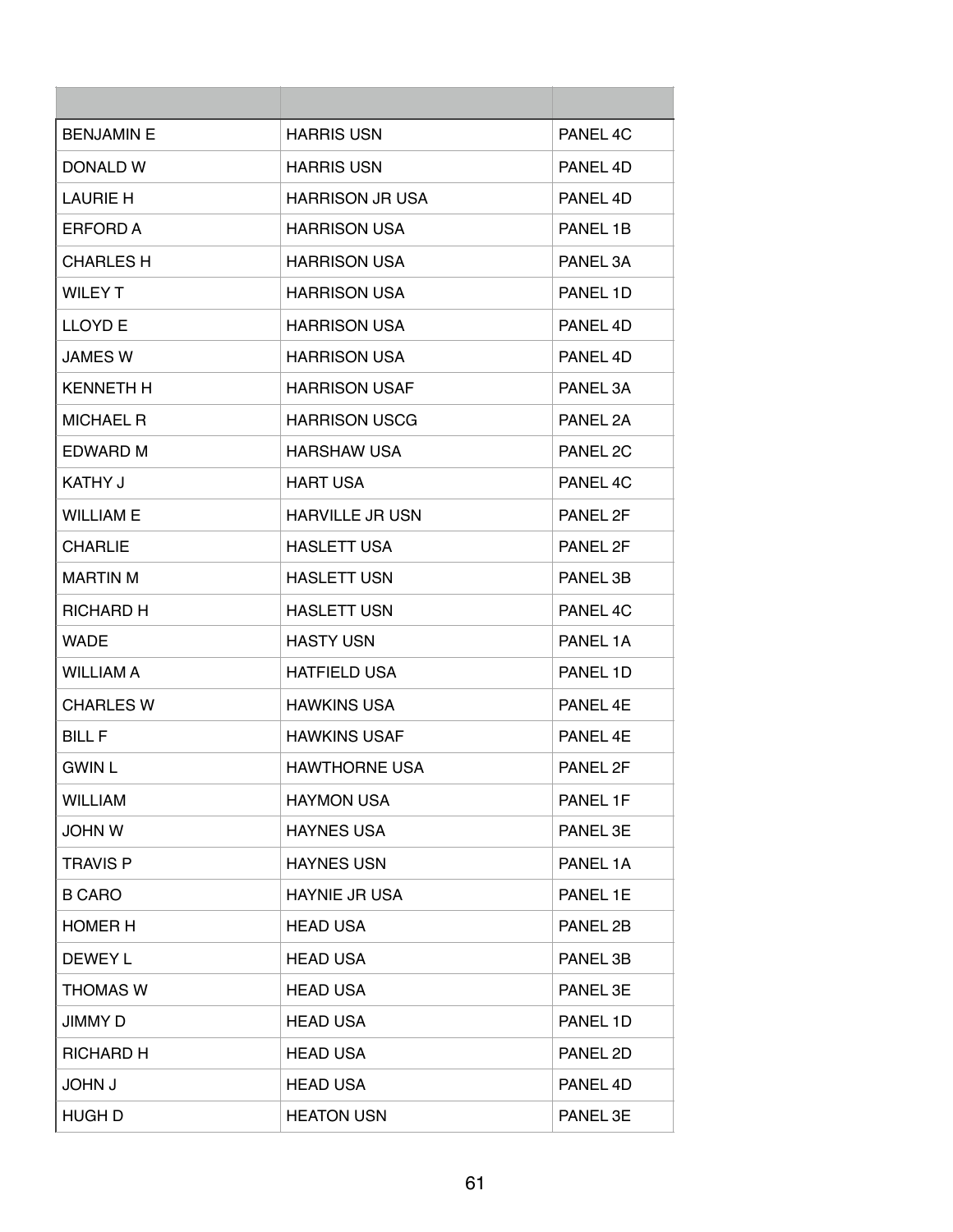| <b>RALPH M</b>   | <b>HEFNER USA</b>       | PANEL 3D |
|------------------|-------------------------|----------|
| EDWARD L         | <b>HEFNER USA</b>       | PANEL 3E |
| <b>JAMES P</b>   | <b>HEFNER USA</b>       | PANEL 3F |
| <b>JERRY F</b>   | <b>HEFNER USA</b>       | PANEL 3A |
| DANIEL S         | <b>HEFNER USMC</b>      | PANEL 4A |
| SYDNEY C         | <b>HEINDEL JR USA</b>   | PANEL 2B |
| <b>STEVE W</b>   | <b>HELTON USA</b>       | PANEL 1D |
| <b>JOHNNY E</b>  | <b>HEMPHILL USMC</b>    | PANEL 4E |
| ROBERT Z         | <b>HENCELY USA</b>      | PANEL 4D |
| <b>CLETE E</b>   | <b>HENDERSON USA</b>    | PANEL 4C |
| <b>THOMAS E</b>  | <b>HENDERSON USN</b>    | PANEL 4C |
| <b>WILLIAM G</b> | <b>HENDERSON USN</b>    | PANEL 1E |
| <b>LESLIE H</b>  | <b>HENDRICK USAF</b>    | PANEL 4A |
| EDWIN P          | <b>HENDRICKS JR USA</b> | PANEL 1B |
| <b>CHARLES W</b> | <b>HENDRICKSON USAF</b> | PANEL 4A |
| <b>TERRY L</b>   | <b>HENDRIX USA</b>      | PANEL 1C |
| DONALD J         | HENDRIX USAF            | PANEL 1F |
| <b>JOHN A</b>    | <b>HENDRIXSON USN</b>   | PANEL 2E |
| CARL C           | <b>HENSON USA</b>       | PANEL 3F |
| <b>HAROLD E</b>  | <b>HERRIN USA</b>       | PANEL 1B |
| EUGENE L         | HERRIN USA              | PANEL 2E |
| <b>EVERETT</b>   | <b>HERRIN USA</b>       | PANEL 3E |
| <b>HAWLETT M</b> | <b>HERRIN USA</b>       | PANEL 3E |
| <b>MICHAEL T</b> | <b>HERRIN USA</b>       | PANEL 2F |
| ELBERT A         | <b>HERRIN USAF</b>      | PANEL 3E |
| <b>JOHN S</b>    | <b>HERRIN USAF</b>      | PANEL 2F |
| <b>CLIFF H</b>   | <b>HERRIN USAF</b>      | PANEL 1D |
| <b>JESSE P</b>   | <b>HERRIN USN</b>       | PANEL 4C |
| <b>WALTER E</b>  | <b>HERRING JR USAF</b>  | PANEL 2F |
| W <sub>S</sub>   | <b>HERRING USA</b>      | PANEL 2F |
| <b>WILBURN W</b> | <b>HERRING USN</b>      | PANEL 2F |
| <b>JESSIEL</b>   | <b>HERRING USN</b>      | PANEL 3C |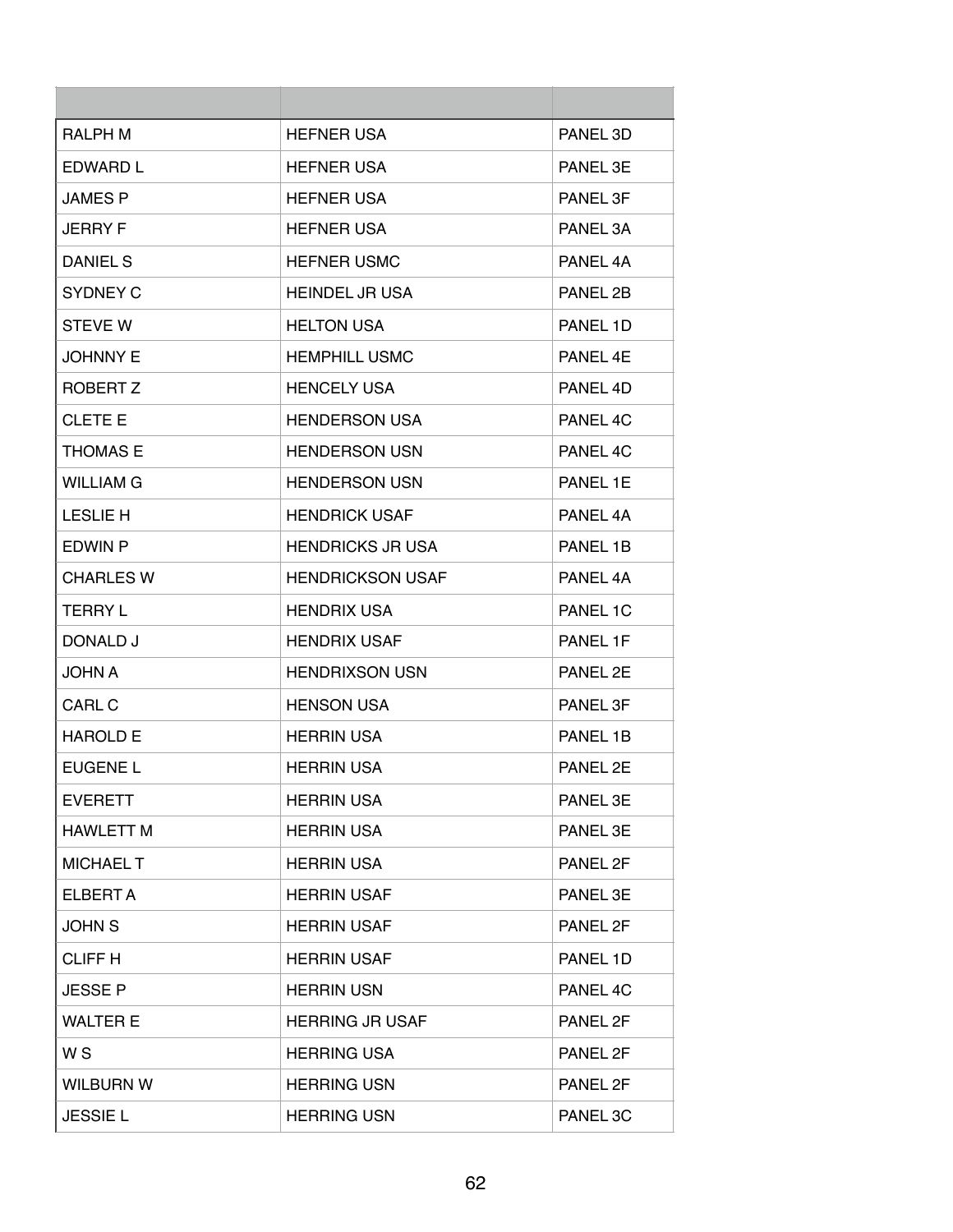| <b>NICHOLAS J</b> | <b>HESS USA</b>          | PANEL 3C |
|-------------------|--------------------------|----------|
| <b>CHARLES S</b>  | <b>HESTER USA</b>        | PANEL 1F |
| LOUIS W           | <b>HEUMANEUS JR USA</b>  | PANEL 1C |
| LOUIS W           | <b>HEUMANEUS SR USAF</b> | PANEL 1C |
| <b>EDWARD B</b>   | <b>HEYWARD USN</b>       | PANEL 4F |
| LOY G             | <b>HICKS JR USN</b>      | PANEL 2F |
| <b>MICHAEL D</b>  | <b>HICKS USA</b>         | PANEL 1B |
| <b>JAMES W</b>    | <b>HICKS USA</b>         | PANEL 2B |
| PAUL F            | <b>HICKS USA</b>         | PANEL 3F |
| <b>HAROLD J</b>   | <b>HICKS USA</b>         | PANEL 3F |
| <b>GORDON C</b>   | <b>HICKS USA</b>         | PANEL 3A |
| <b>JAMES L</b>    | <b>HICKS USA</b>         | PANEL 4B |
| ROBERT L          | <b>HICKS USA</b>         | PANEL 1D |
| <b>RAYMOND C</b>  | <b>HICKS USA</b>         | PANEL 4C |
| <b>GEORGE H</b>   | <b>HICKS USA</b>         | PANEL 4D |
| <b>CLINTON</b>    | <b>HICKS USA</b>         | PANEL 1E |
| <b>GORDON O</b>   | <b>HICKS USAF</b>        | PANEL 1D |
| <b>JAMES M</b>    | <b>HIGGINBOTHAM USA</b>  | PANEL 1C |
| JOE D             | <b>HIGGINBOTHAM USN</b>  | PANEL 4A |
| <b>WAYNE R</b>    | <b>HIGGINS USA</b>       | PANEL 2F |
| <b>HARRISON P</b> | <b>HIGGINS USA</b>       | PANEL 2F |
| <b>DWAINE S</b>   | <b>HIGGINS USA</b>       | PANEL 4B |
| PAMELA R          | <b>HIGGINS USA</b>       | PANEL 1C |
| <b>DONALD A</b>   | <b>HIGGINS USA</b>       | PANEL 4D |
| <b>TIMOTHY L</b>  | <b>HIGGINS USN</b>       | PANEL 2E |
| <b>CLYDE K</b>    | <b>HIGHTOWER USN</b>     | PANEL 3C |
| <b>WALTER D</b>   | <b>HILL JR USA</b>       | PANEL 3A |
| <b>WILLIAM N</b>  | <b>HILL JR USN</b>       | PANEL 4D |
| ROBERT C          | <b>HILL SR USA</b>       | PANEL 2C |
| <b>MICHAEL L</b>  | <b>HILL USA</b>          | PANEL 1B |
| <b>JAMES R</b>    | <b>HILL USA</b>          | PANEL 2B |
| DAVID V           | <b>HILL USA</b>          | PANEL 3A |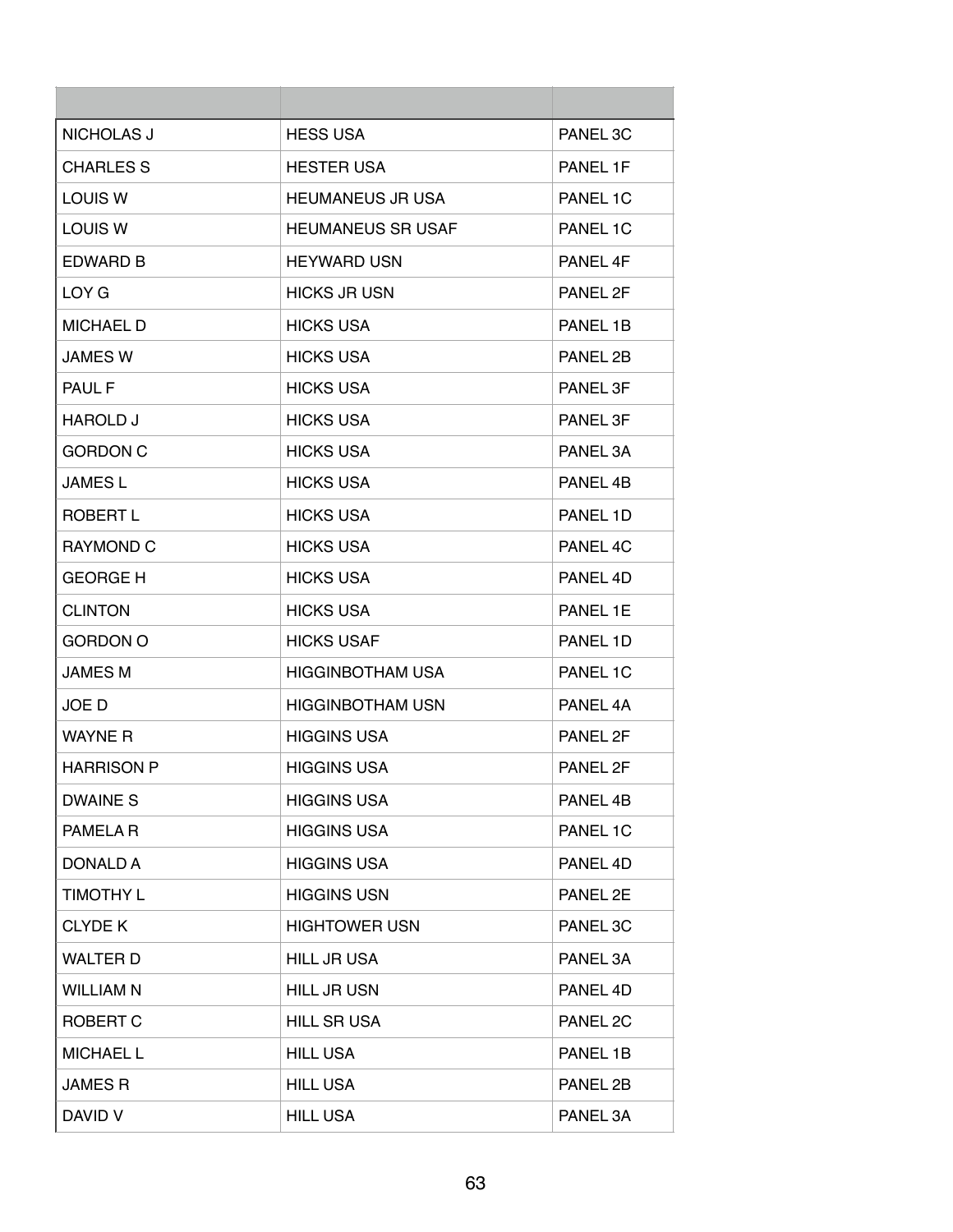| ROSS <sub>H</sub>       | <b>HILL USA</b>        | PANEL 3A |
|-------------------------|------------------------|----------|
| ROBERT C                | <b>HILL USA</b>        | PANEL 3D |
| DONALD E                | <b>HILL USA</b>        | PANEL 1F |
| DAVID B                 | <b>HILL USA</b>        | PANEL 3B |
| <b>ERNEST J</b>         | <b>HILL USA</b>        | PANEL 3C |
| EUGENE B                | <b>HILL USA</b>        | PANEL 4D |
| ROBERT L                | <b>HILL USA</b>        | PANEL 1E |
| <b>FRANK J</b>          | <b>HILL USAF</b>       | PANEL 4A |
| <b>ROY L</b>            | <b>HILL USAF</b>       | PANEL 4C |
| BLAKLEY M               | <b>HILL USMC</b>       | PANEL 1F |
| <b>RALPH W</b>          | <b>HILL USN</b>        | PANEL 3D |
| <b>EDWARD "BOOTS"</b>   | <b>HILL USN</b>        | PANEL 1C |
| <b>STEVE W</b>          | <b>HILTON USA</b>      | PANEL 3C |
| ROBERT D                | <b>HILTS USMC</b>      | PANEL 4F |
| <b>MADISON Q</b>        | <b>HINESLEY USAF</b>   | PANEL 1F |
| <b>HAROLD N</b>         | <b>HINSON USA</b>      | PANEL 3B |
| <b>CHARLES CRAWFORD</b> | <b>HIPPS USA</b>       | PANEL 4E |
| <b>RICHARD G</b>        | <b>HOBSON USMC</b>     | PANEL 3A |
| DAVID M                 | <b>HOBSON USN</b>      | PANEL 4C |
| <b>THOMAS L</b>         | <b>HODGES JR USN</b>   | PANEL 3C |
| <b>GEORGE J</b>         | <b>HODGES USA</b>      | PANEL 3F |
| <b>JIMMY E</b>          | <b>HOGAN USA</b>       | PANEL 1B |
| <b>JAMESF</b>           | <b>HOGAN USA</b>       | PANEL 3B |
| <b>TONEY L</b>          | <b>HOGAN USA</b>       | PANEL 1E |
| <b>HAROLD L</b>         | <b>HOGAN USN</b>       | PANEL 1E |
| <b>CLINTON W</b>        | <b>HOGAN USN</b>       | PANEL 2F |
| <b>CLYDE M</b>          | <b>HOGSED USA</b>      | PANEL 2F |
| <b>JIMMIE H</b>         | <b>HOGSED USA</b>      | PANEL 3F |
| <b>WALTER</b>           | <b>HOGSED USA</b>      | PANEL 4C |
| <b>WILMERT</b>          | <b>HOLBROOK JR USA</b> | PANEL 4C |
| <b>WILLIAM T</b>        | <b>HOLBROOK SR USA</b> | PANEL 1E |
| <b>CLIFTON L</b>        | <b>HOLBROOK USA</b>    | PANEL 3F |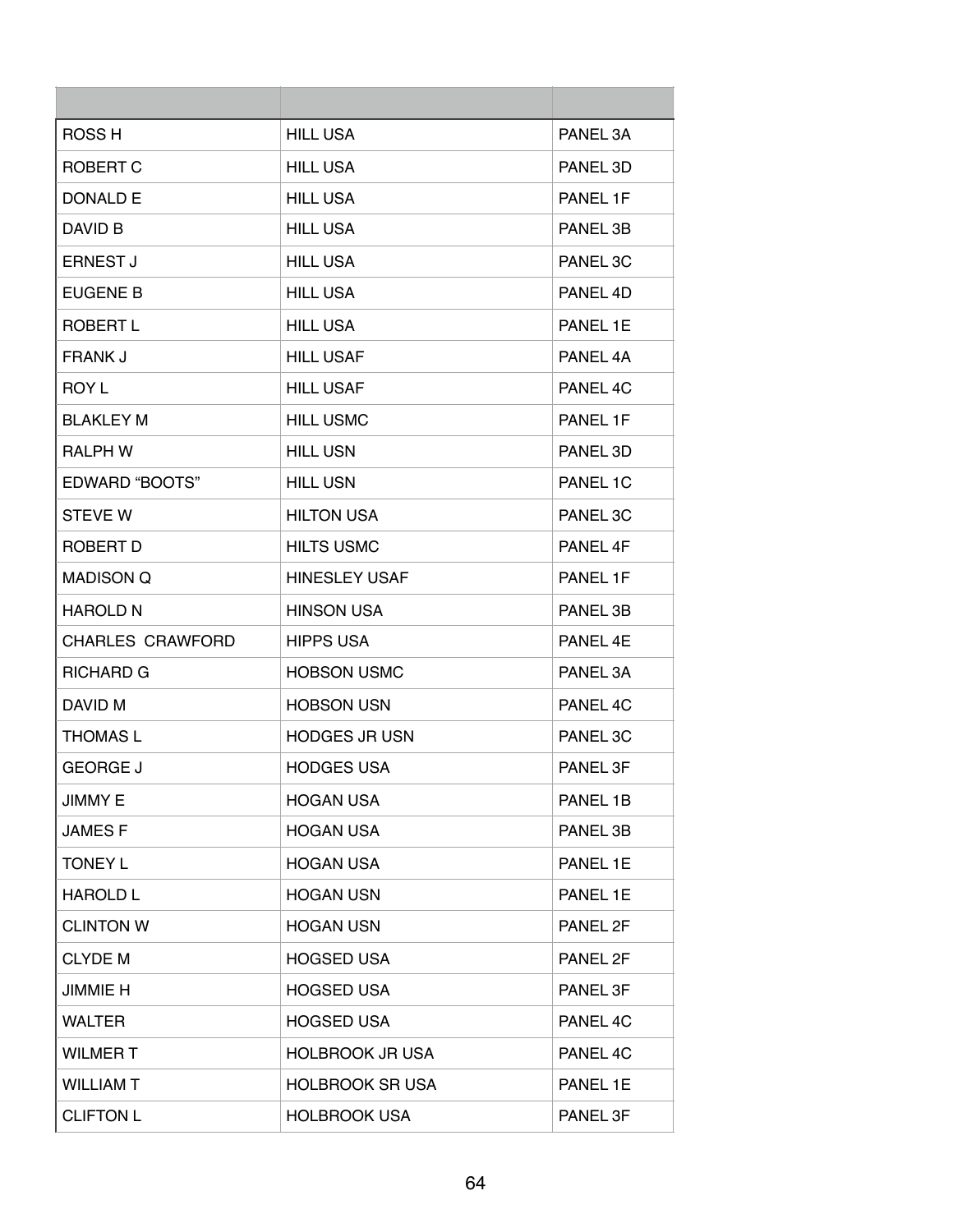| <b>CHARLIE E</b>   | <b>HOLBROOK USA</b>   | <b>PANEL 3F</b> |
|--------------------|-----------------------|-----------------|
| <b>HAROLD E</b>    | <b>HOLBROOK USA</b>   | PANEL 3A        |
| SIM W              | <b>HOLBROOK USA</b>   | PANEL 3B        |
| <b>HORACE C</b>    | <b>HOLBROOK USA</b>   | PANEL 2D        |
| <b>BOBBY</b>       | <b>HOLBROOK USA</b>   | PANEL 1E        |
| <b>JULIUS J</b>    | <b>HOLBROOK USA</b>   | PANEL 1E        |
| <b>HORACE C</b>    | <b>HOLBROOK USA</b>   | PANEL 1F        |
| <b>MARVIN R</b>    | <b>HOLBROOK USAF</b>  | PANEL 1A        |
| <b>DONALD F</b>    | HOLBROOK USAF         | PANEL 3A        |
| SAMUEL J           | <b>HOLBROOK USMC</b>  | PANEL 1A        |
| ROY J              | <b>HOLBROOK USMC</b>  | PANEL 1F        |
| <b>WALTER I</b>    | <b>HOLBROOK USN</b>   | PANEL 4F        |
| THOMAS J           | <b>HOLBROOK USN</b>   | PANEL 4D        |
| <b>RAYMOND</b>     | <b>HOLBROOKS USA</b>  | PANEL 4F        |
| FRED C             | <b>HOLBROOKS USA</b>  | PANEL 3F        |
| <b>BILLY D</b>     | <b>HOLBROOKS USA</b>  | PANEL 2D        |
| <b>JAMES E</b>     | <b>HOLBROOKS USA</b>  | PANEL 2D        |
| <b>JOHN E</b>      | <b>HOLBROOKS USA</b>  | PANEL 3C        |
| RALPH A            | <b>HOLBROOKS USMC</b> | PANEL 2E        |
| <b>WALTER F</b>    | <b>HOLCOMB USA</b>    | PANEL 1B        |
| <b>DARRELL R</b>   | <b>HOLCOMB USA</b>    | PANEL 1B        |
| <b>JASON W</b>     | <b>HOLCOMB USA</b>    | PANEL 2A        |
| <b>HOMER W</b>     | <b>HOLCOMB USA</b>    | PANEL 2A        |
| DANNY D            | <b>HOLCOMB USA</b>    | PANEL 3A        |
| <b>JAMES J</b>     | <b>HOLCOMB USA</b>    | PANEL 3A        |
| <b>JOET</b>        | <b>HOLCOMB USA</b>    | PANEL 4B        |
| ELLIS D            | <b>HOLCOMB USA</b>    | PANEL 4B        |
| <b>HOWARD T</b>    | <b>HOLCOMB USA</b>    | PANEL 1D        |
| <b>TALMADGE G</b>  | <b>HOLCOMB USA</b>    | PANEL 2C        |
| <b>KENNETH</b>     | <b>HOLCOMB USMC</b>   | PANEL 2B        |
| <b>JAMES E</b>     | <b>HOLCOMB USMC</b>   | PANEL 4A        |
| <b>JUDY COLLIS</b> | <b>HOLCOMB USN</b>    | PANEL 4E        |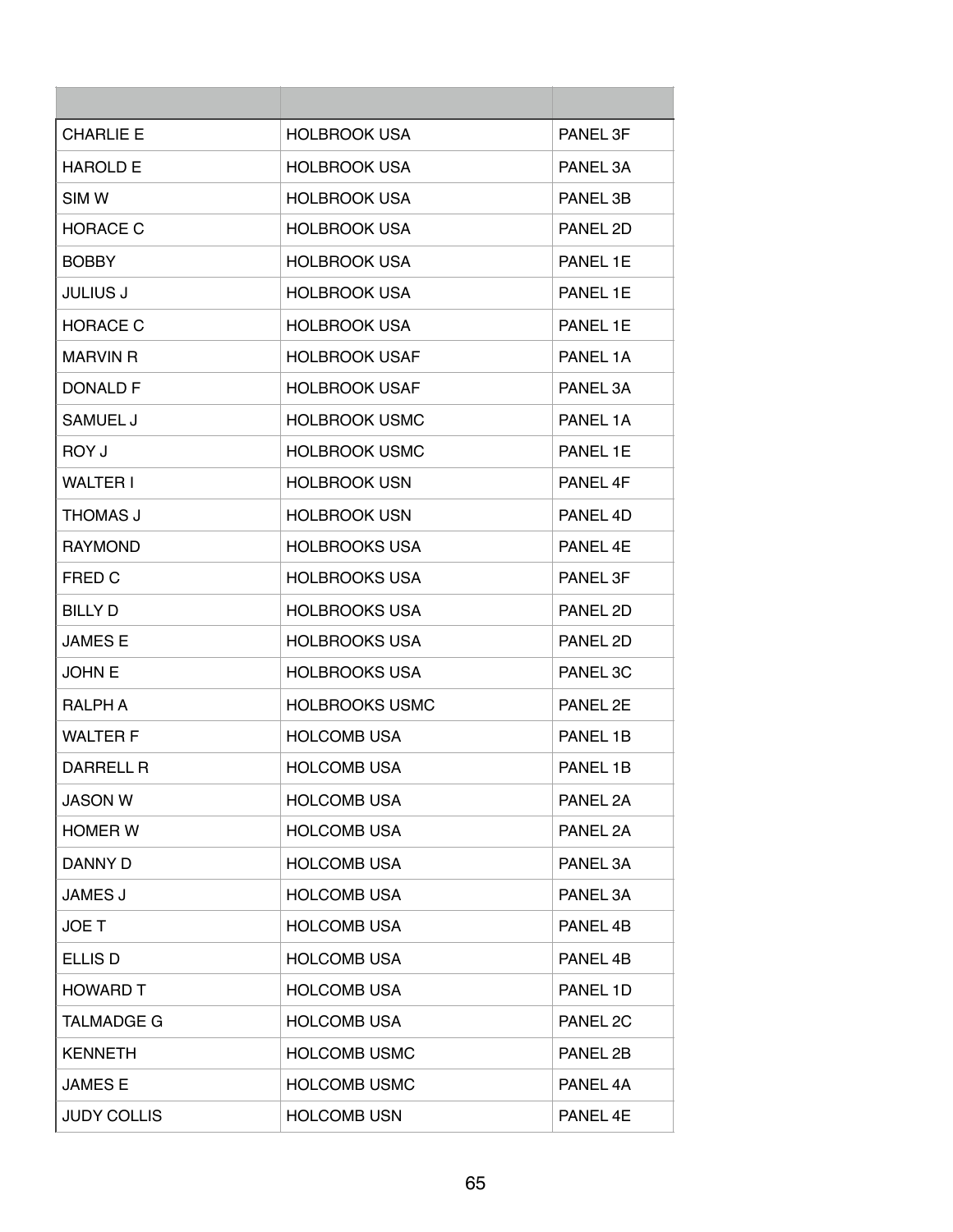| LEN E              | <b>HOLCOMB USN</b>      | PANEL 3F |
|--------------------|-------------------------|----------|
| <b>CHARLES H</b>   | <b>HOLDEN USA</b>       | PANEL 1F |
| <b>ALVIN F</b>     | <b>HOLLIDAY III USA</b> | PANEL 2A |
| JOHN F             | <b>HOLLIFIELD USA</b>   | PANEL 1F |
| <b>ROBERT F</b>    | <b>HOLLIFIELD USA</b>   | PANEL 1D |
| <b>GEORGE G</b>    | <b>HOLLIFIELD USA</b>   | PANEL 2C |
| <b>DOUGLAS F</b>   | <b>HOLLIFIELD USN</b>   | PANEL 1F |
| E TERRY            | <b>HOLLOWAY USN</b>     | PANEL 1A |
| <b>HERBERT D</b>   | <b>HOLMAN JR USN</b>    | PANEL 2E |
| EDWARD M           | <b>HOLMES USA</b>       | PANEL 2D |
| JOE R              | <b>HOLT USN</b>         | PANEL 1A |
| <b>RICHARD A</b>   | HOMA JR USMC            | PANEL 1A |
| <b>RICHARD A</b>   | <b>HOMA USMC</b>        | PANEL 1A |
| <b>JOHN M</b>      | <b>HOOD USA</b>         | PANEL 3D |
| <b>THOMAS W</b>    | <b>HOOD USA</b>         | PANEL 4C |
| <b>WILLIAM R</b>   | <b>HOOPER USA</b>       | PANEL 2E |
| HOYT L             | <b>HOOPER USA</b>       | PANEL 3F |
| J C                | <b>HOOPER USN</b>       | PANEL 2E |
| <b>LYLES</b>       | <b>HOOPES USA</b>       | PANEL 2E |
| BILL               | <b>HOPPER USA</b>       | PANEL 2D |
| <b>CHARLES E</b>   | <b>HOPPER USAF</b>      | PANEL 3D |
| <b>CLARENCE</b>    | <b>HOPPER USMC</b>      | PANEL 2B |
| <b>EDWARD B</b>    | <b>HORTON USN</b>       | PANEL 4F |
| JOE R              | <b>HOUGH USA</b>        | PANEL 1D |
| ROBERT L           | <b>HOUSE JR USA</b>     | PANEL 1B |
| <b>WAYMON W</b>    | <b>HOUSE USA</b>        | PANEL 2D |
| <b>STEPHEN M</b>   | <b>HOUSE USA</b>        | PANEL 3C |
| <b>CLEVELAND H</b> | <b>HOWARD USA</b>       | PANEL 3D |
| <b>CHARLES J</b>   | <b>HOWARD USA</b>       | PANEL 4F |
| <b>WALTER E</b>    | <b>HOWARD USA</b>       | PANEL 2C |
| <b>JAMES W</b>     | <b>HOWARD USAF</b>      | PANEL 1A |
| <b>JACKIE L</b>    | <b>HOWARD USAF</b>      | PANEL 3F |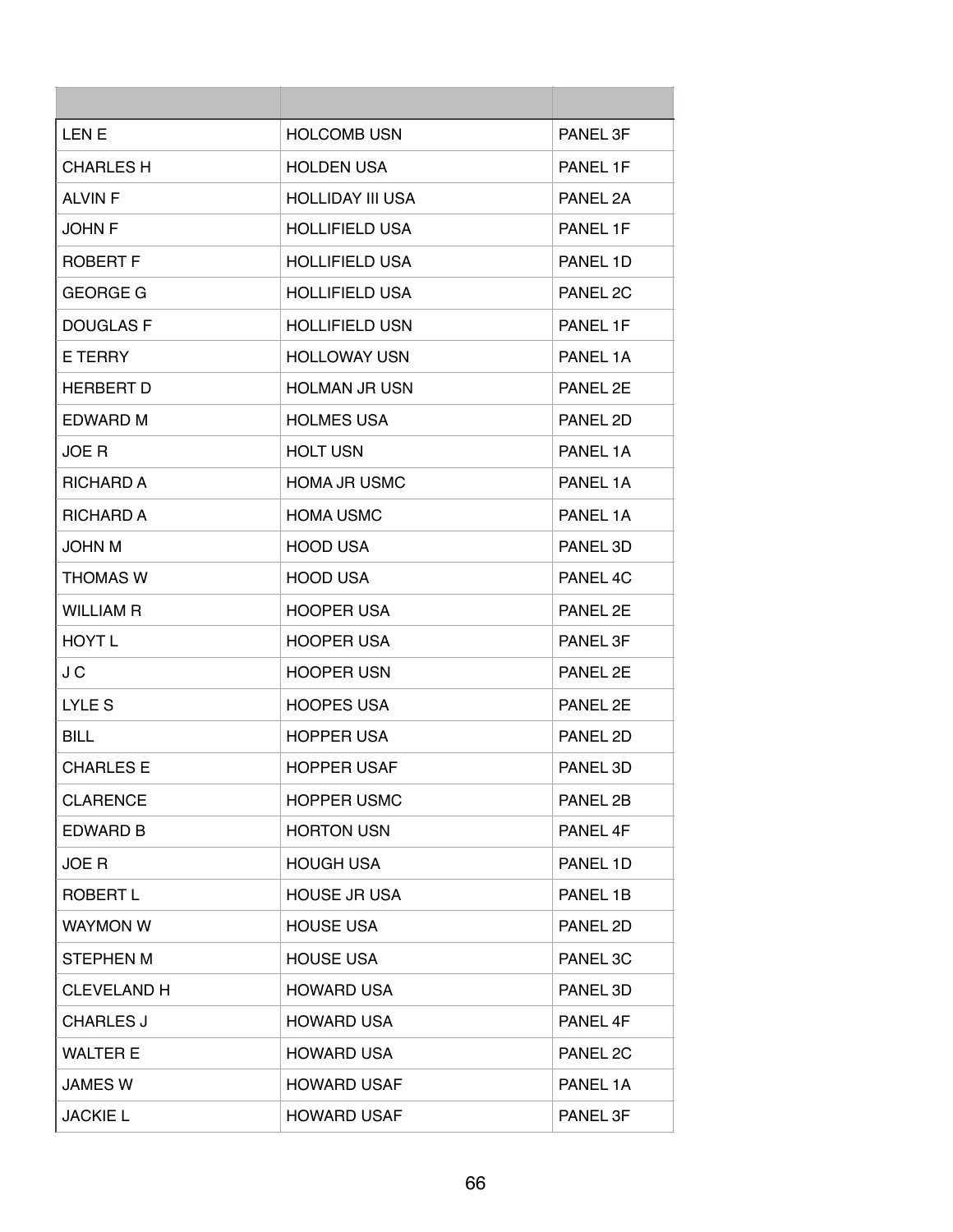| <b>JAMES L</b>       | <b>HOWARD USN</b>     | PANEL 2E |
|----------------------|-----------------------|----------|
| <b>RICKY S</b>       | <b>HOWINGTON USA</b>  | PANEL 3B |
| JESSE W 'RED'        | <b>HOWINGTON USN</b>  | PANEL 4F |
| <b>JAMES B</b>       | <b>HOYLE USA</b>      | PANEL 3A |
| CLARENCE H           | <b>HOYT USA</b>       | PANEL 3D |
| <b>STACEY</b>        | <b>HUBBARD USMC</b>   | PANEL 2B |
| <b>CHRISTOPHER T</b> | <b>HUBER USA</b>      | PANEL 2E |
| <b>RAYMOND</b>       | <b>HUDGINS JR USA</b> | PANEL 3A |
| <b>RAYMOND W</b>     | <b>HUDGINS USA</b>    | PANEL 1B |
| EDGAR D              | <b>HUDSON USA</b>     | PANEL 3D |
| <b>JAMES R</b>       | <b>HUDSON USA</b>     | PANEL 2D |
| <b>URBAN L</b>       | <b>HUDSON USN</b>     | PANEL 4A |
| <b>HORACE G</b>      | <b>HUFF USA</b>       | PANEL 1B |
| JOHN H               | <b>HUFF USA</b>       | PANEL 3C |
| <b>MICHAEL E</b>     | <b>HUFF USMC</b>      | PANEL 4F |
| <b>MICHAEL A</b>     | <b>HUFF USN</b>       | PANEL 3C |
| <b>JOHN K</b>        | <b>HUGHES II USN</b>  | PANEL 4E |
| <b>WALTER G</b>      | <b>HUGHES USA</b>     | PANEL 1B |
| ROBERT W             | <b>HUGHES USA</b>     | PANEL 2C |
| ROBERT L             | <b>HUGHES USAF</b>    | PANEL 1C |
| <b>JERRY L</b>       | <b>HULL USA</b>       | PANEL 4F |
| PHILLIP J            | <b>HULSEY II USN</b>  | PANEL 3C |
| <b>GARNETT R</b>     | <b>HULSEY JR USA</b>  | PANEL 4F |
| PHILIP J             | <b>HULSEY USA</b>     | PANEL 2B |
| <b>JOHNNY C</b>      | <b>HULSEY USA</b>     | PANEL 3A |
| <b>GARNETT R</b>     | <b>HULSEY USA</b>     | PANEL 4F |
| <b>MINUARD F</b>     | <b>HULSEY USA</b>     | PANEL 3A |
| <b>RUDOLPH E</b>     | <b>HULSEY USA</b>     | PANEL 3A |
| <b>WILLIAM J</b>     | <b>HULSEY USA</b>     | PANEL 3B |
| <b>JAMEST</b>        | <b>HULSEY USAF</b>    | PANEL 3D |
| <b>SCOTT H</b>       | <b>HULSEY USMC</b>    | PANEL 4F |
| <b>BRIGHT D</b>      | <b>HULSEY USN</b>     | PANEL 3D |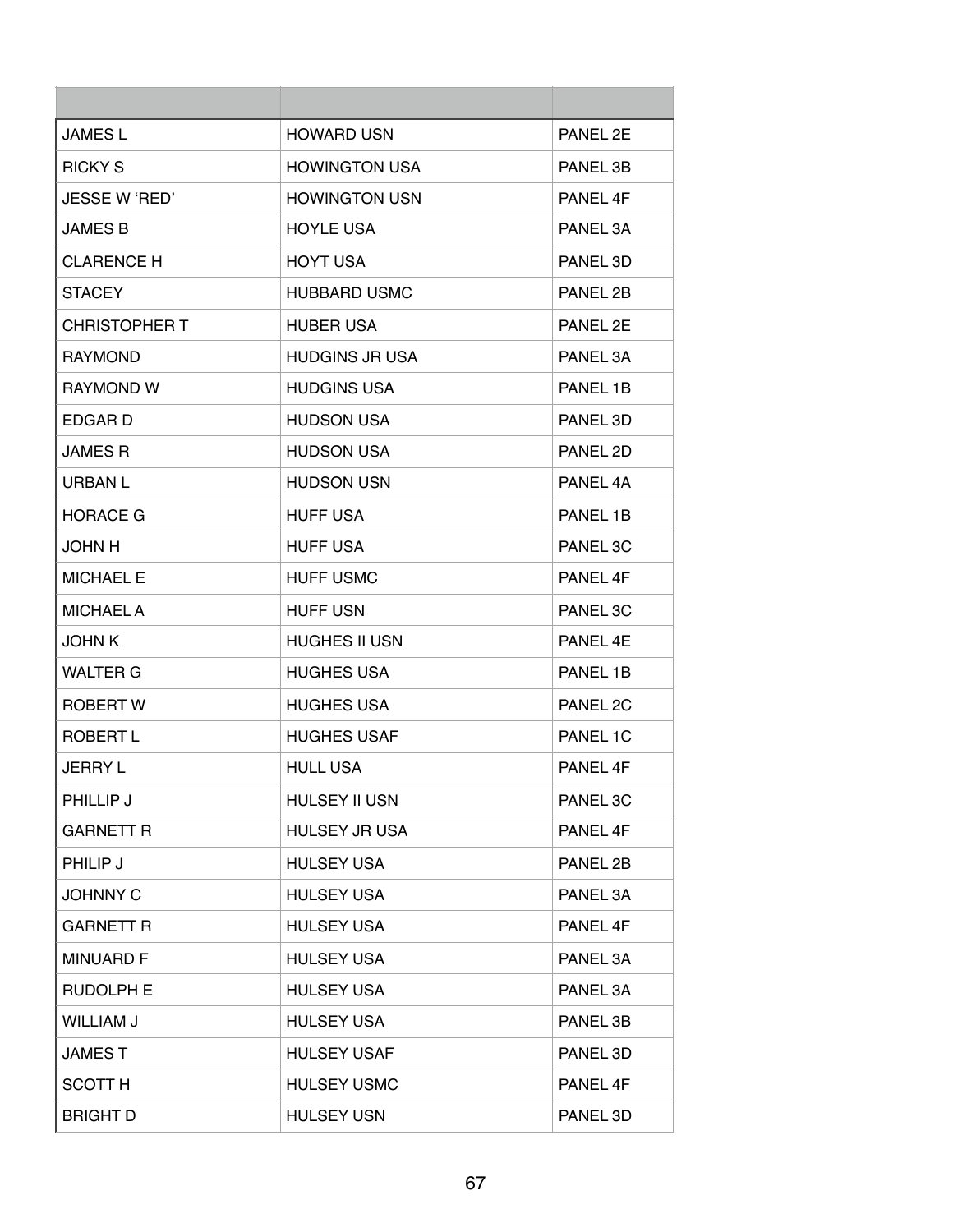| <b>JOHN D</b>     | <b>HULSEY USN</b>     | PANEL 2C |
|-------------------|-----------------------|----------|
| J D               | <b>HUMPHRIES USA</b>  | PANEL 1B |
| <b>JOHN O</b>     | <b>HUMPHRIES USA</b>  | PANEL 1F |
| JOHN R            | <b>HUMPHRIES USA</b>  | PANEL 3F |
| <b>WILFORD</b>    | <b>HUMPHRIES USA</b>  | PANFI 1F |
| <b>MORGAN L</b>   | <b>HUMPHRYS USMC</b>  | PANEL 3C |
| <b>MALCOLM M</b>  | <b>HUNNICUTT USA</b>  | PANEL 1F |
| <b>DWIGHT R</b>   | <b>HUNNICUTT USA</b>  | PANEL 1C |
| <b>MINOR M</b>    | <b>HUNNICUTT USA</b>  | PANEL 3C |
| <b>CLOIS G</b>    | <b>HUNNICUTT USN</b>  | PANEL 2F |
| <b>JOHNNIE</b>    | <b>HUNT USA</b>       | PANEL 3F |
| <b>HARRY S</b>    | <b>HUNT USA</b>       | PANEL 2E |
| STEPHEN G         | <b>HUNT USN</b>       | PANEL 2E |
| <b>WILLIAM G</b>  | <b>HUNT USN</b>       | PANEL 4D |
| <b>WILLIAM H</b>  | <b>HUNTER JR USAF</b> | PANEL 3D |
| <b>GORDON C</b>   | <b>HUNTER USA</b>     | PANEL 2E |
| <b>BOBBY L</b>    | <b>HUNTER USA</b>     | PANEL 1F |
| <b>LESTER J</b>   | <b>HUNTER USA</b>     | PANEL 3A |
| <b>JOSEPH L</b>   | <b>HUNTER USA</b>     | PANEL 3A |
| JAMES R           | <b>HUNTER USA</b>     | PANEL 4D |
| <b>LEWIS D</b>    | <b>HUNTER USAF</b>    | PANEL 1A |
| <b>JOSEPH H</b>   | <b>HUNTER USAF</b>    | PANEL 2F |
| <b>ANGUS L</b>    | <b>HUNTER USCG</b>    | PANEL 2A |
| <b>ERNEST C</b>   | <b>HUNTER USN</b>     | PANEL 1A |
| <b>CLYDE E</b>    | <b>HURT USA</b>       | PANEL 3D |
| <b>CHARLES E</b>  | <b>HUTCHENS USMC</b>  | PANEL 4A |
| <b>CHARLES H</b>  | <b>HYDE USA</b>       | PANEL 3C |
| <b>ALLAN P</b>    | <b>HYNNINEN USA</b>   | PANEL 1B |
| <b>LAMATINE G</b> | <b>INGRAM USA</b>     | PANEL 4F |
| <b>THOMAS B</b>   | <b>IRVIN USA</b>      | PANEL 1B |
| <b>MINYARD E</b>  | <b>IRVIN USA</b>      | PANEL 3D |
| LEE V             | <b>IRVIN USA</b>      | PANEL 3D |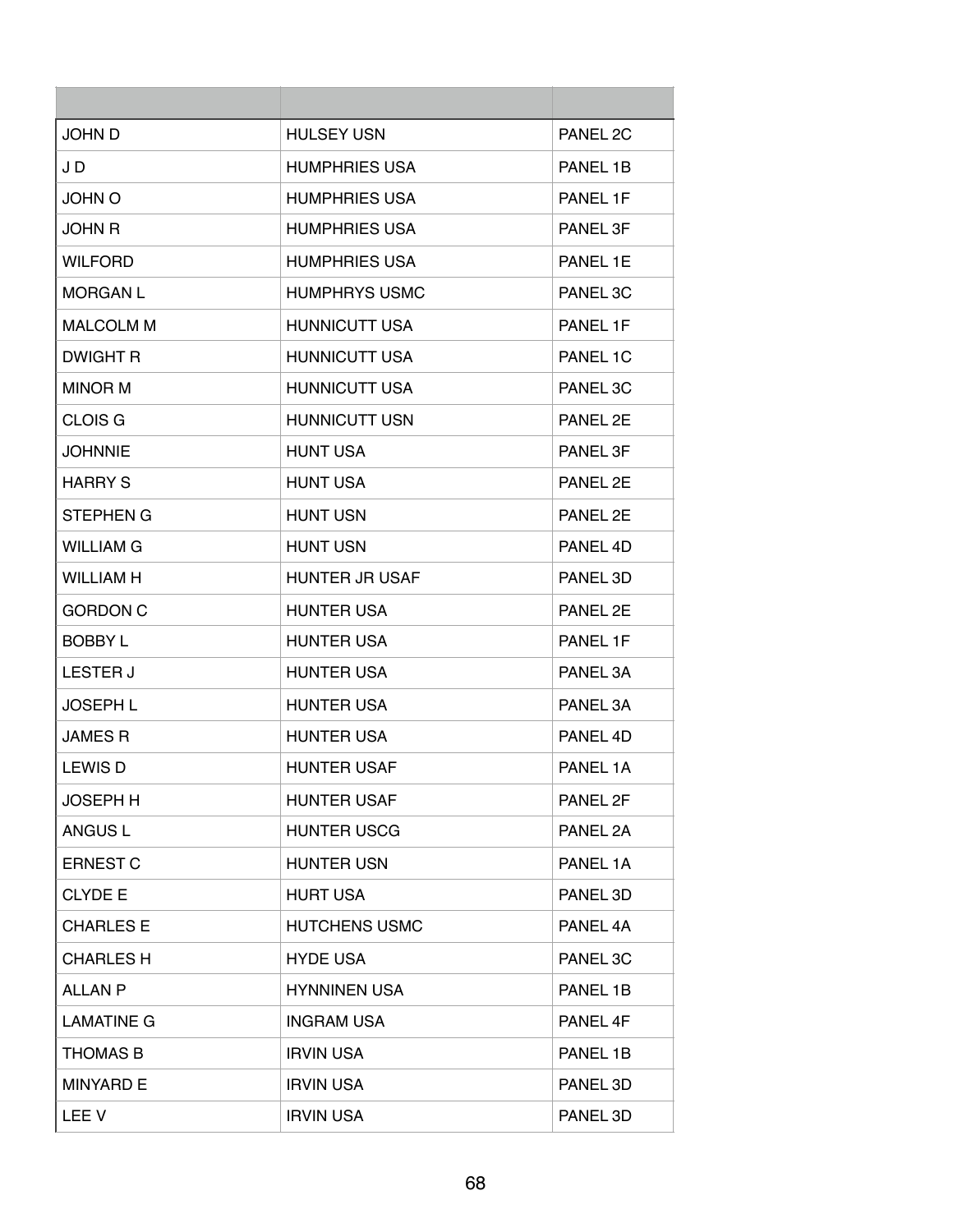| <b>ARVIL W</b>   | <b>IRVIN USA</b>      | PANEL 4A |
|------------------|-----------------------|----------|
| <b>JOHN S</b>    | <b>IRVIN USA</b>      | PANEL 1D |
| DAVID M          | <b>IRVIN USAF</b>     | PANEL 3A |
| <b>VERNON C</b>  | <b>IRVIN USN</b>      | PANEL 1A |
| <b>EMORY O</b>   | <b>IRVIN USN</b>      | PANFL 4F |
| <b>MARVIN H</b>  | <b>IRVIN USN</b>      | PANEL 1D |
| <b>KENNETH W</b> | <b>IRVIN USN</b>      | PANEL 3C |
| <b>GLENN</b>     | <b>IVERY USA</b>      | PANEL 3D |
| <b>LAMAR B</b>   | <b>IVESTER JR USN</b> | PANEL 1C |
| <b>LAMAR B</b>   | <b>IVESTER SR USA</b> | PANEL 3A |
| <b>AUTHUR O</b>  | <b>IVESTER USA</b>    | PANEL 2B |
| <b>FRANK C</b>   | <b>IVESTER USA</b>    | PANEL 3A |
| RAY G            | <b>IVESTER USA</b>    | PANEL 3D |
| <b>HENRY E</b>   | <b>IVESTER USA</b>    | PANEL 1F |
| <b>JOHN R</b>    | <b>IVESTER USA</b>    | PANEL 1F |
| <b>JOSEPH D</b>  | <b>IVESTER USA</b>    | PANEL 1F |
| ROBERT L         | <b>IVESTER USA</b>    | PANEL 1F |
| <b>LUTHER E</b>  | <b>IVESTER USA</b>    | PANEL 3B |
| <b>RALPH O</b>   | <b>IVESTER USA</b>    | PANEL 4A |
| FRED A           | <b>IVESTER USA</b>    | PANEL 4B |
| VAN NESS B       | <b>IVESTER USA</b>    | PANEL 1C |
| <b>JOHN A</b>    | <b>IVESTER USA</b>    | PANEL 1D |
| <b>WALTER L</b>  | <b>IVESTER USA</b>    | PANEL 2D |
| <b>EMORY P</b>   | <b>IVESTER USA</b>    | PANEL 3C |
| <b>CAGER P</b>   | <b>IVESTER USA</b>    | PANEL 3C |
| <b>WILLIAM W</b> | <b>IVESTER USA</b>    | PANEL 4D |
| <b>LOYD</b>      | <b>IVESTER USA</b>    | PANEL 1E |
| <b>GEORGE E</b>  | <b>IVESTER USN</b>    | PANEL 4F |
| JIMMY A          | <b>IVESTER USN</b>    | PANEL 4D |
| DALLAS B         | <b>IVEY USA</b>       | PANEL 1B |
| <b>MICHAEL L</b> | <b>IVIE III USA</b>   | PANEL 1F |
| <b>MICHAEL L</b> | <b>IVIE JR USA</b>    | PANEL 1E |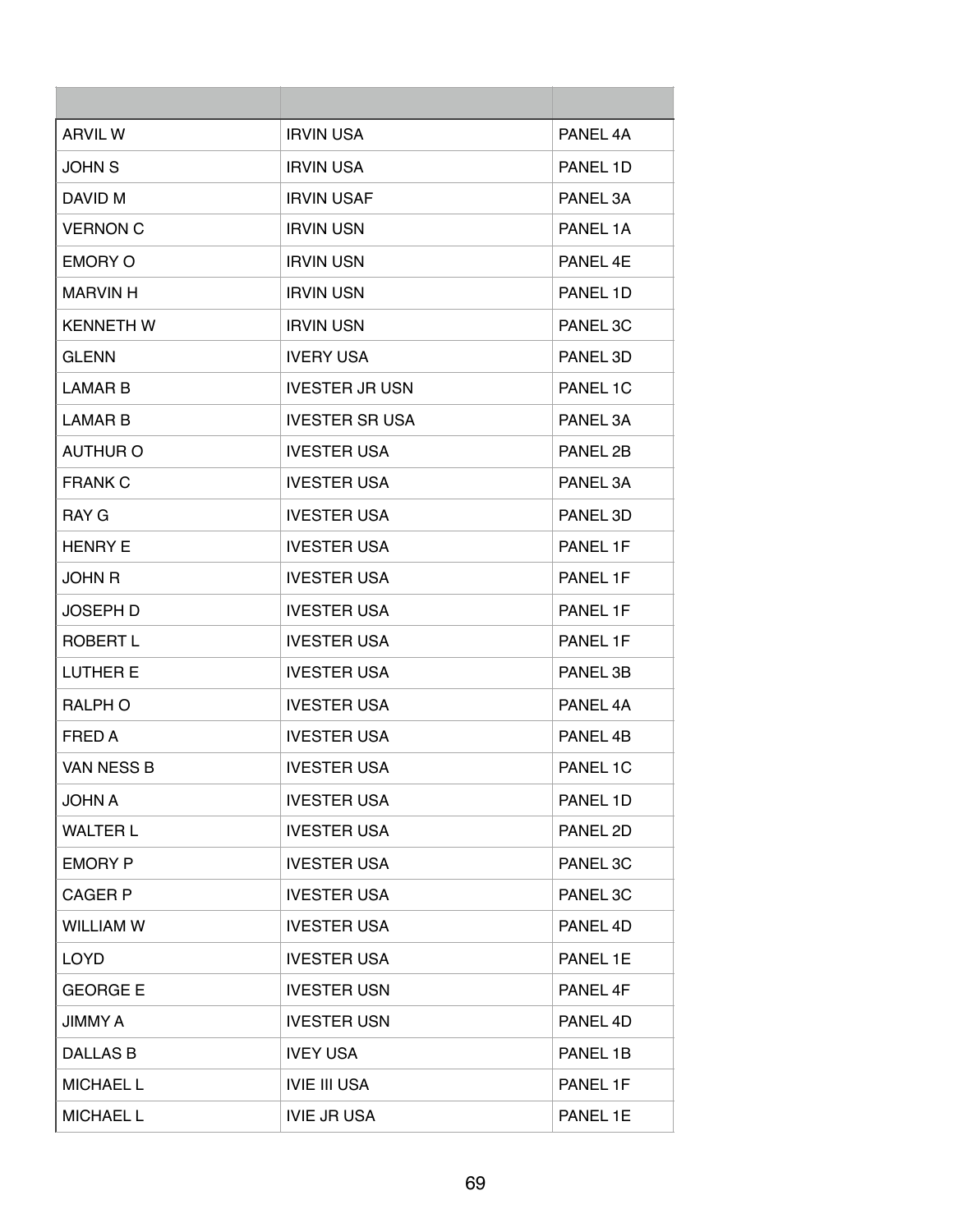| <b>ARTHURD</b>     | <b>IVIE JR USN</b>    | PANEL 3C |
|--------------------|-----------------------|----------|
| <b>FRANK N</b>     | <b>IVIE USA</b>       | PANEL 3D |
| <b>ARTHURD</b>     | <b>IVIE USA</b>       | PANEL 1F |
| <b>JAMES R</b>     | <b>IVIE USA</b>       | PANEL 1F |
| <b>THOMAS W</b>    | <b>IVIE USA</b>       | PANEL 1F |
| <b>HENRY L</b>     | <b>IVIE USA</b>       | PANEL 3A |
| DONALD J           | <b>IVIE USA</b>       | PANEL 2D |
| <b>GEORGE N</b>    | <b>IVIE USA</b>       | PANEL 2D |
| <b>JOHN K</b>      | <b>IVIE USA</b>       | PANEL 4C |
| <b>JAMESL</b>      | <b>IVIE USA</b>       | PANEL 4C |
| <b>FRANKLIN P</b>  | <b>IVIE USMC</b>      | PANEL 2B |
| <b>TROY L</b>      | <b>IVIE USN</b>       | PANEL 1A |
| <b>PHILLIP</b>     | <b>IVIE USN</b>       | PANEL 3D |
| <b>ROBERT F</b>    | <b>IVIE USN</b>       | PANEL 3B |
| <b>GEORGE P</b>    | <b>IVIE USN</b>       | PANEL 2D |
| <b>BOYD E</b>      | <b>IVIE USN</b>       | PANEL 3C |
| <b>PHILIP N</b>    | <b>JACKSON USA</b>    | PANEL 1B |
| JOE A              | <b>JACKSON USA</b>    | PANEL 1F |
| <b>JAMESF</b>      | <b>JACKSON USA</b>    | PANEL 1F |
| <b>GEORGE C</b>    | <b>JACKSON USA</b>    | PANEL 4A |
| <b>HARRIETTE B</b> | <b>JACKSON USA</b>    | PANEL 1D |
| <b>STEVE M</b>     | <b>JACKSON USA</b>    | PANEL 3C |
| <b>ROBERT E</b>    | <b>JACKSON USA</b>    | PANEL 1E |
| <b>JERRY P</b>     | <b>JACKSON USMC</b>   | PANEL 3C |
| THOMAS J           | <b>JACKSON USN</b>    | PANEL 4D |
| WILLIE D           | <b>JACKSON USN</b>    | PANEL 2E |
| <b>JOHN E</b>      | <b>JACOBI JR USAF</b> | PANEL 4F |
| <b>JASPER D</b>    | <b>JAMES USA</b>      | PANEL 2E |
| <b>PAUL</b>        | <b>JAMES USA</b>      | PANEL 2E |
| <b>HAROLD</b>      | <b>JAMES USA</b>      | PANEL 3F |
| <b>GEORGE L</b>    | <b>JAMES USA</b>      | PANEL 4B |
| <b>BILLIE H</b>    | <b>JAMES USA</b>      | PANEL 3C |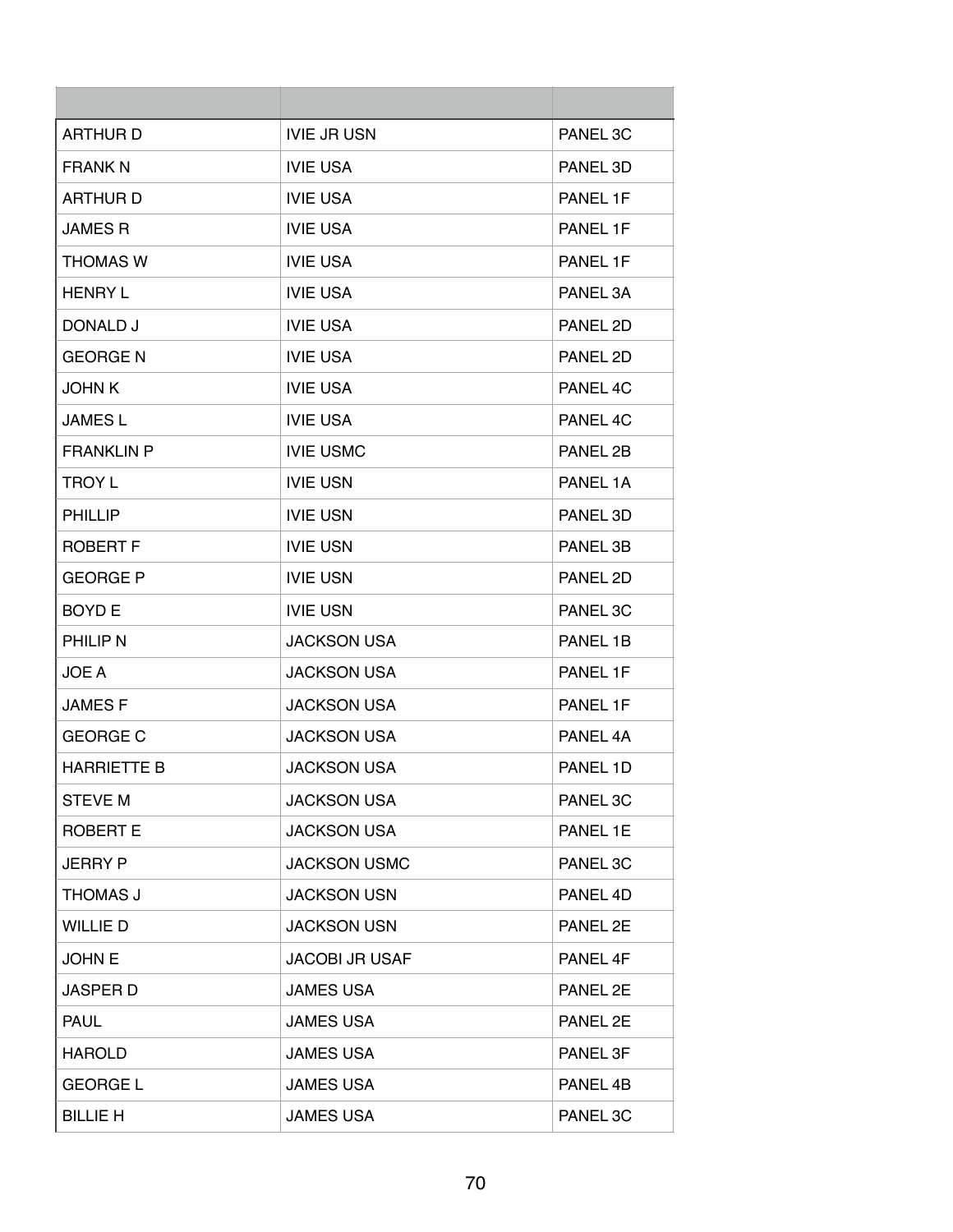| <b>GARNETT L</b>  | <b>JAMES USA</b>       | PANEL 4C |
|-------------------|------------------------|----------|
| <b>JESSE H</b>    | <b>JAMES USAF</b>      | PANEL 3C |
| <b>EDWIN</b>      | <b>JAMES USN</b>       | PANEL 4C |
| <b>ADOLPHUS K</b> | <b>JAMESON USA</b>     | PANEL 3D |
| <b>AVERY C</b>    | <b>JAMESON USA</b>     | PANFL 4F |
| <b>WILLIAM D</b>  | <b>JAMESON USA</b>     | PANEL 4D |
| <b>HAROLD M</b>   | <b>JAMESON USN</b>     | PANEL 1F |
| <b>BILLY J</b>    | <b>JAMISON USA</b>     | PANEL 3A |
| <b>CHESTER T</b>  | <b>JAMISON USA</b>     | PANEL 3C |
| <b>WARRENT</b>    | <b>JARDINE USA</b>     | PANEL 4F |
| LOUIS H           | JARRARD JR USA         | PANEL 1C |
| <b>LEROY C</b>    | <b>JARRARD USAF</b>    | PANEL 3B |
| <b>JAMES C</b>    | <b>JARRELL JR USA</b>  | PANEL 1D |
| <b>WILLIAM H</b>  | <b>JARRELL USA</b>     | PANEL 1B |
| <b>JOHN B</b>     | <b>JARRELL USA</b>     | PANEL 3D |
| <b>MILLER H</b>   | <b>JARRELL USN</b>     | PANEL 3C |
| TERRELL           | <b>JARRELLS USA</b>    | PANEL 3D |
| <b>FRANK A</b>    | <b>JAWORSKI JR USA</b> | PANEL 1E |
| <b>HOUSTON L</b>  | <b>JENKINS JR USA</b>  | PANEL 2E |
| <b>WILLIAM C</b>  | <b>JENKINS JR USA</b>  | PANEL 2F |
| <b>LARRY R</b>    | <b>JENKINS JR USAF</b> | PANEL 3E |
| <b>CHARLES E</b>  | <b>JENKINS SR USN</b>  | PANEL 1D |
| <b>THOMAS L</b>   | <b>JENKINS USA</b>     | PANEL 1B |
| <b>HAROLD L</b>   | <b>JENKINS USA</b>     | PANEL 3D |
| <b>JAMESL</b>     | <b>JENKINS USA</b>     | PANEL 3A |
| <b>GREGORY A</b>  | <b>JENKINS USAF</b>    | PANEL 1A |
| <b>THOMAS M</b>   | <b>JENKINS USAF</b>    | PANEL 4C |
| <b>VICTOR S</b>   | <b>JENKS JR USA</b>    | PANEL 2B |
| <b>JAMESE</b>     | <b>JENNINGS JR USN</b> | PANEL 4C |
| <b>HARBIN M</b>   | <b>JILES USA</b>       | PANEL 2D |
| <b>VINCENT A</b>  | <b>JIMENEZ USA</b>     | PANEL 2E |
| <b>LEWIST</b>     | <b>JOBE USA</b>        | PANEL 4C |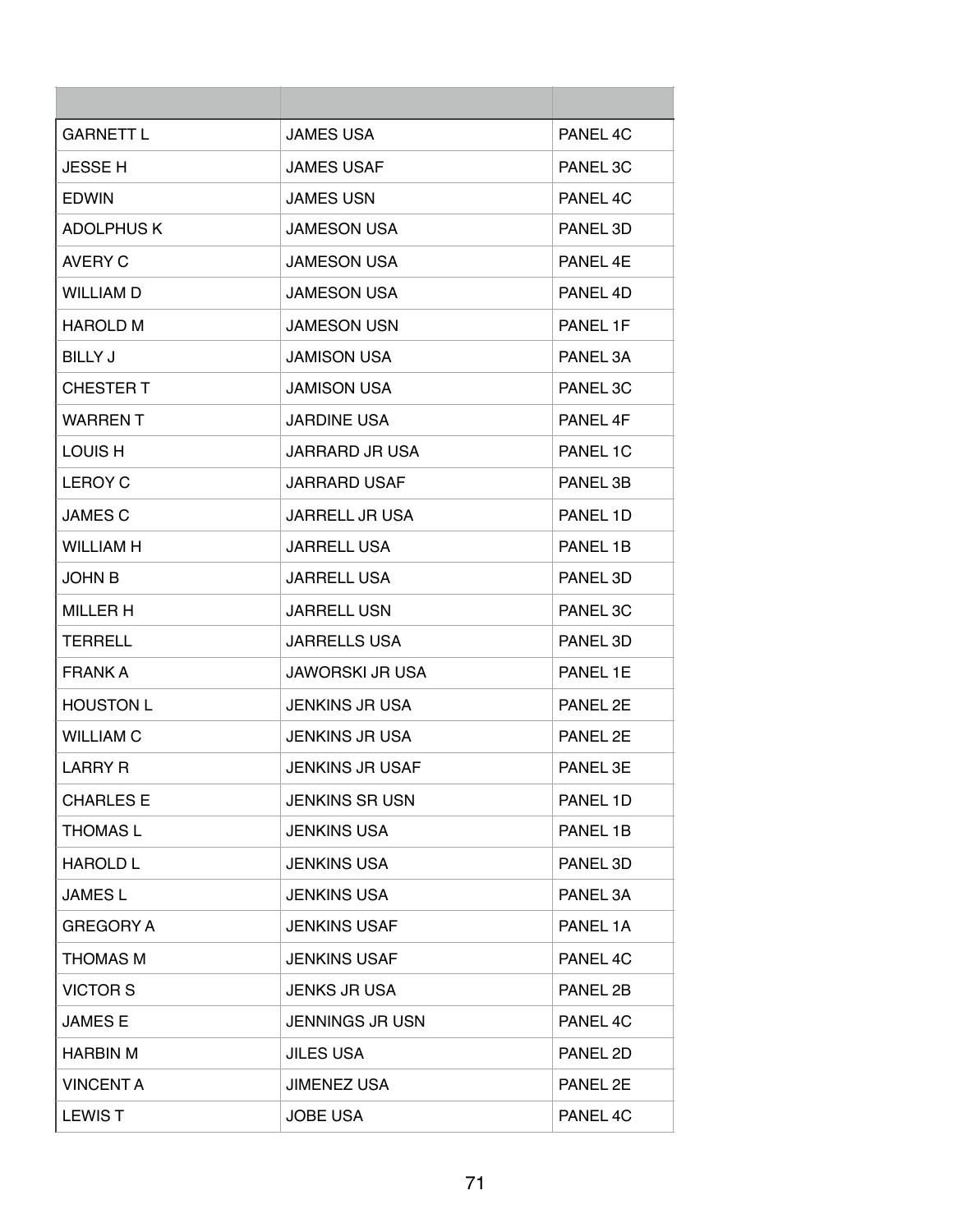| RONALD M          | <b>JOHNS USA</b>     | PANEL 1B            |
|-------------------|----------------------|---------------------|
| ROSINE A          | <b>JOHNSON USA</b>   | PANEL 1B            |
| <b>FRANCIS M</b>  | <b>JOHNSON USA</b>   | PANEL 3A            |
| <b>FLOYD R</b>    | <b>JOHNSON USA</b>   | PANEL 1F            |
| <b>WILLIAM E</b>  | <b>JOHNSON USA</b>   | PANFI <sub>4F</sub> |
| <b>JAMES S</b>    | <b>JOHNSON USA</b>   | PANEL 3B            |
| FRED A            | <b>JOHNSON USA</b>   | PANEL 3B            |
| LOY F             | <b>JOHNSON USA</b>   | PANEL 2C            |
| <b>JOSEPH L</b>   | <b>JOHNSON USA</b>   | PANEL 4D            |
| <b>FERNAM</b>     | <b>JOHNSON USA</b>   | PANEL 4D            |
| DANIEL L          | <b>JOHNSON USAF</b>  | PANEL 1A            |
| <b>FLDRIDGE E</b> | <b>JOHNSON USAF</b>  | PANEL 3D            |
| <b>CYNTHIA T</b>  | <b>JOHNSON USAF</b>  | PANEL 3D            |
| <b>JAMES M</b>    | <b>JOHNSON USAF</b>  | PANEL 1E            |
| <b>WILLIAM W</b>  | <b>JOHNSON USMC</b>  | PANEL 2B            |
| <b>JAMES P</b>    | <b>JOHNSON USMC</b>  | PANEL 3C            |
| <b>JOHN L</b>     | <b>JONES JR USA</b>  | PANEL 4B            |
| <b>LONNIE L</b>   | <b>JONES JR USAF</b> | PANEL 4E            |
| <b>WILLIAM C</b>  | <b>JONES SR USAF</b> | PANEL 3C            |
| DARRELL L         | <b>JONES USA</b>     | PANEL 2B            |
| <b>WILLIAM R</b>  | <b>JONES USA</b>     | PANEL 3D            |
| <b>JOHN B</b>     | <b>JONES USA</b>     | PANEL 3D            |
| LOUIS G           | <b>JONES USA</b>     | PANEL 3D            |
| <b>SAMN</b>       | <b>JONES USA</b>     | PANEL 2E            |
| <b>GENE L</b>     | <b>JONES USA</b>     | PANEL 2E            |
| DAVID V           | <b>JONES USA</b>     | PANEL 2E            |
| <b>RODNEY L</b>   | <b>JONES USA</b>     | PANEL 4E            |
| <b>LONNIE L</b>   | <b>JONES USA</b>     | PANEL 4E            |
| <b>CHARLES M</b>  | <b>JONES USA</b>     | PANEL 4E            |
| <b>HENRY</b>      | <b>JONES USA</b>     | PANEL 1F            |
| <b>OSCAR</b>      | <b>JONES USA</b>     | PANEL 1F            |
| JF                | <b>JONES USA</b>     | PANEL 3A            |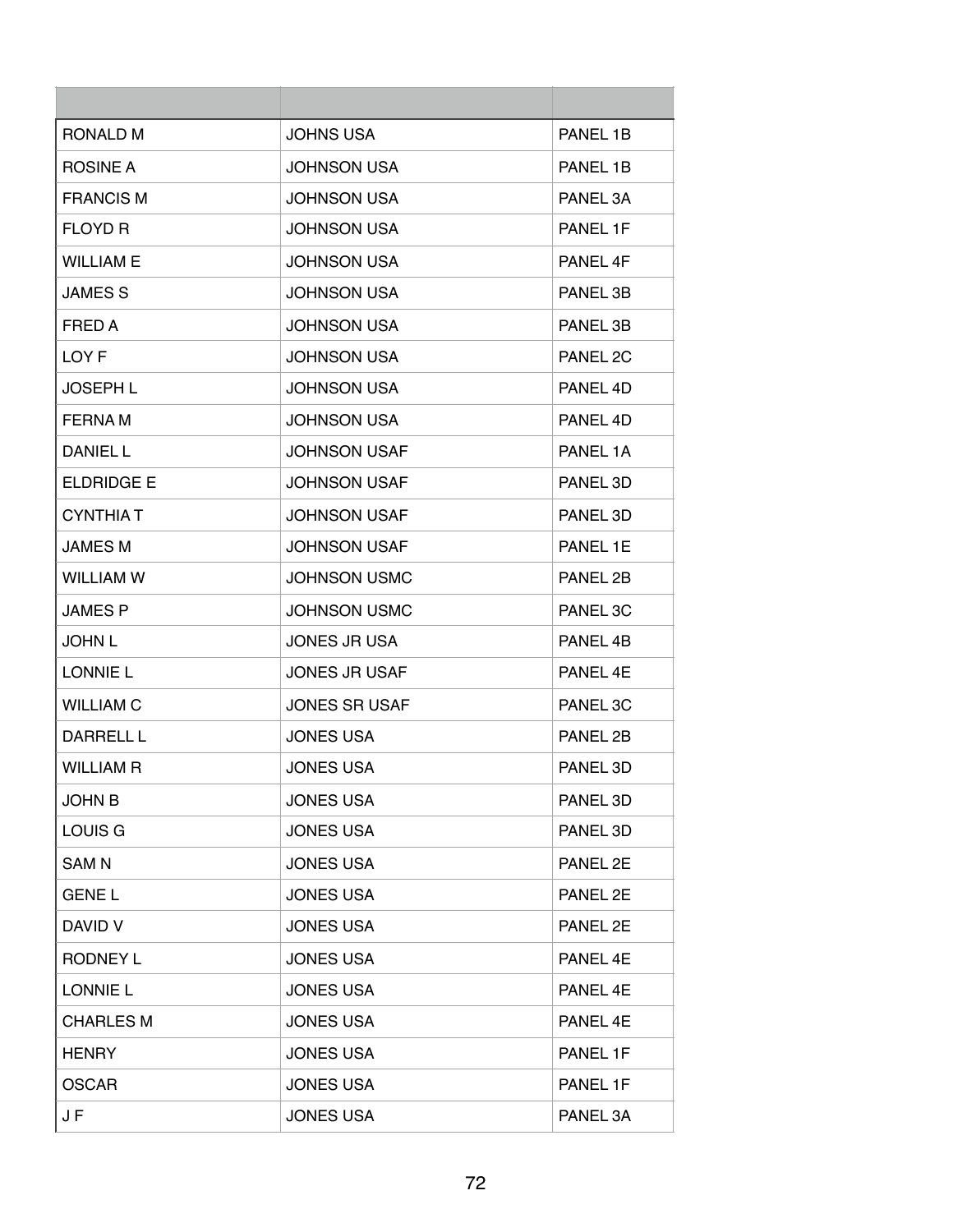| LARRY P           | <b>JONES USA</b>     | PANEL 3A            |
|-------------------|----------------------|---------------------|
| <b>CLIFFORD A</b> | <b>JONES USA</b>     | PANEL 3B            |
| JOHN L            | <b>JONES USA</b>     | PANEL 3B            |
| R GARY            | <b>JONES USA</b>     | PANEL 4A            |
| <b>KAREN A</b>    | <b>JONES USA</b>     | PANFI <sub>4A</sub> |
| <b>JACK B</b>     | <b>JONES USA</b>     | PANEL 4B            |
| <b>HOSEA J</b>    | <b>JONES USA</b>     | PANEL 1C            |
| DONALD A          | <b>JONES USA</b>     | PANEL 1C            |
| <b>HERBERT H</b>  | <b>JONES USA</b>     | PANEL 1C            |
| J D               | <b>JONES USA</b>     | PANEL 1C            |
| <b>JAMES R</b>    | <b>JONES USA</b>     | PANEL 1D            |
| <b>TERRELL C</b>  | <b>JONES USA</b>     | PANEL 2C            |
| RONALD L          | <b>JONES USA</b>     | PANEL 2D            |
| <b>JOHN A</b>     | <b>JONES USA</b>     | PANEL 3C            |
| JEFF              | <b>JONES USA</b>     | PANEL 3C            |
| <b>THOMAS N</b>   | <b>JONES USA</b>     | PANEL 4C            |
| <b>MAURICE E</b>  | <b>JONES USA</b>     | PANEL 4D            |
| <b>BOBBY</b>      | <b>JONES USAF</b>    | PANEL 2B            |
| <b>WALTER L</b>   | <b>JONES USAF</b>    | PANEL 1E            |
| <b>SAMUEL B</b>   | <b>JONES USMC</b>    | PANEL 1D            |
| TROY A            | <b>JONES USMC</b>    | PANEL 3C            |
| ROYCE A           | <b>JONES USN</b>     | PANEL 1A            |
| <b>KATHY L</b>    | <b>JONES USN</b>     | PANEL 3B            |
| <b>ROY L</b>      | <b>JONES USN</b>     | PANEL 4F            |
| HARRY R           | <b>JONES USN</b>     | PANEL 2C            |
| <b>JESSEL</b>     | <b>JONES USN</b>     | PANEL 2D            |
| <b>WAYMON C</b>   | <b>JONES USN</b>     | PANEL 3C            |
| <b>MYRON N</b>    | <b>JORDAN USA</b>    | PANEL 3A            |
| <b>ROLAND D</b>   | <b>JORDAN USN</b>    | PANEL 3D            |
| <b>SCOTT T</b>    | <b>JORDAN USN</b>    | PANEL 3D            |
| DAN E             | <b>JOSLIN JR USA</b> | PANEL 4B            |
| <b>WILLIAM</b>    | <b>JOST USN</b>      | PANEL 2D            |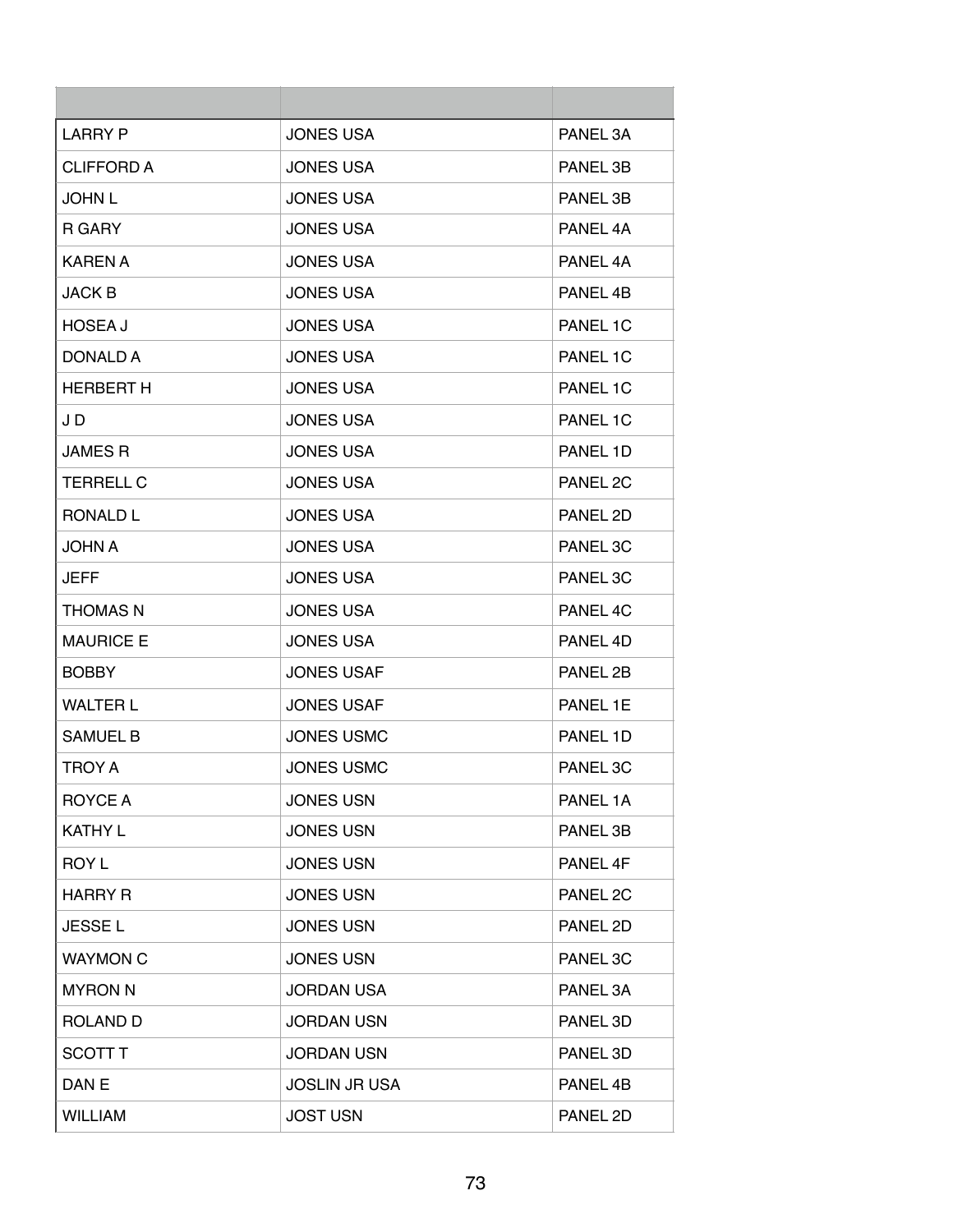| <b>BENP</b>       | <b>JUSTICE USN</b>     | PANEL 2D |
|-------------------|------------------------|----------|
| <b>GROVER L</b>   | <b>JUSTUS USN</b>      | PANEL 2C |
| <b>NANNIE M</b>   | KAMINSKI USA           | PANEL 2B |
| <b>LONNIE M</b>   | <b>KARNES USA</b>      | PANEL 1C |
| <b>CLIFTON H</b>  | <b>KAY USA</b>         | PANEL 2B |
| <b>JOHN W</b>     | <b>KAY USN</b>         | PANEL 3C |
| <b>VIRACHAN O</b> | <b>KEDMANIKHOT USA</b> | PANEL 3A |
| <b>JESSE H</b>    | <b>KEEF USA</b>        | PANEL 3A |
| EDWARD E          | <b>KEENER USA</b>      | PANEL 1F |
| <b>JAMES O</b>    | <b>KEESEE USN</b>      | PANEL 3B |
| J P               | KELLER USA             | PANEL 3A |
| <b>CURTIS C</b>   | <b>KELLER USA</b>      | PANEL 3D |
| TED D             | <b>KELLER USN</b>      | PANEL 3D |
| KIRBY L           | <b>KELLER USN</b>      | PANEL 3C |
| <b>HENRY C</b>    | <b>KELLEY USA</b>      | PANEL 3D |
| <b>FRANK M</b>    | <b>KELLEY USA</b>      | PANEL 2C |
| <b>JAMES C</b>    | <b>KEMPSON USA</b>     | PANEL 1D |
| DAVID M           | <b>KENDRIX USANG</b>   | PANEL 2D |
| CHESTER L         | <b>KENIMER USA</b>     | PANEL 3B |
| <b>HENRY J</b>    | <b>KENNEDY JR USMC</b> | PANEL 3A |
| <b>GENE E</b>     | <b>KENNEDY USA</b>     | PANEL 3D |
| <b>DERAL E</b>    | <b>KENNEDY USAF</b>    | PANEL 3B |
| <b>JOHN L</b>     | <b>KENNEDY USN</b>     | PANEL 3D |
| <b>WARREN W</b>   | <b>KENT JR USAF</b>    | PANEL 1A |
| <b>WILLIAM A</b>  | <b>KENT USA</b>        | PANEL 2B |
| <b>JOHN H</b>     | <b>KESLER USA</b>      | PANEL 3D |
| RICHARD D         | <b>KILBURG USN</b>     | PANEL 4D |
| <b>BLANTON F</b>  | <b>KIMBRELL USA</b>    | PANEL 1B |
| <b>JOHN M</b>     | <b>KIMBRELL USA</b>    | PANEL 3A |
| DEWEY L           | <b>KIMBRELL USA</b>    | PANEL 3B |
| <b>HENLEY H</b>   | <b>KIMBRELL USA</b>    | PANEL 4A |
| DAVID L           | <b>KIMBRELL USA</b>    | PANEL 4B |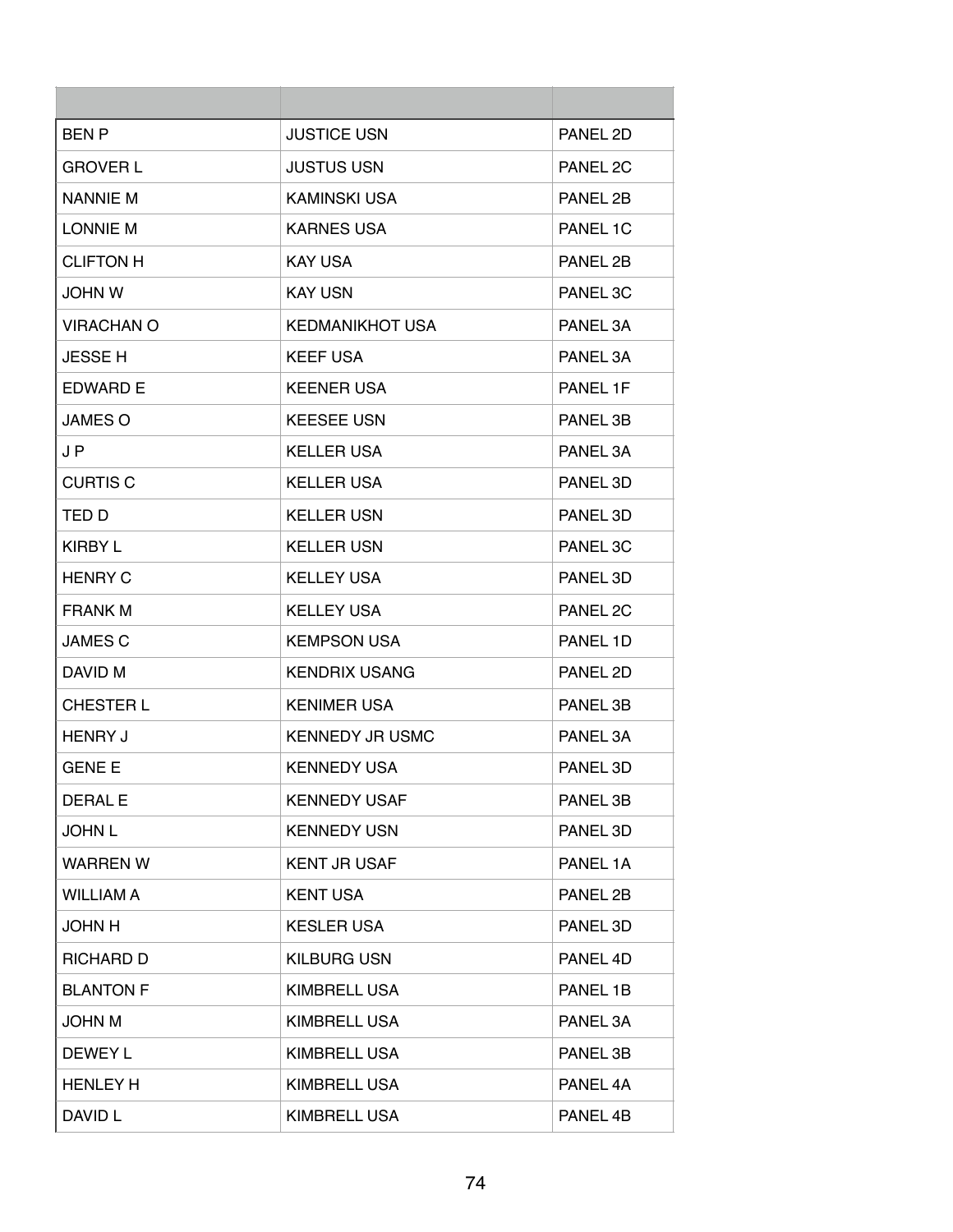| <b>GOLDEN S</b>    | KIMBRELL USA        | PANEL 4B |
|--------------------|---------------------|----------|
| HOWARD H           | KIMBRELL USA        | PANEL 2C |
| <b>HERMAN</b>      | <b>KIMBRELL USA</b> | PANEL 2C |
| <b>BILLEY R</b>    | KIMBRELL USA        | PANEL 4D |
| <b>GROVER T</b>    | KIMBRELL USA        | PANEL 2E |
| PLUMER S           | KIMBRELL USA        | PANEL 4D |
| <b>EVERETT S</b>   | <b>KIMBRELL USA</b> | PANEL 1E |
| <b>CLIFFORD C</b>  | KIMSEY JR USA       | PANEL 1B |
| <b>RICHARD S</b>   | KIMSEY USA          | PANEL 1B |
| <b>JOHN K</b>      | <b>KIMSEY USA</b>   | PANEL 1F |
| <b>WILLIAM R</b>   | KIMSEY USA          | PANEL 3A |
| <b>CLARANCE K</b>  | <b>KIMSEY USA</b>   | PANEL 4D |
| <b>HELEN F</b>     | <b>KIMSEY USN</b>   | PANEL 4A |
| <b>BRUCE R</b>     | <b>KIMSEY USN</b>   | PANEL 3C |
| <b>CHARLES W</b>   | <b>KIMSEY USN</b>   | PANEL 4C |
| ROBERT H           | <b>KIMSEY USN</b>   | PANEL 4D |
| <b>IRWIN R</b>     | KIMZEY JR USA       | PANEL 2B |
| <b>WILLIS H</b>    | KIMZEY JR USA       | PANEL 2E |
| <b>IRWIN R</b>     | KIMZEY SR USA       | PANEL 4B |
| <b>HERBERT B</b>   | <b>KIMZEY USA</b>   | PANEL 3B |
| <b>IRWIN R</b>     | KIMZEY USA          | PANEL 4C |
| <b>LAWRENCE D</b>  | <b>KINDER USAF</b>  | PANEL 2E |
| <b>HOLTON S</b>    | KING JR USAF        | PANEL 4E |
| <b>ROBERT L</b>    | <b>KING USA</b>     | PANEL 1B |
| <b>ERNEST L</b>    | <b>KING USA</b>     | PANEL 2B |
| <b>HOLTON S</b>    | <b>KING USA</b>     | PANEL 4E |
| <b>MITCHELL R</b>  | <b>KING USA</b>     | PANEL 4E |
| <b>MARVING</b>     | <b>KING USA</b>     | PANEL 3A |
| <b>CLAIBORNE R</b> | <b>KING USA</b>     | PANEL 4A |
| J C                | <b>KING USA</b>     | PANEL 1D |
| <b>HENRY C</b>     | <b>KING USA</b>     | PANEL 2D |
| <b>ELLSWORTH A</b> | <b>KING USA</b>     | PANEL 3C |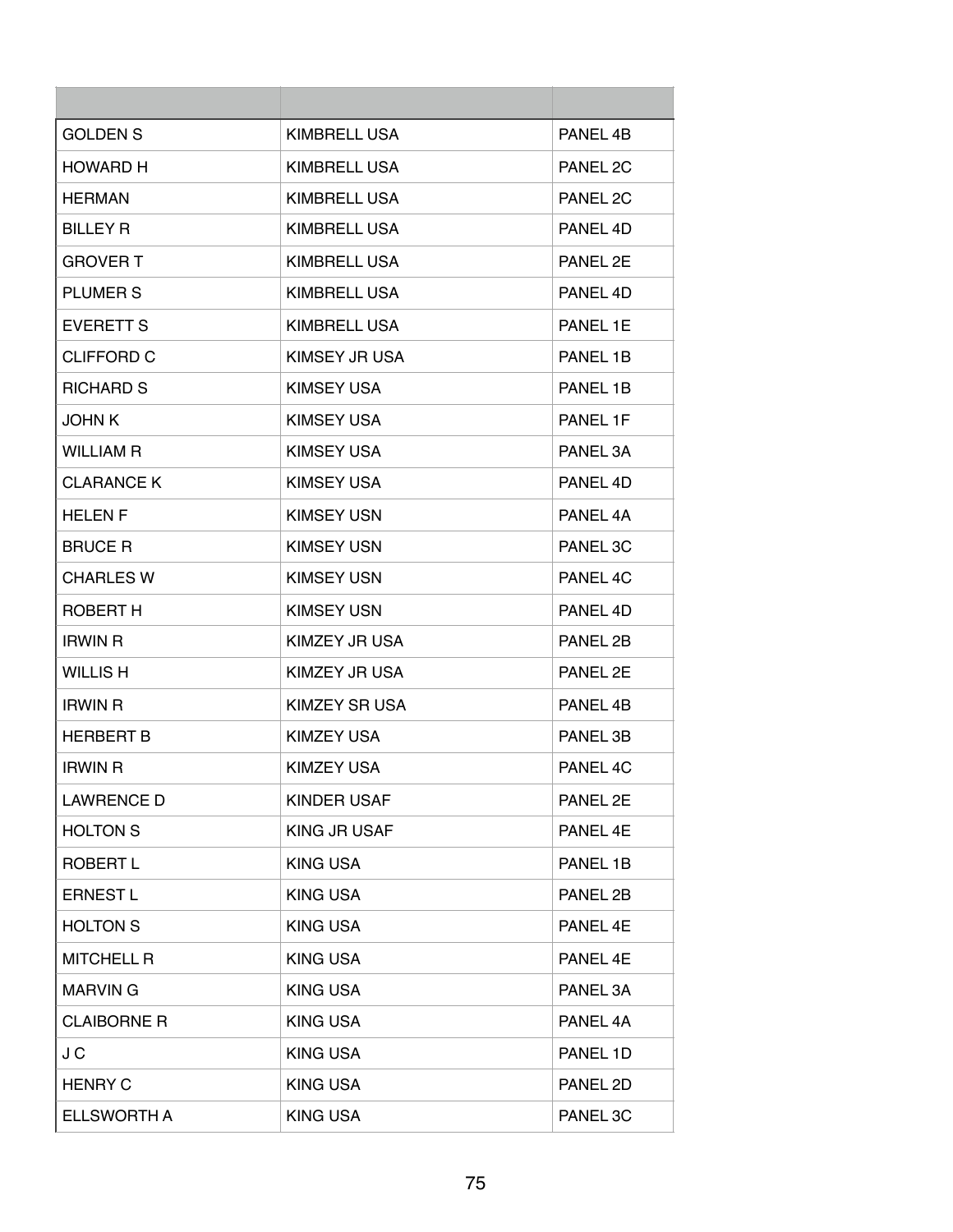| <b>JIMMY</b>      | KING USA             | PANEL 3C             |
|-------------------|----------------------|----------------------|
| PETER L           | KING USA             | PANEL 4D             |
| THOMAS M          | <b>KING USA</b>      | PANEL 1D             |
| <b>MARCUS C</b>   | KING USAF            | PANEL 2E             |
| OLEN J            | KING USAF            | PANEL 3F             |
| <b>CHARLES R</b>  | <b>KING USMC</b>     | PANEL 2E             |
| CHESTER C         | <b>KING USN</b>      | PANEL 1D             |
| LARRY J           | <b>KING USN</b>      | PANEL 2E             |
| <b>LARRY M</b>    | <b>KING USN</b>      | PANEL 3F             |
| <b>MELVIN C</b>   | <b>KING USN</b>      | PANEL 3F             |
| <b>OSCARL</b>     | <b>KING USN</b>      | PANEL 4F             |
| <b>CLIFFORD M</b> | <b>KING USN</b>      | PANEL 1C             |
| <b>HOWARD L</b>   | <b>KING USN</b>      | PANEL 4C             |
| <b>FRANK M</b>    | <b>KINNEY USA</b>    | PANEL 3D             |
| <b>BERT L</b>     | <b>KINNEY USA</b>    | PANEL 2D             |
| <b>JESSIE H</b>   | <b>KINNEY USAF</b>   | PANEL 2F             |
| RAYMOND M         | <b>KINNEY USMC</b>   | PANEL 3C             |
| <b>HOMER JD</b>   | <b>KINSEY USA</b>    | PANEL 4A             |
| <b>WILLIAM P</b>  | <b>KINSEY USA</b>    | PANEL 1D             |
| <b>ROBERT S</b>   | <b>KIRBY USA</b>     | PANEL 3C             |
| ROBERT L          | <b>KIRBY USA</b>     | PANFL <sub>4</sub> F |
| <b>JOHN M</b>     | <b>KNIGHT USA</b>    | PANEL 3F             |
| <b>CHARLES C</b>  | <b>KNIGHT USA</b>    | PANEL 4C             |
| <b>JOHN</b>       | KOHAN JR USA         | PANEL 4D             |
| EDDIE A           | KOONCE JR USMC       | PANEL 2D             |
| <b>IMANTS J</b>   | <b>KRANATS USMC</b>  | PANEL 1A             |
| <b>CALVIN W</b>   | <b>KREFFT JR USA</b> | PANEL 1B             |
| ROBERT J          | KUSHMAN JR USA       | PANEL 1B             |
| PAUL D            | <b>KYLE USA</b>      | PANEL 1D             |
| RODNEY L          | <b>KYLE USN</b>      | PANEL 3D             |
| ROBERT D          | <b>KYLE USN</b>      | PANEL 2E             |
| <b>ROBERT</b>     | <b>KYTLE USA</b>     | PANEL 1F             |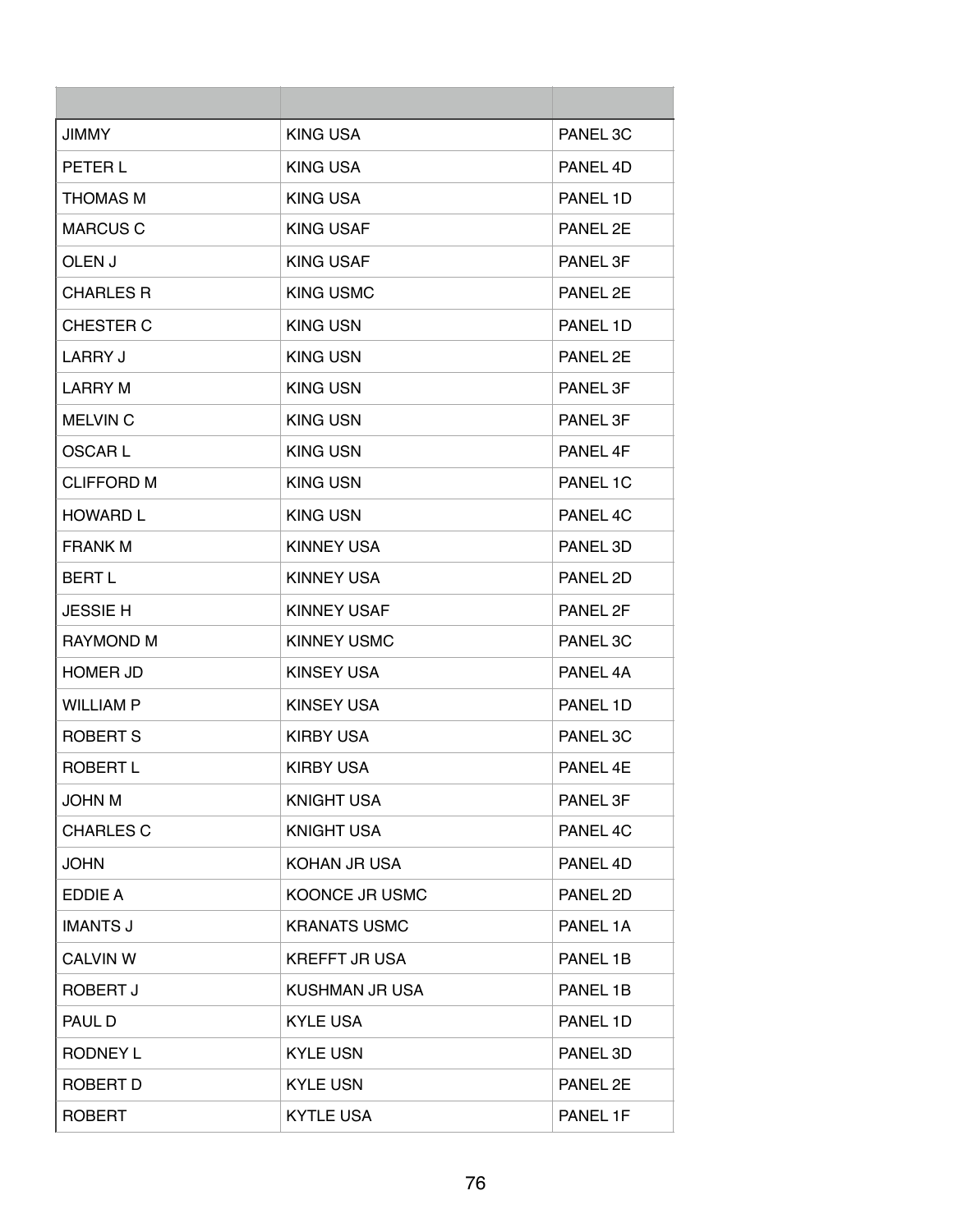| <b>LAWRENCE J</b> | <b>LACK JR USMC</b>     | PANEL 4D |
|-------------------|-------------------------|----------|
| CARL              | <b>LACOUNT USA</b>      | PANEL 3A |
| JOHN R            | LACOUNT USA             | PANEL 4A |
| <b>HAROLD L</b>   | <b>LACOUNT USA</b>      | PANEL 4B |
| <b>JAMES L</b>    | <b>LACOUNT USA</b>      | PANEL 4B |
| <b>ARTHUR E</b>   | <b>LACOUNT USA</b>      | PANEL 1C |
| <b>GEORGE</b>     | <b>LACOUNT USA</b>      | PANEL 2D |
| RODNEY H          | <b>LACOUNT USA</b>      | PANEL 3C |
| <b>ARTHUR F</b>   | <b>LACOUNT USA</b>      | PANEL 4C |
| <b>FRANCIS A</b>  | <b>LAILER USA</b>       | PANEL 3D |
| THOMAS H          | <b>LAMB USA</b>         | PANEL 1B |
| ROBERT BAYARD     | <b>LAMB USA</b>         | PANEL 4F |
| ROBERT B          | <b>LAMB USA</b>         | PANEL 3C |
| <b>JARVIS L</b>   | <b>LANCASTER USN</b>    | PANEL 2C |
| <b>QUINTIN</b>    | <b>LAND USA</b>         | PANEL 3B |
| ELMO W            | <b>LANDERS JR USA</b>   | PANEL 1F |
| RANDALL S         | LANDERS USA             | PANEL 4C |
| <b>CLAUD D</b>    | <b>LANDERS USA</b>      | PANEL 4D |
| <b>GENE C</b>     | <b>LANE USA</b>         | PANEL 3F |
| <b>KURT</b>       | <b>LANGSTON USA</b>     | PANEL 4C |
| BILLY J           | <b>LANGSTON USA</b>     | PANEL 2E |
| ROBERT L          | <b>LANGSTON USAF</b>    | PANEL 2B |
| ROY W             | LAPRADE USA             | PANEL 3D |
| <b>JAMES C</b>    | <b>LAPRADE USA</b>      | PANEL 4D |
| <b>GARNETT C</b>  | LAPRADE USA             | PANEL 1E |
| <b>HENRY E</b>    | <b>LARK JR USN</b>      | PANEL 1A |
| <b>JAMES W</b>    | <b>LASSITER JR USAF</b> | PANEL 4A |
| <b>CECIL E</b>    | <b>LATHAM USA</b>       | PANEL 3A |
| <b>STEVEN W</b>   | <b>LATHAM USN</b>       | PANEL 2C |
| <b>RUSSELL D</b>  | <b>LATHAN USA</b>       | PANEL 1F |
| <b>EMORY M</b>    | <b>LATHAN USA</b>       | PANEL 1C |
| <b>CHARLES H</b>  | <b>LATHAN USN</b>       | PANEL 2D |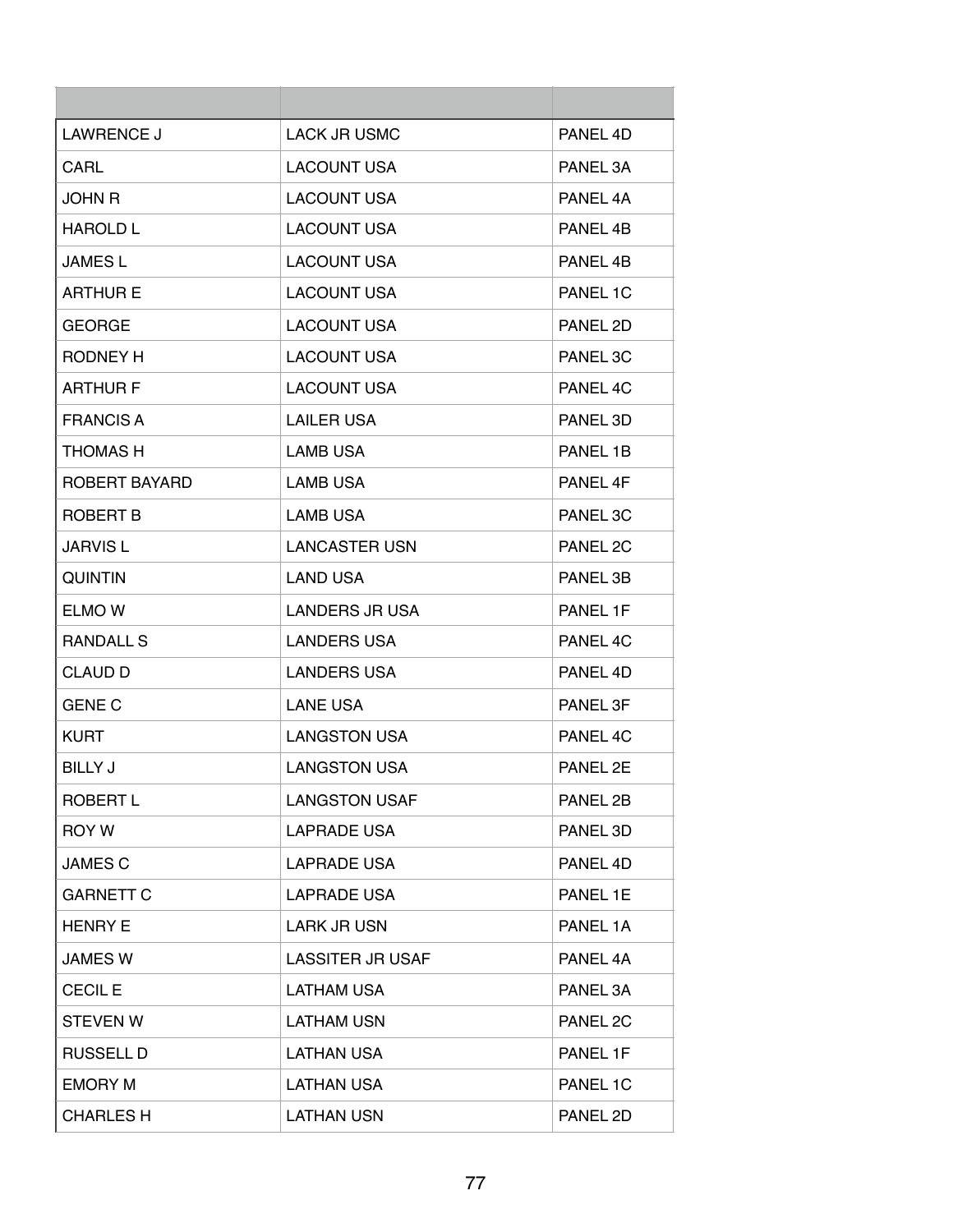| <b>BENJAMIN C</b>  | <b>LATHEN USA</b>    | PANEL 1F |
|--------------------|----------------------|----------|
| ATOS D             | <b>LATTANZI USN</b>  | PANEL 2C |
| PAUL B             | <b>LATTY USMC</b>    | PANEL 4C |
| <b>CHARLES A</b>   | LAUDERMILK USA       | PANEL 1F |
| <b>EDWARD M</b>    | LAUDERMILK USA       | PANEL 1F |
| <b>RICHARD A</b>   | <b>LAWRENCE USA</b>  | PANEL 4F |
| <b>FRANK M</b>     | <b>LAWRENCE USA</b>  | PANEL 1C |
| HARLEY H           | <b>LAWRENCE USA</b>  | PANEL 4C |
| ROBERT L           | <b>LAWSON USA</b>    | PANEL 3C |
| <b>THOMAS W</b>    | <b>LAWSON USAF</b>   | PANEL 4C |
| <b>GEORGE R</b>    | <b>LAWSON USMC</b>   | PANEL 1D |
| <b>GREGORY E</b>   | <b>LAWSON USN</b>    | PANEL 1A |
| CLAUDE E           | <b>LAWSON USN</b>    | PANEL 1A |
| <b>ALLEN C</b>     | LE FEBVRE USA        | PANEL 4F |
| <b>GEORGE F</b>    | LEDBETTER JR USA     | PANEL 1C |
| <b>GEORGE F</b>    | <b>LEDBETTER USA</b> | PANEL 1D |
| <b>AUBREY C</b>    | <b>LEDBETTER USN</b> | PANEL 3B |
| <b>JERRY W</b>     | <b>LEDFORD USA</b>   | PANEL 1B |
| DOYLE C            | <b>LEDFORD USA</b>   | PANEL 3A |
| JAMES T            | LEDFORD USAF         | PANEL 2B |
| ROBERT M           | <b>LEDFORD USMC</b>  | PANEL 3C |
| <b>RAYMOND D</b>   | <b>LEDFORD USN</b>   | PANEL 3D |
| <b>WILLIAM R</b>   | LEE JR USA           | PANEL 2E |
| <b>MORRIS E</b>    | <b>LEE USAF</b>      | PANEL 1A |
| <b>MARVIN A</b>    | LEE USAF             | PANEL 4A |
| <b>WILLIAM D A</b> | <b>LENBURG USN</b>   | PANEL 2E |
| <b>FRANK M</b>     | <b>LEONARD USA</b>   | PANEL 1E |
| <b>WAYNET</b>      | <b>LEONARD USA</b>   | PANEL 4C |
| <b>GEORGE R</b>    | <b>LEONARD USN</b>   | PANEL 2C |
| <b>ANDREW E</b>    | LEVERETT USA         | PANEL 2C |
| <b>MORRIS G</b>    | <b>LEWALLEN USA</b>  | PANEL 3B |
| <b>LEEY</b>        | <b>LEWALLEN USA</b>  | PANEL 1D |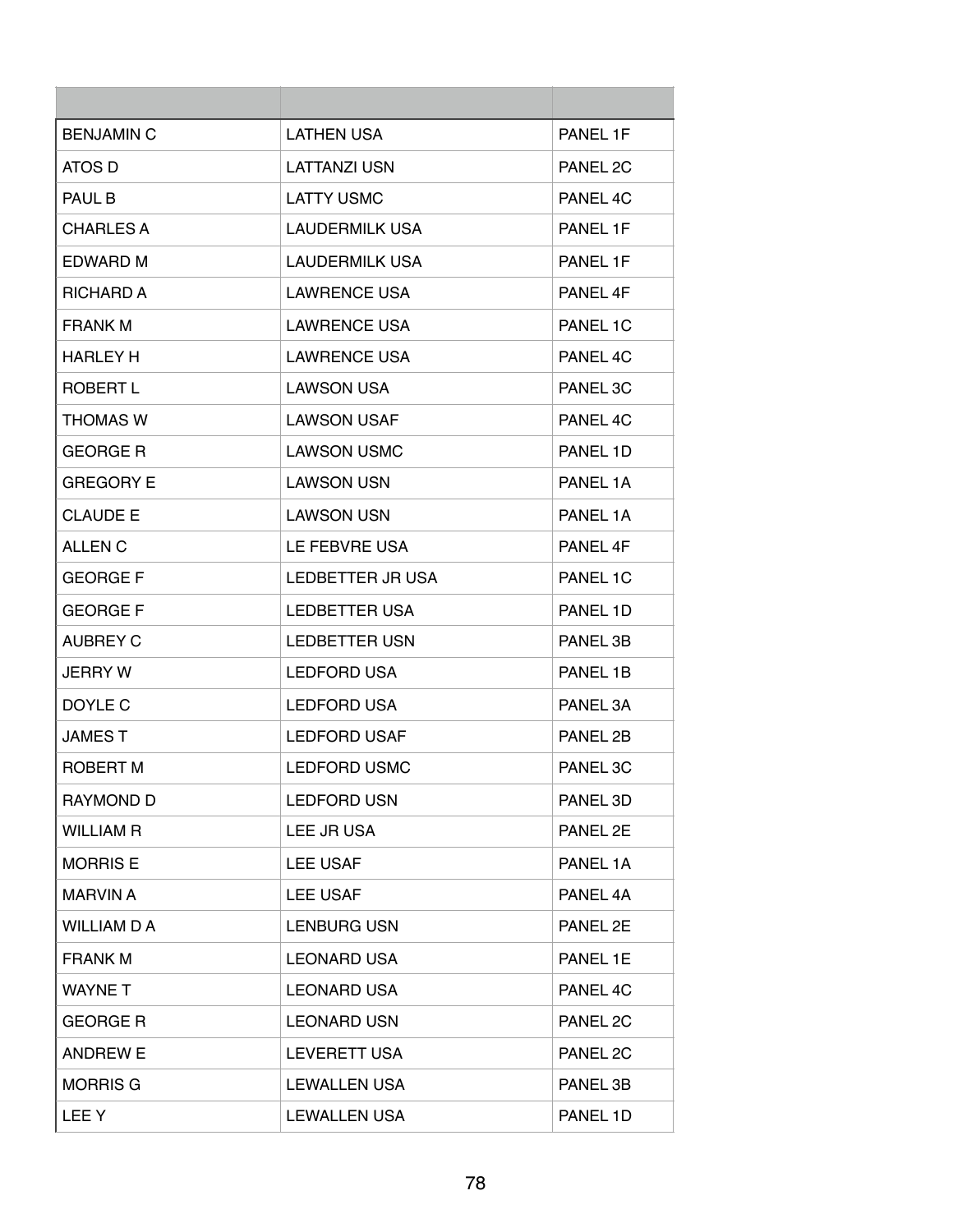| <b>NELSON W</b>  | <b>LEWALLEN USA</b>   | PANEL 2D |
|------------------|-----------------------|----------|
| <b>BOYD H</b>    | <b>LEWALLEN USA</b>   | PANEL 1E |
| <b>JASON R</b>   | <b>LEWALLEN USMC</b>  | PANEL 2B |
| <b>JAMESK</b>    | <b>LEWALLEN USMC</b>  | PANEL 3F |
| <b>MELVIN O</b>  | <b>LEWALLEN USN</b>   | PANFI 1F |
| <b>RANDALL L</b> | <b>LEWIS USA</b>      | PANEL 4D |
| EDWARD L         | LIEBHAUSER USMC       | PANEL 4F |
| LARRY W          | LIND USMC             | PANEL 1A |
| <b>GEORGE H</b>  | LINDSAY USA           | PANEL 2F |
| J T              | <b>LINDSEY USAF</b>   | PANEL 1A |
| ROY J            | LINGERFELT USA        | PANEL 2E |
| <b>JOHN S</b>    | LIPKIN USN            | PANEL 1A |
| <b>JOHN M</b>    | <b>LIPOLD USMC</b>    | PANEL 1A |
| <b>FRANK G</b>   | <b>LITTLE USA</b>     | PANEL 3F |
| <b>GARY L</b>    | <b>LITTLEJOHN USN</b> | PANEL 4F |
| <b>JAMEST</b>    | LIVELY USA            | PANEL 2C |
| OTIS D           | LOCKABY USA           | PANEL 3A |
| <b>IRVING G</b>  | <b>LOCKE USA</b>      | PANEL 3F |
| <b>HERBERT T</b> | <b>LOCKLAIR USN</b>   | PANEL 1A |
| <b>JOHNNY C</b>  | <b>LOCKLAIR USN</b>   | PANEL 4C |
| <b>HENRY G</b>   | <b>LOCKMAN USA</b>    | PANEL 3B |
| <b>DORIS ANN</b> | <b>LOCKWOOD USA</b>   | PANEL 3B |
| ED.              | LOCKWOOD USA          | PANEL 3F |
| <b>WILL</b>      | <b>LOCKWOOD USA</b>   | PANEL 4B |
| ANNIE M          | LOCKWOOD USA          | PANEL 2C |
| <b>D BURT</b>    | <b>LOGAN USMC</b>     | PANEL 1A |
| <b>JOHN L</b>    | <b>LOGGINS JR USA</b> | PANEL 1C |
| <b>CARL E</b>    | <b>LOGGINS USA</b>    | PANEL 1B |
| <b>ERNEST L</b>  | <b>LOGGINS USA</b>    | PANEL 2E |
| <b>HUGH P</b>    | <b>LOGGINS USA</b>    | PANEL 4B |
| <b>JOHN H</b>    | <b>LOGGINS USA</b>    | PANEL 1D |
| ROBERT L         | <b>LOGGINS USA</b>    | PANEL 3C |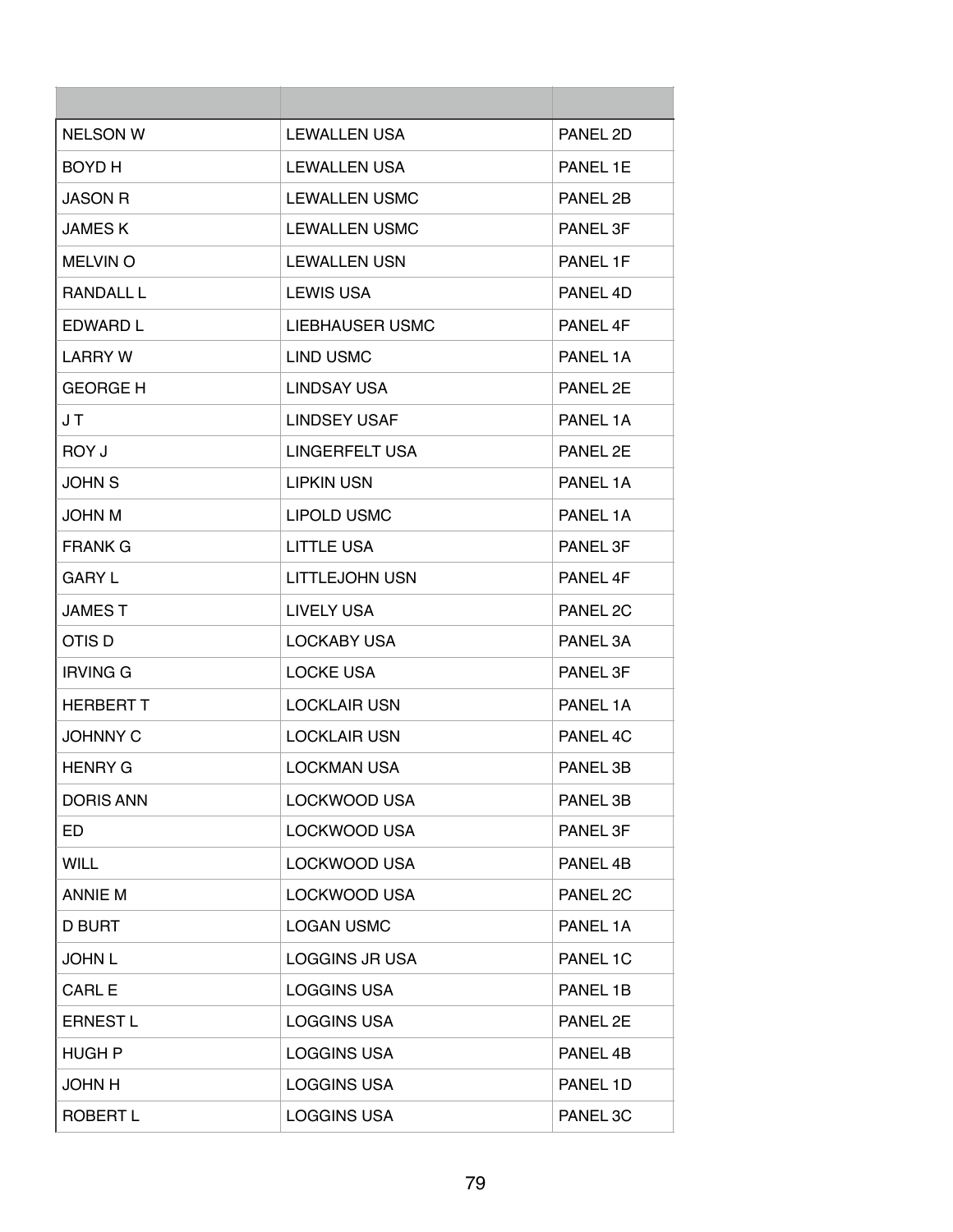| <b>NOAH E</b>    | <b>LOGGINS USA</b>    | PANEL 3C            |
|------------------|-----------------------|---------------------|
| ROBERT S         | LOKEY III USA         | PANEL 3F            |
| ROBERT S         | LOKEY JR USA          | PANEL 3F            |
| DWIGHT J         | LOMAX JR USA          | PANEL 3D            |
| <b>SHANNON L</b> | <b>LOMAX USA</b>      | PANFI <sub>2F</sub> |
| DWIGHT J         | <b>LOMAX USA</b>      | PANEL 2F            |
| DOYLE L          | <b>LOMAX USA</b>      | PANEL 3F            |
| <b>LINDSEY L</b> | LONDON JR USMC        | PANEL 4A            |
| <b>LINDSEY L</b> | <b>LONDON USA</b>     | PANEL 1B            |
| <b>THOMAS B</b>  | <b>LONDON USA</b>     | PANEL 1B            |
| <b>JAMES A</b>   | <b>LONDON USA</b>     | PANEL 3F            |
| JOHN G           | <b>LONDON USA</b>     | PANEL 3B            |
| <b>WILLIAM H</b> | <b>LONDON USA</b>     | PANEL 4D            |
| CARL J           | <b>LONDON USAF</b>    | PANEL 3F            |
| <b>ROBERT W</b>  | LONERGAN USMC         | PANEL 1A            |
| <b>HIRAM S</b>   | LONG JR USN           | PANEL 4D            |
| <b>WILLIAM R</b> | LONG USA              | PANEL 3D            |
| <b>OSCAR</b>     | LONG USA              | PANEL 1F            |
| <b>CHARLES R</b> | <b>LONG USA</b>       | PANEL 4B            |
| <b>HIRAM S</b>   | LONG USA              | PANEL 3C            |
| <b>WILLIAM C</b> | LONG USMC             | PANEL 1C            |
| <b>GORDON W</b>  | <b>LONSBERRY USN</b>  | PANEL 1F            |
| <b>WALTER R</b>  | <b>LOONEY USA</b>     | PANEL 2E            |
| <b>WILLIAM J</b> | <b>LOONEY USA</b>     | PANEL 2C            |
| DONALD R         | <b>LORD USN</b>       | PANEL 1A            |
| <b>GROVER</b>    | <b>LORSEY USA</b>     | PANEL 3C            |
| <b>JAMES W</b>   | LOUDERMILK JR USA     | PANEL 1B            |
| <b>JUDGE L</b>   | LOUDERMILK JR USA     | PANEL 3B            |
| <b>ROBERT F</b>  | LOUDERMILK JR USA     | PANEL 4B            |
| <b>DEWEY</b>     | LOUDERMILK USA        | PANEL 2B            |
| JOE H            | <b>LOUDERMILK USA</b> | PANEL 2B            |
| DAVID T          | LOUDERMILK USA        | PANEL 2E            |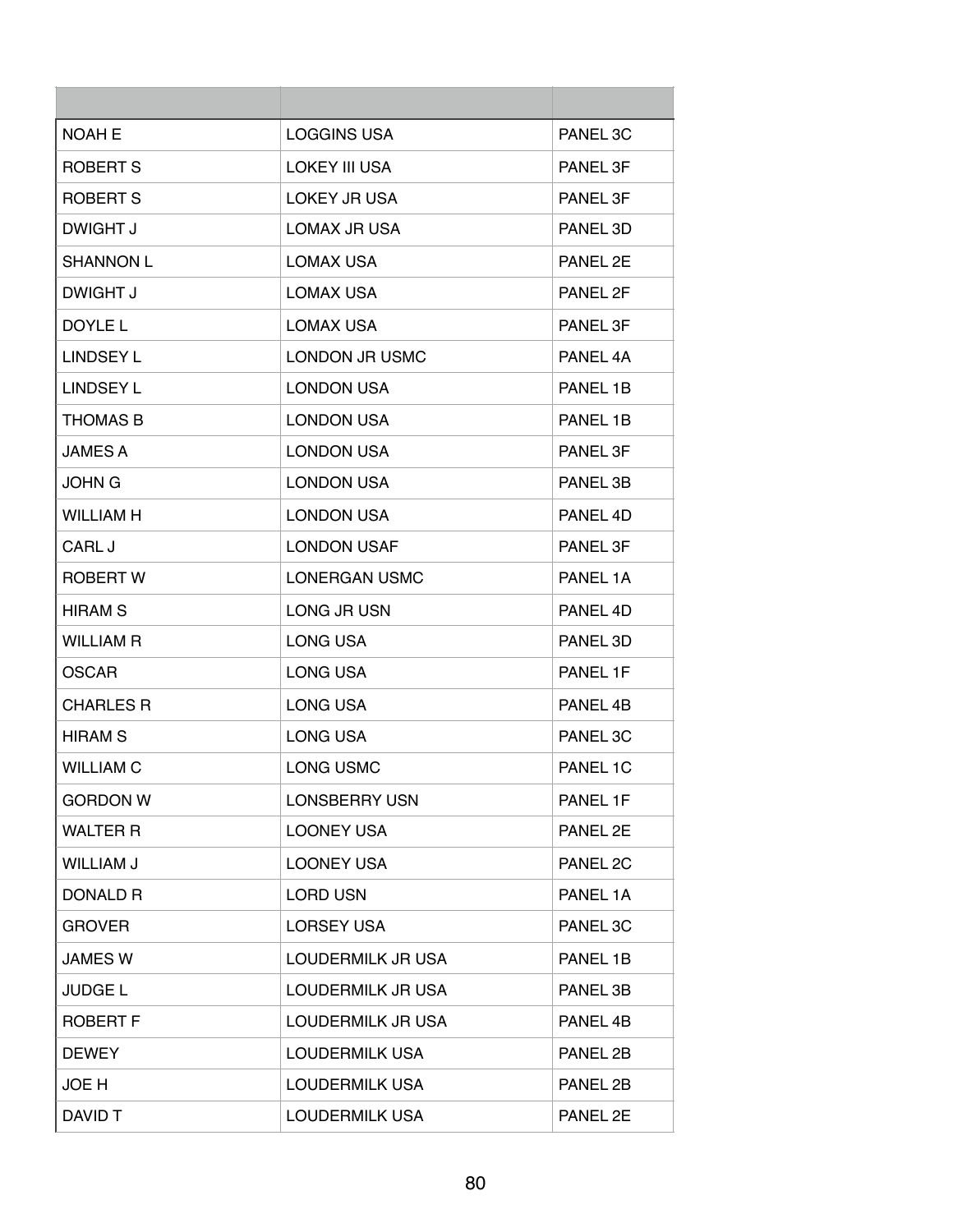| <b>ROY W</b>      | <b>LOUDERMILK USA</b>  | PANEL 2F |
|-------------------|------------------------|----------|
| <b>HENRY L</b>    | LOUDERMILK USA         | PANEL 3E |
| <b>QUENTEN L</b>  | LOUDERMILK USA         | PANEL 2F |
| <b>TELFORD</b>    | LOUDERMILK USA         | PANEL 2F |
| <b>TILMAN E</b>   | <b>LOUDERMILK USA</b>  | PANEL 3F |
| <b>JAMES R</b>    | LOUDERMILK USA         | PANEL 3F |
| <b>HOLLIS P</b>   | LOUDERMILK USA         | PANEL 4B |
| <b>WILLIAM L</b>  | LOUDERMILK USA         | PANEL 4B |
| <b>CECIL I</b>    | LOUDERMILK USA         | PANEL 4B |
| <b>HASKELL C</b>  | <b>LOUDERMILK USA</b>  | PANEL 4B |
| DEWITT T          | <b>LOUDERMILK USA</b>  | PANEL 1C |
| <b>BRUCE B</b>    | LOUDERMILK USA         | PANEL 1D |
| <b>FRANKLIN D</b> | LOUDERMILK USA         | PANEL 2D |
| DAVIS B           | LOUDERMILK USA         | PANEL 4C |
| HENRY A           | LOUDERMILK USA         | PANEL 3C |
| <b>WILLIAM A</b>  | LOUDERMILK USA         | PANEL 3C |
| <b>JUSTIN M</b>   | LOUDERMILK USA         | PANEL 4C |
| <b>LARKIN H</b>   | LOUDERMILK USA         | PANEL 4D |
| <b>RAY E</b>      | <b>LOUDERMILK USA</b>  | PANEL 1E |
| <b>WILLIAM P</b>  | LOUDERMILK USAF        | PANEL 2B |
| <b>RICHARD E</b>  | <b>LOUDERMILK USMC</b> | PANEL 4C |
| <b>JOHN W</b>     | <b>LOUDERMILK USN</b>  | PANEL 3D |
| W HARVEY          | <b>LOUDERMILK USN</b>  | PANEL 1F |
| <b>GARRISON D</b> | <b>LOUDERMILK USN</b>  | PANEL 4A |
| JOHN D            | <b>LOUDERMILK USN</b>  | PANEL 4C |
| <b>ALVIN L</b>    | <b>LOUDERMILLK USA</b> | PANEL 1C |
| DICK R            | LOVE USA               | PANEL 1E |
| DORIS E           | LOVE USAF              | PANEL 2B |
| <b>JACKIE D</b>   | <b>LOVE USAF</b>       | PANEL 2C |
| <b>RAYMOND D</b>  | LOVE USMC              | PANEL 3C |
| <b>JOHN H</b>     | <b>LOVELESS USAF</b>   | PANEL 2C |
| DAWN M            | <b>LOVELESS USN</b>    | PANEL 4A |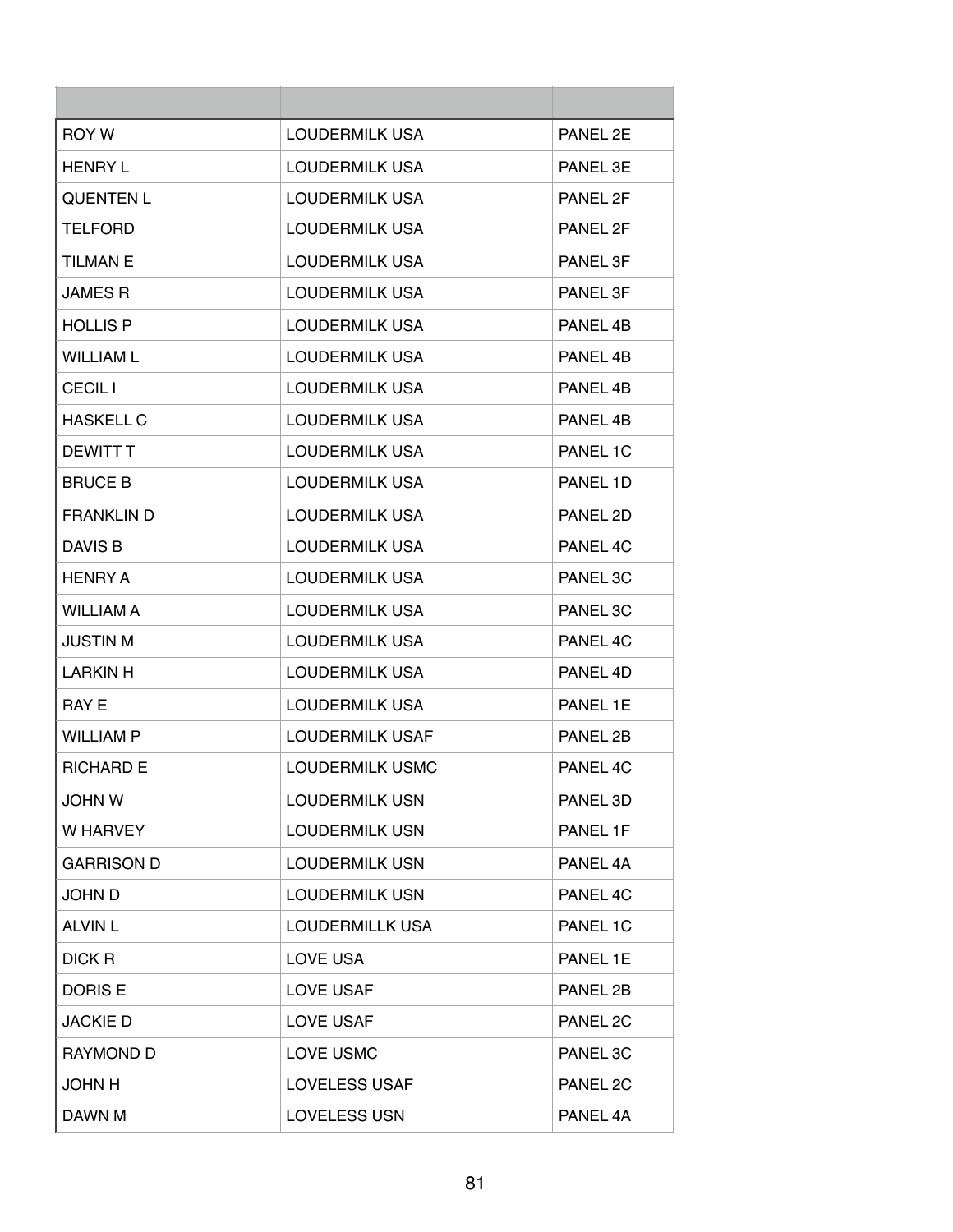| <b>VIRGIL L</b>  | LOVELL JR USA       | PANEL 1C |
|------------------|---------------------|----------|
| <b>CHARLES W</b> | LOVELL JR USA       | PANEL 3C |
| <b>FRED</b>      | <b>LOVELL USA</b>   | PANEL 3A |
| PHIL B           | LOVELL USA          | PANEL 3B |
| <b>DOUGLAS W</b> | <b>LOVELL USA</b>   | PANEL 3D |
| <b>JOHN</b>      | <b>LOVELL USA</b>   | PANEL 3D |
| W L              | LOVELL USA          | PANEL 3D |
| RANDALL H        | <b>LOVELL USA</b>   | PANEL 1F |
| <b>HENRY H</b>   | <b>LOVELL USA</b>   | PANEL 4B |
| <b>GEORGE H</b>  | <b>LOVELL USA</b>   | PANEL 4B |
| <b>BUREN C</b>   | <b>LOVELL USA</b>   | PANEL 4B |
| TERRY            | <b>LOVELL USA</b>   | PANEL 1D |
| <b>HOBERT C</b>  | <b>LOVELL USA</b>   | PANEL 1D |
| ADAM A           | <b>LOVELL USA</b>   | PANEL 2D |
| <b>HOWELL D</b>  | <b>LOVELL USA</b>   | PANEL 3C |
| <b>JETHERO E</b> | <b>LOVELL USA</b>   | PANEL 3C |
| <b>JOHN H</b>    | <b>LOVELL USA</b>   | PANEL 4C |
| <b>JOHN B</b>    | <b>LOVELL USA</b>   | PANEL 4D |
| ELIGHA C         | <b>LOVELL USMC</b>  | PANEL 2D |
| <b>CHESTER C</b> | <b>LOVELL USN</b>   | PANEL 1A |
| <b>EARL N</b>    | <b>LOVELL USN</b>   | PANEL 1A |
| <b>JESSE J</b>   | <b>LOVELL USN</b>   | PANEL 3B |
| RL               | LOVELL USN          | PANEL 1D |
| <b>THOMAS D</b>  | <b>LOWERY USA</b>   | PANEL 1D |
| <b>DANNY F</b>   | <b>LOWERY USAF</b>  | PANEL 3F |
| <b>HAROLD A</b>  | <b>LUCAS JR USN</b> | PANEL 3D |
| <b>RAYMOND E</b> | LUDWIG USA          | PANEL 1B |
| STEPHEN C        | <b>LUMPKIN USA</b>  | PANEL 1B |
| <b>LARRY J</b>   | <b>LUMPKIN USA</b>  | PANEL 3D |
| ANDREW J         | <b>LUMPKIN USA</b>  | PANEL 1F |
| <b>JOSEPH H</b>  | LUMPKIN USA         | PANEL 3B |
| <b>WILLIE G</b>  | <b>LUMPKIN USMC</b> | PANEL 4D |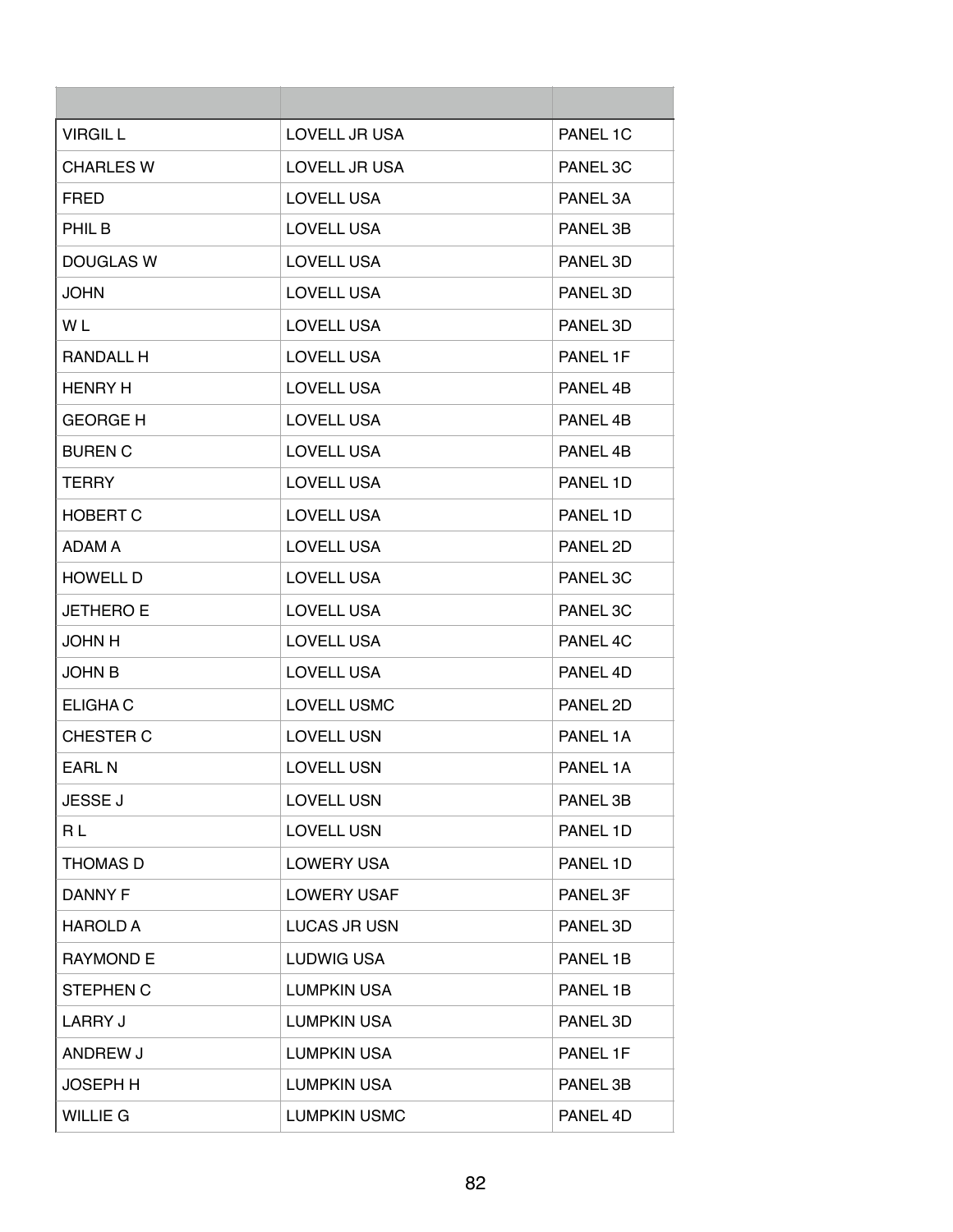| <b>BILLY</b>     | LUMPKIN USN         | PANEL 1A |
|------------------|---------------------|----------|
| <b>JOHN F</b>    | LUNSFORD II USCG    | PANEL 2A |
| <b>JEFFERY T</b> | LUNSFORD USA        | PANEL 2B |
| ROBERT J L       | LUNSFORD USA        | PANEL 1C |
| L V              | LUNSFORD USAF       | PANEL 3D |
| ROBERT T         | LUNSFORD USMC       | PANEL 2D |
| ROBERT P         | LUNSFORD USN        | PANEL 3D |
| <b>WILLARD G</b> | LUTHI USN           | PANEL 3D |
| <b>WADE</b>      | LUTTRELL USA        | PANEL 1F |
| <b>LESLIE J</b>  | <b>LYLE USMC</b>    | PANEL 3A |
| <b>MICHAEL D</b> | <b>LYLE USN</b>     | PANEL 3C |
| ROBERT G         | <b>LYNCH USA</b>    | PANEL 3B |
| <b>MINOR L</b>   | <b>LYNCH USA</b>    | PANEL 4B |
| <b>VANCE E</b>   | <b>LYNCH USA</b>    | PANEL 1F |
| <b>DAVID</b>     | <b>LYNN USMC</b>    | PANEL 3D |
| <b>KENNETH</b>   | <b>LYNN USMC</b>    | PANEL 4D |
| <b>JOHN M</b>    | <b>LYON USMC</b>    | PANEL 4D |
| LAT F            | <b>LYONS USA</b>    | PANEL 3B |
| <b>ERNEST R</b>  | <b>MABE USA</b>     | PANEL 1D |
| <b>CHARLES W</b> | <b>MAHAFFEY USN</b> | PANEL 2C |
| <b>CHARLES E</b> | <b>MALLARD USA</b>  | PANEL 1E |
| <b>HOWARD</b>    | <b>MANES USA</b>    | PANEL 3B |
| <b>EDISON E</b>  | <b>MANESS USA</b>   | PANEL 1B |
| <b>EVERETT S</b> | <b>MANESS USAF</b>  | PANEL 2B |
| AMIEL J          | <b>MANESS USAF</b>  | PANEL 2B |
| <b>CLYDE C</b>   | <b>MANEY USA</b>    | PANEL 1B |
| <b>LARRY J</b>   | <b>MANEY USA</b>    | PANEL 4A |
| CLAY G           | <b>MANEY USA</b>    | PANEL 4E |
| RAD <sub>F</sub> | <b>MANEY USA</b>    | PANEL 4B |
| <b>MARVINT</b>   | <b>MANEY USA</b>    | PANEL 1D |
| <b>LEONARD L</b> | <b>MANEY USN</b>    | PANEL 3D |
| <b>WALLACE R</b> | <b>MANEY USN</b>    | PANEL 3B |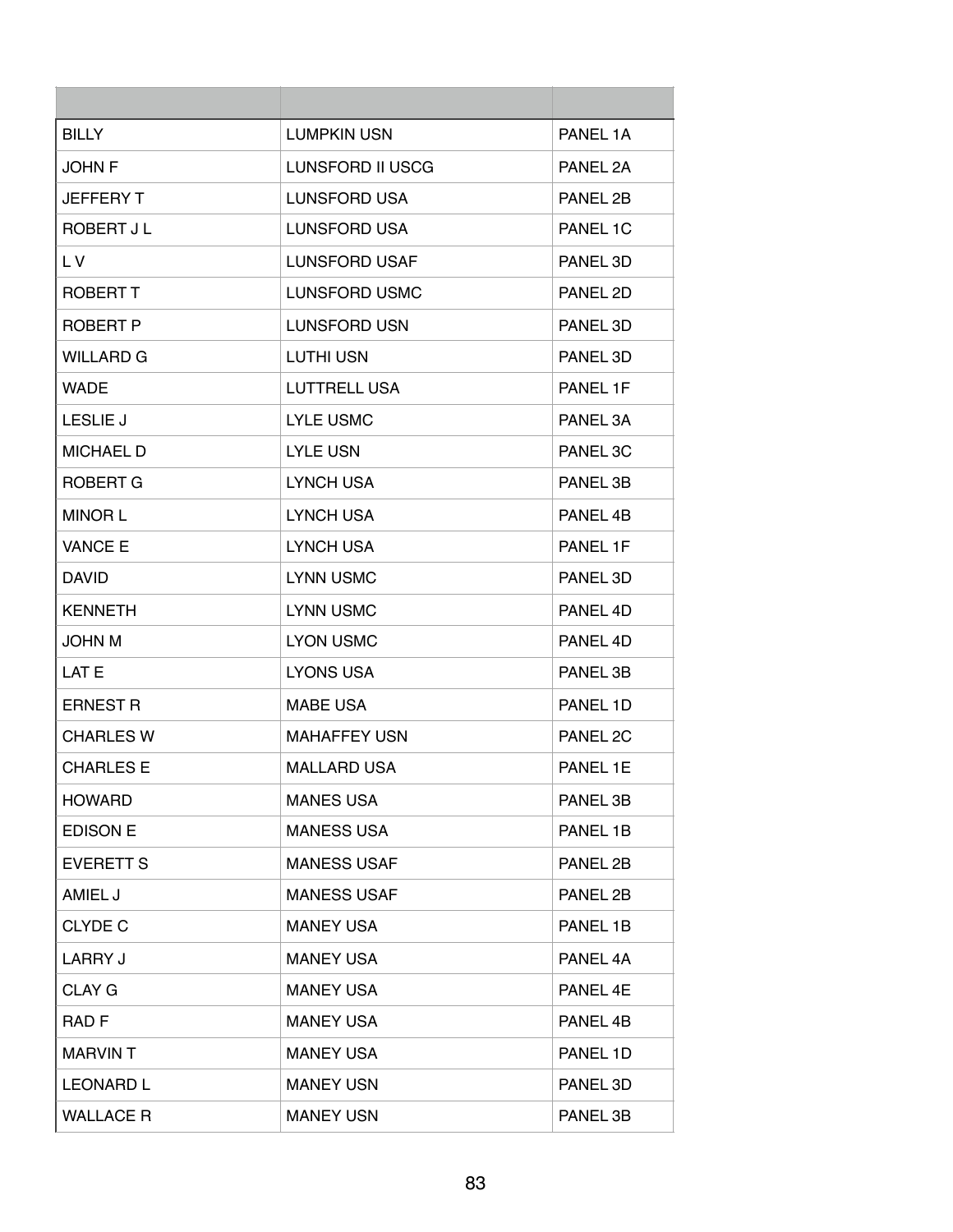| <b>JEWELL P</b>      | <b>MANEYJR USN</b>    | PANEL 2C            |
|----------------------|-----------------------|---------------------|
| KEITH H              | <b>MANLY USAF</b>     | PANEL 4D            |
| <b>GEORGE HAROLD</b> | <b>MANN USA</b>       | PANEL 1F            |
| <b>KENNETH R</b>     | <b>MANN USA</b>       | PANEL 4F            |
| <b>JAMES R</b>       | <b>MANN USN</b>       | PANFI <sub>4A</sub> |
| <b>MARTHA A</b>      | <b>MANNIKKO USAF</b>  | PANEL 4E            |
| <b>JOEL M</b>        | <b>MANUS USA</b>      | PANEL 4A            |
| <b>JAMESF</b>        | <b>MARACH USA</b>     | PANEL 4F            |
| <b>HENRY H</b>       | <b>MARCUS USA</b>     | PANEL 1B            |
| <b>CLAUDE H</b>      | <b>MARCUS USA</b>     | PANEL 2B            |
| <b>WILLIAM C</b>     | <b>MARCUS USA</b>     | PANEL 4A            |
| J C                  | <b>MARCUS USA</b>     | PANEL 2E            |
| CARL E               | <b>MARCUS USMC</b>    | PANEL 4F            |
| ROBERT J             | <b>MARINEAU USAF</b>  | PANEL 2C            |
| <b>LEROY S</b>       | <b>MARION USA</b>     | PANEL 3C            |
| <b>JAMES H</b>       | <b>MARLONE USA</b>    | PANEL 4D            |
| NATHAN W             | <b>MARPLE JR USN</b>  | PANEL 4F            |
| <b>JAMES L</b>       | <b>MARSENGILL USA</b> | PANEL 4C            |
| <b>CURTIS S</b>      | <b>MARTIN JR USA</b>  | PANEL 1B            |
| <b>JAMESK</b>        | <b>MARTIN JR USA</b>  | PANEL 4A            |
| <b>RICHARD E</b>     | <b>MARTIN JR USA</b>  | PANEL 4B            |
| <b>JAMESK</b>        | <b>MARTIN SR USA</b>  | PANEL 4A            |
| <b>WILLIAM C</b>     | <b>MARTIN USA</b>     | PANEL 1B            |
| <b>FLOYD C</b>       | <b>MARTIN USA</b>     | PANEL 4A            |
| WORTH B              | <b>MARTIN USA</b>     | PANEL 3D            |
| <b>CHARLES W</b>     | <b>MARTIN USA</b>     | PANEL 2E            |
| <b>CLAUDE</b>        | <b>MARTIN USA</b>     | PANEL 2E            |
| <b>JACK EUGENE W</b> | <b>MARTIN USA</b>     | PANEL 2E            |
| YOUNG J              | <b>MARTIN USA</b>     | PANEL 2E            |
| <b>JACK W</b>        | <b>MARTIN USA</b>     | PANEL 3F            |
| THOMAS A             | <b>MARTIN USA</b>     | PANEL 3F            |
| <b>CHARLES E</b>     | <b>MARTIN USA</b>     | PANEL 4A            |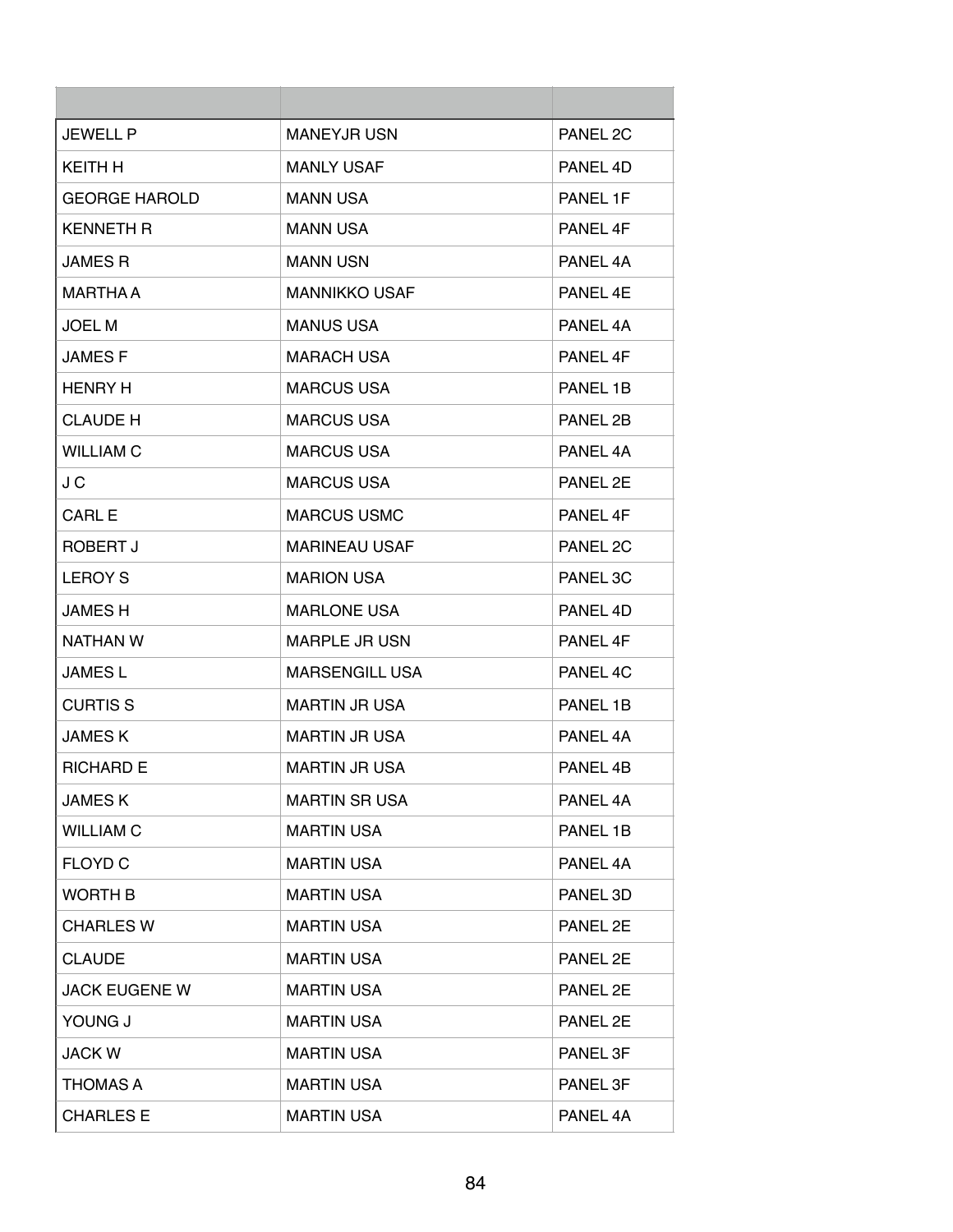| PAUL M               | <b>MARTIN USA</b>   | PANEL 4B |
|----------------------|---------------------|----------|
| <b>EUGENE</b>        | <b>MARTIN USA</b>   | PANEL 4B |
| <b>RICHARD E</b>     | <b>MARTIN USA</b>   | PANEL 1D |
| THOMAS J             | <b>MARTIN USA</b>   | PANEL 1D |
| <b>CHARLES T</b>     | <b>MARTIN USA</b>   | PANEL 2C |
| <b>HENRY R</b>       | <b>MARTIN USA</b>   | PANEL 3D |
| WILLIAM "GUS"        | <b>MARTIN USA</b>   | PANEL 1D |
| <b>HARVEY</b>        | <b>MARTIN USA</b>   | PANEL 1D |
| <b>MARCUS R</b>      | <b>MARTIN USA</b>   | PANEL 2D |
| <b>MARION G</b>      | <b>MARTIN USA</b>   | PANEL 3C |
| <b>RICHARD M</b>     | <b>MARTIN USA</b>   | PANEL 4C |
| <b>MACK</b>          | <b>MARTIN USA</b>   | PANEL 1E |
| <b>JAMES C</b>       | <b>MARTIN USA</b>   | PANEL 1E |
| <b>JACK E</b>        | <b>MARTIN USA</b>   | PANEL 1E |
| <b>WILLIE R</b>      | <b>MARTIN USAF</b>  | PANEL 2E |
| <b>ERSKINE L</b>     | <b>MARTIN USAF</b>  | PANEL 2E |
| <b>BILLIE J</b>      | <b>MARTIN USMC</b>  | PANEL 1A |
| <b>CHADWICK D</b>    | <b>MARTIN USMC</b>  | PANEL 3D |
| <b>RICHARD A</b>     | <b>MARTIN USMC</b>  | PANEL 2D |
| <b>NOAH C</b>        | <b>MARTIN USMC</b>  | PANEL 3C |
| <b>CHARLEST</b>      | <b>MARTIN USMC</b>  | PANEL 1E |
| ROBERT O             | <b>MARTIN USN</b>   | PANEL 3B |
| <b>WILLIAM F</b>     | <b>MARTIN USN</b>   | PANEL 2D |
| ROBERT C             | MASHBURN JR USAF    | PANEL 4D |
| SAMUEL M             | <b>MASHBURN USN</b> | PANEL 4F |
| <b>CLARENCE G</b>    | <b>MASON JR USA</b> | PANEL 1B |
| <b>RALPH S</b>       | <b>MASON USA</b>    | PANEL 2A |
| <b>HAROLD L</b>      | <b>MASON USA</b>    | PANEL 2A |
| <b>ROBERT SWAYNE</b> | <b>MASON USA</b>    | PANEL 1D |
| NELSON "TI"          | <b>MASON USA</b>    | PANEL 1E |
| ROBERT STANLEY       | <b>MASON USAF</b>   | PANEL 1E |
| <b>WILLIAM H</b>     | <b>MASON USMC</b>   | PANEL 4A |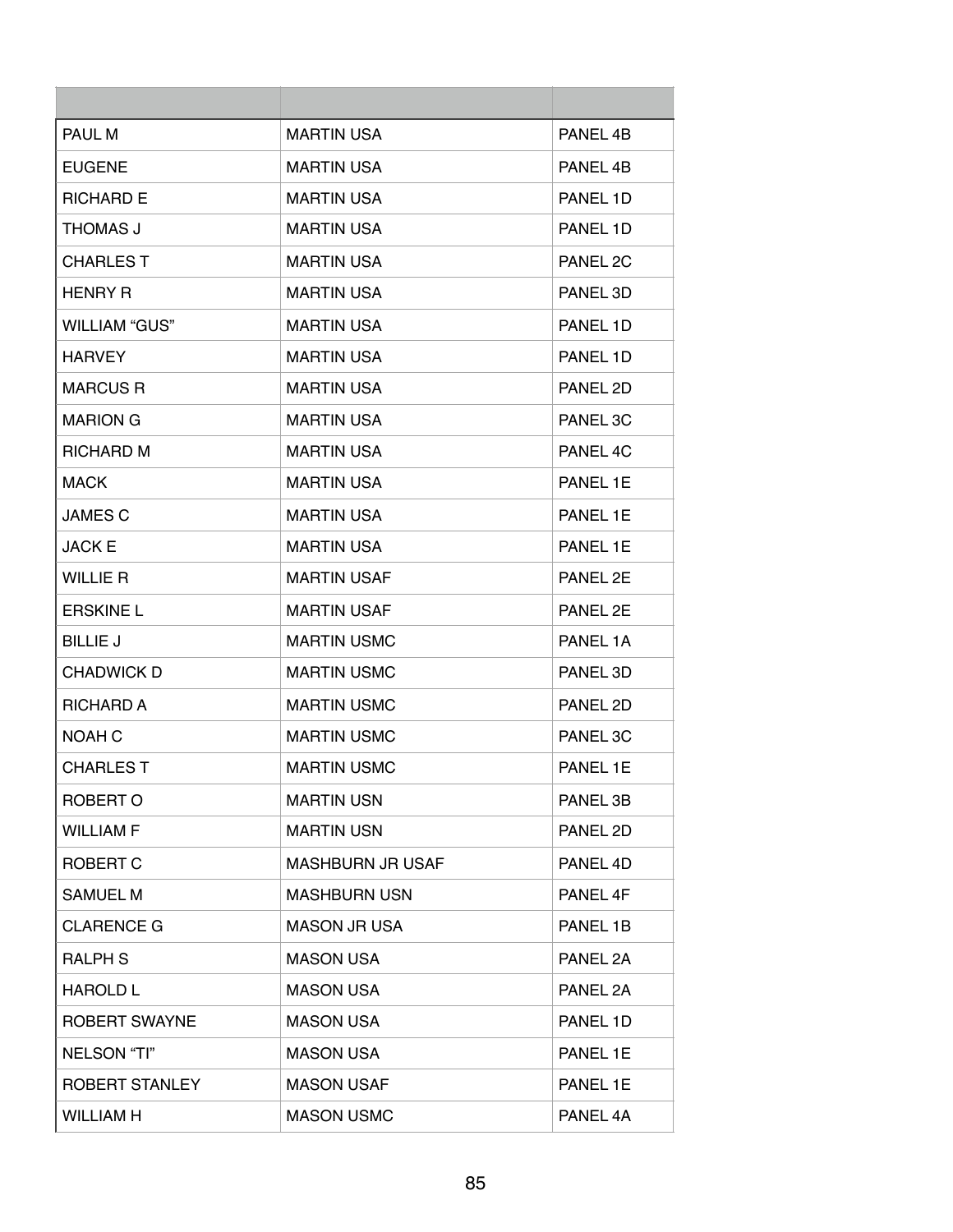| <b>ALVIN P</b>    | <b>MASON USN</b>      | PANEL 4C             |
|-------------------|-----------------------|----------------------|
| DONALD G          | <b>MASSE USA</b>      | PANEL 1F             |
| <b>BILLY C</b>    | MASSEY USA            | PANEL 4C             |
| <b>BOBBY L</b>    | <b>MASSEY USA</b>     | PANEL 4C             |
| <b>MYRTLE L</b>   | <b>MASSEY USA</b>     | PANFI <sub>4</sub> C |
| FRED M            | <b>MASTERS JR USA</b> | PANEL 1E             |
| ROBERT W          | <b>MASTERS USA</b>    | PANEL 1B             |
| <b>OSCARH</b>     | <b>MASTERS USA</b>    | PANEL 3A             |
| DAVID C           | <b>MASTERS USMC</b>   | PANEL 2E             |
| <b>HERMAN R</b>   | <b>MASTERS USN</b>    | PANEL 1E             |
| <b>KARL E</b>     | <b>MATSON USN</b>     | PANEL 2E             |
| <b>FRED T</b>     | <b>MATTHEWS USN</b>   | PANEL 1E             |
| <b>RAYMOND H</b>  | <b>MAULDIN USA</b>    | PANEL 3C             |
| LOUIS A           | <b>MAULDIN USA</b>    | PANEL 4C             |
| <b>ROSSL</b>      | <b>MAXWELL USA</b>    | PANEL 1B             |
| <b>WILLIAM S</b>  | <b>MAXWELL USA</b>    | PANEL 4A             |
| WILLIAM L         | <b>MAXWELL USN</b>    | PANEL 1A             |
| <b>JAMES E</b>    | <b>MAY USA</b>        | PANEL 1B             |
| <b>ALBERT L</b>   | <b>MAY USA</b>        | PANEL 4C             |
| <b>GARLAND</b>    | <b>MAY USA</b>        | PANEL 1E             |
| <b>GROVER L</b>   | <b>MAYFIELD USA</b>   | PANEL 2E             |
| <b>RALPH</b>      | <b>MAYFIELD USA</b>   | PANEL 3F             |
| <b>ROBERT E</b>   | <b>MAYFIELD USN</b>   | PANEL 2E             |
| <b>EFFORD</b>     | <b>MAYSON USA</b>     | PANEL 3C             |
| ROSARIO E         | MAYSONET-ROSADO USA   | PANEL 4E             |
| JIM H             | <b>MCALISTER USA</b>  | PANEL 3F             |
| <b>LAWRENCE M</b> | <b>MCALISTER USA</b>  | PANEL 3F             |
| <b>BUDDY B</b>    | <b>MCALISTER USA</b>  | PANEL 3B             |
| <b>ALBERT E</b>   | <b>MCALISTER USA</b>  | PANEL 2D             |
| LOY <sub>R</sub>  | <b>MCALLISTER USA</b> | PANEL 4B             |
| <b>CLARENCE H</b> | <b>MCALLISTER USA</b> | PANEL 3C             |
| <b>ZACHARIAH</b>  | <b>MCALLISTER USA</b> | PANEL 1E             |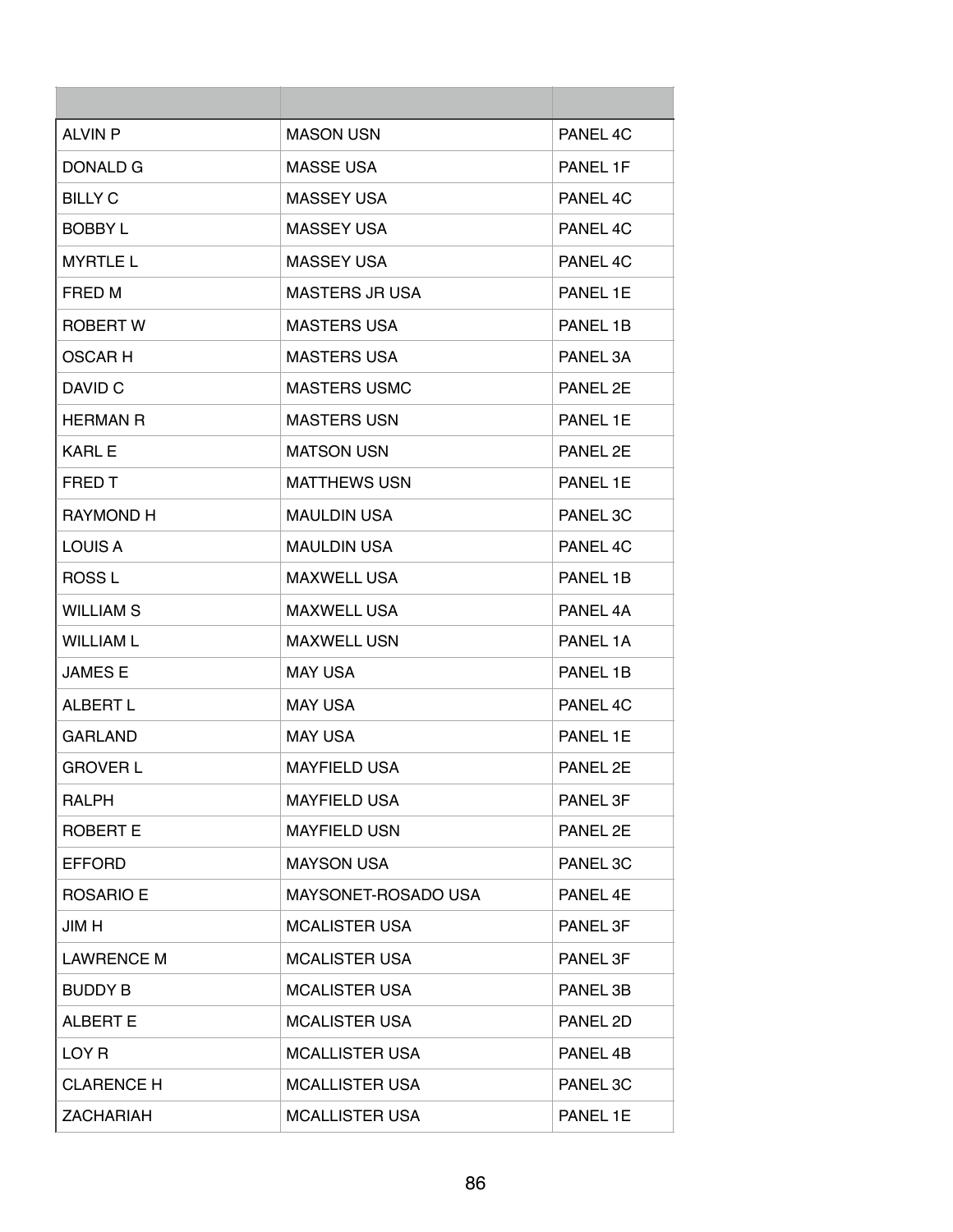| <b>BILLIE A</b>       | <b>MCALLISTER USAF</b> | PANEL 1A |
|-----------------------|------------------------|----------|
| WILLIAM R             | <b>MCALLISTER USAF</b> | PANEL 2E |
| <b>LLOYD B</b>        | <b>MCALLISTER USAF</b> | PANEL 1C |
| ROBERT T              | <b>MCCLAIN USA</b>     | PANEL 1B |
| PHILLIP C             | <b>MCCLAIN USA</b>     | PANEL 1B |
| <b>RAY P</b>          | <b>MCCLAIN USA</b>     | PANEL 2F |
| JAMES H               | <b>MCCLAIN USA</b>     | PANEL 3F |
| ELMER G               | <b>MCCLELLAN USA</b>   | PANEL 2B |
| JAMES N               | MCCOLLOUGH USMC        | PANEL 3F |
| AI BERT               | <b>MCCOLLUM USA</b>    | PANEL 1F |
| <b>HOBERT L</b>       | <b>MCCOLLUM USA</b>    | PANEL 1F |
| JOHNNIE G             | <b>MCCOLLUM USA</b>    | PANEL 3C |
| G P JACKSON           | <b>MCCOLLUM USN</b>    | PANEL 3B |
| <b>CECIL C</b>        | MCCONNELL JR USMC      | PANEL 3A |
| DAVID E               | <b>MCCONNELL USA</b>   | PANEL 2E |
| <b>CHARLES R</b>      | <b>MCCONNELL USA</b>   | PANEL 2E |
| EDWARD L              | <b>MCCONNELL USA</b>   | PANEL 4B |
| PERRY J               | <b>MCCONNELL USA</b>   | PANEL 4B |
| <b>WILLIE R</b>       | <b>MCCONNELL USA</b>   | PANEL 1C |
| <b>ROSST</b>          | <b>MCCONNELL USA</b>   | PANEL 1C |
| <b>JOHN E</b>         | <b>MCCONNELL USA</b>   | PANEL 3C |
| <b>JOHN C</b>         | <b>MCCONNELL USA</b>   | PANEL 4D |
| <b>WILLIAM R</b>      | <b>MCCONNELL USAF</b>  | PANEL 3A |
| <b>HARVEY L</b>       | <b>MCCONNELL USN</b>   | PANEL 4C |
| <b>CECIL S</b>        | <b>MCCONNELL USN</b>   | PANEL 2F |
| <b>ROBERT T</b>       | <b>MCCOY USA</b>       | PANEL 1C |
| <b>WILLIAM "BILL"</b> | <b>MCCOY USA</b>       | PANEL 4C |
| <b>THOMAS W</b>       | <b>MCCOY USN</b>       | PANEL 1A |
| <b>THOMAS L</b>       | <b>MCCOY USN</b>       | PANEL 1A |
| JERRY E               | <b>MCCOY USN</b>       | PANEL 1A |
| <b>BENJAMIN C</b>     | <b>MCCRACKIN USA</b>   | PANEL 4B |
| <b>JAMES C</b>        | <b>MCCRACKIN USA</b>   | PANEL 1C |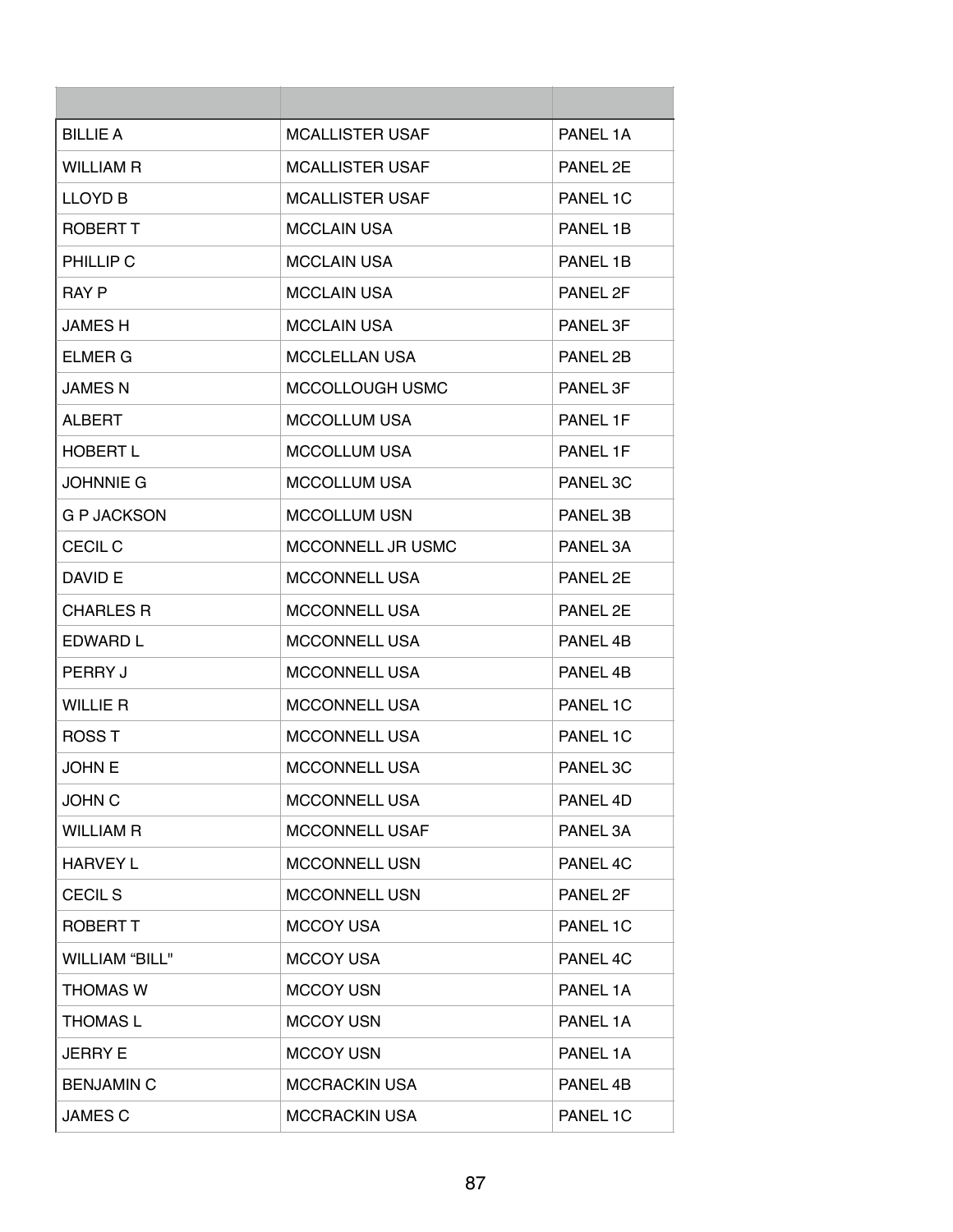| <b>JULIAN</b>    | <b>MCCRACKIN USA</b>   | PANEL 3C             |
|------------------|------------------------|----------------------|
| <b>PERRY E</b>   | <b>MCCRACKIN USMC</b>  | PANEL 1A             |
| <b>JESSE R</b>   | <b>MCCROSKEY USA</b>   | PANEL 1F             |
| <b>TOM</b>       | <b>MCCROSKEY USA</b>   | PANEL 1F             |
| CHRISTOPHER M    | <b>MCCURRY USMC</b>    | PANEL 2C             |
| JACK D           | <b>MCCURRY USN</b>     | PANEL 3D             |
| <b>JAMES M</b>   | <b>MCCURRY USN</b>     | PANEL 4C             |
| LEO              | <b>MCCUTCHEON USA</b>  | PANEL 4E             |
| DAVID L          | <b>MCCUTCHEON USA</b>  | PANEL 2D             |
| <b>GERALD E</b>  | <b>MCDANIEL JR USA</b> | PANEL 1B             |
| <b>JAMES L</b>   | <b>MCDONALD USA</b>    | PANFI <sub>2</sub> F |
| ROBERT G         | <b>MCDUFFIE USA</b>    | PANEL 3F             |
| <b>DENNISL</b>   | <b>MCDUFFIE USA</b>    | PANEL 4C             |
| <b>GARVIS E</b>  | <b>MCELROY USA</b>     | PANEL 2F             |
| CLAY E           | <b>MCELROY USA</b>     | PANEL 2C             |
| <b>NORRIS E</b>  | <b>MCENTIRE JR USN</b> | PANEL 2F             |
| <b>MARVIN O</b>  | <b>MCENTIRE USA</b>    | PANEL 2E             |
| <b>REECE L</b>   | <b>MCENTIRE USA</b>    | PANEL 1F             |
| <b>CHARLES K</b> | <b>MCENTIRE USA</b>    | PANEL 4A             |
| <b>LARRY D</b>   | <b>MCENTIRE USAF</b>   | PANEL 2F             |
| ROY E            | <b>MCENTIRE USN</b>    | PANEL 3A             |
| <b>GEORGE R</b>  | <b>MCENTIRE USN</b>    | PANEL 1C             |
| <b>HERMAN C</b>  | <b>MCENTIRE USN</b>    | PANEL 4D             |
| <b>WALTER J</b>  | <b>MCENTIRE USN</b>    | PANEL 2F             |
| <b>WILLIS</b>    | <b>MCFARLAND USA</b>   | PANEL 1E             |
| <b>JOSEPH G</b>  | <b>MCGAHEE JR USA</b>  | PANEL 3A             |
| <b>JOSEPH G</b>  | MCGAHEE USMC           | PANEL 2C             |
| <b>LEONARD J</b> | MCGAUGHEY USMC         | PANEL 4A             |
| <b>WILLIAM R</b> | <b>MCGEE USA</b>       | PANEL 1D             |
| LARRY L          | <b>MCINTYRE USAF</b>   | PANEL 4C             |
| <b>JAMES L</b>   | <b>MCINTYRE USN</b>    | PANEL 3F             |
| <b>HUBERT L</b>  | <b>MCINTYRE USN</b>    | PANEL 3E             |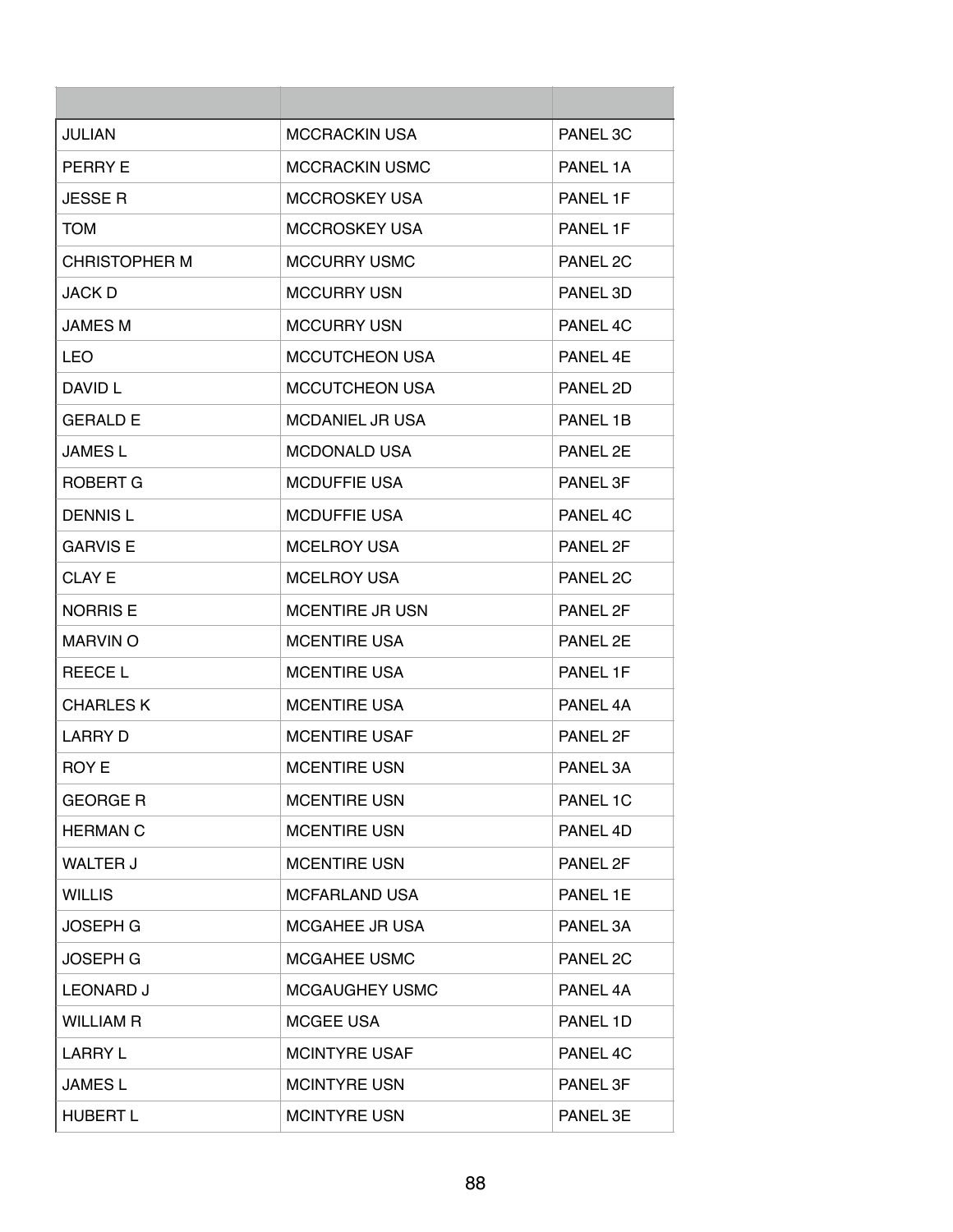| ROBERT E          | MCJUNKIN USMC           | PANFI <sub>4</sub> D |
|-------------------|-------------------------|----------------------|
| ELRY D            | <b>MCKAY SR USN</b>     | PANEL 2E             |
| <b>JAMES C</b>    | <b>MCKEE USN</b>        | PANEL 4F             |
| <b>CALVIN C</b>   | <b>MCKNIGHT III USA</b> | PANEL 3F             |
| WILLIAM S         | <b>MCLEAN USA</b>       | PANEL 3C             |
| <b>FLORENCE M</b> | <b>MCLELLEN USA</b>     | PANEL 3F             |
| <b>RICHARD P</b>  | MCMANAWAY JR USA        | PANEL 3E             |
| <b>GARNETT S</b>  | <b>MCMILLIAN USA</b>    | PANEL 3A             |
| <b>ROBERT</b>     | <b>MCMILLIAN USA</b>    | PANEL 1D             |
| <b>WILLIAM F</b>  | <b>MCMILLIAN USA</b>    | PANEL 1E             |
| <b>WILLIAM O</b>  | MCMULLAN USA            | PANFI <sub>2</sub> F |
| <b>JOHN H</b>     | MCMULLAN USA            | PANEL 3F             |
| RICHARD H         | <b>MCMULLAN USA</b>     | PANEL 3B             |
| <b>RICHARD J</b>  | <b>MCMULLAN USAF</b>    | PANEL 4D             |
| JAY               | <b>MCNABB USA</b>       | PANEL 3B             |
| <b>DEWEY</b>      | <b>MCNABB USA</b>       | PANEL 2E             |
| <b>GADEN</b>      | <b>MCNABB USA</b>       | PANEL 1F             |
| ТJ                | <b>MCNABB USA</b>       | PANEL 1D             |
| <b>OLEN E</b>     | <b>MCNABB USA</b>       | PANEL 2E             |
| <b>PATRICK E</b>  | <b>MCNULTY USMC</b>     | PANEL 4D             |
| FOY L             | <b>MCPHERSON USA</b>    | PANEL <sub>2C</sub>  |
| <b>HUGH P</b>     | <b>MCSHANE USA</b>      | PANEL 1D             |
| LIONEL J          | <b>MCSWEENEY USA</b>    | PANEL 1F             |
| <b>JAMESH</b>     | <b>MEADERS USA</b>      | PANEL 3D             |
| <b>WILLIAM R</b>  | <b>MEADOWS USA</b>      | PANEL 1D             |
| <b>LORAN</b>      | <b>MEALOR USA</b>       | PANEL 1B             |
| <b>JOHN H</b>     | <b>MEANS USA</b>        | PANEL 4E             |
| <b>HENRY J</b>    | <b>MEEKS USA</b>        | PANEL 1B             |
| <b>GEORGE D</b>   | <b>MEEKS USA</b>        | PANEL 3B             |
| <b>JAMES A</b>    | <b>MEEKS USA</b>        | PANEL 3B             |
| <b>GARNETT M</b>  | <b>MEEKS USA</b>        | PANEL 3D             |
| <b>RONALD L</b>   | <b>MEEKS USA</b>        | PANEL 4B             |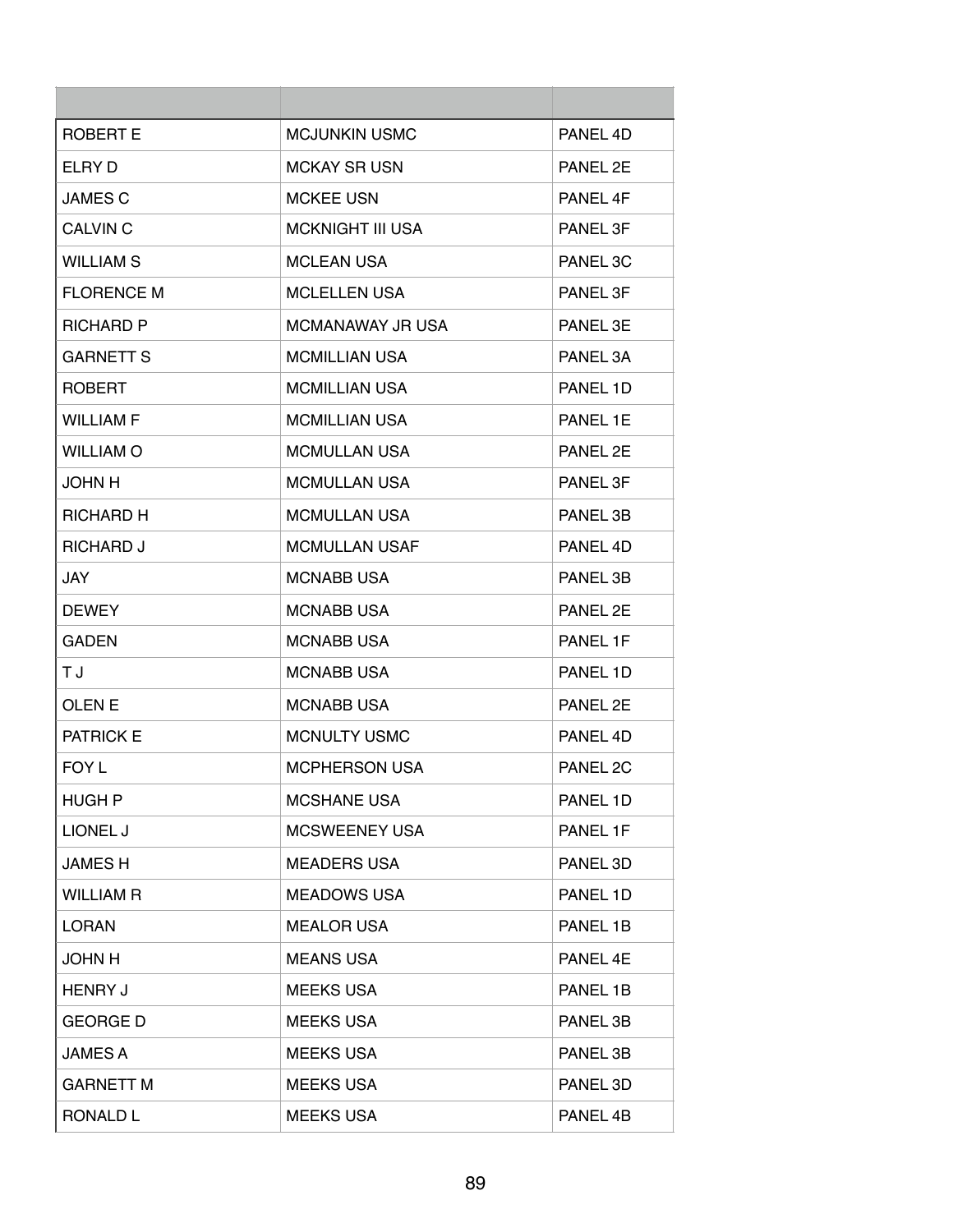| JARRELL C          | <b>MEEKS USA</b>        | PANEL 4B |
|--------------------|-------------------------|----------|
| <b>JOHN H</b>      | <b>MEEKS USA</b>        | PANEL 1C |
| <b>JOSEPH O</b>    | <b>MEEKS USA</b>        | PANEL 2D |
| ROY H              | <b>MEEKS USN</b>        | PANEL 1A |
| <b>ROBERT L</b>    | <b>MEELER USA</b>       | PANEL 3C |
| ROBERT L           | <b>MEISTER JR USN</b>   | PANEL 1A |
| RONNIE D           | <b>MELTON USA</b>       | PANEL 4E |
| <b>ROBERT H</b>    | <b>MERCIER USMC</b>     | PANEL 2D |
| <b>JAMES</b>       | <b>MERCK USN</b>        | PANEL 4D |
| HUGH G             | <b>MERILL USMC</b>      | PANEL 2A |
| <b>JAMES</b>       | <b>MERRITT USA</b>      | PANEL 3C |
| <b>CATHERINE C</b> | <b>METZ USN</b>         | PANEL 4C |
| CLIFFORD S         | <b>MEWBORN USA</b>      | PANEL 3F |
| <b>MICHAEL W</b>   | <b>MEYERS USN</b>       | PANFL 4F |
| <b>ROBERT W</b>    | <b>MEYN USA</b>         | PANEL 2F |
| <b>WALTER I</b>    | <b>MIDDLETON JR USA</b> | PANEL 1F |
| <b>LEWIS W</b>     | <b>MILES USA</b>        | PANEL 3B |
| <b>ROBERT F</b>    | <b>MILES USA</b>        | PANEL 2C |
| DAVID W            | <b>MILES USA</b>        | PANEL 1E |
| EDDIE L            | <b>MILES USN</b>        | PANEL 3F |
| STEPHEN D          | <b>MILHOLLIN USAF</b>   | PANEL 3E |
| <b>CHARLES M</b>   | <b>MILLER II USN</b>    | PANEL 2F |
| <b>WILLIAM F</b>   | <b>MILLER JR USAF</b>   | PANEL 2B |
| OHLEN O            | <b>MILLER USA</b>       | PANEL 3E |
| ROBERT L           | <b>MILLER USA</b>       | PANEL 4F |
| <b>GEORGE A</b>    | <b>MILLER USA</b>       | PANEL 2D |
| <b>JOHN E</b>      | <b>MILLER USA</b>       | PANEL 2E |
| <b>BARBARA M</b>   | <b>MILLER USAF</b>      | PANEL 2B |
| <b>LONNY W</b>     | <b>MILLER USMC</b>      | PANEL 2A |
| <b>BARR</b>        | <b>MILLER USN</b>       | PANEL 4D |
| <b>ERIC B</b>      | <b>MILLETTE USA</b>     | PANEL 3E |
| <b>CHARLES W</b>   | <b>MILLION JR USA</b>   | PANEL 3E |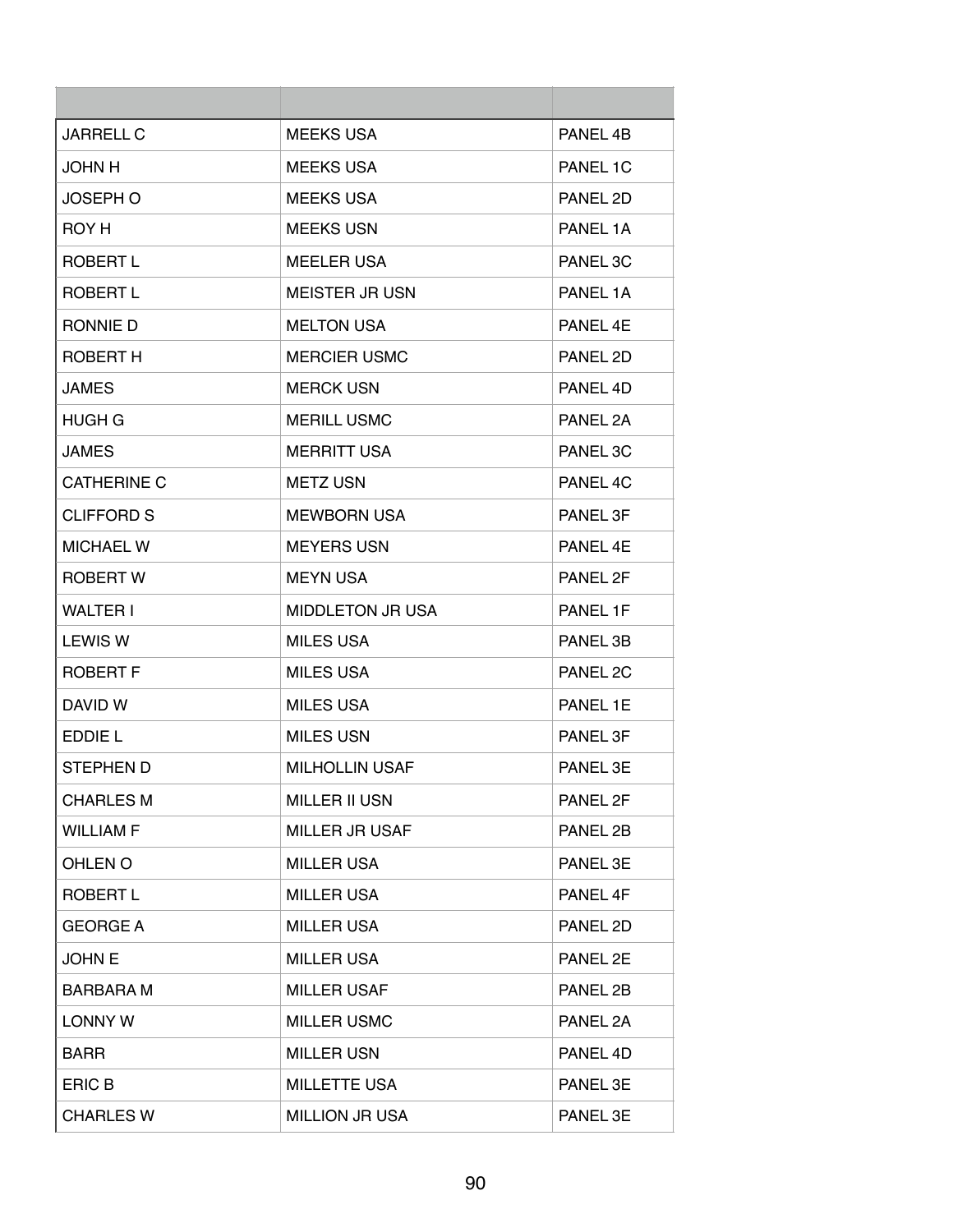| DEANE V             | MILLS USA            | PANEL 2B |
|---------------------|----------------------|----------|
| <b>HOWARD E</b>     | <b>MILLS USAF</b>    | PANEL 4F |
| ALBERT L            | <b>MINYARD USA</b>   | PANEL 2B |
| DAVID B             | <b>MINYARD USA</b>   | PANEL 3F |
| DAN D               | <b>MINYARD USA</b>   | PANEL 1D |
| <b>RICKEY L</b>     | <b>MITCHELL USA</b>  | PANEL 2B |
| EUGENE H            | <b>MITCHELL USAF</b> | PANEL 1A |
| <b>ROY L</b>        | <b>MITCHELL USAF</b> | PANEL 4A |
| <b>BRETT A</b>      | <b>MIXON USMC</b>    | PANEL 1F |
| <b>GRANVILLE E</b>  | <b>MIZE USA</b>      | PANEL 2C |
| ROBERT R            | <b>MIZE USA</b>      | PANEL 2E |
| <b>JOHN R</b>       | <b>MIZE USN</b>      | PANEL 3C |
| ROBERT D            | <b>MOCK USA</b>      | PANEL 4C |
| <b>WALTER P</b>     | <b>MOHR USN</b>      | PANEL 1F |
| DANNY R             | <b>MOODY USA</b>     | PANEL 1B |
| <b>BAILER</b>       | <b>MOODY USA</b>     | PANEL 4F |
| <b>CHANCELLOR M</b> | <b>MOODY USA</b>     | PANEL 4F |
| TED D               | <b>MOODY USA</b>     | PANEL 3B |
| <b>JOHN K</b>       | <b>MOODY USA</b>     | PANEL 1D |
| <b>HOLLIS W</b>     | MOODY USA            | PANEL 4D |
| <b>FRANK F</b>      | <b>MOODY USMC</b>    | PANEL 2A |
| DAN <sub>C</sub>    | <b>MOODY USN</b>     | PANEL 2F |
| JOHN D              | <b>MOONEYHAM USA</b> | PANEL 3D |
| <b>WALTER J</b>     | <b>MOORE JR USA</b>  | PANEL 1D |
| <b>CHARLES E</b>    | <b>MOORE USA</b>     | PANEL 1B |
| <b>CHANDRA M</b>    | <b>MOORE USA</b>     | PANEL 1B |
| JEFFERSON C         | <b>MOORE USA</b>     | PANEL 3D |
| LEE.                | <b>MOORE USA</b>     | PANEL 1F |
| LYNN T              | <b>MOORE USA</b>     | PANEL 4B |
| <b>GEORGE T</b>     | <b>MOORE USA</b>     | PANEL 1C |
| <b>MARION</b>       | <b>MOORE USA</b>     | PANEL 1D |
| JOE W               | <b>MOORE USA</b>     | PANEL 2C |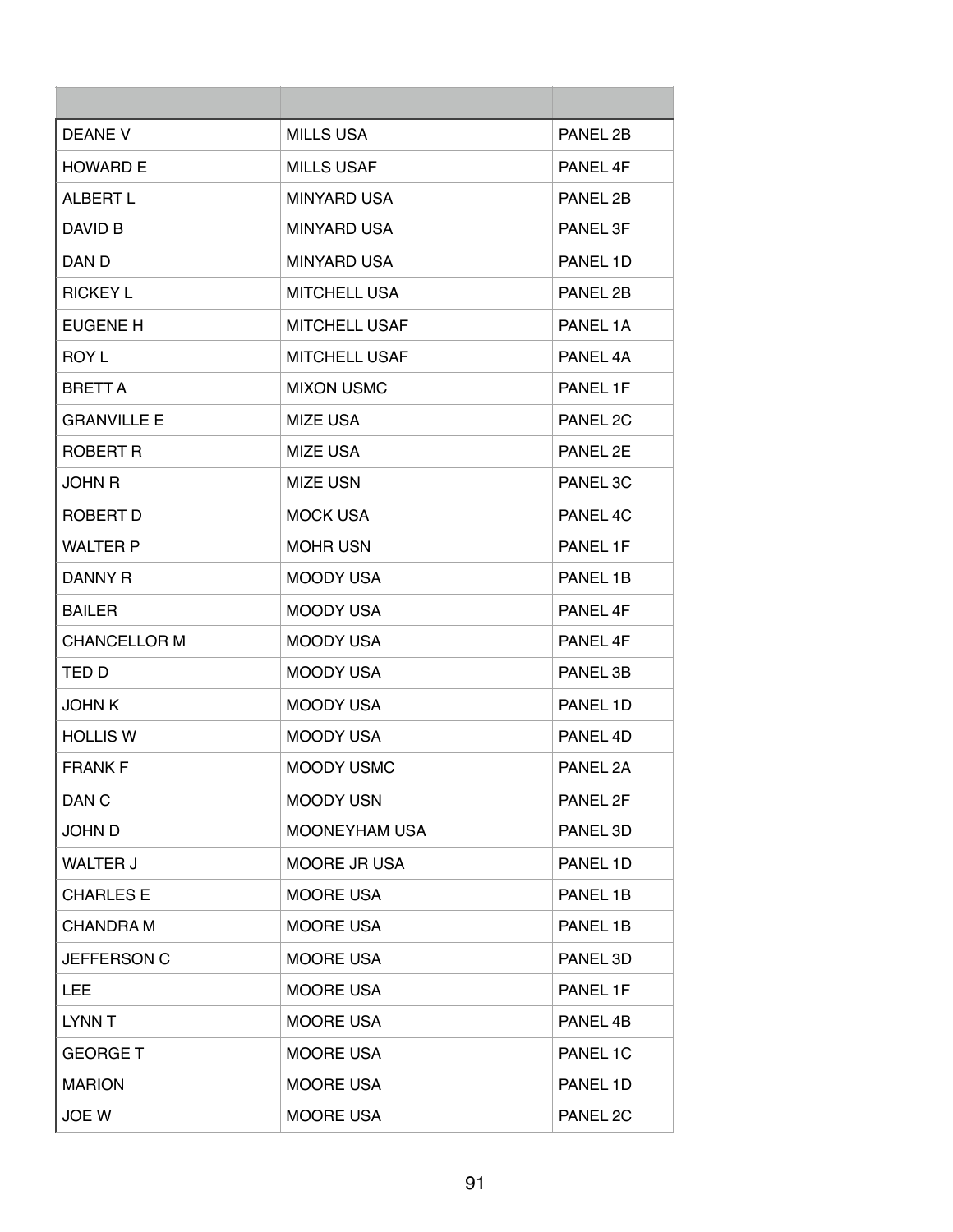| <b>GEORGE W</b>     | MOORE USA            | PANEL 4C |
|---------------------|----------------------|----------|
| <b>RUSSELL V</b>    | <b>MOORE USA</b>     | PANEL 4D |
| AARON H             | MOORE USAF, USA      | PANEL 2C |
| <b>LAWRENCE A</b>   | <b>MOORE USN</b>     | PANEL 1A |
| <b>MICHAEL G</b>    | <b>MOORE USN</b>     | PANEL 3F |
| <b>THOMAS M</b>     | MOORE USN            | PANEL 3C |
| ALBERT A            | <b>MOORE USN</b>     | PANEL 3C |
| <b>WILLIAM P</b>    | <b>MORGAN USA</b>    | PANEL 2E |
| <b>THOMAS H</b>     | <b>MORGAN USA</b>    | PANEL 2E |
| NORMAN W            | <b>MORGAN USA</b>    | PANEL 1F |
| <b>WILLIAM A</b>    | <b>MORGAN USA</b>    | PANEL 1F |
| DANA P              | <b>MORGAN USA</b>    | PANEL 4F |
| <b>WILLIAM D</b>    | <b>MORGAN USA</b>    | PANEL 1C |
| <b>MABRY S</b>      | <b>MORGAN USA</b>    | PANEL 2D |
| <b>BRADLEY W</b>    | <b>MORGAN USAF</b>   | PANEL 2F |
| <b>JAMES R</b>      | <b>MORRIS JR USA</b> | PANEL 1B |
| <b>EMORY V</b>      | <b>MORRIS JR USA</b> | PANEL 4D |
| EUGENE B            | <b>MORRIS USA</b>    | PANEL 3B |
| <b>GARY E</b>       | <b>MORRIS USA</b>    | PANEL 2E |
| PHILLIP L           | <b>MORRIS USA</b>    | PANEL 3F |
| <b>JESSE L</b>      | <b>MORRIS USA</b>    | PANEL 4B |
| <b>VIRGIL</b>       | <b>MORRIS USA</b>    | PANEL 4B |
| PAUL W              | <b>MORRIS USA</b>    | PANEL 1C |
| <b>MYRNAJ</b>       | <b>MORRIS USA</b>    | PANEL 2C |
| <b>WILMER W</b>     | <b>MORRIS USA</b>    | PANEL 1E |
| <b>BYRON</b>        | <b>MORRIS USMC</b>   | PANEL 2A |
| <b>MCKENNY A</b>    | <b>MORRIS USN</b>    | PANEL 1A |
| <b>JAMES A</b>      | <b>MORRIS USN</b>    | PANEL 1A |
| JOSEPH B            | <b>MORRISON USA</b>  | PANEL 2B |
| ROBERT C            | <b>MORRISON USA</b>  | PANEL 3D |
| <b>WILLIAM L</b>    | <b>MORRISON USA</b>  | PANEL 2F |
| <b>WOOLDRIDGE L</b> | <b>MORRISON USA</b>  | PANEL 3A |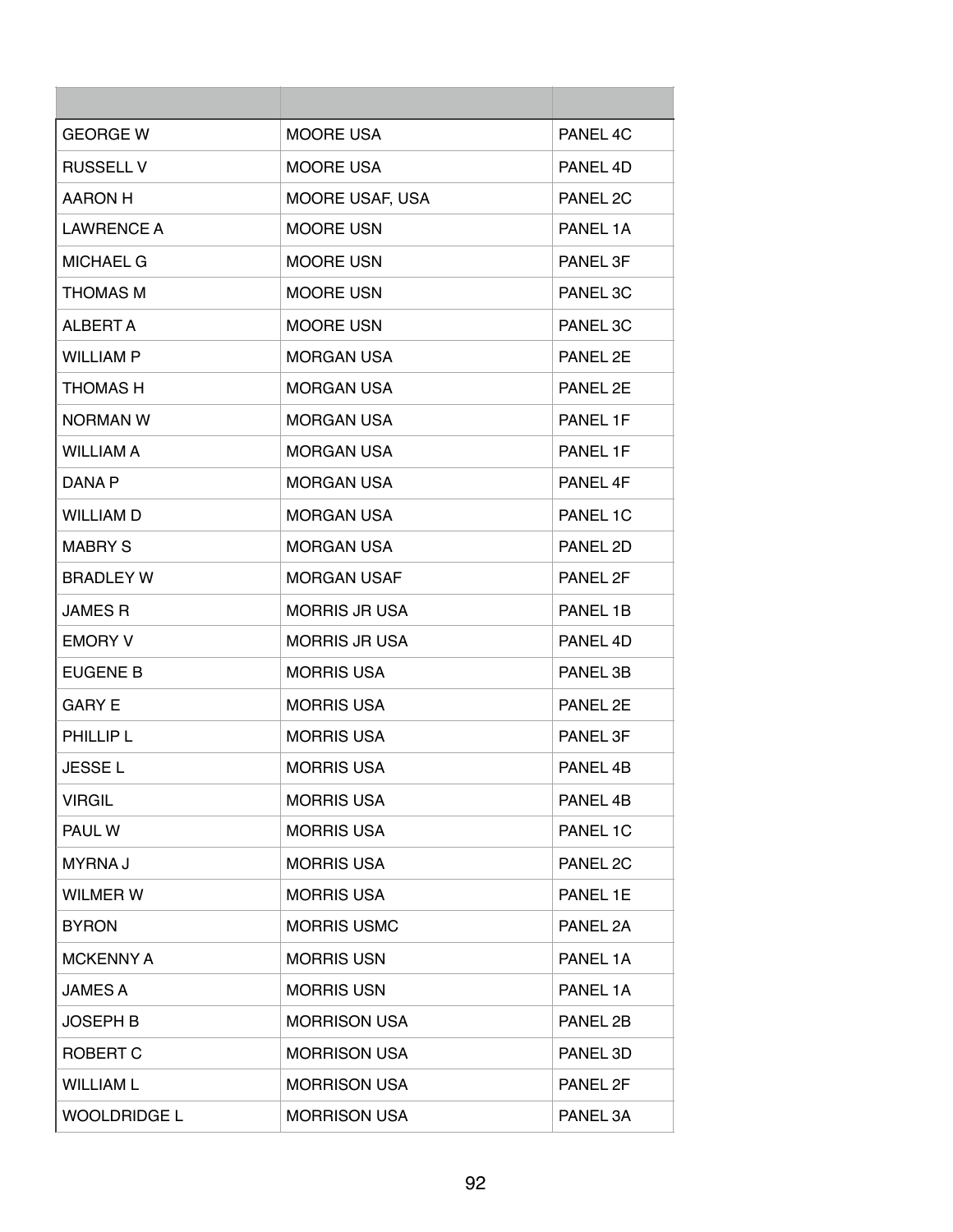| <b>MERCER B</b>  | <b>MORRISON USA</b>  | PANEL 3B |
|------------------|----------------------|----------|
| <b>JAMES E</b>   | <b>MORRISON USA</b>  | PANEL 4A |
| <b>FRANK M</b>   | <b>MORRISON USA</b>  | PANEL 4B |
| <b>WILLIAM R</b> | <b>MORRISON USAF</b> | PANEL 4A |
| ETNA J           | <b>MORRISON USN</b>  | PANEL 3A |
| OLIVER G         | <b>MORTON USA</b>    | PANEL 1F |
| PRESTON A        | <b>MOSELEY USA</b>   | PANEL 3C |
| <b>CHARLES E</b> | MOSER JR USMC        | PANEL 2C |
| <b>EVERETT</b>   | <b>MOSS USA</b>      | PANEL 3F |
| <b>JAMESF</b>    | <b>MOSS USA</b>      | PANEL 3F |
| <b>LARRY F</b>   | <b>MOSS USA</b>      | PANEL 3F |
| EUGENE J         | <b>MOTE USA</b>      | PANEL 1B |
| ROBERT D         | <b>MOTE USA</b>      | PANEL 2E |
| <b>FLOYD E</b>   | <b>MOTE USA</b>      | PANEL 2E |
| JOHN W           | <b>MOTE USA</b>      | PANEL 2E |
| <b>KELVIN L</b>  | <b>MOTE USA</b>      | PANEL 3F |
| HUGH G           | <b>MOTE USA</b>      | PANEL 3A |
| <b>THOMAS G</b>  | <b>MOTE USA</b>      | PANEL 3A |
| JOE R            | <b>MOTE USAF</b>     | PANEL 2B |
| <b>JERRY L</b>   | <b>MOTE USAF</b>     | PANEL 1C |
| <b>GROVER L</b>  | <b>MOTE USN</b>      | PANEL 1A |
| <b>REX E</b>     | <b>MOTE USN</b>      | PANEL 3F |
| <b>RONALD F</b>  | <b>MOTE USN</b>      | PANEL 1D |
| <b>ROBERT W</b>  | <b>MOTE USN</b>      | PANEL 4D |
| <b>LEON B</b>    | <b>MOTE USN</b>      | PANEL 4D |
| <b>ERNEST L</b>  | <b>MOULDER USA</b>   | PANEL 1C |
| <b>KENNETH L</b> | <b>MOULDER USA</b>   | PANEL 3C |
| <b>JAMES M</b>   | <b>MOULTRIE USN</b>  | PANEL 2B |
| <b>HOWARD R</b>  | <b>MOWENS USA</b>    | PANEL 3C |
| <b>LENDAL L</b>  | <b>MOYE USAF</b>     | PANEL 1A |
| ROBERT J         | <b>MUELLER USA</b>   | PANEL 1B |
| CARL L           | <b>MULCHI USAF</b>   | PANEL 1C |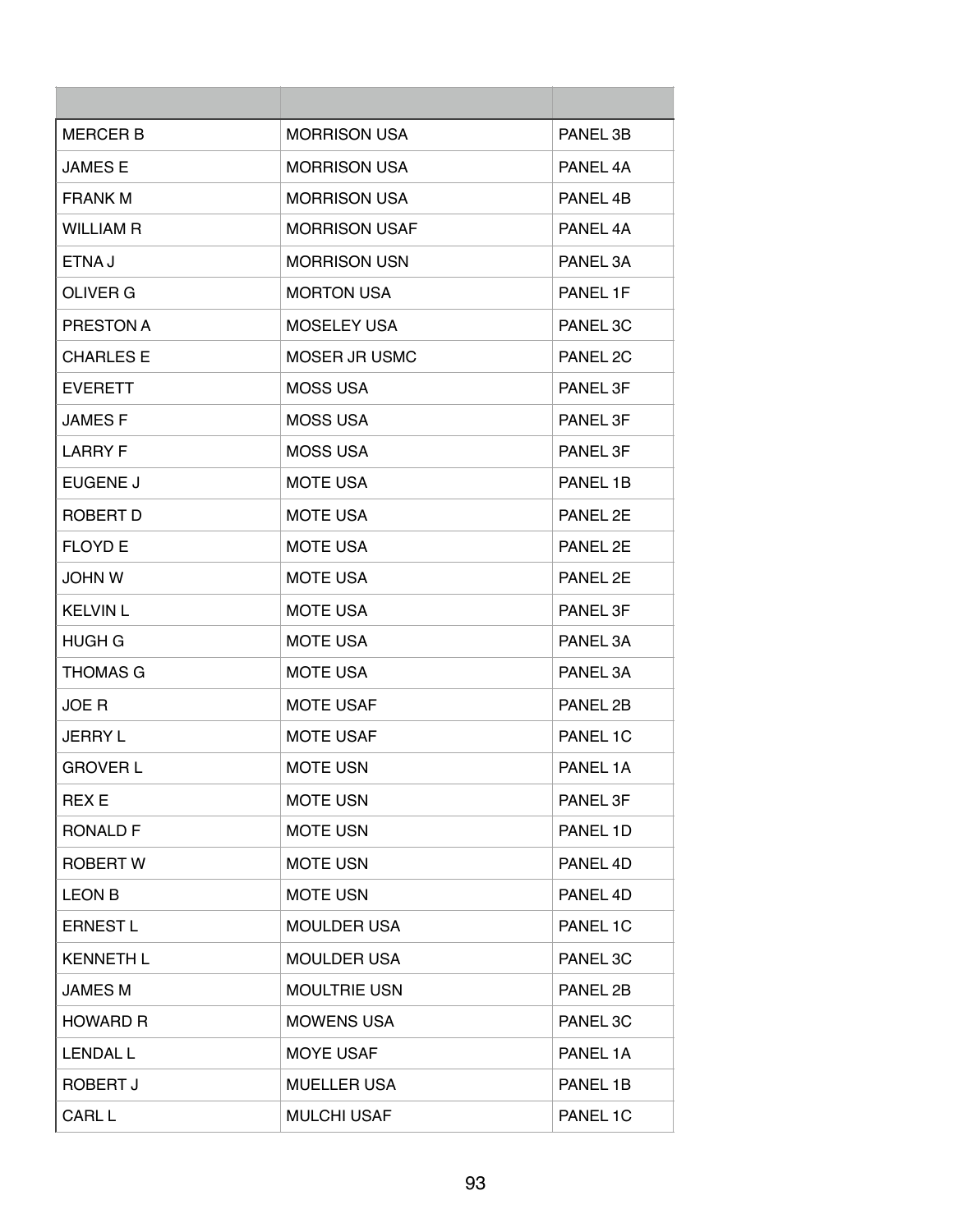| <b>RALPH W</b>   | <b>MULKEY USA</b>      | PANEL 1C             |
|------------------|------------------------|----------------------|
| <b>RAYMOND L</b> | <b>MULKEY USA</b>      | PANEL 4C             |
| <b>GENERAL L</b> | MULKEY USN             | PANEL 3F             |
| <b>CHARLES L</b> | <b>MULLER USA</b>      | PANEL 2F             |
| <b>ROBERT T</b>  | <b>MULLINAX USA</b>    | PANEL 1F             |
| ROY B            | <b>MURPHY USA</b>      | PANEL 1B             |
| <b>LESLIE E</b>  | <b>MURPHY USA</b>      | PANEL 3D             |
| <b>LEONARD W</b> | <b>MURRAY JR USA</b>   | PANEL 4B             |
| <b>LEVIS W</b>   | <b>MURRAY USA</b>      | PANEL 2E             |
| <b>KENT D</b>    | <b>MURRAY USA</b>      | PANEL 2F             |
| <b>RUFUS C</b>   | <b>MURRAY USA</b>      | PANFL <sub>4</sub> F |
| TEB              | <b>MURRAY USA</b>      | PANEL 1F             |
| JOSEPH S         | <b>MURRAY USA</b>      | PANEL 1F             |
| <b>LLOYD F</b>   | <b>MURRAY USA</b>      | PANEL 4F             |
| HUBERT           | <b>MURRAY USA</b>      | PANEL 4F             |
| <b>BOBBY L</b>   | <b>MURRAY USA</b>      | PANEL 4B             |
| DONALD R         | <b>MURRAY USA</b>      | PANEL 1C             |
| HUGH D           | <b>MURRAY USA</b>      | PANEL 3C             |
| JAMES D          | <b>MURRAY USA</b>      | PANEL 4C             |
| MICHAEL D        | <b>MURRAY USAF</b>     | PANEL 1A             |
| <b>EDGAR P</b>   | <b>MURRAY USMC/USN</b> | PANEL 4F             |
| <b>WILLIAM K</b> | <b>MURRAY USN</b>      | PANEL 3F             |
| <b>CECILW</b>    | <b>MYERS JR USA</b>    | PANEL 4E             |
| <b>JOHN H</b>    | <b>MYERS SR USN</b>    | PANEL 3D             |
| ED               | <b>MYERS USA</b>       | PANEL 3E             |
| <b>WALTER D</b>  | <b>MYERS USA</b>       | PANEL 3E             |
| <b>JOHN H</b>    | <b>MYERS USA</b>       | PANEL 3B             |
| <b>WILLIAM M</b> | <b>MYERS USA</b>       | PANEL 4D             |
| <b>JOSEPH A</b>  | <b>NAGLIN USA</b>      | PANEL 4A             |
| IVA L            | <b>NALL USN</b>        | PANEL 3D             |
| <b>ERNEST H</b>  | <b>NASH USCG</b>       | PANEL 2A             |
| <b>WILLIE L</b>  | <b>NATION USA</b>      | PANEL 4F             |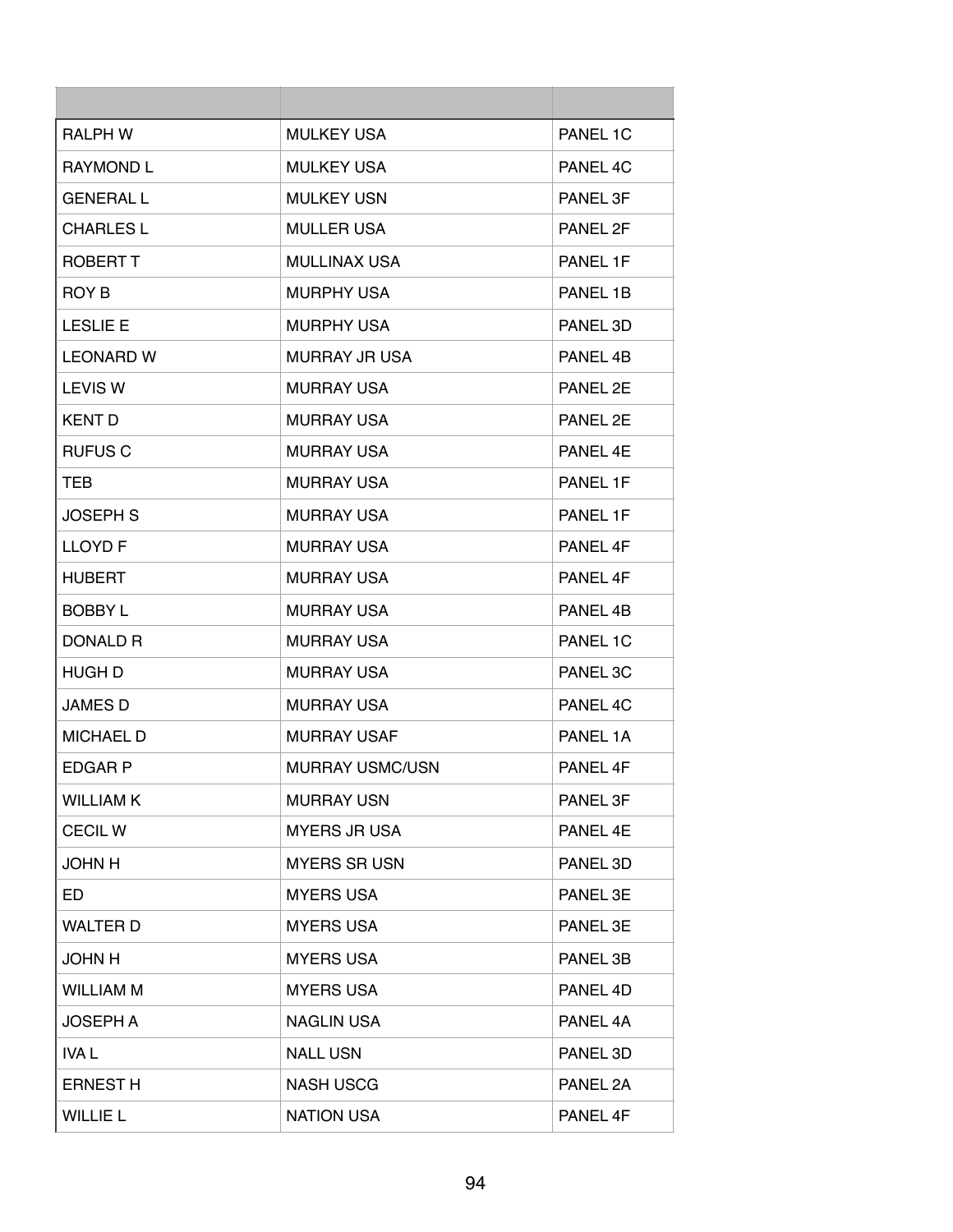| <b>FLOYD H</b>   | <b>NATION USA</b>    | PANEL 3B |
|------------------|----------------------|----------|
| J C              | <b>NATION USA</b>    | PANEL 2D |
| <b>ANTHONY G</b> | <b>NATION USN</b>    | PANEL3C  |
| <b>HERMAN P</b>  | NATIONS USA          | PANEL 3B |
| <b>THOMAS B</b>  | NATIONS USA          | PANEL 4B |
| <b>WILLIAM G</b> | <b>NATIONS USA</b>   | PANEL 1C |
| <b>ESTEL F</b>   | <b>NEAL USA</b>      | PANEL 2F |
| <b>JAMES H</b>   | <b>NEELY USA</b>     | PANEL 1B |
| <b>CHARLES F</b> | <b>NELMS USA</b>     | PANEL 2F |
| DAVID L          | <b>NELMS USN</b>     | PANEL 2E |
| <b>ALLEN L</b>   | <b>NEWELL USN</b>    | PANEL 2E |
| <b>WILLIE G</b>  | NEWKIRK JR USA       | PANEL 4C |
| <b>HARRISON</b>  | <b>NEWT USN</b>      | PANEL 4D |
| <b>JULIAN L</b>  | <b>NEWTON USN</b>    | PANEL 1A |
| <b>COREY L</b>   | <b>NICELY USA</b>    | PANEL 4E |
| LARRY J          | <b>NICELY USA</b>    | PANEL 4D |
| <b>WALLACE P</b> | NICHOLS USA          | PANEL 4B |
| <b>BRADY</b>     | NICHOLS USA          | PANEL 2C |
| ALVIN C          | NICHOLS USA          | PANEL 2D |
| <b>BROADUS E</b> | NICHOLS USA          | PANEL 3C |
| <b>GARNETT B</b> | NICHOLS USA          | PANEL 3C |
| <b>FRANK C</b>   | NICHOLSON JR USA     | PANEL 1B |
| <b>JAMEST</b>    | <b>NICHOLSON USA</b> | PANEL 1B |
| <b>CLYDE A</b>   | <b>NICHOLSON USA</b> | PANEL 3A |
| <b>JAMEST</b>    | <b>NICHOLSON USA</b> | PANEL 3D |
| LONNIE B         | <b>NICHOLSON USA</b> | PANEL 3D |
| <b>DOUGLAS P</b> | <b>NICHOLSON USA</b> | PANEL 3B |
| <b>CHARLIE G</b> | <b>NICHOLSON USA</b> | PANEL 1C |
| <b>WILLIAM S</b> | NICHOLSON USMC       | PANEL 2A |
| <b>HENRY G</b>   | <b>NICHOLSON USN</b> | PANEL 1A |
| <b>WILLIE J</b>  | <b>NICHOLSON USN</b> | PANEL 2B |
| <b>JAMES N</b>   | NICHOLSON USN        | PANEL 3A |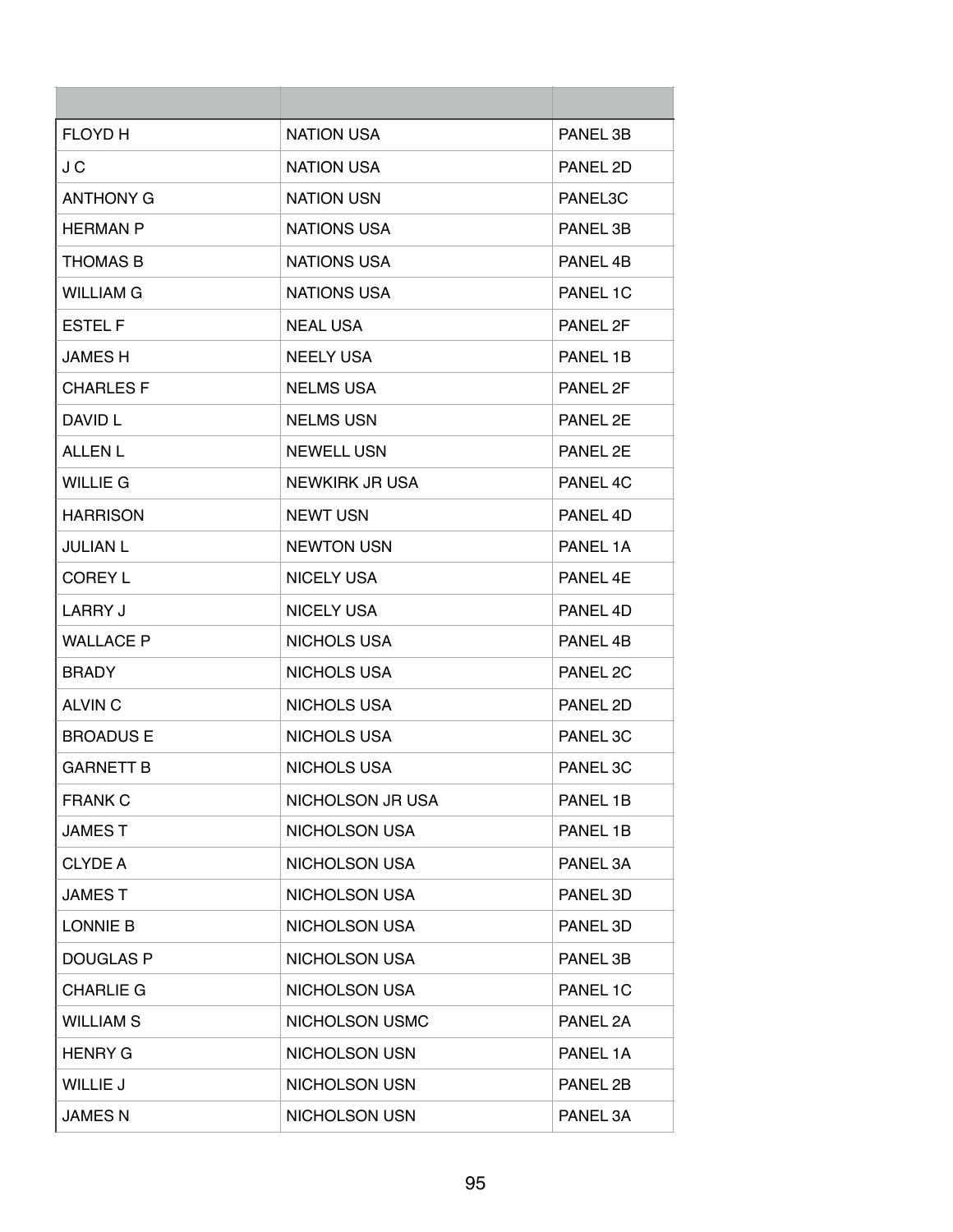| ROBERT L              | <b>NICHOLSON USN</b> | PANEL 4E        |
|-----------------------|----------------------|-----------------|
| <b>WILLIE S</b>       | NICHOLSON USN        | PANEL 4A        |
| <b>BRUCE T</b>        | <b>NILSSON USMC</b>  | PANEL 2F        |
| <b>WILLIAM</b>        | NIMMONS USA          | <b>PANEL 3F</b> |
| <b>GONZELOUS</b>      | <b>NIMMONS USA</b>   | PANEL 4C        |
| <b>WILLIAM V</b>      | <b>NIMMONS USN</b>   | PANEL 1C        |
| <b>CHARLIE C</b>      | NIX JR USA           | PANEL 2B        |
| <b>RANDALL R</b>      | NIX USA              | PANEL 1B        |
| <b>EDWARD</b>         | <b>NIX USA</b>       | PANEL 2B        |
| JOE H                 | <b>NIX USA</b>       | PANEL 4E        |
| <b>RALPH W</b>        | NIX USA              | PANEL 4F        |
| <b>JAMES C</b>        | NIX USA              | PANEL 4F        |
| <b>LESTER</b>         | <b>NIX USA</b>       | PANEL 4F        |
| <b>RAYMOND E</b>      | <b>NIX USA</b>       | PANEL 1F        |
| <b>EARNEST T</b>      | NIX USA              | PANEL 1F        |
| <b>LONNIE M</b>       | NIX USA              | PANEL 4F        |
| <b>GORDON W</b>       | <b>NIX USA</b>       | PANEL 3A        |
| <b>KENNETH R</b>      | <b>NIX USA</b>       | PANEL 3A        |
| <b>GERALD D</b>       | <b>NIX USA</b>       | PANEL 3B        |
| <b>WILLIE C</b>       | <b>NIX USA</b>       | PANEL 4B        |
| <b>HUBERT L</b>       | <b>NIX USA</b>       | PANEL 1C        |
| <b>EDWIN</b>          | <b>NIX USA</b>       | PANEL 1D        |
| ODELL J               | <b>NIX USA</b>       | PANEL 1D        |
| <b>BARNEY</b>         | <b>NIX USA</b>       | PANEL 3C        |
| <b>FRANCIS M</b>      | <b>NIX USA</b>       | PANEL 4D        |
| <b>ROBERT E</b>       | <b>NIX USAF</b>      | PANEL 4E        |
| <b>STEVEN L</b>       | <b>NIX USN</b>       | PANEL 3B        |
| <b>GRADY R</b>        | <b>NOLAN USA</b>     | PANEL 4E        |
| <b>HERSHELL R</b>     | <b>NORRIS USA</b>    | PANEL 3A        |
| <b>LEWIS</b>          | <b>NORRIS USA</b>    | PANEL 2C        |
| <b>JERRY R</b>        | <b>NORRIS USA</b>    | PANEL 3C        |
| <b>JACKSON THOMAS</b> | <b>NORRIS USMC</b>   | PANEL 1C        |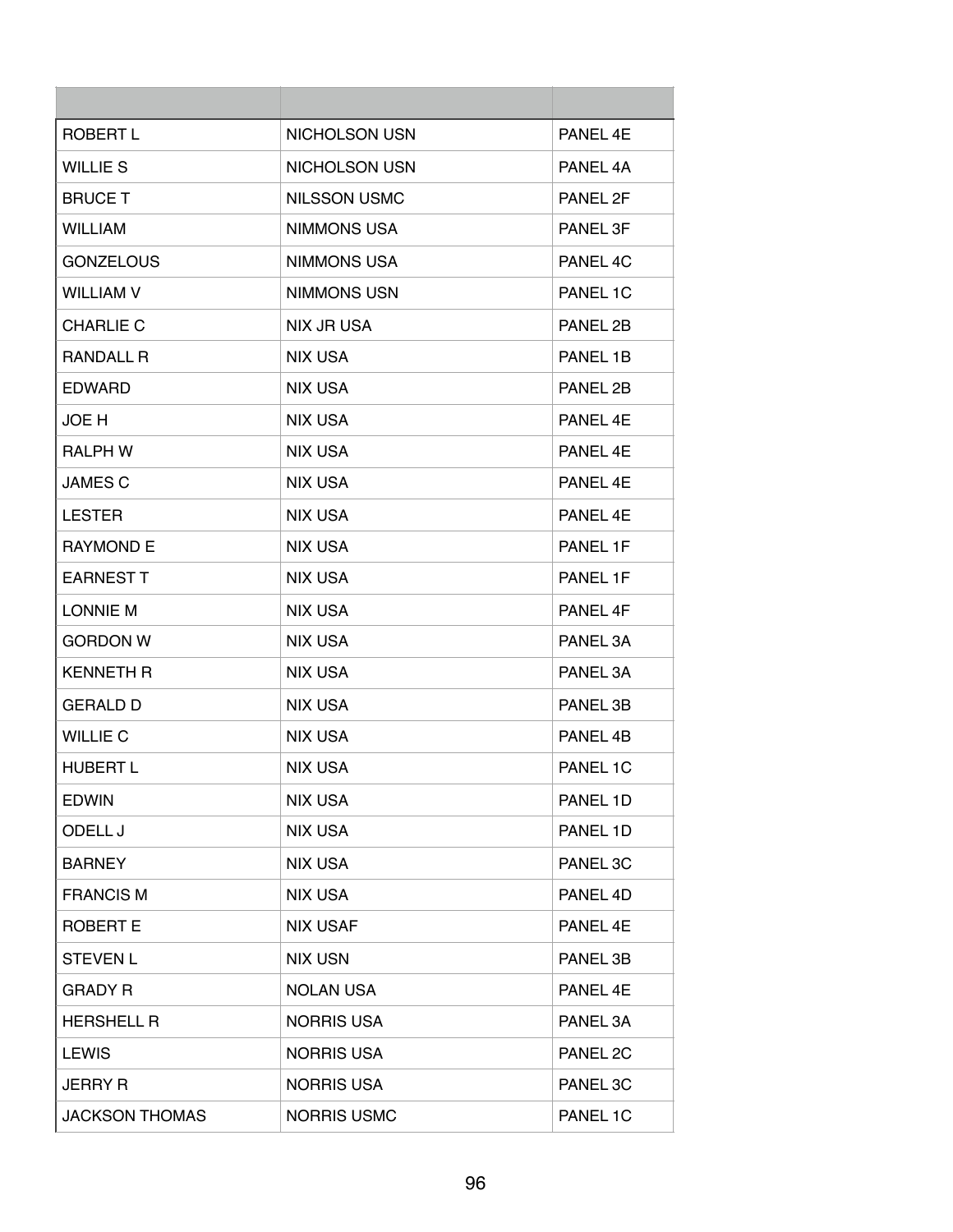| <b>JERRY J</b>    | <b>NORRIS USN</b>   | PANEL 3C |
|-------------------|---------------------|----------|
| <b>THOMAS</b>     | <b>NORTON USA</b>   | PANEL 1B |
| <b>WILLIAM E</b>  | <b>NORTON USA</b>   | PANEL 2E |
| COY F             | <b>NORTON USA</b>   | PANEL 4F |
| JOHN D            | <b>NORTON USA</b>   | PANFI 4D |
| <b>REGINALD J</b> | <b>NORTON USA</b>   | PANEL 4D |
| <b>SEABORN Y</b>  | <b>NORTON USN</b>   | PANEL 4D |
| <b>ALLEN</b>      | NOSCA USA           | PANEL 1B |
| <b>BOBBY G</b>    | <b>NUBERN USMC</b>  | PANEL 3C |
| <b>WILLIAM A</b>  | <b>NUNN USN</b>     | PANEL 3D |
| <b>HORACE G</b>   | NUNNALLY USA        | PANEL 1B |
| <b>KENNETH B</b>  | O'BARR USAF         | PANEL 4D |
| <b>CHARLES E</b>  | O'FARRELL USA       | PANEL 1D |
| <b>RALPH T</b>    | O'KELLEY USA        | PANEL 4F |
| DANNY E           | O'KELLY USN         | PANEL 3A |
| PHILIP R          | O'LEARY USA         | PANEL 2C |
| <b>JOHN C</b>     | <b>OAKES USN</b>    | PANEL 3D |
| <b>RANDALL E</b>  | <b>OBARR USAF</b>   | PANEL 3F |
| <b>U. NHOL</b>    | <b>OCONNELL USA</b> | PANEL 4B |
| <b>BOMAR A</b>    | OLDS JR USN         | PANEL 2D |
| <b>GROVER C</b>   | OLIVER JR USA       | PANEL 2F |
| <b>DURELL</b>     | <b>OLIVER USA</b>   | PANEL 3A |
| <b>JAMES E</b>    | <b>OLIVER USA</b>   | PANEL 3D |
| <b>FLETCHER R</b> | <b>OLIVER USA</b>   | PANEL 4E |
| <b>ROBERT F</b>   | <b>OLIVER USA</b>   | PANEL 4A |
| <b>HORACE D</b>   | OLIVER USA          | PANEL 3C |
| <b>GROVER C</b>   | <b>OLIVER USN</b>   | PANEL 3F |
| DONALD L          | <b>OLIVER USN</b>   | PANEL 4D |
| <b>GEORGE S</b>   | <b>OLMSTED USMM</b> | PANEL 1D |
| <b>WILLIAM F</b>  | <b>ORSBORN USN</b>  | PANEL 3E |
| <b>ANTHONY K</b>  | <b>OSBORN USA</b>   | PANEL 2B |
| <b>CECILW</b>     | <b>OSBORN USA</b>   | PANEL 3E |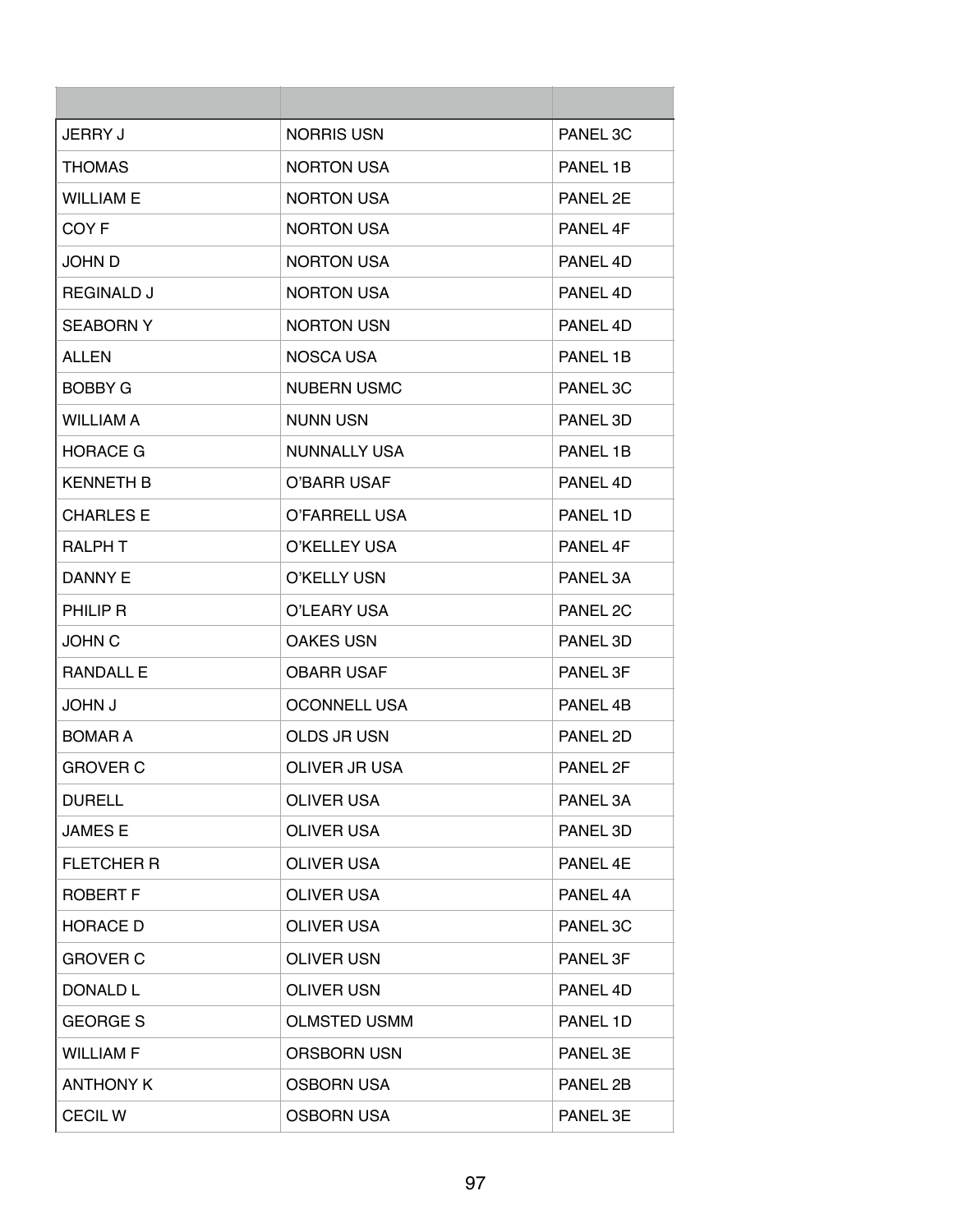| <b>TONY D</b>        | <b>OSBORNE USN</b>   | PANEL 3C |
|----------------------|----------------------|----------|
| <b>JOHN C</b>        | OTT USN              | PANEL 1E |
| <b>THOMAS L</b>      | <b>OWENBY USA</b>    | PANEL 3B |
| <b>RICHARD J</b>     | <b>OWENBY USA</b>    | PANEL 3D |
| <b>THOMAS C</b>      | <b>OWENBY USA</b>    | PANEL 3D |
| <b>ARTIS B</b>       | <b>OWENBY USAF</b>   | PANEL 4D |
| <b>CHRISTOPHER C</b> | <b>OWENBY USMC</b>   | PANEL 4E |
| ROBERT D             | <b>OWENS USAF</b>    | PANEL 2F |
| <b>WALLACE E</b>     | <b>OWENS USAF</b>    | PANEL 4D |
| <b>ELBRIDGE</b>      | <b>OWENSBY USA</b>   | PANEL 4B |
| <b>EDDIE</b>         | <b>OWENSBY USA</b>   | PANEL 1E |
| <b>GEORGE E</b>      | PACE USA             | PANEL 2C |
| <b>CARTER T</b>      | PAGE USA             | PANEL 4E |
| <b>CHARLES</b>       | PAGLIARULO USA       | PANEL 4B |
| <b>WILLIAM E</b>     | <b>PALEN USA</b>     | PANEL 4E |
| <b>JAMES L</b>       | <b>PALMER SR USA</b> | PANEL 1B |
| EDDIE M              | <b>PALMER USA</b>    | PANEL 1B |
| <b>TRACIM</b>        | <b>PALMER USA</b>    | PANEL 2B |
| <b>JEPTHA</b>        | <b>PALMER USA</b>    | PANEL 3D |
| OSCAR <sub>C</sub>   | PALMER USA           | PANEL 3D |
| <b>GEORGE A</b>      | <b>PALMER USA</b>    | PANEL 2E |
| <b>EDWIN C</b>       | PALMER USA           | PANEL 2E |
| ELMER L              | PALMER USA           | PANEL 2E |
| <b>MILLARD L</b>     | PALMER USA           | PANEL 3A |
| <b>HOWARD C</b>      | <b>PALMER USA</b>    | PANEL 3B |
| <b>MARK A</b>        | PALMER USA           | PANEL 4B |
| <b>GERALD</b>        | <b>PALMER USA</b>    | PANEL 1C |
| RAY D                | PALMER USA           | PANEL 1C |
| <b>WILEY C</b>       | PALMER USA           | PANEL 3C |
| DONALD L             | PALMER USAF          | PANEL 2B |
| DAVEY B              | PALMER USAF          | PANEL 4D |
| <b>KENNETH E</b>     | PALMER USMC          | PANEL 3A |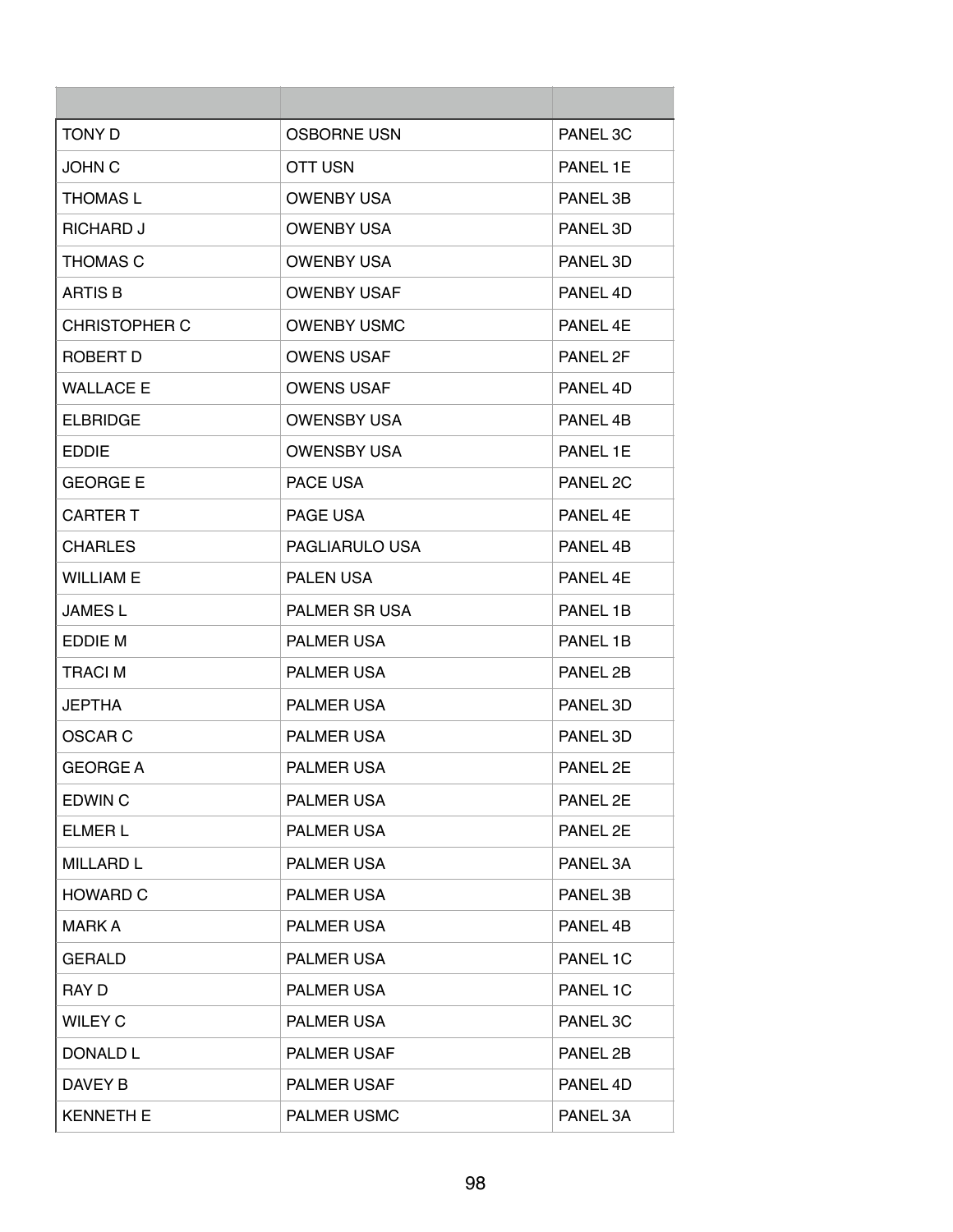| <b>WILLIAM S</b>   | <b>PALMER USMC</b> | PANEL 3A |
|--------------------|--------------------|----------|
| <b>WILLIAM R</b>   | <b>PALMER USMC</b> | PANEL 1C |
| <b>CHARLES D</b>   | <b>PALMER USN</b>  | PANEL 1A |
| <b>JEPTHA ROSS</b> | <b>PALMER USN</b>  | PANEL 3B |
| <b>GERALD K</b>    | <b>PALMER USN</b>  | PANEL 1C |
| ROGER A            | <b>PALMER USN</b>  | PANEL 3C |
| ROY L              | <b>PALMER USN</b>  | PANEL 4C |
| <b>WILLIAM K</b>   | <b>PALMER USN</b>  | PANEL 4C |
| <b>J REED</b>      | <b>PALMER USN</b>  | PANEL 4D |
| <b>ROBERT T</b>    | <b>PALMER USN</b>  | PANEL 4D |
| <b>WINFORD H</b>   | PARDUE USA         | PANEL 4C |
| <b>JOHN A</b>      | <b>PARDUE USA</b>  | PANEL 4D |
| DAVID E            | <b>PARDUE USAF</b> | PANEL 2E |
| DONALD A           | <b>PARDUE USAF</b> | PANEL 2E |
| JUDSON G           | PARHAM USA         | PANEL 4A |
| <b>HOWELL D</b>    | <b>PARIS USA</b>   | PANEL 3D |
| JOHN G             | <b>PARISH USA</b>  | PANEL 3C |
| <b>FURMAN O</b>    | <b>PARKER USA</b>  | PANEL 1B |
| <b>JUANITA H</b>   | <b>PARKER USA</b>  | PANEL 2B |
| <b>HOWELL W</b>    | <b>PARKER USA</b>  | PANEL 3B |
| <b>JOHN W</b>      | <b>PARKER USA</b>  | PANEL 4B |
| <b>WILLIAM E</b>   | PARKER USA         | PANEL 4B |
| <b>WILLIAM H</b>   | PARKER USA         | PANEL 1D |
| SILVEY W           | PARKER USA         | PANEL 2D |
| <b>FLOYD</b>       | <b>PARKER USA</b>  | PANEL 4D |
| SIDNEY W           | PARKER USA         | PANEL 1E |
| OSSIE L            | PARKER USA         | PANEL 1E |
| TOMMY T            | PARKER USA         | PANEL 1E |
| <b>MICHAEL D</b>   | <b>PARKER USAF</b> | PANEL 1A |
| <b>GARRISON</b>    | <b>PARKER USMC</b> | PANEL 1F |
| <b>WENDALL C</b>   | <b>PARKER USN</b>  | PANEL 1A |
| <b>RALPH</b>       | PARKER USN         | PANEL 3D |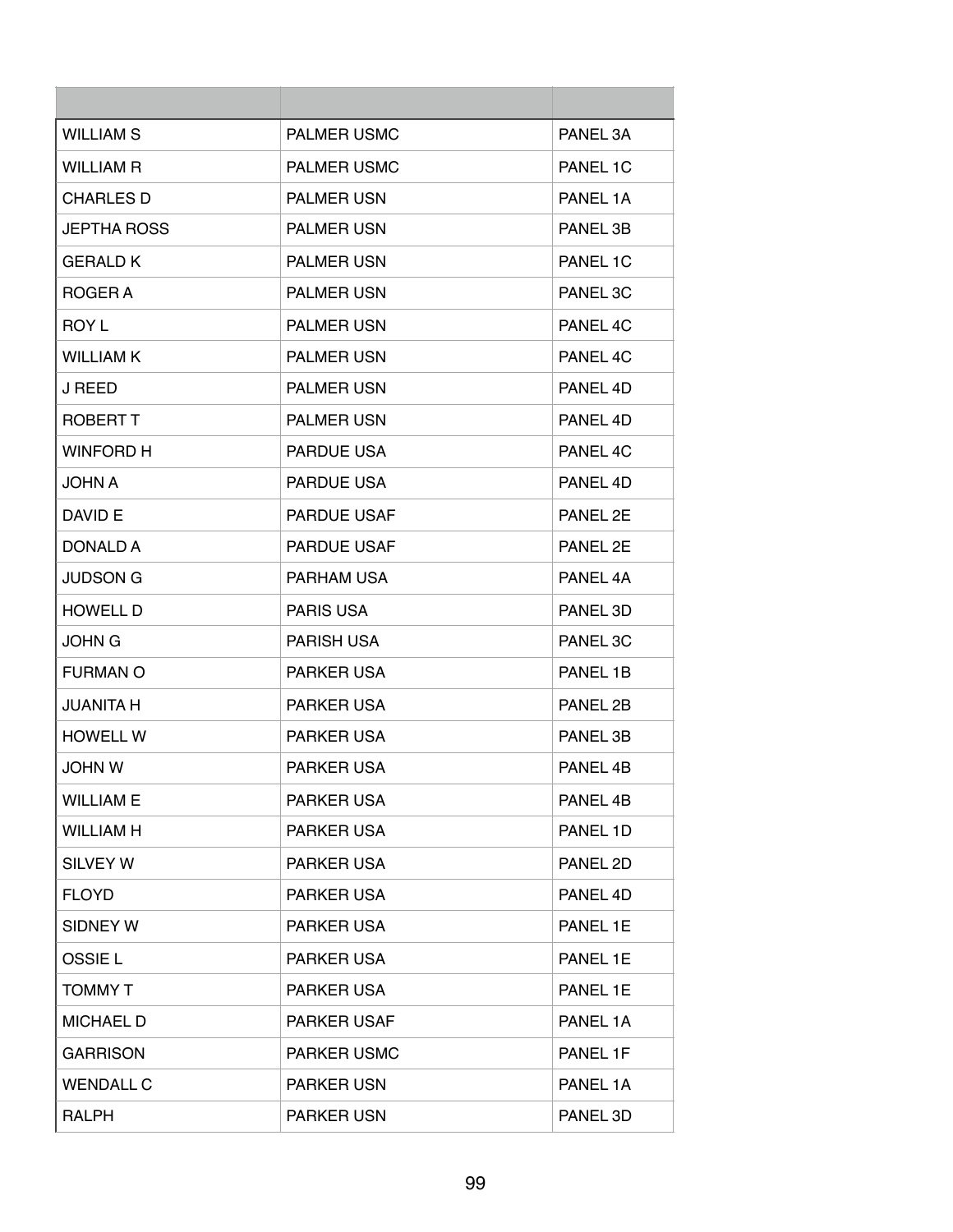| <b>GEORGE W</b>   | <b>PARKS USA</b>      | PANEL 3B |
|-------------------|-----------------------|----------|
| <b>LAWRENCE C</b> | <b>PARKS USN</b>      | PANEL 4F |
| LUTHER J          | <b>PARRIS USA</b>     | PANEL 2D |
| <b>ALBERT W</b>   | PARSONS USA           | PANEL 1F |
| SANDRA K          | <b>PARTAIN USN</b>    | PANEL 2B |
| <b>THOMAS</b>     | <b>PARTINGTON USA</b> | PANEL 2C |
| JOSHUA E          | <b>PASS USA</b>       | PANEL 1B |
| RONDAL J          | <b>PASS USA</b>       | PANEL 1B |
| <b>CLIFFORD</b>   | <b>PASS USA</b>       | PANEL 2C |
| <b>RILY D</b>     | <b>PASSINI USN</b>    | PANEL 2E |
| DAVID W           | <b>PATCH USA</b>      | PANEL 3C |
| <b>SHERMAN L</b>  | <b>PATRUM USA</b>     | PANEL 3D |
| SHERMAN A         | <b>PATRUM USA</b>     | PANEL 3C |
| WYATT L           | <b>PATTERSON USA</b>  | PANEL 4F |
| <b>WAYNE F</b>    | <b>PATTERSON USA</b>  | PANEL 4B |
| DALE S            | PATTERSON USAF        | PANEL 3A |
| DONALD H          | <b>PATTERSON USN</b>  | PANEL 1F |
| <b>CORIS E</b>    | <b>PATTON USA</b>     | PANEL 3F |
| <b>JAMES R</b>    | <b>PATTON USN</b>     | PANEL 1A |
| <b>RUSSELL F</b>  | PAYNE JR USA          | PANEL 3D |
| ALLAN C           | PAYNE JR USMC         | PANEL 2A |
| <b>JOHN D</b>     | <b>PAYNE USA</b>      | PANEL 1B |
| <b>DOUGLAS M</b>  | <b>PAYNE USA</b>      | PANEL 2B |
| <b>GREGORY M</b>  | PAYNE USA             | PANEL 3D |
| DAVID H           | PAYNE USA             | PANEL 4E |
| <b>WILLIAM F</b>  | PAYNE USA             | PANEL 4F |
| J B               | <b>PAYNE USA</b>      | PANEL 3A |
| <b>CHARLES H</b>  | PAYNE USA             | PANEL 4B |
| DALLAS D          | PAYNE USA             | PANEL 1C |
| <b>ARTHURK</b>    | PAYNE USA             | PANEL 1D |
| <b>CLIFTON C</b>  | PAYNE USA             | PANEL 1D |
| <b>EMERSON H</b>  | PAYNE USA             | PANEL 2C |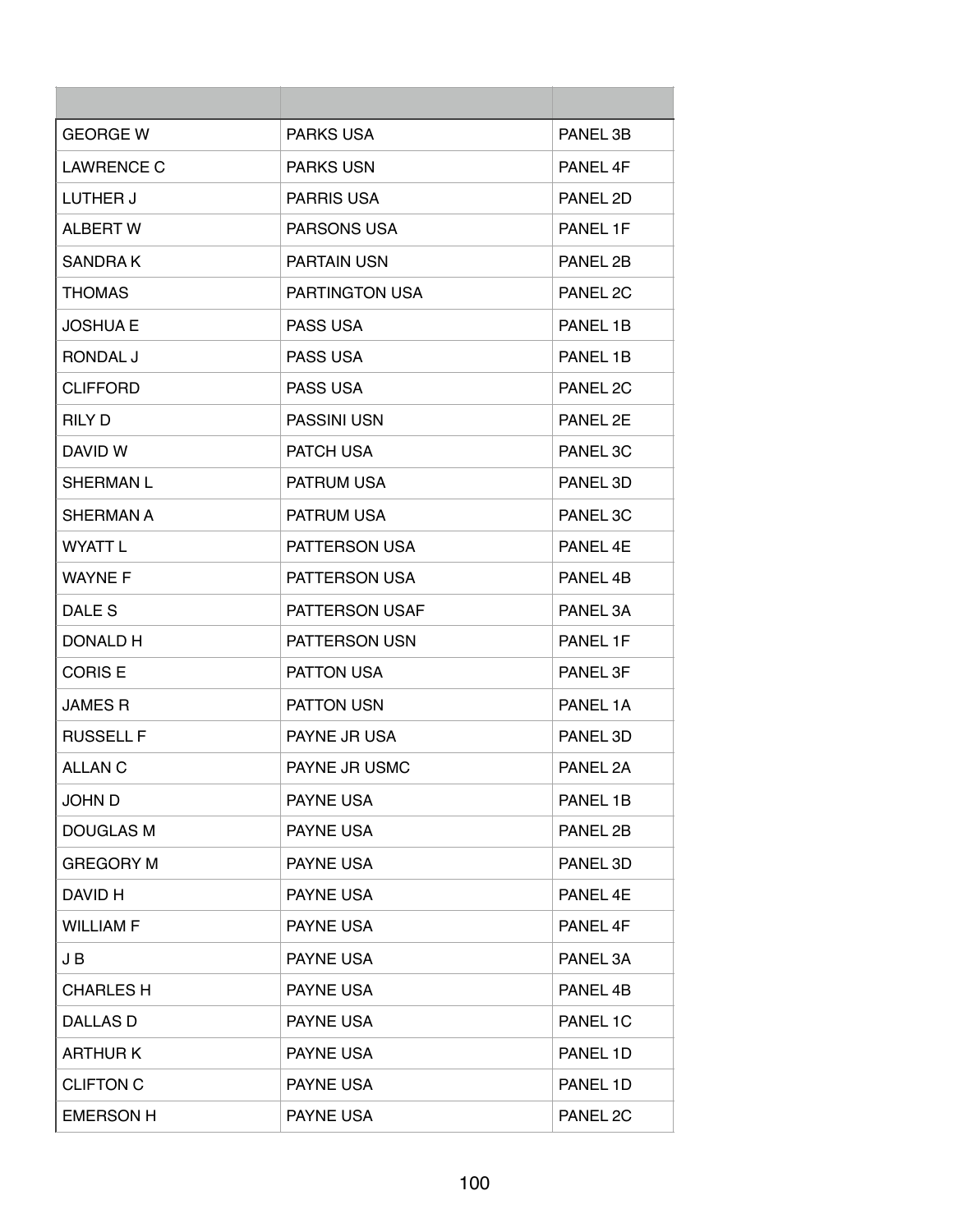| <b>ELMER</b>      | <b>PAYNE USA</b>   | PANEL 3C |
|-------------------|--------------------|----------|
| <b>HENRY</b>      | <b>PAYNE USA</b>   | PANEL 4D |
| JEFFREY J         | <b>PAYNE USA</b>   | PANEL 4D |
| DAVID E           | <b>PAYNE USMC</b>  | PANEL 1A |
| <b>ARLENE B</b>   | <b>PAYNE USN</b>   | PANEL 4F |
| <b>RAYGE B</b>    | <b>PAYNE USN</b>   | PANEL 4C |
| <b>JOHN H</b>     | PAYNE USN          | PANEL 2E |
| <b>MICHAEL D</b>  | PEACOCK USA        | PANEL 2E |
| <b>VIRGIL L</b>   | PEACOCK USN        | PANEL 4A |
| <b>HAROLD L</b>   | PEARSON JR USMC    | PANEL 2A |
| <b>MICHAEL W</b>  | <b>PEARSON USA</b> | PANEL 3D |
| RALPH A           | <b>PECKINS USA</b> | PANEL 3D |
| DAVID L           | PELPHREY USN       | PANFL 4F |
| <b>JOHN T</b>     | PENDERGRASS USN    | PANEL 2C |
| <b>ALFERD</b>     | PENDLETON USA      | PANEL 3B |
| <b>GEORGE R</b>   | PEPPER USA         | PANEL 3D |
| <b>JAMES L</b>    | PERCIVAL USMC      | PANEL2A  |
| EARL R            | PERKER USA         | PANEL 4F |
| ROBERT L          | <b>PERKINS USA</b> | PANEL 1B |
| <b>S MARGIE</b>   | PERKINS USA        | PANEL 3A |
| <b>THOMAS B</b>   | <b>PERKINS USA</b> | PANEL 3A |
| <b>G SWENSON</b>  | PERKINS USA        | PANEL 3A |
| YOUNG V           | PERKINS USA        | PANEL 3A |
| <b>JOHN</b>       | PERKINS USA        | PANEL 3A |
| <b>BYNUM</b>      | PERKINS USA        | PANEL 3A |
| <b>VANCE</b>      | PERKINS USA        | PANEL 3A |
| ABB <sub>D</sub>  | PERKINS USN        | PANEL 3A |
| <b>JACK</b>       | PERRY JR USN       | PANEL 2D |
| <b>HENRY A</b>    | PERRY SR USN       | PANEL 3D |
| <b>FREDRICK S</b> | PERRY USA          | PANEL 3A |
| <b>RAYMOND L</b>  | PERRY USA          | PANEL 3A |
| <b>CLARENCE</b>   | PERRY USA          | PANEL 2E |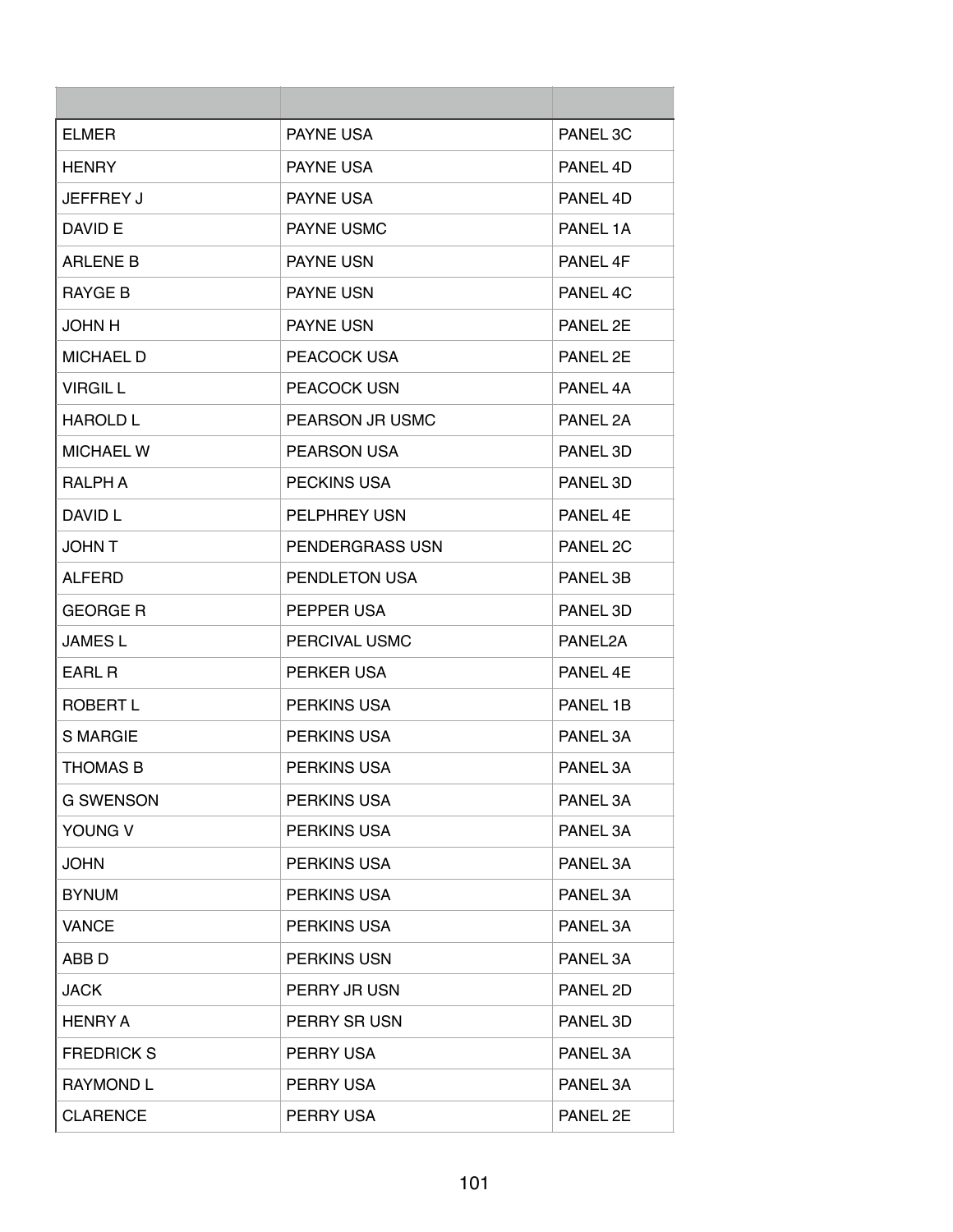| <b>JOHNT</b>     | PERRY USA            | PANEL 2F |
|------------------|----------------------|----------|
| <b>BERTHEL</b>   | <b>PERRY USAF</b>    | PANEL 4A |
| STANLEY J        | <b>PERRY USMC</b>    | PANEL 1A |
| <b>HENRY H</b>   | <b>PERRY USMC</b>    | PANEL 2A |
| <b>ROY L</b>     | <b>PERRY USN</b>     | PANEL 3D |
| <b>MARK S</b>    | <b>PERRY USN</b>     | PANEL 4D |
| JAMES H          | <b>PETITT USA</b>    | PANEL 4F |
| <b>GARY S</b>    | <b>PETITT USA</b>    | PANEL 1F |
| <b>JOHN</b>      | PETITT USA           | PANEL 1F |
| <b>RICHARD E</b> | PETITT USAF          | PANEL 1F |
| <b>CHARLES N</b> | PETTIT USA           | PANEL 2D |
| FRED E           | PETTY USA            | PANEL 3C |
| <b>FRED</b>      | <b>PEYTON USA</b>    | PANEL 4E |
| <b>GARLAND</b>   | <b>PEYTON USA</b>    | PANEL 4F |
| <b>RUDOLPOH</b>  | <b>PEYTON USN</b>    | PANEL 3C |
| <b>MARY ANNA</b> | PHELAN USA           | PANEL 4F |
| JAMES P          | PHILLIPS SR USA      | PANEL 2E |
| <b>MAURICE E</b> | <b>PHILLIPS USA</b>  | PANEL 4F |
| DAVID L          | <b>PHILLIPS USMC</b> | PANEL 3B |
| <b>BILLY</b>     | PHILLIPS USN         | PANEL 1F |
| B VARON          | PHILYAW USN          | PANEL 1C |
| <b>CLAUDE L</b>  | PHILYAW USN          | PANEL 4D |
| <b>GROVER L</b>  | PHILYAW USN          | PANEL 4D |
| <b>KENNETH R</b> | PIERCE USA           | PANEL 1F |
| <b>E ERNEST</b>  | PIERLEONI MD USA     | PANEL 4F |
| <b>JOHNT</b>     | PIKE USAF            | PANEL 3A |
| <b>EUGENE T</b>  | PIKE USN             | PANEL 2E |
| ROY L            | PILGRIM USA          | PANEL 3B |
| <b>BRIAN L</b>   | PIRLKE USN           | PANEL 4C |
| <b>FLOYD</b>     | <b>PITMAN USA</b>    | PANEL 2E |
| <b>BARNIE A</b>  | PITTMAN USAF         | PANEL 2B |
| <b>JAMES P</b>   | PITTS USA            | PANEL 2E |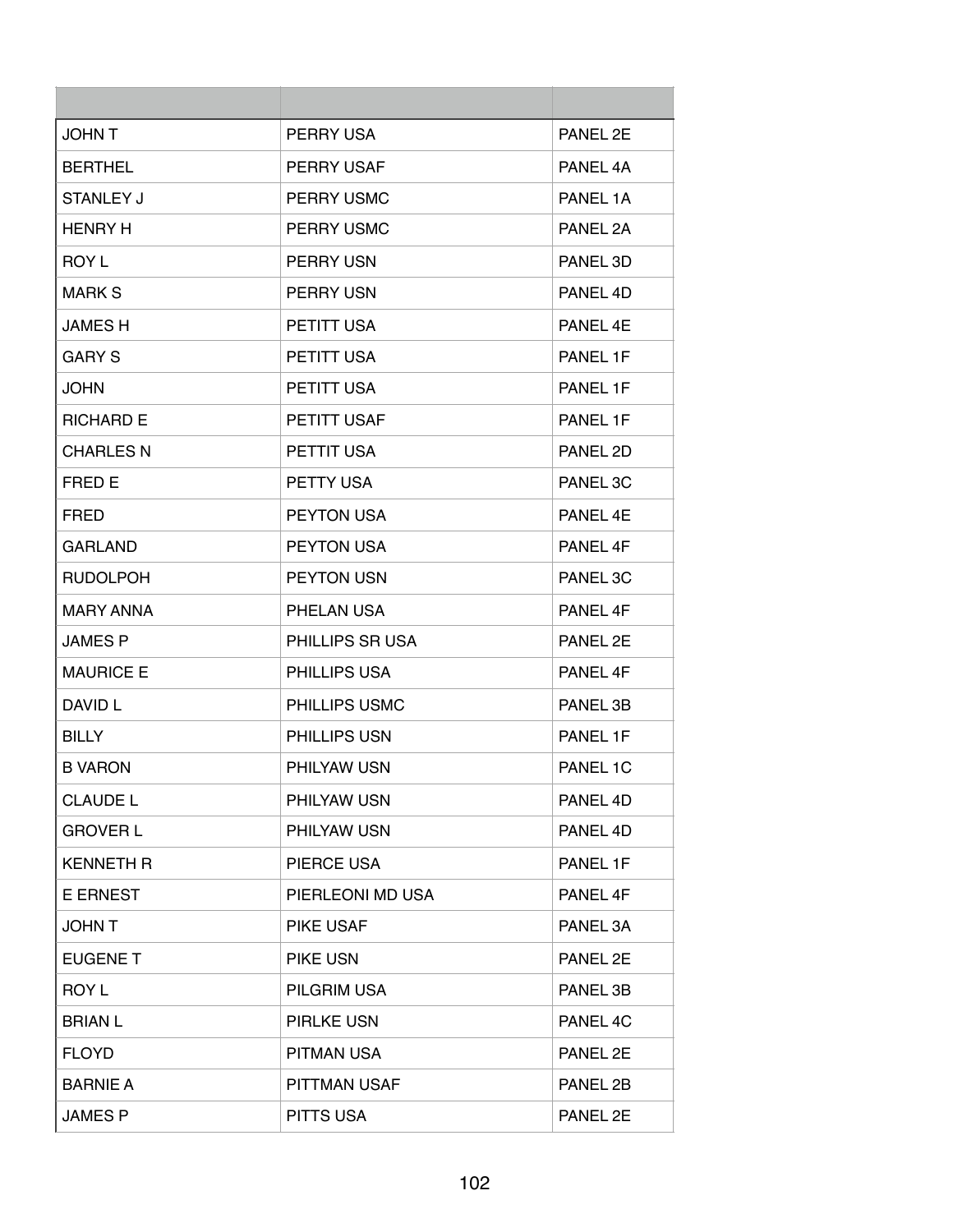| <b>FRANCIS M</b>  | PITTS USA          | PANEL 4E |
|-------------------|--------------------|----------|
| <b>SWAIN R</b>    | <b>PITTS USA</b>   | PANEL 3F |
| <b>MARSAHLL C</b> | PITTS USA          | PANEL 4F |
| DAVID R           | <b>PITTS USA</b>   | PANEL 2C |
| ROBERT E          | <b>PITTS USA</b>   | PANEL 4C |
| <b>WILLIAM J</b>  | <b>PITTS USA</b>   | PANEL 1E |
| ROBERT A          | <b>PITTS USAF</b>  | PANEL 1A |
| PHILIP R          | <b>PITTS USMC</b>  | PANEL 4C |
| <b>ROBERT F</b>   | <b>PITTS USN</b>   | PANEL 4A |
| <b>STANLEY A</b>  | <b>PLUM USA</b>    | PANEL 4D |
| WILLIAM G         | PLUM USA/USAF      | PANEL 4F |
| <b>MICHAEL W</b>  | <b>PLUM USN</b>    | PANEL 3F |
| <b>JOSEPH A</b>   | <b>PONTES USMC</b> | PANEL 4E |
| <b>JOHN S</b>     | POOL USA           | PANEL 4F |
| <b>WALTER L</b>   | POOL USA           | PANEL 4E |
| <b>WALTER E</b>   | POOLE III USA      | PANEL 2A |
| SCOTT C           | POOLE US           | PANEL 1B |
| <b>JAMES L</b>    | POOLE USA          | PANEL 1B |
| JACK O            | POOLE USA          | PANEL 3D |
| <b>JOHN T</b>     | POOLE USA          | PANEL 4E |
| GRADY L           | POOLE USA          | PANEL 3A |
| <b>THOMAS A</b>   | POOLE USA          | PANEL 4D |
| <b>CARL E</b>     | POOLE USAF         | PANEL 2B |
| <b>WALTER S</b>   | POOLE USAF         | PANEL 1C |
| <b>EDWARD E</b>   | POOLE USMC         | PANEL 3F |
| <b>EDGAR C</b>    | POOLE USMC         | PANEL 4D |
| <b>REX G</b>      | POOLE USN          | PANEL 1D |
| <b>JOHN M</b>     | POPHAM JR USA      | PANEL 2D |
| ROGER H           | POPHAM USA         | PANEL 1B |
| ROSCOE L          | PORTER SR USA      | PANEL 4D |
| DAVID E           | PORTER USA         | PANEL 4B |
| <b>HAROLD A</b>   | PORTER USA, USMC   | PANEL 2C |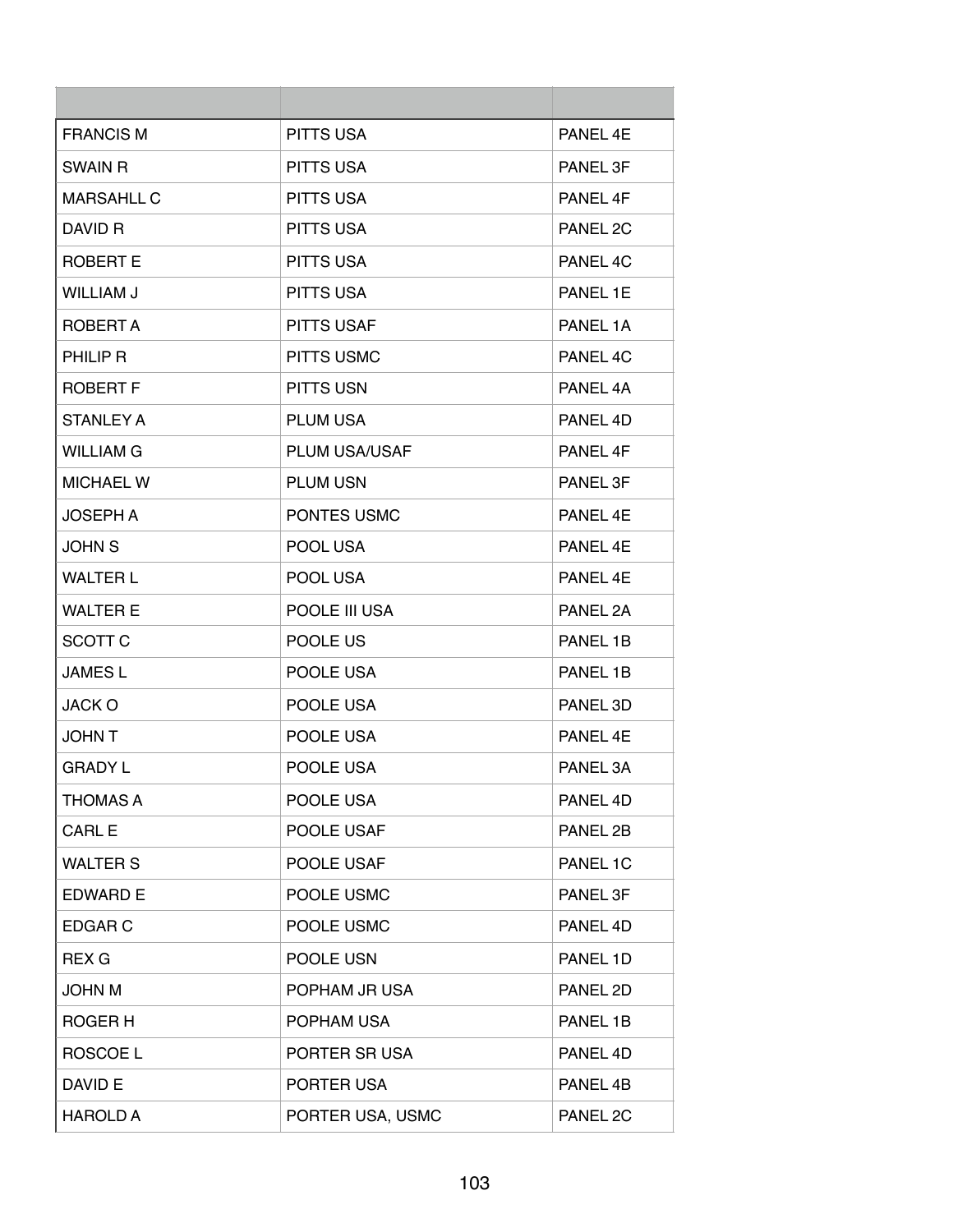| <b>JAMES D</b>    | PORTER USN            | PANEL 2B             |
|-------------------|-----------------------|----------------------|
| <b>JOHN C</b>     | PORTER USN            | PANEL 3F             |
| <b>JAMES W</b>    | POSEY USA             | PANEL 4D             |
| <b>WILLIAM M</b>  | <b>POSTON USA</b>     | PANEL 3F             |
| <b>BILLIE L</b>   | <b>POTTS USA</b>      | PANEL 2F             |
| HUGH G            | POTTS USA             | PANEL 4B             |
| DAVID T           | <b>POTTS USN</b>      | PANEL 3D             |
| <b>FORREST P</b>  | <b>POULSON USA</b>    | PANFL <sub>4</sub> F |
| <b>JOHN W</b>     | <b>POULSON USN</b>    | PANEL 2D             |
| <b>TOMMY J</b>    | <b>POWELL SR USAF</b> | PANEL 2F             |
| <b>JAMES C</b>    | POWELL USA            | PANFL <sub>4</sub> F |
| <b>MORRIS S</b>   | POWELL USA            | PANEL 2F             |
| <b>HENRY V</b>    | POWELL USA            | PANEL 2C             |
| <b>HUBERT C</b>   | <b>POWELL USA</b>     | PANEL 2D             |
| <b>MILTON H</b>   | <b>POWELL USA</b>     | PANEL 4D             |
| IRA.              | POWELL USA            | PANEL 1E             |
| PHIL M            | <b>POWER USA</b>      | PANEL 3A             |
| <b>FREDRICK L</b> | <b>POWERS USA</b>     | PANEL 2A             |
| <b>HOYT F</b>     | <b>POWERS USA</b>     | PANEL 3B             |
| <b>JAMES A</b>    | POWERS USA            | PANEL 3D             |
| LARRY             | <b>POWERS USN</b>     | PANEL 1F             |
| DEXTER D          | PRATCHARD USMC        | PANEL 1D             |
| <b>HARVEY L</b>   | <b>PRATER USA</b>     | PANEL 2D             |
| <b>CLIFFORD P</b> | PRATHER USA           | PANEL 4E             |
| <b>GRADY L</b>    | <b>PRICE USA</b>      | PANEL 2F             |
| <b>ARTHUR H</b>   | PRICE USA             | PANEL 2E             |
| RONALD L          | PRICE USN             | PANEL 2E             |
| <b>HENRY L</b>    | <b>PRICE USN</b>      | PANEL 2C             |
| <b>ROBERT L</b>   | PRIMER USA            | PANEL 4A             |
| <b>CEDRIC C</b>   | PRITCHETT USA         | PANEL 3A             |
| <b>HAROLD F</b>   | PRITCHETT USA         | PANEL 4E             |
| <b>TIMOTHY E</b>  | PRITCHETT USA         | PANEL 2F             |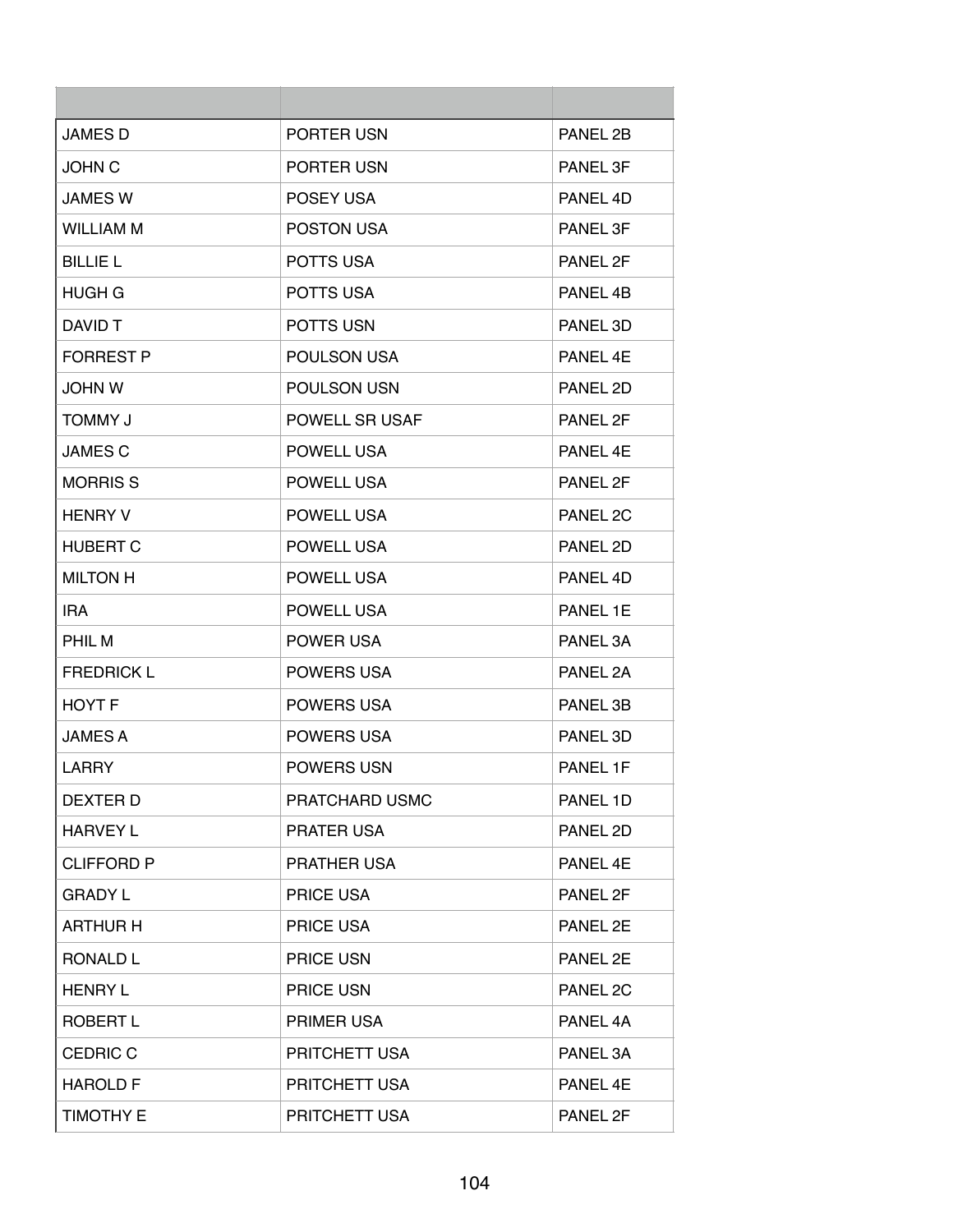| <b>JOSEPH C</b>   | PRITCHETT USA         | PANEL 2F |
|-------------------|-----------------------|----------|
| <b>JAMES R</b>    | <b>PRITCHETT USCG</b> | PANEL 1A |
| <b>GLENN L</b>    | PRITCHETT USCG        | PANEL 2A |
| <b>JACK</b>       | PRITCHETT USN         | PANEL 3F |
| <b>JESSE</b>      | <b>PRUE USN</b>       | PANEL 1F |
| <b>ERNEST D</b>   | <b>PRUITT USA</b>     | PANEL 2F |
| <b>ALVIN B</b>    | <b>PRUITT USA</b>     | PANEL 2F |
| E DWAYNE          | <b>PRUITT USA</b>     | PANEL 2D |
| J EDDIE           | <b>PRUITT USN</b>     | PANEL 1A |
| I ARRY K          | <b>PRUITT USN</b>     | PANEL 4F |
| <b>JAMES L</b>    | <b>PUCKETT II USA</b> | PANEL 1B |
| EVERETTE J        | <b>PUGH USA</b>       | PANEL 1B |
| <b>CLAUDE S</b>   | <b>PUGH USA</b>       | PANEL 4D |
| JOE B             | <b>PULLIAM USA</b>    | PANEL 3B |
| <b>BENJAMIN H</b> | PURCELL JR USA        | PANEL 3B |
| <b>BENJAMIN H</b> | PURCELL SR USA        | PANEL 4E |
| <b>MARTIN L</b>   | <b>PURCELL USA</b>    | PANEL 2A |
| <b>JAMES A</b>    | <b>PURCELL USA</b>    | PANEL 3D |
| ROY M             | PURCELL USA           | PANEL 3B |
| <b>MAYLON H</b>   | <b>PURCELL USA</b>    | PANEL 2F |
| TERRY L           | <b>PURCELL USA</b>    | PANEL 1D |
| <b>WESLEY C</b>   | <b>PURCELL USAF</b>   | PANEL 1A |
| <b>RILEY C</b>    | PURCELL USAF          | PANEL 2B |
| <b>VERNON T</b>   | <b>PURCELL USMC</b>   | PANEL 3C |
| <b>NOEL</b>       | <b>PURCELL USN</b>    | PANEL 3D |
| <b>DOUGLAS D</b>  | <b>PURDY SR USA</b>   | PANEL 2C |
| <b>LARRY W</b>    | PURDY SR USMC         | PANEL 2C |
| <b>GORDON</b>     | <b>PURDY USA</b>      | PANEL 2E |
| <b>ROY</b>        | <b>PURDY USA</b>      | PANEL 4E |
| <b>LENARD L</b>   | <b>PURDY USA</b>      | PANEL 3F |
| <b>RELLAS R</b>   | <b>PURDY USA</b>      | PANEL 3F |
| QUILLIAN          | <b>PUTMAN USA</b>     | PANEL 3D |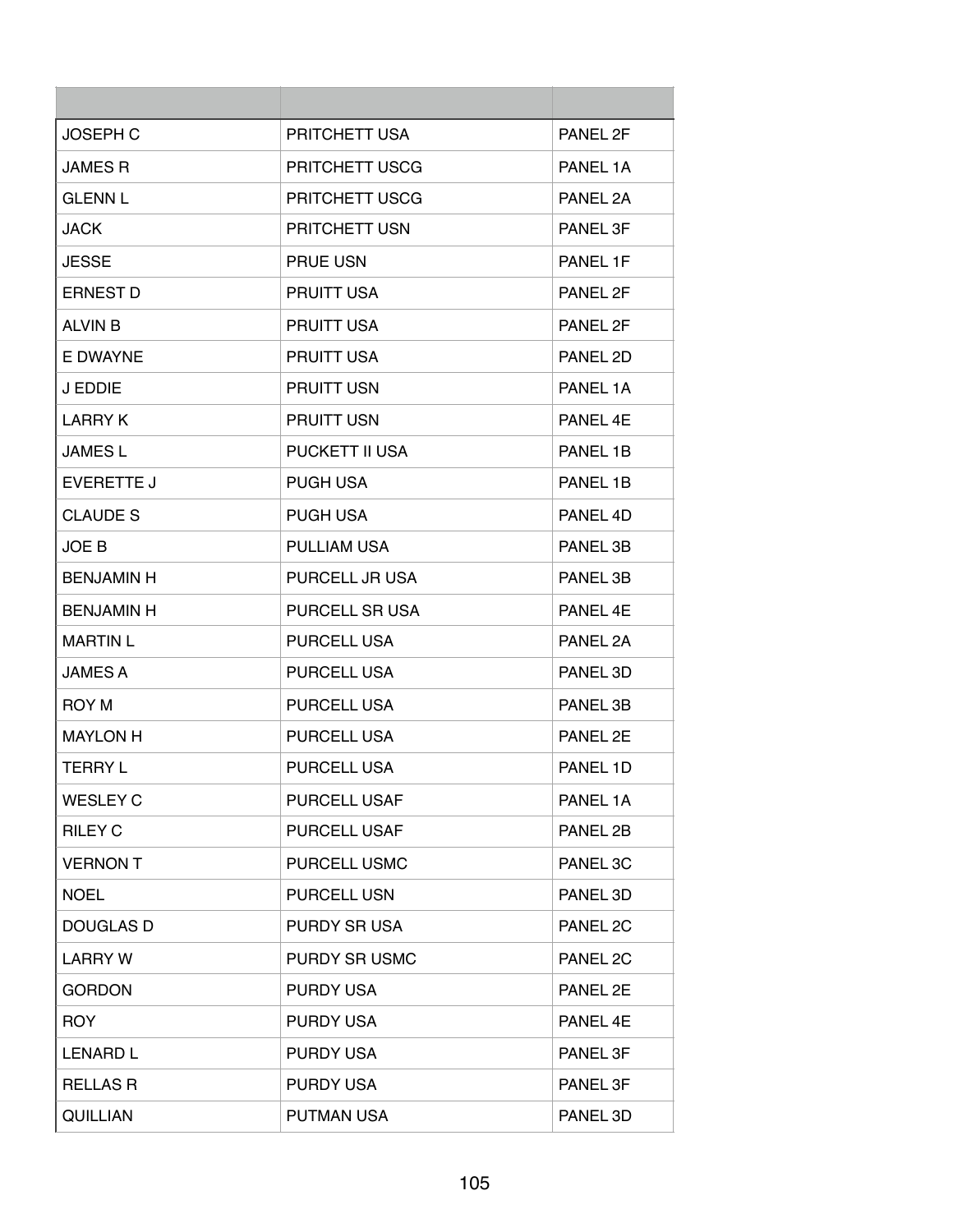| <b>FOREST S</b>   | <b>PUTNAM USA</b>    | PANEL 3D             |
|-------------------|----------------------|----------------------|
| <b>HAROLD B</b>   | <b>PUTNAM USA</b>    | PANEL 4F             |
| <b>THOMAS B</b>   | <b>QUARLES USAF</b>  | PANEL 1A             |
| <b>PAUL R</b>     | <b>QUEEN USA</b>     | PANEL 4F             |
| OL AN A           | QUEEN USCG           | PANFI <sub>1</sub> A |
| J L JACK          | <b>QUEEN USN</b>     | PANEL 3C             |
| <b>NESTOR</b>     | QUIAN USA            | PANEL 2C             |
| <b>STEVE E</b>    | <b>QUILLIAN USA</b>  | PANEL 1F             |
| <b>VINCENT J</b>  | RADIZUL USMC         | PANEL 3D             |
| <b>JOHN E</b>     | <b>RAINEY USA</b>    | PANEL 3C             |
| ANGELA M          | <b>RAINEY USA</b>    | PANEL 3C             |
| ELIM D            | <b>RAKESTRAW USN</b> | PANEL 1A             |
| <b>JANET E</b>    | RAMALDI USA          | PANEL 3B             |
| <b>MARVIN J</b>   | <b>RAMEY JR USA</b>  | PANEL 2C             |
| J C               | <b>RAMEY JR USAF</b> | PANEL 4D             |
| <b>JAMES C</b>    | <b>RAMEY USA</b>     | PANEL 1B             |
| <b>JAMES L</b>    | <b>RAMEY USA</b>     | PANEL 1B             |
| <b>HENRY W</b>    | <b>RAMEY USA</b>     | PANEL 4F             |
| <b>SAMUEL W</b>   | <b>RAMEY USA</b>     | PANFL 4F             |
| <b>CLARENCE J</b> | <b>RAMEY USA</b>     | PANEL 4A             |
| <b>DWAYNE B</b>   | <b>RAMEY USA</b>     | PANEL 4A             |
| DOYLE C           | <b>RAMEY USA</b>     | PANEL 4B             |
| <b>ALBERT L</b>   | <b>RAMEY USA</b>     | PANEL 1C             |
| <b>ROY W</b>      | <b>RAMEY USA</b>     | PANEL 4C             |
| <b>MONTY M</b>    | <b>RAMEY USA</b>     | PANEL 4D             |
| <b>EVERETT L</b>  | <b>RAMEY USA</b>     | PANEL 1E             |
| <b>GARY W</b>     | <b>RAMEY USAF</b>    | PANEL 3F             |
| <b>HARRY C</b>    | <b>RAMEY USN</b>     | PANEL 2C             |
| <b>JOHN P</b>     | <b>RAMEY USN</b>     | PANEL 3C             |
| <b>JORGE H</b>    | RAMIREZ JR USMC      | PANEL 2E             |
| <b>CHARLES R</b>  | <b>RAMSEY USA</b>    | PANEL 3B             |
| <b>HAROLD E</b>   | <b>RAMSEY USA</b>    | PANEL 4D             |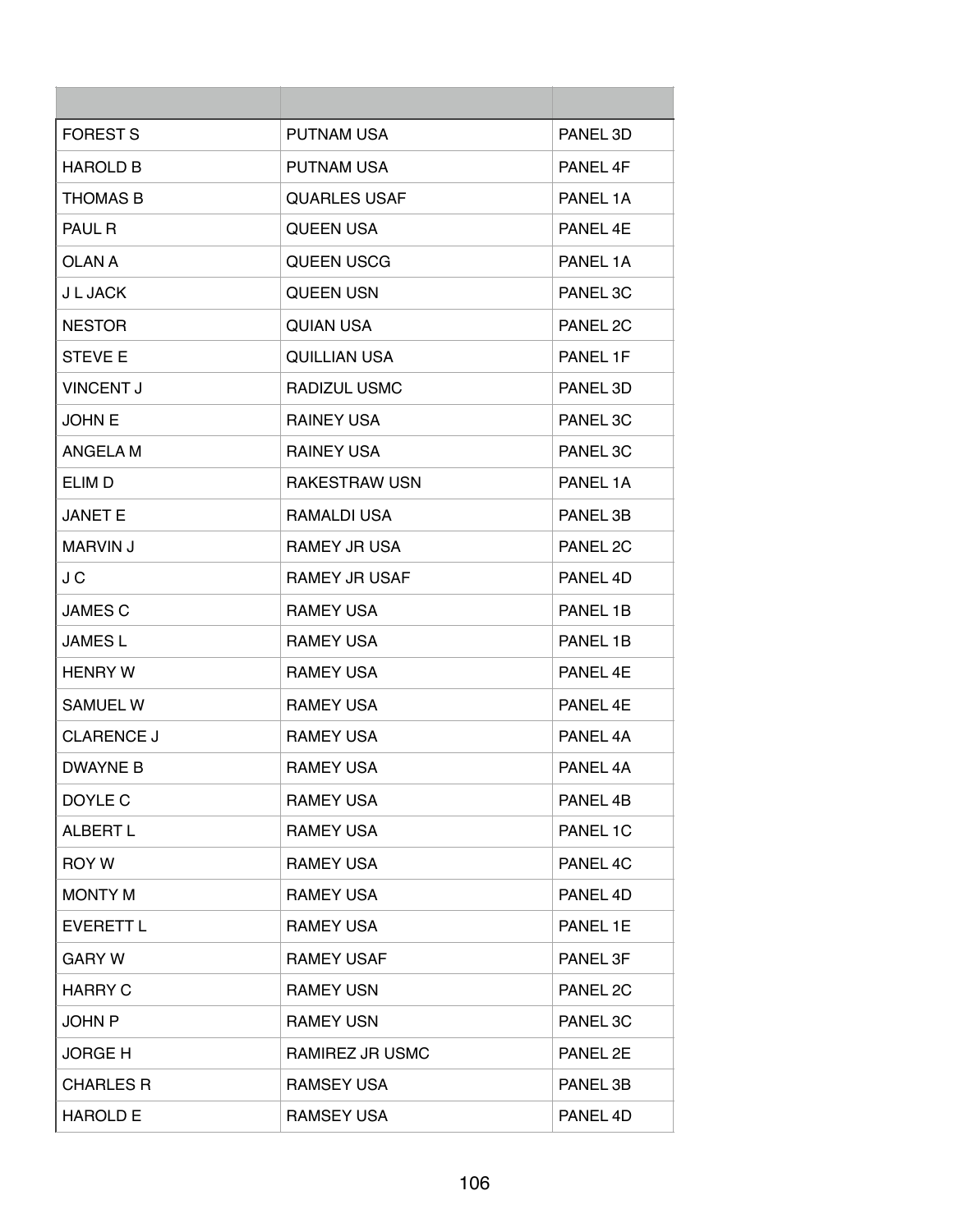| WILLIAM R        | <b>RAMSEY USA</b>   | PANEL 4D            |
|------------------|---------------------|---------------------|
| <b>SAMUEL W</b>  | <b>RAMSEY USA</b>   | PANEL 1E            |
| <b>LARRY D</b>   | <b>RAMSEY USCG</b>  | PANEL2A             |
| ROBERT E         | <b>RAMSEY USN</b>   | PANEL 3D            |
| <b>WILLIAM H</b> | <b>RAMSEY USN</b>   | PANEL 2E            |
| ROBIN R          | <b>RAMSEY USN</b>   | PANEL 4D            |
| <b>CHARLEY B</b> | <b>RAPER USA</b>    | PANEL 1C            |
| <b>DOUGLAS R</b> | <b>RAPER USA</b>    | PANEL 2C            |
| JOHN R           | <b>RAPER USMC</b>   | PANEL 2C            |
| <b>MAURICE J</b> | RAULERSON USA       | PANEL 2E            |
| <b>WILLIAM H</b> | RAUTENBERG USA      | PANFI <sub>4F</sub> |
| ROBERT P         | <b>RAY USA</b>      | PANEL 2A            |
| <b>CARL N</b>    | <b>RAY USA</b>      | PANEL 4E            |
| <b>LUKE C</b>    | <b>RAY USA</b>      | PANEL 4F            |
| EARL             | <b>RAY USA</b>      | PANEL 1C            |
| <b>GEORGE W</b>  | <b>RAY USN</b>      | PANEL 4F            |
| <b>WILLIAM J</b> | <b>RAYNER USN</b>   | PANEL 2C            |
| <b>MAURICE J</b> | <b>REABOLD USMC</b> | PANEL 4F            |
| <b>MARVIN P</b>  | <b>REAGAN USN</b>   | PANEL 2C            |
| CARL L           | <b>REDDISH USN</b>  | PANEL 3B            |
| <b>CHARLES D</b> | <b>REDMOND USN</b>  | PANEL 3D            |
| <b>TOMMY W</b>   | <b>REDWINE USA</b>  | PANEL 2D            |
| <b>ROY</b>       | <b>REECE USA</b>    | PANEL 2B            |
| <b>JIMMIE T</b>  | <b>REECE USN</b>    | PANEL 1F            |
| <b>HORACE</b>    | <b>REED USA</b>     | PANEL 3B            |
| DAVID B          | <b>REED USA</b>     | PANEL 4B            |
| <b>ANTHONY M</b> | <b>REED USA</b>     | PANEL 2C            |
| DOYLE P          | <b>REED USN</b>     | PANEL 2C            |
| <b>MARK C</b>    | <b>REED USN</b>     | PANEL 4D            |
| <b>ROBERT G</b>  | <b>REEDER USN</b>   | PANEL 4D            |
| <b>JOHN V</b>    | <b>REEPE USA</b>    | PANEL 1F            |
| ROBERT B         | <b>REEPE USN</b>    | PANEL 3C            |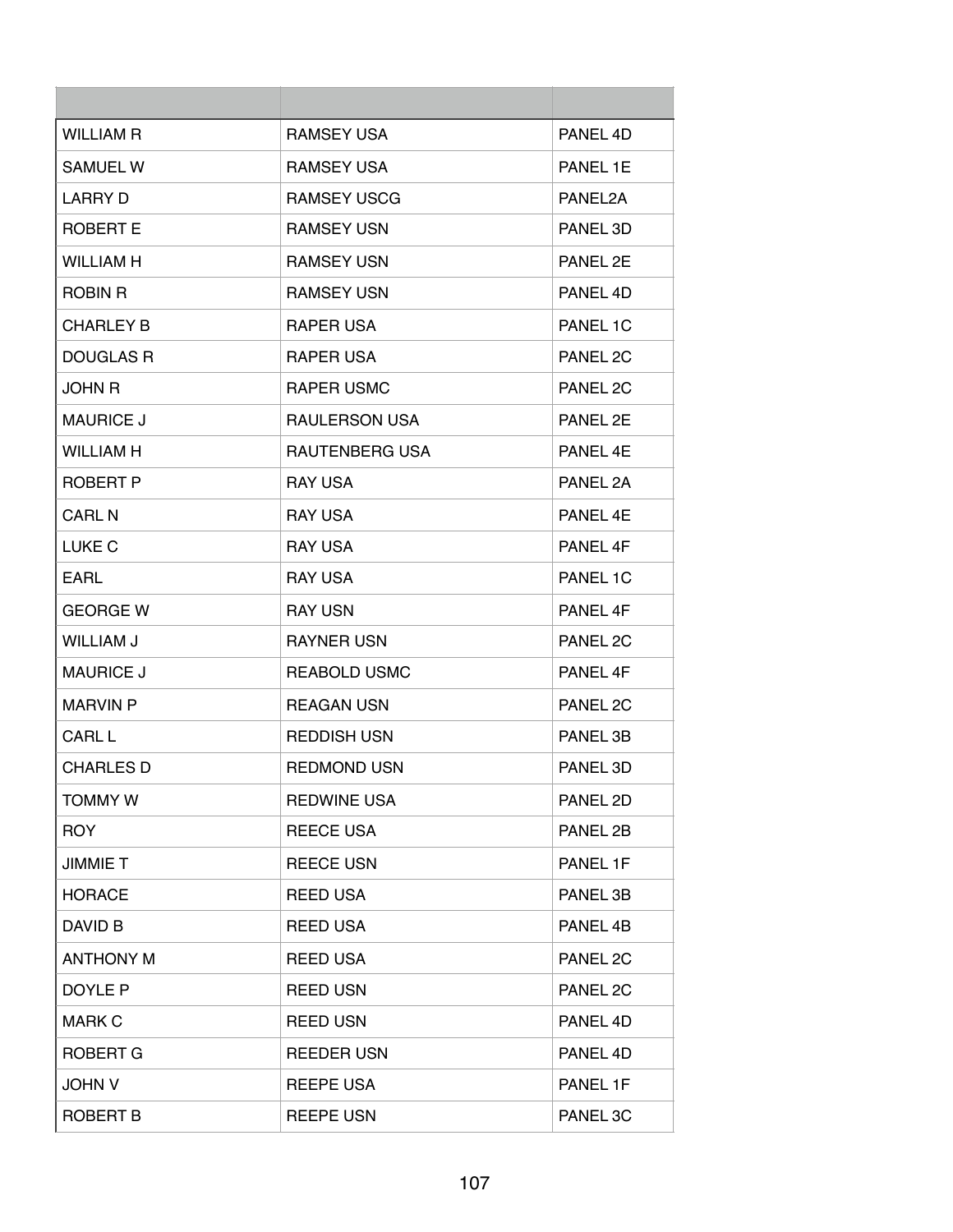| <b>FRANK M</b>    | <b>REEVES JR USA</b>    | PANEL 3D            |
|-------------------|-------------------------|---------------------|
| <b>JAMES C</b>    | <b>REEVES USA</b>       | PANEL 4C            |
| <b>WILLIAM W</b>  | <b>REEVES USA</b>       | PANEL 1E            |
| PAUL J            | <b>REEVES USN</b>       | PANEL 1A            |
| <b>JAMES R</b>    | <b>REEVES USN</b>       | PANEL 2E            |
| EDGAR L           | <b>REID USA</b>         | PANFI <sub>4F</sub> |
| <b>BRAD D</b>     | REID USA                | PANEL 3C            |
| FRED D            | <b>REID USA</b>         | PANEL 3C            |
| <b>JOSHUA R</b>   | <b>REID USCG</b>        | PANEL 2A            |
| <b>FRANK W</b>    | <b>REINHARDT USAF</b>   | PANEL 1C            |
| <b>RAYMOND E</b>  | <b>REPPERT USA</b>      | PANEL 2C            |
| <b>EVERETT C</b>  | <b>REVELS USA</b>       | PANEL 3D            |
| <b>JAMES</b>      | <b>REVELS USA</b>       | PANEL 3B            |
| <b>ARTHUR P</b>   | <b>REXFORD USA</b>      | PANEL 3D            |
| LEE R             | <b>REYNOLDS USA</b>     | PANEL 3C            |
| <b>JAMES W</b>    | <b>RHINEHART USA</b>    | PANEL 4C            |
| <b>LEON A</b>     | RHODEN USN              | PANEL 4F            |
| <b>HOWARD H</b>   | RHOLETTER USA           | PANEL 2E            |
| LEE R             | <b>RICE USA</b>         | PANEL 3A            |
| <b>WILLIAM R</b>  | <b>RICE USA</b>         | PANEL 4A            |
| TERRY M           | <b>RICE USN</b>         | PANEL 3D            |
| <b>BENJAMIN H</b> | <b>RICH JR USA</b>      | PANEL 3C            |
| <b>ROBERT E</b>   | <b>RICH USA</b>         | PANEL 3A            |
| <b>HERBERT H</b>  | <b>RICH USA</b>         | PANEL 4A            |
| JODY A            | <b>RICHARDS USAF</b>    | PANEL 2B            |
| <b>STEPHEN E</b>  | <b>RICHEY USAF</b>      | PANEL 2E            |
| <b>SAMUEL W</b>   | <b>RICHWINE SR USMC</b> | PANEL 2C            |
| <b>GARRISON B</b> | <b>RICKETSON USA</b>    | PANEL 2A            |
| <b>CHARLES R</b>  | <b>RICKETSON USA</b>    | PANEL 2A            |
| <b>WILLIAM J</b>  | <b>RICKETSON USA</b>    | PANEL 2E            |
| <b>DEWITT T</b>   | <b>RICKETSON USA</b>    | PANEL 4E            |
| <b>MICHAEL E</b>  | <b>RICKETSON USAF</b>   | PANEL 2E            |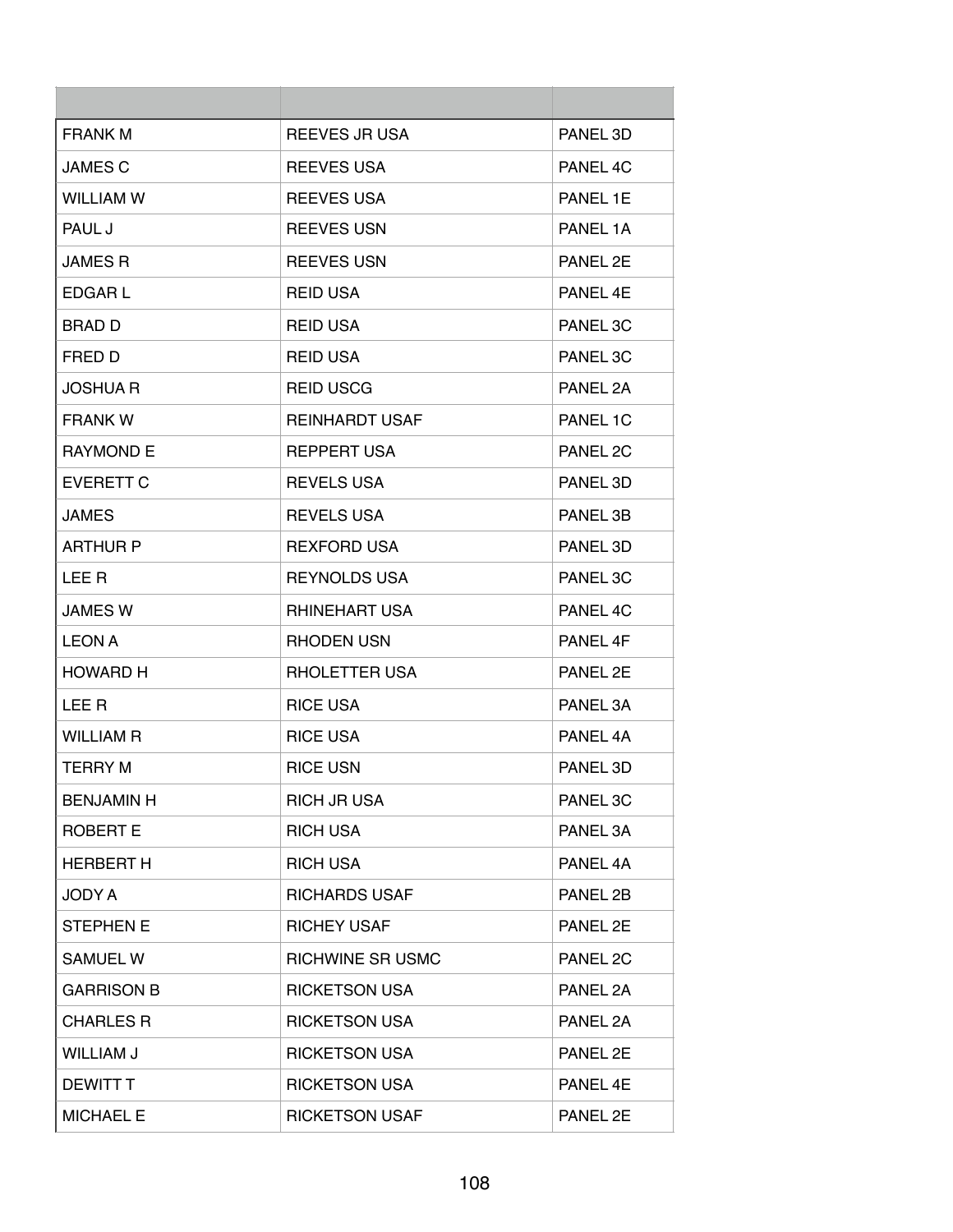| <b>WILLIAM E</b>  | <b>RIDLEY JR USAF</b> | PANEL 2F |
|-------------------|-----------------------|----------|
| DAVID E           | <b>RIDLEY USA</b>     | PANEL 4F |
| <b>JAMES F</b>    | <b>RIDLEY USA</b>     | PANEL 2C |
| <b>BURCE E</b>    | <b>RIGGINS USA</b>    | PANEL 1D |
| <b>PATRICIAL</b>  | <b>RILEY USMC</b>     | PANEL 2B |
| DAVID A           | <b>RINEHEART USA</b>  | PANEL 1B |
| <b>VERNON W</b>   | <b>RISHER USMC</b>    | PANEL 2C |
| <b>RUFUS B</b>    | <b>RITCH USA</b>      | PANEL 2A |
| <b>ANTHONY K</b>  | <b>RITCHIE USA</b>    | PANEL 1F |
| <b>HUBERT G</b>   | <b>RITCHIE USN</b>    | PANEL 2F |
| <b>JAMESH</b>     | <b>ROACH JR USN</b>   | PANEL 2E |
| SAMUEL M          | ROACH SR USA          | PANEL 4F |
| <b>CARLOS A</b>   | ROACH USA             | PANEL 2A |
| <b>CLOUS T</b>    | ROACH USA             | PANEL 3B |
| <b>CLEMPSON C</b> | ROACH USA             | PANEL 2E |
| PAUL W            | ROACH USA             | PANEL 3B |
| DWANE C           | ROACH USA             | PANEL 4A |
| ROY E             | ROBERTS JR USN        | PANEL 2B |
| ROY E             | ROBERTS SR USN        | PANEL 2B |
| <b>JOHN P</b>     | ROBERTS USA           | PANEL 1B |
| <b>EVERETTE L</b> | ROBERTS USA           | PANEL 3F |
| <b>HAUGHEY J</b>  | <b>ROBERTS USA</b>    | PANEL 3F |
| <b>ALBERT E</b>   | <b>ROBERTS USA</b>    | PANEL 4B |
| <b>DONALD A</b>   | <b>ROBERTS USA</b>    | PANEL 4B |
| <b>PERCYN</b>     | <b>ROBERTS USA</b>    | PANEL 1C |
| <b>BURCH J</b>    | ROBERTS USA           | PANEL 1C |
| <b>JERRY W</b>    | <b>ROBERTS USAF</b>   | PANEL 1A |
| <b>JAMES M</b>    | <b>ROBERTS USAF</b>   | PANEL 3F |
| PAUL M            | <b>ROBERTS USMC</b>   | PANEL 2F |
| <b>JAMES A</b>    | <b>ROBERTS USMC</b>   | PANEL 1D |
| <b>WILLIAM F</b>  | ROBERTS USMC          | PANEL 1D |
| <b>TERESAA</b>    | <b>ROBERTS USMC</b>   | PANEL 4C |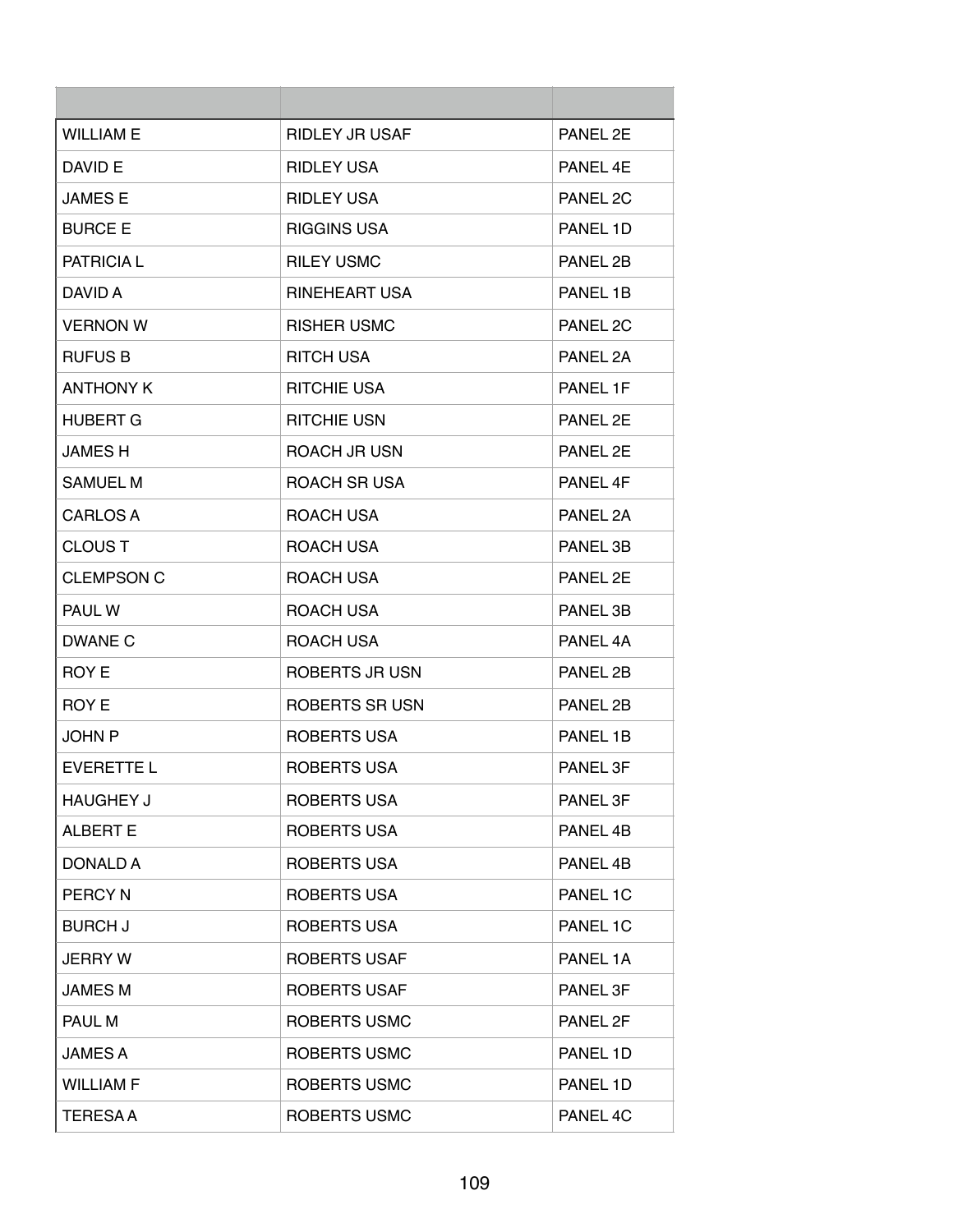| EDWARD T          | ROBERTS USN             | PANEL 1A |
|-------------------|-------------------------|----------|
| <b>RICKEY L</b>   | ROBERTS USN             | PANEL 2D |
| <b>GEORGE B</b>   | ROBERTS USN             | PANEL 4D |
| RAY.              | <b>ROBERTSON USA</b>    | PANEL 2A |
| I YMAN F          | <b>ROBERTSON USA</b>    | PANEL 4F |
| ROBERT L          | <b>ROBERTSON USA</b>    | PANEL 3B |
| <b>WILLIAM H</b>  | ROBERTSON USA           | PANEL 4A |
| <b>JOEF</b>       | <b>ROBERTSON USA</b>    | PANEL 4B |
| <b>WILLIAM L</b>  | ROBERTSON USA           | PANEL 1C |
| <b>JOHN T</b>     | <b>ROBERTSON USA</b>    | PANEL 4C |
| <b>C STANLEY</b>  | ROBERTSON USN           | PANEL 1F |
| <b>JESSE A</b>    | <b>ROBERTSON USN</b>    | PANEL 4F |
| J C               | <b>ROBERTSON USN</b>    | PANEL 2C |
| <b>OBHIE S</b>    | <b>ROBINSON JR USAF</b> | PANEL 3E |
| <b>JOHN E</b>     | ROBINSON JR USN         | PANEL 2C |
| LARRY J           | <b>ROBINSON USA</b>     | PANEL 3B |
| <b>J GLENN W</b>  | ROBINSON USA            | PANEL 4F |
| <b>BRADFORD N</b> | ROBINSON USA            | PANEL 4F |
| JIM H             | <b>ROBINSON USA</b>     | PANEL 3C |
| LAMAR G           | <b>ROBINSON USA</b>     | PANEL 4D |
| <b>EUGENE</b>     | <b>ROBINSON USAF</b>    | PANEL 1F |
| <b>JIMMY D</b>    | <b>ROBINSON USAF</b>    | PANEL 2C |
| <b>HERBERT L</b>  | <b>ROBINSON USMC</b>    | PANEL 3F |
| <b>JOHN W</b>     | <b>ROBINSON USN</b>     | PANEL 1C |
| <b>WILLIAM M</b>  | <b>ROBINSON USN</b>     | PANEL 3D |
| <b>SAMMY H</b>    | <b>ROBINSON USN</b>     | PANEL 3D |
| PERRY F           | <b>ROCHESTER USAF</b>   | PANEL 1A |
| FRED L            | RODACKER USA            | PANEL 4A |
| <b>COLEMAN</b>    | RODGERS USA             | PANEL 4E |
| <b>CLAUDE L</b>   | ROGERS USA              | PANEL 1B |
| <b>HARLEY</b>     | <b>ROGERS USA</b>       | PANEL 2B |
| D L               | <b>ROGERS USA</b>       | PANEL 3A |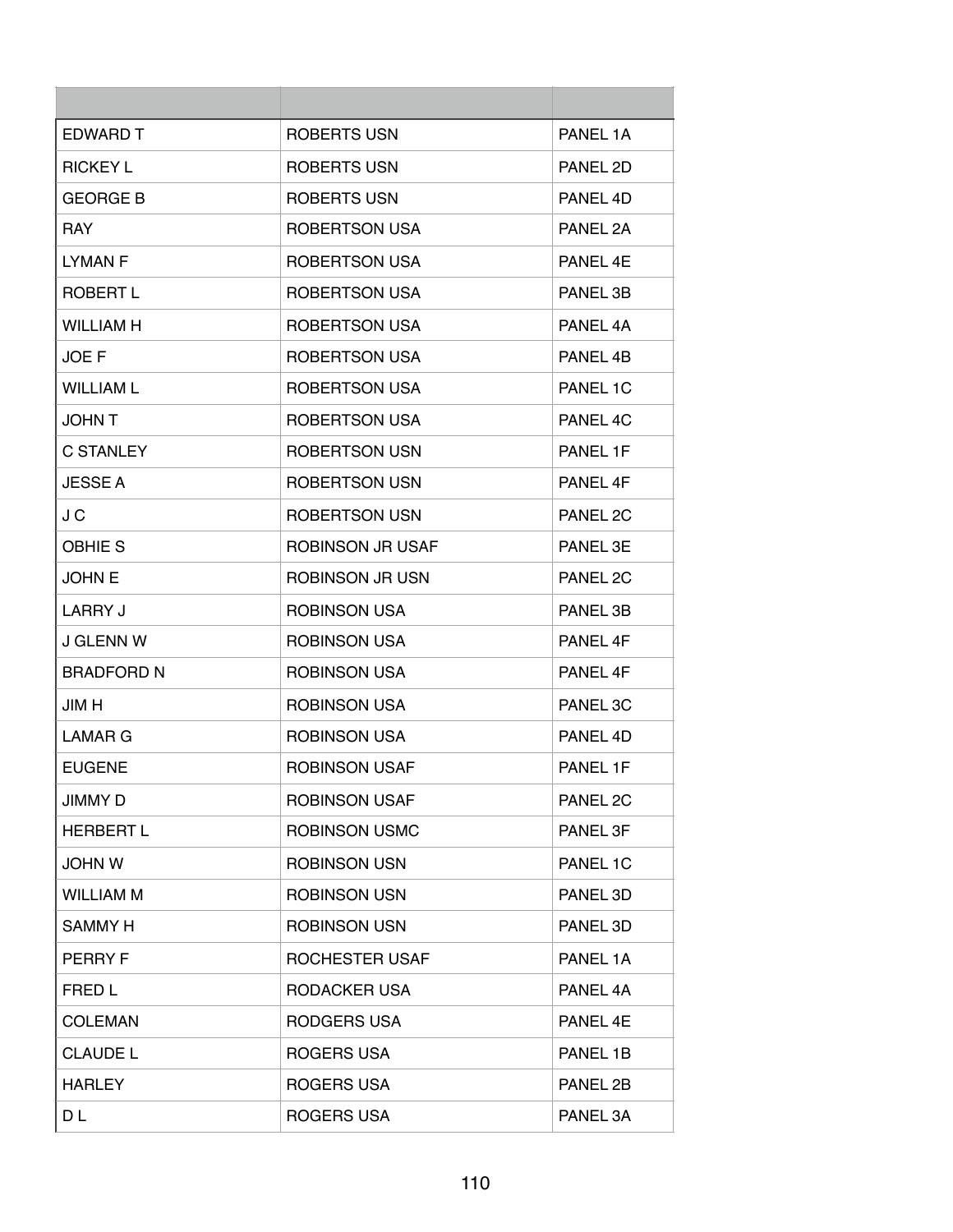| <b>JERRY E</b>    | ROGERS USA           | PANEL 3B |
|-------------------|----------------------|----------|
| <b>BOBBY T</b>    | ROGERS USA           | PANEL 1D |
| ROBERT L          | ROGERS USA           | PANEL 4C |
| <b>IVORY</b>      | ROGERS USA           | PANEL 4D |
| <b>WILLIE A</b>   | ROGERS USN           | PANEL 2E |
| CARL J            | ROGERS USN           | PANEL 2D |
| <b>HOWARD H</b>   | ROHLETTER USA        | PANEL 2D |
| <b>GUY E</b>      | ROHLETTER USN        | PANEL 2D |
| RAY H             | ROHLETTER USN        | PANEL 3C |
| <b>JAMES</b>      | ROPER III USA        | PANEL 1E |
| <b>BYARD M</b>    | ROPER JR USN         | PANEL 1A |
| ROBERT L          | ROPER USN            | PANEL 3F |
| ROBERT E          | <b>ROSE USAF</b>     | PANEL 1A |
| ALEXANDER A       | ROSS USA             | PANEL 4F |
| <b>FORREST C</b>  | ROSSEY JR USN        | PANEL 1A |
| LOY J             | ROTHELL USA          | PANEL 3B |
| <b>CHARLES C</b>  | ROTHELL USA          | PANEL 2E |
| <b>JACK L</b>     | ROUTT USA            | PANEL 4F |
| <b>HERBERT C</b>  | <b>RUARK USA</b>     | PANEL 4B |
| <b>ROBERT W</b>   | <b>RUARK USMC</b>    | PANEL 1A |
| HUGH D            | RUCKER USA           | PANEL 4F |
| <b>ROYCE C</b>    | <b>RUCKER USA</b>    | PANEL 2D |
| <b>WILLIAM R</b>  | RUDDELL IUSA         | PANEL 1B |
| <b>JENNIFER A</b> | <b>RUDDELL USMC</b>  | PANEL 4C |
| <b>KENNETH L</b>  | <b>RUDDELL USN</b>   | PANEL 4C |
| <b>OSCAR V</b>    | RUDESEAL JR USA      | PANEL 2A |
| C COMER           | <b>RUDESEAL USA</b>  | PANEL 2A |
| <b>J HOMER</b>    | RUDESEAL USA         | PANEL 2A |
| PERCIVAL R        | <b>RUDESEAL USA</b>  | PANEL 2A |
| <b>WAYNE H</b>    | <b>RUDESEAL USA</b>  | PANEL 2A |
| HOYT A            | <b>RUDESEAL USAF</b> | PANEL 4D |
| <b>CHARLES E</b>  | <b>RUDESEAL USN</b>  | PANEL 2B |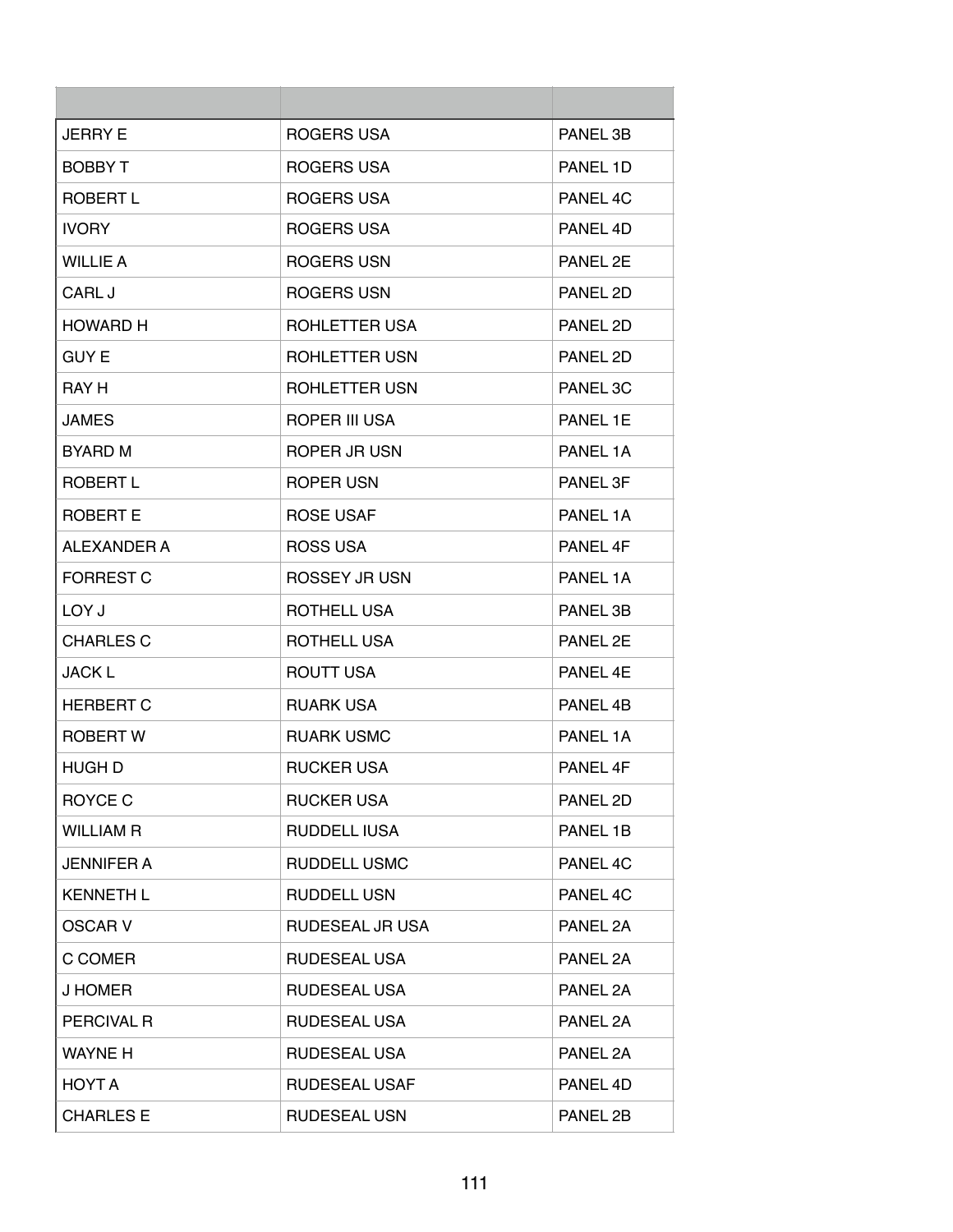| LEMAN I           | <b>RUDESEAL USN</b> | PANEL 3C |
|-------------------|---------------------|----------|
| <b>JAMES W</b>    | <b>RUDISILL USA</b> | PANEL 4E |
| PAUL S            | <b>RUDISILL USA</b> | PANEL 4E |
| JOHN D            | <b>RUMANES USA</b>  | PANEL 4E |
| <b>THOMAS K</b>   | <b>RUMSEY USA</b>   | PANEL 2A |
| <b>JOHNNY G</b>   | <b>RUMSEY USA</b>   | PANEL 2C |
| CAROL A           | RUNDBERG USA        | PANEL 2A |
| TED               | <b>RUNSEY USA</b>   | PANEL 4E |
| <b>JOHNNY C</b>   | <b>RUSH USA</b>     | PANEL 1D |
| ALLAN J           | RUSSELL JR USA      | PANEL 2C |
| <b>WILLIAM R</b>  | <b>RUSSELL USA</b>  | PANEL 3F |
| <b>CLARINE D</b>  | <b>RUSSELL USA</b>  | PANEL 1C |
| HAROLD L          | <b>RUSSELL USA</b>  | PANEL 4D |
| <b>CHARLES</b>    | <b>RUSSELL USN</b>  | PANEL 3F |
| <b>HAROLD D</b>   | <b>RYALS USA</b>    | PANEL 4A |
| <b>CHARLES E</b>  | RYALS USA           | PANEL 3F |
| <b>CLARK C</b>    | <b>RYALS USA</b>    | PANEL 4B |
| JAMES O           | <b>RYALS USA</b>    | PANEL 2D |
| <b>RANDALL B</b>  | RYALS USA           | PANEL 4C |
| ROBERT R          | <b>RYAN USMC</b>    | PANEL 3B |
| <b>LEONARD L</b>  | <b>RYLES USAF</b>   | PANEL 1D |
| <b>CHARLES F</b>  | SAINE JR USN        | PANEL 1E |
| <b>CRAWFORD</b>   | <b>SALES USA</b>    | PANEL 4E |
| <b>HUBERT D</b>   | <b>SANDERS USA</b>  | PANEL 1B |
| DONALD S          | <b>SANDERS USA</b>  | PANEL 4E |
| <b>MARION B</b>   | <b>SANDERS USA</b>  | PANEL 3F |
| DARRYL P          | <b>SANDERS USA</b>  | PANEL 4F |
| LLOYD R           | <b>SANDERS USAF</b> | PANEL 4A |
| <b>JOSEPH E</b>   | <b>SANDERS USN</b>  | PANEL 2E |
| LOYD <sub>C</sub> | <b>SANDERS USN</b>  | PANEL 2E |
| ROBERT M          | <b>SANDERS USN</b>  | PANEL 3F |
| WILLLIAM J        | SATTERFIELD USN     | PANEL 4F |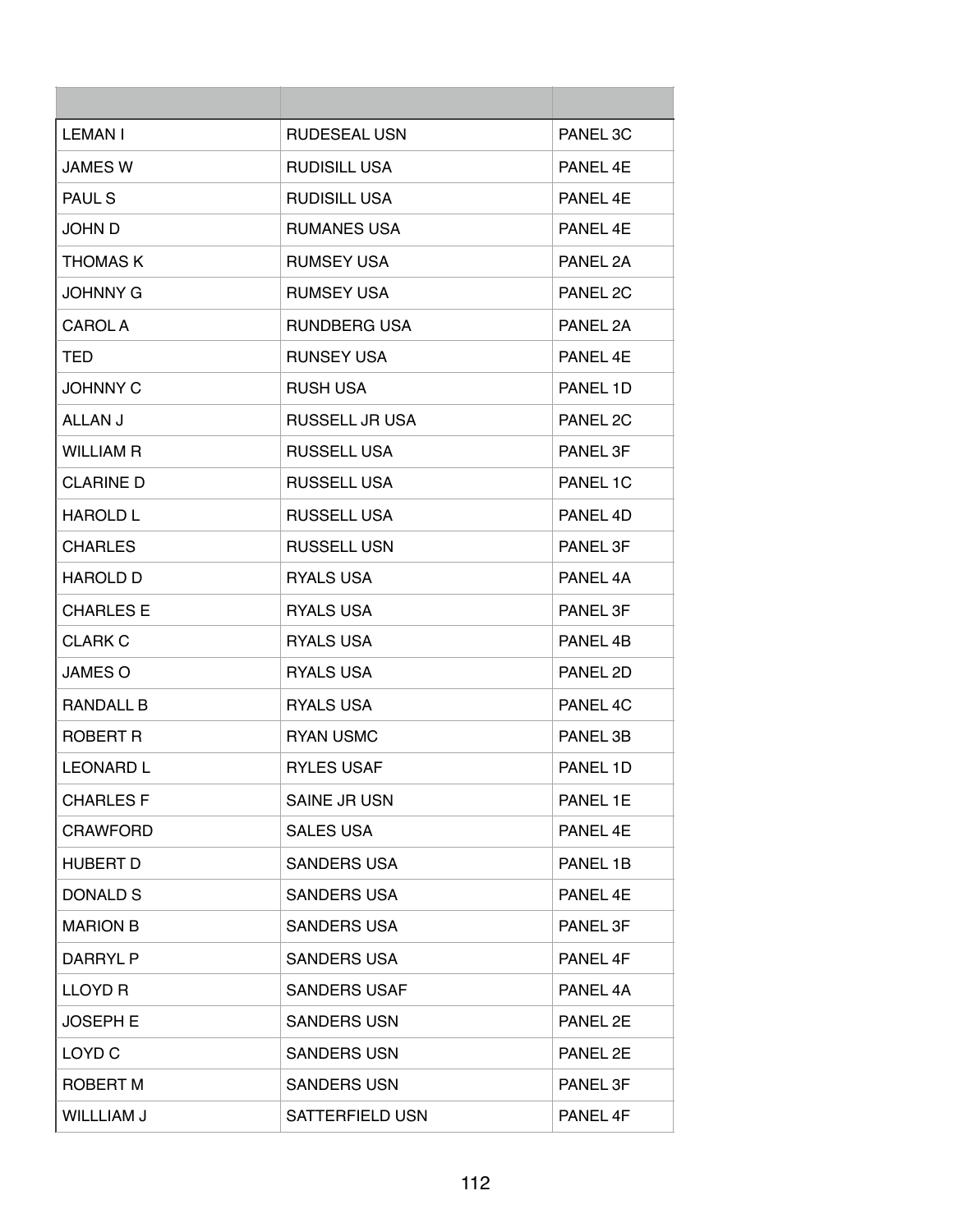| <b>WILLIAM A</b>  | <b>SAUNDERS USA</b>   | PANEL 4D |
|-------------------|-----------------------|----------|
| <b>RICHARD F</b>  | <b>SAUNDERS USN</b>   | PANEL 4C |
| <b>CLINTON C</b>  | SAVAGE USA            | PANEL 2A |
| <b>JOHN V</b>     | SAVAGE USA            | PANEL 1C |
| <b>OTIS</b>       | <b>SAVAGE USA</b>     | PANEL 4D |
| <b>CLAUDE T</b>   | SAVAGE USA            | PANEL 1E |
| DEWEY L           | SAVAGE USN            | PANEL 4D |
| <b>JAMES A</b>    | SAVAGE USN            | PANEL 2C |
| <b>EULUS</b>      | SAVAGE USN            | PANEL 3C |
| <b>BILLY C</b>    | SAVAGE USN            | PANEL 2D |
| <b>CLIFFORD J</b> | SAVILLE USMC          | PANEL 2F |
| <b>BRADLEY S</b>  | <b>SAYER USMC</b>     | PANEL 3C |
| MARK O            | <b>SCHAAP USA</b>     | PANEL 2E |
| <b>RENATE M</b>   | <b>SCHEMETOW USAF</b> | PANEL 2E |
| <b>JOHN A</b>     | <b>SCHRAPPER USMC</b> | PANEL 4D |
| <b>RICHARD W</b>  | <b>SCHREIBER USAF</b> | PANEL 3F |
| <b>HOWARD G</b>   | <b>SCHUB USMC</b>     | PANEL 4F |
| ANGELO T          | <b>SCIRETTA USA</b>   | PANEL 4F |
| <b>VICTOR L</b>   | <b>SCOTT USA</b>      | PANEL 1B |
| <b>JACK B</b>     | <b>SCOTT USA</b>      | PANEL 3F |
| ROBERT E          | <b>SCOTT USA</b>      | PANEL 3F |
| <b>AARON T</b>    | <b>SCOTT USA</b>      | PANEL 3F |
| <b>ANTHONY C</b>  | <b>SCOTT USAF</b>     | PANEL 3A |
| <b>BASCOM H</b>   | <b>SCROGGS USA</b>    | PANEL 2B |
| <b>ROBERT V</b>   | <b>SCROGGS USA</b>    | PANEL 2D |
| <b>LARRY J</b>    | <b>SCROGGS USA</b>    | PANEL 4C |
| <b>LEROY</b>      | <b>SCROGGS USAF</b>   | PANEL 4A |
| VANCE C           | <b>SCROGGS USN</b>    | PANEL 4C |
| <b>BOBBY F</b>    | <b>SEABOLT USAF</b>   | PANEL 3B |
| <b>FREDRICK M</b> | <b>SEESE USAF</b>     | PANEL 4A |
| <b>KENNETH E</b>  | <b>SEGERS USA</b>     | PANEL 2B |
| <b>J CALEB</b>    | <b>SEGERS USA</b>     | PANEL 4E |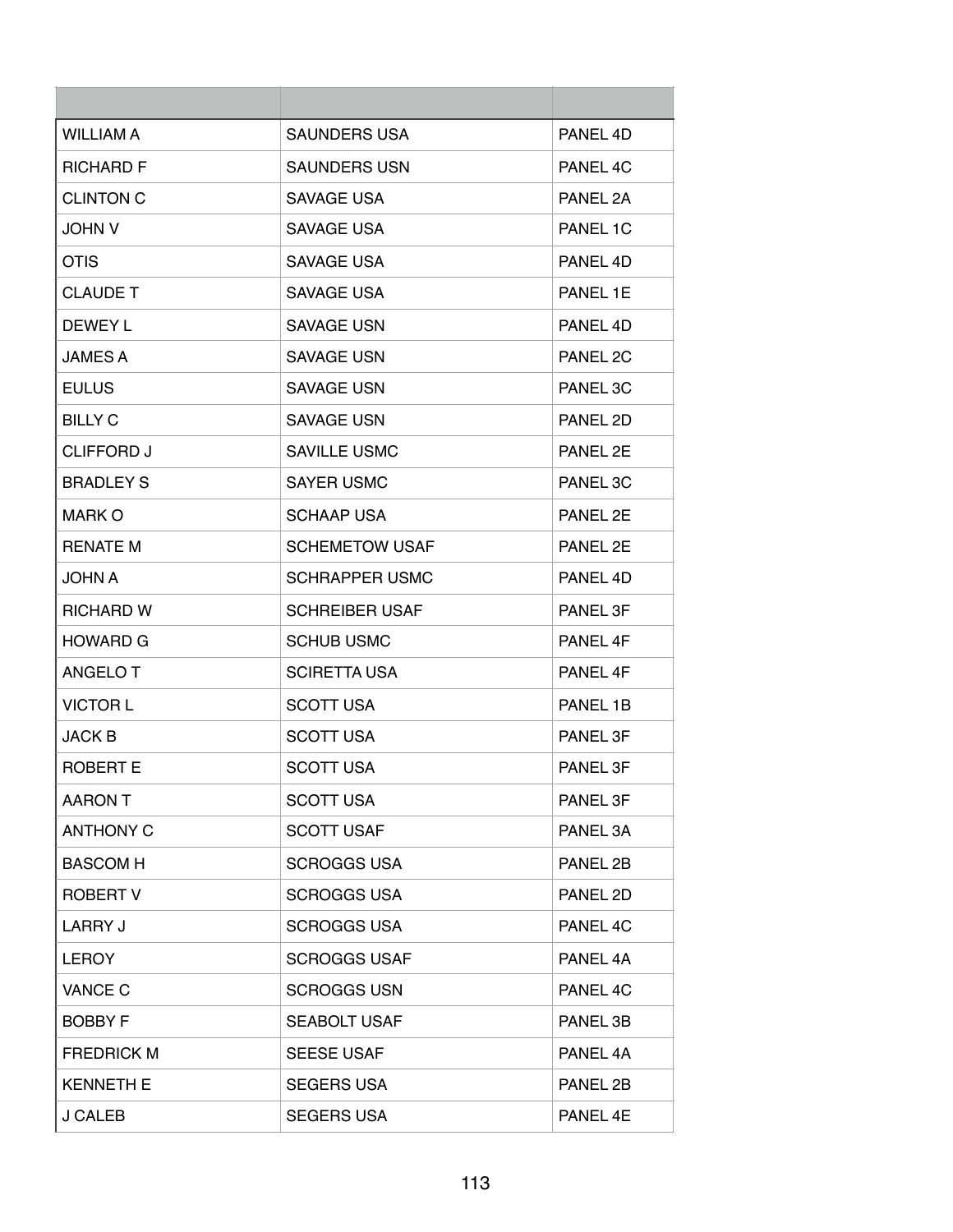| CARROLL E          | <b>SEGERS USA</b>       | PANEL 1D |
|--------------------|-------------------------|----------|
| RALPH W            | <b>SEGERS USAF</b>      | PANEL 3C |
| JOLANDA M          | <b>SEIBOLD USA</b>      | PANEL 2E |
| <b>LARRY V</b>     | <b>SELESKA SR USA</b>   | PANEL 4C |
| <b>BILLY H</b>     | <b>SELLERS USA/USMC</b> | PANFL 4F |
| BILLY J            | <b>SELLERS USMC</b>     | PANEL 1A |
| ROBERT E           | SENSINGER USA           | PANEL 4D |
| <b>RICHARD L</b>   | <b>SENSOW USA</b>       | PANEL 3C |
| JOHN D             | <b>SERPA USA</b>        | PANEL 4E |
| ROBERT W           | <b>SEXTON USA</b>       | PANEL 2B |
| <b>WESLEY R</b>    | <b>SEXTON USA</b>       | PANEL 4B |
| JOE V              | <b>SHAFER USA</b>       | PANEL 2D |
| <b>MARK W</b>      | <b>SHANE USN</b>        | PANEL 2B |
| PIERCE D           | <b>SHARP USN</b>        | PANEL 4A |
| DONALD E           | <b>SHAW USN</b>         | PANEL 4A |
| CHESTER A          | <b>SHAW USN</b>         | PANEL 2C |
| <b>RALEIGH "L"</b> | <b>SHEALY USMC</b>      | PANEL 4E |
| <b>MILDRED</b>     | <b>SHEALY USN</b>       | PANEL 4F |
| <b>WALTER B</b>    | <b>SHED USA</b>         | PANEL 4F |
| <b>WALTER B</b>    | SHEDD USA               | PANEL 4A |
| <b>DENNISL</b>     | SHEETS USA              | PANEL 3C |
| <b>WALTER H</b>    | SHELNUT USA             | PANEL 2C |
| <b>CHARLES C</b>   | SHERWOOD USA            | PANEL 1B |
| <b>MACK W</b>      | <b>SHETTLES USNR</b>    | PANEL 2C |
| <b>ERNEST D</b>    | SHIRLEY JR USA          | PANEL 2E |
| <b>JOHN B</b>      | SHIRLEY JR USAF         | PANEL 3F |
| <b>CONNY H</b>     | <b>SHIRLEY USA</b>      | PANEL 1B |
| A D                | <b>SHIRLEY USA</b>      | PANEL 2A |
| <b>JOSEPH E</b>    | <b>SHIRLEY USA</b>      | PANEL 2A |
| <b>HAROLD C</b>    | <b>SHIRLEY USA</b>      | PANEL 2B |
| <b>LESTER</b>      | <b>SHIRLEY USA</b>      | PANEL 3D |
| <b>KINGS</b>       | <b>SHIRLEY USA</b>      | PANEL 4E |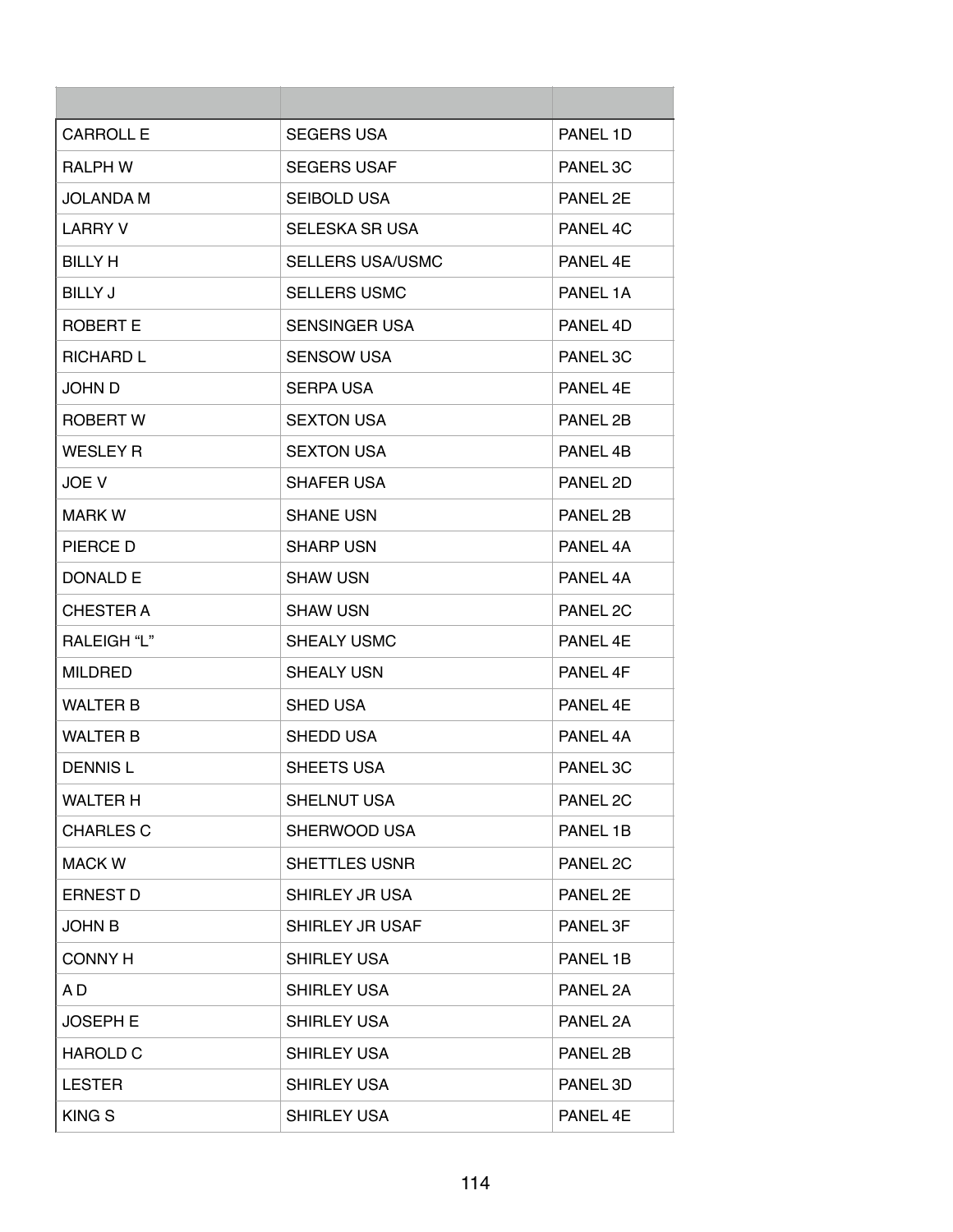| <b>HARLAN D</b>   | <b>SHIRLEY USA</b>     | PANEL 4F |
|-------------------|------------------------|----------|
| <b>JAMES E</b>    | <b>SHIRLEY USA</b>     | PANEL 2A |
| <b>HOMER H</b>    | <b>SHIRLEY USA</b>     | PANEL 3B |
| <b>JAMES W</b>    | <b>SHIRLEY USA</b>     | PANEL 4A |
| HUGH J            | <b>SHIRLEY USA</b>     | PANFI 4R |
| <b>JAMES L</b>    | SHIRLEY USA            | PANEL 1C |
| <b>GARNET H</b>   | <b>SHIRLEY USA</b>     | PANEL 1D |
| <b>BERTHOLD B</b> | <b>SHIRLEY USA</b>     | PANEL 3C |
| <b>ANTHONY P</b>  | <b>SHIRLEY USA</b>     | PANEL 4D |
| <b>VICTOR M</b>   | <b>SHIRLEY USA</b>     | PANEL 4D |
| <b>HUBERT W</b>   | SHIRLEY USAF           | PANEL 3B |
| <b>BILLY R</b>    | SHIRLEY USMC           | PANEL 3A |
| <b>JAMES R</b>    | <b>SHIRLEY USN</b>     | PANEL 1F |
| <b>JAMES A</b>    | <b>SHIRLEY USN</b>     | PANEL 3F |
| <b>LAWRENCE E</b> | <b>SHIRLEY USN</b>     | PANEL 3F |
| <b>THOMAS</b>     | <b>SHOCKLEY JR USA</b> | PANEL 1D |
| <b>RANDALL</b>    | SHOEMAKER USA          | PANEL 4E |
| <b>GARLAND</b>    | SHOOK JR USA           | PANEL 2C |
| <b>CHESTER E</b>  | SHOOK USA              | PANEL 2B |
| ROBERT L          | <b>SHOOK USA</b>       | PANEL 3A |
| MICHAEL D         | SHOOK USA              | PANEL 4A |
| ALLER L           | <b>SHOOK USA</b>       | PANEL 2E |
| <b>GRADY F</b>    | <b>SHOOK USA</b>       | PANEL 4B |
| <b>CURTIS N</b>   | <b>SHOPE USA</b>       | PANEL 3D |
| LLOYD Z           | <b>SHOPE USMC</b>      | PANEL 3C |
| <b>CURTIS</b>     | SHOPE USN              | PANEL 4F |
| <b>CHARLES E</b>  | <b>SHORE USA</b>       | PANEL 2D |
| <b>GROVER J</b>   | <b>SHORE USA</b>       | PANEL 4A |
| <b>GLENN P</b>    | <b>SHORE USA</b>       | PANEL 1D |
| <b>JAMES E</b>    | <b>SHORE USA</b>       | PANEL 4C |
| <b>WARREN S</b>   | <b>SHORE USA</b>       | PANEL 4C |
| <b>GEORGE P</b>   | SHORT JR USA           | PANEL 2B |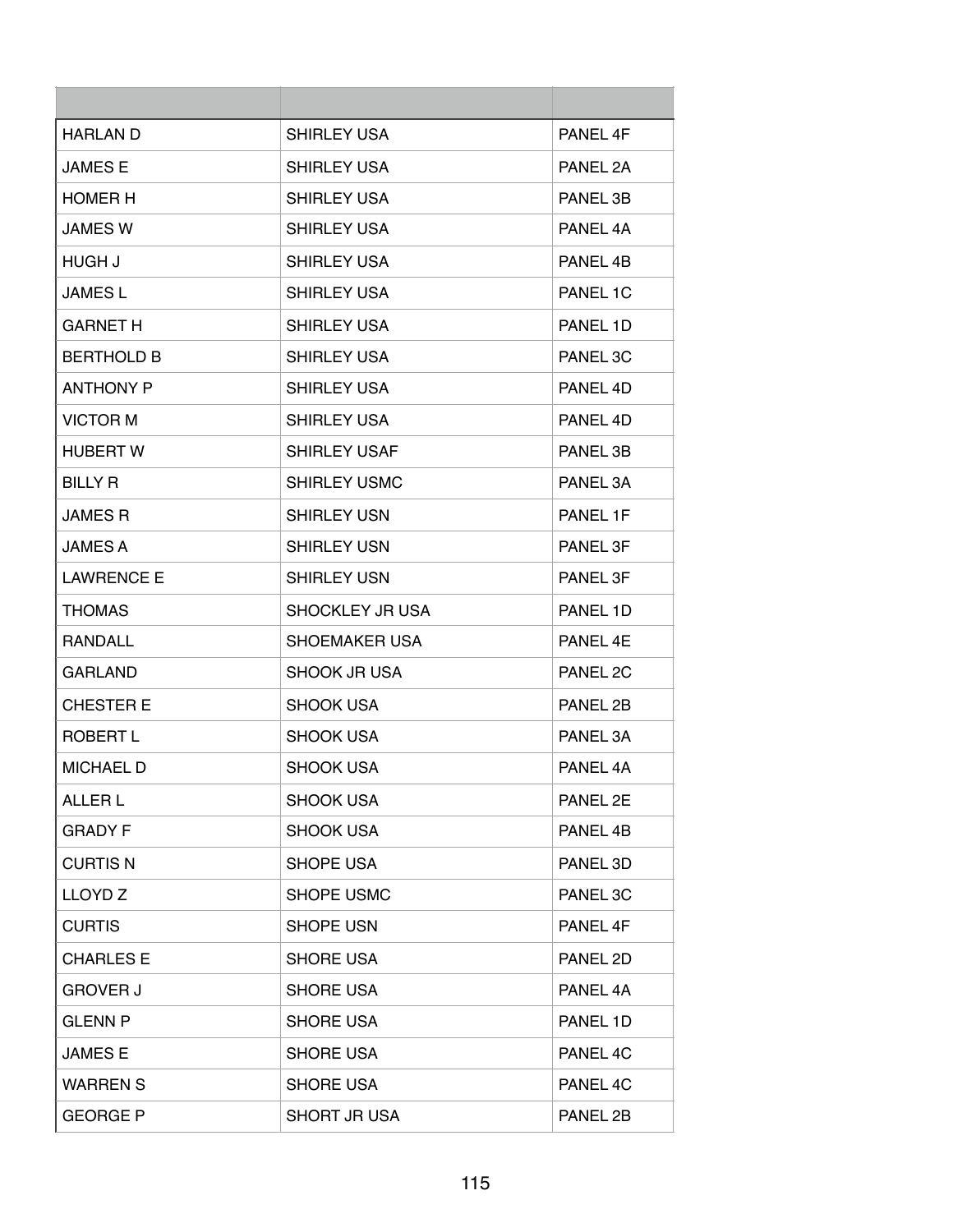| <b>EARL L</b>     | <b>SHORT USA</b>    | PANEL 2E             |
|-------------------|---------------------|----------------------|
| <b>WILLIAM W</b>  | <b>SHORT USA</b>    | PANEL 4C             |
| <b>WILLIAM J</b>  | SHORTT USA          | PANEL 1B             |
| <b>LARRY M</b>    | <b>SHUBERT USAF</b> | PANEL 3D             |
| <b>VERMON M</b>   | <b>SHUBERT USN</b>  | PANFI <sub>2</sub> A |
| <b>EDWARD J</b>   | SILBER USA          | PANEL 2D             |
| LEE B             | <b>SILVER USA</b>   | PANEL 2D             |
| B R               | <b>SIMMEMON USA</b> | PANEL 3A             |
| <b>WILLIAM R</b>  | SIMMEMON USA        | PANEL 4C             |
| JESSE D           | <b>SIMMEMON USA</b> | PANEL 1E             |
| <b>CHARLES R</b>  | SIMMEMON USMC       | PANEL 2D             |
| <b>WILLIAM J</b>  | <b>SIMMEMON USN</b> | PANEL 2D             |
| <b>MITCHELL W</b> | <b>SIMMONS USA</b>  | PANEL 2A             |
| <b>THOMAS</b>     | <b>SIMMONS USA</b>  | PANEL 2A             |
| <b>LLOYD H</b>    | SIMMONS USA         | PANEL 2A             |
| <b>NELSON S</b>   | <b>SIMMONS USA</b>  | PANEL 2A             |
| <b>VERLON N</b>   | <b>SIMMONS USA</b>  | PANEL 2A             |
| ALAN E            | <b>SIMMONS USA</b>  | PANEL 4A             |
| <b>JASPER W</b>   | <b>SIMMONS USA</b>  | PANEL 2E             |
| <b>CHARLES L</b>  | <b>SIMMONS USA</b>  | PANEL 2E             |
| <b>EARNEST L</b>  | SIMMONS USA         | PANEL 4E             |
| <b>ROY</b>        | <b>SIMMONS USA</b>  | PANEL 4F             |
| <b>WILLIAM P</b>  | <b>SIMMONS USA</b>  | PANEL 4F             |
| <b>JAMES L</b>    | <b>SIMMONS USA</b>  | PANEL 1C             |
| <b>LEON</b>       | <b>SIMMONS USA</b>  | PANEL 1E             |
| <b>EDWIN</b>      | <b>SIMMONS USN</b>  | PANEL 1E             |
| <b>WILLIAM T</b>  | <b>SIMPSON USA</b>  | PANEL 2E             |
| <b>WILLIAM E</b>  | <b>SIMPSON USA</b>  | PANEL 3F             |
| ARTHUR A          | <b>SIMPSON USA</b>  | PANEL 4B             |
| <b>HENRY D</b>    | <b>SIMPSON USA</b>  | PANEL 3C             |
| "BEN WHITE"       | <b>SIMPSON USA</b>  | PANEL 1E             |
| <b>HERMAN L</b>   | <b>SIMPSON USMC</b> | PANEL 2C             |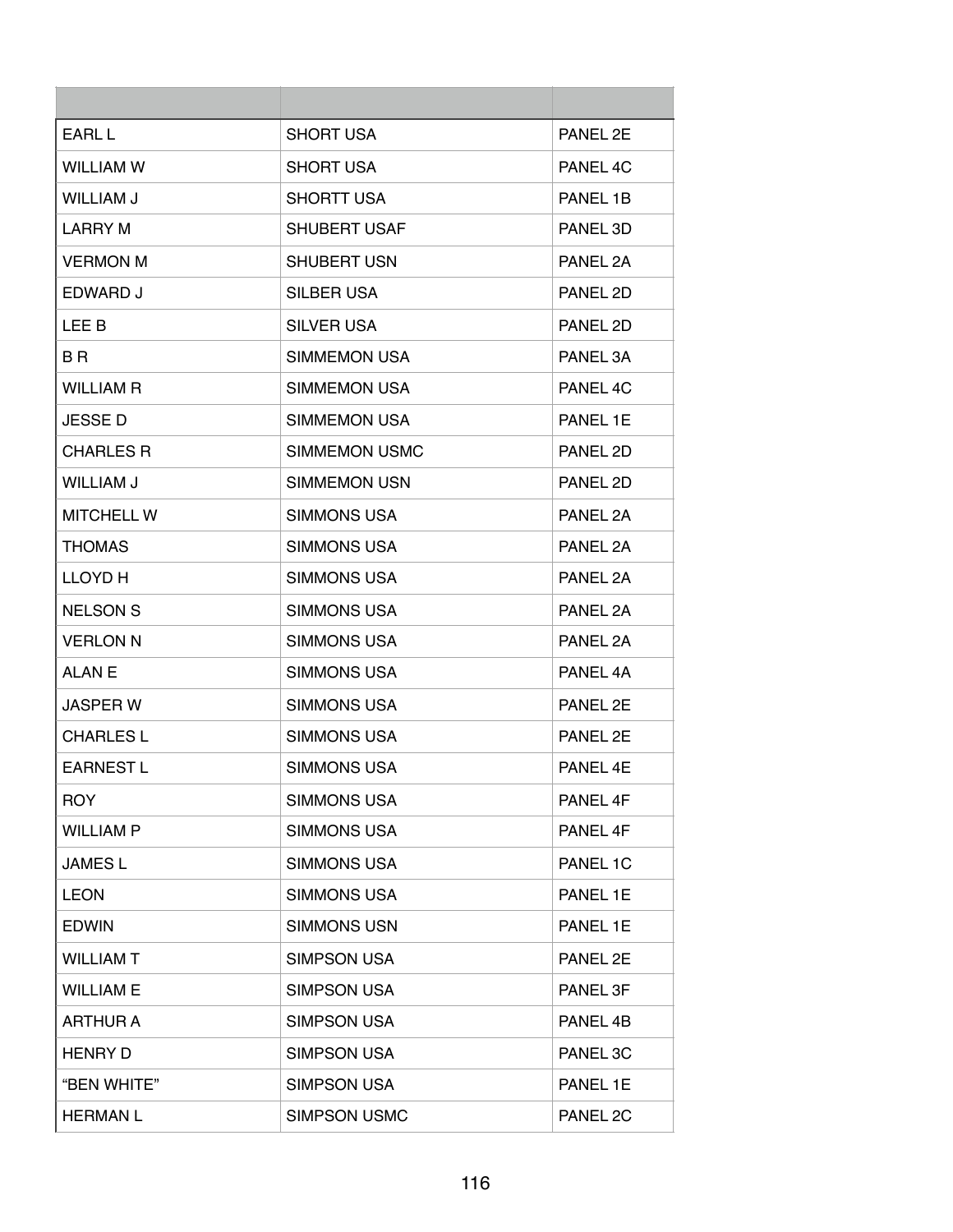| <b>PHILL</b>      | SIMPSON USN           | PANEL 2A |
|-------------------|-----------------------|----------|
| <b>WILLIAM L</b>  | <b>SIMS USA</b>       | PANFL 4F |
| EDWIN B           | <b>SIMS USA</b>       | PANEL 3F |
| <b>JAMES R</b>    | <b>SIMS USA</b>       | PANEL 3F |
| <b>WILLIE E</b>   | <b>SIMS USA</b>       | PANEL 3F |
| <b>JOHNNIE W</b>  | <b>SIMS USA</b>       | PANEL 2C |
| <b>CLAUDE</b>     | <b>SIMS USA</b>       | PANEL 1E |
| <b>CHARLES W</b>  | <b>SIMS USMC</b>      | PANEL 3A |
| <b>WILLIAM F</b>  | <b>SIMS USN</b>       | PANEL 2A |
| <b>JOHN W</b>     | SINGER USMC           | PANEL 4F |
| CHARLES O         | SINNERMON USA         | PANEL 4D |
| CARLTON L         | SISK JR USA           | PANEL 3B |
| OMER L            | <b>SISK USA</b>       | PANFL 4F |
| <b>FLETCHER A</b> | <b>SISK USA</b>       | PANEL 4E |
| <b>WAYNE L</b>    | <b>SISK USA</b>       | PANEL 2F |
| <b>VERNER W</b>   | <b>SISK USA</b>       | PANEL 3F |
| <b>REDUSK</b>     | <b>SISK USA</b>       | PANEL 3A |
| <b>WILLIAM G</b>  | <b>SISK USA</b>       | PANEL 4A |
| ROBERT L          | <b>SKELTON SR USN</b> | PANEL 2A |
| <b>CHESTER L</b>  | <b>SKELTON USA</b>    | PANEL 2A |
| EDDIE R           | <b>SKELTON USA</b>    | PANEL 2A |
| <b>RUFUSH</b>     | <b>SKELTON USA</b>    | PANEL 2B |
| <b>GRADY M</b>    | <b>SKELTON USA</b>    | PANEL 4B |
| <b>THOMAS L</b>   | <b>SKELTON USA</b>    | PANEL 4D |
| <b>PAUL R</b>     | <b>SKELTON USAF</b>   | PANEL 1A |
| <b>WILLIAM E</b>  | <b>SKELTON USAF</b>   | PANEL 2E |
| <b>JAMESH</b>     | <b>SKELTON USN</b>    | PANEL 2A |
| <b>MAXIE F</b>    | <b>SKINNER USA</b>    | PANEL 4C |
| <b>DANIEL</b>     | <b>SKINNER USCG</b>   | PANEL 2D |
| <b>BILLY J</b>    | <b>SLATON USN</b>     | PANEL 2E |
| KEITH A           | <b>SLAYTON USA</b>    | PANEL 3C |
| <b>JOHNNIE</b>    | <b>SMALL USA</b>      | PANEL 4E |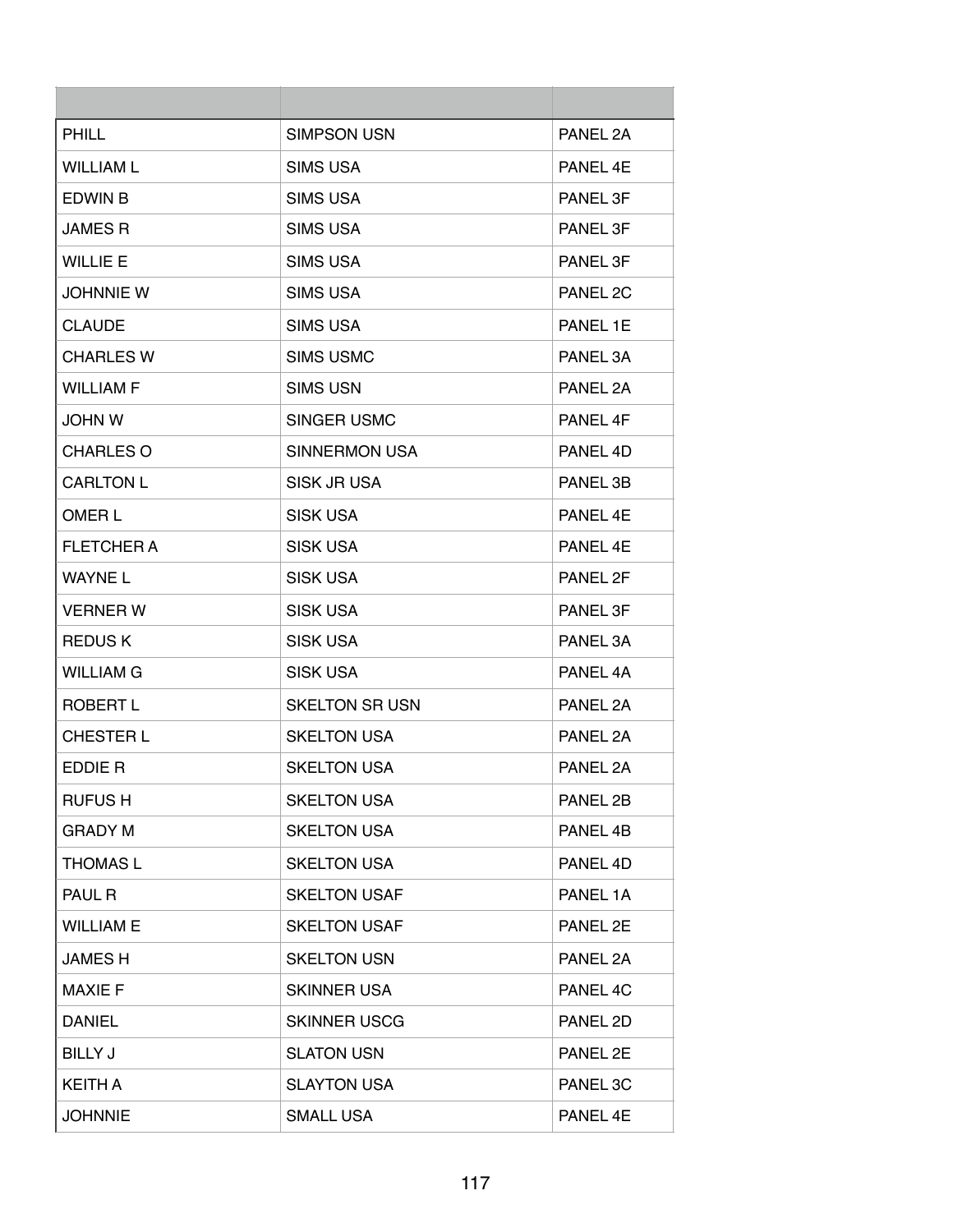| <b>WILSON R</b>    | SMALL USA            | PANFI <sub>4C</sub> |
|--------------------|----------------------|---------------------|
| J PAUL             | <b>SMART USMC</b>    | PANEL 4C            |
| <b>BOBBY J</b>     | <b>SMELCER USAF</b>  | PANEL 4D            |
| <b>CHARLES</b>     | <b>SMESSAERT USN</b> | PANEL 1F            |
| <b>FRANK O</b>     | <b>SMITH III USN</b> | PANEL 2A            |
| <b>JOSEPH S</b>    | SMITH JR USA         | PANEL 1B            |
| LEWIS J            | SMITH JR USA         | PANEL 2A            |
| <b>RICHARD L</b>   | SMITH JR USA         | PANEL 2E            |
| <b>LAFAYETTE R</b> | SMITH JR USA         | PANEL 3A            |
| <b>THOMAS F</b>    | SMITH JR USA         | PANEL 3A            |
| <b>TRAVIS H</b>    | SMITH JR USA         | PANEL 3B            |
| <b>FRANK O</b>     | SMITH JR USA         | PANEL 1C            |
| <b>BENNIE</b>      | SMITH JR USAF        | PANEL 1A            |
| <b>GRANDON J</b>   | SMITH JR USMC        | PANEL 2D            |
| <b>VIRGIL V</b>    | SMITH JR USN         | PANEL 1A            |
| <b>MARION M</b>    | SMITH JR USN         | PANEL 2A            |
| <b>HENRY A</b>     | SMITH JR USN         | PANEL 2A            |
| <b>HENRY T</b>     | SMITH JR USN         | PANEL 2D            |
| <b>OLEN</b>        | SMITH JR USN         | PANEL 3C            |
| <b>JAMES B</b>     | <b>SMITH SR USA</b>  | PANEL 2C            |
| <b>BRUCE M</b>     | <b>SMITH USA</b>     | PANEL 1B            |
| <b>GARRY D</b>     | <b>SMITH USA</b>     | PANEL 1B            |
| <b>MONTE N</b>     | <b>SMITH USA</b>     | PANEL 1B            |
| <b>BUFORD</b>      | <b>SMITH USA</b>     | PANEL 2A            |
| <b>GRADY C</b>     | <b>SMITH USA</b>     | PANEL 2A            |
| <b>WILLIAM L</b>   | <b>SMITH USA</b>     | PANEL 2A            |
| <b>CLYDE</b>       | <b>SMITH USA</b>     | PANEL 2A            |
| <b>JESSEL</b>      | <b>SMITH USA</b>     | PANEL 2A            |
| <b>MARVIN B</b>    | <b>SMITH USA</b>     | PANEL 2A            |
| <b>DEWEY V</b>     | <b>SMITH USA</b>     | PANEL 3D            |
| <b>ORVELL W</b>    | <b>SMITH USA</b>     | PANEL 3D            |
| <b>LEWIS C</b>     | <b>SMITH USA</b>     | PANEL 3D            |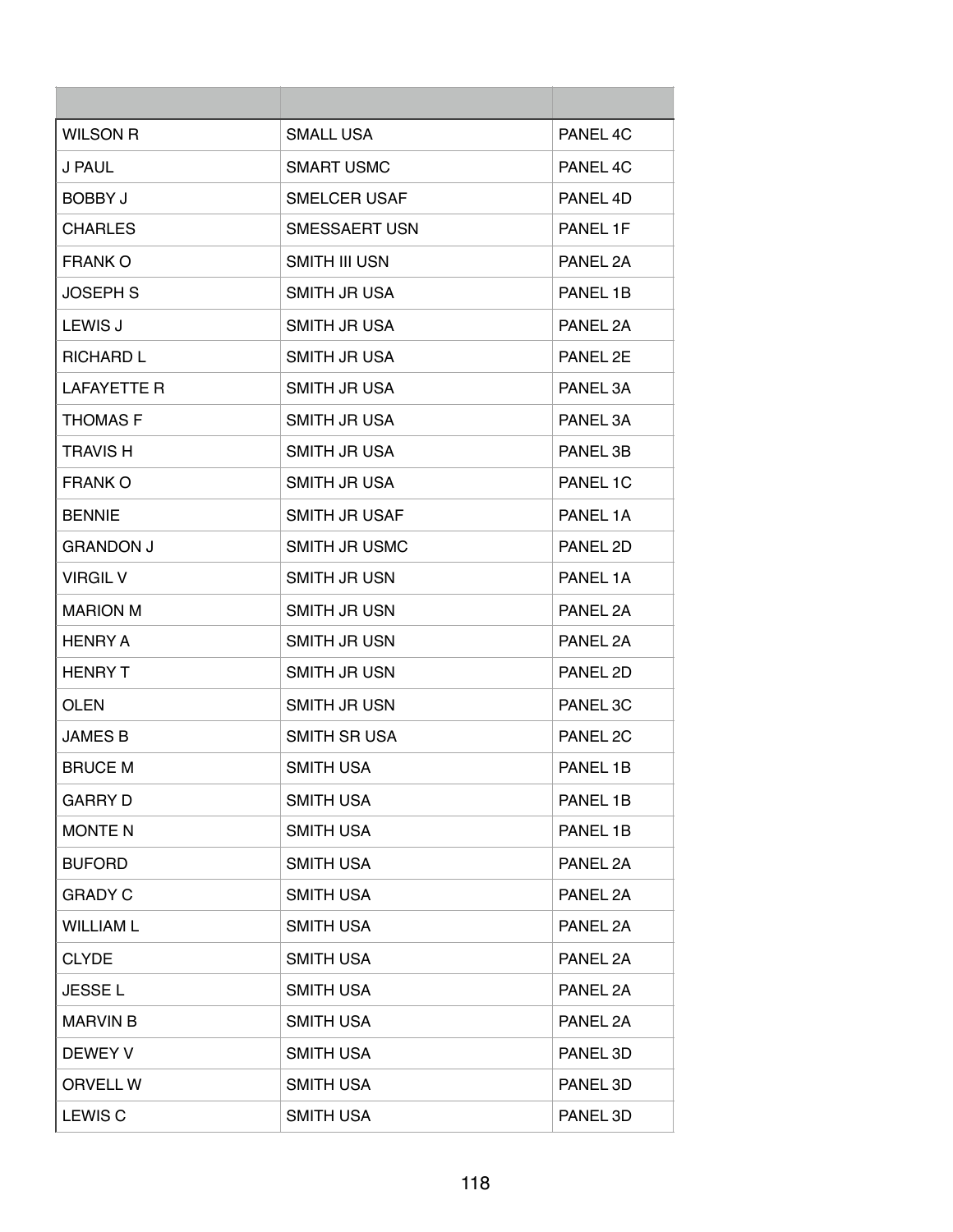| <b>FABIAN F</b>  | <b>SMITH USA</b> | PANEL 2E |
|------------------|------------------|----------|
| <b>ROBERT</b>    | <b>SMITH USA</b> | PANEL 2E |
| <b>JOE</b>       | <b>SMITH USA</b> | PANEL 2E |
| <b>GEORGE C</b>  | <b>SMITH USA</b> | PANEL 2E |
| <b>MATTHEW W</b> | <b>SMITH USA</b> | PANFL 4F |
| <b>DARRIN L</b>  | <b>SMITH USA</b> | PANEL 4E |
| LEWIS "PUG"      | <b>SMITH USA</b> | PANEL 1F |
| <b>EARL E</b>    | <b>SMITH USA</b> | PANEL 2F |
| <b>FRANK</b>     | <b>SMITH USA</b> | PANEL 3F |
| ALLEN J          | <b>SMITH USA</b> | PANEL 4F |
| ED L             | <b>SMITH USA</b> | PANEL 4F |
| <b>GEORGE P</b>  | <b>SMITH USA</b> | PANEL 4F |
| LOY B            | <b>SMITH USA</b> | PANEL 3A |
| <b>JASON M</b>   | <b>SMITH USA</b> | PANEL 3A |
| <b>ROY F</b>     | <b>SMITH USA</b> | PANEL 3A |
| RICHARD O        | <b>SMITH USA</b> | PANEL 3B |
| <b>HUGH F</b>    | SMITH USA        | PANEL 3B |
| <b>CARL R</b>    | <b>SMITH USA</b> | PANEL 4B |
| STANFORD R       | <b>SMITH USA</b> | PANEL 4B |
| <b>GEORGE L</b>  | <b>SMITH USA</b> | PANEL 4B |
| <b>LEWIS R</b>   | <b>SMITH USA</b> | PANEL 4B |
| <b>JAMEST</b>    | <b>SMITH USA</b> | PANEL 4B |
| <b>RAY K</b>     | <b>SMITH USA</b> | PANEL 4B |
| <b>MARION L</b>  | <b>SMITH USA</b> | PANEL 4B |
| <b>CHARLES E</b> | <b>SMITH USA</b> | PANEL 4B |
| <b>THOMAS W</b>  | <b>SMITH USA</b> | PANEL 4B |
| <b>JOSEPH W</b>  | <b>SMITH USA</b> | PANEL 1C |
| EDWARD H         | <b>SMITH USA</b> | PANEL 1C |
| <b>RAYMOND S</b> | <b>SMITH USA</b> | PANEL 2C |
| <b>WILEY H</b>   | <b>SMITH USA</b> | PANEL 2C |
| <b>LEANDER J</b> | <b>SMITH USA</b> | PANEL 3D |
| DARRELL D        | <b>SMITH USA</b> | PANEL 4D |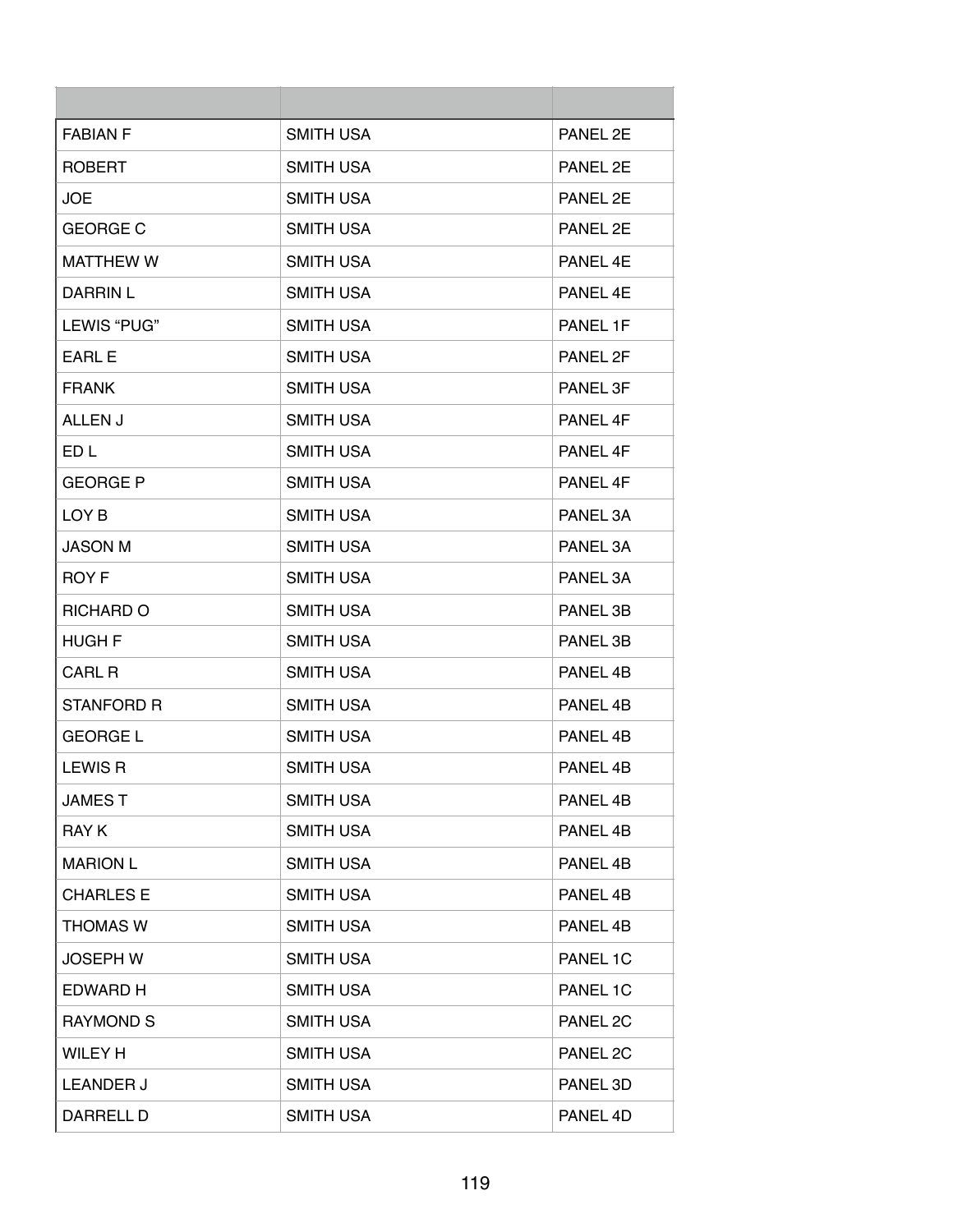| ROBERT L            | <b>SMITH USA</b>  | PANEL 1C            |
|---------------------|-------------------|---------------------|
| <b>JACK R</b>       | <b>SMITH USA</b>  | PANEL 1C            |
| <b>MILTON G</b>     | <b>SMITH USA</b>  | PANEL 1C            |
| <b>BENJAMIN F</b>   | <b>SMITH USA</b>  | PANEL 1C            |
| <b>LAWRENCE E</b>   | <b>SMITH USA</b>  | PANEL 1C            |
| <b>HENRY H</b>      | <b>SMITH USA</b>  | PANEL 1C            |
| <b>BOBBY V</b>      | <b>SMITH USA</b>  | PANEL 1D            |
| <b>EARNEST A</b>    | <b>SMITH USA</b>  | PANEL 2C            |
| <b>VINCENT V</b>    | <b>SMITH USA</b>  | PANEL <sub>2C</sub> |
| <b>GEORGE W</b>     | <b>SMITH USA</b>  | PANEL 2C            |
| <b>CHARLIE H</b>    | <b>SMITH USA</b>  | PANEL 3C            |
| CHAD K              | <b>SMITH USA</b>  | PANEL 3C            |
| ROBERT J            | <b>SMITH USA</b>  | PANEL 2D            |
| <b>HARRISON H</b>   | <b>SMITH USA</b>  | PANEL 2D            |
| <b>RAY E</b>        | <b>SMITH USA</b>  | PANEL 3C            |
| <b>WALTER</b>       | <b>SMITH USA</b>  | PANEL 3C            |
| <b>CLARENCE</b>     | <b>SMITH USA</b>  | PANEL 3C            |
| <b>CLARENCE W</b>   | <b>SMITH USA</b>  | PANEL 3C            |
| <b>EARL C</b>       | <b>SMITH USA</b>  | PANEL 4C            |
| <b>HUGH FURLOW</b>  | <b>SMITH USA</b>  | PANEL 4C            |
| <b>JOHN H</b>       | <b>SMITH USA</b>  | PANEL 4D            |
| <b>WILLIAM H</b>    | <b>SMITH USA</b>  | PANEL 1E            |
| FOY E               | <b>SMITH USA</b>  | PANEL 1E            |
| <b>EDWIN H</b>      | <b>SMITH USAF</b> | PANEL 1A            |
| <b>BUFORD L</b>     | <b>SMITH USAF</b> | PANEL 1A            |
| <b>WILLIAM G</b>    | <b>SMITH USAF</b> | PANEL 1A            |
| <b>CHARLES J</b>    | <b>SMITH USAF</b> | PANEL 1A            |
| ROGER W             | <b>SMITH USAF</b> | PANEL 3D            |
| JOHN W              | <b>SMITH USAF</b> | PANEL 3A            |
| <b>LANKFORD C</b>   | <b>SMITH USAF</b> | PANEL 3A            |
| <b>CLIFFORD LOY</b> | <b>SMITH USAF</b> | PANEL 1C            |
| <b>ROBERT K</b>     | <b>SMITH USAF</b> | PANEL 1C            |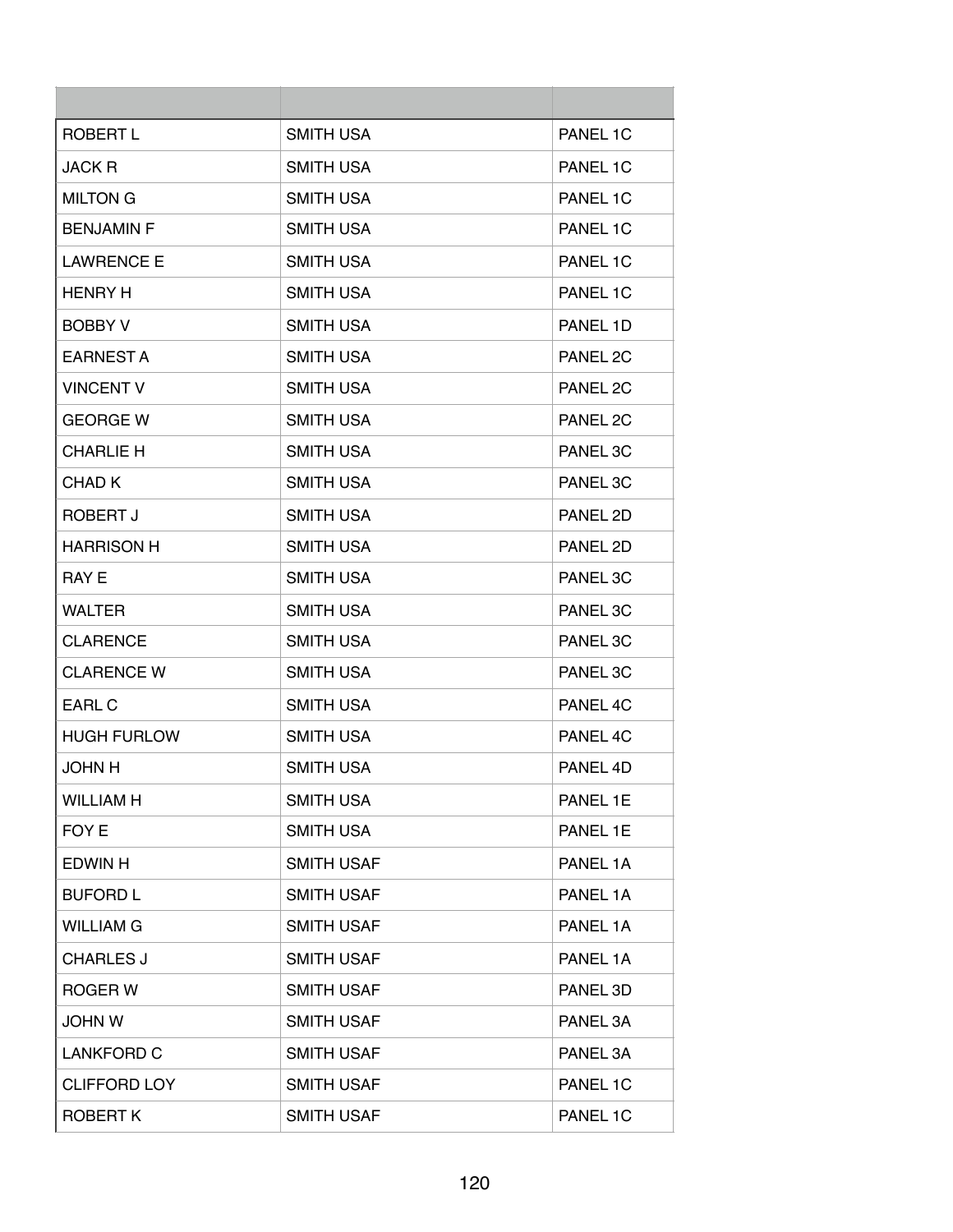| <b>GERALD K</b>   | <b>SMITH USAF</b> | PANEL 2D |
|-------------------|-------------------|----------|
| <b>JAMES L</b>    | <b>SMITH USAF</b> | PANEL 3C |
| ROBERT E          | <b>SMITH USMC</b> | PANEL 4F |
| <b>CHARLES W</b>  | <b>SMITH USMC</b> | PANEL 3C |
| <b>RICHARD A</b>  | SMITH USN         | PANFI 1A |
| FRED E            | <b>SMITH USN</b>  | PANEL 2A |
| JEREMIAH T        | <b>SMITH USN</b>  | PANEL 2A |
| <b>JOHN F</b>     | SMITH USN         | PANEL 2A |
| <b>RICKY D</b>    | <b>SMITH USN</b>  | PANEL 2B |
| <b>TERRY S</b>    | <b>SMITH USN</b>  | PANEL 1F |
| <b>HAROLD T</b>   | <b>SMITH USN</b>  | PANEL 2F |
| <b>HOKE S</b>     | SMITH USN         | PANEL 4F |
| <b>THOMAS M</b>   | SMITH USN         | PANEL 4F |
| <b>GEORGE D</b>   | <b>SMITH USN</b>  | PANEL 4F |
| JAMES H           | SMITH USN         | PANEL 4F |
| PHILLIP C         | <b>SMITH USN</b>  | PANEL 1C |
| JOSEPH E          | SMITH USN         | PANEL 2D |
| <b>FRANK L</b>    | <b>SMITH USN</b>  | PANEL 2D |
| LOWELL A          | SMOOT USA         | PANEL 3B |
| CLIFFORD E        | <b>SNARE USA</b>  | PANEL 4E |
| <b>MARION L</b>   | <b>SNARE USA</b>  | PANEL 4F |
| PAUL H            | SNYDER USA        | PANEL 1D |
| <b>WILLIAM O</b>  | SNYDER USA        | PANEL 1D |
| <b>ERNEST "B"</b> | SNYDER USN        | PANEL 1A |
| <b>WILLIAM R</b>  | SOSEBEE JR USA    | PANEL 4B |
| <b>ROSS P</b>     | SOSEBEE JR USAF   | PANEL 4C |
| DAVID K           | SOSEBEE USA       | PANEL 3A |
| <b>REX</b>        | SOSEBEE USA       | PANEL 3D |
| <b>GARNETT W</b>  | SOSEBEE USA       | PANEL 4E |
| <b>RONALD</b>     | SOSEBEE USA       | PANEL 3A |
| <b>CARLTON H</b>  | SOSEBEE USA       | PANEL 4B |
| ROSS W            | SOSEBEE USA       | PANEL 4B |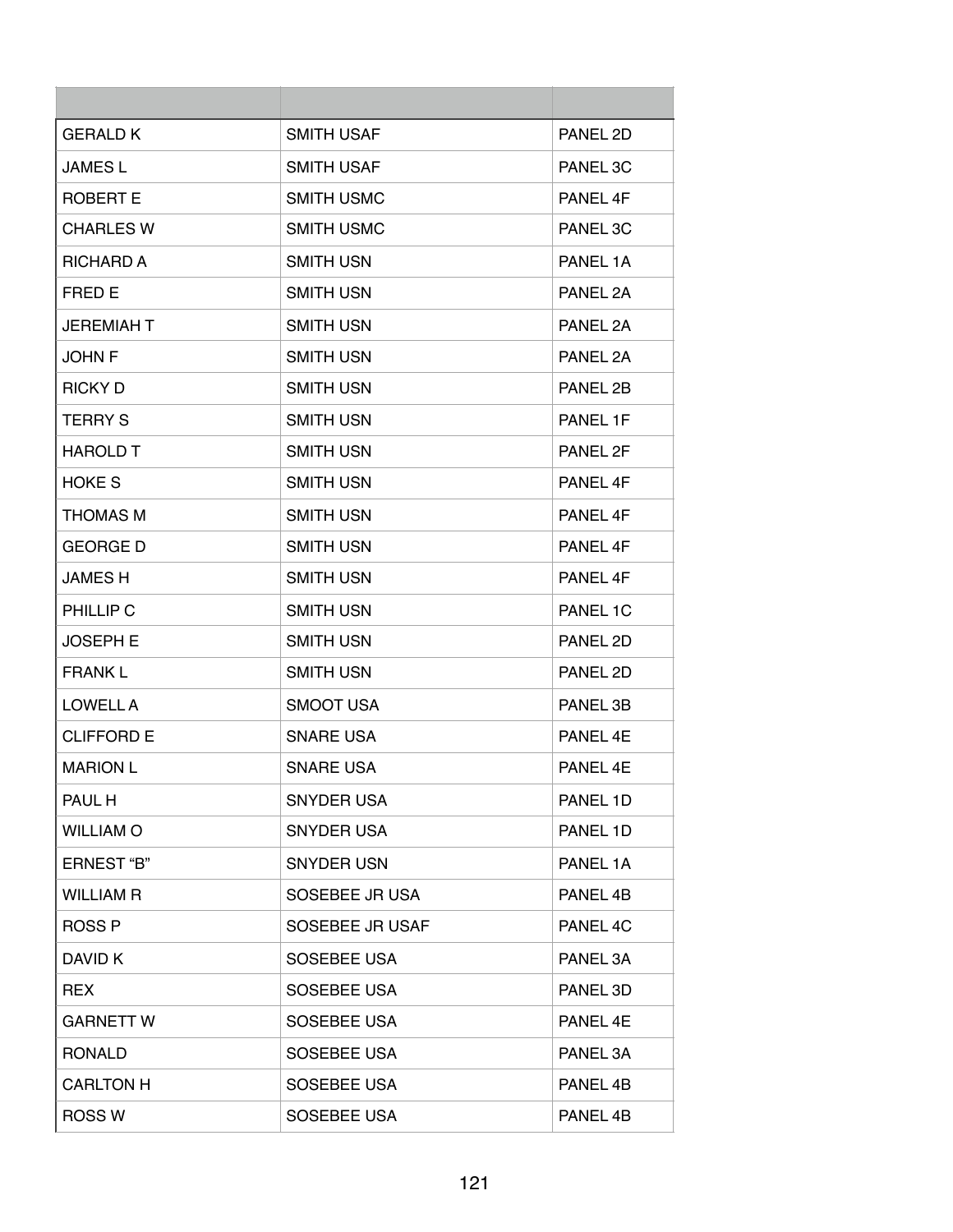| HUGH P               | SOSEBEE USA           | PANEL 4B            |
|----------------------|-----------------------|---------------------|
| <b>HUBERT F</b>      | SOSEBEE USA           | PANEL 4B            |
| <b>JAMES P</b>       | SOSEBEE USA           | PANEL 1C            |
| ROBERT L             | SOSEBEE USA           | PANEL 2D            |
| <b>JAMES D</b>       | SOSEBEE USA           | PANEL 4D            |
| <b>WILLIAM A</b>     | SOSEBEE USA           | PANEL 1E            |
| ROBERT L             | SOSEBEE USA           | PANEL 1E            |
| <b>CHRISTINE E</b>   | SOSEBEE USAF          | PANEL 2B            |
| <b>WILLIAM D</b>     | SOSEBEE USAF          | PANEL 3B            |
| <b>WILLIAM K</b>     | SOSEBEE USAF          | PANEL 3D            |
| AVERY C              | SOSEBEE USN           | PANFI <sub>2A</sub> |
| <b>JAMES H</b>       | SOSEBEE USN           | PANEL 2A            |
| <b>CHARLES K</b>     | SOSEBEE USN           | PANEL 2A            |
| <b>JAMES W</b>       | SOUTHER USA           | PANEL 4F            |
| <b>JAMES C</b>       | SOUTHERLAND USA       | PANEL 4C            |
| <b>EWING W</b>       | <b>SPARKS USA</b>     | PANEL 3F            |
| <b>CHARLES F</b>     | <b>SPEAR USA</b>      | PANEL 4F            |
| <b>CHRISTOPHER R</b> | <b>SPEARS USN</b>     | PANEL 2F            |
| YONNIE N             | <b>SPINKS USA</b>     | PANEL 3A            |
| <b>GEORGE C</b>      | <b>SPIVEY USA</b>     | PANEL 4B            |
| <b>HARVEY V</b>      | <b>SPIVEY USN</b>     | PANEL 3C            |
| <b>CLIFFORD</b>      | SPRY JR USA           | PANEL 2A            |
| <b>RICHARD R</b>     | ST JOHN JR USNS       | PANEL 4F            |
| RAY D                | <b>STAGNER USAF</b>   | PANEL 3C            |
| WESLEY J             | <b>STALLINGS USMC</b> | PANEL 3A            |
| <b>WILLIAM K</b>     | <b>STALLINGS USMC</b> | PANEL 1C            |
| <b>NORMAN F</b>      | STAMBAUGH USA         | PANEL 4E            |
| CHARLES D            | STAMBAUGH USA         | PANEL 4E            |
| <b>GREENBERRY S</b>  | <b>STAMEY USA</b>     | PANEL 2A            |
| <b>SAMUEL</b>        | <b>STAMEY USA</b>     | PANEL 2A            |
| <b>CLYDE A</b>       | <b>STAMEY USA</b>     | PANEL 2A            |
| <b>HENRY C</b>       | <b>STAMEY USA</b>     | PANEL 2A            |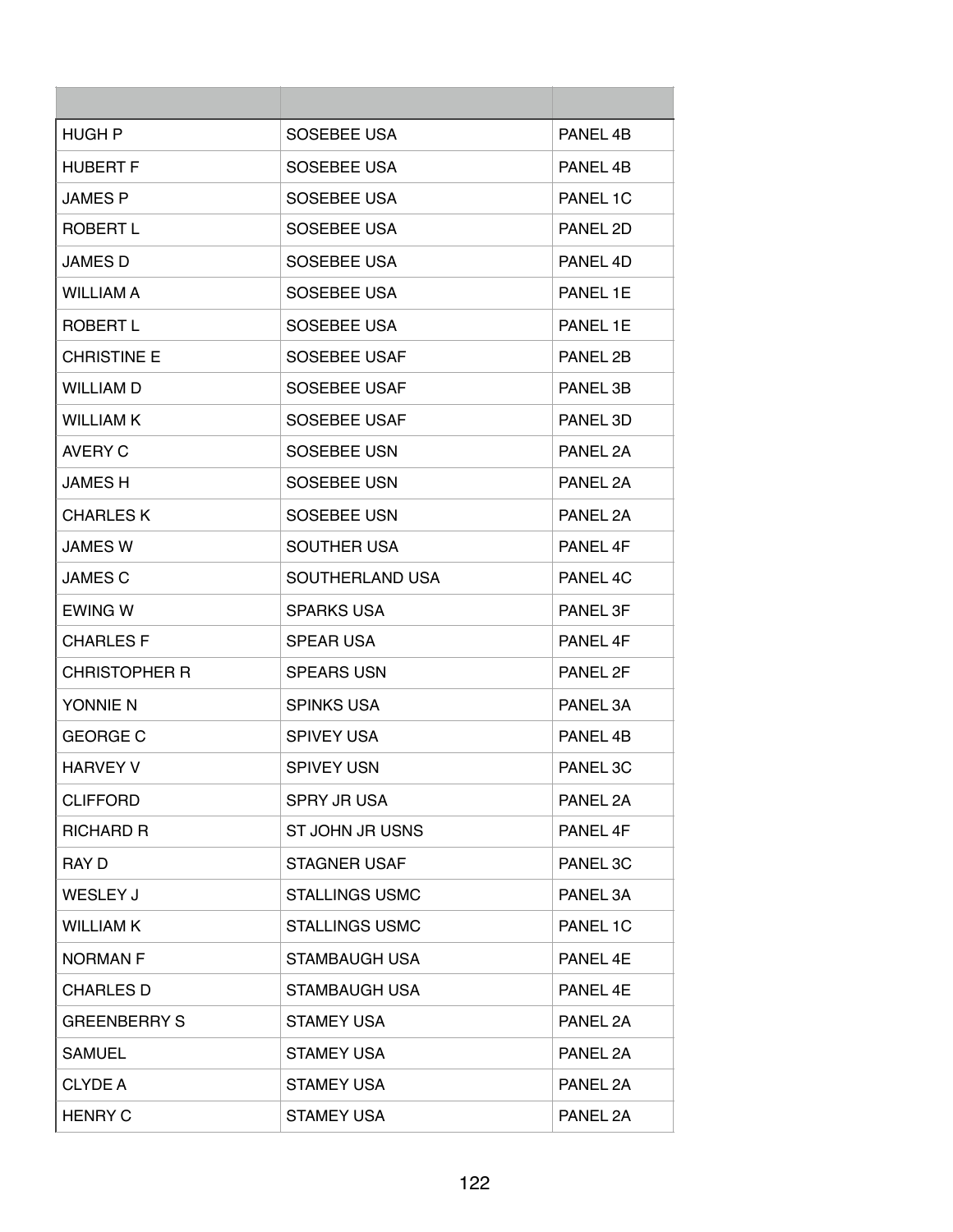| <b>MICHAEL T</b> | <b>STAMEY USA</b>        | PANEL 3F            |
|------------------|--------------------------|---------------------|
| <b>CHARLES C</b> | <b>STAMEY USA</b>        | PANEL 1D            |
| ROBERT G         | <b>STAMEY USA</b>        | PANEL <sub>2C</sub> |
| <b>JAMES E</b>   | <b>STAMEY USAF</b>       | PANEL 4F            |
| <b>ERNEST B</b>  | <b>STAMEY USMC</b>       | PANFI 4F            |
| <b>BUFORD</b>    | <b>STAMEY USN</b>        | PANEL 3F            |
| <b>DEWITT</b>    | <b>STAMEY USN</b>        | PANEL 4C            |
| <b>REX V</b>     | STANBAUGH JR USN         | PANEL 4D            |
| <b>JOHN C</b>    | STANBAUGH USA            | PANEL 2A            |
| <b>WILLIAM M</b> | <b>STANCELL USA</b>      | PANEL 4E            |
| <b>GEORGE L</b>  | <b>STANCIL JR USA</b>    | PANEL 2A            |
| <b>GEORGE L</b>  | <b>STANCIL SR USA</b>    | PANEL 2A            |
| <b>FLOYD E</b>   | <b>STANCIL USA</b>       | PANEL 2A            |
| <b>GEORGE W</b>  | <b>STANCIL USA</b>       | PANEL 3E            |
| <b>KARL E</b>    | <b>STANCIL USA</b>       | PANEL 3F            |
| <b>CLIFFORD</b>  | <b>STANCIL USN</b>       | PANEL 3E            |
| <b>BRUCE W</b>   | STANDRIDGE SR USA        | PANEL 3B            |
| <b>CHARLES W</b> | <b>STANDRIDGE USAF</b>   | PANEL 1A            |
| <b>CHARLES D</b> | <b>STANDRIDGE USN</b>    | PANEL 3D            |
| <b>HERMAN C</b>  | <b>STANLEY USA</b>       | PANEL 3C            |
| <b>ROBERT W</b>  | <b>STAPLES USN</b>       | PANEL 4C            |
| <b>JAMES E</b>   | <b>STAPLES USN</b>       | PANEL 4C            |
| <b>JAMES A</b>   | <b>STAPLETON JR USMC</b> | PANEL 1A            |
| <b>LAWSON P</b>  | <b>STAPLETON USA</b>     | PANEL 2C            |
| <b>JAMES A</b>   | <b>STAPLETON USN</b>     | PANEL 1A            |
| <b>MAURICE J</b> | <b>STARLING USMC</b>     | PANEL 3A            |
| <b>SENNAB</b>    | <b>STARR USN</b>         | PANEL 4E            |
| <b>VERAK</b>     | <b>STEELE USN</b>        | PANEL 2F            |
| ROBERT B         | <b>STEIN USMC</b>        | PANEL 4E            |
| JOE B            | <b>STEPEHNS USA</b>      | PANEL 1E            |
| <b>MICHAEL R</b> | <b>STEPEHNS USAF</b>     | PANEL 2E            |
| JACK             | STEPHENS JR USA          | PANEL 4B            |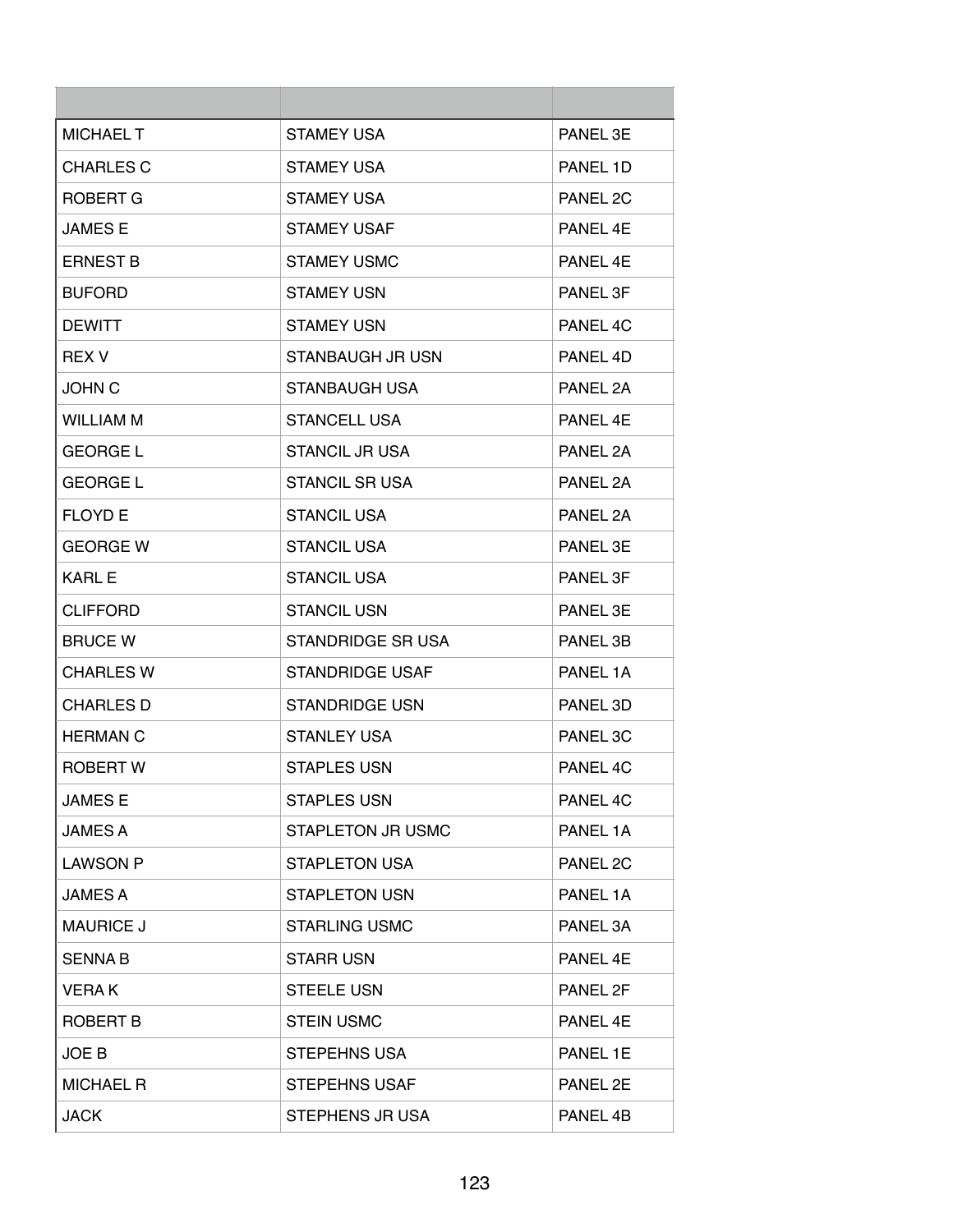| <b>FERMAN F</b>       | <b>STEPHENS USA</b>   | PANEL 1B |
|-----------------------|-----------------------|----------|
| <b>JEFFIE W</b>       | STEPHENS USA          | PANEL 2A |
| <b>RANDY L</b>        | STEPHENS USA          | PANEL 2A |
| <b>RALPH L</b>        | STEPHENS USA          | PANEL 2B |
| <b>JUNIOR B</b>       | STEPHENS USA          | PANEL 3D |
| JOHN A                | STEPHENS USA          | PANEL 4E |
| <b>CHARLES G</b>      | <b>STEPHENS USA</b>   | PANEL 3F |
| <b>LINDSEY S</b>      | STEPHENS USA          | PANEL 4F |
| <b>CHARLES D</b>      | STEPHENS USA          | PANEL 4B |
| <b>HARRY L</b>        | <b>STEPHENS USA</b>   | PANEL 2C |
| LUTHER S              | STEPHENS USA          | PANEL 2C |
| MELVIN T              | STEPHENS USA          | PANEL 4C |
| <b>CRAWFORD</b>       | <b>STEPHENS USA</b>   | PANEL 1E |
| ROBERT W              | <b>STEPHENS USAF</b>  | PANEL 2C |
| <b>MELVIN L</b>       | STEPHENS USMC         | PANEL 2E |
| <b>JAMES F</b>        | <b>STEPHENS USN</b>   | PANEL 1E |
| <b>WENDELL W</b>      | STEPHENS USN          | PANEL 2F |
| DAVID B               | STEPHENSON USA        | PANEL 2F |
| <b>EMMETT DAVID K</b> | STEPHENSON USA        | PANEL 2F |
| <b>IGNATIUS E</b>     | <b>STERGHOS USN</b>   | PANEL 3F |
| <b>LARRY L</b>        | STERN USAF            | PANEL 1A |
| <b>WALTER A</b>       | STEWART JR USA        | PANEL 3B |
| <b>DOUGLAS D</b>      | <b>STEWART SR USN</b> | PANEL 3C |
| <b>JAMES M</b>        | <b>STEWART USA</b>    | PANEL 1B |
| LEE R (ROY)           | <b>STEWART USA</b>    | PANEL 2A |
| <b>WILLIAM H</b>      | <b>STEWART USA</b>    | PANEL 4C |
| <b>DEVEREAUX J</b>    | <b>STEWART USA</b>    | PANEL 2E |
| LEE R                 | <b>STEWART USA</b>    | PANEL 3A |
| DONALD J              | <b>STEWART USA</b>    | PANEL 3A |
| JOE L                 | <b>STEWART USA</b>    | PANEL 4A |
| <b>WILLIAM G</b>      | <b>STEWART USA</b>    | PANEL 4B |
| <b>EVERETT J</b>      | <b>STEWART USA</b>    | PANEL 4B |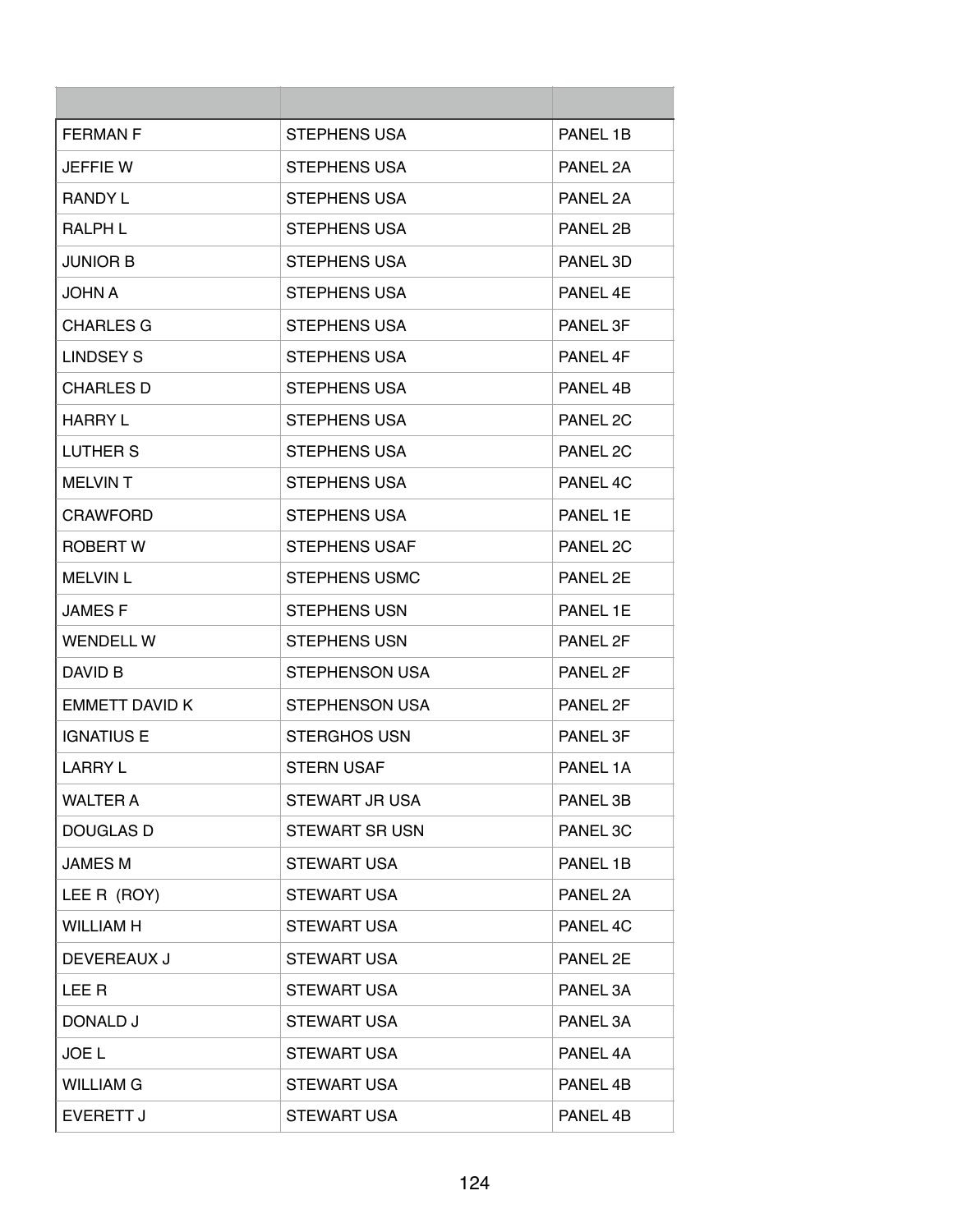| <b>JAMES A</b>   | STEWART USA            | PANEL 2D |
|------------------|------------------------|----------|
| <b>GROVER L</b>  | STEWART USA            | PANEL 2D |
| <b>LARRY</b>     | STEWART USA            | PANEL 1C |
| <b>EUGENE E</b>  | STEWART USA            | PANEL 2C |
| <b>ROY</b>       | STEWART USA            | PANEL 2D |
| DAVID E          | <b>STEWART USMC</b>    | PANEL 1A |
| ROY L            | <b>STEWART USN</b>     | PANEL 1A |
| <b>GLENN W</b>   | <b>STEWART USN</b>     | PANEL 3A |
| <b>DEXTER B</b>  | <b>STEWART USN</b>     | PANEL 4C |
| DAVID B          | STINESPRING USA        | PANEL 3F |
| <b>JANET N</b>   | STIRLING USA           | PANEL 3F |
| <b>RANDY</b>     | STOCKTON USMC          | PANEL 2F |
| <b>GEORGE B</b>  | STOFFREGEN JR USA      | PANEL 2C |
| <b>DARREN L</b>  | <b>STOKES USA</b>      | PANEL 3C |
| <b>JOHN S</b>    | <b>STONE USMC</b>      | PANEL 1D |
| <b>BOBBY R</b>   | <b>STONE USN</b>       | PANEL 2F |
| GLEN M           | STONECYPHER USA        | PANEL 3B |
| <b>HENRY L</b>   | STONECYPHER USA        | PANEL 3B |
| OTTIS L          | STONECYPHER USA        | PANEL 4A |
| <b>GARY E</b>    | <b>STOUGH USMC</b>     | PANEL 2F |
| <b>H CALVIN</b>  | STOVALL JR USA         | PANEL 1A |
| PAUL E           | <b>STOVER USA</b>      | PANEL 3F |
| PIERCE M         | <b>STOWE USA</b>       | PANEL 2E |
| <b>BRUCE W</b>   | <b>STOWE USA</b>       | PANEL 3E |
| <b>CURTIS</b>    | <b>STOWE USN</b>       | PANEL 2F |
| RONALD E         | <b>STRAIT USA</b>      | PANEL 3D |
| <b>RICHARD W</b> | <b>STRAIT USA</b>      | PANEL 1F |
| <b>MICHAEL A</b> | <b>STRAIT USAF</b>     | PANEL 3A |
| <b>JEWELL B</b>  | <b>STRANGE USA</b>     | PANEL 2F |
| <b>JACK</b>      | STRANGE USA            | PANEL 3F |
| W CLAY           | <b>STRANGE USA</b>     | PANEL 4B |
| <b>GEORGE</b>    | <b>STRASHINSKY USN</b> | PANEL 2C |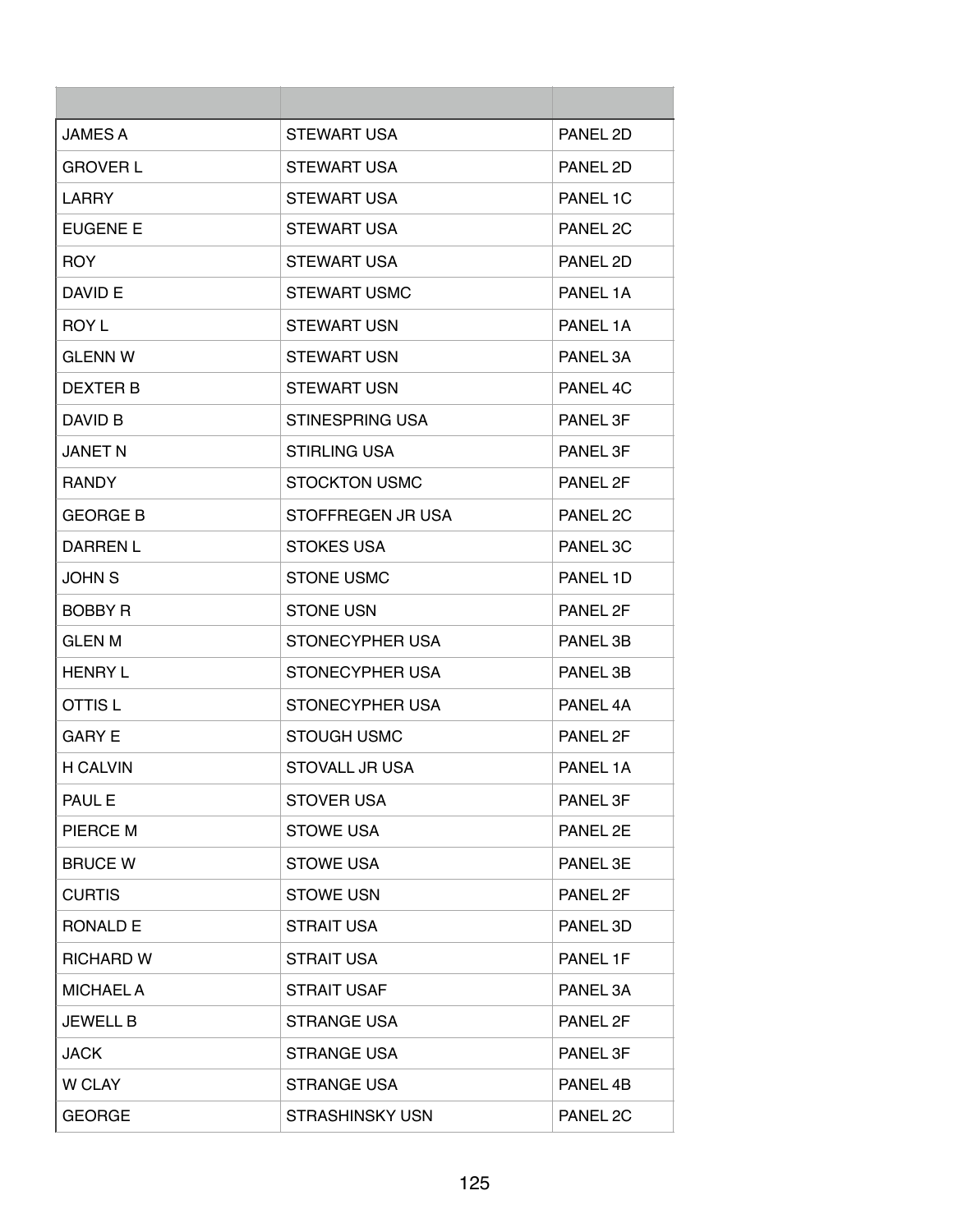| <b>JAMES A</b>    | STRATIGOS USA         | PANEL 1D |
|-------------------|-----------------------|----------|
| <b>RAYMOND D</b>  | STRATTON USMC         | PANEL 1A |
| <b>BREWSTER F</b> | <b>STRIBLING USA</b>  | PANEL 2F |
| <b>MARION W</b>   | <b>STRIBLING USA</b>  | PANEL 3B |
| <b>JOHN W</b>     | <b>STRIBLING USAF</b> | PANEL 3E |
| DEAN L            | STRICKLAND SR USN     | PANEL 4F |
| <b>WILLIE</b>     | <b>STRICKLAND USA</b> | PANEL 2F |
| <b>ANDREW L</b>   | STRICKLAND USA        | PANEL 2F |
| <b>MILTON D</b>   | <b>STRICKLAND USA</b> | PANEL 4A |
| WILLIAM M         | <b>STRICKLAND USN</b> | PANEL 1A |
| <b>DANIEL L</b>   | STRICKLAND USN        | PANEL 3E |
| <b>TIMOTHY C</b>  | <b>STRIEBICH USA</b>  | PANEL 3A |
| DOUGLAS W         | STROHBEHN USA         | PANEL 3D |
| <b>ALFRED E</b>   | <b>STROUD USA</b>     | PANEL 3B |
| LEO L             | STROUD USA            | PANEL 4A |
| E VERNON          | <b>STROUD USA</b>     | PANEL 3E |
| HUBERT            | <b>STROUD USA</b>     | PANEL 4E |
| REECE A           | <b>STROUD USA</b>     | PANEL 3C |
| <b>JAMES C</b>    | <b>STROUD USA</b>     | PANEL 4D |
| AVERY C           | <b>STROUD USN</b>     | PANEL 3D |
| <b>JAMES L</b>    | <b>STROUD USN</b>     | PANEL 1E |
| <b>PATRICK T</b>  | <b>STRYKER USA</b>    | PANEL 4E |
| <b>BEATRICE K</b> | <b>STUMP</b>          | PANEL 2A |
| <b>DONNIE M</b>   | <b>STYLES USN</b>     | PANEL 1A |
| <b>KENNETH E</b>  | <b>SUBER USA</b>      | PANEL 2F |
| <b>RALPH M</b>    | <b>SUGGS JR USA</b>   | PANEL 3E |
| <b>RALPH M</b>    | <b>SUGGS USA</b>      | PANEL 3E |
| JAMES H           | <b>SUGGS USA</b>      | PANEL 3E |
| <b>REUBEN B</b>   | <b>SULC USA</b>       | PANEL 2D |
| ROY A             | <b>SULLIVAN USA</b>   | PANEL 3E |
| MICHAEL J C       | <b>SULLIVAN USAF</b>  | PANEL 3B |
| <b>JERRY D</b>    | <b>SULLIVAN USMC</b>  | PANEL 3A |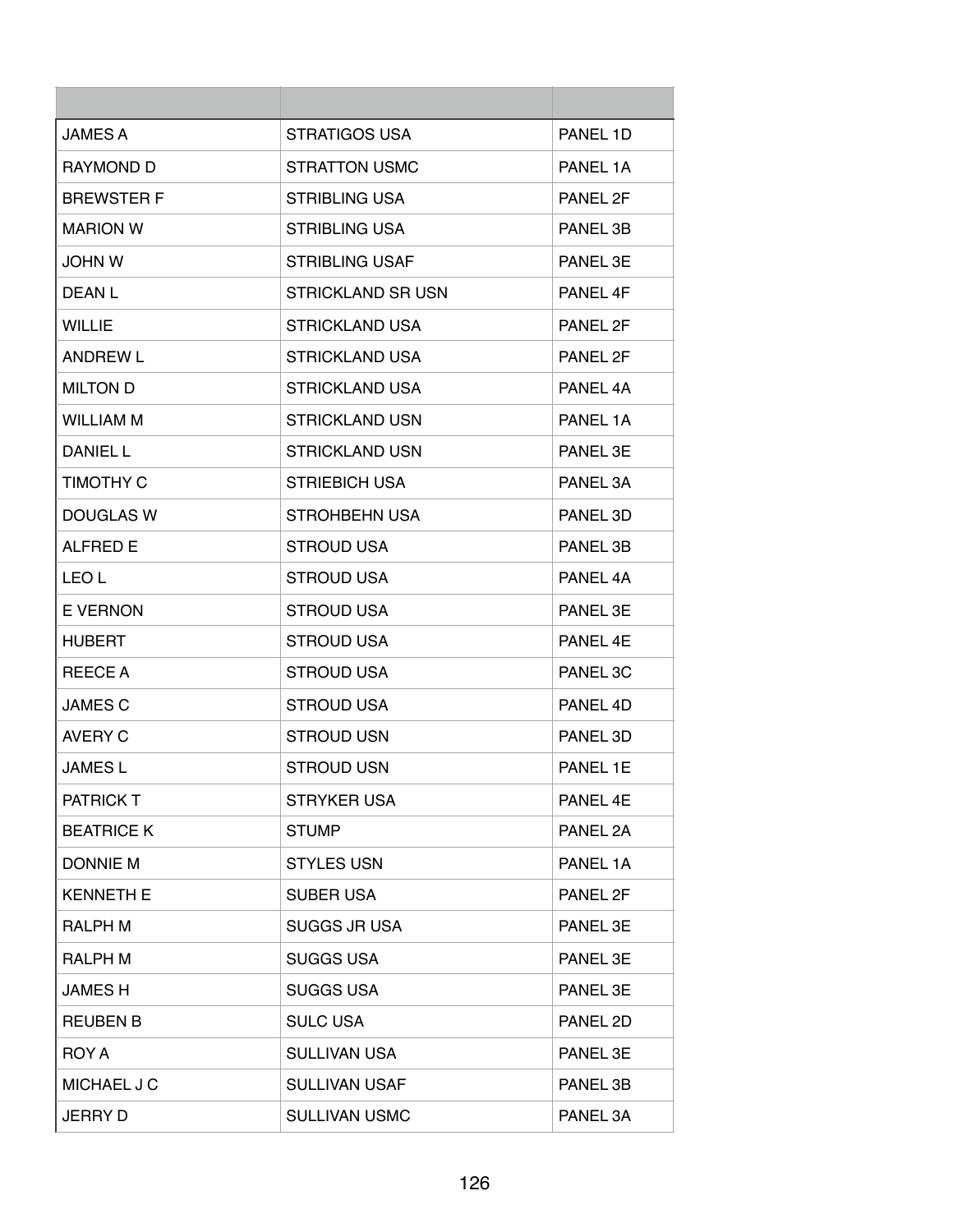| EDWARD L          | <b>SUTTON USA</b>       | PANEL 3D |
|-------------------|-------------------------|----------|
| <b>GEORGE R</b>   | <b>SUTTON USA</b>       | PANEL 2F |
| <b>LESTER L</b>   | <b>SUTTON USA</b>       | PANEL 3B |
| <b>RAY R</b>      | <b>SUTTON USA</b>       | PANEL 4A |
| <b>LAWRENCE H</b> | <b>SUTTON USA</b>       | PANFI 4R |
| <b>RAY</b>        | <b>SUTTON USA</b>       | PANEL 1C |
| <b>VINSON W</b>   | <b>SUTTON USMC</b>      | PANEL 3E |
| JEFF D            | <b>SUTTON USMC</b>      | PANEL 4E |
| <b>JAMES M</b>    | <b>SUTTON USN</b>       | PANEL 3F |
| <b>JOSEPH A</b>   | SWAFFORD USA            | PANEL 3E |
| DOUGLAS J         | <b>SWAINSTON USA</b>    | PANEL 3E |
| <b>HARRY L</b>    | <b>SWAN USA</b>         | PANEL 4E |
| DEAN C            | <b>SWANSON USAF</b>     | PANEL 3E |
| <b>RICHARD</b>    | <b>SWINDELL USA</b>     | PANEL 1F |
| <b>LELAND L</b>   | <b>SWINDELL USA</b>     | PANEL 2F |
| ROBERT S          | <b>SWINDELL USA</b>     | PANEL 2F |
| DAVID R           | <b>SWINDELL USN</b>     | PANEL 2F |
| <b>LAWRENCE D</b> | <b>SWING USN</b>        | PANEL 3F |
| <b>SEAN Z</b>     | <b>TAKACS USN</b>       | PANEL 3F |
| CARL P            | <b>TALLENT JR USN</b>   | PANEL 3D |
| <b>JAMES L</b>    | TALLENT USAF            | PANEL 4A |
| <b>OSCARL</b>     | <b>TANKSLEY UR USMC</b> | PANEL 2F |
| ESCO <sub>L</sub> | <b>TANKSLEY USA</b>     | PANEL 4A |
| <b>SYLVESTER</b>  | <b>TANKSLEY USA</b>     | PANEL 4A |
| <b>ALFRED L</b>   | <b>TANKSLEY USA</b>     | PANEL 4D |
| <b>ELMER L</b>    | <b>TANKSLEY USA</b>     | PANEL 4D |
| <b>HERBERT</b>    | <b>TANKSLEY USAF</b>    | PANEL 3E |
| <b>WILLIAM D</b>  | <b>TANNEBERGER USN</b>  | PANEL 1A |
| <b>RICHARD J</b>  | <b>TARTAGLIA USA</b>    | PANEL 1B |
| <b>JAMES A</b>    | <b>TATE USA</b>         | PANEL 4C |
| <b>JERRY E</b>    | <b>TATUM JR USA</b>     | PANEL 4B |
| <b>JOHN C</b>     | <b>TATUM USA</b>        | PANEL 2A |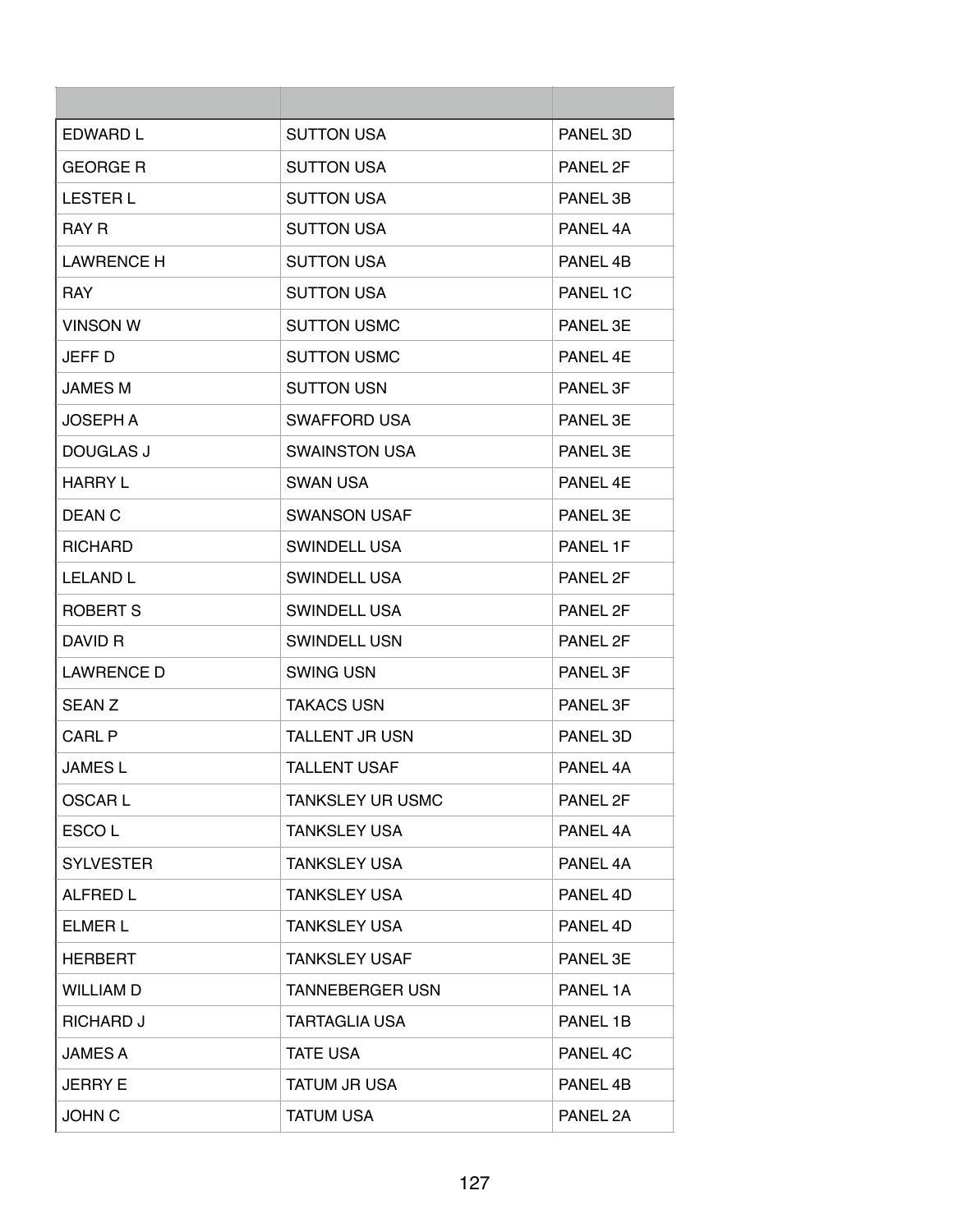| ALONZO E         | <b>TATUM USA</b>      | PANEL 3D |
|------------------|-----------------------|----------|
| <b>WALTER N</b>  | <b>TATUM USA</b>      | PANEL 3F |
| JOHN B           | TATUM USA             | PANEL 3F |
| <b>BRADY V</b>   | <b>TATUM USA</b>      | PANEL 3A |
| ROBERT J         | <b>TATUM USA</b>      | PANEL 2D |
| <b>GEORGE B</b>  | <b>TATUM USA</b>      | PANEL 4C |
| <b>JAMES H</b>   | <b>TATUM USA</b>      | PANEL 4C |
| <b>JOSEPH J</b>  | <b>TATUM USAF</b>     | PANEL 3B |
| <b>CLIFTON L</b> | <b>TATUM USN</b>      | PANEL 3F |
| <b>HENRY D</b>   | <b>TAYLOR JR USA</b>  | PANEL 2C |
| <b>PAUL W</b>    | <b>TAYLOR JR USAF</b> | PANEL 2C |
| <b>JAMES A</b>   | <b>TAYLOR SR USA</b>  | PANEL 4B |
| J R              | <b>TAYLOR USA</b>     | PANEL 1C |
| HUGH B           | <b>TAYLOR USA</b>     | PANEL 3A |
| <b>GAINES M</b>  | <b>TAYLOR USA</b>     | PANEL 3A |
| <b>ROBERT S</b>  | <b>TAYLOR USA</b>     | PANEL 2A |
| ROBERT E         | <b>TAYLOR USA</b>     | PANEL 2E |
| <b>ROBERT L</b>  | <b>TAYLOR USA</b>     | PANEL 2E |
| EDWIN H          | <b>TAYLOR USA</b>     | PANEL 4F |
| <b>DUDLEY H</b>  | <b>TAYLOR USA</b>     | PANEL 4E |
| <b>MILLUS P</b>  | <b>TAYLOR USA</b>     | PANEL 4E |
| LEE E            | <b>TAYLOR USA</b>     | PANEL 4F |
| <b>ONER</b>      | <b>TAYLOR USA</b>     | PANEL 4F |
| <b>HENRY A</b>   | <b>TAYLOR USA</b>     | PANEL 4F |
| <b>TOMMY E</b>   | <b>TAYLOR USA</b>     | PANEL 4B |
| <b>DANIEL C</b>  | <b>TAYLOR USA</b>     | PANEL 1C |
| <b>CHARLES L</b> | <b>TAYLOR USA</b>     | PANEL 1C |
| <b>GEORGE H</b>  | <b>TAYLOR USA</b>     | PANEL 4C |
| ALFERD D         | <b>TAYLOR USA</b>     | PANEL 1C |
| <b>JAMES C</b>   | <b>TAYLOR USA</b>     | PANEL 1C |
| <b>DENZER B</b>  | <b>TAYLOR USA</b>     | PANEL 2C |
| <b>JOHN D</b>    | <b>TAYLOR USA</b>     | PANEL 2D |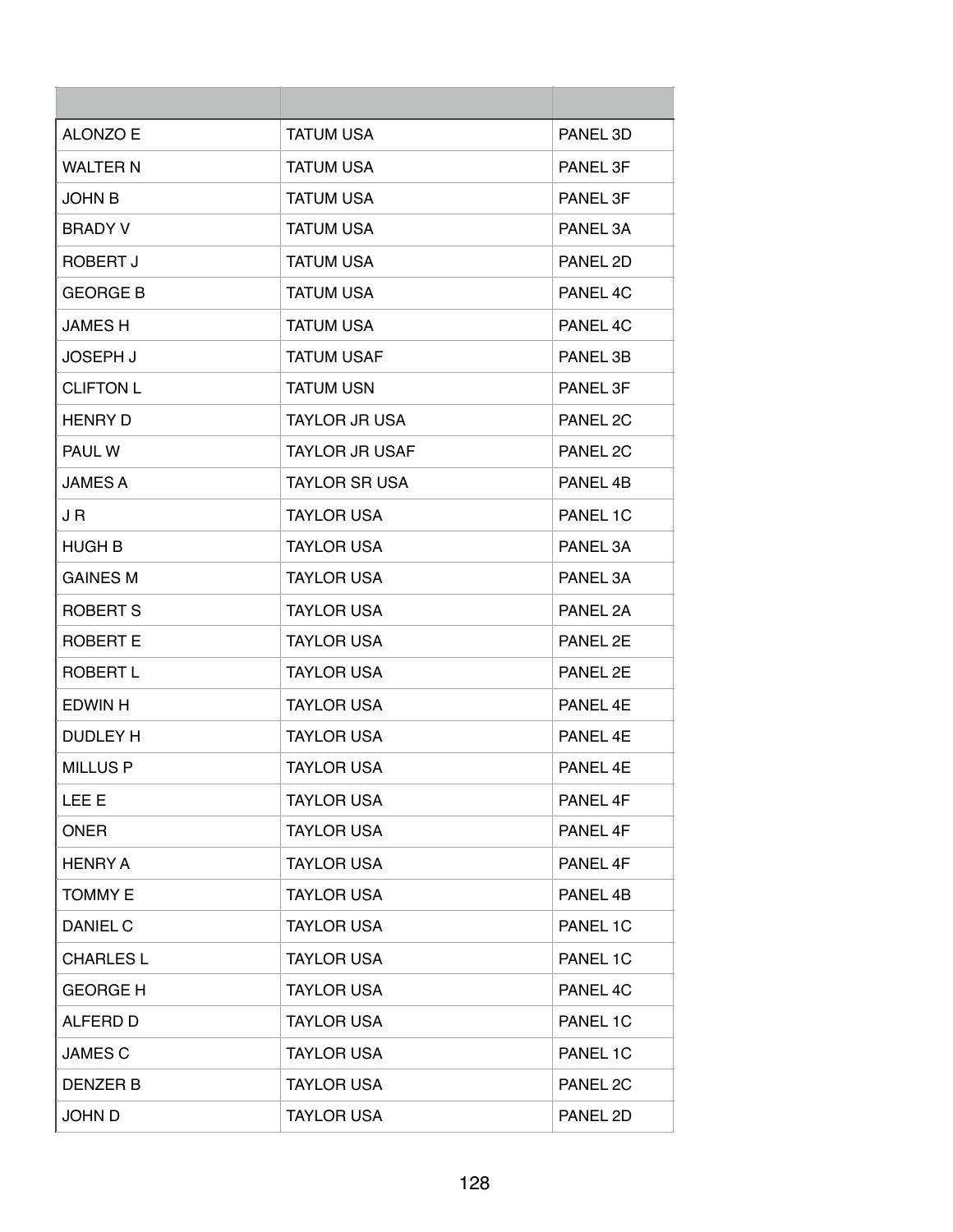| <b>SAMUEL A</b>   | <b>TAYLOR USA</b>   | PANEL 2D |
|-------------------|---------------------|----------|
| <b>ARCHIE D</b>   | <b>TAYLOR USA</b>   | PANEL 3C |
| LOYD B            | <b>TAYLOR USA</b>   | PANEL 3C |
| <b>HENRY L</b>    | <b>TAYLOR USA</b>   | PANEL 4C |
| <b>ONER</b>       | <b>TAYLOR USA</b>   | PANEL 4D |
| DAVID E           | <b>TAYLOR USA</b>   | PANEL 4D |
| <b>WILLIAM B</b>  | <b>TAYLOR USA</b>   | PANEL 1E |
| ORA E             | <b>TAYLOR USN</b>   | PANEL 3D |
| <b>CECIL L</b>    | <b>TAYLOR USN</b>   | PANEL 2E |
| <b>BOBBY G</b>    | <b>TAYLOR USN</b>   | PANEL 2D |
| ROBERT B          | <b>TEAGUE USA</b>   | PANEL 4F |
| <b>GEORGE D</b>   | <b>TELFORD USA</b>  | PANEL 2C |
| <b>ERNEST LEE</b> | <b>TENCH JR USA</b> | PANEL 2A |
| <b>WILLIAM L</b>  | <b>TENCH JR USN</b> | PANEL 3F |
| <b>CHARLES S</b>  | <b>TENCH USA</b>    | PANEL 1B |
| <b>HAZEKIAH</b>   | <b>TENCH USA</b>    | PANEL 1B |
| DONALD E          | <b>TENCH USA</b>    | PANEL 2A |
| <b>MICHAEL W</b>  | <b>TENCH USA</b>    | PANEL 2B |
| SAM <sub>C</sub>  | <b>TENCH USA</b>    | PANEL 2B |
| <b>WAYNE E</b>    | <b>TENCH USA</b>    | PANEL 4E |
| THEO H            | <b>TENCH USA</b>    | PANEL 1F |
| <b>JOHN C</b>     | <b>TENCH USA</b>    | PANEL 3F |
| ERFORD C          | <b>TENCH USA</b>    | PANEL 3F |
| <b>CLYDE C</b>    | <b>TENCH USA</b>    | PANEL 3F |
| <b>HERBERT D</b>  | <b>TENCH USA</b>    | PANEL 3A |
| <b>PHIL</b>       | <b>TENCH USA</b>    | PANEL 3A |
| HOYT O            | <b>TENCH USA</b>    | PANEL 3A |
| THEODORE E        | <b>TENCH USA</b>    | PANEL 3B |
| DEWEY H           | <b>TENCH USA</b>    | PANEL 3B |
| HOYT D            | <b>TENCH USA</b>    | PANEL 4A |
| <b>GRADY C</b>    | <b>TENCH USA</b>    | PANEL 4A |
| EDWARD L          | <b>TENCH USA</b>    | PANEL 4B |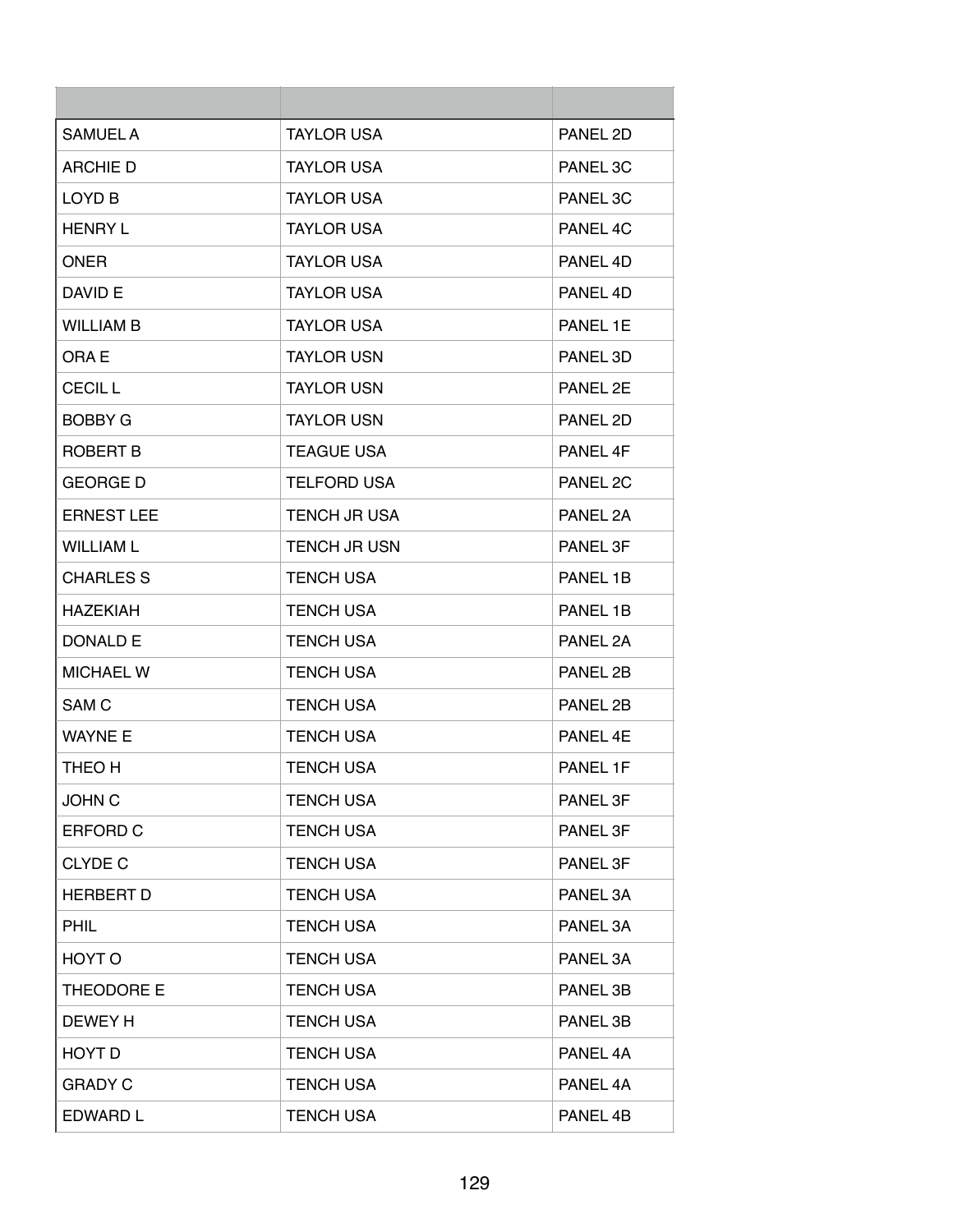| <b>ELLIS J</b>    | <b>TENCH USA</b>       | PANEL 1C |
|-------------------|------------------------|----------|
| JLB               | <b>TENCH USA</b>       | PANEL 2C |
| <b>BURLIN J</b>   | <b>TENCH USA</b>       | PANEL 3C |
| ROY B             | <b>TENCH USA</b>       | PANEL 4C |
| <b>RAY</b>        | <b>TENCH USA</b>       | PANEL 4C |
| PAUL T            | <b>TENCH USA</b>       | PANEL 4D |
| <b>MAURICE B</b>  | <b>TENCH USA</b>       | PANEL 1E |
| <b>JAMES E</b>    | <b>TENCH USAF</b>      | PANEL 2B |
| <b>RICHARD B</b>  | <b>TENCH USAF</b>      | PANEL 1C |
| CHADRIC D         | <b>TENCH USAF</b>      | PANEL 4D |
| <b>LINTON L</b>   | <b>TENCH USAF</b>      | PANEL 3C |
| <b>CHARLIE A</b>  | <b>TENCH USMC</b>      | PANEL 4A |
| <b>CHARLES H</b>  | <b>TENCH USN</b>       | PANEL 3F |
| <b>THOMAS A</b>   | <b>TENCH USN</b>       | PANEL 3A |
| <b>HENRY B</b>    | <b>TENCH USN</b>       | PANEL 4A |
| ROY J             | <b>TENCH USN</b>       | PANEL 1C |
| <b>JOHN B</b>     | <b>TENCH USN</b>       | PANEL 3D |
| <b>WILLIAM C</b>  | <b>TENCH USN</b>       | PANEL 2F |
| <b>BELVER L</b>   | <b>TERRY JR USMC</b>   | PANEL 1A |
| <b>PRICE</b>      | <b>TERRY USA</b>       | PANEL 1D |
| <b>JAMES W</b>    | <b>TERRY USA</b>       | PANEL 1D |
| <b>WOLFGANG</b>   | <b>TESKA USA</b>       | PANEL 2D |
| <b>RICHARD E</b>  | <b>THACKER II USMC</b> | PANEL 3C |
| <b>FRANKLIN C</b> | THIEL USMC             | PANEL 4E |
| <b>JOHN C</b>     | THOMAS JR USA          | PANEL 4D |
| <b>GARY K</b>     | <b>THOMAS USA</b>      | PANEL 2A |
| <b>JOHN C</b>     | <b>THOMAS USA</b>      | PANEL 2A |
| <b>ANDREW W</b>   | <b>THOMAS USA</b>      | PANEL 3A |
| <b>MELVIN H</b>   | <b>THOMAS USA</b>      | PANEL 3E |
| <b>JAMES C</b>    | <b>THOMAS USA</b>      | PANEL 2F |
| <b>JOELD</b>      | <b>THOMAS USA</b>      | PANEL 2F |
| LYNNE E           | <b>THOMAS USA</b>      | PANEL 3F |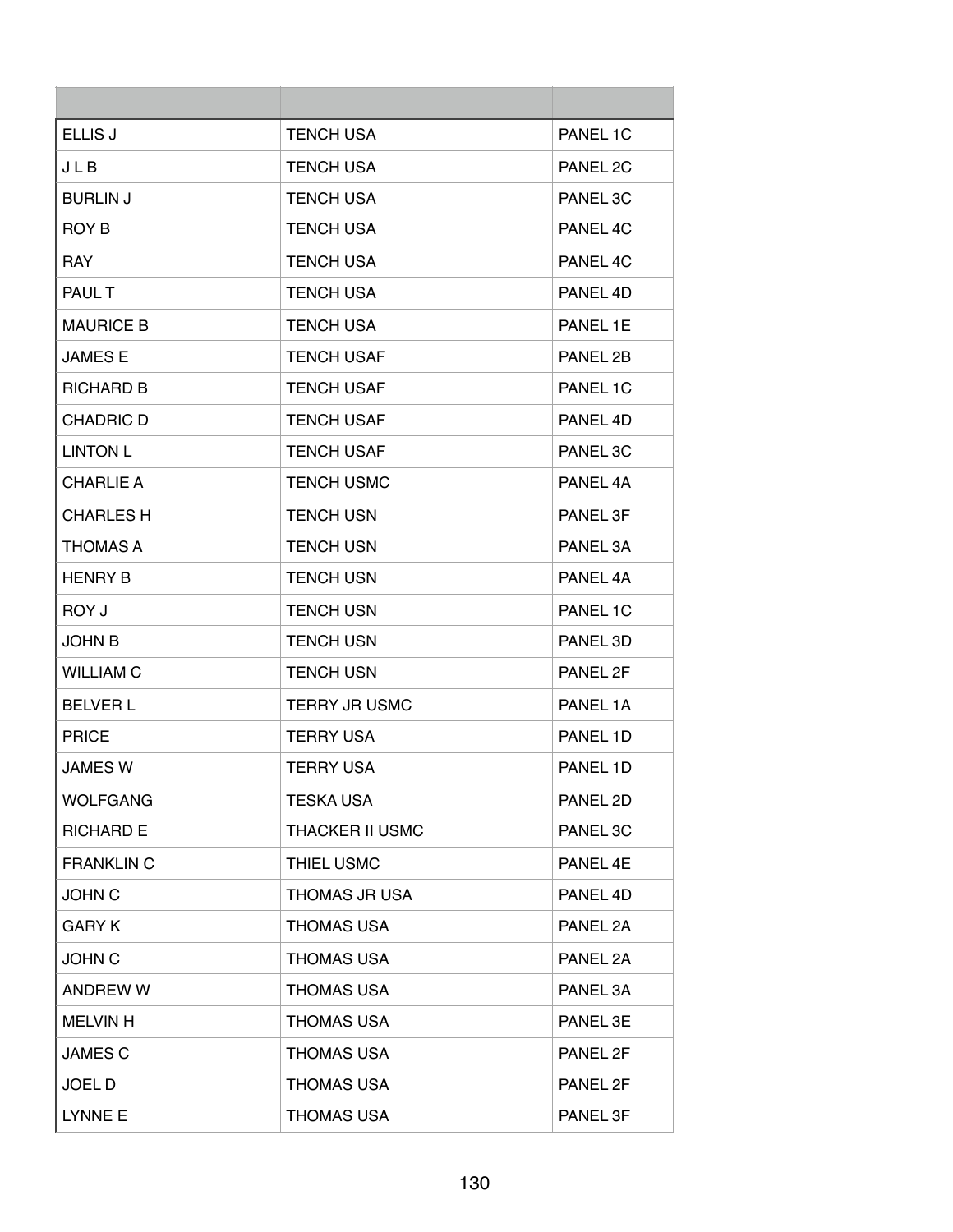| <b>JACKIE P</b>  | <b>THOMAS USA</b>    | PANEL 3B |
|------------------|----------------------|----------|
| <b>EUGENE</b>    | <b>THOMAS USA</b>    | PANEL 4B |
| <b>HENRY G</b>   | THOMAS USA           | PANEL 4B |
| <b>GARY L</b>    | <b>THOMAS USA</b>    | PANEL 1C |
| <b>WILLIAM H</b> | <b>THOMAS USA</b>    | PANEL 1C |
| <b>FARL L</b>    | <b>THOMAS USAF</b>   | PANEL 2C |
| <b>ERNEST</b>    | <b>THOMAS USAF</b>   | PANEL 1F |
| <b>JEAN N</b>    | <b>THOMAS USMC</b>   | PANEL 2D |
| DAVID B          | <b>THOMAS USN</b>    | PANEL 3D |
| <b>EDITH</b>     | <b>THOMAS USN</b>    | PANEL 4C |
| <b>HIGHTOWER</b> | <b>THOMASON USA</b>  | PANEL 3E |
| <b>WILL</b>      | <b>THOMASON USA</b>  | PANEL 4E |
| LEE R            | <b>THOMASON USA</b>  | PANEL 4E |
| <b>JAMES E</b>   | <b>THOMASON USA</b>  | PANEL 3B |
| RHODA M          | <b>THOMASON USA</b>  | PANEL 3B |
| <b>CONNIE A</b>  | <b>THOMASON USA</b>  | PANEL 4A |
| ULYS C           | THOMASON USA         | PANEL 4A |
| <b>JAMESK</b>    | <b>THOMASON USA</b>  | PANEL 4B |
| <b>FRANK</b>     | <b>THOMASON USA</b>  | PANEL 2D |
| LEE F            | <b>THOMASON USA</b>  | PANEL 4C |
| <b>SCOTT</b>     | <b>THOMASON USA</b>  | PANEL 1E |
| <b>ALBERT B</b>  | <b>THOMASON USAF</b> | PANEL 1A |
| ROY W            | THOMASON USAF        | PANEL 4C |
| <b>MANNAN J</b>  | <b>THOMASON USAF</b> | PANEL 1E |
| <b>GERALD R</b>  | <b>THOMASON USN</b>  | PANEL 4A |
| <b>WILLIAM V</b> | <b>THOMPSON USA</b>  | PANEL 1B |
| <b>CHESTER A</b> | <b>THOMPSON USA</b>  | PANEL 3D |
| <b>ALBERT B</b>  | <b>THOMPSON USA</b>  | PANEL 3D |
| ALVIN J          | <b>THOMPSON USA</b>  | PANEL 4E |
| <b>DANIEL</b>    | <b>THOMPSON USA</b>  | PANEL 4E |
| <b>ESTEE</b>     | <b>THOMPSON USA</b>  | PANEL 4B |
| <b>WILLIAM G</b> | <b>THOMPSON USA</b>  | PANEL 1C |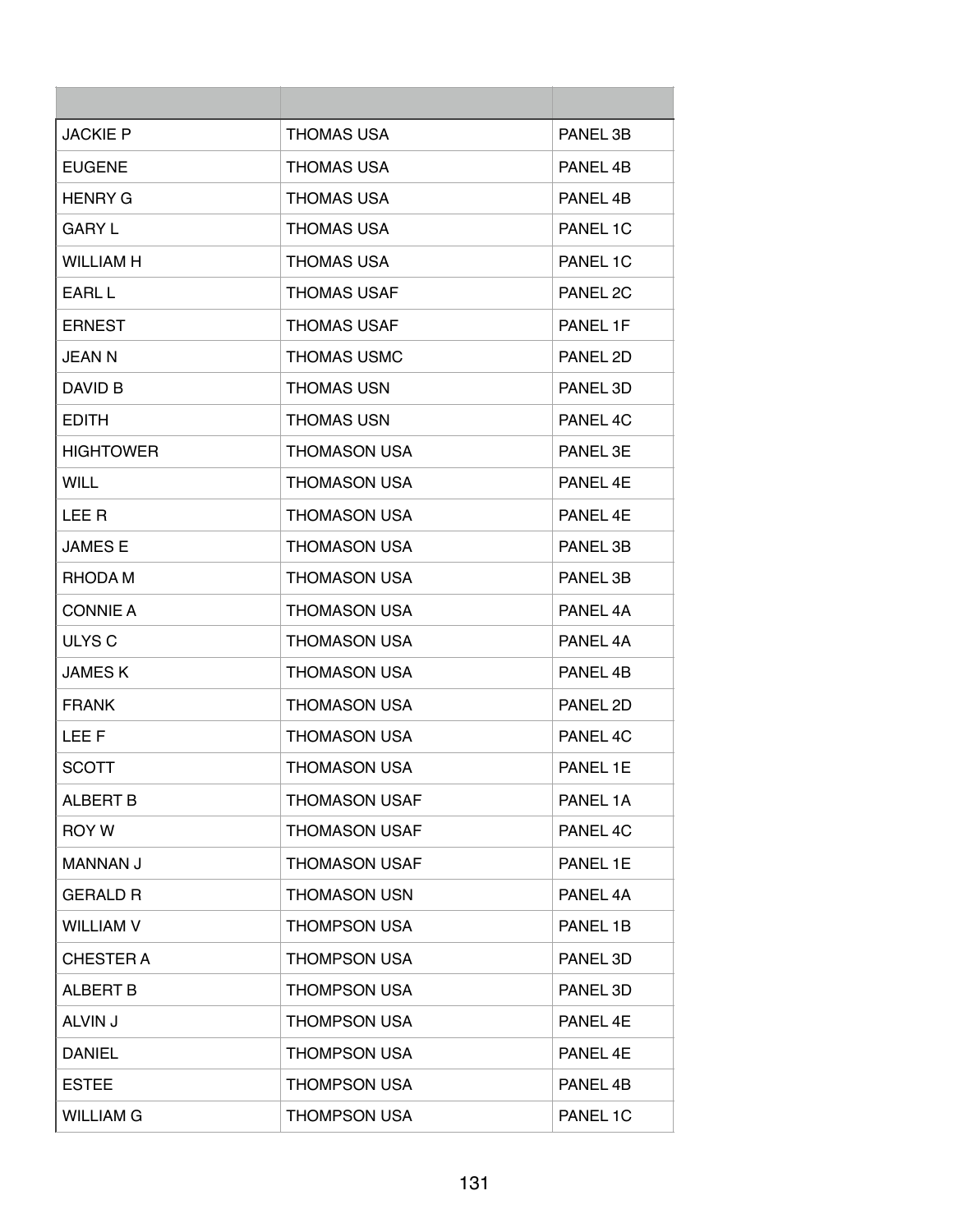| J C               | <b>THOMPSON USA</b>  | PANEL 1D            |
|-------------------|----------------------|---------------------|
| R <sub>B</sub>    | <b>THOMPSON USA</b>  | PANEL 2D            |
| LEWIS O           | <b>THOMPSON USA</b>  | PANEL 1E            |
| <b>HOWARD</b>     | <b>THOMPSON USAF</b> | PANEL 2F            |
| W <sub>B</sub>    | <b>THOMPSON USAF</b> | PANEL 2F            |
| <b>CHARLES E</b>  | <b>THOMPSON USAF</b> | PANEL 3B            |
| <b>TOMMY G</b>    | <b>THOMPSON USAF</b> | PANEL 2F            |
| <b>GERALD R</b>   | <b>THOMPSON USN</b>  | PANEL 4C            |
| <b>JAMES H</b>    | <b>THRELKELD USA</b> | PANEL 1F            |
| JAMES F           | <b>THURMOND USA</b>  | PANEL 2E            |
| <b>GARRISON H</b> | <b>THURMOND USA</b>  | PANEL 3E            |
| <b>KEVIN W</b>    | <b>THURMOND USA</b>  | PANEL 3F            |
| FRED J            | <b>THURMOND USA</b>  | PANEL 1C            |
| ROGER T           | <b>THURMOND USMC</b> | PANEL 3D            |
| <b>CARL W</b>     | <b>THURMOND USN</b>  | PANEL 4D            |
| <b>JERRY W</b>    | <b>TIDWELL USA</b>   | PANEL <sub>2C</sub> |
| <b>WILLIS R</b>   | <b>TILSON USA</b>    | PANEL 3F            |
| <b>JOHN H</b>     | <b>TILSON USA</b>    | PANEL 3F            |
| J C               | <b>TILSON USA</b>    | PANEL 4B            |
| <b>ROBERT F</b>   | TIPTON USA           | PANEL 2C            |
| <b>FRANK</b>      | <b>TIPTON USA</b>    | PANEL 2D            |
| <b>JOSEPH E</b>   | <b>TISKA USN</b>     | PANEL 3F            |
| PHILIP G          | <b>TODD USA</b>      | PANEL 2A            |
| <b>HERMAN D</b>   | <b>TODD USA</b>      | PANEL 2F            |
| RAY E             | <b>TODD USA</b>      | PANEL 3F            |
| <b>SAMUEL L</b>   | <b>TOLBERT USA</b>   | PANEL 1C            |
| <b>RAY</b>        | <b>TOLBERT USN</b>   | PANEL 2E            |
| JOHN P            | <b>TOMBLIN USA</b>   | PANEL 4B            |
| PEGGY R           | <b>TOMBLIN USA</b>   | PANEL 1D            |
| <b>JOSEPH D</b>   | <b>TOMLIN JR USA</b> | PANEL 2A            |
| <b>CHARLES R</b>  | <b>TOMLIN USA</b>    | PANEL 3D            |
| <b>CURTIS S</b>   | <b>TOMLIN USA</b>    | PANEL 4E            |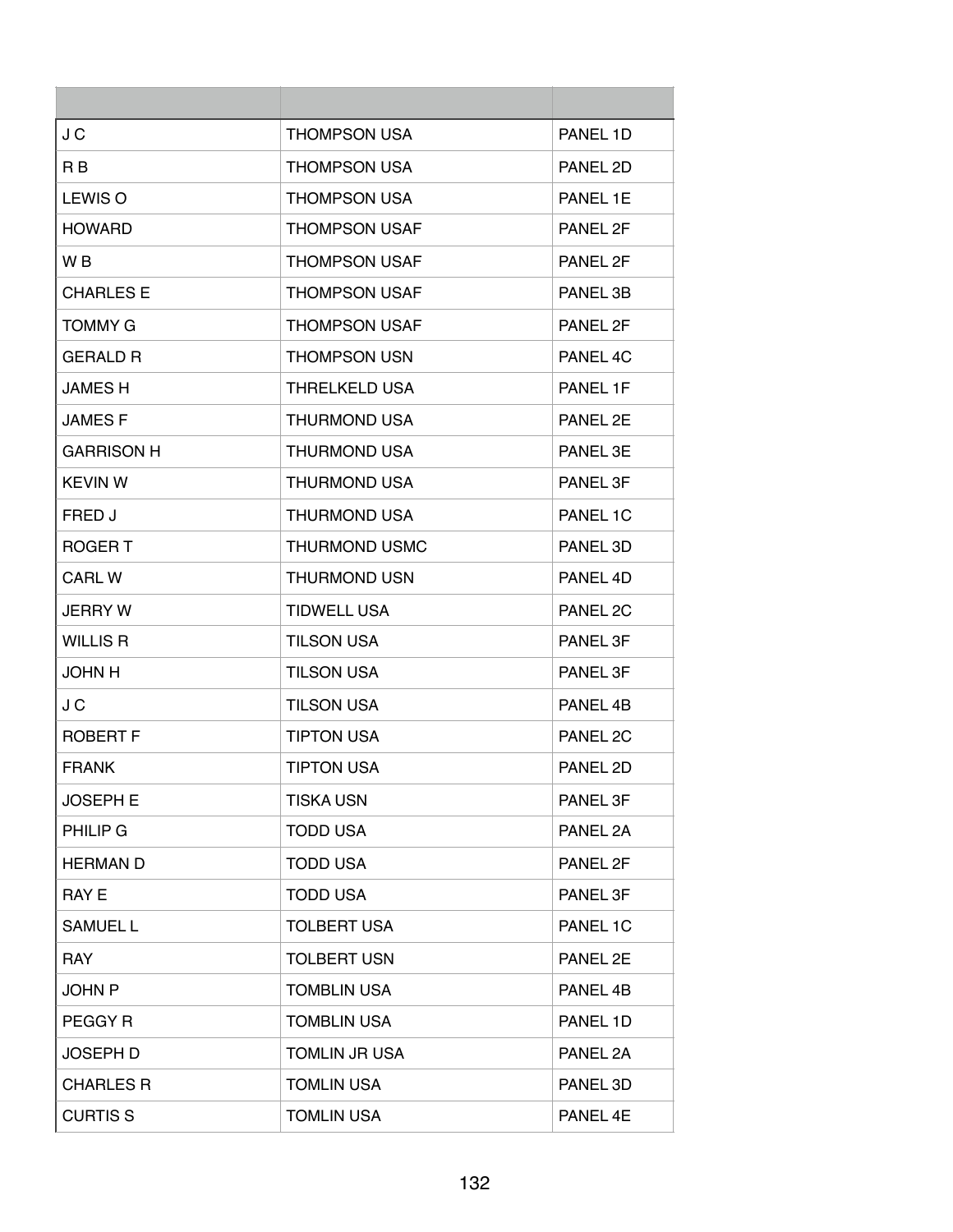| <b>JEANETTE E</b> | <b>TOMLIN USA</b>     | PANEL 2F |
|-------------------|-----------------------|----------|
| LLOYD K           | <b>TOMLIN USA</b>     | PANEL 2F |
| PHILIP P          | <b>TOMLIN USA</b>     | PANEL 2F |
| P M               | <b>TOMLIN USA</b>     | PANEL 3F |
| DAVID T           | <b>TOMLIN USMC</b>    | PANEL 1A |
| RICHARD G         | <b>TONEY USA</b>      | PANEL 2D |
| <b>SOUVANH</b>    | <b>TOURALACK USN</b>  | PANEL 1A |
| <b>VICTOR R</b>   | <b>TOWERY USA</b>     | PANEL 4A |
| <b>STEPHEN B</b>  | <b>TRENCHARD USMC</b> | PANEL 2F |
| <b>LEROY</b>      | <b>TRIMMER USA</b>    | PANEL 3F |
| DEBRA L           | <b>TROSTEL USN</b>    | PANEL 3C |
| SCOTT A           | <b>TROTMAN USAF</b>   | PANEL 2F |
| <b>CLYDE</b>      | <b>TROTTER JR USA</b> | PANEL 2D |
| <b>CHARLES P</b>  | <b>TROTTER USA</b>    | PANEL 2B |
| JAMES W           | <b>TROTTER USA</b>    | PANEL 3B |
| <b>GEORGE S</b>   | <b>TROTTER USA</b>    | PANEL 4E |
| <b>BRADY W</b>    | TROTTER USA           | PANEL 2F |
| REX.              | <b>TROTTER USA</b>    | PANEL 2F |
| <b>RICHARD W</b>  | <b>TROTTER USA</b>    | PANEL 2F |
| <b>LARRY I</b>    | <b>TROTTER USA</b>    | PANEL 2F |
| <b>WALTER W</b>   | <b>TROTTER USA</b>    | PANEL 2F |
| JOE D             | <b>TROTTER USA</b>    | PANEL 4B |
| <b>HARRY</b>      | <b>TROTTER USA</b>    | PANEL 4B |
| <b>OLIVER A</b>   | <b>TROTTER USA</b>    | PANEL 4C |
| <b>GRACE B</b>    | <b>TROTTER USMC</b>   | PANEL 3B |
| <b>BARRY L</b>    | <b>TROTTER USMC</b>   | PANEL3C  |
| ROBERT D          | <b>TROUSDALE USA</b>  | PANEL 3E |
| <b>WILLIS R</b>   | <b>TRUPP USA</b>      | PANEL 2C |
| <b>HUEY W</b>     | <b>TRUSTY USA</b>     | PANEL 3A |
| <b>CLYDE B</b>    | <b>TRUSTY, USN</b>    | PANEL 3C |
| <b>TROY A</b>     | <b>TUCKER USN</b>     | PANEL 2E |
| JODY L CAUDELL    | <b>TUCKER USN</b>     | PANEL 4C |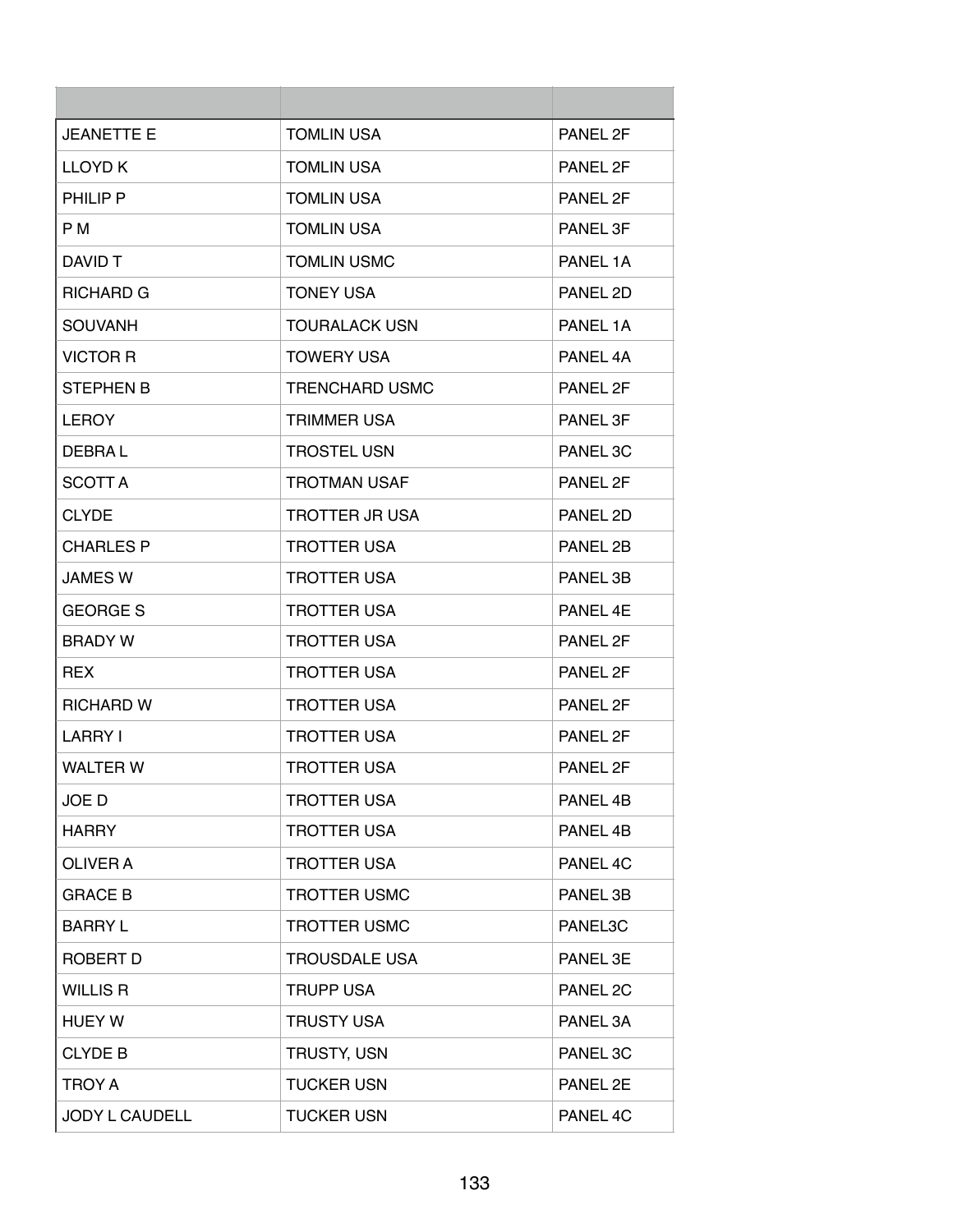| <b>MELVIN H</b>  | <b>TULLIS USA</b>    | PANEL 3C            |
|------------------|----------------------|---------------------|
| <b>GEORGE E</b>  | <b>TURK USA</b>      | PANEL 3E            |
| L G              | <b>TURNER USA</b>    | PANEL 3E            |
| RICHARD G        | <b>TURNER USA</b>    | PANEL 3E            |
| CHADWICK J       | <b>TURNER USA</b>    | PANEL 3E            |
| <b>RONALD</b>    | <b>TURNER USA</b>    | PANEL 1F            |
| RALPH B          | <b>TURNER USA</b>    | PANEL 3F            |
| <b>MARVIN</b>    | <b>TURNER USA</b>    | PANEL 4A            |
| BARBARA M        | <b>TURNER USA</b>    | PANEL 1C            |
| <b>CHARLES G</b> | <b>TURNER USA</b>    | PANEL 2D            |
| CRAIG R          | <b>TURNER USA</b>    | PANEL 3C            |
| <b>GEORGE O</b>  | <b>TURNER USAF</b>   | PANEL 2B            |
| <b>RENEE M</b>   | <b>TURNER USCG</b>   | PANEL 2D            |
| <b>LOGAN R</b>   | <b>TURPEN JR USA</b> | PANEL 4B            |
| J C              | <b>TURPEN JR USA</b> | PANEL 1E            |
| NORTHAN U        | <b>TURPEN JR USN</b> | PANEL 2F            |
| D D              | <b>TURPEN USA</b>    | PANEL 3D            |
| <b>WESLEY D</b>  | <b>TURPEN USA</b>    | PANEL 2F            |
| <b>WALTER A</b>  | <b>TURPEN USA</b>    | PANEL 3F            |
| JAMES W          | <b>TURPEN USA</b>    | PANEL 1C            |
| <b>JIMMY E</b>   | <b>TURPEN USA</b>    | PANEL <sub>2C</sub> |
| <b>ROBERT</b>    | <b>TURPEN USA</b>    | PANEL 2D            |
| <b>BOBR</b>      | <b>TURPIN USA</b>    | PANEL 2F            |
| <b>CHARLES L</b> | <b>TURPIN USA</b>    | PANEL 2F            |
| JOHNNY B         | <b>TURPIN USA</b>    | PANEL 1C            |
| <b>KENNETH H</b> | <b>TURPIN USAF</b>   | PANEL 3E            |
| <b>BILLY E</b>   | <b>TURPIN USN</b>    | PANEL 2F            |
| <b>WILLIE E</b>  | <b>TUTT USA</b>      | PANEL 2D            |
| <b>BRONSON S</b> | <b>TWINING USA</b>   | PANEL 4F            |
| DOYLE K          | <b>TYLER USA</b>     | PANEL 3A            |
| <b>JESSE C</b>   | <b>TYLER USA</b>     | PANEL 4C            |
| <b>JAMESL</b>    | <b>TYLER USMC</b>    | PANEL 3A            |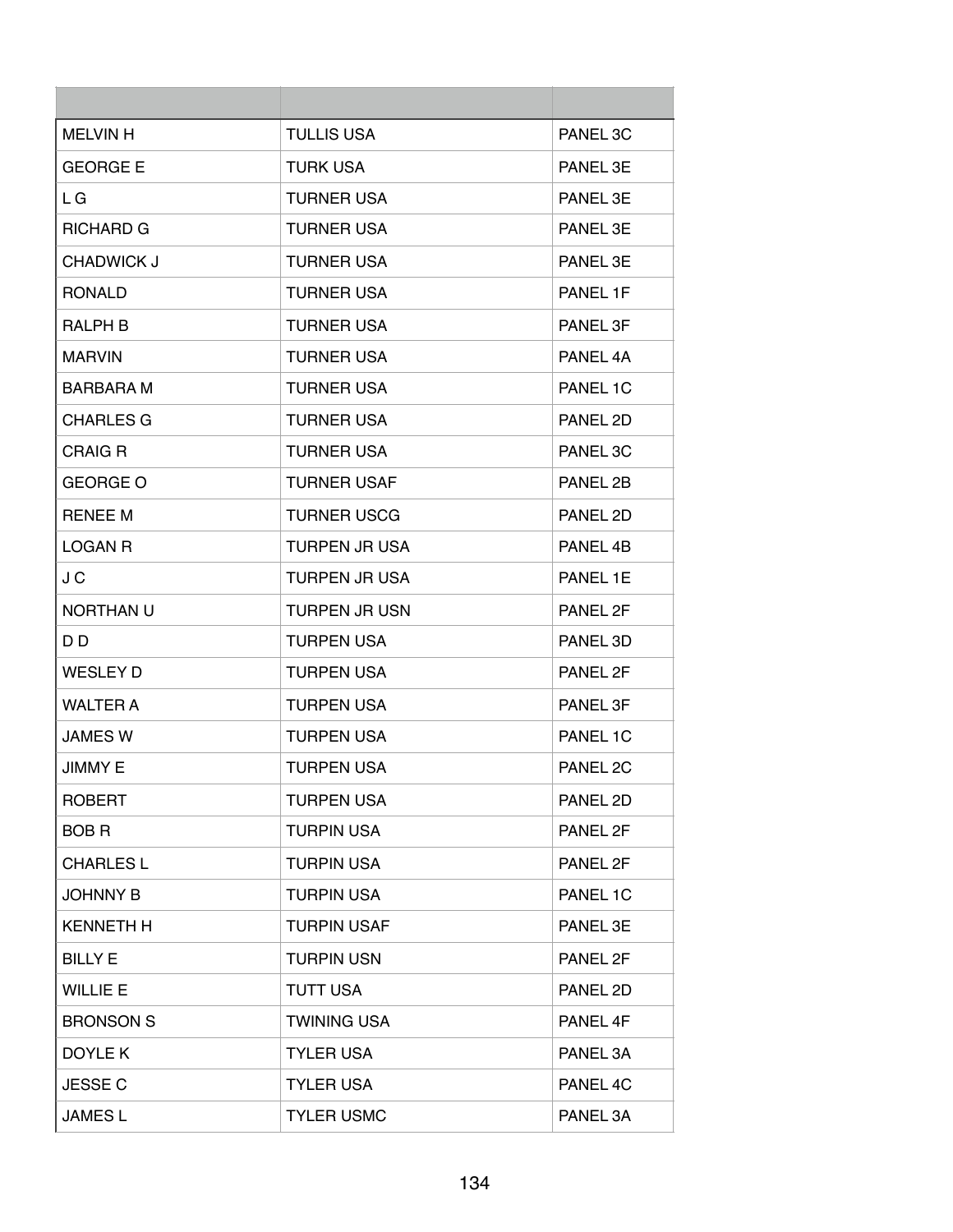| <b>WILLIAM C</b>  | <b>TYRE USA</b>        | PANEL 2F |
|-------------------|------------------------|----------|
| JOHN H            | <b>UMBEHANT USA</b>    | PANEL 3D |
| EULES D           | <b>UMBEHANT USA</b>    | PANEL 4C |
| DAVID L           | UMBEHANT USMC          | PANEL 4D |
| <b>LEWIS D</b>    | <b>UMBEHENT USA</b>    | PANEL 2B |
| EUGENE E          | UNBEHANT USN           | PANEL 3F |
| ROGER D           | UNDERWOOD USA          | PANEL 2B |
| <b>THURMOND P</b> | UNDERWOOD USA          | PANEL 4B |
| ROY C             | UNDERWOOD USA          | PANEL 3C |
| <b>BUFORD L</b>   | UNDERWOOD USA          | PANEL 4D |
| <b>WILLIAM E</b>  | UNDERWOOD USAF         | PANEL 3D |
| <b>CHARLES E</b>  | VAN HORN USMC          | PANEL 2F |
| <b>JAMES P</b>    | <b>VAN HORN USN</b>    | PANEL 2F |
| <b>GEORGE B</b>   | VANDERGRIFF JR USA     | PANEL 1D |
| <b>GEORGE M</b>   | <b>VANDERGRIFF USA</b> | PANEL 4D |
| DANIEL H          | VANDERSTELT JR USN     | PANEL 3C |
| <b>THOMAS A</b>   | <b>VANDIVER USA</b>    | PANEL 3A |
| <b>LAWRENCE</b>   | <b>VANDIVER USA</b>    | PANEL 2C |
| MARCUS A          | <b>VANDIVER USA</b>    | PANEL 2C |
| ROGER G           | <b>VANDIVER USMC</b>   | PANEL 3A |
| <b>EATHEL L</b>   | <b>VANDIVER USN</b>    | PANEL 2F |
| E L "RED"         | <b>VANDIVER USN</b>    | PANEL 4A |
| <b>CHARLES J</b>  | <b>VAUGHAN USN</b>     | PANEL 3D |
| <b>EDWARD H</b>   | <b>VAUGHN USA</b>      | PANEL 1B |
| JOHN O            | <b>VAUGHN USA</b>      | PANEL 2F |
| <b>OWEN</b>       | <b>VAUGHN USA</b>      | PANEL 2F |
| <b>G DAVIS</b>    | <b>VAUGHN USA</b>      | PANEL 3F |
| SAMUEL J          | <b>VEAL USMC</b>       | PANEL 2D |
| <b>MARY C</b>     | <b>VEAL USN</b>        | PANEL 4E |
| <b>FRANK G</b>    | <b>VETRANO USA</b>     | PANEL 4B |
| DARREN E          | <b>VICKERY USAF</b>    | PANEL 4E |
| <b>SAM</b>        | <b>VINSON JR USA</b>   | PANEL 3F |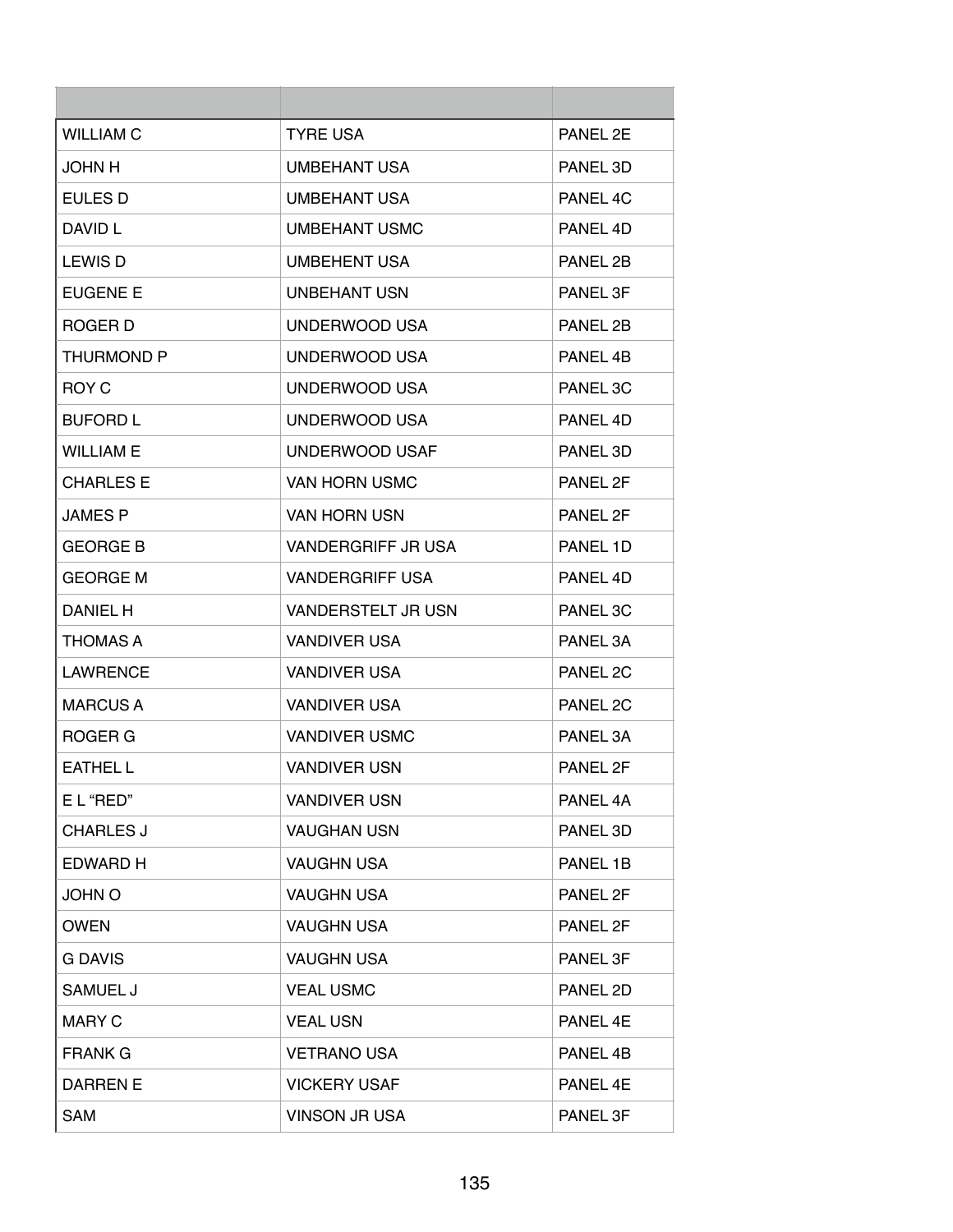| <b>TOME</b>        | <b>VINSON USA</b>  | PANEL 3C |
|--------------------|--------------------|----------|
| <b>MANNING W</b>   | <b>VINSON USA</b>  | PANEL 4D |
| <b>JOHN L</b>      | <b>VINSON USN</b>  | PANEL 2C |
| <b>ARTHUR W</b>    | <b>VOGAN USAF</b>  | PANEL 4C |
| <b>FRANKLIN W</b>  | <b>VONIER USMC</b> | PANEL 3D |
| ROBERT P           | <b>WADDELL USA</b> | PANEL 4E |
| CRAWFORD "LC"      | WADE JR USA        | PANEL 4B |
| <b>MARVIN D</b>    | WADE JR USA        | PANEL 4B |
| ARTIS H L          | <b>WADE JR USN</b> | PANEL 1F |
| <b>HAROLD L</b>    | <b>WADE USA</b>    | PANEL 1B |
| <b>GARNETTE R</b>  | <b>WADE USA</b>    | PANEL 2A |
| LEE T              | <b>WADE USA</b>    | PANEL 2A |
| <b>HAROLD B</b>    | <b>WADE USA</b>    | PANEL 2A |
| <b>WOODROW B</b>   | <b>WADE USA</b>    | PANEL 2A |
| LOUIS <sub>S</sub> | <b>WADE USA</b>    | PANEL 3D |
| <b>CHARLES H</b>   | <b>WADE USA</b>    | PANEL 3D |
| <b>JOHNNY R</b>    | <b>WADE USA</b>    | PANEL 3F |
| <b>JAMES W</b>     | <b>WADE USA</b>    | PANEL 3B |
| <b>MARVIN D</b>    | <b>WADE USA</b>    | PANEL 1C |
| <b>LYVURN</b>      | <b>WADE USA</b>    | PANEL 1C |
| <b>MARLIN S</b>    | <b>WADE USA</b>    | PANEL 1D |
| <b>LEWIS</b>       | <b>WADE USA</b>    | PANEL 2D |
| <b>GRADY RL</b>    | <b>WADE USA</b>    | PANEL 2D |
| C H                | <b>WADE USA</b>    | PANEL 3C |
| <b>JACKSON D</b>   | <b>WADE USA</b>    | PANEL 4C |
| OTHA L             | <b>WADE USA</b>    | PANEL 4C |
| <b>VANCE G</b>     | <b>WADE USA</b>    | PANEL 4D |
| <b>ANDREWK</b>     | <b>WADE USN</b>    | PANEL 1A |
| <b>DENNIS N</b>    | <b>WADE USN</b>    | PANEL 3D |
| <b>LEONARD G</b>   | <b>WAGNER USN</b>  | PANEL 4F |
| <b>GAINES L</b>    | <b>WALDON USA</b>  | PANEL 1B |
| <b>JAMES R</b>     | <b>WALDREP USA</b> | PANEL 2D |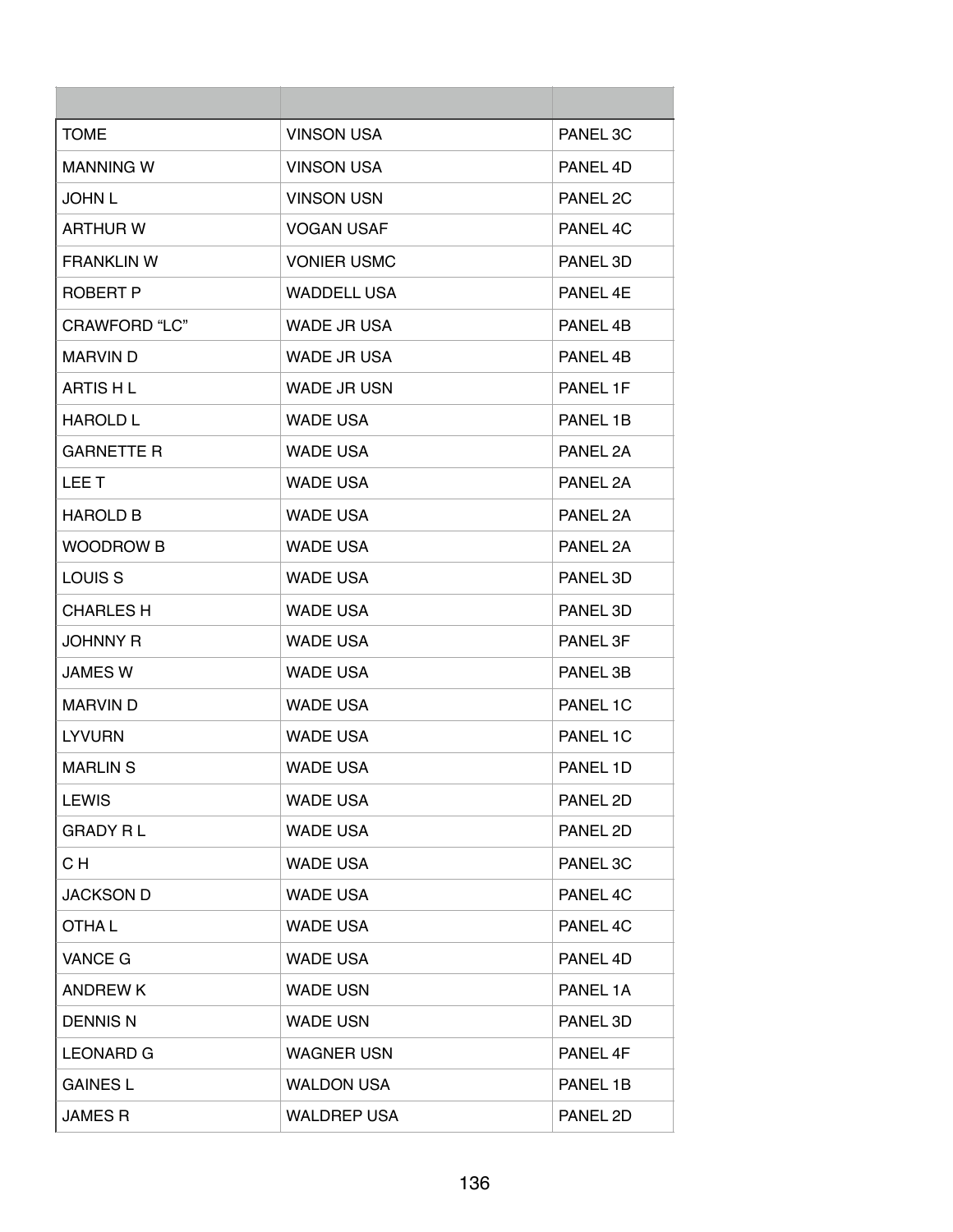| LYNNE M            | <b>WALDRON USA</b>    | PANEL 3A             |
|--------------------|-----------------------|----------------------|
| <b>REYNOLDS L</b>  | <b>WALDRON USA</b>    | PANEL 4D             |
| LENOARD O          | <b>WALDRON USAF</b>   | PANEL 4A             |
| <b>NAMON</b>       | <b>WALDRUP USA</b>    | PANEL 3F             |
| <b>CLARENCE T</b>  | <b>WALDRUP USA</b>    | PANEL 3B             |
| <b>FATE L</b>      | <b>WALDRUP USA</b>    | PANEL 2E             |
| <b>GARNETT L</b>   | <b>WALKER JR USAF</b> | PANEL 4A             |
| <b>WILLIS E</b>    | <b>WALKER USA</b>     | PANEL 1B             |
| <b>JAMES M</b>     | <b>WALKER USA</b>     | PANEL 2A             |
| <b>L NOT</b>       | <b>WALKER USA</b>     | PANEL 2A             |
| <b>THURSTON H</b>  | <b>WALKER USA</b>     | PANFI <sub>2</sub> R |
| <b>BENJAMIN F</b>  | <b>WALKER USA</b>     | PANEL 4E             |
| <b>WILLIAM I</b>   | <b>WALKER USN</b>     | PANEL 4C             |
| <b>FRANK R</b>     | <b>WALL USAF</b>      | PANEL 1D             |
| <b>MARTIN C</b>    | <b>WALL USN</b>       | PANEL 3F             |
| <b>ARVIL</b>       | <b>WALL USN</b>       | PANEL 2D             |
| <b>JOHN E</b>      | <b>WALLACE USA</b>    | PANEL 4F             |
| <b>ROBERT</b>      | <b>WALLACE USAF</b>   | PANEL 1F             |
| ROBERT F           | <b>WALLER USA</b>     | PANEL 4D             |
| JOSEPH B           | <b>WALLER USN</b>     | PANEL 2C             |
| <b>GLENN E</b>     | <b>WALLS USA</b>      | PANEL 3C             |
| JAMES D            | <b>WALTER USA</b>     | PANEL 1D             |
| <b>CHARLES L</b>   | <b>WALTERS USA</b>    | PANEL 2F             |
| <b>GLEN M</b>      | <b>WALTERS USA</b>    | PANEL 3F             |
| <b>HENRY G</b>     | <b>WALTERS USA</b>    | PANEL 3F             |
| <b>ELIZABETH A</b> | <b>WALTERS USA</b>    | PANEL 4B             |
| HUGH D             | <b>WALTERS USA</b>    | PANEL 2C             |
| <b>JOHN C</b>      | <b>WALTERS USA</b>    | PANEL 3C             |
| DONALD R           | <b>WALTERS USMC</b>   | PANEL 3A             |
| SHELTON S          | <b>WARD SR USAF</b>   | PANEL 4F             |
| <b>HENRY H</b>     | <b>WARD USA</b>       | PANEL 2A             |
| <b>TROY B</b>      | <b>WARD USA</b>       | PANEL 2A             |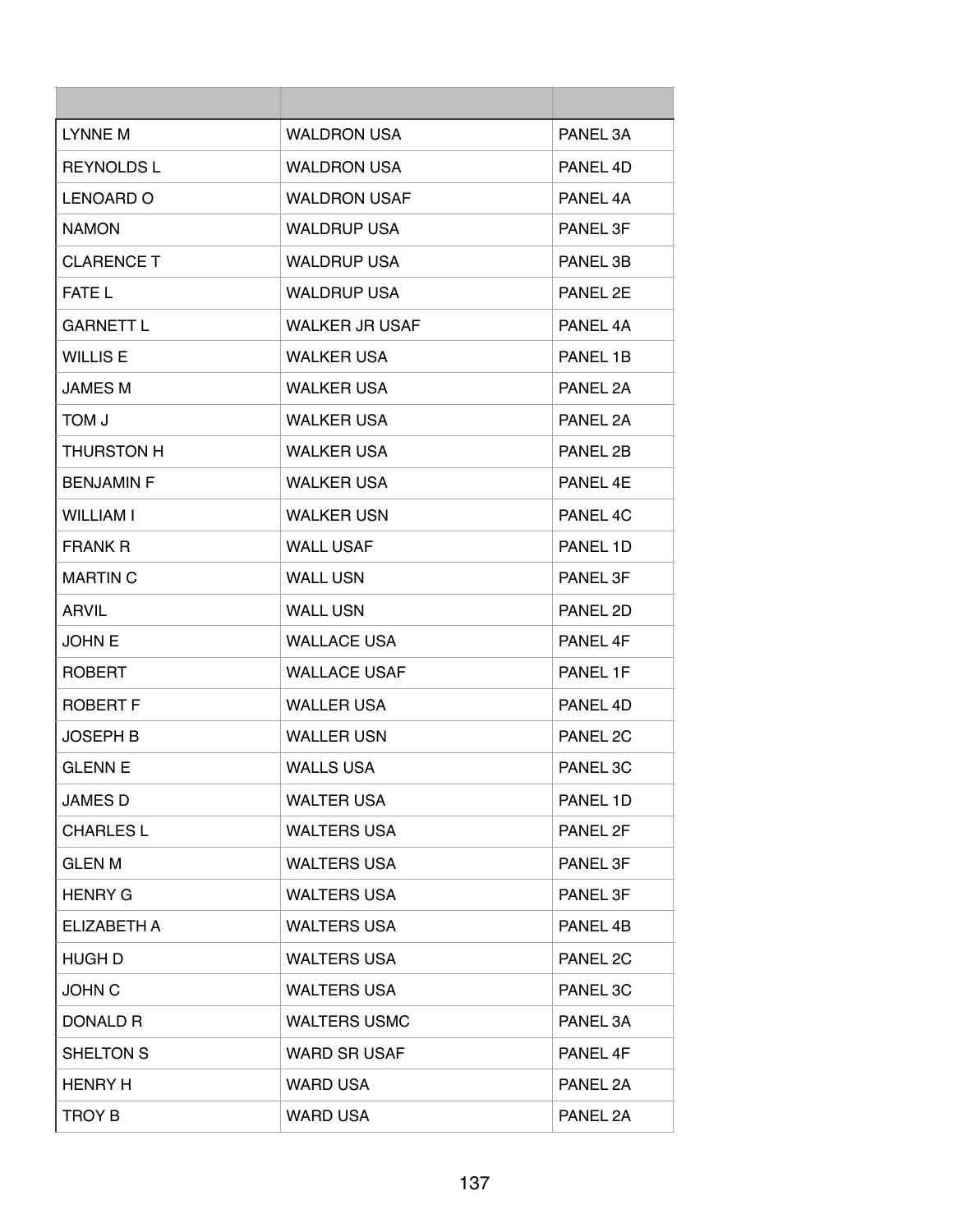| <b>WILLIAM A</b>   | <b>WARD USA</b>       | PANEL 2B |
|--------------------|-----------------------|----------|
| <b>JOHN B</b>      | <b>WARD USA</b>       | PANEL 3B |
| <b>WAYNE A</b>     | WARD USA              | PANEL 4F |
| <b>CHANDLER L</b>  | <b>WARD USA</b>       | PANEL 3B |
| PLEDGER K          | <b>WARD USA</b>       | PANEL 4B |
| <b>JAMES E</b>     | <b>WARD USA</b>       | PANEL 1C |
| <b>CLYDE L</b>     | <b>WARD USA</b>       | PANEL 1C |
| <b>WILLIAM T</b>   | <b>WARD USA</b>       | PANEL 4D |
| J BUFORD           | <b>WARD USA</b>       | PANEL 1E |
| <b>KENNETH L</b>   | <b>WARD USAF</b>      | PANEL 3B |
| <b>JANEL</b>       | <b>WARD USAF</b>      | PANEL 2F |
| <b>JAMES D</b>     | <b>WARD USAF</b>      | PANEL 1C |
| OTIS <sub>F</sub>  | <b>WARD USMC</b>      | PANEL 1A |
| <b>FLOYD E</b>     | <b>WARD USN</b>       | PANEL 2F |
| <b>THOMAS E</b>    | <b>WARD USN</b>       | PANEL 3F |
| <b>LESTER G</b>    | <b>WARD USN</b>       | PANEL 4F |
| BOYD W             | WARD USN              | PANEL 2C |
| <b>CLIFTON P</b>   | <b>WARD USN</b>       | PANEL 2F |
| <b>THOMAS E</b>    | <b>WARDEN USA</b>     | PANEL 1E |
| <b>H LARRY</b>     | <b>WARREN JR USAF</b> | PANEL 1A |
| <b>WORTH</b>       | <b>WARREN USA</b>     | PANEL 1B |
| <b>WINNIE B</b>    | <b>WARREN USA</b>     | PANEL 2F |
| <b>CHARLES RAY</b> | <b>WARREN USAF</b>    | PANEL 1A |
| <b>MICHAEL</b>     | <b>WARREN USAF</b>    | PANEL 1F |
| <b>HARVEY</b>      | <b>WARREN USCG</b>    | PANEL 4F |
| <b>JAMES M</b>     | <b>WARREN USN</b>     | PANEL 4A |
| <b>CHARLES R</b>   | <b>WARREN USN</b>     | PANEL 3F |
| <b>JAMES K</b>     | <b>WARWICK USA</b>    | PANEL 2A |
| <b>JOHN W</b>      | <b>WARWICK USA</b>    | PANEL 2A |
| <b>CHARLES J</b>   | <b>WARWICK USAF</b>   | PANEL 4E |
| RONALD W           | <b>WATERS USAF</b>    | PANEL 4E |
| C THERON           | <b>WATERS USN</b>     | PANEL 1F |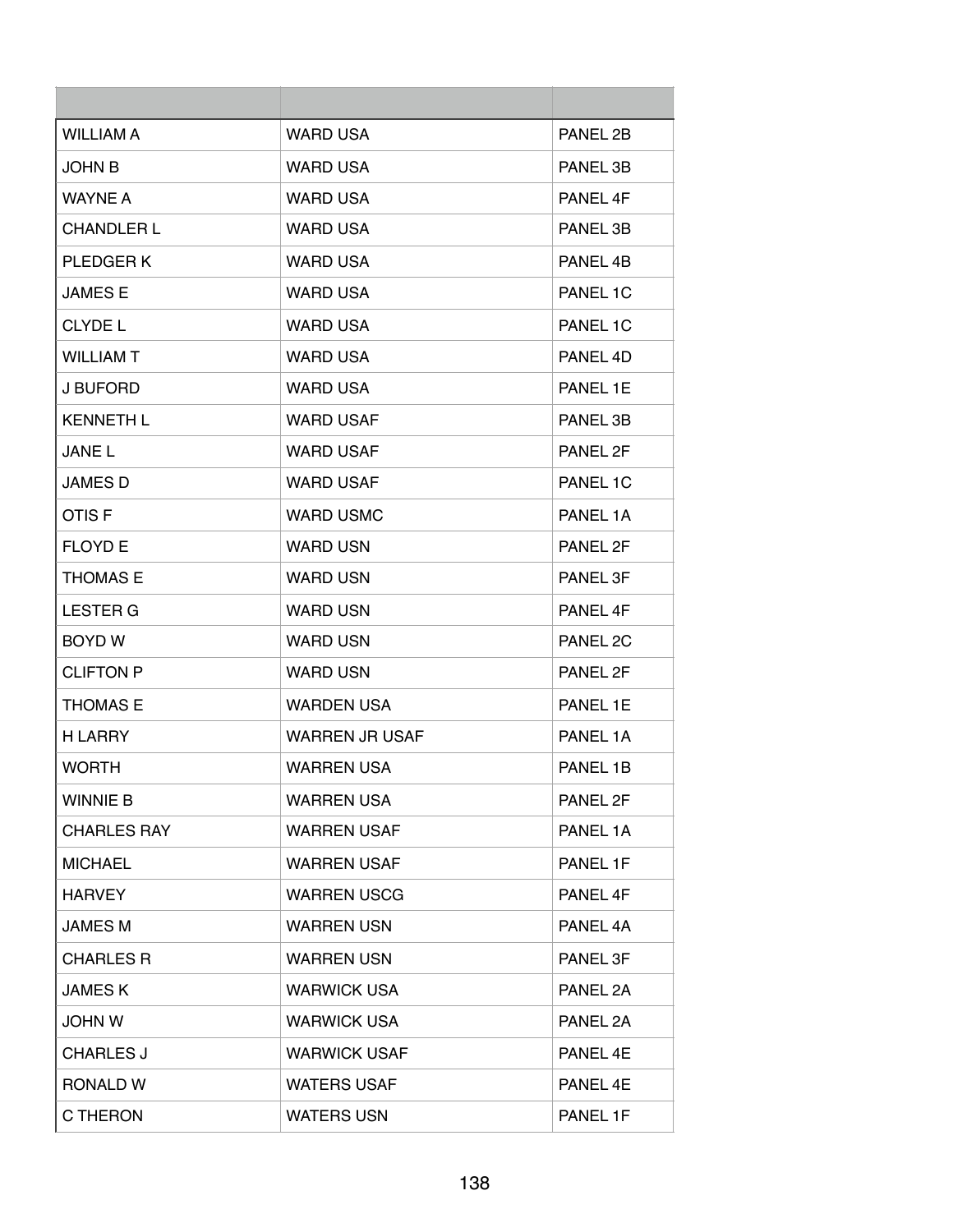| <b>LEWIS W</b>    | <b>WATKINS USA</b>  | PANEL 1B             |
|-------------------|---------------------|----------------------|
| <b>CARLOS G</b>   | <b>WATKINS USA</b>  | PANEL 3B             |
| <b>WILTON</b>     | <b>WATKINS USA</b>  | PANEL 3D             |
| <b>TOM</b>        | <b>WATKINS USA</b>  | PANEL 4E             |
| GARY D            | <b>WATKINS USA</b>  | PANFI <sub>2</sub> F |
| SAM E             | <b>WATKINS USA</b>  | PANEL 4A             |
| <b>GEORGE L</b>   | <b>WATKINS USA</b>  | PANEL 1C             |
| <b>JOHN M</b>     | <b>WATKINS USA</b>  | PANEL 1D             |
| <b>JERRY C</b>    | <b>WATKINS USA</b>  | PANEL 3C             |
| JOHN              | <b>WATKINS USA</b>  | PANEL 1E             |
| <b>CLYDE</b>      | <b>WATKINS USAF</b> | PANEL 3A             |
| <b>FRED</b>       | <b>WATKINS USAF</b> | PANEL 4C             |
| EARL W            | <b>WATKINS USMC</b> | PANEL 2A             |
| <b>LAWRENCE W</b> | <b>WATSON USA</b>   | PANEL 2A             |
| <b>WILLIAM H</b>  | <b>WATSON USA</b>   | PANEL 2A             |
| <b>ARTHUR H</b>   | <b>WATSON USA</b>   | PANEL 4E             |
| ROBERT H          | <b>WATSON USA</b>   | PANEL 1C             |
| <b>OTHO</b>       | <b>WATSON USA</b>   | PANEL 3C             |
| ROBERT HASKEL     | <b>WATSON USA</b>   | PANEL 4C             |
| <b>VERMON</b>     | <b>WATSON USMC</b>  | PANEL 2C             |
| <b>KENNETH E</b>  | <b>WATSON USN</b>   | PANEL 3F             |
| <b>JESSE J</b>    | <b>WATSON USN</b>   | PANEL 4C             |
| <b>DONNISH</b>    | <b>WATTS USA</b>    | PANEL 2B             |
| <b>CONNIE N</b>   | <b>WATTS USA</b>    | PANEL 4E             |
| <b>RUFUSL</b>     | <b>WATTS USA</b>    | PANEL 2F             |
| <b>HOLLIS C</b>   | <b>WATTS USA</b>    | PANEL 2F             |
| <b>JOHNNY</b>     | <b>WATTS USA</b>    | PANEL 2C             |
| RODNEY JAY        | <b>WATTS USA</b>    | PANEL 3C             |
| <b>CHARLES L</b>  | <b>WEAVER USA</b>   | PANEL 4D             |
| W RHETT           | <b>WEAVER USAF</b>  | PANEL 1A             |
| <b>JOHNNY S</b>   | <b>WEAVER USN</b>   | PANEL 3F             |
| <b>MICHAEL D</b>  | <b>WEAVER USN</b>   | PANEL 1C             |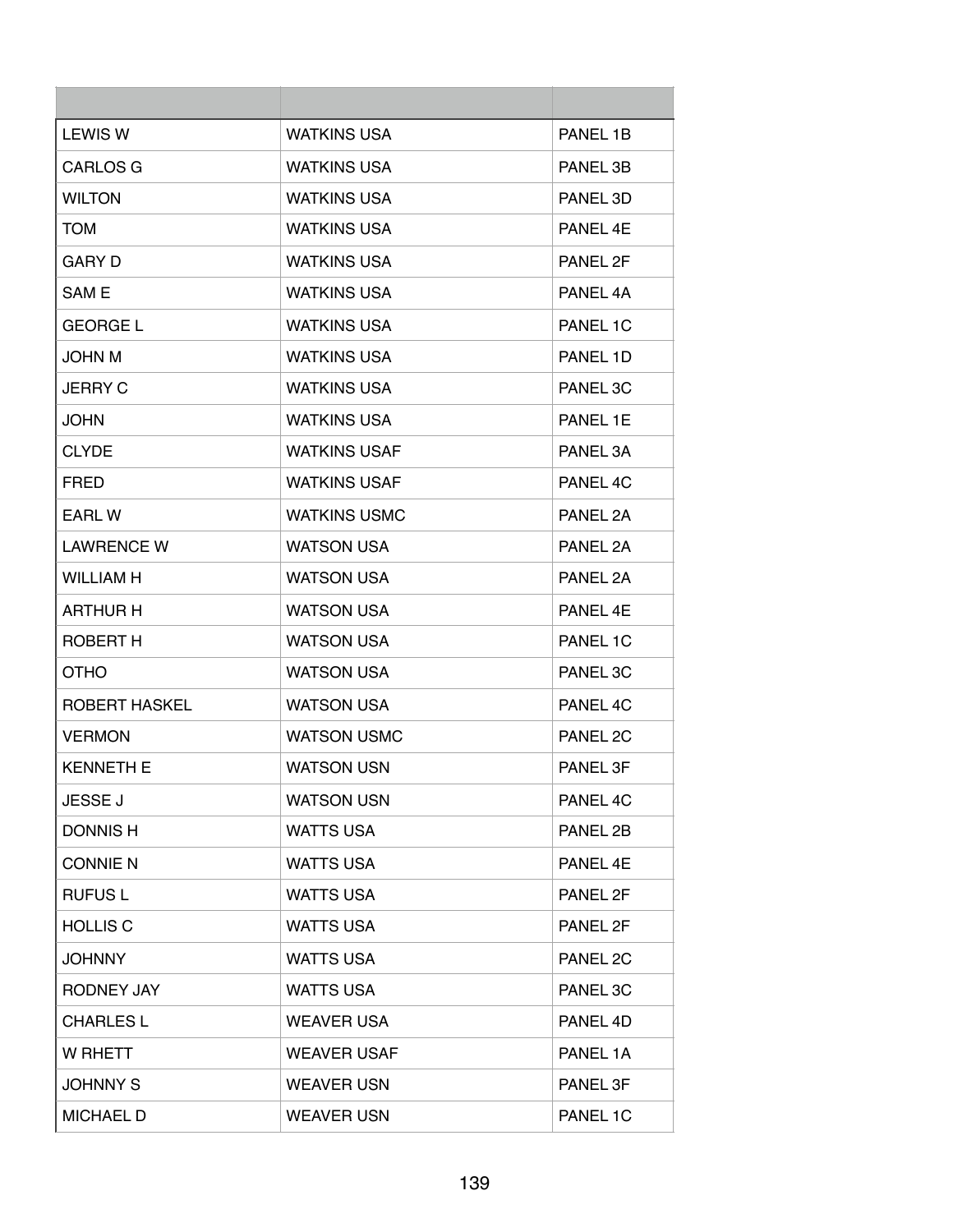| <b>JOSEPH E</b>  | WEBB JR USA         | PANEL 3C |
|------------------|---------------------|----------|
| <b>BARNEY L</b>  | <b>WEBB USA</b>     | PANEL 1B |
| TED H            | <b>WEBB USA</b>     | PANEL 2A |
| <b>CHARLES C</b> | <b>WEBB USA</b>     | PANEL 2A |
| ROY B            | <b>WEBB USA</b>     | PANEL 3A |
| <b>ALLIE</b>     | <b>WEBB USA</b>     | PANEL 2F |
| <b>KENNETH</b>   | <b>WEBB USA</b>     | PANEL 2F |
| <b>HAROLD E</b>  | <b>WEBB USA</b>     | PANEL 2F |
| <b>CHARLES W</b> | <b>WEBB USA</b>     | PANEL 2F |
| <b>RONALD</b>    | <b>WEBB USA</b>     | PANEL 2D |
| <b>ESCHOL H</b>  | <b>WEBB USA</b>     | PANEL 1E |
| <b>JAMES W</b>   | <b>WEBB USMC</b>    | PANEL 1A |
| <b>BARNEY L</b>  | <b>WEBB USN</b>     | PANEL 1A |
| <b>JACK W</b>    | <b>WEBB USN</b>     | PANEL 4E |
| <b>WILLIE C</b>  | <b>WEBB USN</b>     | PANEL 4D |
| ROBERT J         | <b>WEBER USA</b>    | PANEL 4F |
| LEE R            | <b>WEBSTER USA</b>  | PANEL 4B |
| <b>HERSCHELL</b> | <b>WEBSTER USN</b>  | PANEL 1A |
| <b>RICKY J</b>   | <b>WELBORN USA</b>  | PANEL 2A |
| <b>PAUL</b>      | <b>WELBORN USA</b>  | PANEL 2F |
| <b>THOMAS C</b>  | <b>WELBORN USA</b>  | PANEL 2F |
| <b>KENNETH E</b> | <b>WELBORN USA</b>  | PANEL 2F |
| <b>WALLACE J</b> | <b>WELBORN USA</b>  | PANEL 2F |
| <b>BRANSON E</b> | <b>WELBORN USA</b>  | PANEL 3A |
| <b>CHARLES T</b> | <b>WELBORN USA</b>  | PANEL 4B |
| DONALD J         | <b>WELBORN USA</b>  | PANEL 2C |
| DARRELL A        | <b>WELBORN USA</b>  | PANEL 4C |
| ERIC J           | <b>WELBORN USA</b>  | PANEL 1E |
| <b>JAMES D</b>   | <b>WELBORN USAF</b> | PANEL 1F |
| DON O            | <b>WELBORN USAF</b> | PANEL 3F |
| <b>JOSEPH M</b>  | <b>WELBORN USMC</b> | PANEL 3F |
| <b>CURTIS E</b>  | <b>WELBORN USN</b>  | PANEL 1A |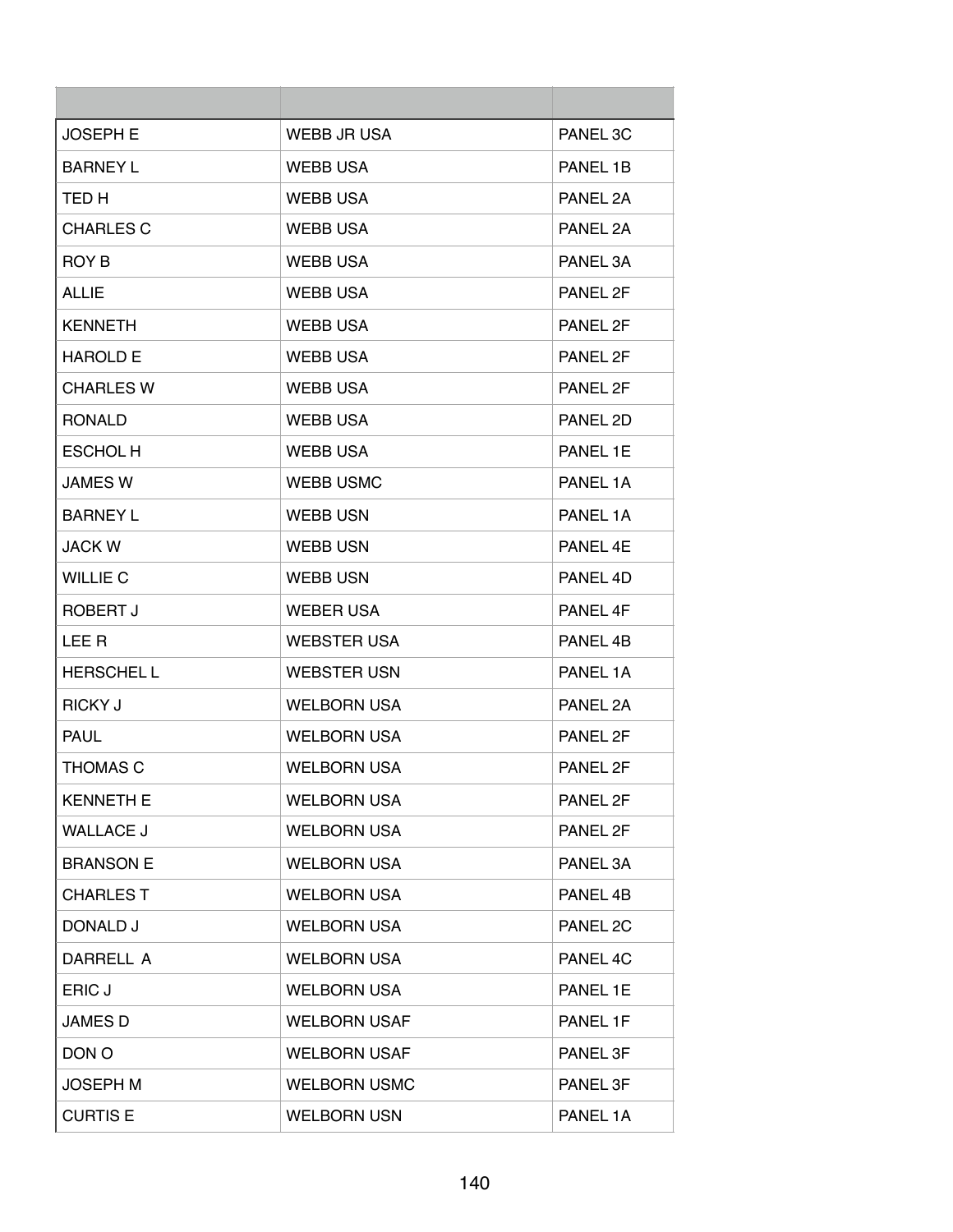| <b>DEROY</b>     | <b>WELBORN USN</b>      | PANEL 2F |
|------------------|-------------------------|----------|
| <b>WILLIAM R</b> | <b>WELCH USN</b>        | PANEL 4F |
| <b>HARRY C</b>   | <b>WELLS USA</b>        | PANEL 4E |
| <b>CHARLES H</b> | <b>WELLS USA</b>        | PANEL 2F |
| <b>LEON</b>      | <b>WESHNER USA</b>      | PANEL 3B |
| <b>AUBREY E</b>  | WEST JR USN             | PANEL 3F |
| <b>HOMER</b>     | <b>WEST USA</b>         | PANEL 4E |
| <b>AUBREY E</b>  | <b>WEST USA</b>         | PANEL 4E |
| <b>MAURICE A</b> | <b>WEST USA</b>         | PANEL 2F |
| LOYD N           | <b>WEST USA</b>         | PANEL 3F |
| <b>BARNEY C</b>  | <b>WEST USA</b>         | PANEL 4F |
| <b>CARLIN C</b>  | <b>WEST USA</b>         | PANEL 2D |
| <b>ELISHA S</b>  | <b>WEST USA</b>         | PANEL 2D |
| <b>WILLIAM A</b> | <b>WESTBROOK SR USA</b> | PANEL 2F |
| <b>KENNETH J</b> | <b>WESTBROOK USA</b>    | PANEL 2F |
| <b>ALLEN E</b>   | <b>WESTBROOK USAF</b>   | PANEL 2F |
| <b>TRAVIS H</b>  | WESTMORELAND USA        | PANEL 3A |
| <b>WILLIAM C</b> | <b>WESTMORELAND USA</b> | PANEL 4B |
| <b>JESSE</b>     | <b>WESTMORELAND USA</b> | PANEL 1D |
| DAVID R          | <b>WESTMORELAND USA</b> | PANEL 3C |
| <b>COLLEEN</b>   | <b>WHATLEY USA</b>      | PANEL 1F |
| <b>VINCENT</b>   | <b>WHATLEY USA</b>      | PANEL 1F |
| <b>HOWARD G</b>  | <b>WHATLEY USA</b>      | PANEL 2F |
| PAUL W           | WHEELER JR USA          | PANEL 3A |
| DAVID C          | <b>WHEELER JR USN</b>   | PANEL 3A |
| PAUL W           | <b>WHEELER SR USA</b>   | PANEL 3A |
| <b>DOUGLAS J</b> | <b>WHEELER USA</b>      | PANEL 2B |
| <b>TOMMY R</b>   | <b>WHEELER USA</b>      | PANEL 2E |
| LARRY J          | <b>WHEELER USA</b>      | PANEL 2F |
| <b>HENRY L</b>   | <b>WHEELER USA</b>      | PANEL 3F |
| <b>WILLIAM K</b> | <b>WHEELER USA</b>      | PANEL 3F |
| <b>RANDALL D</b> | <b>WHEELER USA</b>      | PANEL 1C |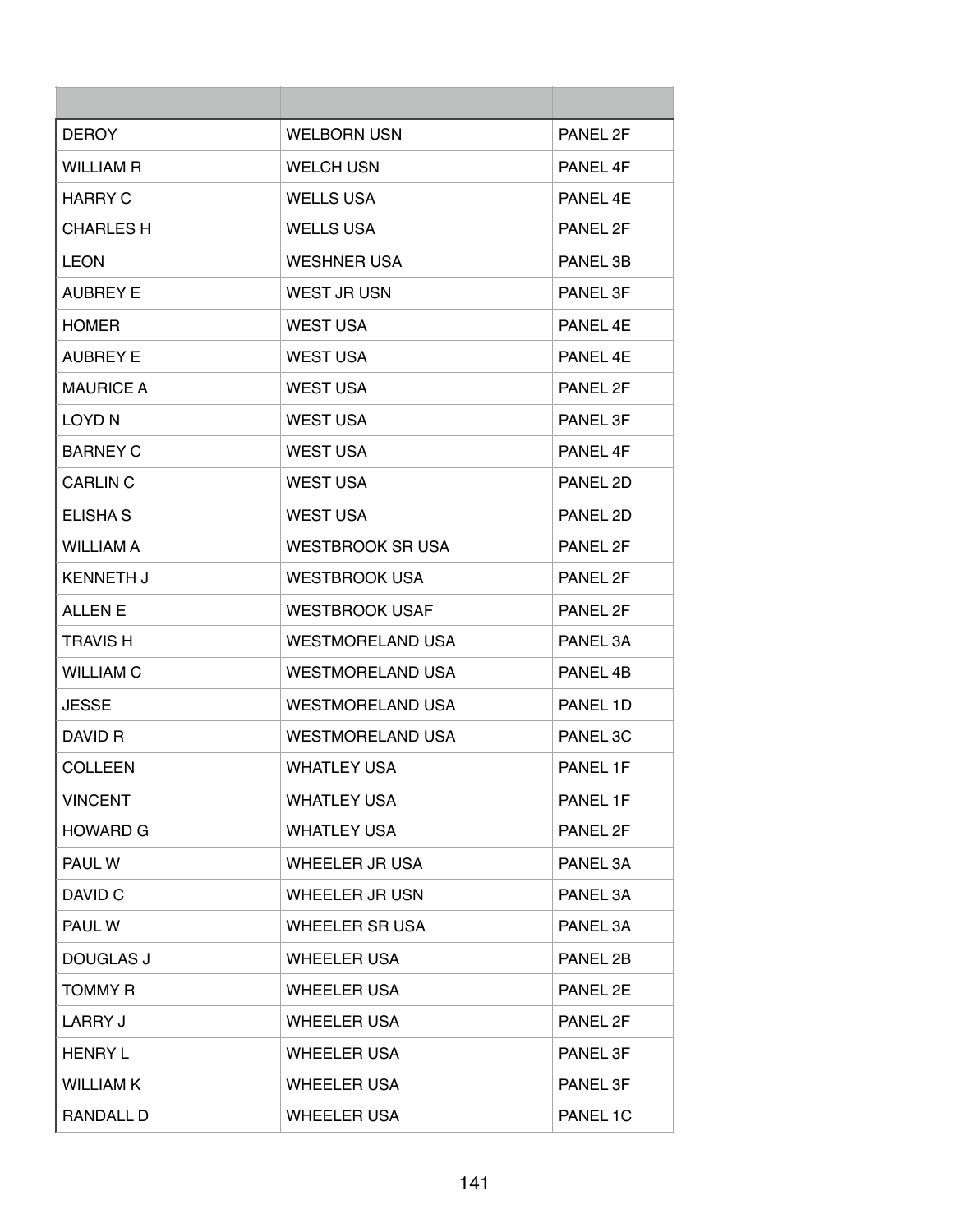| <b>JOHNNY L</b>   | WHEELER USMC            | PANEL 2F |
|-------------------|-------------------------|----------|
| <b>HOWARD R</b>   | <b>WHEELER USN</b>      | PANEL 1E |
| <b>WILLIE D</b>   | <b>WHEELER USN</b>      | PANEL 3E |
| <b>CHESTER B</b>  | <b>WHEELER USN</b>      | PANEL 3E |
| <b>CHARLIE A</b>  | <b>WHEELER USN</b>      | PANEL 2F |
| <b>STEVEN D</b>   | <b>WHIPPLE USN</b>      | PANEL 3F |
| JIM               | <b>WHISENANT USA</b>    | PANEL 3E |
| <b>WILLIAM R</b>  | <b>WHITAKER JR USMC</b> | PANEL 3E |
| <b>JAMES S</b>    | WHITE III USA           | PANEL 3F |
| <b>JAMES L</b>    | <b>WHITE USA</b>        | PANEL 1B |
| JOHN R            | <b>WHITE USA</b>        | PANEL 2A |
| <b>VERNON A</b>   | <b>WHITE USA</b>        | PANEL 2A |
| DOCTOR M          | <b>WHITE USA</b>        | PANEL 4E |
| JIM               | <b>WHITE USA</b>        | PANEL 4F |
| <b>FRED N</b>     | <b>WHITE USA</b>        | PANEL 1F |
| AMANDA T          | <b>WHITE USA</b>        | PANEL 3F |
| FRED L            | <b>WHITE USA</b>        | PANEL 3F |
| <b>F MITCHELL</b> | <b>WHITE USA</b>        | PANEL 3F |
| <b>HAROLD L</b>   | <b>WHITE USA</b>        | PANEL 3B |
| <b>WILLIE H</b>   | <b>WHITE USA</b>        | PANEL 1D |
| <b>WILLIAM D</b>  | <b>WHITE USA</b>        | PANEL 2C |
| <b>CHARLES R</b>  | <b>WHITE USA</b>        | PANEL 2C |
| <b>GEORGE W</b>   | <b>WHITE USA</b>        | PANEL 2D |
| <b>CLINTON M</b>  | <b>WHITE USAF</b>       | PANEL 1A |
| <b>JOHNNY P</b>   | <b>WHITE USAF</b>       | PANEL 1E |
| JAMES D           | <b>WHITE USMC</b>       | PANEL 1A |
| <b>CHARLES L</b>  | <b>WHITE USN</b>        | PANEL 2C |
| <b>LARRY T</b>    | <b>WHITENER USA</b>     | PANEL 4E |
| JOE B             | <b>WHITESIDE USMC</b>   | PANEL 3E |
| JAMES M           | <b>WHITFIELD USA</b>    | PANEL 1B |
| <b>DILLARD</b>    | <b>WHITFIELD USA</b>    | PANEL 2B |
| <b>JESSIE W</b>   | <b>WHITFIELD USA</b>    | PANEL 3E |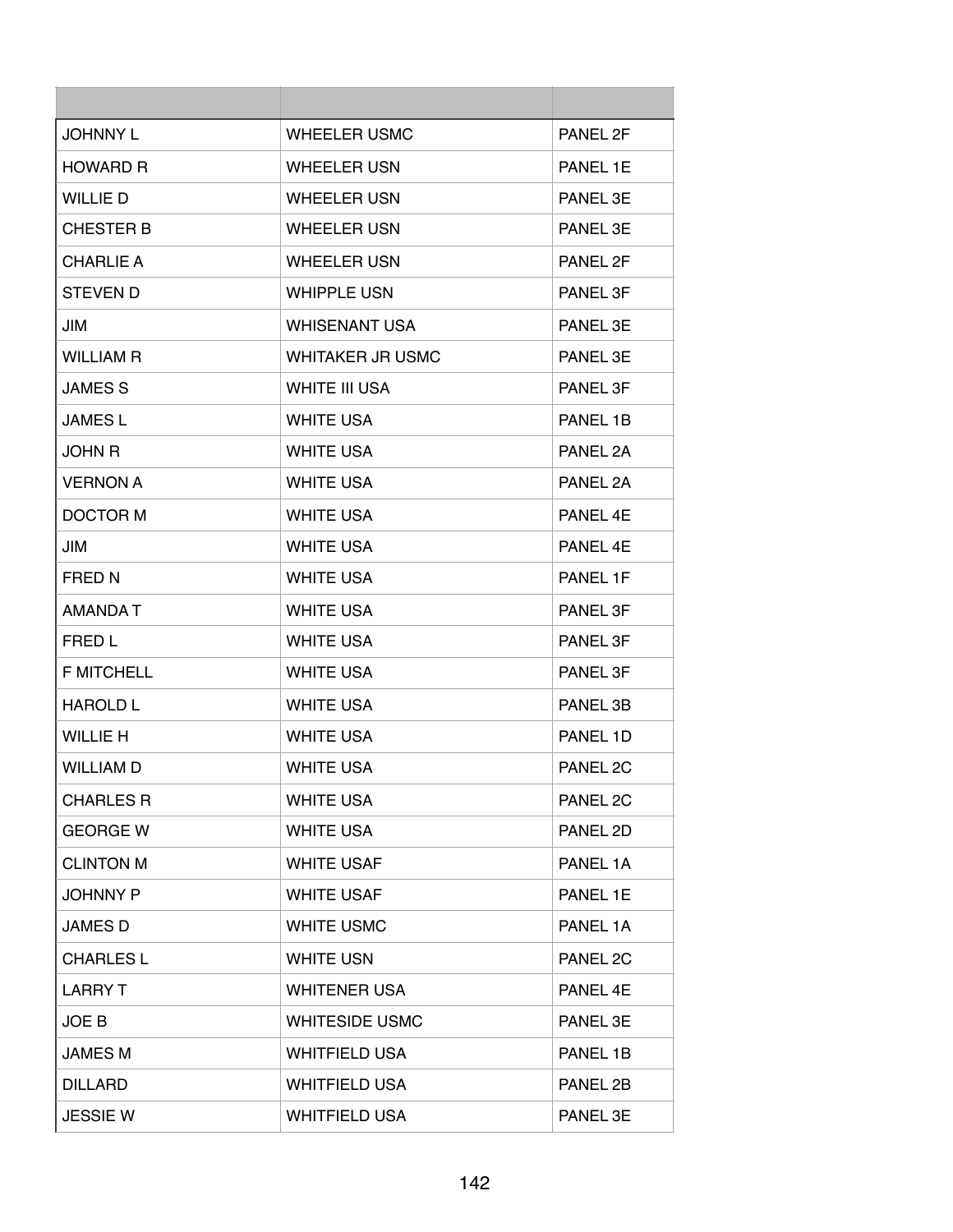| <b>JOSEPH H</b>   | <b>WHITFIELD USA</b>   | PANFI 4F |
|-------------------|------------------------|----------|
| <b>HARRISON P</b> | <b>WHITFIELD USA</b>   | PANEL 1C |
| <b>WALTER L</b>   | <b>WHITING JR USN</b>  | PANEL 3E |
| OSCAR A           | <b>WHITING USA</b>     | PANEL 4F |
| <b>CHARLIE G</b>  | <b>WHITING USA</b>     | PANEL 1D |
| JOHN G            | <b>WHITING USA</b>     | PANEL 2D |
| <b>DANK</b>       | <b>WHITLOCK USA</b>    | PANEL 2A |
| <b>WILTON J</b>   | <b>WHITLOCK USN</b>    | PANEL 2F |
| <b>ALVIN E</b>    | <b>WHITMORE USA</b>    | PANEL 2C |
| <b>HUGH E</b>     | <b>WHITNER USA</b>     | PANEL 3A |
| <b>RUDOLPH</b>    | <b>WHITTEN USAF</b>    | PANEL 3A |
| <b>HENRY L</b>    | <b>WHITTINGTON USA</b> | PANEL 4C |
| <b>HOWARD E</b>   | <b>WHITWORTH USA</b>   | PANEL 2F |
| <b>CLYDE W</b>    | <b>WHITWORTH USA</b>   | PANEL 3F |
| AZAI FF T         | <b>WIDMER USCG</b>     | PANEL 2A |
| <b>RALPH T</b>    | WIGGINS USA            | PANEL 2F |
| <b>WILLIAM H</b>  | WIGGINS USA            | PANEL 2F |
| <b>JOHN B</b>     | <b>WIKLE USA</b>       | PANEL 2A |
| <b>ARTHUR P</b>   | <b>WIKLE USA</b>       | PANEL 3A |
| <b>A UHOL</b>     | <b>WIKLE USA</b>       | PANEL 3E |
| <b>WILLIAM C</b>  | <b>WIKLE USA</b>       | PANEL 3E |
| <b>JAMES W</b>    | <b>WIKLE USA</b>       | PANEL 4E |
| <b>JAMES M</b>    | <b>WIKLE USAF</b>      | PANEL 3E |
| <b>WILLIAM B</b>  | <b>WIKLE USN</b>       | PANEL 3D |
| <b>JONATHAN B</b> | <b>WIKLE USN</b>       | PANEL 4D |
| <b>JAMES H</b>    | <b>WILBANKS JR USA</b> | PANEL 3B |
| <b>CALVIN P</b>   | <b>WILBANKS JR USN</b> | PANEL 3A |
| <b>CLYDE F</b>    | <b>WILBANKS USA</b>    | PANEL 2A |
| <b>GARNET A E</b> | <b>WILBANKS USA</b>    | PANEL 3A |
| TROY J            | <b>WILBANKS USA</b>    | PANEL 3A |
| <b>STEPEHNK</b>   | <b>WILBANKS USA</b>    | PANEL 3E |
| <b>THOMAS N</b>   | <b>WILBANKS USA</b>    | PANEL 3E |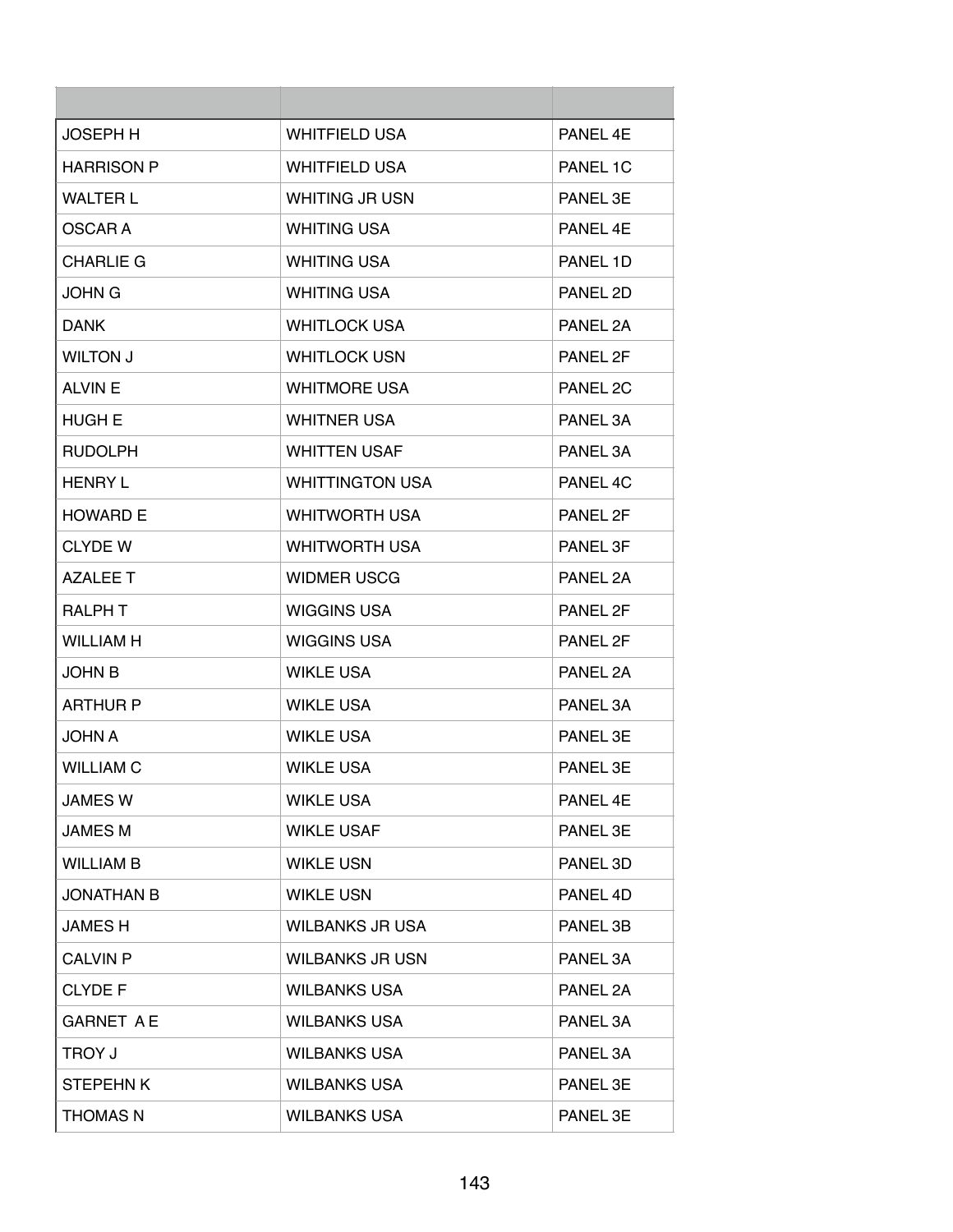| JOHN B            | <b>WILBANKS USA</b>    | PANEL 3F            |
|-------------------|------------------------|---------------------|
| JAMES L           | <b>WILBANKS USA</b>    | PANEL 3A            |
| EDWIN O           | <b>WILBANKS USA</b>    | PANEL 1C            |
| JAMES B           | <b>WILBANKS USA</b>    | PANEL 1C            |
| <b>GUY L</b>      | <b>WILBANKS USA</b>    | PANEL 2D            |
| <b>ERNEST H</b>   | <b>WILBANKS USA</b>    | PANEL 1E            |
| ROY L             | <b>WILBANKS USA</b>    | PANEL 1E            |
| <b>HILLIARD A</b> | <b>WILBANKS USAF</b>   | PANEL 3B            |
| <b>NORMANL</b>    | <b>WILBANKS USAF</b>   | PANEL 3B            |
| <b>LINDSEY E</b>  | <b>WILBANKS USN</b>    | PANEL 3D            |
| LARRY O           | <b>WILBANKS USN</b>    | PANEL 3E            |
| <b>ISAAC</b> D    | <b>WILBANKS USN</b>    | PANEL 3F            |
| JEWELL M          | <b>WILBANKS USN</b>    | PANEL 1C            |
| JAMES V           | <b>WILBANKS USN</b>    | PANEL 2D            |
| JAMES W           | <b>WILEY USA</b>       | PANEL 2F            |
| <b>LONNIE</b>     | <b>WILEY USA</b>       | PANEL 4F            |
| JULIAN R          | <b>WILEY USMC</b>      | PANEL 3A            |
| <b>CLEVE E</b>    | <b>WILHITE USA</b>     | PANEL 4F            |
| OTIS F            | <b>WILKES USA</b>      | PANEL 3F            |
| WILLIAM R         | <b>WILKES USA</b>      | PANEL 1F            |
| RICHARD B         | <b>WILKES USA</b>      | PANEL <sub>2C</sub> |
| FRED R            | <b>WILKES USA</b>      | PANEL 2D            |
| <b>GEORGE R</b>   | <b>WILKES USN</b>      | PANEL 2F            |
| <b>WILLIAM K</b>  | <b>WILKINSON USA</b>   | PANEL 3E            |
| <b>LAWRENCE F</b> | <b>WILLBANKS USA</b>   | PANEL 4E            |
| <b>ELMER C</b>    | <b>WILLIAMS JR USN</b> | PANEL 3D            |
| <b>TOMMY J</b>    | <b>WILLIAMS SR USN</b> | PANEL 2B            |
| <b>CURTIS</b>     | <b>WILLIAMS USA</b>    | PANEL 1B            |
| <b>FREEMANT</b>   | <b>WILLIAMS USA</b>    | PANEL 2A            |
| ALVIN D           | <b>WILLIAMS USA</b>    | PANEL 2A            |
| JAMES M           | <b>WILLIAMS USA</b>    | PANEL 2A            |
| <b>MICHAEL L</b>  | <b>WILLIAMS USA</b>    | PANEL 2B            |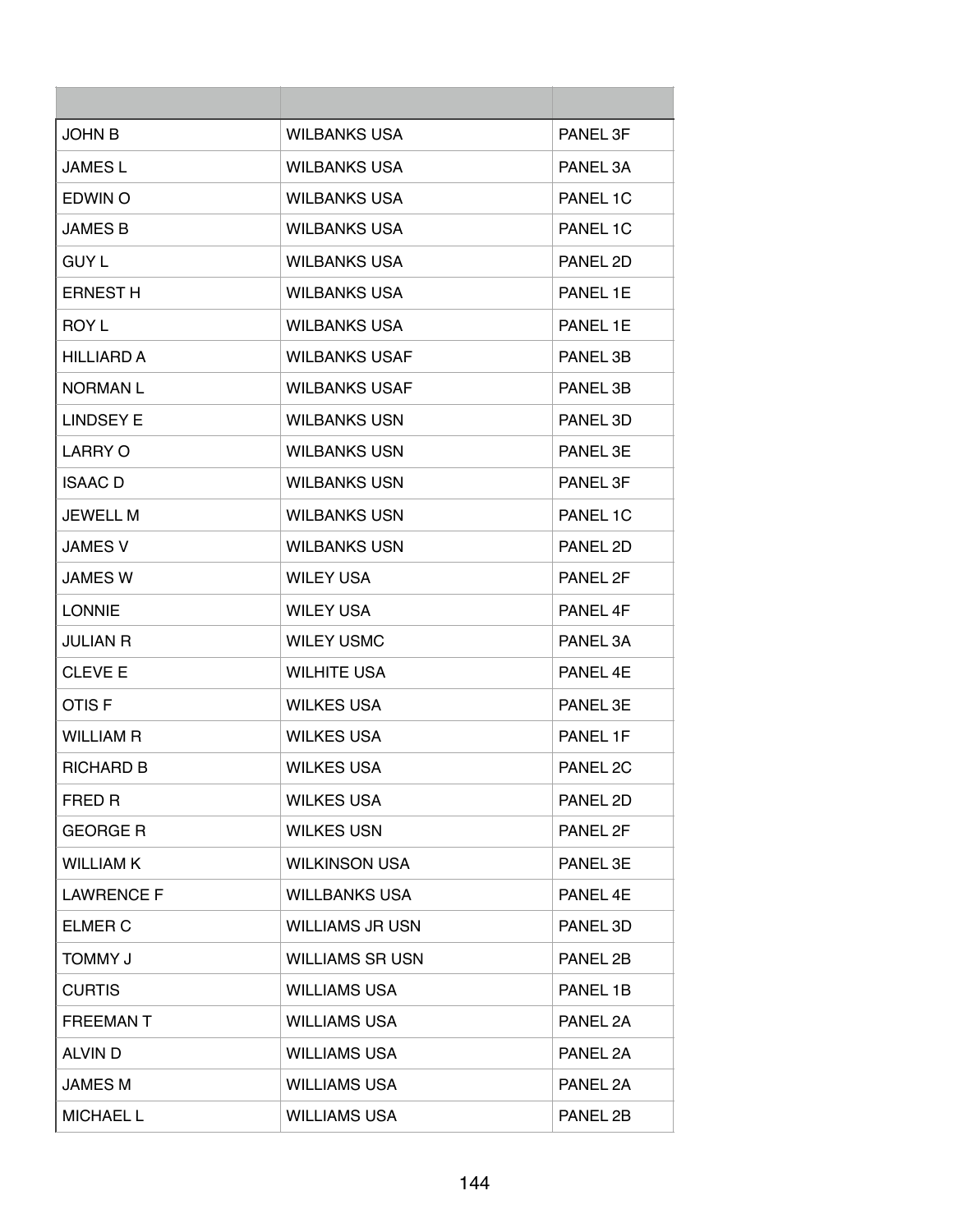| <b>BILLY R</b>   | <b>WILLIAMS USA</b>  | PANFI 1D |
|------------------|----------------------|----------|
| <b>EUGENE</b>    | <b>WILLIAMS USA</b>  | PANEL 3D |
| <b>JAMES G</b>   | <b>WILLIAMS USA</b>  | PANEL 3E |
| <b>WILLIE E</b>  | <b>WILLIAMS USA</b>  | PANEL 3E |
| ROBERT L         | WILLIAMS USA         | PANEL 3F |
| <b>SHUBERT</b>   | <b>WILLIAMS USA</b>  | PANEL 3F |
| JARRELL W        | <b>WILLIAMS USA</b>  | PANEL 3E |
| <b>JAMES R</b>   | <b>WILLIAMS USA</b>  | PANEL 3E |
| <b>TOMMY A</b>   | <b>WILLIAMS USA</b>  | PANEL 3E |
| LEE T            | <b>WILLIAMS USA</b>  | PANEL 3E |
| <b>TOMMY G</b>   | <b>WILLIAMS USA</b>  | PANEL 3E |
| <b>GEORGE P</b>  | <b>WILLIAMS USA</b>  | PANEL 4E |
| <b>JESS W</b>    | <b>WILLIAMS USA</b>  | PANEL 4E |
| ROBERT C         | <b>WILLIAMS USA</b>  | PANEL 3F |
| OTTIS L          | <b>WILLIAMS USA</b>  | PANEL 3A |
| <b>GEORGE</b>    | <b>WILLIAMS USA</b>  | PANEL 3A |
| <b>CHARLES C</b> | <b>WILLIAMS USA</b>  | PANEL 3B |
| <b>R BRUCE</b>   | <b>WILLIAMS USA</b>  | PANEL 4A |
| <b>FLOYD W</b>   | <b>WILLIAMS USA</b>  | PANEL 4B |
| <b>MARIAN W</b>  | WILLIAMS USA         | PANEL 1C |
| <b>LEON E</b>    | <b>WILLIAMS USA</b>  | PANEL 2D |
| <b>BOBBY H</b>   | <b>WILLIAMS USA</b>  | PANEL 1C |
| <b>JESSEL</b>    | <b>WILLIAMS USA</b>  | PANEL 1C |
| <b>ALVIN I</b>   | <b>WILLIAMS USA</b>  | PANEL 1C |
| JIMMY N          | <b>WILLIAMS USA</b>  | PANEL 1D |
| <b>SYLVESTER</b> | <b>WILLIAMS USA</b>  | PANEL 2C |
| <b>EDMOND C</b>  | <b>WILLIAMS USA</b>  | PANEL 3C |
| J R              | <b>WILLIAMS USA</b>  | PANEL 1E |
| JAMES H          | <b>WILLIAMS USAF</b> | PANEL 2E |
| <b>PINKNEY C</b> | <b>WILLIAMS USAF</b> | PANEL 3E |
| <b>WILLIAM C</b> | <b>WILLIAMS USAF</b> | PANEL 3E |
| <b>JAMES N</b>   | <b>WILLIAMS USAF</b> | PANEL 3B |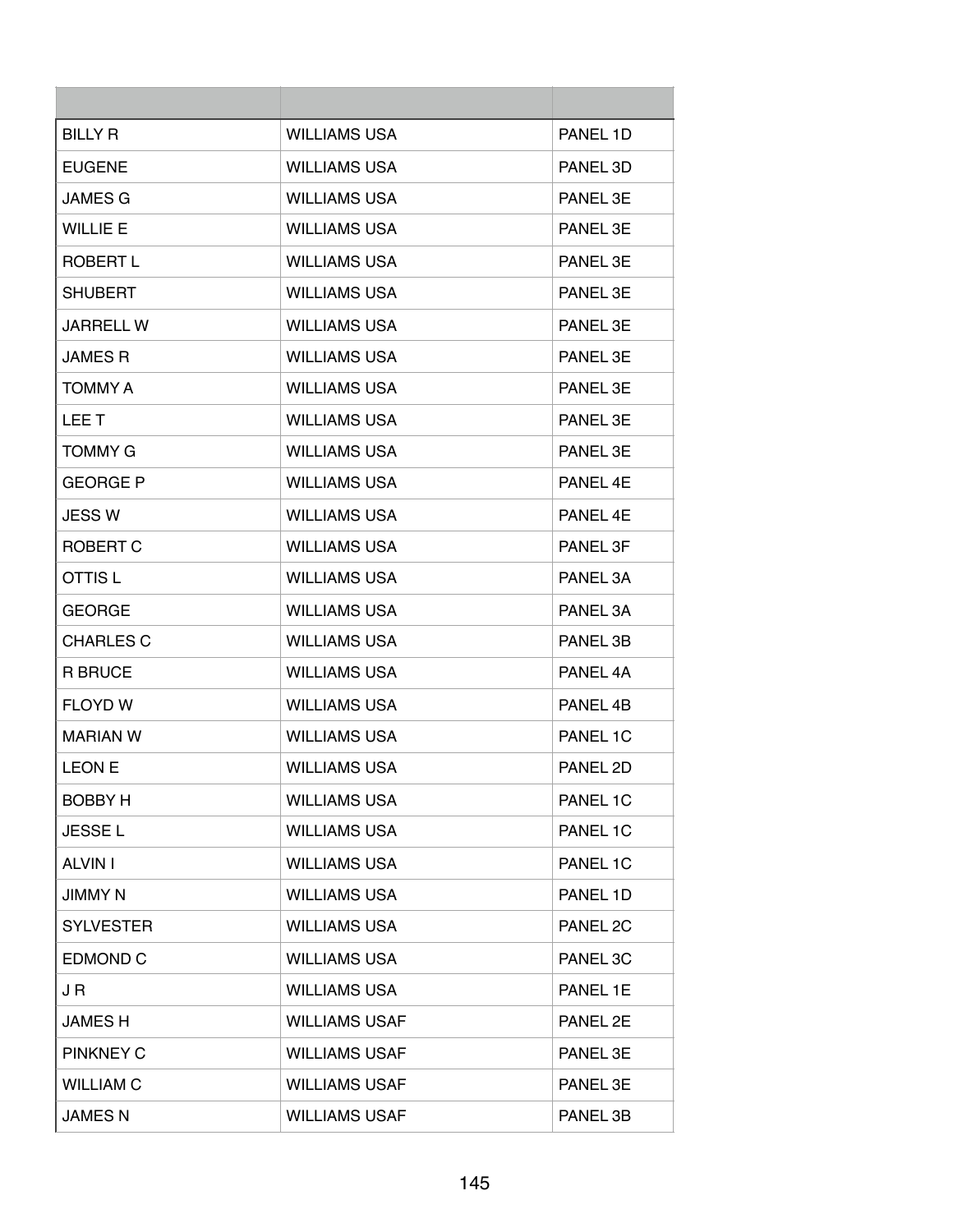| ROBERT S          | <b>WILLIAMS USMC</b>   | PANEL 1C |
|-------------------|------------------------|----------|
| <b>IRCE</b>       | <b>WILLIAMS USN</b>    | PANEL 1A |
| <b>DENNIS E</b>   | <b>WILLIAMS USN</b>    | PANEL 3A |
| DONNIE D          | <b>WILLIAMS USN</b>    | PANEL 2F |
| <b>ERNEST W</b>   | <b>WILLIAMS USN</b>    | PANEL 2F |
| <b>HAROLD A</b>   | <b>WILLIAMS USN</b>    | PANEL 2F |
| <b>HOMER L</b>    | <b>WILLIAMS USN</b>    | PANEL 2F |
| <b>WALTER G</b>   | <b>WILLIAMS USN</b>    | PANEL 4F |
| LUTHER M          | <b>WILLIAMS USN</b>    | PANEL 1C |
| ROBERT L          | <b>WILLIAMS USN</b>    | PANEL 2C |
| <b>ROBERT L</b>   | <b>WILLINGHAM USA</b>  | PANEL 1C |
| <b>DAVID</b>      | <b>WILLINGHAM USCG</b> | PANEL 2A |
| DAVID M           | <b>WILLIS USA</b>      | PANEL 3E |
| <b>JEWEL M</b>    | <b>WILLIS USMC</b>     | PANEL 4A |
| DAVID L           | <b>WILLOCKS USA</b>    | PANEL 4B |
| <b>JOHN H</b>     | <b>WILMONT USA</b>     | PANEL 3D |
| REED A            | WILSON JR USA          | PANEL 3E |
| <b>JAMESF</b>     | <b>WILSON JR USAF</b>  | PANEL 1C |
| <b>J LEWIS</b>    | <b>WILSON USA</b>      | PANEL 1B |
| <b>RUSSELL B</b>  | <b>WILSON USA</b>      | PANEL 3E |
| <b>THOMAS H</b>   | <b>WILSON USA</b>      | PANEL 3E |
| <b>MORRISH</b>    | <b>WILSON USA</b>      | PANEL 3E |
| <b>WILLIAM C</b>  | <b>WILSON USA</b>      | PANEL 4E |
| <b>LEE</b>        | <b>WILSON USA</b>      | PANEL 4E |
| <b>BENJAMIN C</b> | <b>WILSON USA</b>      | PANEL 4A |
| <b>ERVIN H</b>    | <b>WILSON USA</b>      | PANEL 1C |
| <b>EUGENE J</b>   | <b>WILSON USAF</b>     | PANEL 3E |
| <b>QUINTON D</b>  | <b>WILSON USAF</b>     | PANEL 4A |
| <b>BURCH</b>      | <b>WILSON USCG</b>     | PANEL 2A |
| <b>MICHAEL E</b>  | <b>WILSON USMC</b>     | PANEL 3E |
| MARY L            | <b>WILSON USMC</b>     | PANEL 2D |
| <b>THOMAS C</b>   | <b>WILSON USN</b>      | PANEL 3E |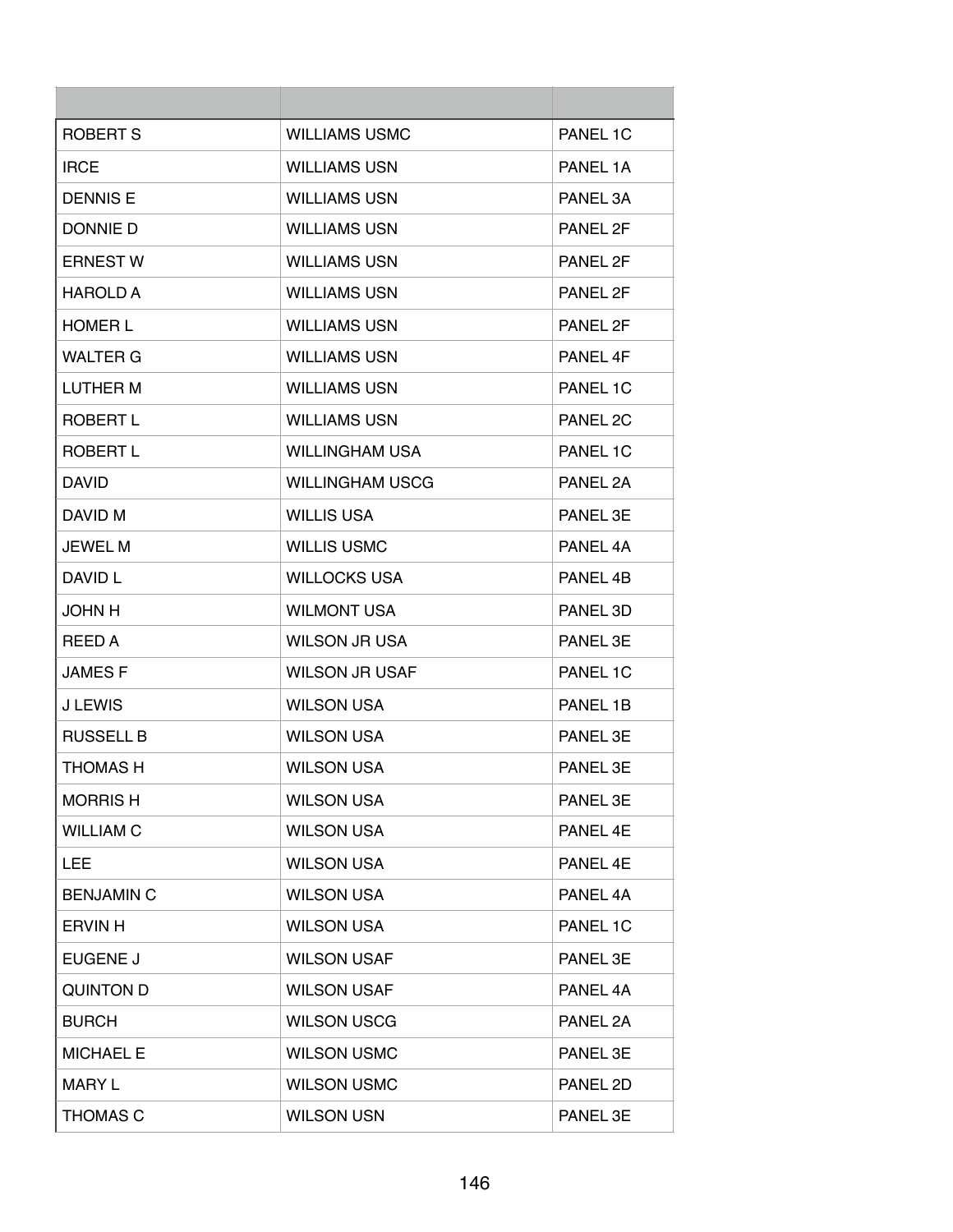| <b>JAMES B</b>    | <b>WILSON USN</b>   | PANEL 3F |
|-------------------|---------------------|----------|
| <b>THOMAS L</b>   | <b>WILSON USN</b>   | PANEL 4F |
| JOE W             | WINKLER JR USA      | PANEL 3E |
| <b>LARRY E</b>    | <b>WINKLER USA</b>  | PANEL 3E |
| <b>MANSON R</b>   | <b>WINSTEAD USN</b> | PANEL 3E |
| <b>VERNON C</b>   | WISE USA            | PANEL 4A |
| <b>JOHN B</b>     | <b>WISE USAF</b>    | PANEL 3E |
| <b>ISIAH</b>      | <b>WISE USN</b>     | PANEL 3E |
| <b>KENNETH W</b>  | <b>WITCHER USN</b>  | PANEL 3E |
| <b>IRVIN M</b>    | <b>WOFFORD USN</b>  | PANEL 2F |
| <b>RONALD E</b>   | <b>WOLF USA</b>     | PANEL 1F |
| <b>GARY</b>       | <b>WOLFF JR USN</b> | PANEL 2F |
| <b>MARK L</b>     | <b>WOLFSON USA</b>  | PANEL 2A |
| DEBORAH A         | <b>WOOD USA</b>     | PANEL 2B |
| <b>HOWARD L</b>   | WOOD USA            | PANEL 2B |
| <b>JOHN B</b>     | WOOD USA            | PANEL 3E |
| <b>BENNY D</b>    | WOOD USA            | PANEL 3E |
| <b>CHARLES R</b>  | WOOD USA            | PANEL 3E |
| J R               | <b>WOOD USA</b>     | PANEL 3E |
| ORON L            | WOOD USA            | PANEL 4E |
| <b>WILLIAM D</b>  | <b>WOOD USA</b>     | PANEL 4E |
| <b>EDWINT</b>     | <b>WOOD USA</b>     | PANEL 4B |
| <b>RONALD K</b>   | <b>WOOD USA</b>     | PANEL 4B |
| <b>EVERETTE B</b> | <b>WOOD USA</b>     | PANEL 1C |
| <b>THOMAS R</b>   | <b>WOOD USA</b>     | PANEL 1D |
| JOE <sub>S</sub>  | <b>WOOD USA</b>     | PANEL 4C |
| <b>FLOYD T</b>    | <b>WOOD USA</b>     | PANEL 4D |
| <b>PAUL</b>       | WOOD USAF           | PANEL 2B |
| <b>CORBETT M</b>  | <b>WOOD USAF</b>    | PANEL 3E |
| <b>MICHAEL J</b>  | <b>WOOD USCG</b>    | PANEL 2A |
| <b>JASON E</b>    | WOOD USMC           | PANEL 4C |
| <b>FRANK C</b>    | <b>WOOD USN</b>     | PANEL 3D |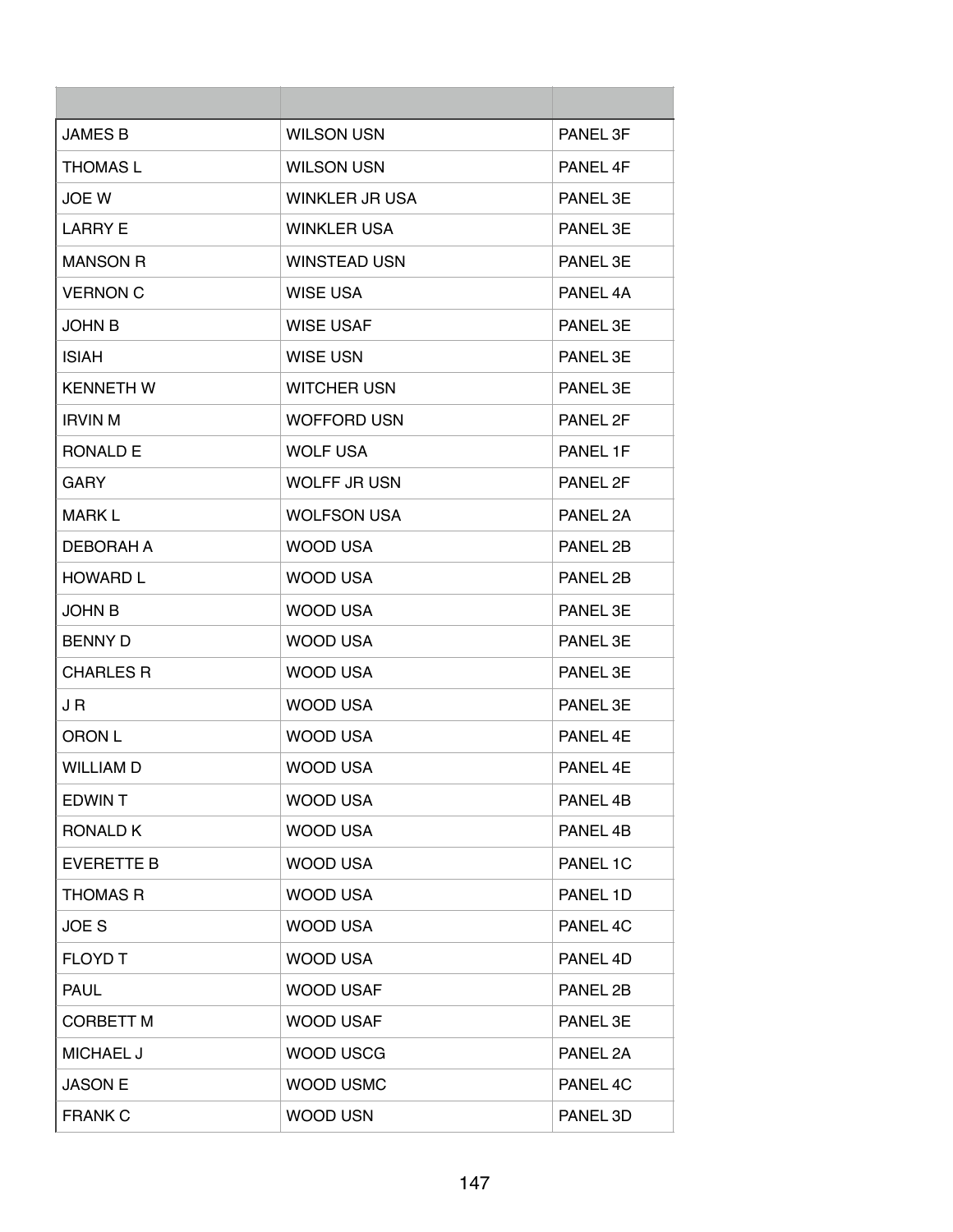| <b>JOSEPH R</b>     | WOOD USN               | PANEL 3C        |
|---------------------|------------------------|-----------------|
| <b>PAUL T</b>       | WOOD USN               | PANEL 4D        |
| <b>MONTEVILLE J</b> | WOOD USN               | PANEL 4F        |
| DANNY F             | <b>WOODALL II USAF</b> | PANEL 1B        |
| CHARLES A           | WOODALL JR USA         | PANEL 1E        |
| DANNY F             | WOODALL USA            | PANEL 1B        |
| <b>JAMES C</b>      | <b>WOODALL USA</b>     | PANEL 2A        |
| <b>WILLIAM F</b>    | <b>WOODALL USA</b>     | PANEL 2A        |
| <b>WILLIAM M</b>    | <b>WOODALL USA</b>     | PANEL 3A        |
| <b>WILSON C</b>     | <b>WOODALL USA</b>     | PANEL 3E        |
| ARTHUR G            | <b>WOODALL USA</b>     | PANFI 4F        |
| <b>PAUL L</b>       | <b>WOODALL USAF</b>    | PANEL 3F        |
| LEWIS G             | <b>WOODALL USCG</b>    | PANEL 2A        |
| <b>SCOTT</b>        | <b>WOODALL USMC</b>    | PANEL 2E        |
| RALPH G             | <b>WOODALL USN</b>     | PANEL 4A        |
| <b>JAMESF</b>       | <b>WOODALL USN</b>     | PANEL 2E        |
| <b>RALPH</b>        | <b>WOODALL USN</b>     | PANEL 3E        |
| <b>LEEMAN E</b>     | WOODWARD USMC          | PANEL 4F        |
| <b>WENDELL L</b>    | <b>WOOLEY USA</b>      | PANFL 4F        |
| <b>MARVINT</b>      | <b>WOOTEN JR USAF</b>  | <b>PANEL 3C</b> |
| <b>MARVIN T</b>     | <b>WOOTEN USA</b>      | PANEL 2B        |
| PERRY A             | <b>WOOTEN USA</b>      | PANEL 3D        |
| <b>HIRAM W</b>      | <b>WOOTEN USA</b>      | PANEL 2F        |
| <b>GEORGE L</b>     | <b>WOOTEN USA</b>      | PANEL 2E        |
| RAYMOND V           | <b>WOOTEN USA</b>      | PANEL 3C        |
| C T                 | <b>WORLEY USA</b>      | PANEL 3E        |
| <b>GARRISON H</b>   | <b>WORLEY USA</b>      | PANEL 2F        |
| <b>ARTHUR</b>       | <b>WORLEY USAF</b>     | PANEL 3E        |
| <b>GLYNN V</b>      | <b>WORLEY USN</b>      | PANEL 1A        |
| <b>WILLIE</b>       | <b>WORLY USA</b>       | PANEL 4E        |
| PATRICK D           | <b>WORRALL IUSA</b>    | PANEL 1B        |
| <b>WILLIAM A</b>    | <b>WRIGHT USA</b>      | PANEL 2E        |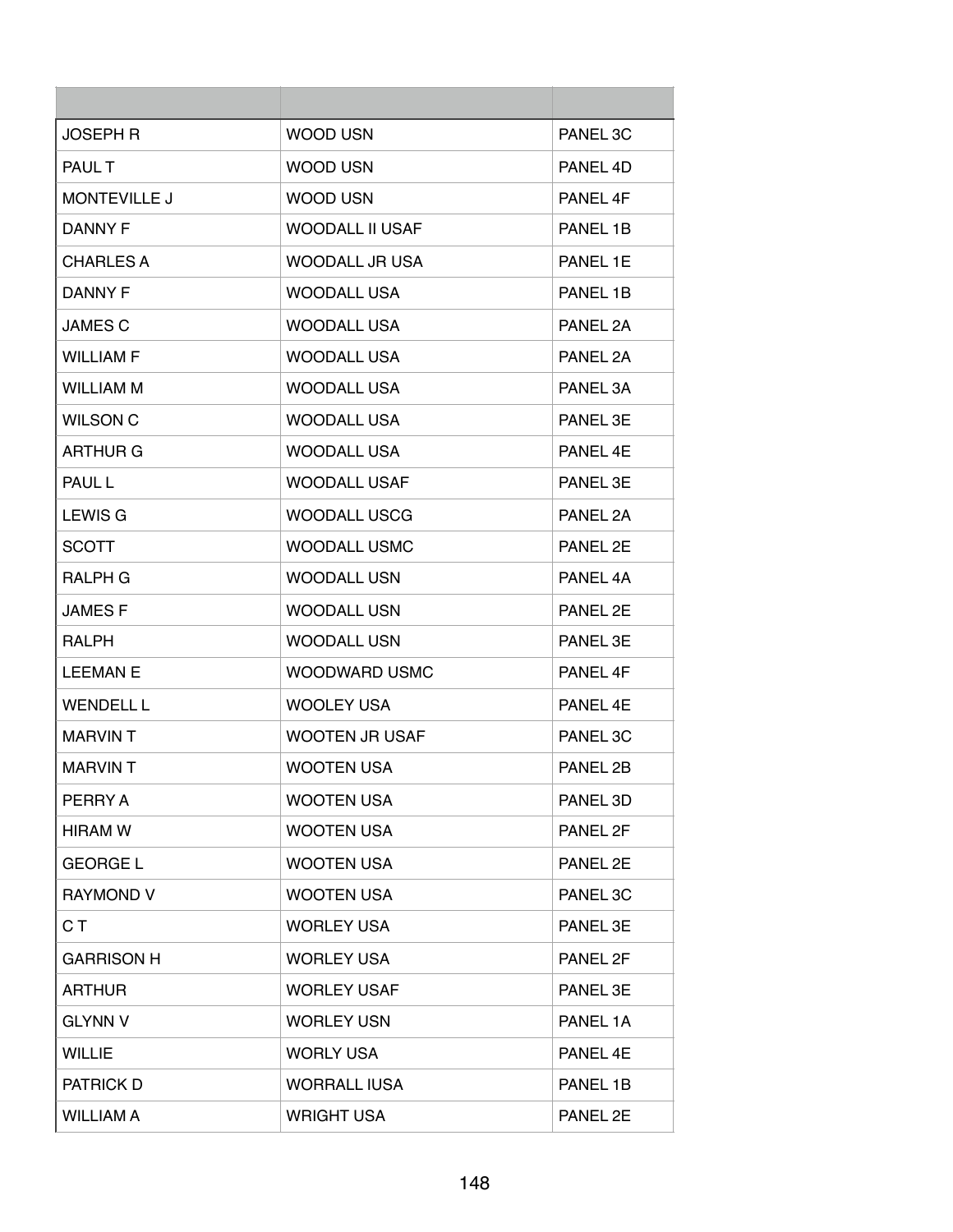| <b>FLOYD W</b>     | <b>WRIGHT USA</b>     | PANEL 2F |
|--------------------|-----------------------|----------|
| <b>THOMAS L</b>    | <b>WRIGHT USA</b>     | PANEL 3F |
| AIMEE K            | <b>WRIGHT USAF</b>    | PANEL 1A |
| <b>KENNETH G</b>   | <b>WRIGHT USAF</b>    | PANEL 2F |
| <b>MICHAEL D</b>   | <b>WRIGHT USMC</b>    | PANEL 3F |
| WILLIAM J          | <b>WRIGHT USMC</b>    | PANEL 3A |
| <b>HOWARD F</b>    | <b>WRIGHT USN</b>     | PANEL 4C |
| <b>CARVINT</b>     | <b>WRIGHT USN</b>     | PANEL 4C |
| <b>RENDELL E</b>   | <b>WRIGHT USN</b>     | PANEL 4D |
| <b>IVAN E</b>      | <b>WUNDERLICH USA</b> | PANEL 2A |
| <b>KENNETH L</b>   | <b>WYLIE USA</b>      | PANEL 4A |
| <b>HERBERT L</b>   | <b>WYNIA USAF</b>     | PANEL 2D |
| <b>BENNY L</b>     | <b>WYRICK USA</b>     | PANEL 1D |
| JOHN B             | YAGER USAF            | PANEL 2E |
| ROBERT A           | YATES USA             | PANEL 3A |
| RICHARD M          | YATES USMC            | PANEL 1D |
| DAVID A            | YEARWOOD SR UN        | PANEL 3A |
| <b>JOHN H</b>      | YEARWOOD USA          | PANEL 1B |
| ROBERT E           | YEARWOOD USA          | PANEL 3D |
| <b>CHARLES O</b>   | YEARWOOD USA          | PANEL 4B |
| DAWSON G           | YEARWOOD USA          | PANEL 3C |
| <b>HOWARD G</b>    | YEARWOOD USAF         | PANEL 3B |
| <b>JAMES B</b>     | YEARWOOD USAF         | PANEL 2D |
| <b>ALLEN R</b>     | YEARWOOD USAF         | PANEL 4D |
| ROBERT A           | YEARWOOD USMC         | PANEL 1F |
| <b>CHARLES F</b>   | YONKERS USA           | PANEL 1D |
| JOE D              | YORK JR USA           | PANEL 4B |
| <b>FREDERICK A</b> | YORK USA              | PANEL 1B |
| <b>CARROLL R</b>   | YORK USA              | PANEL 2A |
| EDWARD L           | YORK USA              | PANEL 2A |
| <b>GRADY L</b>     | YORK USA              | PANEL 3D |
| <b>ROBERT</b>      | YORK USA              | PANEL 3A |